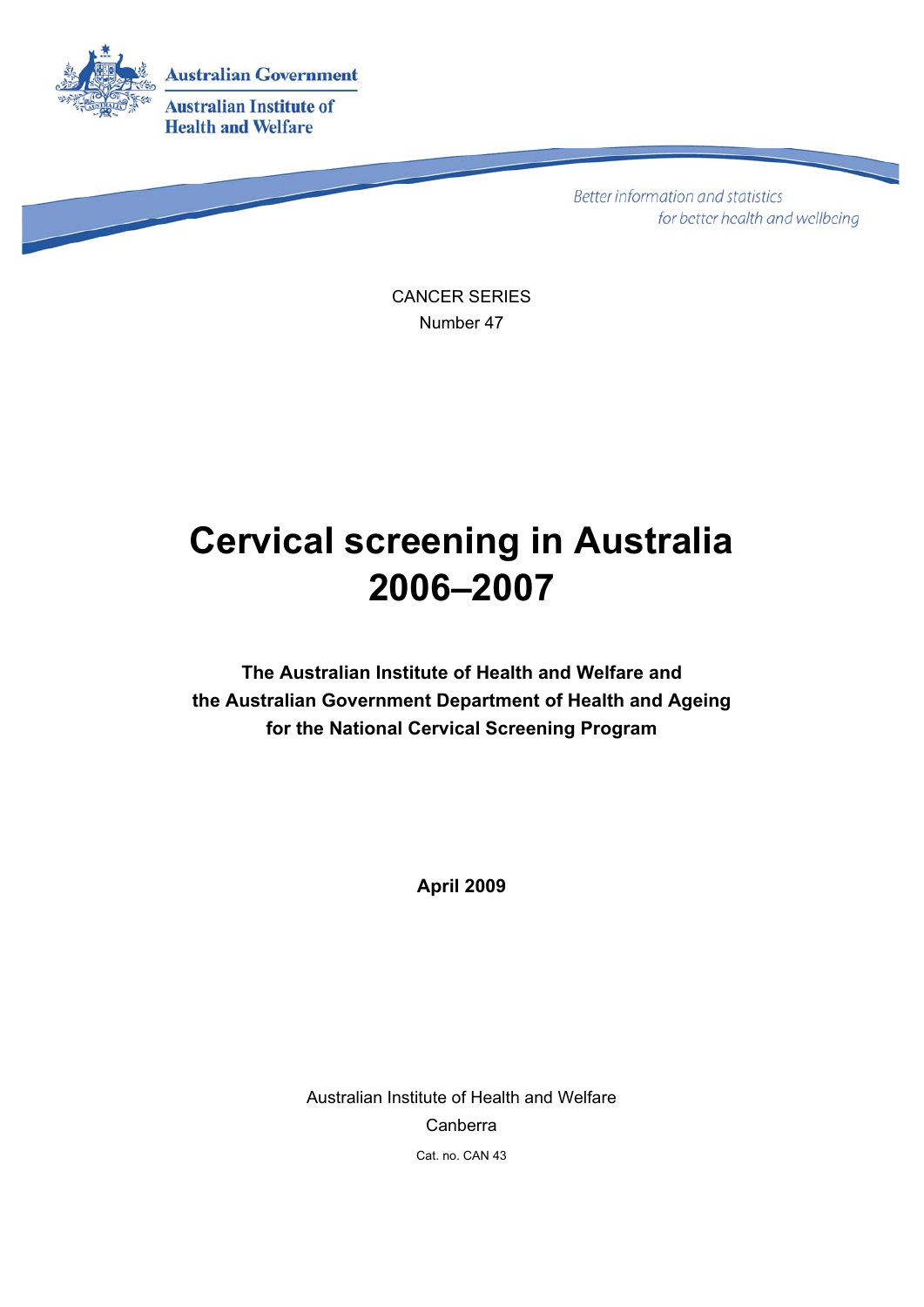#### **The Australian Institute of Health and Welfare is Australia's national health and welfare statistics and information agency. The Institute's mission is**  *better information and statistics for better health and wellbeing***.**

© Australian Institute of Health and Welfare 2009

This work is copyright. Apart from any use as permitted under the *Copyright Act 1968*, no part may be reproduced without prior written permission from the Australian Institute of Health and Welfare. Requests and enquiries concerning reproduction and rights should be directed to the Head, Media and Communications Unit, Australian Institute of Health and Welfare, GPO Box 570, Canberra ACT 2601.

This publication is part of the Australian Institute of Health and Welfare's Cancer series. A complete list of the Institute's publications is available from the Institute's website <www.aihw.gov.au>.

ISSN 1039-3307 ISBN 978 1 74024 912 6

#### **Suggested citation**

Australian Institute of Health and Welfare 2009. Cervical screening in Australia 2006–2007. Cancer series no. 47. Cat. no. CAN 43. Canberra: AIHW.

#### **Australian Institute of Health and Welfare**

Board Chair Hon. Peter Collins, AM, QC

**Director** Penny Allbon

Any enquiries about or comments on this publication should be directed to: Dr Alison Budd Australian Institute of Health and Welfare GPO Box 570 Canberra ACT 2601 Phone: (02) 6244 1023 Email: screening@aihw.gov.au

Published by the Australian Institute of Health and Welfare

**Please note that there is the potential for minor revisions of data in this report. Please check the online version at <www.aihw.gov.au> for any amendments.**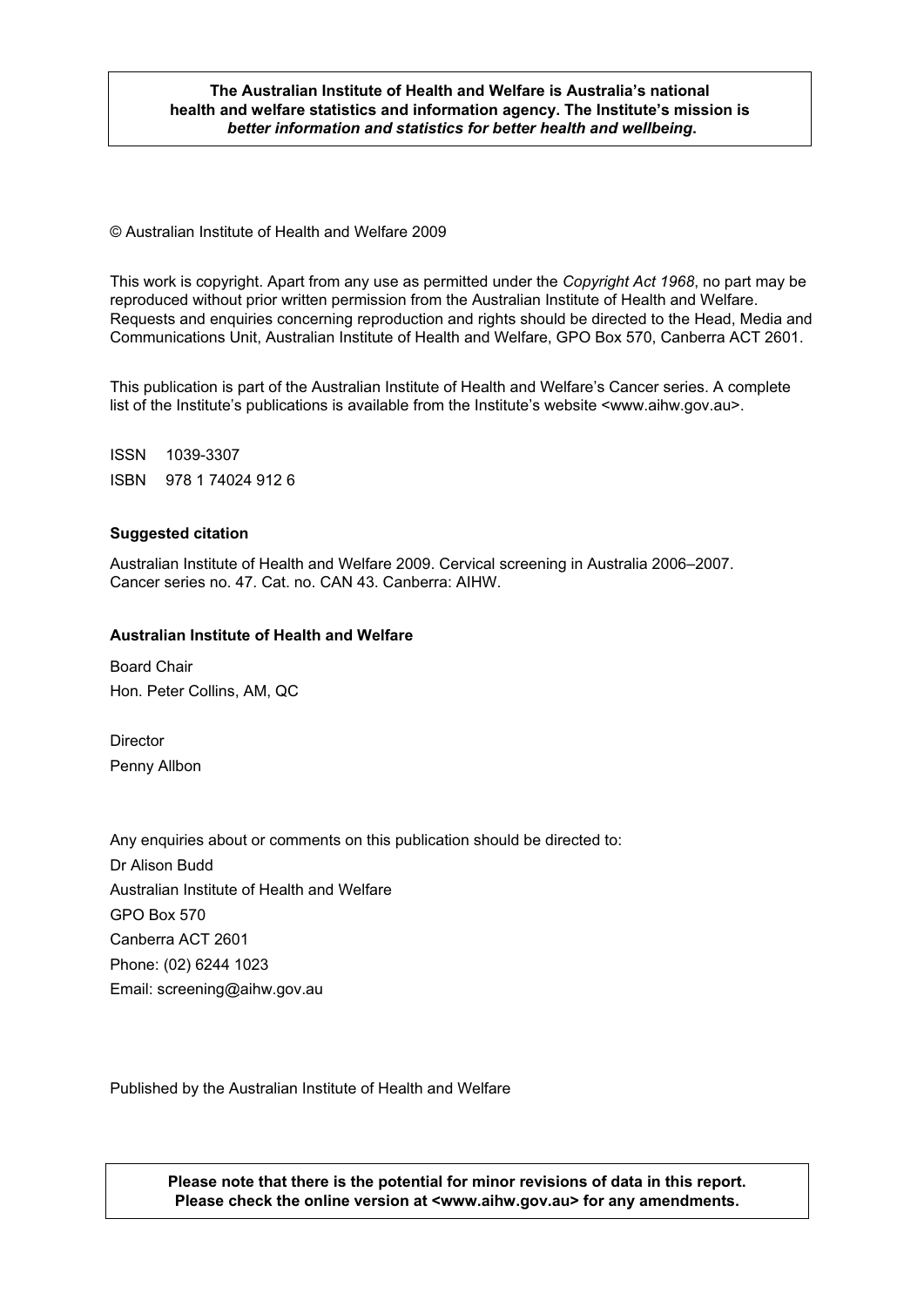# **Contents**

| Indicator 1        |                                                             |  |
|--------------------|-------------------------------------------------------------|--|
| Indicator 1.1.1    |                                                             |  |
| Indicator 1.1.2    |                                                             |  |
| Indicator 1.1.3    |                                                             |  |
| Indicator 1.2      |                                                             |  |
| <b>Indicator 2</b> |                                                             |  |
| <b>Indicator 3</b> |                                                             |  |
| <b>Indicator 4</b> |                                                             |  |
| <b>Indicator 5</b> |                                                             |  |
| Indicator 5.1      | Incidence of micro-invasive squamous cervical cancer42      |  |
| Indicator 5.2      | Incidence of squamous, adenocarcinoma, adenosquamous and    |  |
|                    |                                                             |  |
| Indicator 5.3      |                                                             |  |
| Indicator 6        |                                                             |  |
| Indicator 6.1      |                                                             |  |
| Indicator 6.2      |                                                             |  |
| Indicator 6.3      | Mortality in Aboriginal and Torres Strait Islander women57  |  |
| Appendix A         |                                                             |  |
| Indicator 1        |                                                             |  |
|                    |                                                             |  |
| Indicator 3        |                                                             |  |
| Indicator 4        |                                                             |  |
| Indicator 5.1      |                                                             |  |
| Indicator 5.2      | Incidence of squamous, adenocarcinoma, adenosquamous and    |  |
|                    |                                                             |  |
| Indicator 5.3      |                                                             |  |
| Indicator 6.1      |                                                             |  |
| Indicator 6.2      |                                                             |  |
| Indicator 6.3      | Mortality in Aboriginal and Torres Strait Islander women104 |  |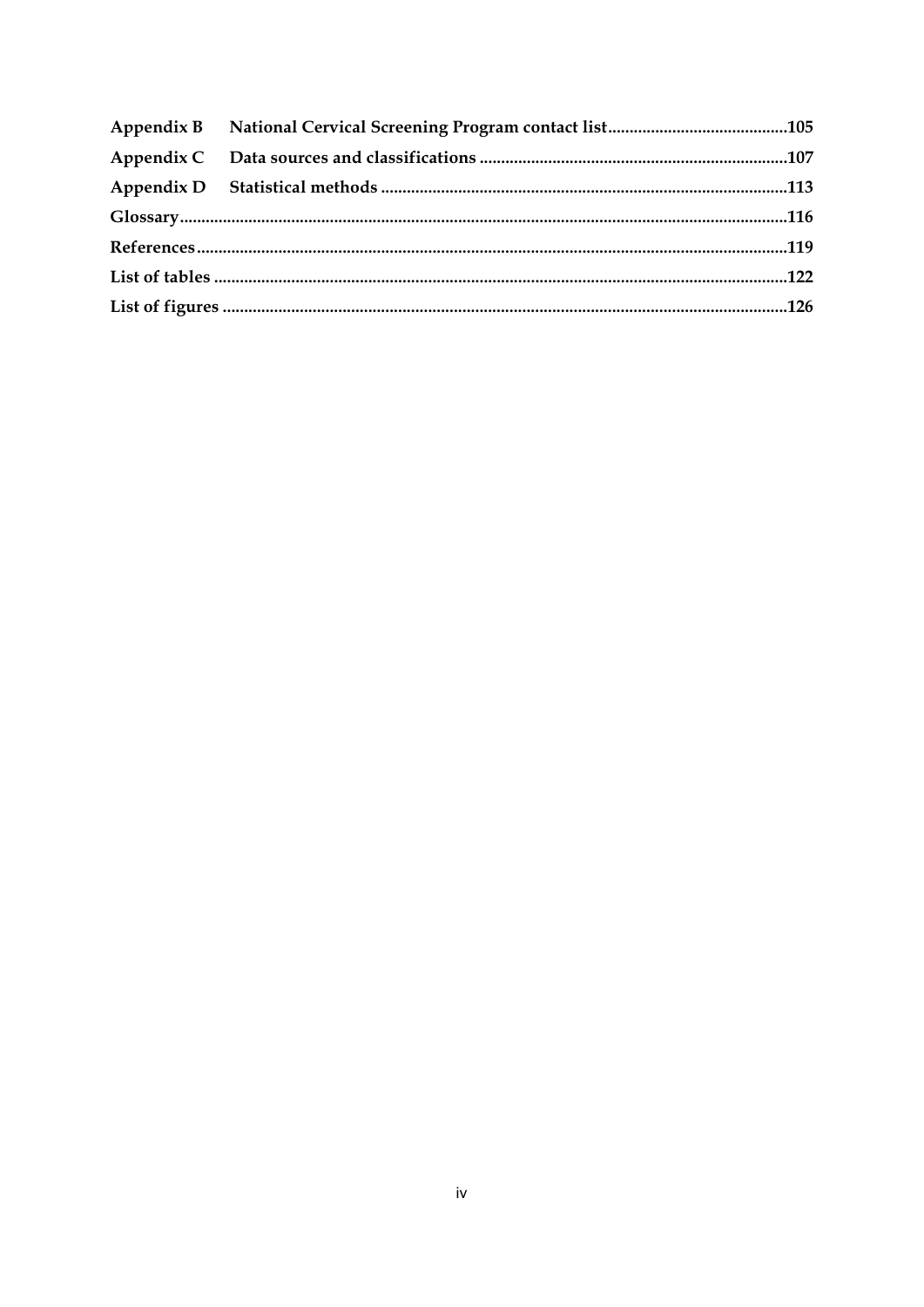# **Acknowledgments**

The National Cervical Screening Program is a joint program of the Australian Government and state and territory governments. This report was produced in collaboration with the Screening Section of the Department of Health and Ageing and state and territory programs.

This report was prepared by Dr Alison Budd, Ms Chun Chen, and Ms Christine Sturrock. Thanks are extended to the following state and territory program and data managers for providing the data and overall assistance in the production of this report. Thanks are also extended to all state and territory cancer registries, which are the source of data on cervical cancer incidence (through the National Cancer Statistics Clearing House), and to state and territory Registrars of Births, Deaths and Marriages which are the source of data on cervical cancer mortality (through the AIHW Mortality Database).

## **National Cervical Screening Program**

#### **New South Wales**

Dr Robyn Godding Ms Grace Kwaan

#### **Queensland**

Ms Jennifer Muller Ms Leane Christie Mr Nathan Dunn

#### **South Australia**

Ms Sarah Macdonald Ms Bernadette Hurst Ms Grace Miller

#### **Australian Capital Territory**

Ms Helen Sutherland Mr Peter Couvee Ms Coral Swan

#### **Australian Government Department of Health and Ageing**

Ms Andriana Koukari Mr Alan Keith Ms Alison Smith Ms Sarah Dadds

#### **Victoria**

A/Prof Dorota Gertig Ms Louise Galloway

#### **Western Australia**

Ms Gillian Mangan Ms Nerida Steel

#### **Tasmania**

Ms Gail Raw Ms Lorraine Wright

#### **Northern Territory**

Ms Chris Tyzack Mr Guillermo Enciso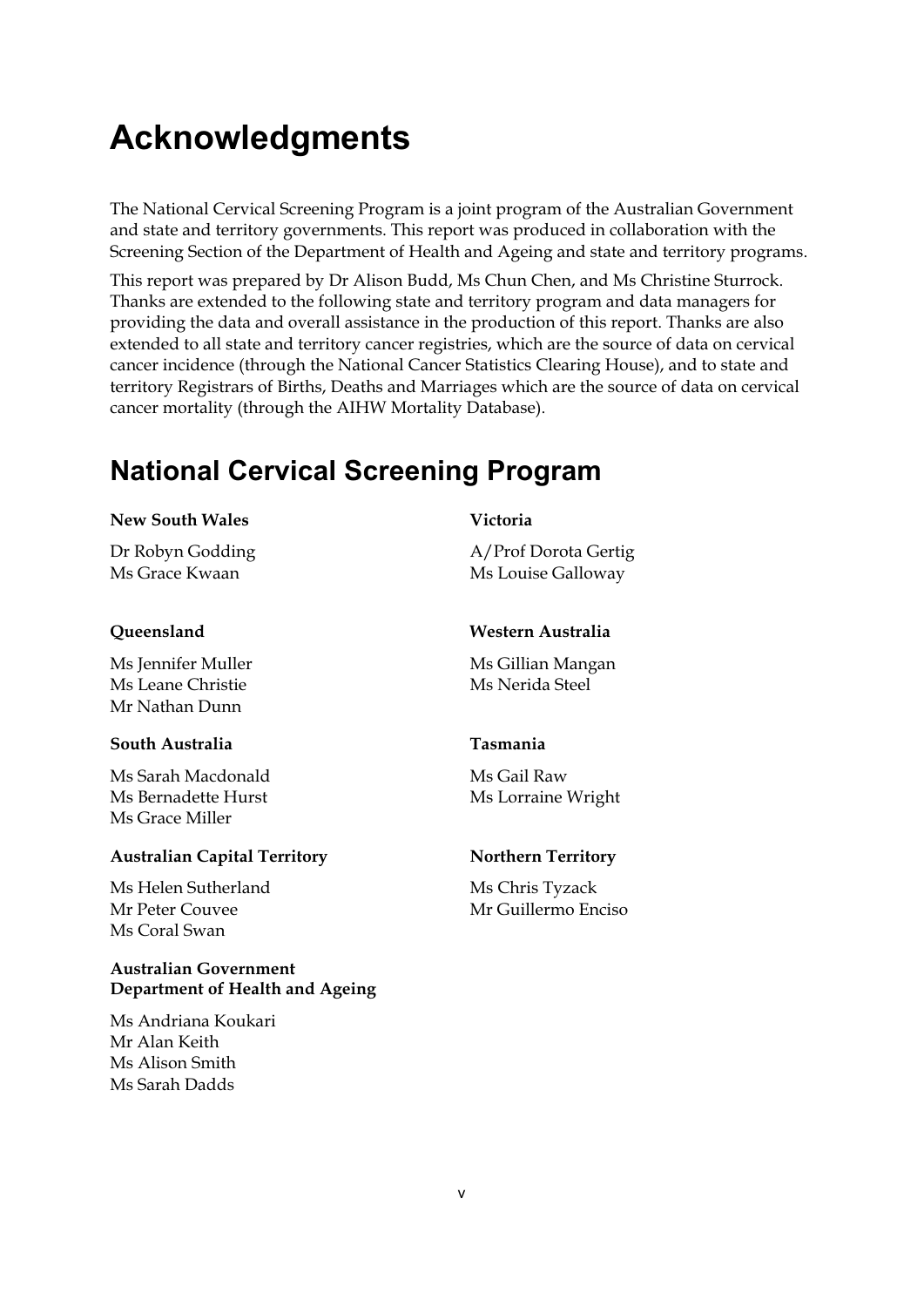# **Abbreviations**

| ABS              | <b>Australian Bureau of Statistics</b>                                     |
|------------------|----------------------------------------------------------------------------|
| <b>ACT</b>       | <b>Australian Capital Territory</b>                                        |
| <b>AIHW</b>      | Australian Institute of Health and Welfare                                 |
| <b>AMBS 2004</b> | Australian Modified Bethesda System 2004                                   |
| <b>ARIA</b>      | Accessibility/Remoteness Index for Australia                               |
| <b>ASGC</b>      | Australian Standard Geographical Classification                            |
| AS rate          | age-standardised rate                                                      |
| AS rate $(A)$    | age-standardised rate, standardised to the Australian 2001 Population      |
| AS rate $(W)$    | age-standardised rate, standardised to the (WHO) World Standard Population |
| CD               | census Collection District                                                 |
| CI               | confidence interval (see Appendix C)                                       |
| <b>CIN</b>       | cervical intraepithelial neoplasia                                         |
| DoHA             | Department of Health and Ageing                                            |
| ERP              | estimated resident population                                              |
| <b>HPV</b>       | human papillomavirus                                                       |
| ICD              | <b>International Classification of Diseases</b>                            |
| <b>NCSP</b>      | National Cervical Screening Program                                        |
| <b>NHMRC</b>     | National Health and Medical Research Council                               |
| <b>NSW</b>       | New South Wales                                                            |
| NT               | Northern Territory                                                         |
| Pap              | Papanicolaou                                                               |
| Qld              | Queensland                                                                 |
| SA               | South Australia                                                            |
| <b>SEIFA</b>     | Socio-Economic Index for Areas                                             |
| <b>SES</b>       | socioeconomic status                                                       |
| Tas              | Tasmania                                                                   |
| Vic              | Victoria                                                                   |
| <b>WA</b>        | Western Australia                                                          |
| <b>WHO</b>       | World Health Organization                                                  |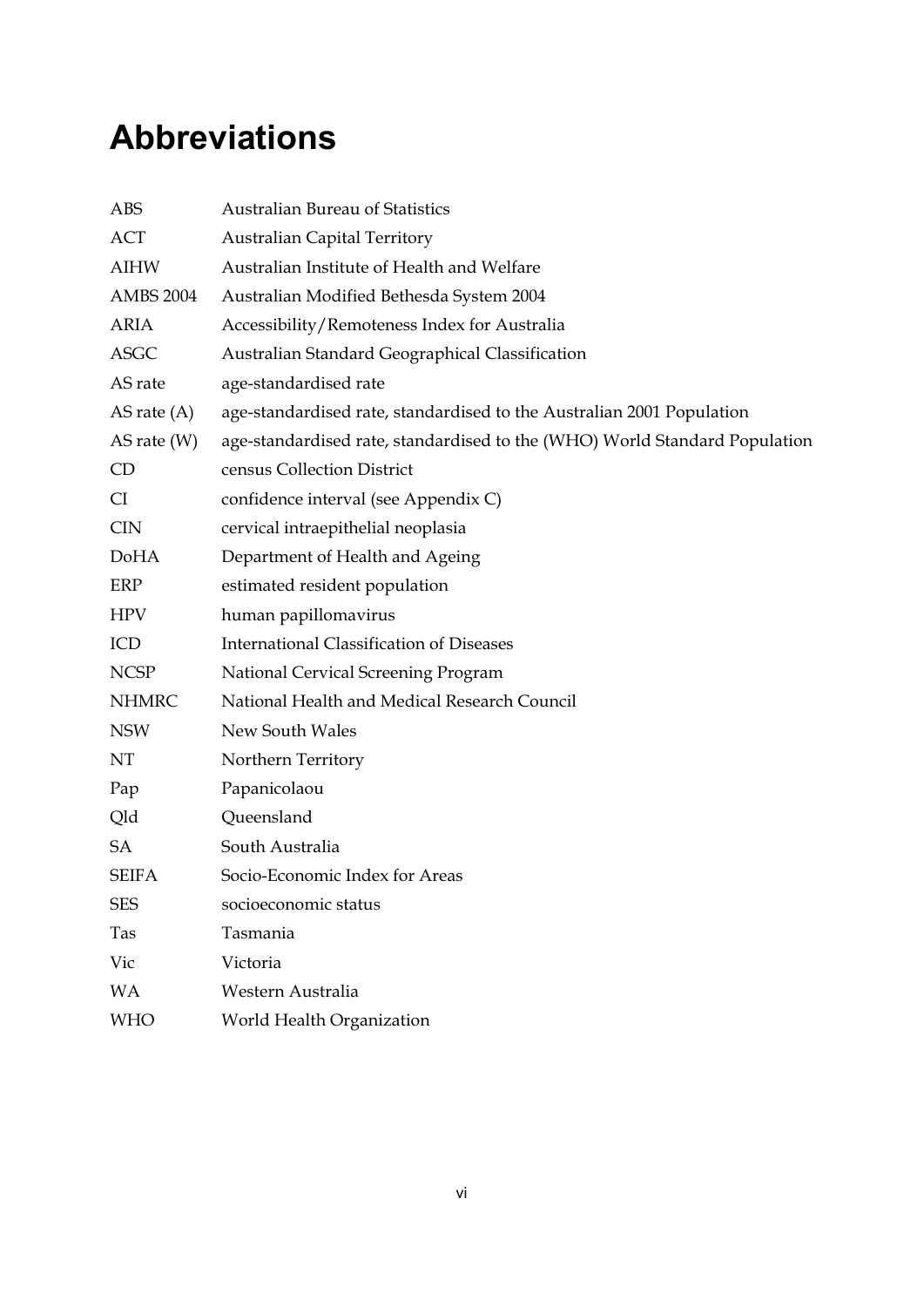# **Summary**

The National Cervical Screening Program is a joint program of the Australian Government and state and territory governments. The main objective of the Program is to reduce incidence and mortality from cervical cancer through organised cervical screening. The target age group is women aged 20–69 years.

*Cervical screening in Australia 2006–2007* is the 11th annual report on key program activity, performance and outcome indicators to monitor the achievements of the National Cervical Screening Program. This report, a comprehensive national picture of cervical screening in Australia for 2006–2007, combines data provided by state and territory cervical screening programs, as well as data sourced from the National Cancer Statistics Clearing House and the AIHW Mortality Database. It presents the most recent information on the six Program performance indicators that cover participation in cervical screening, rate of early re-screening, low- and high-grade abnormality detection, and incidence and mortality of cervical cancer.

## **Participation in cervical screening**

The number of women 20–69 years participating in cervical screening in Australia increased from 2,563,107\* in 1996–1997, when reporting commenced, to 3,549,524 in 2006–2007.

Two-year participation in 2006–2007 was 61.5% for women aged 20–69 years. This is the highest participation has been since it peaked at 63.4% in 1998–1999. Higher participation in cervical screening means that more women with pre-cancerous abnormalities can be detected and managed before progression to cervical cancer, thus reducing incidence and mortality.

Three-year participation for 2005–2007 was 74.0% and 5-year participation for 2003–2007 was 86.4% for women aged 20–69 years, indicating that Australia has comparable participation rates to international cervical screening programs.

## **Compliance with recommended screening interval**

The proportion of women who were re-screened early following a normal Pap test has continued to decline from 32.0% in a cohort of women from 1999 to 23.1% in a cohort of women from 2006. This trend indicates greater compliance with the recommend screening interval of 2 years, which is important for maintaining the cost-effectiveness of the Program.

## **Detection of abnormalities**

The detection of high-grade abnormalities by histology in women aged 20–69 years was 7.0 per 1,000 women screened in 2007, lower than the 2006 rate of 7.3. Most high-grade abnormalities were detected in women aged 20–34 years.

## **Incidence and mortality of cervical cancer**

Incidence and mortality of cervical cancer in Australia remain low, consistent with the Program's aim to reduce incidence and mortality. There were 9.2 new cases per 100,000 women in 2005, and 1.9 deaths per 100,000 women in 2006 (aged 20–69 years). Incidence for Aboriginal and Torres Strait Islander women has been estimated to be more than double (ABS & AIHW 2008), and mortality found to be five times that of other Australian women.

<sup>\*</sup> Note that this figure does not include women screened by the Queensland program.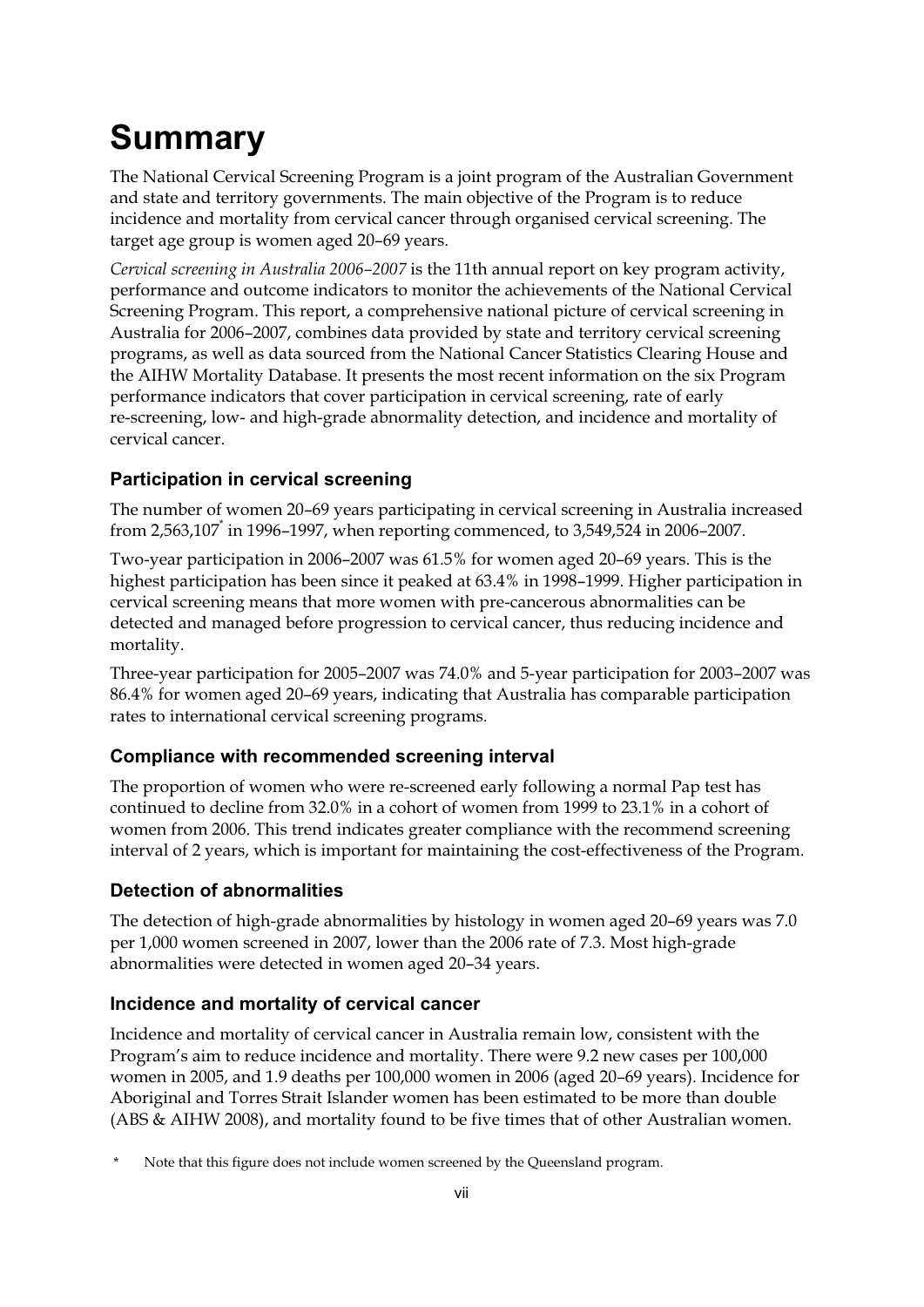#### **Summary trend comparison table for national data for women 20–69 years**

|                                                                                        | <b>Current reporting</b><br>period |      | <b>Previous reporting</b><br>period |      | Reporting<br>commencement |      |  |
|----------------------------------------------------------------------------------------|------------------------------------|------|-------------------------------------|------|---------------------------|------|--|
| <b>Indicator</b>                                                                       | Year(s)                            |      | Year(s)                             |      | Year(s)                   |      |  |
| Participation in 2-year<br>period (per cent)<br>(age-standardised rate)                | 2006-2007                          | 61.5 | 2005-2006                           | 60.6 | 1996-1997                 | 61.0 |  |
| Participation in 3-year<br>period (per cent)<br>(age-standardised rate)                | 2005-2007                          | 74.0 | 2004-2006                           | 73.1 | 2004-2006                 | 73.1 |  |
| Participation in 5-year<br>period (per cent)<br>(age-standardised rate)                | 2003-2007                          | 86.4 | 2002-2006                           | 85.9 | 2002-2006                 | 85.9 |  |
| Early re-screening within<br>21 months of normal<br>Pap test <sup>(a)</sup> (per cent) | 2006                               | 23.1 | 2005                                | 24.4 | $1999^{(a)}$              | 32.0 |  |
| Ratio of low-grade to<br>high-grade abnormalities                                      | 2007                               | 0.95 | 2006                                | 1.05 | 1997                      | 1.47 |  |
| High-grade abnormalities<br>per 1,000 women screened<br>(age-standardised rate)        | 2007                               | 7.0  | 2006                                | 7.3  | 1997                      | 6.4  |  |
| Incidence of cervical cancer<br>per 100,000 women<br>(age-standardised rate)           | 2005                               | 9.2  | 2004                                | 9.0  | 1997                      | 11.4 |  |
| Mortality from cervical cancer<br>per 100,000 women<br>(age-standardised rate)         | 2006                               | 1.9  | 2005                                | 2.0  | 1997                      | 3.0  |  |

(a) From 1996–1998 the indicator reported on a 2-year period following a normal Pap test; in 1999, the indicator was changed to a 21-month interval, hence 1999 is the earliest year for which data are available for comparison.

*Note*: The New South Wales Pap test register commenced in July 1996; therefore data have been estimated for the period January to July 1996. The Queensland Health Pap smear register began operations in February 1999; therefore no data are available for the 1996–1997 reporting period. The Northern Territory Pap test register commenced in March 1996, therefore data have been estimated for the period January to March 1996.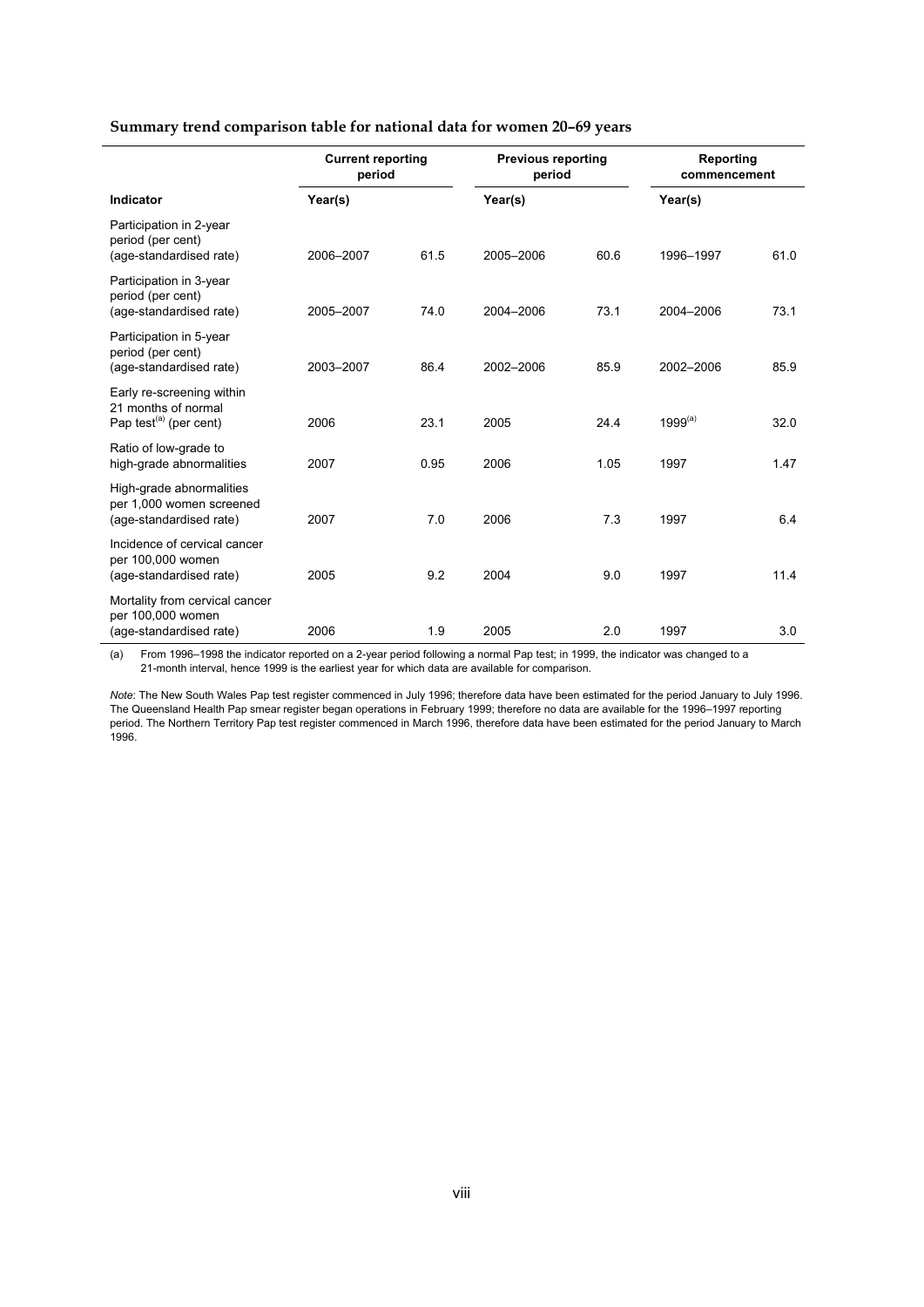## **Introduction**

## **Cancer**

Cancer is a group of several hundred diseases in which abnormal cells are not destroyed by normal cell processes, but instead proliferate and spread out of control. Cancers are distinguished from each other by the specific type of cell involved and the place in the body in which the disease begins.

Normally, cells grow and multiply in an orderly way to form tissues and organs that have a specific function in the body. Occasionally, however, cells multiply in an uncontrolled way after developing from a random genetic mutation, or after being affected by a carcinogen, and form a mass which is called a tumour or neoplasm. Tumours can be benign (not a cancer) or malignant (a cancer). Benign tumours do not invade other tissues or spread to other parts of the body, although they can expand to interfere with healthy structures. The main features of a malignant tumour are its ability to grow in an uncontrolled way and to invade and spread to other parts of the body (metastasise).

Although various risk factors for cancer have been identified, for most cancers the causes are not fully known. While some of the causes are modifiable through lifestyle changes, some others are inherited and cannot be avoided through personal action. However, the risk of death due to particular cancers may be reduced through intensive monitoring of individuals at high risk, reducing external risk factors, detecting and treating cancers early in their development, and treating them in accordance with the best available evidence.

Many cancers can be serious and even fatal. However, medical treatment is often successful if the cancer is detected early, as is the aim of cancer screening programs. The goal of treatment is to destroy the cancer cells and stop them from returning. This can be done by surgery to remove the growth or by other methods such as chemotherapy (cancer-destroying drugs) or radiation therapy.

## **Cervical cancer**

Cervical cancer affects the cells of the cervix, which is the lower part of the uterus where it joins the inner end of the vagina. Like other cancers, cervical cancer is a disease where normal cells change, begin to multiply out of control, and form a growth or tumour. Cervical cells however exhibit precancerous changes/abnormalities which can be detected through screening before progression to cancer occurs. The cancer may arise from the squamous cells that cover the outer surface of the cervix (squamous cell carcinoma) or from the glandular (columnar) cells in the cervical canal (adenocarcinoma). Over two thirds of cervical cancers are squamous cell carcinoma, and about 20% are adenocarcinomas.

During the last decade a greater understanding of the natural history of cervical cancer has developed. It is now recognised that cervical cancer is a rare outcome of persistent infection with human papillomavirus (HPV), and that infection with a high-risk HPV type is necessary, although not sufficient, for the development of cancer (Walboomers et al. 1999; Bosch et al. 2002). At least 13 high-risk types of HPV are currently recognised, with HPV types 16, 18, 45, 39, and 73 most predominantly associated with cervical cancer in Australia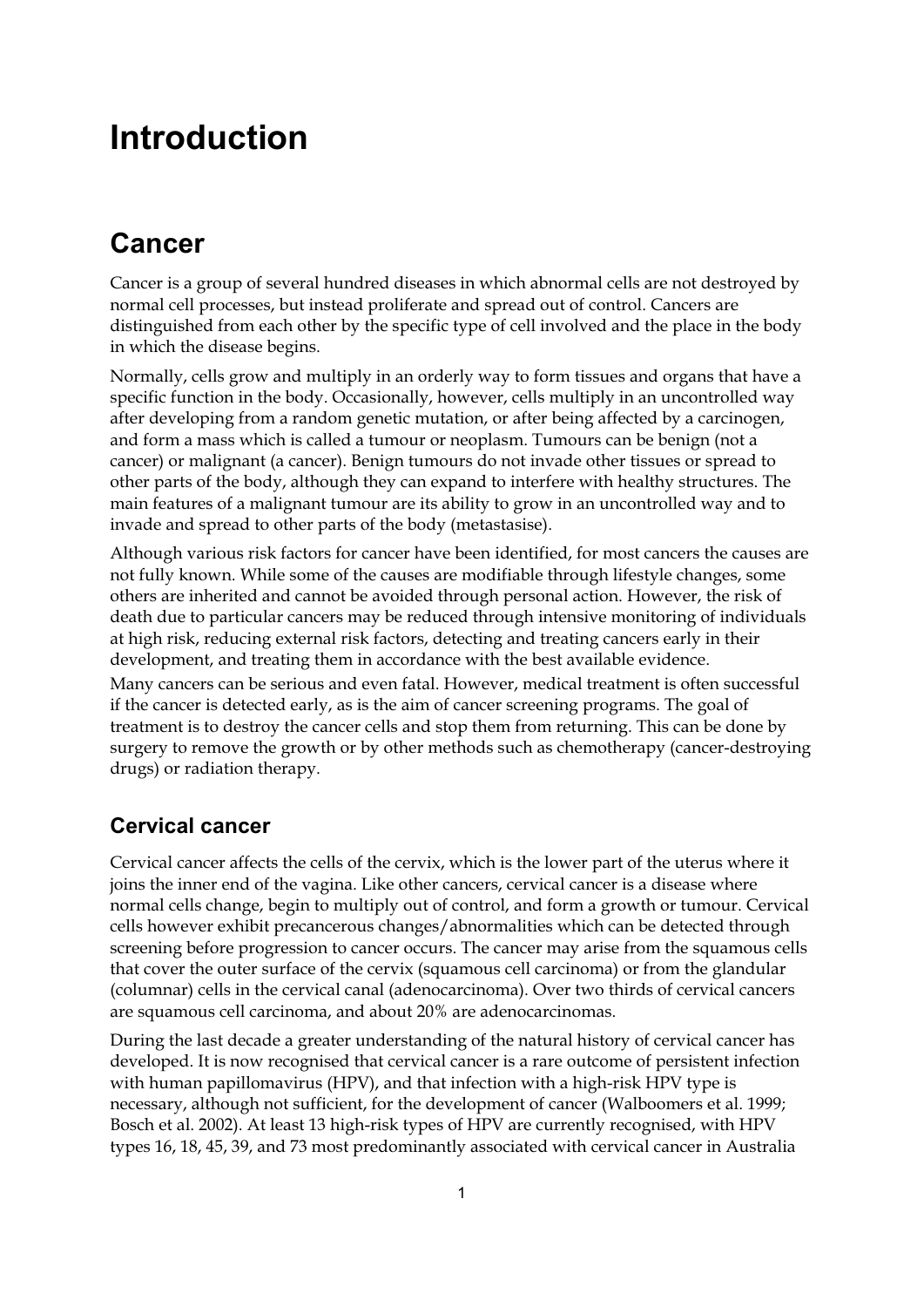(HPV types 16 and 18 account for around 70% of these) (Stevens et al. 2006). It has also been recognised that low-grade abnormalities represent acute infection with HPV, and as such most will regress without treatment within a short period of time. High-grade abnormalities can occur after persistent infection with HPV. The probability of a high-grade abnormality progressing to cancer increases with age and extent of abnormality (NHMRC 2005), but this is still a very rare outcome, with regression rates for high-grade abnormalities estimated to be at least 80% (Raffle et al. 2003).

Because HPV infection is necessary for the development of cervical cancer, risk factors for cervical cancer include having multiple sexual partners and becoming sexually active at a young age. Smoking is also known to increase a woman's likelihood of developing cervical cancer. Daughters of women who took the drug diethylstilboestrol (DES) whilst pregnant with them may also be at increased risk of developing cervical cancer (NMHRC 2005; RANZCOG 2007).

#### **Incidence and mortality**

Worldwide, in 2002, the age-standardised (world) incidence of cervical cancer was 16.2 new cases per 100,000 women, and the age-standardised (world) mortality from cervical cancer was 9.0 deaths per 100,000 women. This makes cervical cancer the second most common cancer affecting women behind breast cancer, and the third most common cause of cancer mortality in women worldwide (Parkin et al. 2005).

Since implementing an organised approach to screening in 1991, Australian figures perform better than world figures. Cervical cancer is the 13-th most common cancer affecting Australian women, with an age-standardised (world) incidence of 5.9 new cases per 100,000 women in 2005, and the 19-th most common cause of cancer mortality, with an agestandardised (world) mortality of 1.5 deaths per 100,000 women in 2006.

## **Screening**

Population-based screening involves the systematic use of a test to identify individuals who have a previously unrecognised disease in an asymptomatic population (that is, in people not showing any symptoms of the disease). The aim of population-based screening is to reduce the burden of disease, which may include a reduction in the incidence, morbidity and mortality of the disease, through detection at an early stage in individuals who would not otherwise know they were affected (Wald 2001; Strong et al. 2005; Screening Subcommittee 2008).

The screening test used in a population-based screening program is not intended to be diagnostic; rather it aims to distinguish between individuals who test positive (and therefore may have or may develop the disease) and require further specific testing to ascertain whether they have the disease, and those who test negative (show no early indications of the disease) and require no further testing (Strong et al. 2005; Screening Subcommittee 2008). The screening test should both minimise false-positives (a positive screening result that further diagnostic testing showed was actually negative) and maximise true-positives. Balanced information as to the benefits and potential harms of the screening should be made available to the target population to ensure they can make an informed decision regarding their participation (Screening Subcommittee 2008).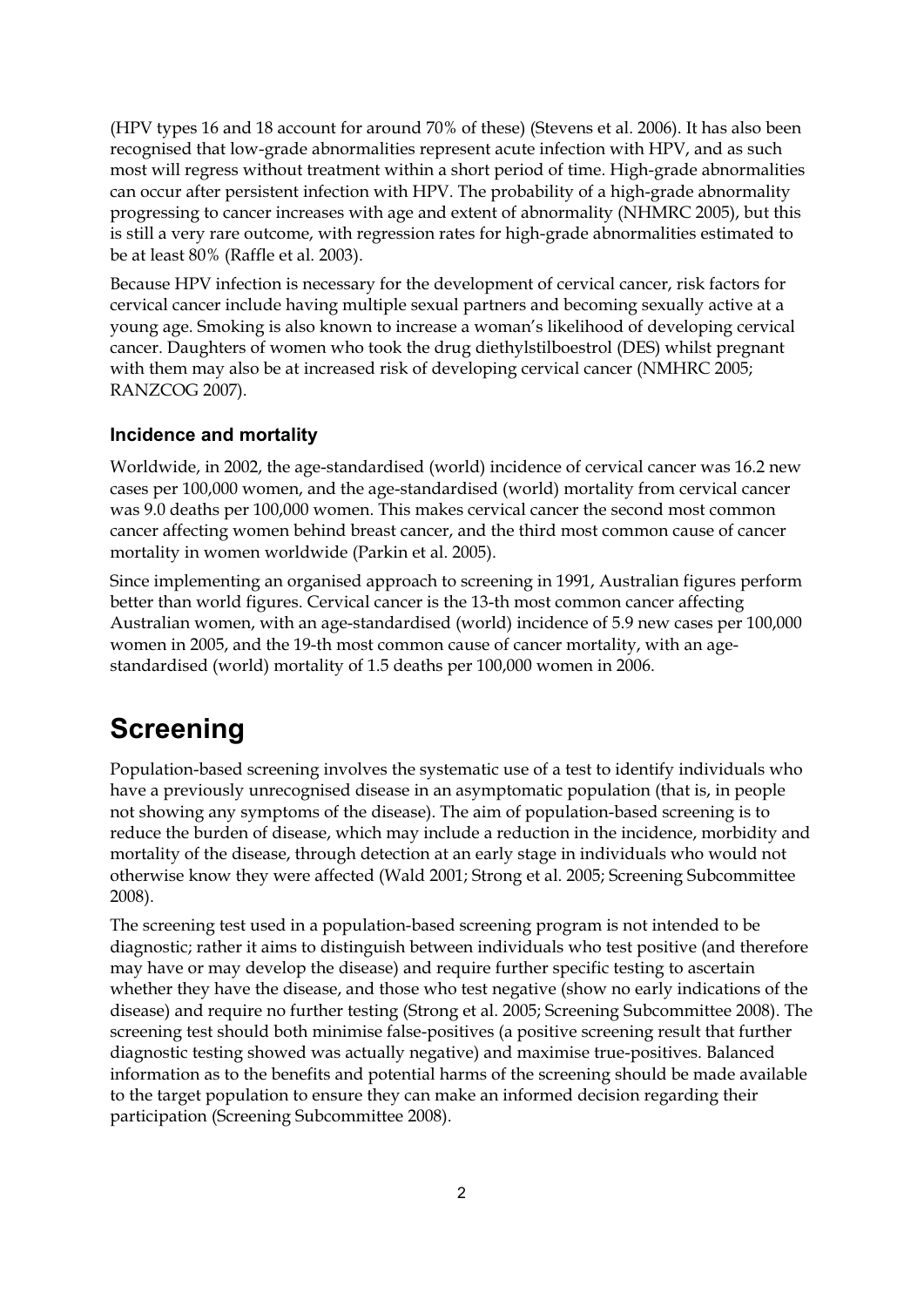In 1968 the World Health Organization (WHO) endorsed ten principles to be used when determining if a new population-based screening program should be introduced for a disease or condition (Wilson & Jungner 1968). These principles were designed to ensure that the disease in question was well understood and the correct test, treatment and resources were in place to allow screening to be of benefit to the target population. Currently in Australia there are eight National Health Priority Area cancers: lung cancer, bowel cancer, melanoma, non-melanocytic skin cancer, prostate cancer, breast cancer, cervical cancer and non-Hodgkin lymphoma (NHPAC 2006). Of these, bowel, breast and cervical cancer have met the criteria for approved population-based screening programs. This report focuses on the National Cervical Screening Program.

## **Cervical screening**

The National Cervical Screening Program commenced in 1991. The main objective of the Program is to reduce incidence and mortality from cervical cancer. The Program depends on the use of organised regular screening using the Pap test (the terms Pap test and Pap smear are often used interchangeably) to identify treatable pre-cancerous lesions as well as cervical cancer. The Program targets women aged 20–69 years.

Currently, the screening test for cervical cancer is the Pap test, which is carried out by a general practitioner, nurse, or gynaecologist as part of mainstream health services (approximately 80% are performed by general practitioners). During a Pap test, cells are collected from the surface of the cervix, transferred onto a slide or into a special liquid, and sent to a pathology laboratory for assessment. Details of the woman, the Pap test results, and any follow-up that may be recommended are then stored on a cervical cytology register.

The National Cervical Screening Program has both national and state and territory components. Although policy is usually decided at a national level, coordination of screening activity is the responsibility of the individual state or territory.

National policy for the National Cervical Screening Program currently recommends:

- Routine screening with Pap tests every 2 years for women without symptoms or history suggestive of cervical pathology.
- Women who have been sexually active to commence Pap tests between the ages of 18 and 20 years, or 1 or 2 years after first having sexual intercourse, whichever is later.
- Pap tests may cease at the age of 70 years for women who have had two normal Pap tests within the last 5 years (women over 70 years who have never had a Pap test, or who request a Pap test, should be screened).

Cervical cytology registries in each state and territory maintain their cervical cytology register, and play a key role in performance and monitoring of the National Cervical Screening Program. This is done through collecting screening histories of individual women, sending reminder letters to women overdue for screening, providing a safety net for women who have not had follow-up of an abnormal result, and also providing cytology laboratories and Pap test providers with previous results for a woman, to allow a more detailed evaluation of present findings. State and territory cervical cytology registries also fulfil an important role by providing data on the epidemiology and natural history of pre-cancerous lesions, as well as providing data for *Cervical screening in Australia* to allow national monitoring of the Program.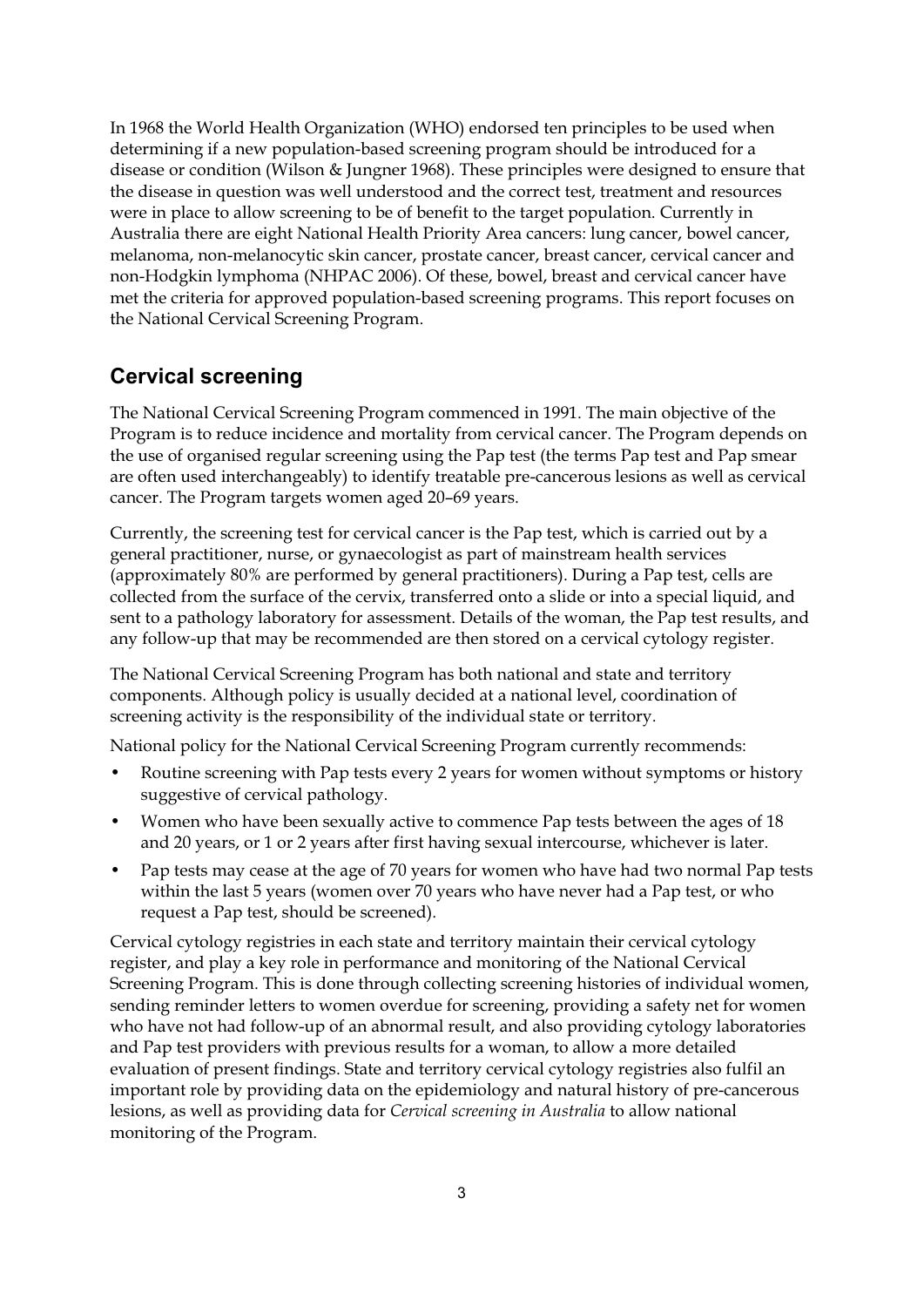The National Cervical Screening Program is affected by shifts in the understanding, management and treatment of cervical cancer. In 2006–2007, Australia experienced two major changes directly related to cervical cancer.

First, on 1 July 2006, new National Health and Medical Research Council (NHMRC) *Guidelines for the management of asymptomatic women with screen detected abnormalities* (NHMRC 2005) were introduced, which recognise that cervical cellular changes are an infective rather than a neoplastic process. This is reflected in the Guidelines, with changes to the recommendation for the clinical management of women with low-grade squamous intraepithelial lesions, favouring less intervention than previous guidelines, giving HPV infection an opportunity to resolve without treatment. The new guidelines also recommend new management for women who have been treated for high-grade intraepithelial disease, whereby women return to a normal screening interval once they have fulfilled a 'test of cure' criteria (NHMRC 2005).

Second, in 2007, a vaccine against HPV types 16, 18, 6, and 11 was introduced under the National Immunisation Program, free to all women aged 12–26 years. While the vaccine is expected to lower cervical cancer incidence and mortality rates, the slow progression of this disease means that these effects will not be evident for some time.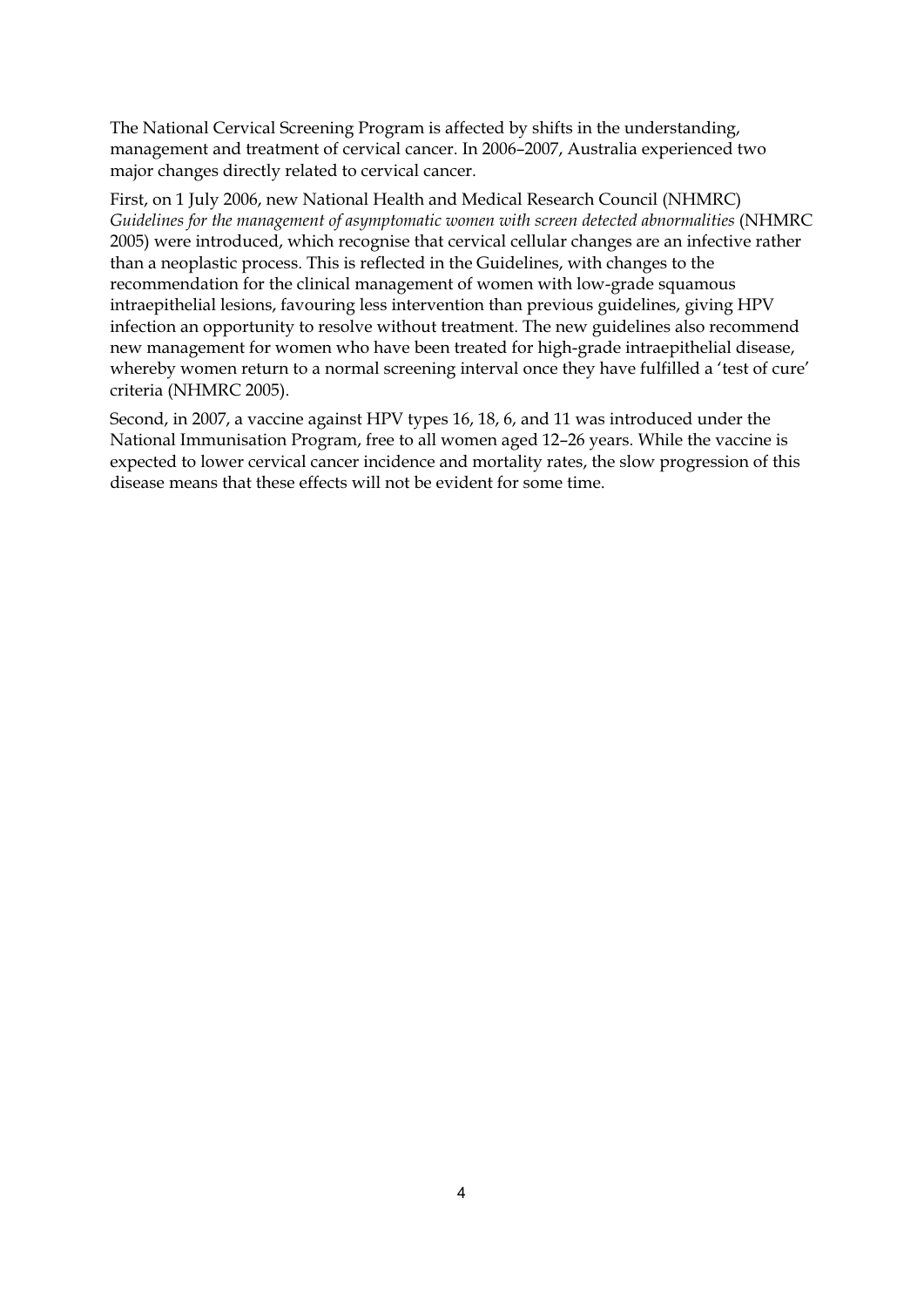# **National Cervical Screening Program Performance Indicators**

The National Cervical Screening Program commenced in 1991. The main objective of the Program is to reduce incidence and mortality from cervical cancer through organised cervical screening of women in the target age group 20–69 years. The current method of cervical screening is the Pap test (or Pap smear), and the currently recommended screening interval is 2 years for asymptomatic women with no history suggestive of cervical pathology.

This report monitors the performance of the National Cervical Screening Program using indicators which measure program activity, performance and outcome. These indicators help measure changes in disease patterns and examine the contribution of cervical screening to preventing or reducing death from cervical cancer.

Performance indicators for the National Cervical Screening Program cover the areas of participation, early re-screening, low- and high-grade abnormality detection, incidence and mortality. These were developed and endorsed by the former National Advisory Committee and by state and territory cervical screening programs.

A listing of the current Performance Indicators for the National Cervical Screening Program and their definitions follows:

## **Indicators**

#### **Indicator 1** Participation

#### **Indicator 1.1.1 Two-year participation rate for cervical screening**

The percentage of women screened in a 2-year period for women aged 20 years and over and for the target age group 20–69 years.

#### **Indicator 1.1.2 Three-year participation rate for cervical screening**

The percentage of women screened in a 3-year period for women aged 20 years and over and for the target age group 20–69 years.

#### **Indicator 1.1.3 Five-year participation rate for cervical screening**

The percentage of women screened in a 5-year period for women aged 20 years and over and for the target age group 20–69 years.

#### **Indicator 1.2 Participation by geographic region**

The percentage of women screened during a 2-year period by geographic region of residence for women aged 20 years and over and for the target age group 20–69 years.

#### **Indicator 1.3 Participation by socioeconomic status**

The percentage of women screened during a 2-year period by socioeconomic status of area of residence for women aged 20 years and over and for the target age group 20–69 years.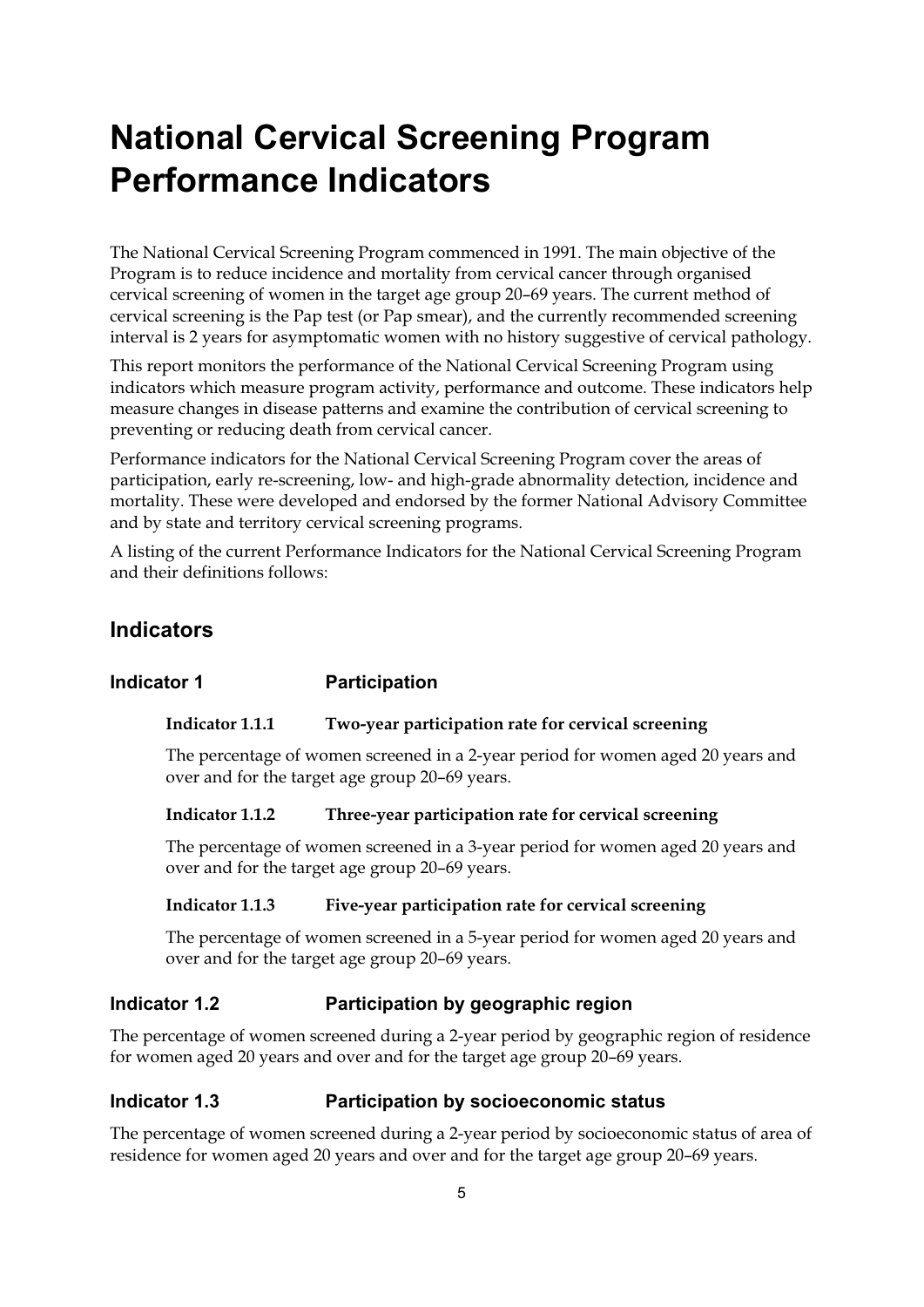This indicator was not able to be reported for 2006–2007 due to technical problems with new data based on the 2006 census, which were unable to be resolved in time for this report.

### **Indicator 2 Early re-screening**

The proportion of women re-screened, by number of re-screens, during a 21-month period following a normal Pap test for women in the target age group 20–69 years.

### **Indicator 3 Low-grade abnormality detection**

The ratio of the number of women with a histologically verified low-grade intraepithelial abnormality detected in a 12-month period to the number of women with a histologically verified high-grade intraepithelial abnormality detected in the same period, for women in the target age group 20–69 years.

### **Indicator 4 High-grade abnormality detection**

Detection rate of histologically verified high-grade intraepithelial abnormalities per 1,000 women screened in a 12-month period for women aged 20 years and over and for the target age group 20–69 years.

### **Indicator 5.1 Incidence of micro-invasive squamous cervical cancer**

Incidence rate of micro-invasive squamous cell carcinoma per 100,000 estimated resident female population in a 12-month period for women of all ages and for the target age group 20–69 years.

### **Indicator 5.2 Incidence of squamous, adenocarcinoma, adenosquamous and other cervical cancer**

Incidence rate of squamous, adenocarcinoma, adenosquamous and other cervical cancer (micro-invasive and invasive) per 100,000 estimated resident female population in a 12-month period for women of all ages and for the target age group 20–69 years.

### **Indicator 5.3 Incidence by geographic region**

Incidence rate of cervical cancer per 100,000 estimated resident female population in a 4-year period by geographic region for women of all ages and for the target age group 20–69 years.

### **Indicator 6.1 Mortality by age group**

Mortality rate for cervical cancer per 100,000 estimated resident female population in a 12-month period for women of all ages and for the target age group 20–69 years.

## **Indicator 6.2 Mortality by geographic region**

Mortality rate for cervical cancer per 100,000 estimated resident female population in a 4-year period by geographic region for women of all ages and for the target age group 20–69 years.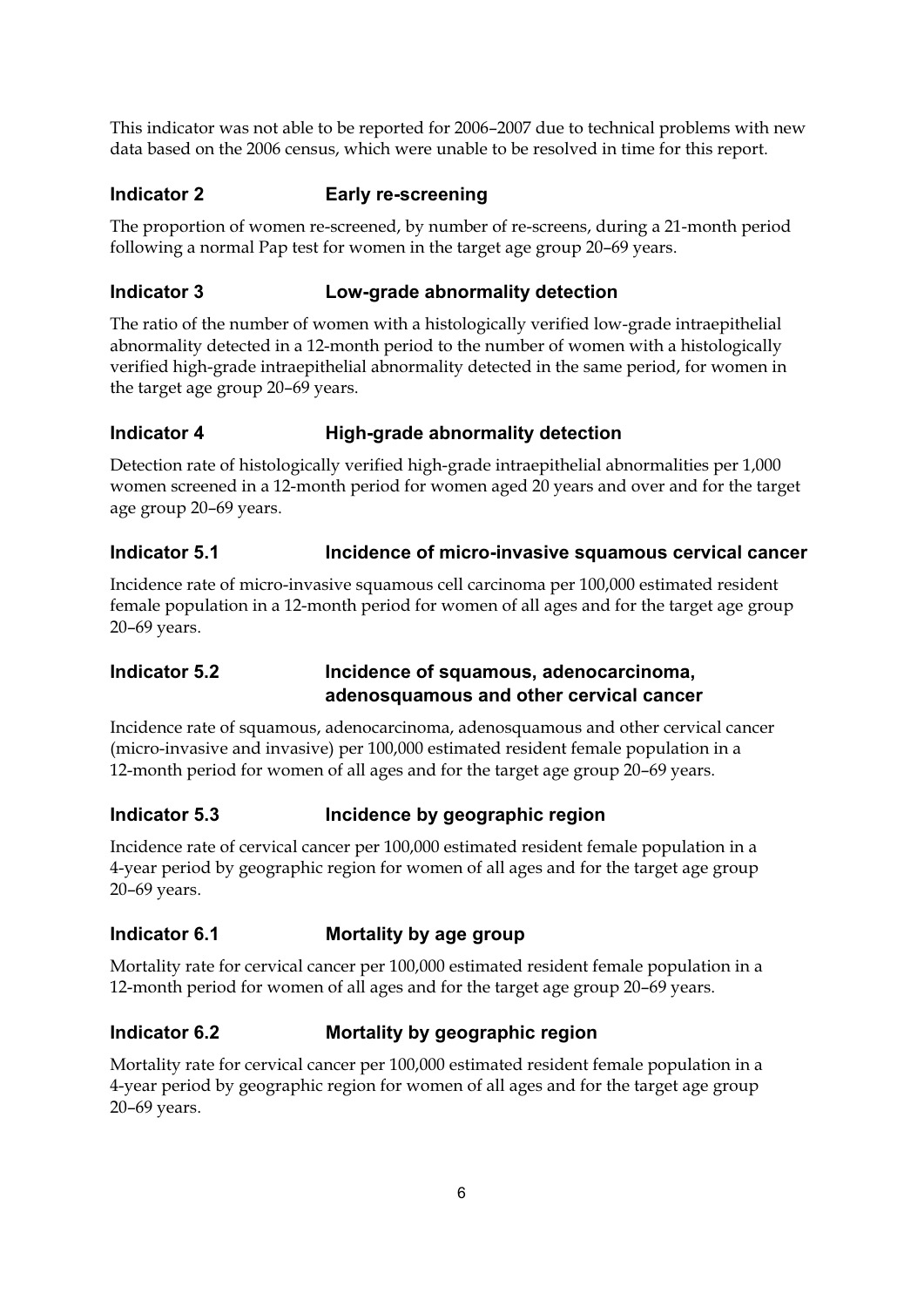### **Indicator 6.3 Mortality in Aboriginal and Torres Strait Islander women**

Mortality rate for cervical cancer per 100,000 estimated resident female population in a 4-year period for Aboriginal and Torres Strait Islander women and for Other Australian women, for women of all ages and for the target age group 20–69 years.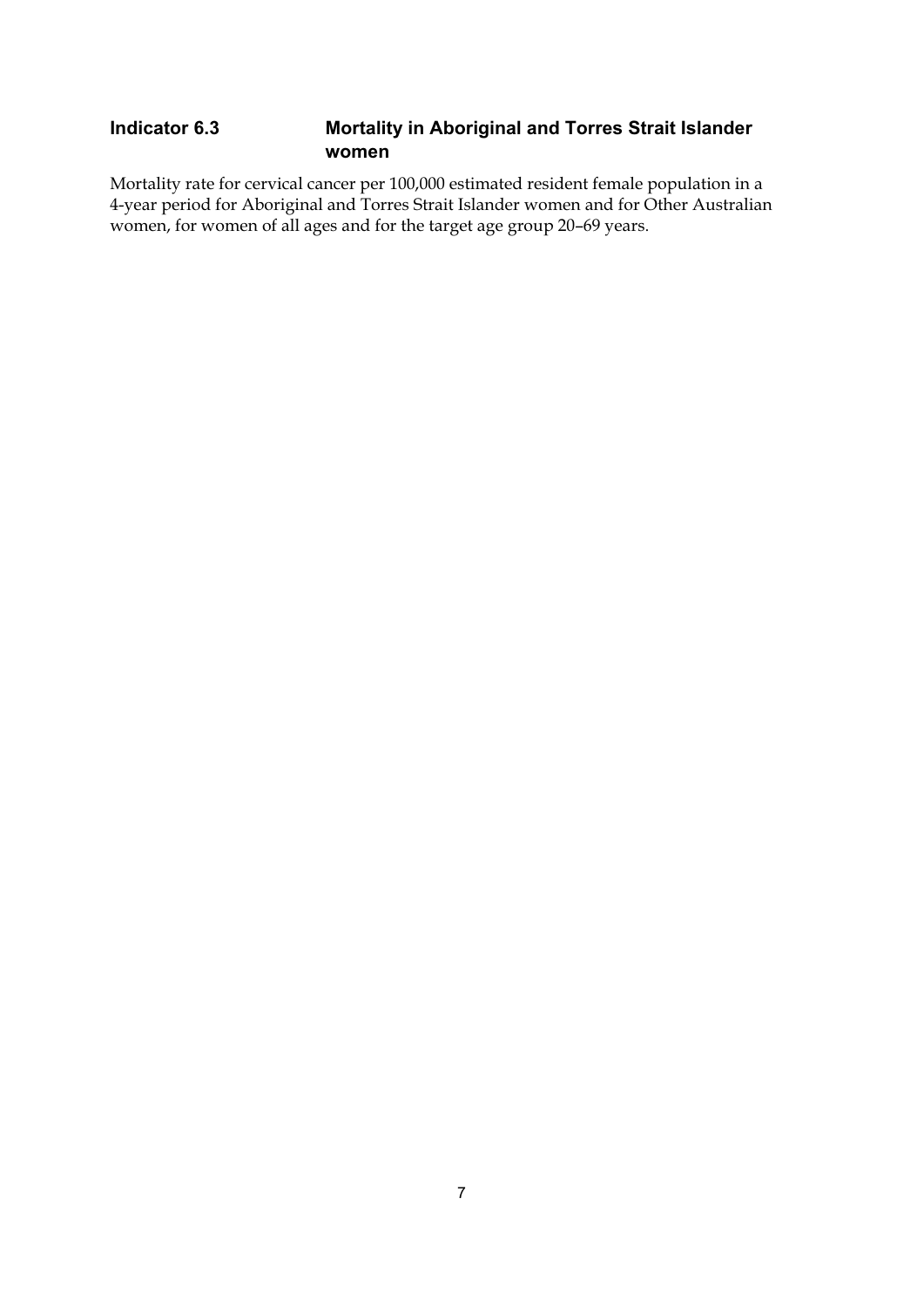# **Indicator 1 Participation**

## **The participation indicator**

The major objective of the National Cervical Screening Program is to reduce incidence and mortality from cervical cancer by detecting treatable pre-cancerous lesions before their progression to cancer. Through increased participation, more women with pre-cancerous abnormalities can be detected and managed before progression to cervical cancer, thus reducing incidence and mortality. In addition, increased participation will lead to the detection of early stage cancer, where treatment can reduce mortality in more women.

The Program, through a variety of recruitment initiatives, targets women in the age group 20–69 years. The recommended screening interval for women in this age group who have been sexually active at any stage of their lives is 2 years. Pap tests may cease at the age of 70 years for women who have had two normal Pap tests within the previous 5 years. Women over 70 years who have never had a Pap test, or who request a Pap test, are screened.

Some women in the target population are unlikely to require screening. They include those who have had a total hysterectomy with their cervix removed and those who have never been sexually active. Women who have previously been diagnosed with gynaecological cancer may also not be eligible for screening.

Participation rate calculations should, in principle, exclude all three groups from the data. In practice, the data are adjusted to remove women who have had a hysterectomy but the latter two groups cannot be excluded due to a lack of reliable data. Hysterectomy rates are derived from self-reported information on hysterectomies in the 2001 National Health Survey conducted by the Australian Bureau of Statistics (ABS), the validity of which was confirmed using data on hysterectomy separations from the National Hospital Morbidity Database.

The objectives and usefulness of participation as an indicator are outlined below:

- Participation data are important in assessing the contribution of the National Cervical Screening Program to reducing cervical cancer incidence and mortality.
- The participation indicator can be used as a means of evaluating the effect of communication and recruitment strategies, particularly if participation is analysed by demographic characteristics.
- When the participation indicator is used in conjunction with others, it can be used to support analysis relating to target groups and screening intervals.
- The participation indicator measures the proportion of the target population participating in the National Cervical Screening Program in the recommended 2-year screening interval. Participation for 3-year and 5-year intervals is also reported, which allows international comparisons of cervical screening performance to be made, since many other countries use a 3-year or 5-year screening interval (Dickinson 2002).
- Participation is also reported by age and for the states and territories, as well as for different geographic regions and quintiles of socioeconomic status (not able to be reported for 2006–2007), to provide information on the demographics of the population that are participating in the Program.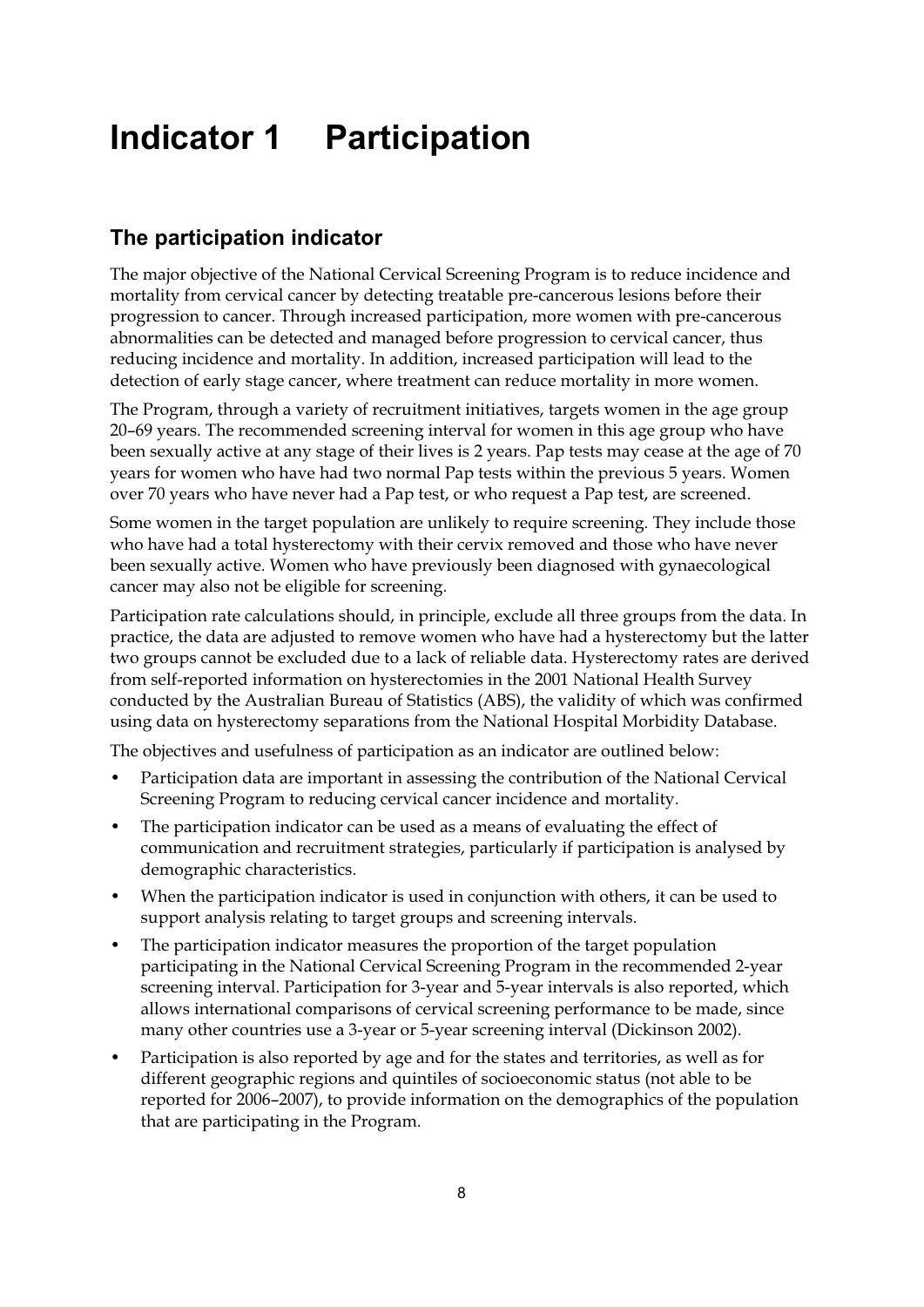## **Data issues**

Except for Victoria and the Australian Capital Territory, where only women with an address in these jurisdictions are included, 2-year, 3-year and 5-year participation is based on all women screened in each jurisdiction, not just those women resident in each jurisdiction. This may lead to overestimation of numbers of women screened.

Participation by geographic region and socioeconomic status (not able to be reported for 2006–2007) includes only women with a postcode in the jurisdiction in which they were screened for all states and territories, which may lead to underestimation of numbers of women screened.

The denominators for participation rates presented in this report have been calculated using the average of the ABS estimated resident population, adjusted for the estimated proportion of women who have had a hysterectomy using national hysterectomy fractions derived from the ABS 2001 National Health Survey.

At the time of preparation of this report, the latest estimated resident population figures available—according to the Australian Standard Geographical Classification (ASGC)—were for the year 2006. Therefore, the denominators for participation rates by geographic location presented in this report have been calculated using the estimated resident female population for 2006 only (adjusted for hysterectomy), rather than the average of the estimated resident populations for 2006 and 2007.

At the time of preparation of this report, participation by socioeconomic status of area of residence was not able to be reported for 2006–2007 due to technical problems related to new methods based on the 2006 census, which were unable to be resolved in time for this report.

There may be discrepancies between participation rates that appear in this report and those presented in state and territory reports in some jurisdictions. This may be due to participation numerators being extracted from the cervical cytology register at a different time, a different source of population data, and state and territory-specific hysterectomy fractions being applied to the population. None of these represent any error in participation estimates, and published participation rates do not differ greatly between national and state and territory reports.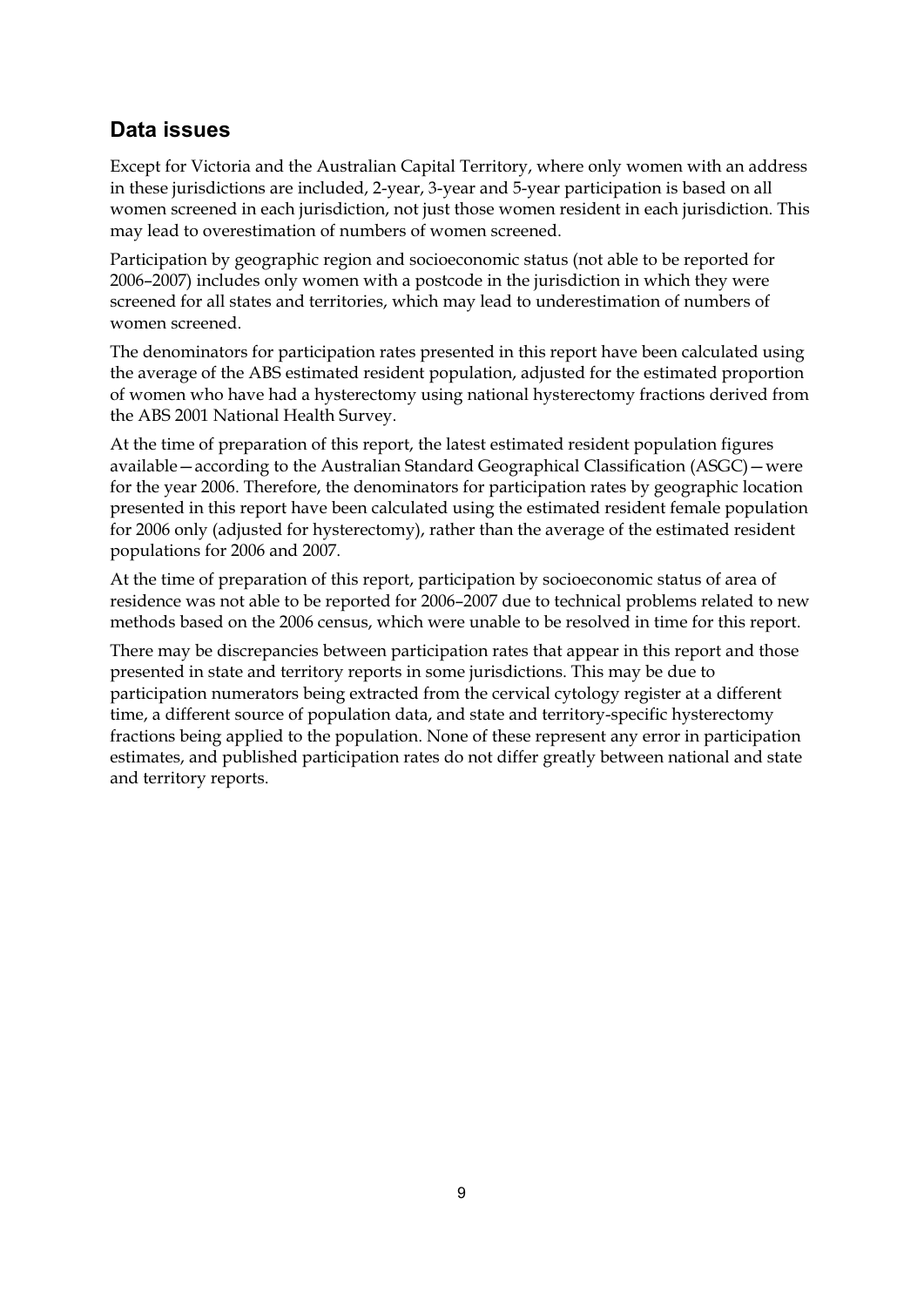#### **Key points**

- *Participation in the National Cervical Screening Program among women in the target age group 20–69 years for the 2006–2007 reporting period was 61.5%. This is a significant increase from the previous non-overlapping 2-year rate for 2004–2005 of 61.0%, and the highest participation has been since it peaked at 63.4% in 1998–1999.*
- *The number of women screened in 2006–2007 was 3,602,994 (3,549,524 aged 20–69 years), greater than the 3,462,907 (3,407,219 aged 20–69 years) women screened in 2004–2005, and far greater than the 2,630,235\* (2,563,107\* aged 20–69 years) women screened in 1996–1997 when reporting commenced.*
- *From 1996–1997 to 2006–2007, there was a decline in participation among women aged less than 40 years. In 2006–2007, participation was highest in women aged 55–59 years (69.1%) and lowest in women aged 20–24 years (48.0%).*
- *Three-year participation for 2005–2007 was 74.0% and 5-year participation for 2003–2007 was 86.4% for women in the target age group 20–69 years.*
- *The Australian 3-year participation rate of 74.0% is comparable with the 3-year participation rates of 73% reported for New Zealand for 2003 (National Cervical Screening Programme 2005), 69.4% for England for 2007 (National Health Service 2007), 63.6% for Wales for 2007 (Cervical Screening Wales 2007), and to the previously reported average for the European Union countries of 75% (van Ballegooijen et al. 2000), although direct comparisons should be made with caution.*
- *The Australian 5-year participation rate of 86.4% also compares favourably with the 5-year participation rates of 79.2% reported for England for 2007 (National Health Service 2007), 74.6% for Wales for 2007 (Cervical Screening Wales 2007), 77% for the Netherlands for 2003 (Rebolj et al. 2006), and the previously estimated participation rate of 90% for Finland (Antilla & Nieminen 2000), although direct comparisons should be made with caution.*
- *In 2006–2007, participation by geographic region was 62.5% for Major cities, 61.2% for Inner regional, 58.9%for Outer regional, 53.6% for Remote and 54.0% for Very remote areas. Differences between geographic regions are significant, apart from Remote and Very remote, which are not significantly different from each other. This trend reflects the greater difficulty in providing cervical screening to women in Remote and Very remote areas.*

Note that because the Queensland Health Pap Smear Register did not commence until 1999, this figure does not include women screened by the Queensland program.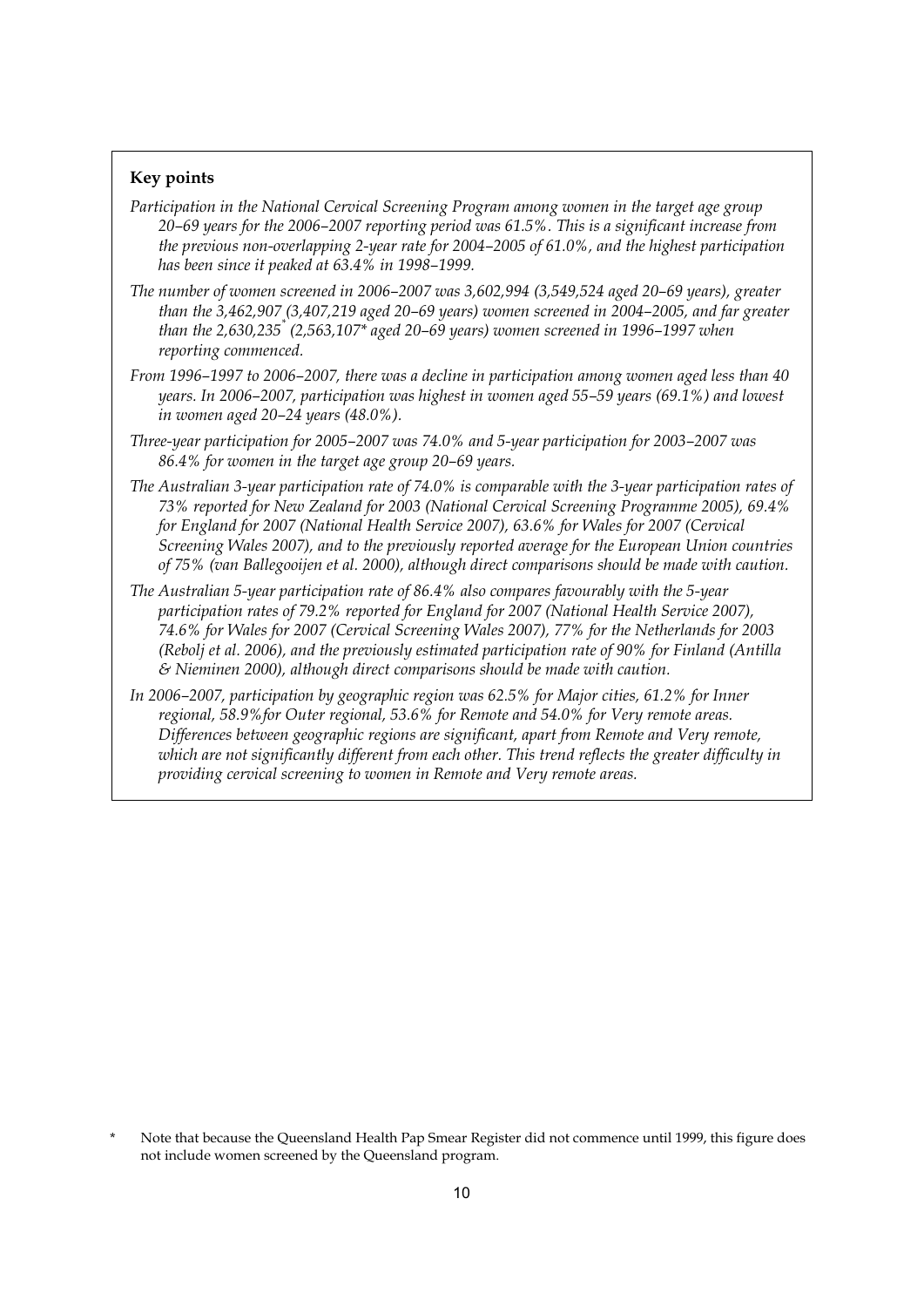## **Indicator 1.1.1 Two-year participation**

*The percentage of women screened in a 2-year period for women aged 20 years and over and for the target age group 20–69 years* 



## **Participation in the National Cervical Screening Program**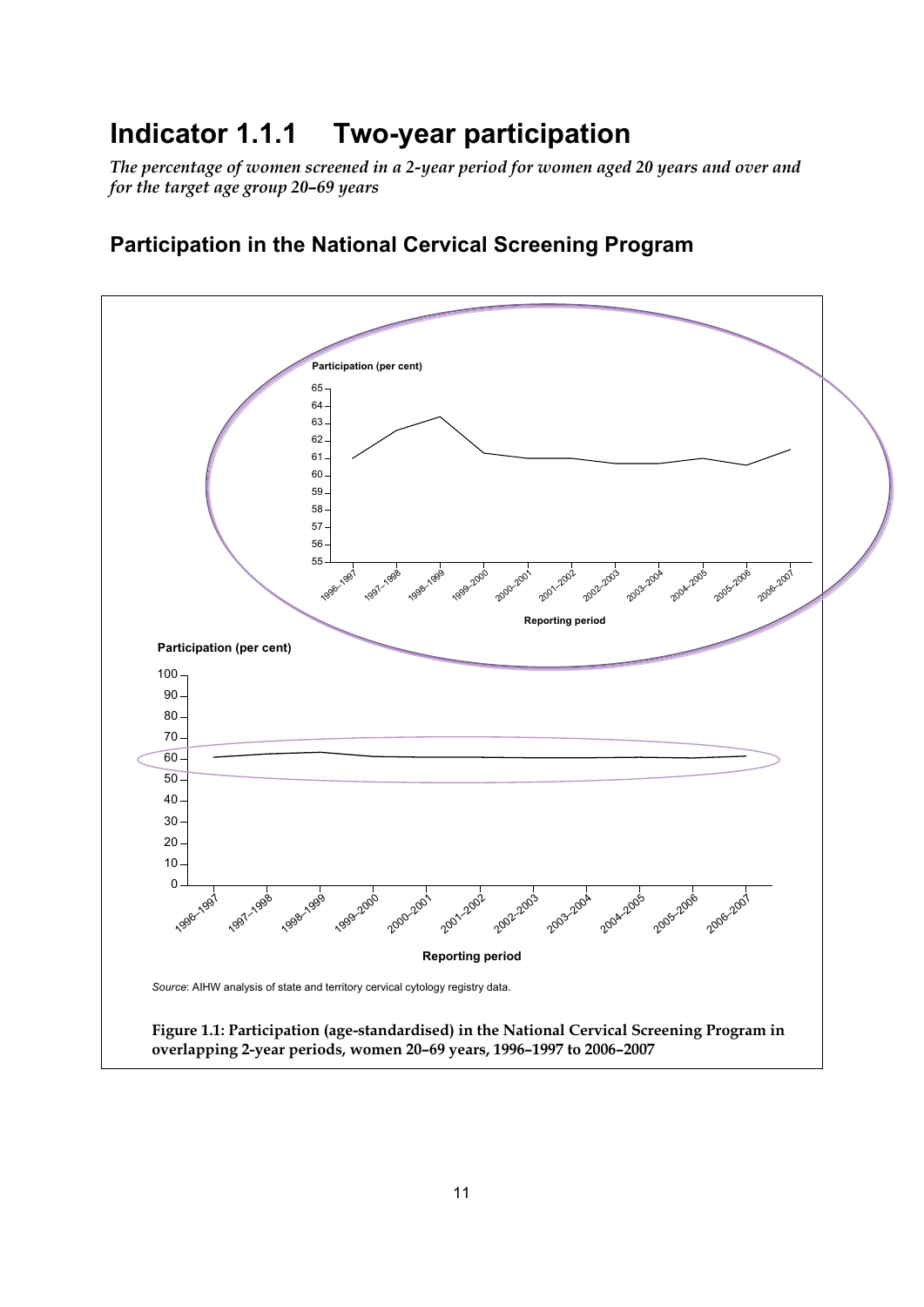**Table 1.1: Participation (age-standardised) in the National Cervical Screening Program in overlapping 2-year periods, women 20–69 years, 1996–1997 to 2006–2007** 

|            | <b>Reporting period</b> |                  |                  |                  |                  |                  |                  |                  |                  |                  |                  |  |  |
|------------|-------------------------|------------------|------------------|------------------|------------------|------------------|------------------|------------------|------------------|------------------|------------------|--|--|
|            | 1996-<br>1997           | $1997 -$<br>1998 | 1998-<br>1999    | 1999-<br>2000    | $2000 -$<br>2001 | $2001 -$<br>2002 | $2002 -$<br>2003 | $2003 -$<br>2004 | $2004 -$<br>2005 | $2005 -$<br>2006 | $2006 -$<br>2007 |  |  |
|            | Per cent                |                  |                  |                  |                  |                  |                  |                  |                  |                  |                  |  |  |
| AS<br>rate | 61.0                    | 62.6             | 63.4             | 61.3             | 61.0             | 61.0             | 60.7             | 60.7             | 61.0             | 60.6             | 61.5             |  |  |
| 95%<br>CI  | $60.9 -$<br>61.1        | $62.5 -$<br>62.6 | $63.4 -$<br>63.5 | $61.2 -$<br>61.3 | $60.9 -$<br>61.1 | $60.9 -$<br>61.0 | $60.6 -$<br>60.8 | $60.6 -$<br>60.7 | $60.9 -$<br>61.0 | $60.6 -$<br>60.7 | $61.4 -$<br>61.5 |  |  |

**Notes** 

1. Age-standardised rates are the number of women screened as a proportion of the eligible female population and age-standardised to the Australian population at 30 June 2001. The eligible female population is the average of the Australian Bureau of Statistic's estimated resident population, adjusted for the estimated proportion of women who have had a hysterectomy using national hysterectomy fractions derived from the Australian Bureau of Statistics 2001 National Health Survey.

2. The Queensland Health Pap smear register began operations in February 1999; therefore no data are available for the 1996–1997, 1997–1998, or 1998–1999 reporting periods.

3. With the exception of Victoria and the Australian Capital Territory, number of women screened includes all women screened in each jurisdiction, not just those women resident in each jurisdiction.

4. These data exclude women who have opted not to be included on a cervical cytology register.

- 5. Periods cover 1 January 1996 to 31 December 1997, 1 January 1997 to 31 December 1998, 1 January 1998 to 31 December 1999, 1 January 1999 to 31 December 2000, 1 January 2000 to 31 December 2001, 1 January 2001 to 31 December 2002, 1 January 2002 to 31 December 2003, 1 January 2003 to 31 December 2004, 1 January 2004 to 31 December 2005, 1 January 2005 to 31 December 2006 and 1 January 2006 to 31 December 2007.
- Participation in the National Cervical Screening Program among women in the target age group 20–69 years was 61.0% in 1996–1997 when reporting commenced. This increased to 63.4% in 1998–1999 when there was a national media campaign, and has been stable at around 61% ever since. Participation in 2006–2007 was 61.5%, which is the first time participation has been above 61.0% since 1999–2000, and the highest participation has been since it peaked at 63.4% in 1998–1999.
- While participation has remained relatively stable over this period, there has been an overall increase in the number of women participating in the Program, from  $2,630,235$ <sup>\*</sup> (2,563,107\* aged 20–69 years) in 1996–1997 when reporting commenced (AIHW 1998) to 3,462,907 (3,407,219 aged 20–69 years) in 2004–2005 (AIHW 2007), and 3,602,994 (3,549,524 aged 20–69 years) in 2006–2007.
- Between 2004–2005 and 2006–2007, participation increased from 61.0% in 2004–2005 to 61.5% in 2006–2007, which equates to an increase of 140,087 women aged 20 years and over, and an increase of 142,305 women aged 20–69 years. With the number of eligible women aged 20–69 years increasing each year (3.58% between 2004–2005 and 2006–  $2007<sup>\dagger</sup>$ ), the increase in the number of women participating in the Program has to increase by an equal amount just to keep the participation rate constant. In this case, the increase in participating women aged 20–69 years (an increase of 4.18% between 2004–2005 and 2006–2007† ) surpassed the increase in eligible women, resulting in increased participation.
- Note that because the Queensland Health Pap Smear Register did not commence until 1999, this figure does not include women screened by the Queensland program.
- † AIHW unpublished data.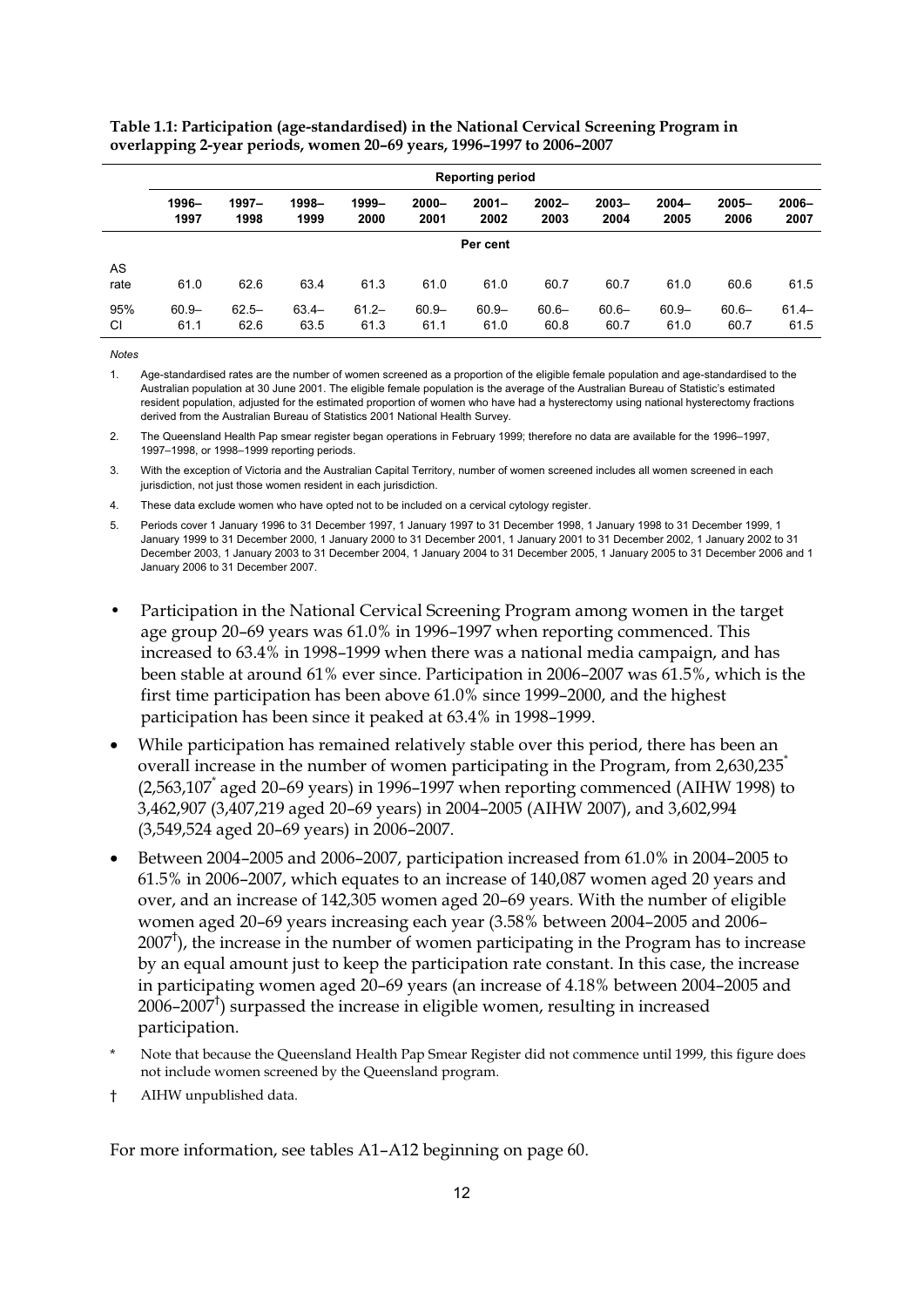### **Participation by age**



**Figure 1.2: Participation (age-specific) in the National Cervical Screening Program, by age, 1996–1997, 2004–2005 and 2006–2007** 

|                  | Age group (years) |           |           |           |           |           |           |           |       |       |                     |  |
|------------------|-------------------|-----------|-----------|-----------|-----------|-----------|-----------|-----------|-------|-------|---------------------|--|
| 2-year<br>period | $20 - 24$         | $25 - 29$ | $30 - 34$ | $35 - 39$ | $40 - 44$ | $45 - 49$ | $50 - 54$ | $55 - 59$ | 60-64 | 65-69 | $20 - 69$           |  |
|                  |                   |           |           |           |           |           | Per cent  |           |       |       |                     |  |
| 1996-1997        | 50.0              | 64.5      | 66.9      | 66.4      | 64.0      | 64.3      | 64.0      | 62.7      | 50.9  | 41.2  | $61.0(60.9 - 61.1)$ |  |
| 1998-1999        | 53.5              | 65.5      | 68.7      | 68.2      | 66.5      | 66.7      | 64.7      | 65.9      | 56.0  | 46.5  | $63.4(63.4 - 63.5)$ |  |
| 2000-2001        | 50.3              | 61.0      | 64.9      | 64.8      | 64.4      | 65.0      | 63.0      | 64.9      | 55.3  | 46.7  | $61.0(60.9 - 61.1)$ |  |
| 2002-2003        | 49.0              | 59.0      | 63.4      | 63.9      | 64.1      | 65.6      | 63.1      | 66.2      | 56.4  | 48.8  | $60.7(60.6 - 60.8)$ |  |
| 2004-2005        | 47.7              | 57.8      | 62.9      | 64.4      | 64.8      | 66.5      | 64.7      | 66.9      | 57.7  | 49.7  | $61.0(60.9 - 61.0)$ |  |
| 2006-2007        | 48.0              | 57.5      | 62.4      | 64.3      | 64.5      | 67.5      | 65.7      | 69.1      | 59.4  | 51.7  | $61.5(61.4 - 61.5)$ |  |

**Table 1.2: Participation (age-specific and age-standardised) in the National Cervical Screening Program, by age, 1996–1997 to 2006–2007** 

1. Age-specific rates for 5-year age groups are the number of women screened as a proportion of the eligible female population. The eligible female population is the average of the Australian Bureau of Statistic's estimated resident population, adjusted for the estimated proportion of women who have had a hysterectomy using national hysterectomy fractions derived from the Australian Bureau of Statistics 2001 National Health Survey.

2. Age-standardised rates for the target age group 20–69 years are the number of women screened as a proportion of the eligible female population and age-standardised to the Australian population at 30 June 2001. The eligible female population is the average of the Australian Bureau of Statistic's estimated resident population, adjusted for the estimated proportion of women who have had a hysterectomy using national hysterectomy fractions derived from the Australian Bureau of Statistics 2001 National Health Survey.

3. The Queensland Health Pap smear register began operations in February 1999; therefore no data are available for the 1996–1997 or 1998–1999 reporting periods.

4. With the exception of Victoria and the Australian Capital Territory, number of women screened includes all women screened in each jurisdiction, not just those women resident in each jurisdiction.

5. These data exclude women who have opted not to be included on a cervical cytology register.

6. Periods cover 1 January 1996 to 31 December 1997, 1 January 1998 to 31 December 1999, 1 January 2000 to 31 December 2001, January 2002 to 31 December 2003, 1 January 2004 to 31 December 2005, and 1 January 2006 to 31 December 2007.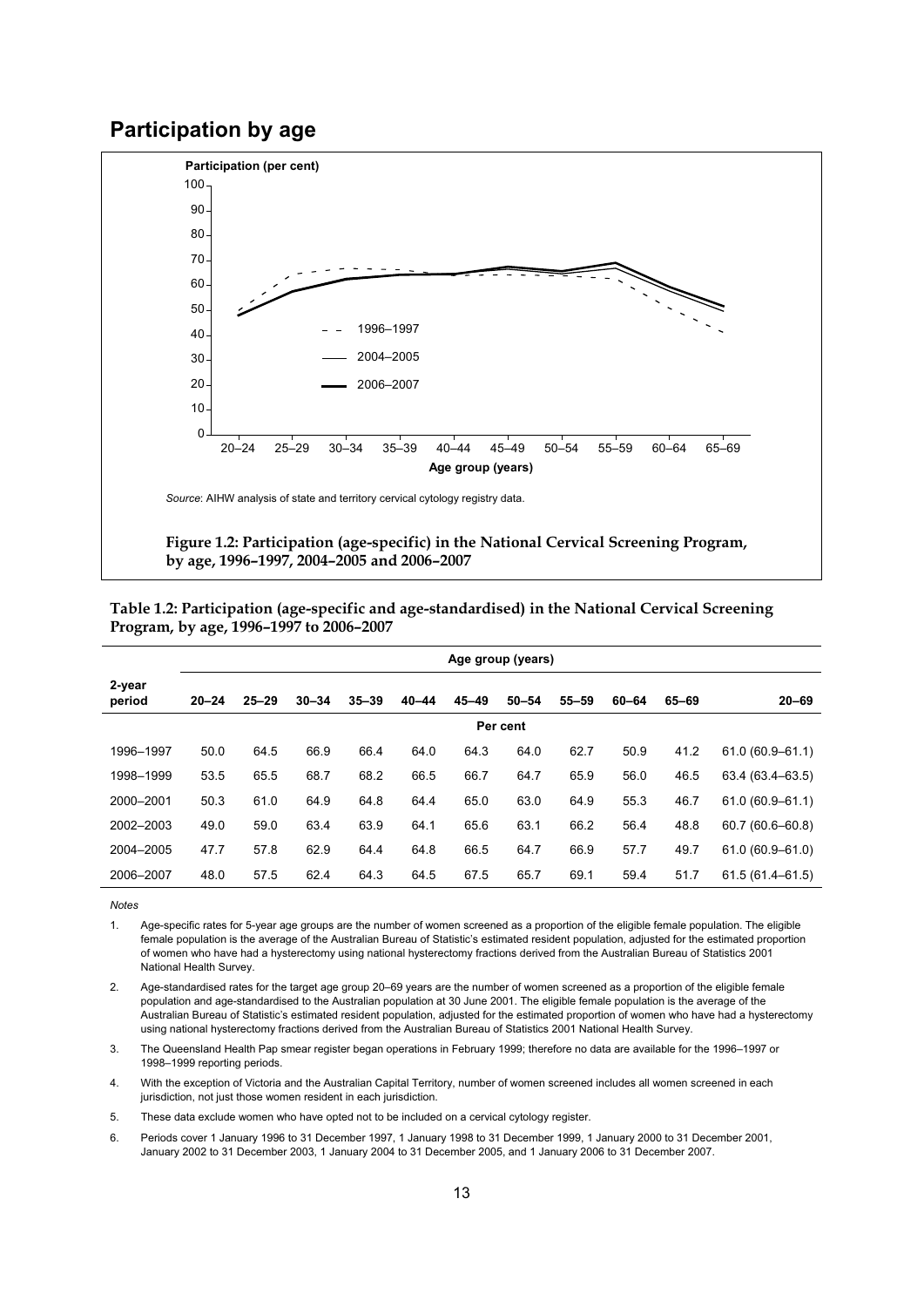- Over the 2-year period 2006–2007, 3,602,994 women participated in the National Cervical Screening Program. Of these women 3,549,524 (98.5%) were aged 20–69 years.
- Participation for the 2-year period 2006–2007 was 61.5% for women in the target age group 20–69 years.
- From 1996–1997 to 2006–2007, there was a decline in participation among women aged less than 40 years, most prominent in the 25–29 year age group, and an increase in participation among women aged 55 years and over.
- In 2006–2007, participation was highest in women aged 55–59 years (69.1%) and lowest in women aged 20–24 years (48.0%).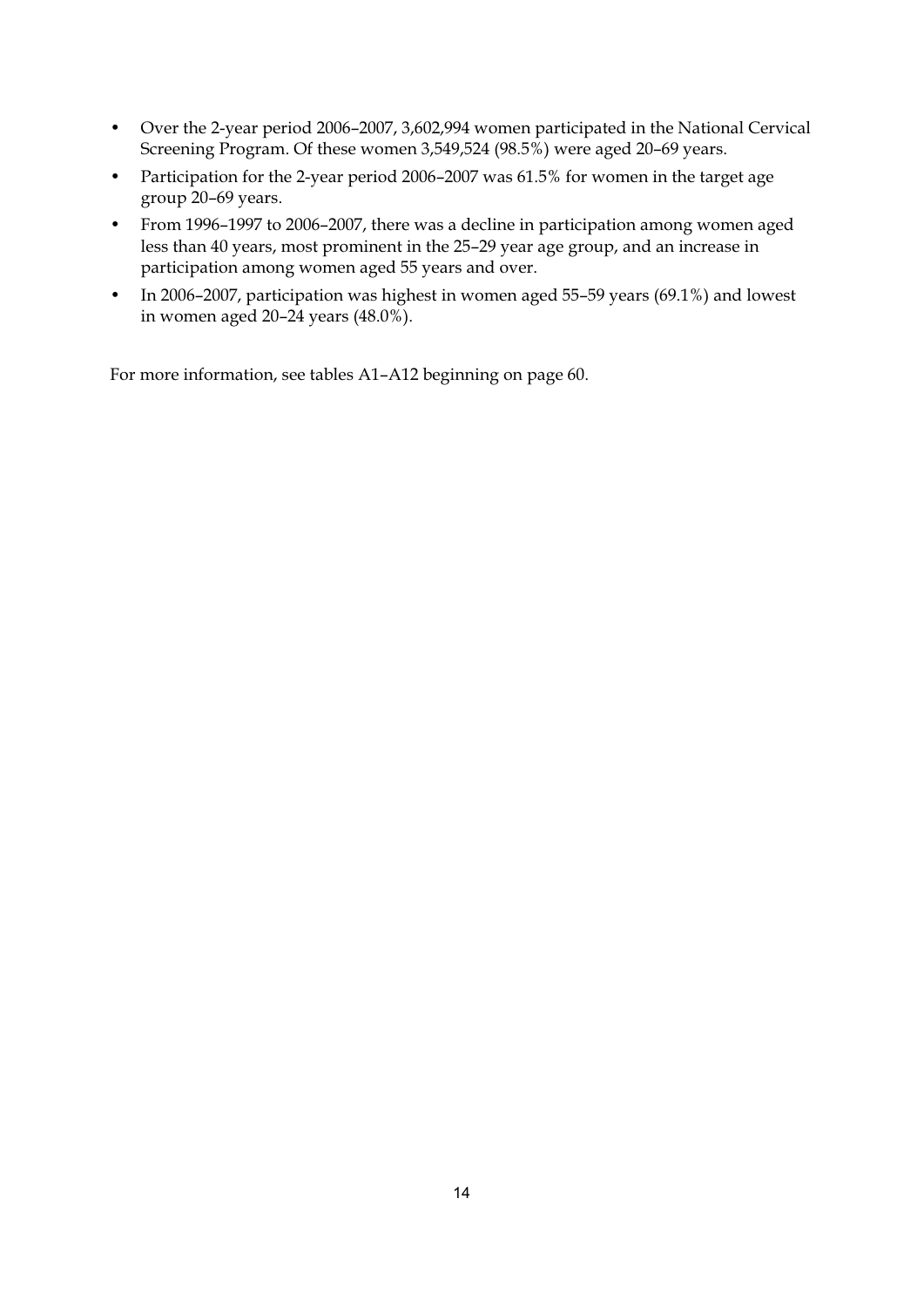



- Between 2004–2005 and 2006–2007, significant declines in participation occurred in Victoria, Tasmania, the Australian Capital Territory, and the Northern Territory.
- Between 2004–2005 and 2006–2007, significant increases in participation occurred in New South Wales and Queensland.
- In 2006–2007, participation was highest in Victoria (64.4%), South Australia (64.0%) and the Australian Capital Territory (63.8%). Participation was lowest in the Northern Territory (53.7%).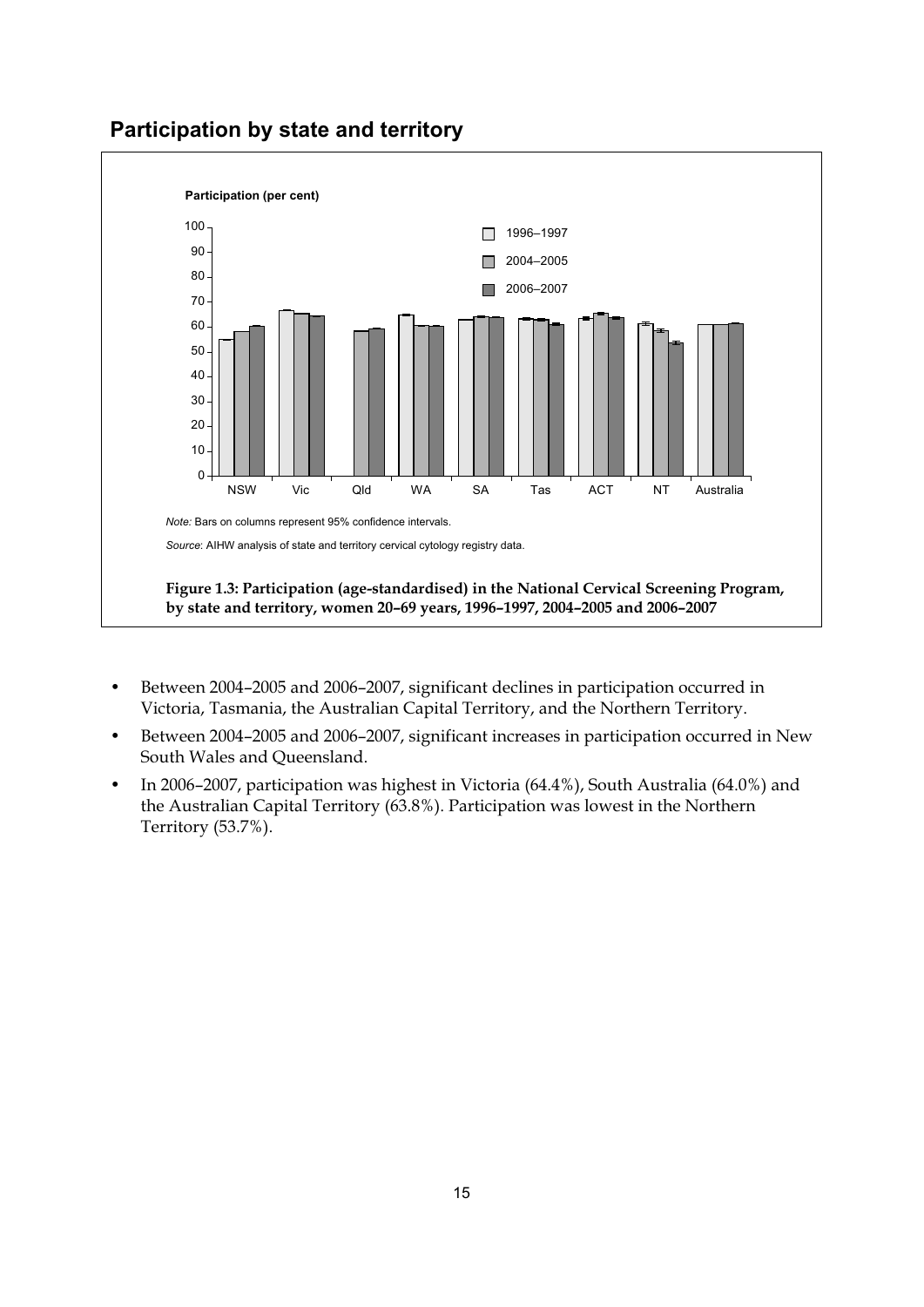|                  | <b>States and territories</b> |                  |                  |                   |                  |                  |                  |                   |                  |  |  |  |
|------------------|-------------------------------|------------------|------------------|-------------------|------------------|------------------|------------------|-------------------|------------------|--|--|--|
| 2-year<br>period | $NSW^{(a)}$                   | Vic              | $QId^{(b)}$      | WA <sup>(c)</sup> | <b>SA</b>        | <b>Tas</b>       | <b>ACT</b>       | NT <sup>(d)</sup> | Australia        |  |  |  |
|                  |                               |                  |                  |                   | Per cent         |                  |                  |                   |                  |  |  |  |
| 1996-1997        | 55.0                          | 66.7             | . .              | 64.9              | 62.9             | 63.3             | 63.5             | 61.4              | 61.0             |  |  |  |
| 95% CI           | $54.8 -$<br>55.1              | $66.5 -$<br>66.8 | . .              | $64.7 -$<br>65.1  | $62.7 -$<br>63.2 | $62.8 -$<br>63.7 | $62.9 -$<br>64.0 | $60.6 -$<br>62.2  | $60.9 -$<br>61.1 |  |  |  |
| 1998-1999        | 59.4                          | 67.7             | $\ddotsc$        | 63.9              | 66.0             | 64.5             | 65.7             | 62.6              | 63.4             |  |  |  |
| 95% CI           | $59.3 -$<br>59.5              | $67.6 -$<br>67.9 | . .              | $63.7 -$<br>64.1  | $65.7 -$<br>66.2 | $64.0 -$<br>64.9 | $65.1 -$<br>66.2 | $61.8 -$<br>63.3  | $63.4 -$<br>63.5 |  |  |  |
| 2000-2001        | 59.1                          | 64.6             | 57.0             | 61.4              | 64.9             | 65.2             | 62.8             | 61.7              | 61.0             |  |  |  |
| 95% CI           | $59.0 -$<br>59.3              | $64.5 -$<br>64.8 | $56.8 -$<br>57.1 | $61.2 -$<br>61.6  | $64.6 -$<br>65.1 | $64.7 -$<br>65.6 | $62.3 -$<br>63.4 | $61.0 -$<br>62.4  | $60.9 -$<br>61.1 |  |  |  |
| 2002-2003        | 58.8                          | 64.2             | 57.2             | 60.6              | 65.1             | 63.1             | 62.7             | 60.2              | 60.7             |  |  |  |
| 95% CI           | $58.7 -$<br>58.9              | $64.1 -$<br>64.4 | $57.0 -$<br>57.3 | $60.3 -$<br>60.8  | $64.8 -$<br>65.3 | $62.6 -$<br>63.5 | $62.2 -$<br>63.3 | $59.5 -$<br>60.9  | $60.6 -$<br>60.8 |  |  |  |
| 2004-2005        | 58.2                          | 65.4             | 58.4             | 60.5              | 64.1             | 62.9             | 65.5             | 58.5              | 61.0             |  |  |  |
| 95% CI           | $58.1 -$<br>58.3              | $65.3 -$<br>65.5 | $58.3 -$<br>58.6 | $60.3 -$<br>60.7  | $63.9 -$<br>64.4 | $62.5 -$<br>63.3 | $65.0 -$<br>66.0 | $57.9 -$<br>59.2  | $60.9 -$<br>61.0 |  |  |  |
| 2006-2007        | 60.4                          | 64.4             | 59.3             | 60.4              | 64.0             | 61.1             | 63.8             | 53.7              | 61.5             |  |  |  |
| 95% CI           | $60.3 -$<br>60.5              | $64.3 -$<br>64.6 | $59.2 -$<br>59.4 | $60.2 -$<br>60.6  | $63.8 -$<br>64.3 | $60.7 -$<br>61.5 | $63.3 -$<br>64.3 | $53.1 -$<br>54.3  | $61.4 -$<br>61.5 |  |  |  |

**Table 1.3: Participation (age-standardised) in the National Cervical Screening Program, by state and territory, women 20–69 years, 1996–1997 to 2006–2007** 

. . Not applicable

(a) The New South Wales Pap test register commenced in July 1996; therefore data have been estimated for the period January to July 1996.

(b) The Queensland Health Pap smear register began operations in February 1999; therefore no data are available for the 1996–1997 or 1998–1999 reporting periods.

(c) The Western Australia cervical cytology registry only reported on women with a Western Australia address for the 1998–1999 to 2000–2001 reporting periods.

(d) The Northern Territory Pap test register commenced in March 1996, therefore data have been estimated for the period January to March 1996.

*Notes* 

2. With the exception of Victoria and the Australian Capital Territory, number of women screened includes all women screened in each jurisdiction, not just those women resident in each jurisdiction.

3. These data exclude women who have opted not to be included on a cervical cytology register.

4. Periods cover 1 January 1996 to 31 December 1997, 1 January 1998 to 31 December 1999, 1 January 2000 to 31 December 2001, 1 January 2002 to 31 December 2003, 1 January 2004 to 31 December 2005, and 1 January 2006 to 31 December 2007.

<sup>1.</sup> Age-standardised rates are the number of women screened as a proportion of the eligible female population and age-standardised to the Australian population at 30 June 2001. The eligible female population is the average of the Australian Bureau of Statistic's estimated resident population, adjusted for the estimated proportion of women who have had a hysterectomy using national hysterectomy fractions derived from the Australian Bureau of Statistics 2001 National Health Survey.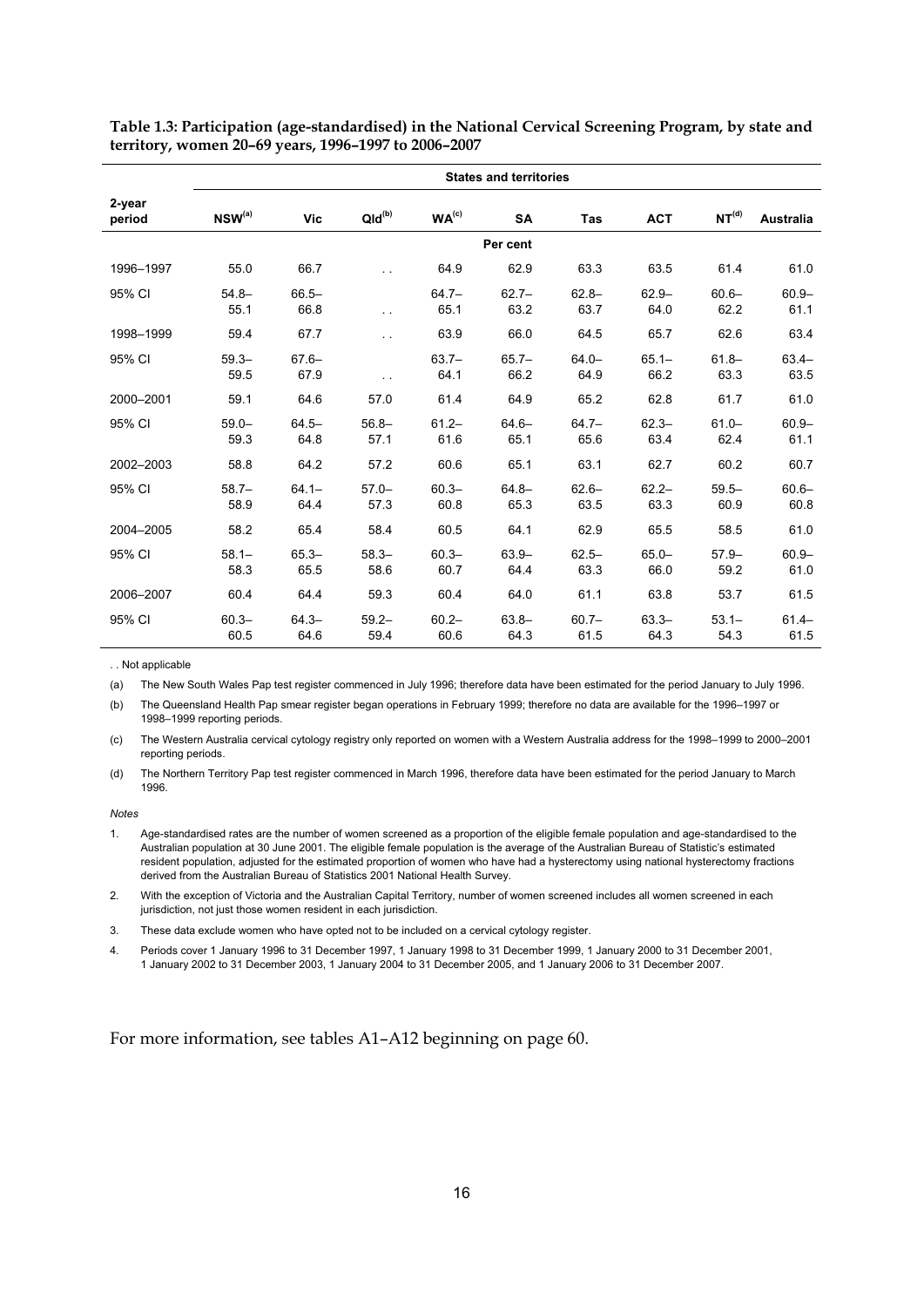## **Indicator 1.1.2 Three-year participation**

*The percentage of women screened in a three-year period for women aged 20 years and over and for the target age group 20–69 years* 



## **Three-year participation by age**

**Table 1.4: Three-year participation (age-specific and age-standardised) in the National Cervical Screening Program, by age, 2005–2007** 

|                  |           | Age group (years) |           |           |       |       |       |       |       |       |                  |  |
|------------------|-----------|-------------------|-----------|-----------|-------|-------|-------|-------|-------|-------|------------------|--|
| 3-year<br>period | $20 - 24$ | $25 - 29$         | $30 - 34$ | $35 - 39$ | 40–44 | 45–49 | 50–54 | 55–59 | 60–64 | 65–69 | $20 - 69$        |  |
|                  | Per cent  |                   |           |           |       |       |       |       |       |       |                  |  |
| 2005-2007        | 62.2      | 72.4              | 77.8      | 78.0      | 77.7  | 79.6  | 76.7  | 79.5  | 66.7  | 59.0  | 74.0 (73.9–74.1) |  |

**Notes** 

1. Age-specific rates for 5-year age groups are the number of women screened as a proportion of the eligible female population. The eligible female population is the average of the Australian Bureau of Statistic's estimated resident population, adjusted for the estimated proportion of women who have had a hysterectomy using national hysterectomy fractions derived from the Australian Bureau of Statistics 2001 National Health Survey.

2. Age-standardised rates for the target age group 20–69 years are the number of women screened as a proportion of the eligible female population and age-standardised to the Australian population at 30 June 2001. The eligible female population is the average of the Australian Bureau of Statistic's estimated resident population, adjusted for the estimated proportion of women who have had a hysterectomy using national hysterectomy fractions derived from the Australian Bureau of Statistics 2001 National Health Survey.

3. With the exception of Victoria and the Australian Capital Territory, number of women screened includes all women screened in each jurisdiction, not just those women resident in each jurisdiction.

4. These data exclude women who have opted not to be included on a cervical cytology register.

5. Period covers 1 January 2005 to 31 December 2007.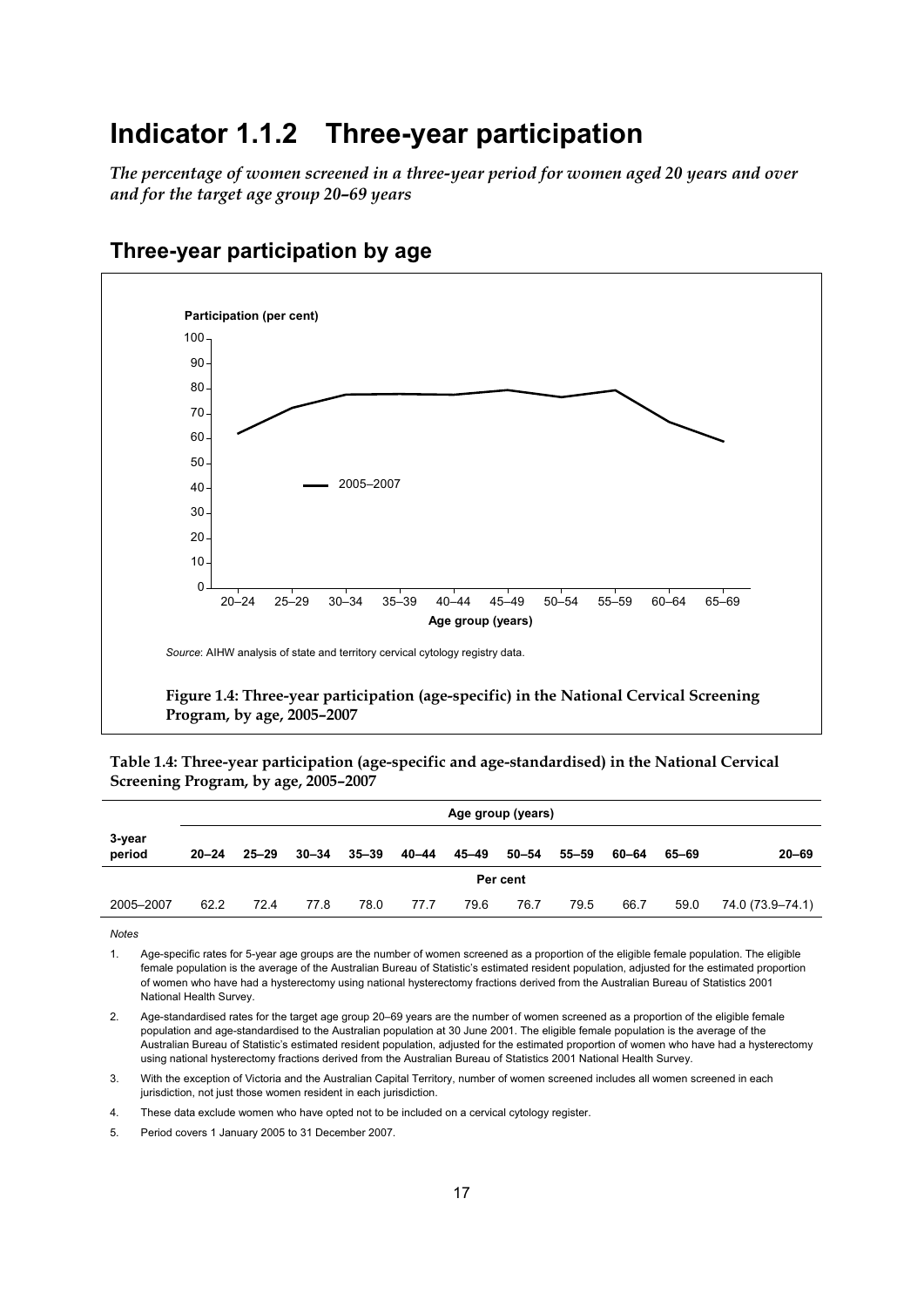- Over the 3-year period 2005–2007, 4,324,344 women participated in the National Cervical Screening Program. Of these women 4,257,889 (98.5%) were aged 20–69 years.
- Participation for the 3-year period 2005–2007 was 74.0% for women in the target age group 20–69 years.
- Over the 3-year period 2005–2007, participation was highest in women aged 45–49 years (79.6%) and 55–59 years (79.5%), and lowest in women aged 65–69 years (59.0%).
- The Australian 3-year participation rate of 74.0% is comparable with the 3-year participation rates of 73% reported for New Zealand for 2003 (National Cervical Screening Programme 2005), 69.4% for England for 2007 (National Health Service 2007), 63.6% for Wales for 2007 (Cervical Screening Wales 2007), and to the previously reported average for the European Union countries of 75% (van Ballegooijen et al. 2000). Note that while it is useful to compare 3-year participation in Australia to 3-year participation in other countries, direct comparisons are restricted by the different recommended screening intervals and screening frameworks, which impact on these figures.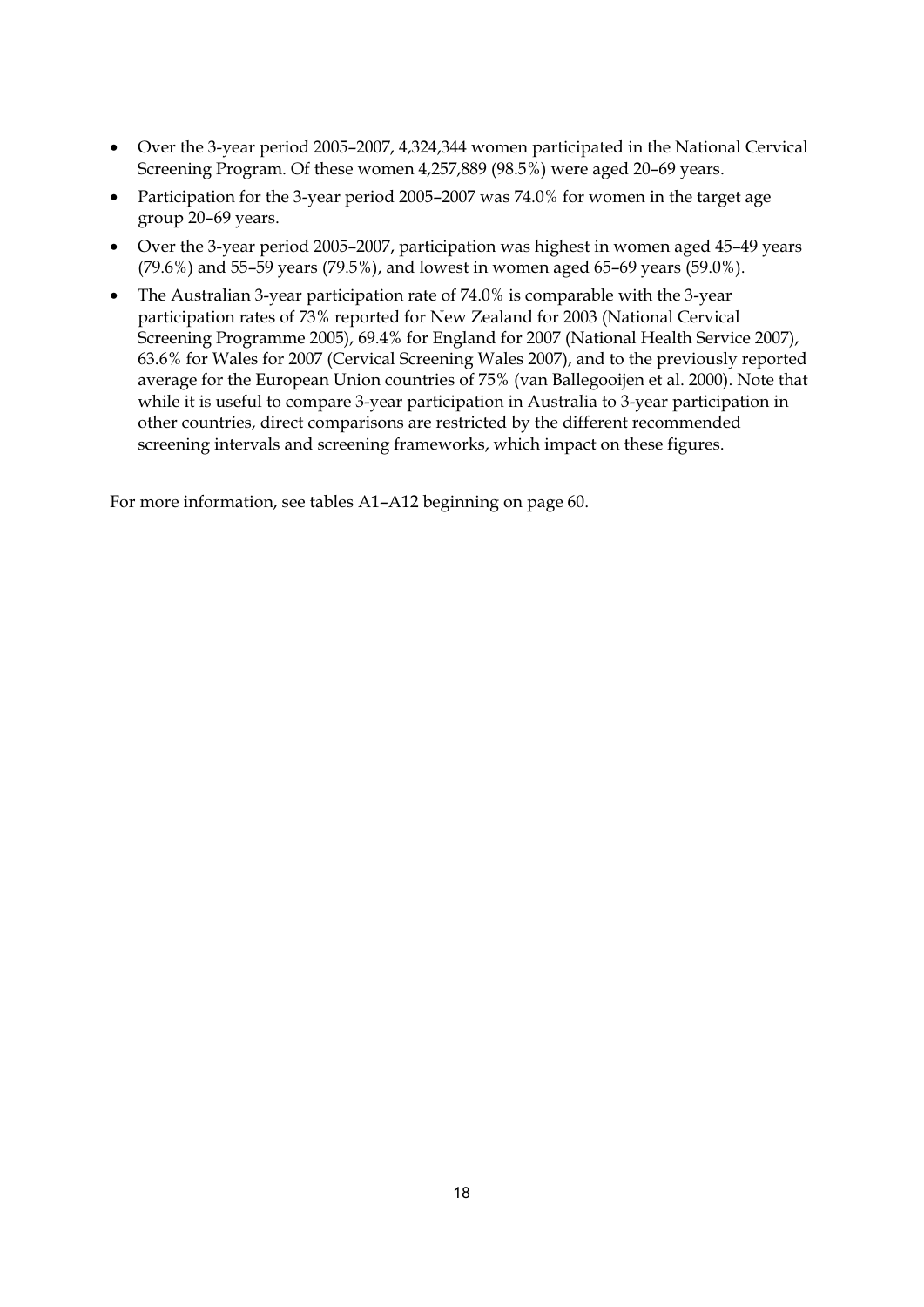

## **Three-year participation by state and territory**

**Table 1.5: Three-year participation (age-standardised) in the National Cervical Screening Program, by state and territory, women 20–69 years, 2005–2007** 

|                  | <b>States and territories</b> |          |          |          |           |          |            |          |           |  |  |  |  |
|------------------|-------------------------------|----------|----------|----------|-----------|----------|------------|----------|-----------|--|--|--|--|
| 3-year<br>period | <b>NSW</b>                    | Vic      | Qld      | WA       | <b>SA</b> | Tas      | <b>ACT</b> | NΤ       | Australia |  |  |  |  |
|                  | Per cent                      |          |          |          |           |          |            |          |           |  |  |  |  |
| 2005-2007        | 72.9                          | 77.0     | 71.2     | 72.7     | 77.5      | 74.4     | 78.7       | 68.6     | 74.0      |  |  |  |  |
| 95% CI           | $72.8 -$                      | $76.8 -$ | $71.0 -$ | $72.4 -$ | $77.2 -$  | $73.9 -$ | $78.2 -$   | $67.9 -$ | $73.9 -$  |  |  |  |  |
|                  | 73.1                          | 77.1     | 71.3     | 72.9     | 77.8      | 74.8     | 79.3       | 69.3     | 74.1      |  |  |  |  |

**Notes** 

1. Age-standardised rates are the number of women screened as a proportion of the eligible female population and age-standardised to the Australian population at 30 June 2001. The eligible female population is the average of the Australian Bureau of Statistic's estimated resident population, adjusted for the estimated proportion of women who have had a hysterectomy using national hysterectomy fractions derived from the Australian Bureau of Statistics 2001 National Health Survey.

2. With the exception of Victoria and the Australian Capital Territory, number of women screened includes all women screened in each jurisdiction, not just those women resident in each jurisdiction.

3. These data exclude women who have opted not to be included on a cervical cytology register.

4. Period covers 1 January 2005 to 31 December 2007.

• Over the 3-year period 2005–2007, participation was highest in Victoria (77.0%), South Australia (77.5%) and the Australian Capital Territory (78.7%). Participation was lowest in the Northern Territory (68.6%).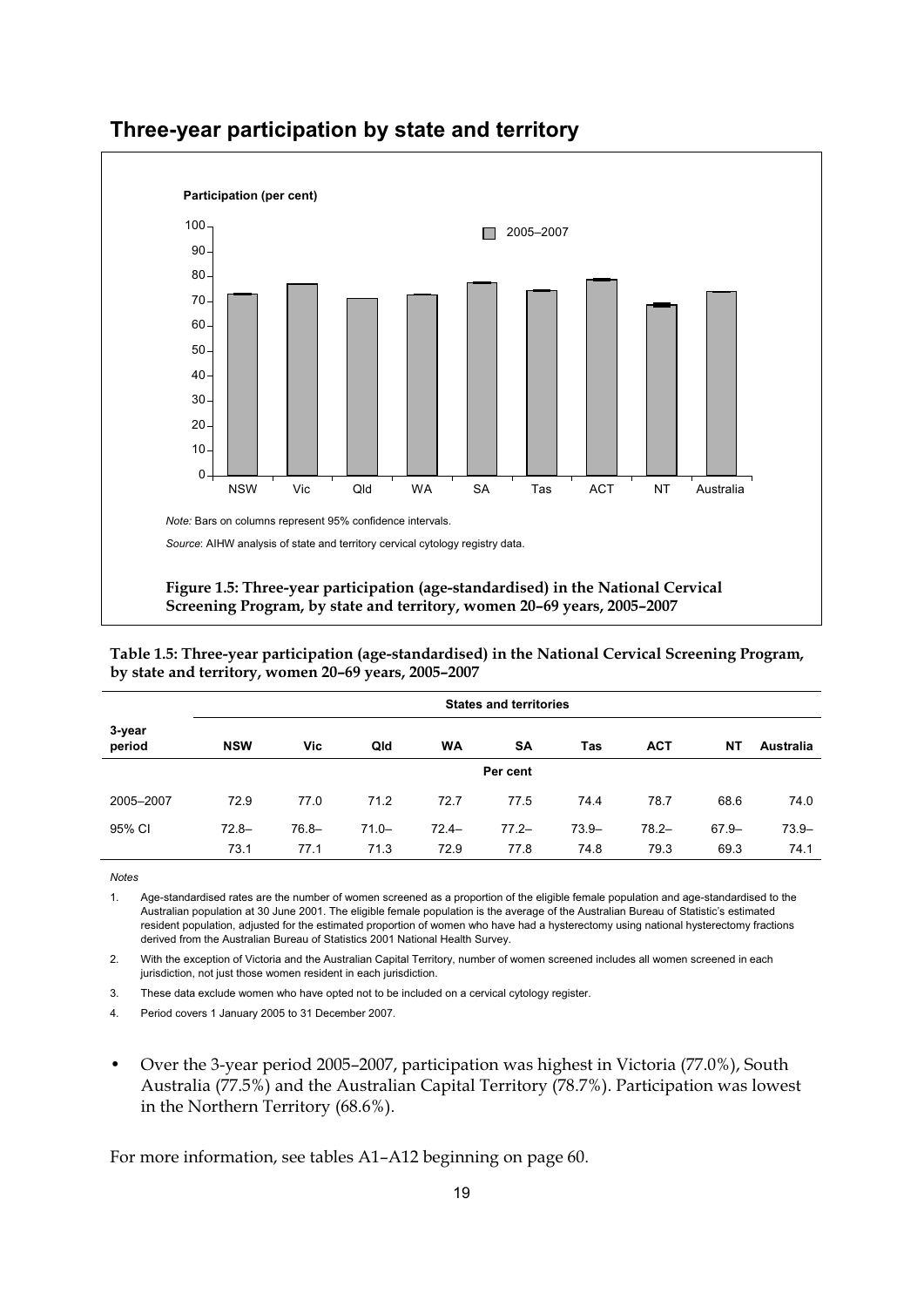## **Indicator 1.1.3 Five-year participation**

## **Five-year participation by age**



**Table 1.6: Five-year participation (age-specific and age-standardised) in the National Cervical Screening Program, by age, 2003–2007** 

|                  | Age group (years) |           |           |           |       |       |       |       |       |       |                  |  |
|------------------|-------------------|-----------|-----------|-----------|-------|-------|-------|-------|-------|-------|------------------|--|
| 5-year<br>period | $20 - 24$         | $25 - 29$ | $30 - 34$ | $35 - 39$ | 40-44 | 45–49 | 50–54 | 55–59 | 60–64 | 65–69 | $20 - 69$        |  |
|                  | Per cent          |           |           |           |       |       |       |       |       |       |                  |  |
| 2003-2007        | 83.9              | 92.0      | 94.8      | 90.7      | 89.3  | 88.8  | 84.7  | 85.3  | 71.2  | 64.2  | 86.4 (86.3–86.5) |  |
|                  |                   |           |           |           |       |       |       |       |       |       |                  |  |

**Notes** 

1. Age-specific rates for 5-year age groups are the number of women screened as a proportion of the eligible female population. The eligible female population is the average of the Australian Bureau of Statistic's estimated resident population, adjusted for the estimated proportion of women who have had a hysterectomy using national hysterectomy fractions derived from the Australian Bureau of Statistics 2001 National Health Survey.

2. Age-standardised rates for the target age group 20–69 years are the number of women screened as a proportion of the eligible female population and age-standardised to the Australian population at 30 June 2001. The eligible female population is the average of the Australian Bureau of Statistic's estimated resident population, adjusted for the estimated proportion of women who have had a hysterectomy using national hysterectomy fractions derived from the Australian Bureau of Statistics 2001 National Health Survey.

3. With the exception of Victoria and the Australian Capital Territory, number of women screened includes all women screened in each jurisdiction, not just those women resident in each jurisdiction.

4. These data exclude women who have opted not to be included on a cervical cytology register.

5. Period covers 1 January 2003 to 31 December 2007.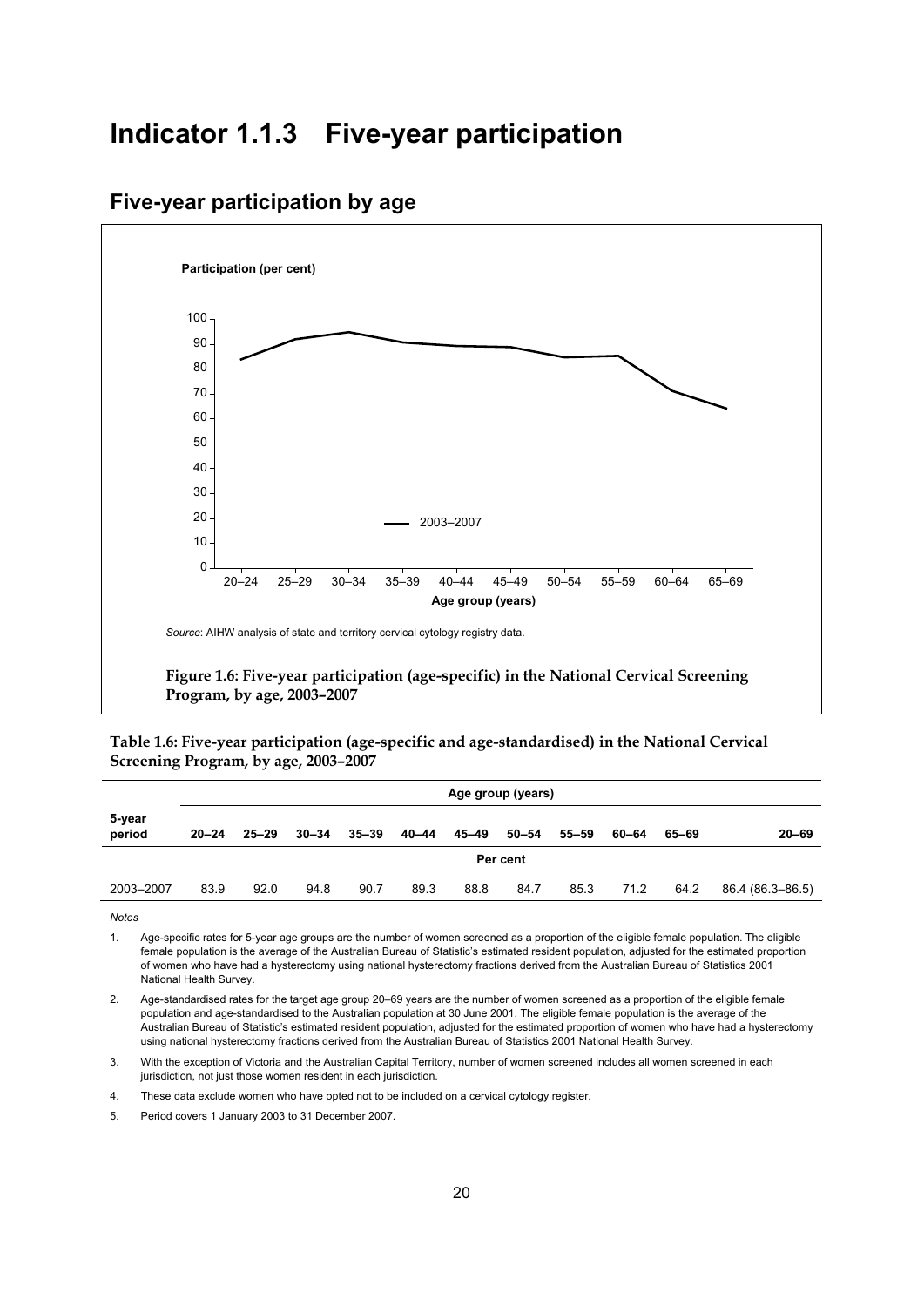- Over the 5-year period 2003–2007, 5,023,821 women participated in the National Cervical Screening Program. Of these women 4,936,890 (98.3%) were aged 20–69 years.
- Participation for the 5-year period 2003–2007 was 86.4% for women in the target age group 20–69 years.
- Over the 5-year period 2003–2007, participation was highest in women aged 25–29 years (92.0%) and 30–34 years (94.8%), and lowest in women aged 65–69 years (64.2%).
- The Australian 5-year participation rate of 86.4% also compares favourably with the 5 year participation rates of 79.2% reported for England for 2007 (National Health Service 2007), 74.6% for Wales for 2007 (Cervical Screening Wales 2007), 77% for the Netherlands for 2003 (Rebolj et al. 2006), and the previously estimated participation rate of 90% for Finland (Antilla & Nieminen 2000). Note that while it is useful to compare 5-year participation in Australia to 5-year participation in other countries, direct comparisons are restricted by the different recommended screening intervals and screening frameworks, which impact on these figures.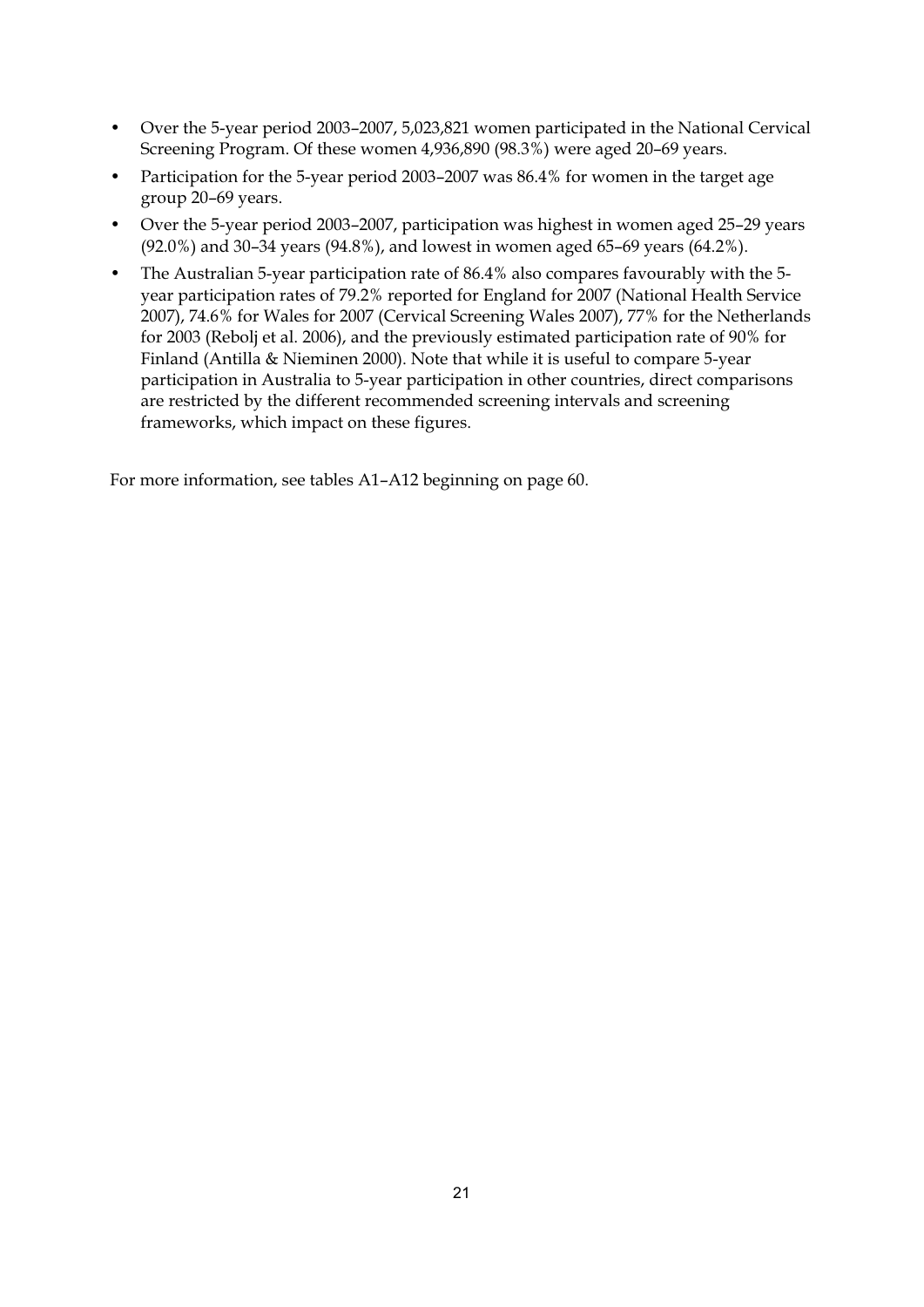

## **Five-year participation by state and territory**

**Table 1.7: Five-year participation (age-standardised) in the National Cervical Screening Program, by state and territory, women 20–69 years, 2003–2007** 

|                  | <b>States and territories</b> |          |          |           |           |          |                    |                   |                  |  |  |  |
|------------------|-------------------------------|----------|----------|-----------|-----------|----------|--------------------|-------------------|------------------|--|--|--|
| 5-year<br>period | <b>NSW</b>                    | Vic      | Qld      | <b>WA</b> | <b>SA</b> | Tas      | ACT <sup>(a)</sup> | NT <sup>(a)</sup> | <b>Australia</b> |  |  |  |
|                  | Per cent                      |          |          |           |           |          |                    |                   |                  |  |  |  |
| 2003-2007        | 86.7                          | 88.4     | 83.5     | 83.4      | 88.1      | 85.6     | 94.8               | 88.3              | 86.4             |  |  |  |
| 95% CI           | $86.6 -$                      | $88.2 -$ | $83.4 -$ | $83.1 -$  | $87.8 -$  | $85.1 -$ | $94.2 -$           | $87.5 -$          | $86.3 -$         |  |  |  |
|                  | 86.9                          | 88.5     | 83.7     | 83.6      | 88.4      | 86.1     | 95.4               | 89.1              | 86.5             |  |  |  |

 (a) Australian Capital Territory and the Northern Territory have populations that are both highly transient and relatively small, which may lead to erroneously high participation rates in some age groups over a 5-year period.

1. Age-standardised rates are the number of women screened as a proportion of the eligible female population and age-standardised to the Australian population at 30 June 2001. The eligible female population is the average of the Australian Bureau of Statistic's estimated resident population, adjusted for the estimated proportion of women who have had a hysterectomy using national hysterectomy fractions derived from the Australian Bureau of Statistics 2001 National Health Survey.

2. With the exception of Victoria and the Australian Capital Territory, number of women screened includes all women screened in each jurisdiction, not just those women resident in each jurisdiction.

3. These data exclude women who have opted not to be included on a cervical cytology register.

4. Period covers 1 January 2003 to 31 December 2007.

• Over the 5-year period 2003–2007, participation was highest in the Australian Capital Territory (94.8%), and lowest in Queensland (83.5%) and Western Australia (83.4%).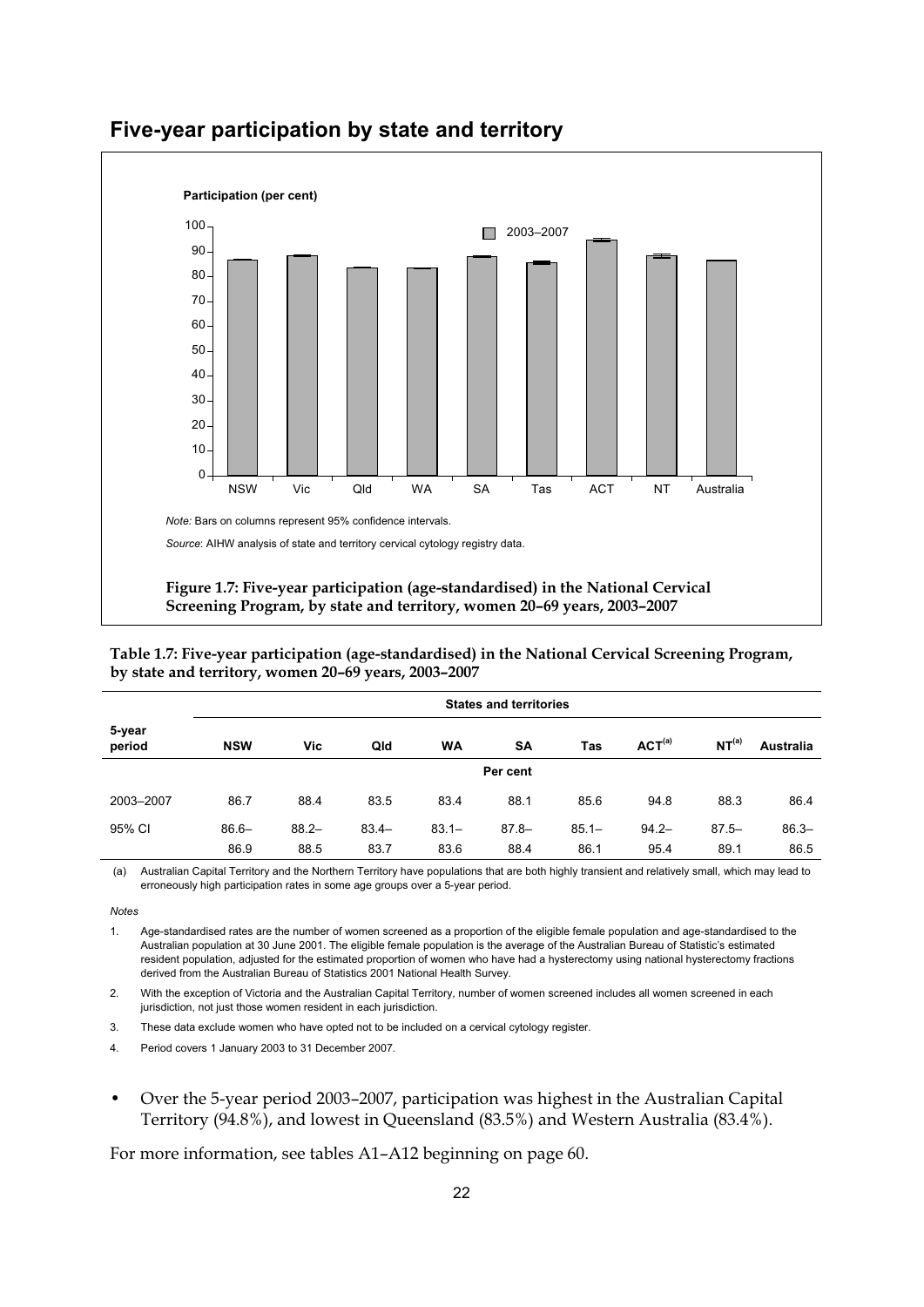

## **Two-year, three-year and five-year participation**

**Table 1.8: Two-year, three-year and five-year participation (age-specific and age-standardised) in the National Cervical Screening Program, by age, women 20–69 years, 2006–2007, 2005–2007 and 2003–2007** 

|           | Age group (years) |           |           |           |           |           |       |           |       |       |                     |
|-----------|-------------------|-----------|-----------|-----------|-----------|-----------|-------|-----------|-------|-------|---------------------|
| Period    | $20 - 24$         | $25 - 29$ | $30 - 34$ | $35 - 39$ | $40 - 44$ | $45 - 49$ | 50–54 | $55 - 59$ | 60-64 | 65-69 | $20 - 69$           |
|           | Per cent          |           |           |           |           |           |       |           |       |       |                     |
| 2006-2007 | 48.0              | 57.5      | 62.4      | 64.3      | 64.5      | 67.5      | 65.7  | 69.1      | 59.4  | 51.7  | $61.5(61.4 - 61.5)$ |
| 2005-2007 | 62.2              | 72.4      | 77.8      | 78.0      | 77.7      | 79.6      | 76.7  | 79.5      | 66.7  | 59.0  | 74.0 (73.9–74.1)    |
| 2003-2007 | 83.9              | 92.0      | 94.8      | 90.7      | 89.3      | 88.8      | 84.7  | 85.3      | 71.2  | 64.2  | 86.4 (86.3-86.5)    |

**Notes** 

1. Age-specific rates for 5-year age groups are the number of women screened as a proportion of the eligible female population. The eligible female population is the average of the Australian Bureau of Statistic's estimated resident population, adjusted for the estimated proportion of women who have had a hysterectomy using national hysterectomy fractions derived from the Australian Bureau of Statistics 2001 National Health Survey.

2. Age-standardised rates for the target age group 20–69 years are the number of women screened as a proportion of the eligible female population and age-standardised to the Australian population at 30 June 2001. The eligible female population is the average of the Australian Bureau of Statistic's estimated resident population, adjusted for the estimated proportion of women who have had a hysterectomy using national hysterectomy fractions derived from the Australian Bureau of Statistics 2001 National Health Survey.

3. With the exception of Victoria and the Australian Capital Territory, number of women screened includes all women screened in each jurisdiction, not just those women resident in each jurisdiction.

4. Australian Capital Territory and the Northern Territory have populations that are both highly transient and relatively small, which may lead to erroneously high participation rates in some age groups over a 5-year period.

5. These data exclude women who have opted not to be included on a cervical cytology register.

6. Periods cover 1 January 2006 to 31 December 2007, 1 January 2005 to 31 December 2007, and 1 January 2003 to 31 December 2007.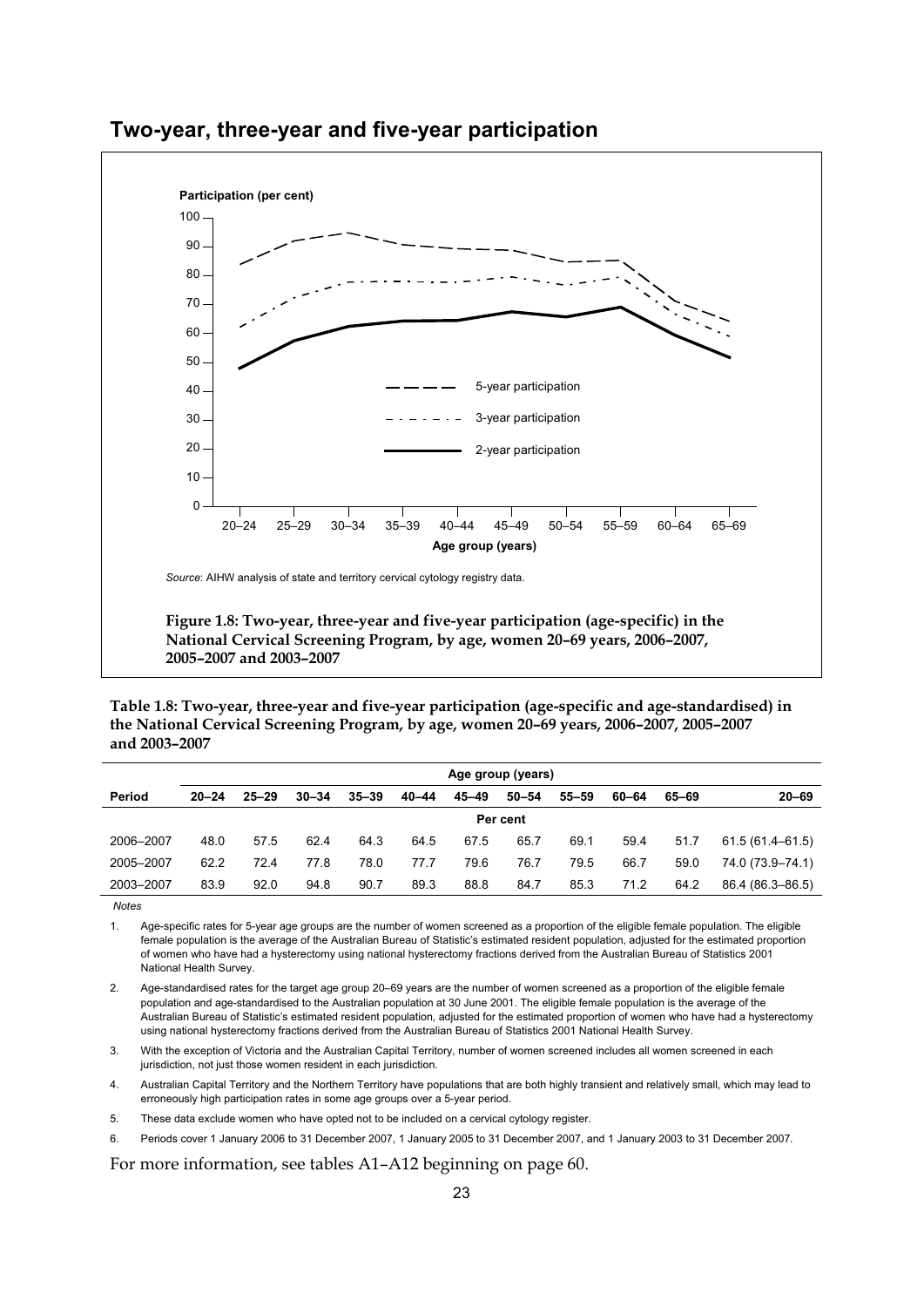## **Indicator 1.2 Participation by geographic region**



## **Participation by geographic region**

**Table 1.9: Participation (age-standardised) in the National Cervical Screening Program, by geographic region, women 20–69 years, 2006–2007** 

|               | Geographic regions  |                |                       |               |               |               |  |  |  |  |
|---------------|---------------------|----------------|-----------------------|---------------|---------------|---------------|--|--|--|--|
| 2-year period | <b>Major cities</b> | Inner regional | <b>Outer regional</b> | Remote        | Very remote   | Australia     |  |  |  |  |
|               | Per cent            |                |                       |               |               |               |  |  |  |  |
| 2006-2007     | 62.5                | 61.2           | 58.9                  | 53.6          | 54.0          | 61.8          |  |  |  |  |
| 95% CI        | 62.4-62.5           | 61.0-61.3      | $58.7 - 59.1$         | $53.1 - 54.1$ | $53.3 - 54.7$ | $61.7 - 61.8$ |  |  |  |  |

*Notes* 

1. Age-standardised rates are the number of women screened as a proportion of the eligible female population and age-standardised to the Australian population at 30 June 2001. The eligible female population is the average of the Australian Bureau of Statistic's estimated resident population, adjusted for the estimated proportion of women who have had a hysterectomy using national hysterectomy fractions derived from the Australian Bureau of Statistics 2001 National Health Survey.

- 2. Only women with a postcode in the jurisdiction in which they were screened have been counted.
- 3. These data exclude women who have opted not to be included on a cervical cytology register.
- 4. The Australian Standard Geographic Classification (ASGC) was used to create regional categories (ABS 2001).
- 5. Women were placed in regional categories based on their postcode of residence, using a postcode to region concordance.
- 6. Period covers 1 January 2006 to 31 December 2007.
- In 2006–2007, participation was highest in *Major cities* (62.5%), followed by *Inner regional* areas (61.2%) and *Outer regional* areas (58.9%). Participation was lowest in *Remote* (53.6%) and *Very remote* areas (54.0%).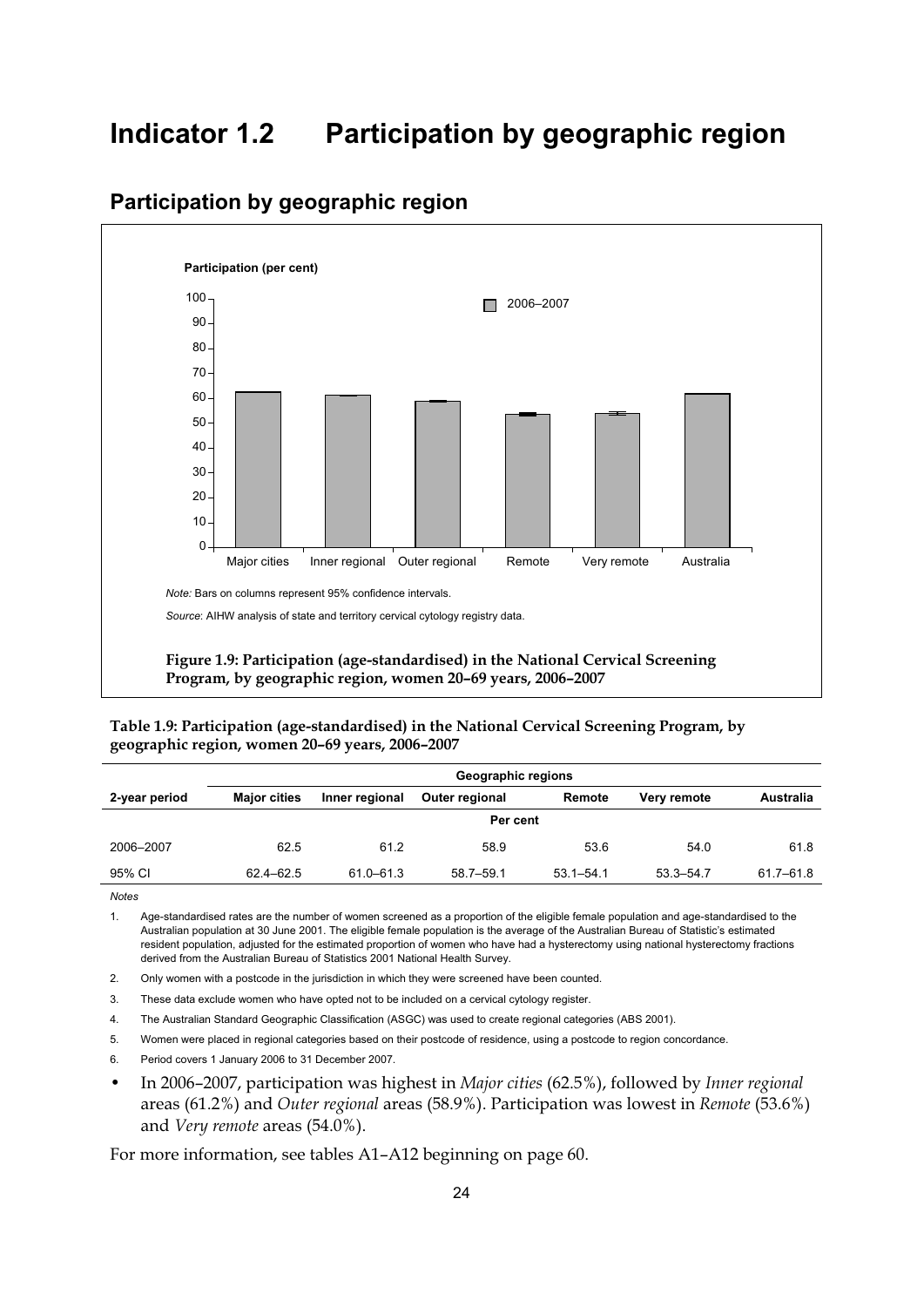# **Indicator 2 Early re-screening**

#### *Proportion of women re-screened, by number of re-screens, during a 21-month period following a normal Pap test for women in the target age group 20–69 years*

The National Cervical Screening Program seeks to maximise the reduction in mortality from cervical cancer within a cost-effective framework. The screening Program defines two key parameters for achieving this objective—target populations and screening intervals. Compliance with these parameters is crucial to maintaining the effectiveness of the Program and cost efficiency, so that resources may be used to increase population coverage. For most women who have a negative test, the recommended interval before their next screen is 2 years. An early re-screen is defined as having a repeat Pap test within 21 months of a negative result. Reasons for the choice of 21 months as the timeline for reporting are discussed under 'Data issues' below.

This indicator tracks (over a period of 21 months) a cohort of women from all states and territories who had a negative test result in February 2006, to determine the extent of early re-screening within the National Cervical Screening Program. February was selected as the index month nationally because it has been shown to be a relatively stable month in terms of the number of women who are screened. This pattern has been consistent over a number of years, partly because fewer women take holidays at this time. It is also helped by the fact that February is not a month during which public holidays are nationally gazetted. The early re-screening indicator measures the compliance with the recommended screening interval following a negative test, and is important in assessing screening coverage around the recommended interval, as significant differences may reduce Program effectiveness.

This indicator should be interpreted with caution as some early re-screening after a negative Pap test is appropriate and in accordance with the NHMRC Guidelines.

## **Data issues**

The data for Indicator 2 published in reports prior to *Cervical screening in Australia 1999–2000* are not directly comparable with the data in this report, as this indicator has been modified to change the follow-up period from 24 months to 21 months. This change was made because women often have their Pap test performed at a time convenient to them, with some choosing to have their biennial screening immediately before the 2-year anniversary. Also, prescriptions for oral contraceptives lapse at 22 months and some women are then likely to combine their Pap test with their visit to the general practitioner for renewing their prescription.

#### **Key points**

*The proportion of women who were re-screened early following a normal Pap test has continued to decline since 1999, at which time it was 32.0%. The national figure for the 2006 cohort was 23.1%,*  which was slightly lower than the 2005 cohort figure of 24.4%. This trend indicates greater *compliance with the recommended screening interval of 2-years, which is important for maintaining the cost-effectiveness of the Program.*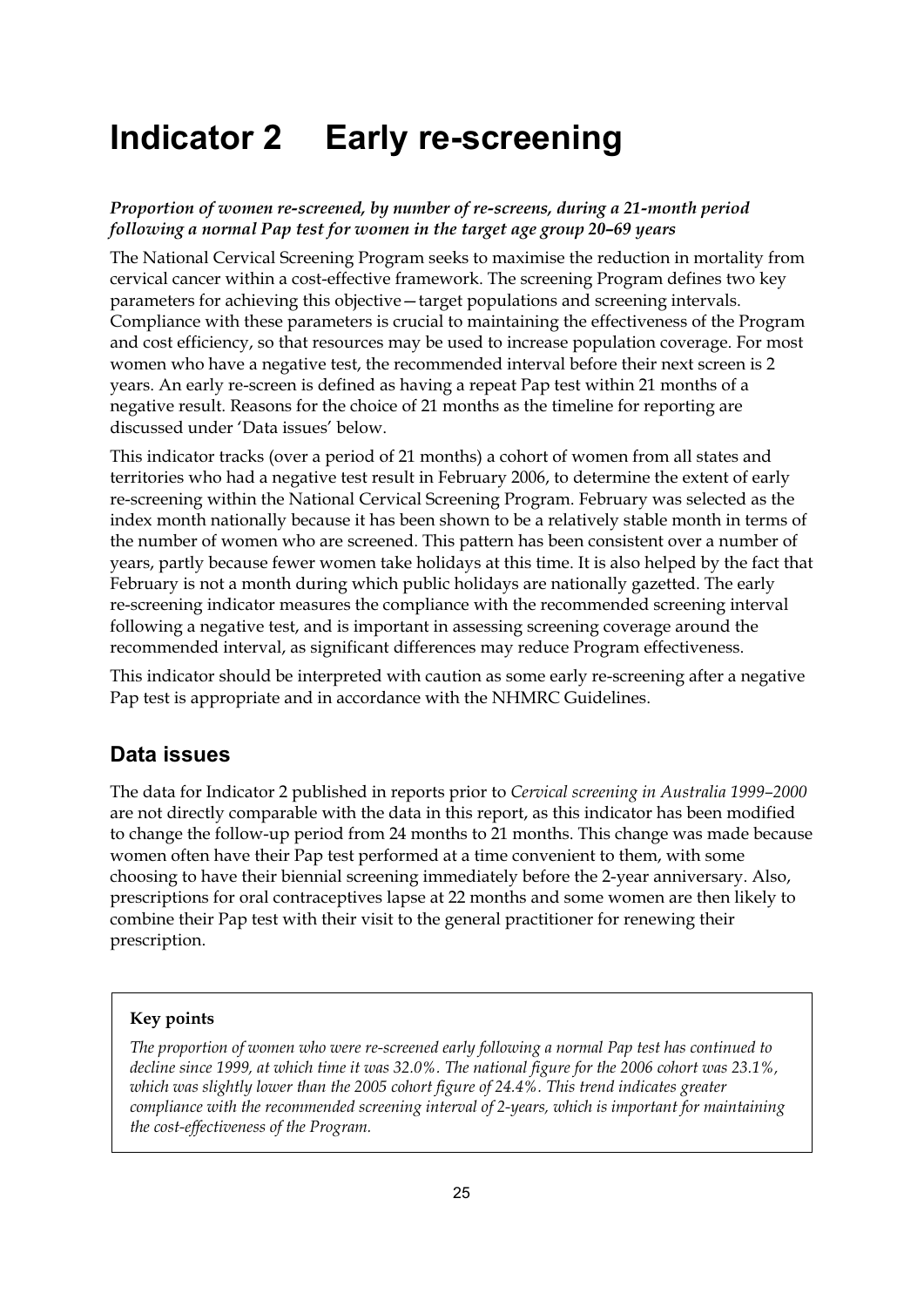## **Trend in early re-screening**



**women 20–69 years, 1996–2006 cohorts** 

| Table 2.1: Proportion of women re-screening early following a normal Pap test, women 20-69 years, |  |
|---------------------------------------------------------------------------------------------------|--|
| 1996–2006 cohorts                                                                                 |  |

|                   | Year     |      |      |      |      |      |      |      |      |      |      |
|-------------------|----------|------|------|------|------|------|------|------|------|------|------|
| No. of<br>screens | 1996     | 1997 | 1998 | 1999 | 2000 | 2001 | 2002 | 2003 | 2004 | 2005 | 2006 |
|                   | Per cent |      |      |      |      |      |      |      |      |      |      |
| 1 screen          | 28.0     | 37.2 | 34.7 | 27.3 | 27.3 | 25.3 | 24.1 | 22.7 | 22.1 | 21.5 | 20.6 |
| 2 screens         | 6.2      | 7.6  | 6.9  | 3.8  | 3.6  | 3.1  | 3.1  | 2.8  | 2.6  | 2.4  | 2.2  |
| 3+ screens        | 1.8      | 1.9  | 1.5  | 0.9  | 0.9  | 0.8  | 0.8  | 0.7  | 0.6  | 0.5  | 0.3  |
| Total             | 36.0     | 46.7 | 43.1 | 32.0 | 31.8 | 29.2 | 28.0 | 26.2 | 25.3 | 24.4 | 23.1 |

**Notes** 

1. This indicator reported on a 2-year period following a normal Pap test up to and including 1998. In 1999 the indicator was changed to a 21-month interval; therefore data up to and including 1998 are not directly comparable with data in subsequent years.

2. The reference period for the 1996, 1997 and 1998 cohorts was the 24 months following the index month of February.

3. The reference period for the 1999 to 2006 cohorts was the 21 months following the index month of February (in 1999 the index month for Queensland was March).

4. The Queensland Health Pap smear register began operations in February 1999; therefore no data are available for 1997 and 1998.

5. With the exception of Victoria and the Australian Capital Territory, number of women screened includes all women screened in each jurisdiction, not just those women resident in each jurisdiction.

6. These data exclude women who have opted not to be included on a cervical cytology register.

• A cohort of 164,585 women screened in February 2006 whose Pap test results were normal was tracked over a 21-month period to measure the extent of early re-screening in Australia. The proportion of women being screened early fell from 32.0% in the 1999 cohort to 23.1% in the 2006 cohort.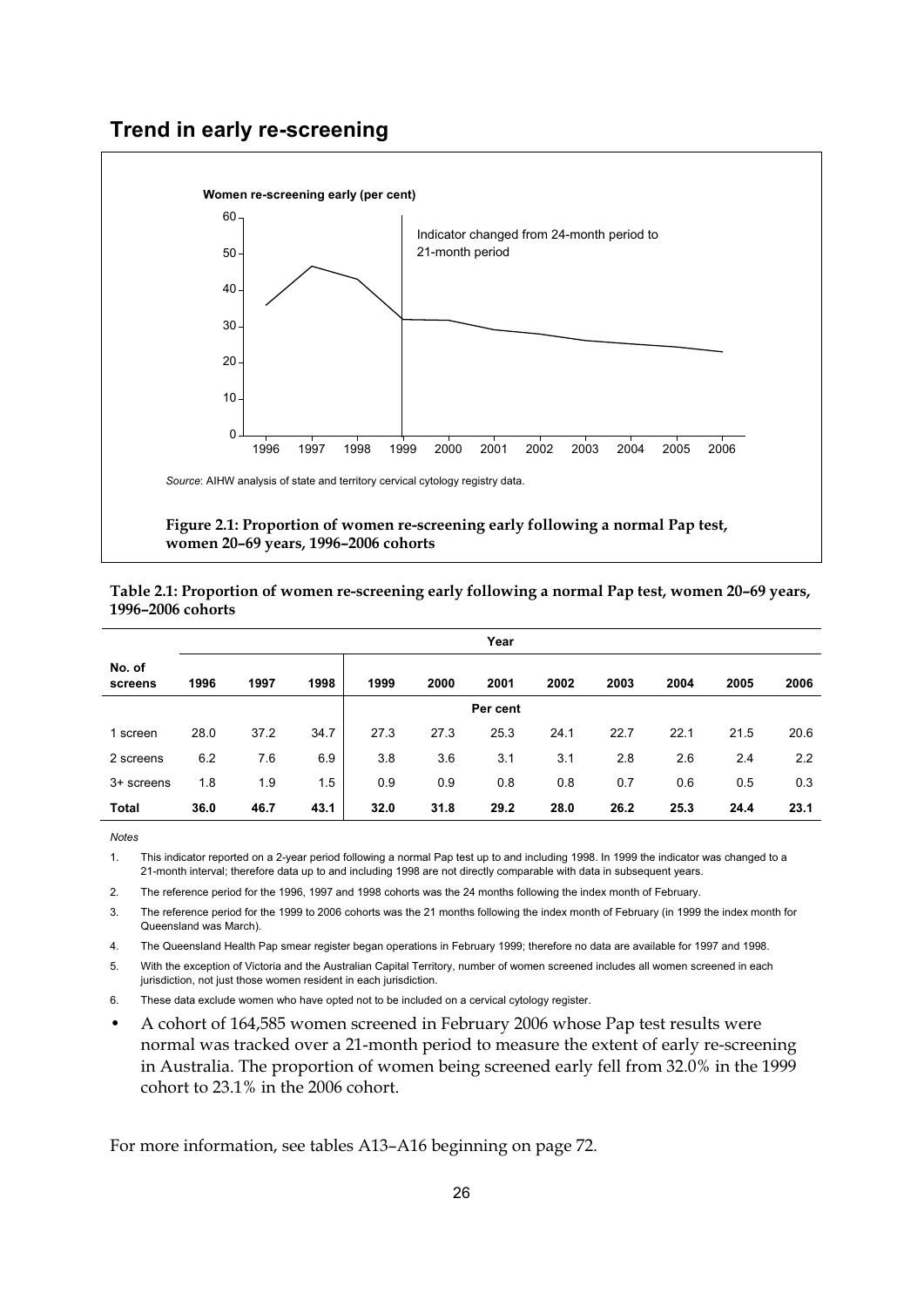

## **Early re-screening by state and territory**

• In the 2006 cohort, South Australia (81.6%), Tasmania (82.1%), the Australian Capital Territory (80.3%) and the Northern Territory (81.3%) had the highest proportions of women who did not screen again within 21 months of a normal Pap test, compared with 76.9% nationally.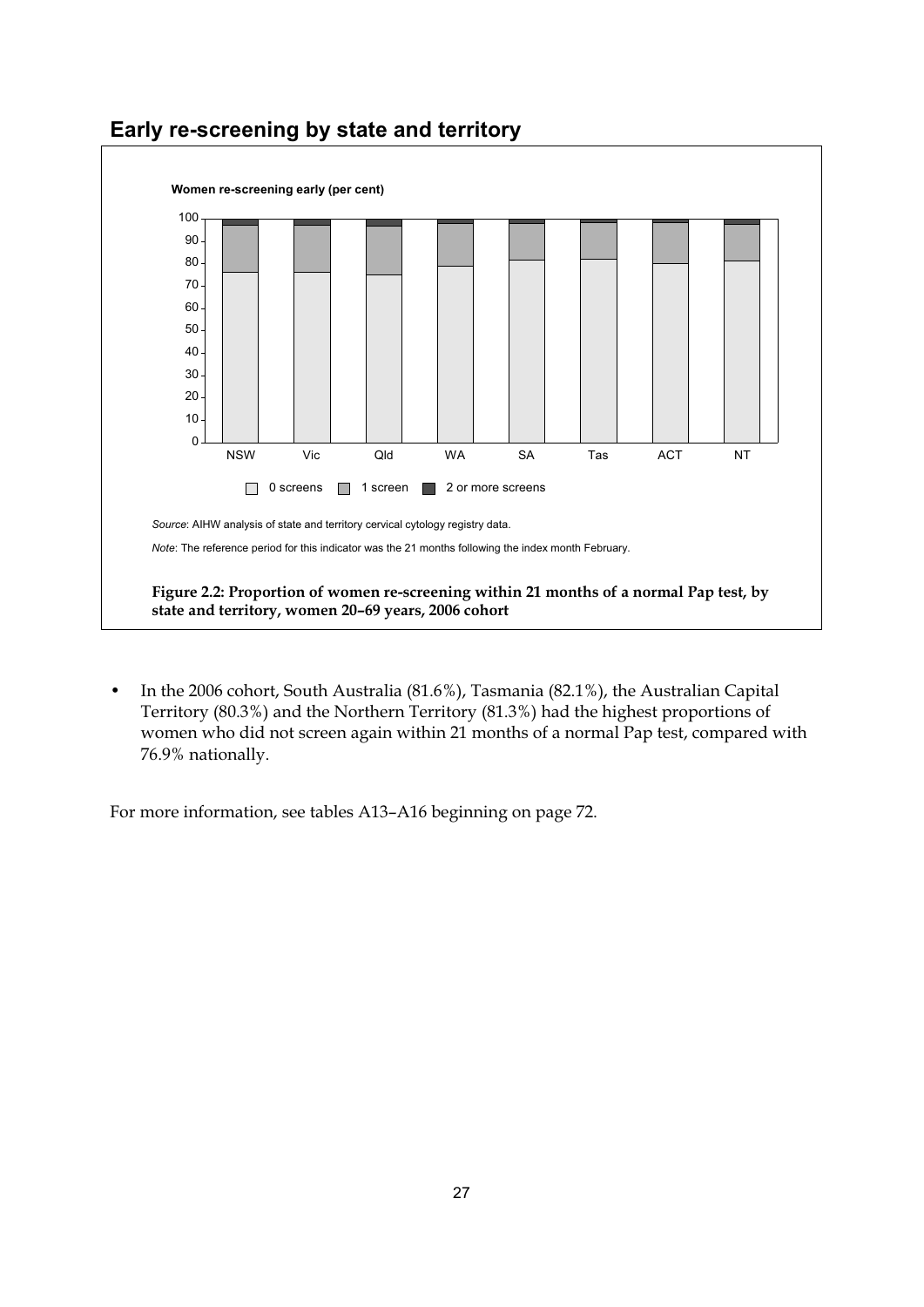|             | <b>States and territories</b> |      |      |           |          |      |            |           |           |  |
|-------------|-------------------------------|------|------|-----------|----------|------|------------|-----------|-----------|--|
| Year        | <b>NSW</b>                    | Vic  | Qld  | <b>WA</b> | SΑ       | Tas  | <b>ACT</b> | <b>NT</b> | Australia |  |
|             |                               |      |      |           | Per cent |      |            |           |           |  |
| 1999 cohort |                               |      |      |           |          |      |            |           |           |  |
| 0 screens   | 67.5                          | 66.1 | 70.8 | 66.8      | 70.2     | 68.9 | 71.3       | 70.8      | 68.0      |  |
| 1 screen    | 28.3                          | 28.3 | 24.7 | 29.1      | 25.4     | 26.6 | 24.0       | 25.0      | 27.3      |  |
| 2 or more   | 4.2                           | 5.6  | 4.5  | 4.2       | 4.5      | 4.5  | 4.7        | 4.2       | 4.7       |  |
| 2000 cohort |                               |      |      |           |          |      |            |           |           |  |
| 0 screens   | 68.5                          | 65.0 | 69.5 | 67.7      | 73.9     | 69.9 | 70.4       | 76.2      | 68.1      |  |
| 1 screen    | 27.6                          | 29.4 | 25.6 | 28.6      | 22.4     | 26.4 | 25.3       | 18.9      | 27.3      |  |
| 2 or more   | 3.9                           | 5.6  | 4.9  | 3.7       | 3.7      | 3.7  | 4.4        | 4.9       | 4.5       |  |
| 2001 cohort |                               |      |      |           |          |      |            |           |           |  |
| 0 screens   | 70.4                          | 67.8 | 72.3 | 71.8      | 76.7     | 73.1 | 72.9       | 76.0      | 70.8      |  |
| 1 screen    | 26.1                          | 27.4 | 23.6 | 25.1      | 20.6     | 23.9 | 23.1       | 20.9      | 25.3      |  |
| 2 or more   | 3.5                           | 4.8  | 4.1  | 3.1       | 2.7      | 3.1  | 4.0        | 3.1       | 3.9       |  |
| 2002 cohort |                               |      |      |           |          |      |            |           |           |  |
| 0 screens   | 72.0                          | 69.5 | 73.3 | 71.9      | 77.3     | 74.9 | 74.1       | 75.1      | 72.0      |  |
| 1 screen    | 24.6                          | 25.8 | 22.5 | 24.6      | 20.1     | 21.9 | 22.2       | 20.5      | 24.1      |  |
| 2 or more   | 3.4                           | 4.7  | 4.2  | 3.5       | 2.6      | 3.2  | 3.7        | 4.4       | 3.9       |  |
| 2003 cohort |                               |      |      |           |          |      |            |           |           |  |
| 0 screens   | 73.6                          | 72.7 | 73.9 | 72.9      | 78.5     | 77.1 | 74.0       | 72.8      | 73.8      |  |
| 1 screen    | 23.2                          | 23.1 | 22.1 | 24.0      | 19.4     | 20.3 | 22.4       | 23.3      | 22.7      |  |
| 2 or more   | 3.1                           | 4.3  | 4.0  | 3.0       | 2.1      | 2.6  | 3.6        | 3.9       | 3.5       |  |
| 2004 cohort |                               |      |      |           |          |      |            |           |           |  |
| 0 screens   | 74.1                          | 74.0 | 74.0 | 74.2      | 80.2     | 76.4 | 75.3       | 77.2      | 74.7      |  |
| 1 screen    | 23.0                          | 22.1 | 22.1 | 23.4      | 17.6     | 20.8 | 21.4       | 20.2      | 22.1      |  |
| 2 or more   | 2.9                           | 3.9  | 3.9  | 2.5       | 2.1      | 2.8  | 3.3        | 2.6       | 3.2       |  |
| 2005 cohort |                               |      |      |           |          |      |            |           |           |  |
| 0 screens   | 75.3                          | 74.6 | 75.3 | 76.3      | 79.7     | 77.4 | 78.6       | 76.1      | 75.6      |  |
| 1 screen    | 22.0                          | 22.0 | 21.3 | 21.3      | 18.2     | 19.7 | 18.7       | 20.9      | 21.5      |  |
| 2 or more   | 2.7                           | 3.5  | 3.4  | $2.4\,$   | 2.1      | 2.9  | 2.7        | $3.0\,$   | 2.9       |  |
| 2006 cohort |                               |      |      |           |          |      |            |           |           |  |
| 0 screens   | 76.1                          | 76.2 | 75.3 | 78.8      | 81.6     | 82.1 | 80.3       | 81.3      | 76.9      |  |
| 1 screen    | 21.4                          | 21.1 | 21.8 | 19.2      | 16.5     | 16.4 | 18.1       | 16.6      | 20.6      |  |
| 2 or more   | 2.5                           | 2.7  | 2.9  | 2.0       | 1.9      | 1.5  | 1.6        | 2.1       | 2.5       |  |

**Table 2.2: Proportion of women re-screening within 21 months of a normal Pap test, by state and territory, women 20–69 years, 1999–2006 cohorts** 

*Notes* 

The reference period was the 21 months following the index month of February (in 1999 the index month for Queensland was March).

2. The Queensland Health Pap smear register began operations in February 1999; therefore no data are available for 1997 and 1998.

3. With the exception of Victoria and the Australian Capital Territory, number of women screened includes all women screened in each jurisdiction, not just those women resident in each jurisdiction.

4. These data exclude women who have opted not to be included on a cervical cytology register.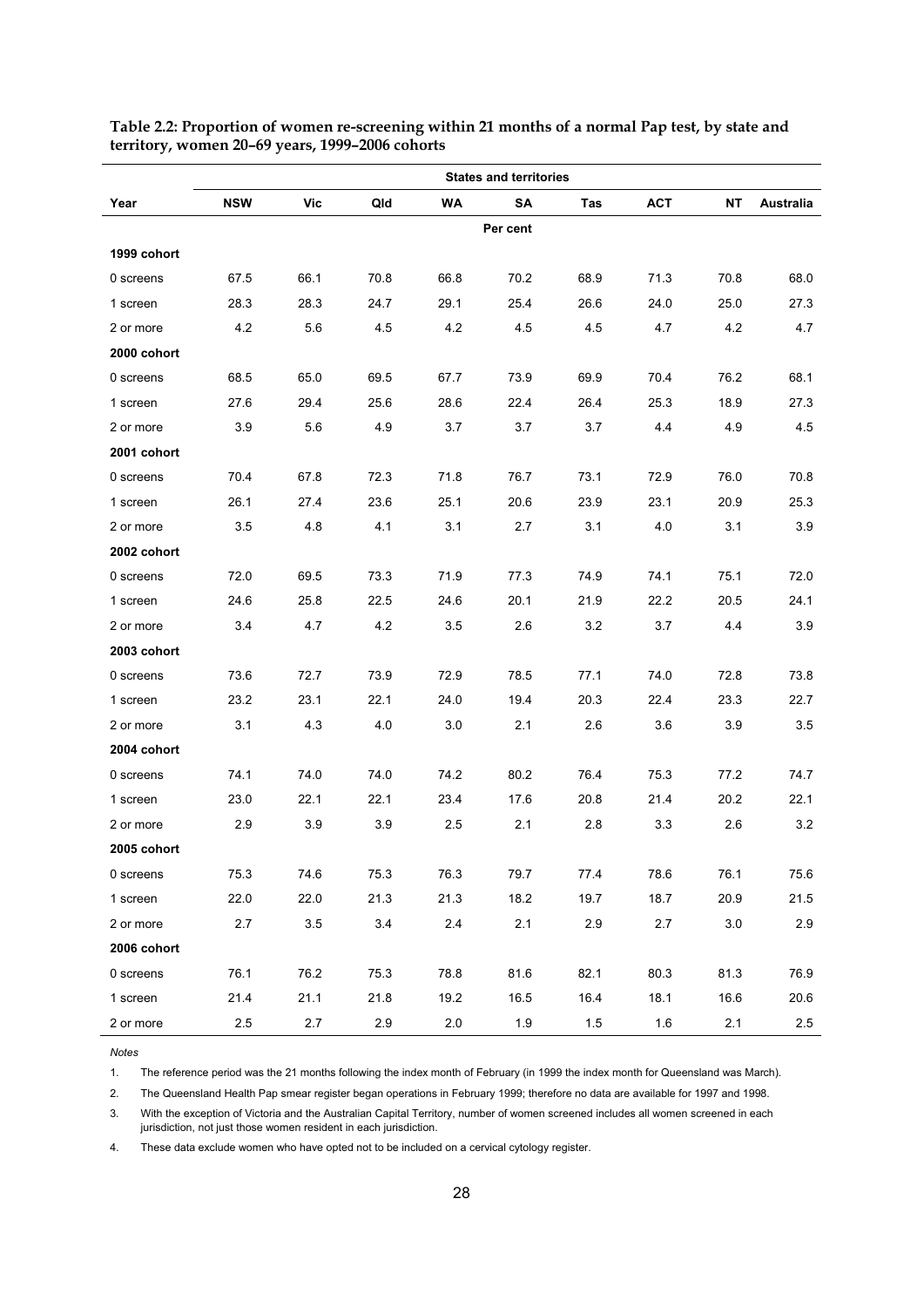# **Indicator 3 Low-grade abnormality detection**

*The ratio of the number of women with a histologically verified low-grade intraepithelial abnormality detected in a 12-month period to the number of women with a histologically verified high-grade intraepithelial abnormality detected in the same period, for women in the target age group 20–69 years* 

This ratio is based only on the results for women who were referred for histological follow-up. The numerator represents those that were found to be low-grade abnormalities by follow-up histology. The denominator represents those that were identified as high-grade abnormalities by follow-up histology. The majority of low-grade abnormalities identified at follow-up represent cases where the initial Pap test result was incorrectly identified as high-grade. Therefore, in this indicator, a lower ratio of low-grade abnormalities to high-grade abnormalities is the desired outcome.

In this report, low-grade histological abnormalities include atypia, warty atypia, possible cervical intraepithelial neoplasia (CIN) and CIN 1. High-grade abnormalities include CIN 1/2, CIN 2, CIN 3 and adenocarcinoma in situ.

# **Data issues**

NHMRC Guidelines introduced on 1 July 2006 recommend that asymptomatic women with a low-grade abnormality detected on cytology (Pap test) have repeat Pap tests to monitor the abnormality, rather than proceed to colposcopy and biopsy if indicated, as was the management recommended under the previous Guidelines. As a result of the introduction of these new management guidelines, there may be fewer low-grade abnormalities detected by histology, and this needs to be considered when comparing 2007 with previous years, since this indicator is based only on histology.

#### **Key points**

*The ratio of low-grade to high-grade intraepithelial abnormalities detected by histology decreased from 1.47 in 1997 to 0.95 in 2007. This is the first time that this ratio has fallen below 1.0 nationally. There was a concurrent decline in the number of low-grade abnormalities detected by histology as a percentage of all screens from 1.04% in 1997 to 0.68% in 2007.*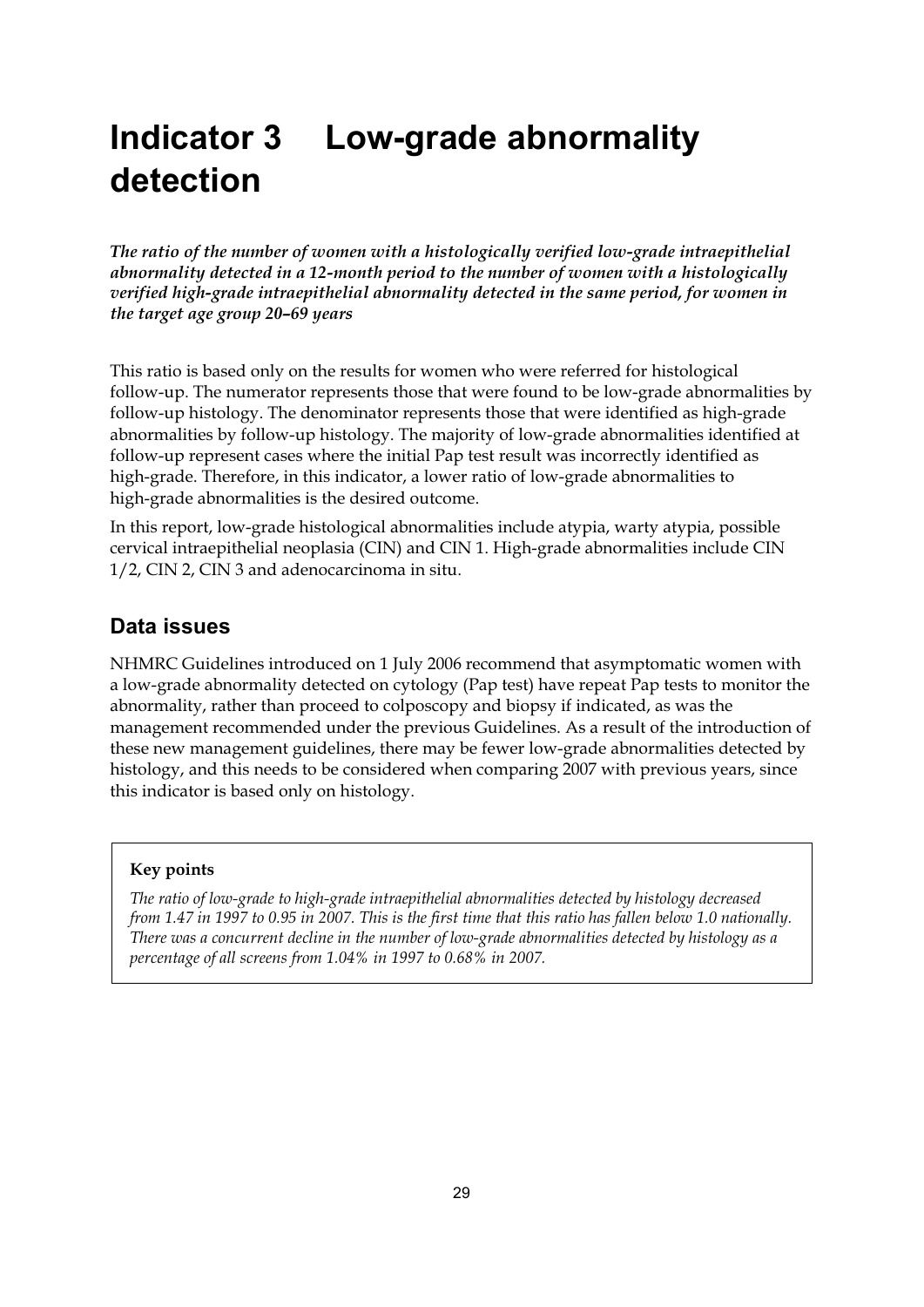

### **Trend in ratio of low- to high-grade abnormalities**

**women 20–69 years, 1997–2007** 

|                      |         |          |          |          |          | Year                |          |          |          |          |          |
|----------------------|---------|----------|----------|----------|----------|---------------------|----------|----------|----------|----------|----------|
| <b>Abnormalities</b> | 1997    | 1998     | 1999     | 2000     | 2001     | 2002                | 2003     | 2004     | 2005     | 2006     | 2007     |
|                      |         |          |          |          |          | <b>Number</b>       |          |          |          |          |          |
| Low-grade            | 15,314  | 14,411   | 15,753   | 19,985   | 18,126   | 18,781              | 18,443   | 16,627   | 16,274   | 15,118   | 13,709   |
| High-grade           | 10,392  | 10,704   | 11,686   | 13,851   | 13,555   | 14,903              | 14,840   | 14,507   | 14,837   | 14,414   | 14,479   |
| Total                | 25,706  | 25,115   | 27,439   | 33,836   | 31,681   | 33,684              | 33,283   | 31,134   | 31,111   | 29,532   | 28,188   |
|                      |         |          |          |          |          |                     |          |          |          |          |          |
| Ratio                | 1.47    | 1.35     | 1.35     | 1.44     | 1.34     | 1.26                | 1.24     | 1.15     | 1.10     | 1.05     | 0.95     |
| 95% CI               | $1.44-$ | $1.31 -$ | $1.32 -$ | $1.41 -$ | $1.31 -$ | $1.23 -$            | $1.22 -$ | $1.12 -$ | $1.07 -$ | $1.03 -$ | $0.92 -$ |
|                      | 1.51    | 1.38     | 1.38     | 1.47     | 1.37     | 1.29                | 1.27     | 1.17     | 1.12     | 1.07     | 0.97     |
|                      |         |          |          |          |          |                     |          |          |          |          |          |
|                      |         |          |          |          |          | Per cent of screens |          |          |          |          |          |
| Low-grade            | 1.04    | 0.93     | 1.02     | 1.07     | 0.98     | 1.01                | 0.98     | 0.88     | 0.84     | 0.79     | 0.68     |
| High-grade           | 0.71    | 0.69     | 0.75     | 0.74     | 0.73     | 0.80                | 0.79     | 0.77     | 0.77     | 0.75     | 0.72     |
| <b>Total</b>         | 1.75    | 1.61     | 1.77     | 1.81     | 1.71     | 1.80                | 1.77     | 1.64     | 1.61     | 1.53     | 1.39     |

| Table 3.1: Low-grade and high-grade abnormalities detected by histology, women 20-69 years, |  |
|---------------------------------------------------------------------------------------------|--|
| 1997-2007                                                                                   |  |

*Notes*  Ratio is the number of women with a low-grade abnormality detected by histology divided by the number of women with a high-grade abnormality detected by histology.

2. The Queensland Health Pap smear register began operations in February 1999; therefore no data are available for 1997, 1998 and 1999.

3. Australian Capital Territory data were not available for 1997 and 1998.

4. Northern Territory data were not available for 2001.

5. With the exception of Victoria and the Australian Capital Territory, number of women screened includes all women screened in each jurisdiction, not just those women resident in each jurisdiction.

6. These data exclude women who have opted not to be included on a cervical cytology register.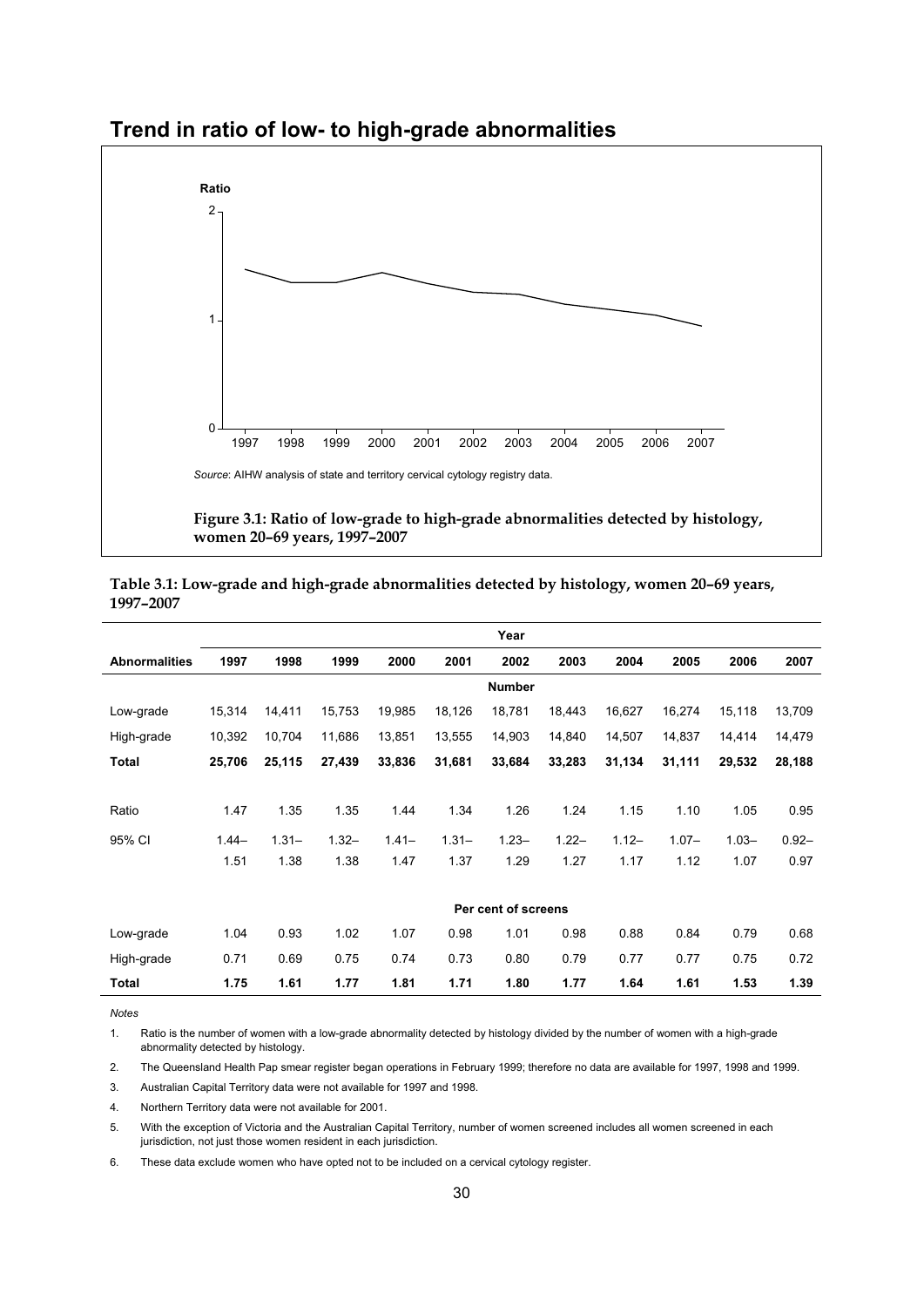- In 2007, 28,188 abnormalities were detected by histology in women aged 20–69 years, of which 13,709 were low-grade and 14,479 were high-grade. This is the first time that the number of low-grade abnormalities detected was lower than the number of high-grade abnormalities. While there has been a consistent trend of fewer low-grade abnormalities detected by histology, this may also be a reflection of the new NHMRC Guidelines, as these recommend repeat cytology as follow-up for a low-grade Pap test rather than colposcopy and biopsy, which would plausibly result in fewer low-grade abnormalities detected by histology.
- Between 1997 and 2007, the ratio of low-grade to high-grade abnormalities detected in women aged 20–69 years declined from 1.47 to 0.95.
- The total number of abnormalities detected fell from 1.75% of screens in 1997 to 1.39% of screens in 2007.
- The number of low-grade abnormalities detected fell from 1.04% of screens in 1997 to 0.68% of screens in 2007.

For more information, see tables A17 and A18 beginning on page 75.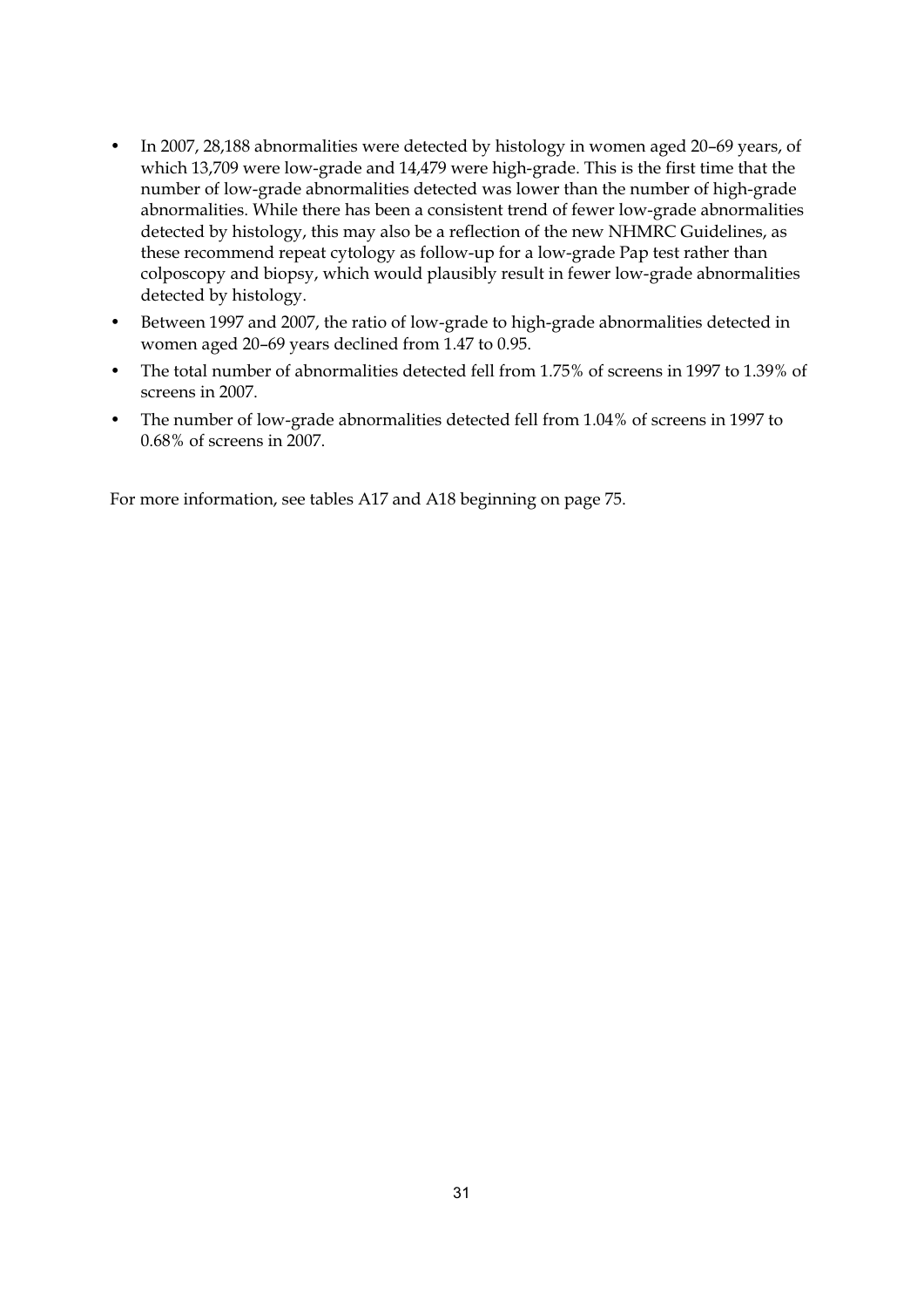

**Ratio of low- to high-grade abnormalities by state and territory** 

|      | <b>States and territories</b> |      |                      |      |           |      |            |               |           |  |  |  |
|------|-------------------------------|------|----------------------|------|-----------|------|------------|---------------|-----------|--|--|--|
| Year | <b>NSW</b>                    | Vic  | Qld                  | WA   | <b>SA</b> | Tas  | <b>ACT</b> | <b>NT</b>     | Australia |  |  |  |
|      |                               |      |                      |      | Ratio     |      |            |               |           |  |  |  |
| 1997 | 1.79                          | 1.01 | $\sim$ $\sim$        | 1.54 | 1.81      | 1.26 | $\sim$     | 1.41          | 1.47      |  |  |  |
| 1998 | 1.46                          | 1.11 | $\sim$ $\sim$        | 1.48 | 1.45      | 1.42 | $\sim$     | 0.87          | 1.35      |  |  |  |
| 1999 | 1.37                          | 1.18 | $\ddot{\phantom{0}}$ | 1.70 | 1.43      | 1.36 | 1.24       | 0.88          | 1.35      |  |  |  |
| 2000 | 1.42                          | 1.24 | 1.62                 | 1.67 | 1.47      | 1.42 | 1.24       | 1.13          | 1.44      |  |  |  |
| 2001 | 1.39                          | 1.09 | 1.41                 | 1.52 | 1.39      | 1.25 | 1.17       | $\sim$ $\sim$ | 1.34      |  |  |  |
| 2002 | 1.29                          | 0.91 | 1.40                 | 1.62 | 1.27      | 1.13 | 1.31       | 1.42          | 1.26      |  |  |  |
| 2003 | 1.41                          | 0.95 | 1.11                 | 1.71 | 1.32      | 0.96 | 1.06       | 1.31          | 1.24      |  |  |  |
| 2004 | 1.16                          | 1.00 | 1.20                 | 1.36 | 1.20      | 1.01 | 0.85       | 1.25          | 1.15      |  |  |  |
| 2005 | 1.15                          | 0.93 | 1.24                 | 1.22 | 1.06      | 0.93 | 0.69       | 0.91          | 1.10      |  |  |  |
| 2006 | 1.13                          | 1.04 | 1.05                 | 0.92 | 1.14      | 0.86 | 0.84       | 0.69          | 1.05      |  |  |  |
| 2007 | 1.04                          | 0.89 | 0.92                 | 0.84 | 1.09      | 0.68 | 0.89       | 0.60          | 0.95      |  |  |  |

**Table 3.2 Ratio of low-grade to high-grade abnormalities detected by histology, by state and territory, women 20–69 years, 1997–2007** 

. . Not applicable.

**Notes** 

1. Ratio is the number of women with a low-grade abnormality detected by histology divided by the number of women with a high-grade abnormality detected by histology.

2. The Queensland Health Pap smear register began operations in February 1999; therefore no data are available for 1997, 1998 and 1999.

3. Australian Capital Territory data were not available for 1997 and 1998.

4. Northern Territory data were not available for 2001.

5. With the exception of Victoria and the Australian Capital Territory, number of women screened includes all women screened in each jurisdiction, not just those women resident in each jurisdiction.

6. These data exclude women who have opted not to be included on a cervical cytology register.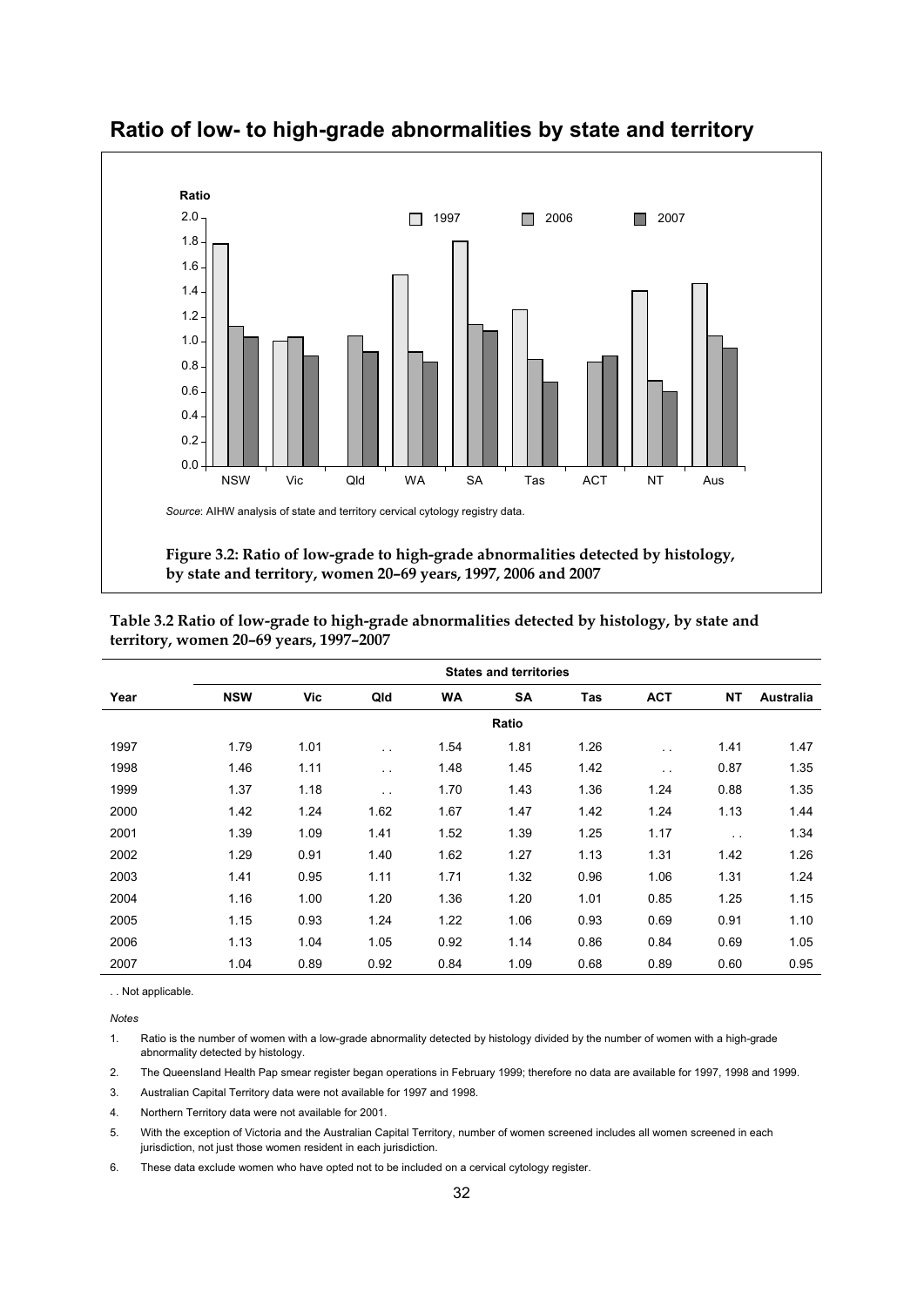- In 2007, New South Wales and South Australia had the highest ratio of low- to highgrade abnormalities detected by histology at 1.04 and 1.09, respectively, and Tasmania and the Northern Territory had the lowest at 0.68 and 0.60.
- Between 2006 and 2007 all states and territories had a decrease in the ratio of low- to high-grade abnormalities except for the Australian Capital Territory.

For more information, see tables A17 and A18 beginning on page 75.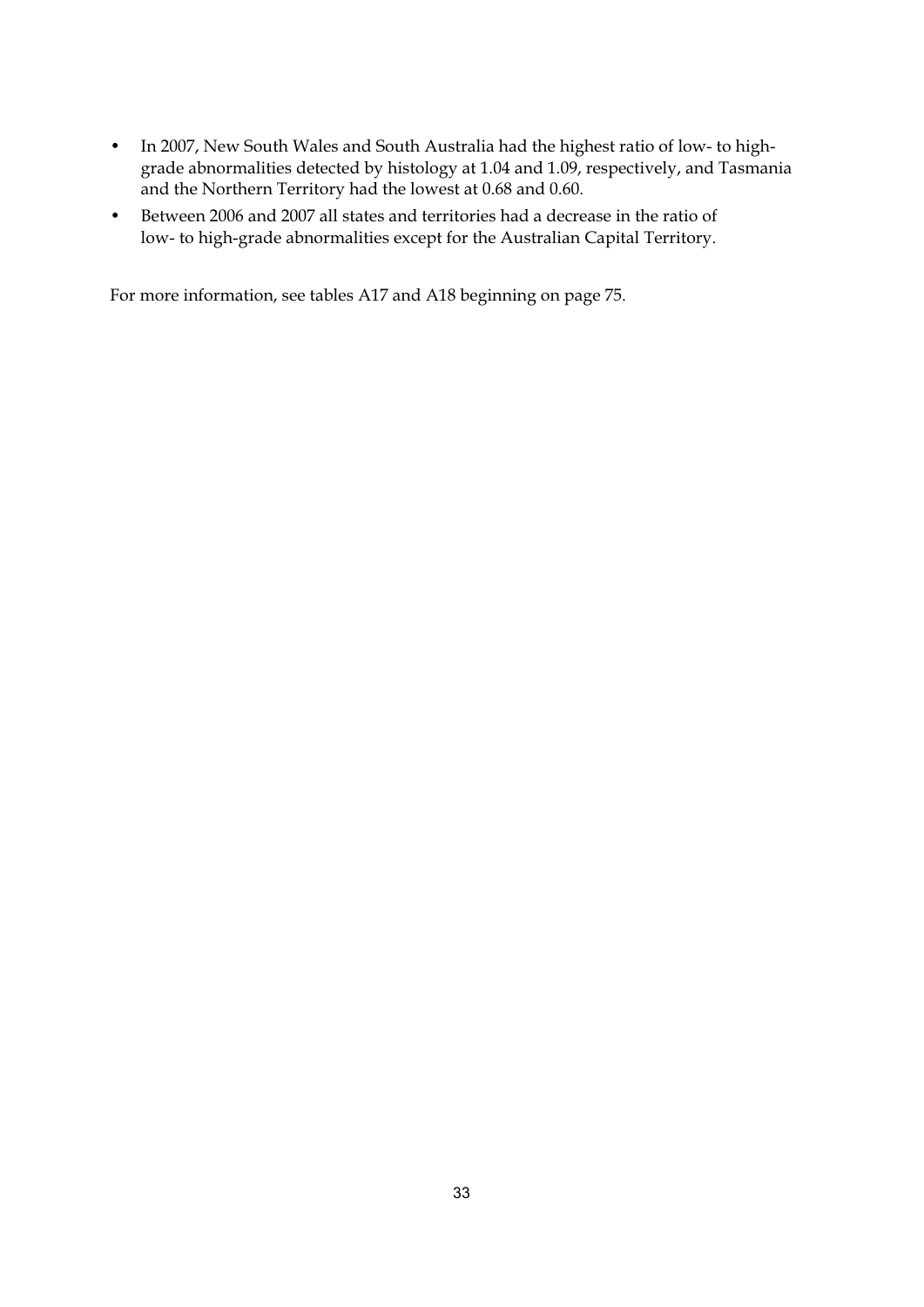# **Indicator 4 High-grade abnormality detection**

*Detection rate of histologically verified high-grade intraepithelial abnormalities per 1,000 women screened in a 12-month period for women aged 20 years and over and for the target age group 20–69 years* 

The detection of high-grade abnormalities is an indicator of Program performance. High-grade abnormalities have a greater probability of progressing to invasive cancer than do low-grade lesions. Therefore, one of the aims of the National Cervical Screening Program is to set a screening interval that detects most of these lesions before they progress and become invasive. It should be emphasised, however, that high-grade abnormalities do not always progress to invasive cervical cancer, with a recent study suggesting that at least 80% of high-grade abnormalities regress spontaneously (Raffle et al. 2003). Factors that influence the progression of high-grade abnormalities to invasive cervical cancer include age—with regression more likely in younger women, and extent of high-grade abnormality—with extensive and persistent high-grade abnormalities more likely to progress to invasive cervical cancer (NHMRC 2005).

The rate of detection of high-grade abnormalities is an indicator of how well the Program detects these abnormalities. The best way to interpret this is to look at these rates in combination with cervical cancer incidence and mortality rates, since the aim of detecting high-grade abnormalities is to reduce the incidence and mortality from cervical cancer.

This indicator measures the frequency of histological verified high-grade abnormalities in the screened population. In this report high-grade abnormalities include CIN 1/2, CIN 2, CIN 3 and adenocarcinoma in situ.

#### **Key points**

*The detection rate of high-grade abnormalities in women aged 20–69 years increased from 6.4 per 1,000 women in 1997 to 7.0 in 2007. The rate of high-grade abnormalities was highest in women aged 20–34 years and lowest in women aged 50–69 years. This is consistent with reported higher prevalence of HPV infection in women younger than 34 years (De Sanjosé et al. 2007), and current understanding of the natural history of high-grade abnormalities, with significant regression of high-grade abnormalities occurring in younger women (NHMRC 2005).*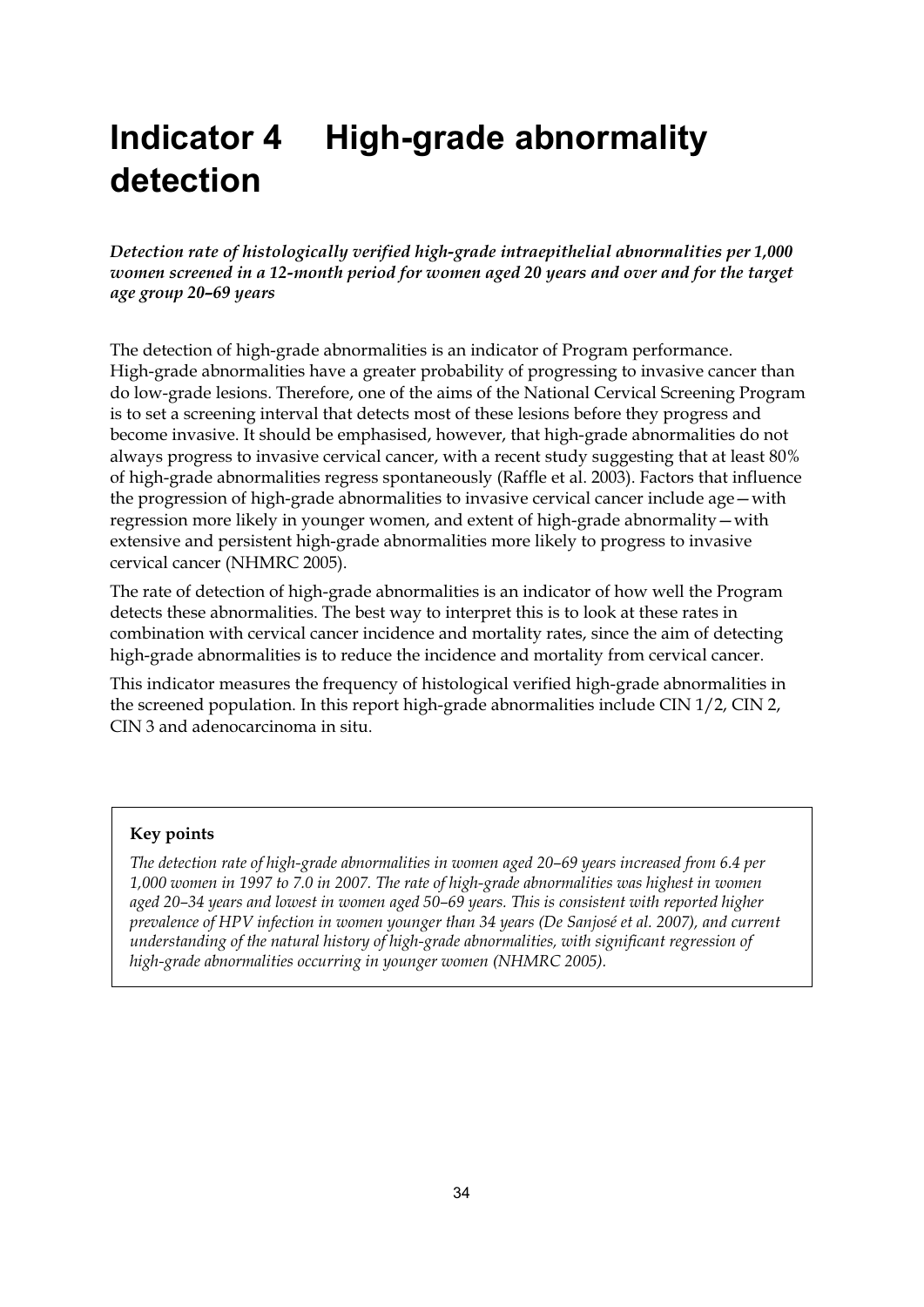

## **Trend in high-grade abnormalities detected**

**Figure 4.1: High-grade abnormalities detected by histology per 1,000 women screened (age-standardised), women 20–69 years, 1997–2007** 

**Table 4.1: High-grade abnormalities detected by histology per 1,000 women screened (agestandardised), women 20–69 years, 1997–2007** 

|         | Year                                     |         |         |         |         |        |        |         |         |        |         |  |  |
|---------|------------------------------------------|---------|---------|---------|---------|--------|--------|---------|---------|--------|---------|--|--|
|         | 1997                                     | 1998    | 1999    | 2000    | 2001    | 2002   | 2003   | 2004    | 2005    | 2006   | 2007    |  |  |
|         | Number detected per 1,000 women screened |         |         |         |         |        |        |         |         |        |         |  |  |
| AS rate | 6.4                                      | 6.2     | 6.9     | 6.9     | 6.9     | 7.5    | 7.5    | 7.4     | 7.5     | 7.3    | 7.0     |  |  |
| 95% CI  | $6.2 -$                                  | $6.1 -$ | $6.8 -$ | $6.8 -$ | $6.8 -$ | $7.4-$ | $7.4-$ | $7.3 -$ | $7.3 -$ | $7.2-$ | $6.9 -$ |  |  |
|         | 6.5                                      | 6.3     | 7.1     | 7.0     | 7.0     | 7.6    | 7.6    | 7.5     | 7.6     | 7.4    | 7.1     |  |  |

**Notes** 

1. Age-standardised rates are the number of women with a high-grade abnormality detected by histology per 1,000 women screened and age-standardised to the Australian population at 30 June 2001.

2. The Queensland Health Pap smear register began operations in February 1999; therefore no data are available for 1997, 1998 and 1999.

3. Australian Capital Territory data were not available for 1997 and 1998.

4. Northern Territory data were not available for 2001.

5. With the exception of Victoria and the Australian Capital Territory, number of women screened includes all women screened in each jurisdiction, not just those women resident in each jurisdiction.

- 6. These data exclude women who have opted not to be included on a cervical cytology register.
- In 2007, there were 14,466 high-grade intraepithelial abnormalities detected by histology in 2,021,751 women screened aged 20–69 years.
- The age-standardised rate of high-grade intraepithelial abnormalities detected by histology increased significantly over the period 1997–2007, from 6.4 per 1,000 women screened in 1997 to 7.0 in 2007, for women aged 20–69 years.

For more information, see tables A19–A24 beginning on page 77.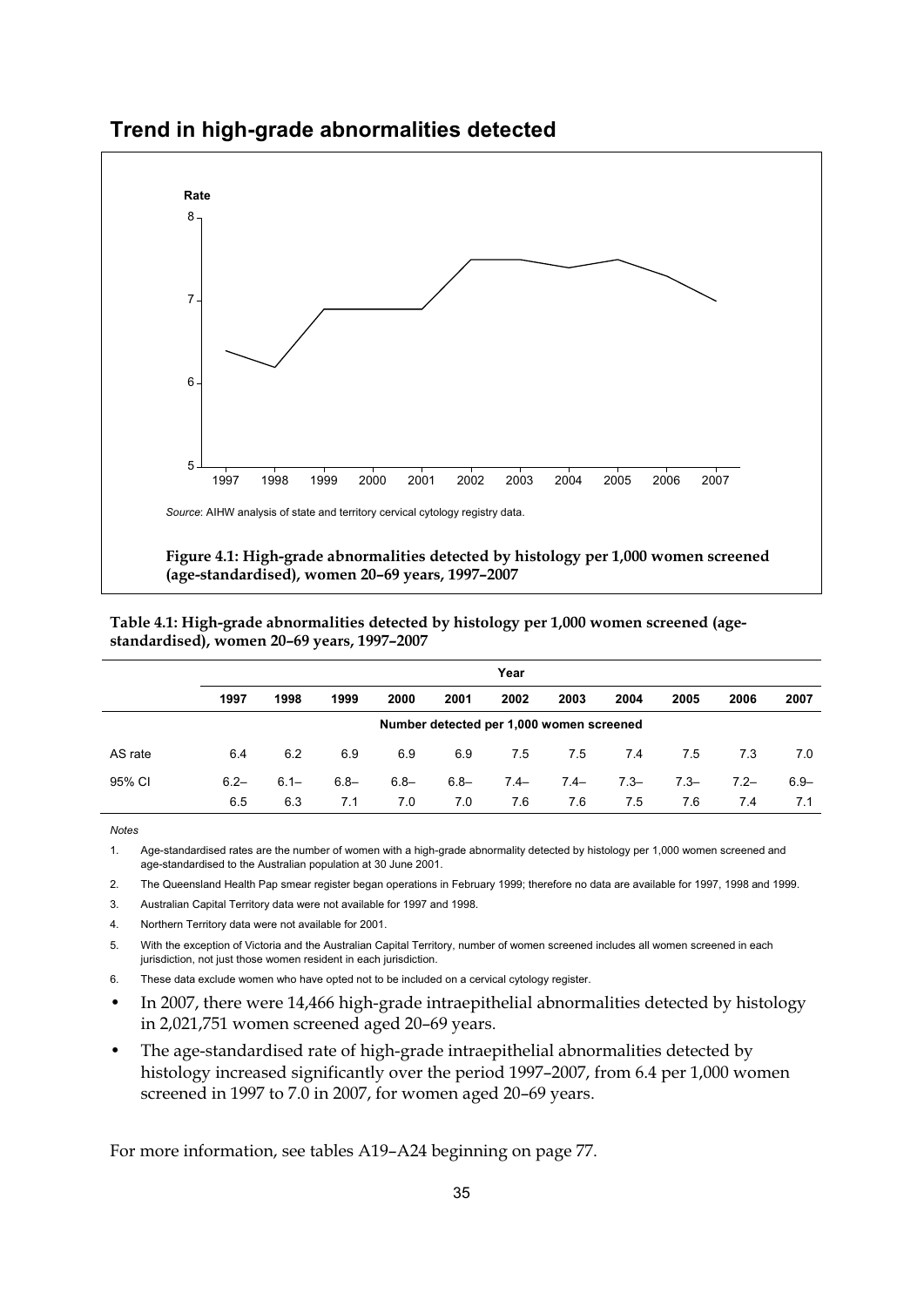

**High-grade abnormalities detected by age** 

**Figure 4.2: High-grade abnormalities detected by histology per 1,000 women screened (age-specific), by age, 1997, 2006 and 2007** 

**Table 4.2: High-grade abnormalities detected by histology per 1,000 women screened (age-specific and age-standardised), by age, 1997–2007** 

|      | Age group (years) |           |           |           |                                          |           |           |           |           |       |                  |
|------|-------------------|-----------|-----------|-----------|------------------------------------------|-----------|-----------|-----------|-----------|-------|------------------|
| Year | $20 - 24$         | $25 - 29$ | $30 - 34$ | $35 - 39$ | $40 - 44$                                | $45 - 49$ | $50 - 54$ | $55 - 59$ | $60 - 64$ | 65-69 | $20 - 69$        |
|      |                   |           |           |           | Number detected per 1,000 women screened |           |           |           |           |       |                  |
| 1997 | 14.2              | 13.6      | 9.5       | 6.3       | 4.2                                      | 3.1       | 1.9       | 1.5       | 1.7       | 2.1   | $6.4(6.2 - 6.5)$ |
| 1998 | 14.3              | 13.9      | 8.8       | 6.3       | 4.1                                      | 2.6       | 1.9       | 1.6       | 1.7       | 1.0   | $6.2(6.1 - 6.3)$ |
| 1999 | 16.8              | 15.0      | 10.0      | 6.7       | 4.4                                      | 3.2       | 2.0       | 1.7       | 1.6       | 2.0   | $6.9(6.8 - 7.1)$ |
| 2000 | 16.3              | 15.5      | 10.3      | 6.5       | 4.5                                      | 3.0       | 1.9       | 1.5       | 1.5       | 1.7   | $6.9(6.8 - 7.0)$ |
| 2001 | 16.3              | 15.6      | 10.1      | 6.6       | 4.4                                      | 3.0       | 1.8       | 1.5       | 1.5       | 1.6   | $6.9(6.8 - 7.0)$ |
| 2002 | 18.9              | 16.7      | 11.3      | 6.9       | 4.8                                      | 3.0       | 2.0       | 1.7       | 1.3       | 1.4   | $7.5(7.4 - 7.6)$ |
| 2003 | 18.5              | 16.9      | 11.0      | 6.9       | 5.0                                      | 3.2       | 1.8       | 1.5       | 1.6       | 1.4   | $7.5(7.4 - 7.6)$ |
| 2004 | 19.4              | 16.8      | 11.3      | 6.8       | 4.4                                      | 2.9       | 1.7       | 1.4       | 1.2       | 1.0   | $7.4(7.3 - 7.5)$ |
| 2005 | 19.2              | 17.3      | 11.3      | 6.9       | 4.3                                      | 2.9       | 1.6       | 1.5       | 1.3       | 1.0   | $7.5(7.3 - 7.6)$ |
| 2006 | 18.4              | 16.9      | 10.9      | 7.0       | 4.5                                      | 3.1       | 1.8       | 1.2       | 1.2       | 1.1   | $7.3(7.2 - 7.4)$ |
| 2007 | 17.7              | 16.3      | 10.6      | 6.5       | 4.2                                      | 2.8       | 1.6       | 1.2       | 0.9       | 1.1   | $7.0(6.9 - 7.1)$ |

*Notes* 

1. Age-specific rates for 5-year age groups are the number of women with a high-grade abnormality detected by histology per 1,000 women screened.

2. Age-standardised rates for the target age group 20–69 years are the number of women with a high-grade abnormality detected by histology per 1,000 women screened, age-standardised to the Australian population at 30 June 2001.

3. The Queensland Health Pap smear register began operations in February 1999; therefore no data are available for 1997, 1998 and 1999.

4. Australian Capital Territory data were not available for 1997 and 1998.

5. Northern Territory data were not available for 2001.

6. With the exception of Victoria and the Australian Capital Territory, number of women screened includes all women screened in each jurisdiction, not just those women resident in each jurisdiction.

7. These data exclude women who have opted not to be included on a cervical cytology register.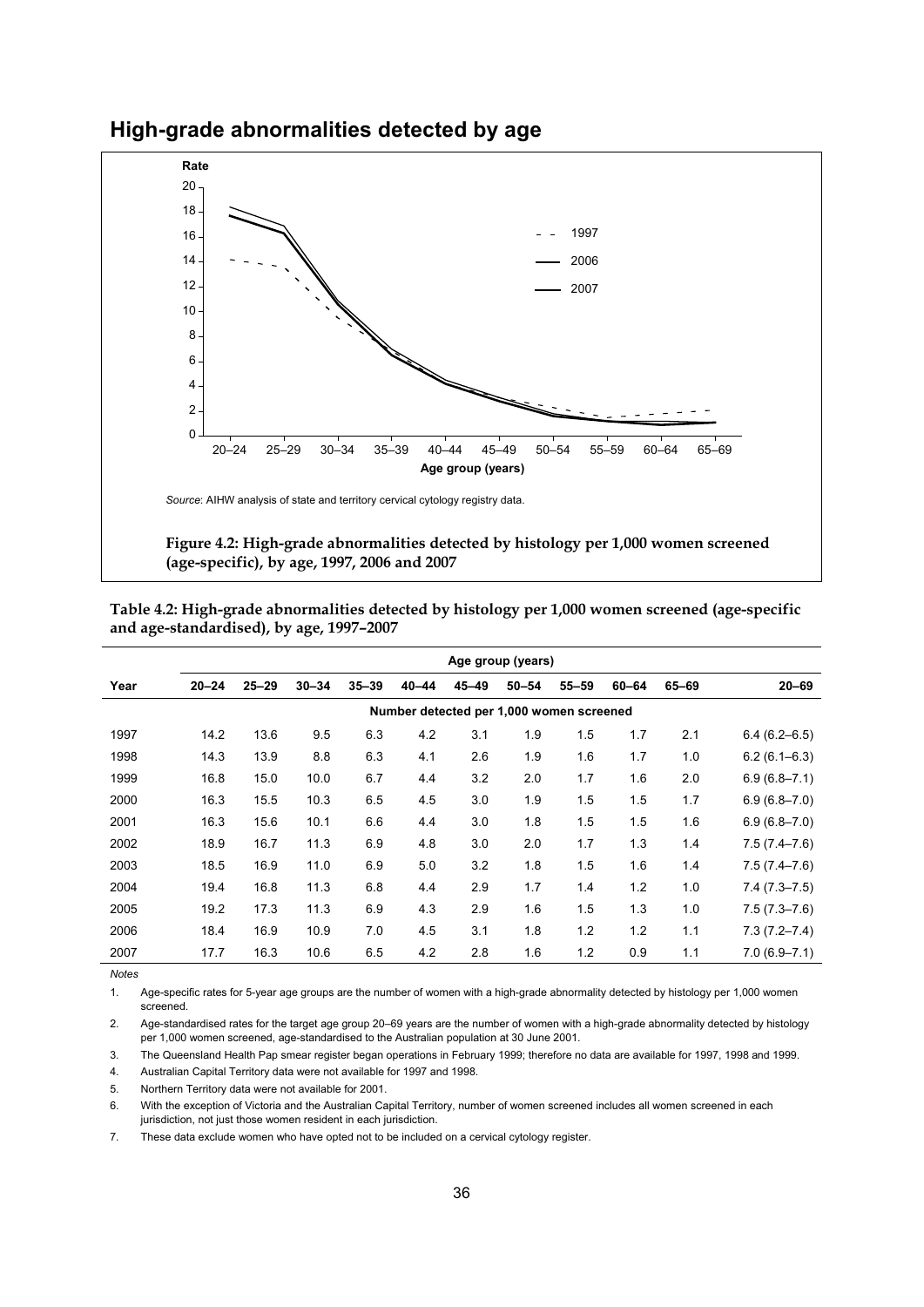• The detection rate for high-grade abnormalities was much higher in the younger age groups. In 2007, the rate for women aged 20–24 years was 17.7 per 1,000 women screened compared with less than 2.0 per 1,000 women screened in women aged 50–69 years.

For more information, see tables A19–A24 beginning on page 77.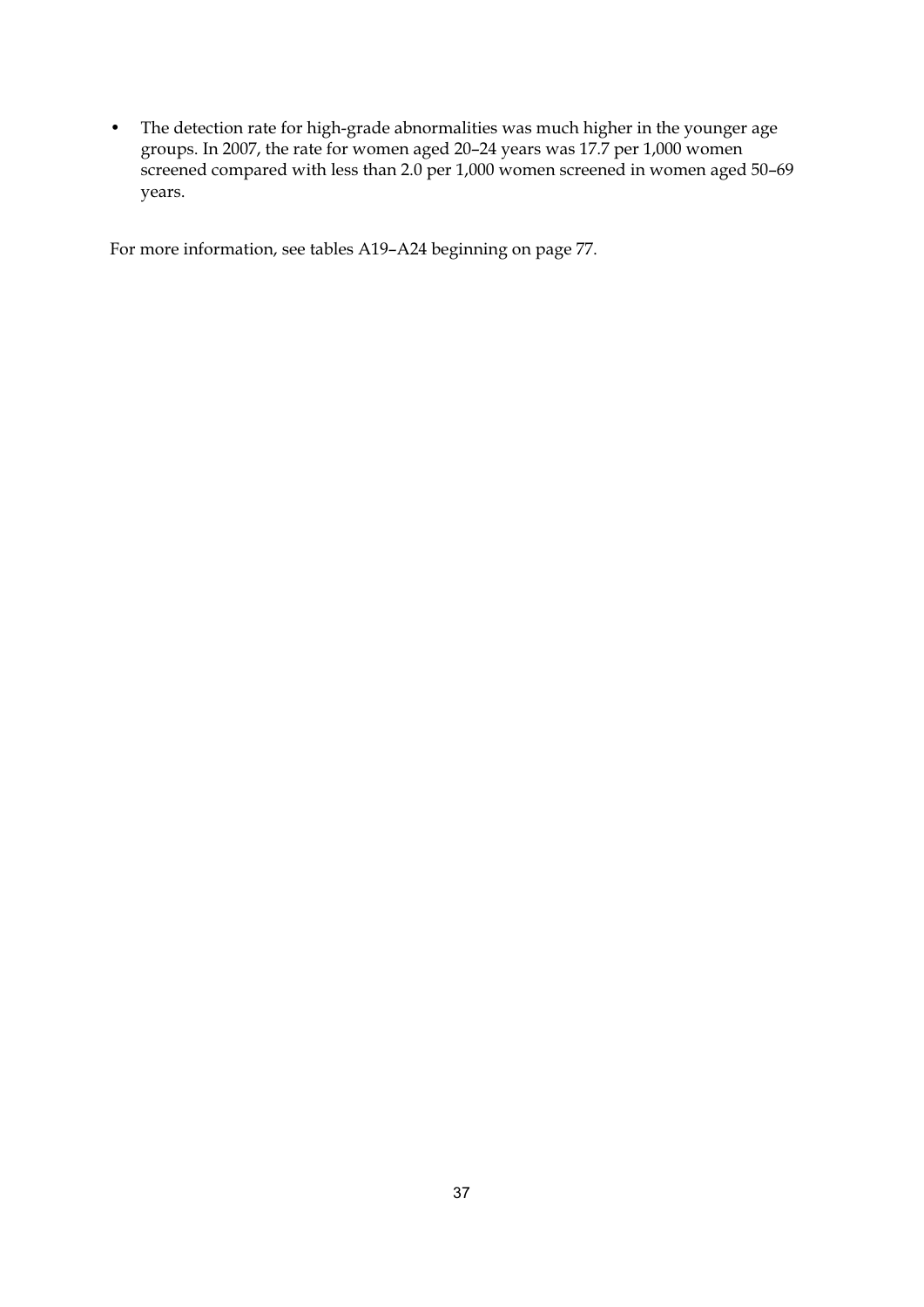

# **High-grade abnormalities detected by state and territory**

- The only jurisdiction to have a significantly different rate of detection of high-grade abnormalities in 2007 compared with 2006 was Queensland, with a decrease from 7.7 per 1,000 women screened in 2006 to 6.8 per 1,000 women screened in 2007.
- In New South Wales there was an overall increase in the rate of high-grade abnormalities detected from 5.5 per 1,000 women screened in 1997 to 8.0 in 2007. Western Australia has a smaller increase in the rate of high-grade abnormality detection from 6.7 per 1,000 women screened in 1997 to 7.3 in 2007. Tasmania also had an increase in the detection rate, from 7.7 in 1997 to 9.7 in 2007.
- In Victoria, there was an overall decrease in the rate of high-grade abnormalities detected from 6.3 per 1,000 women screened in 1997 to 5.2 in 2007. Queensland had a decrease in the rate of high-grade abnormalities detected from 8.6 in 2000 (the first year for which these data are available) to 6.8 per 1,000 women screened in 2007. Similarly in South Australia there was a decrease in the detection rate from 8.3 per 1,000 women screened in 1997 to 7.2 in 2007.
- The Northern Territory had the highest rates of high-grade abnormalities detected for most years there data were available between 1997 and 2007.

For more information, see tables A19–A24 beginning on page 77.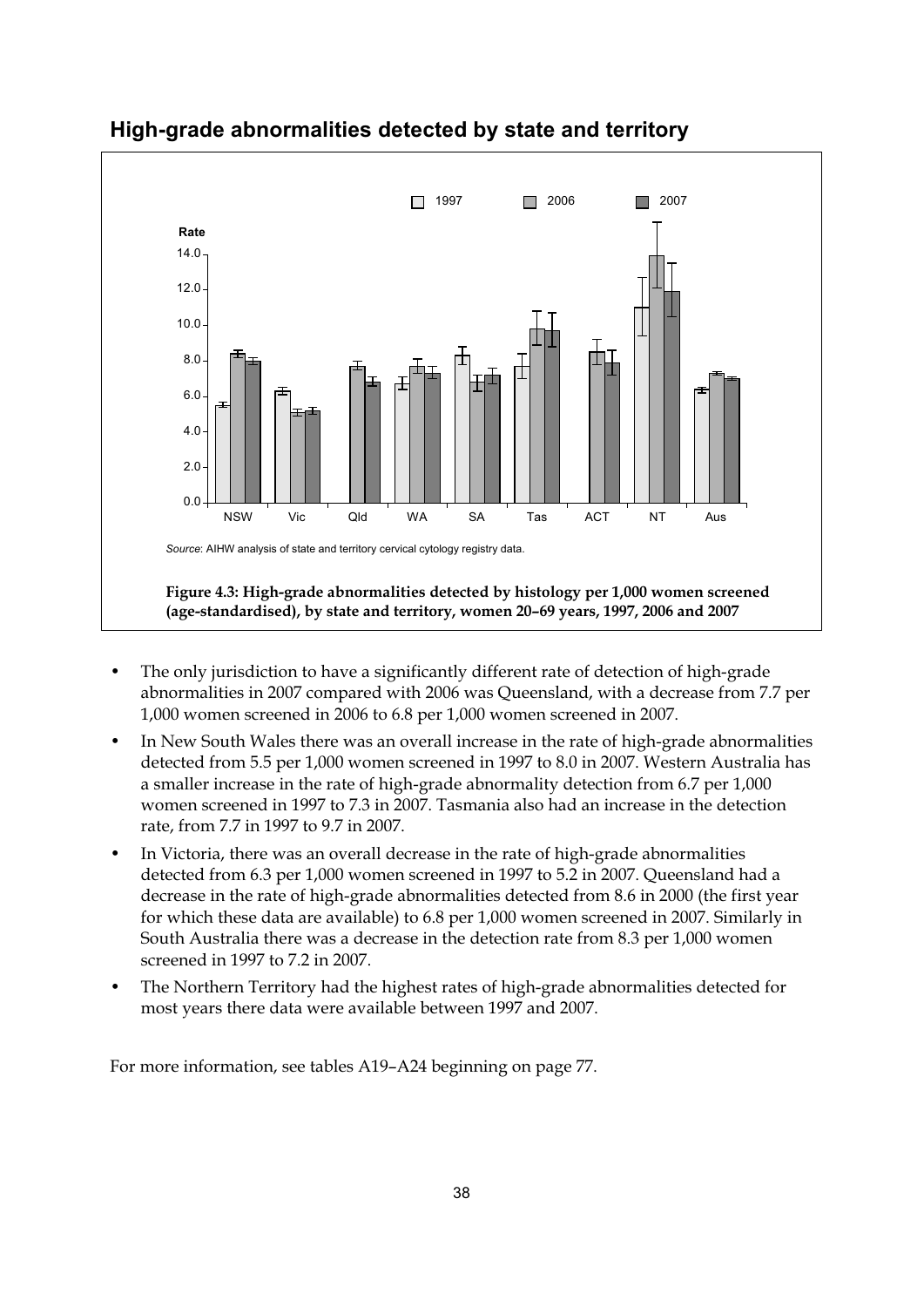|        | <b>States and territories</b> |             |                      |                                          |             |              |                      |               |             |  |  |
|--------|-------------------------------|-------------|----------------------|------------------------------------------|-------------|--------------|----------------------|---------------|-------------|--|--|
| Year   | <b>NSW</b>                    | <b>Vic</b>  | Qld                  | <b>WA</b>                                | <b>SA</b>   | Tas          | <b>ACT</b>           | NT            | Australia   |  |  |
|        |                               |             |                      | Number detected per 1,000 women screened |             |              |                      |               |             |  |  |
| 1997   | 5.5                           | 6.3         | $\ddotsc$            | 6.7                                      | 8.3         | 7.7          | $\ddotsc$            | 11.0          | 6.4         |  |  |
| 95% CI | $5.4 - 5.7$                   | $6.1 - 6.5$ | $\ddot{\phantom{0}}$ | $6.4 - 7.1$                              | 7.8–8.8     | $7.0 - 8.5$  | $\ddot{\phantom{a}}$ | $9.4 - 12.7$  | $6.2 - 6.5$ |  |  |
| 1998   | 5.8                           | 5.3         | $\ddotsc$            | 6.2                                      | 8.9         | 9.6          | $\ddotsc$            | 12.5          | 6.2         |  |  |
| 95% CI | $5.6 - 6.0$                   | $5.1 - 5.5$ | $\ddot{\phantom{0}}$ | $5.9 - 6.5$                              | $8.4 - 9.4$ | $8.8 - 10.5$ | $\sim 10$            | $11.0 - 14.1$ | $6.1 - 6.3$ |  |  |
| 1999   | 7.0                           | 6.3         | $\ddot{\phantom{0}}$ | 7.1                                      | 7.9         | 9.1          | 6.4                  | 8.3           | 6.9         |  |  |
| 95% CI | $6.8 - 7.2$                   | $6.1 - 6.6$ | $\ddot{\phantom{a}}$ | $6.7 - 7.5$                              | $7.5 - 8.3$ | $8.3 - 10.0$ | $5.6 - 7.4$          | $6.9 - 9.8$   | $6.8 - 7.1$ |  |  |
| 2000   | 7.0                           | 5.6         | 8.6                  | 5.9                                      | 6.7         | 9.7          | 6.4                  | 12.0          | 6.9         |  |  |
| 95% CI | $6.8 - 7.2$                   | $5.4 - 5.8$ | $8.3 - 8.9$          | $5.6 - 6.3$                              | $6.3 - 7.1$ | $8.9 - 10.7$ | $5.5 - 7.3$          | $10.4 - 13.6$ | $6.8 - 7.0$ |  |  |
| 2001   | 7.1                           | 5.4         | 8.2                  | 7.4                                      | 6.3         | 9.5          | 7.0                  | $\sim$ $\sim$ | 6.9         |  |  |
| 95% CI | $6.9 - 7.3$                   | $5.2 - 5.6$ | $7.9 - 8.6$          | $7.0 - 7.8$                              | $5.9 - 6.8$ | $8.6 - 10.4$ | $6.2 - 8.0$          | $\sim$ $\sim$ | $6.8 - 7.0$ |  |  |
| 2002   | 7.9                           | 6.3         | 8.7                  | 7.9                                      | 6.2         | 8.9          | 7.1                  | 10.6          | 7.5         |  |  |
| 95% CI | $7.7 - 8.1$                   | $6.1 - 6.5$ | $8.4 - 9.0$          | $7.5 - 8.3$                              | $5.8 - 6.6$ | $8.1 - 9.8$  | $6.3 - 8.1$          | $9.1 - 12.1$  | $7.4 - 7.6$ |  |  |
| 2003   | 7.2                           | 7.1         | 8.5                  | 7.8                                      | 6.3         | 7.5          | 9.3                  | 10.7          | 7.5         |  |  |
| 95% CI | $7.0 - 7.4$                   | $6.8 - 7.3$ | $8.2 - 8.8$          | $7.4 - 8.2$                              | $5.9 - 6.7$ | $6.7 - 8.3$  | $8.3 - 10.5$         | $9.3 - 12.3$  | $7.4 - 7.6$ |  |  |
| 2004   | 8.3                           | 6.2         | 7.8                  | 7.7                                      | 5.8         | 9.4          | 8.5                  | 9.0           | 7.4         |  |  |
| 95% CI | $8.0 - 8.5$                   | $6.0 - 6.5$ | $7.5 - 8.1$          | $7.3 - 8.1$                              | $5.4 - 6.2$ | $8.5 - 10.3$ | $7.5 - 9.5$          | $7.7 - 10.4$  | $7.3 - 7.5$ |  |  |
| 2005   | 8.3                           | 6.2         | 7.5                  | 7.1                                      | 7.1         | 10.5         | 9.3                  | 11.5          | 7.5         |  |  |
| 95% CI | $8.1 - 8.5$                   | $5.6 - 6.4$ | $7.3 - 7.8$          | $6.7 - 7.4$                              | $6.6 - 7.5$ | $9.6 - 11.5$ | $8.4 - 10.4$         | $10.0 - 13.2$ | $7.3 - 7.6$ |  |  |
| 2006   | 8.4                           | 5.1         | 7.7                  | 7.7                                      | 6.8         | 9.8          | 8.5                  | 13.9          | 7.3         |  |  |
| 95% CI | $8.2 - 8.6$                   | $4.9 - 5.3$ | $7.5 - 8.0$          | $7.3 - 8.1$                              | $6.3 - 7.2$ | $8.9 - 10.8$ | $7.8 - 9.2$          | $12.1 - 15.8$ | $7.2 - 7.4$ |  |  |
| 2007   | 8.0                           | 5.2         | 6.8                  | 7.3                                      | 7.2         | 9.7          | 7.9                  | 11.9          | 7.0         |  |  |
| 95% CI | $7.8 - 8.2$                   | $5.0 - 5.4$ | $6.6 - 7.1$          | $7.0 - 7.7$                              | $6.7 - 7.6$ | $8.8 - 10.7$ | $7.2 - 8.6$          | $10.5 - 13.5$ | $6.9 - 7.1$ |  |  |

**Table 4.3: High-grade abnormalities detected by histology per 1,000 women screened (age-standardised), by state and territory, women 20–69 years, 1997–2007** 

. . Not applicable.

**Notes** 

*Notes*  1. Age-standardised rates are the number of women with a high-grade abnormality detected by histology per 1,000 women screened and age-standardised to the Australian population at 30 June 2001.

2. The Queensland Health Pap smear register began operations in February 1999; therefore no data are available for 1997, 1998 and 1999.

3. Australian Capital Territory data were not available for 1997 and 1998.

4. Northern Territory data were not available for 2001.

5. With the exception of Victoria and the Australian Capital Territory, number of women screened includes all women screened in each jurisdiction, not just those women resident in each jurisdiction.

6. These data exclude women who have opted not to be included on a cervical cytology register.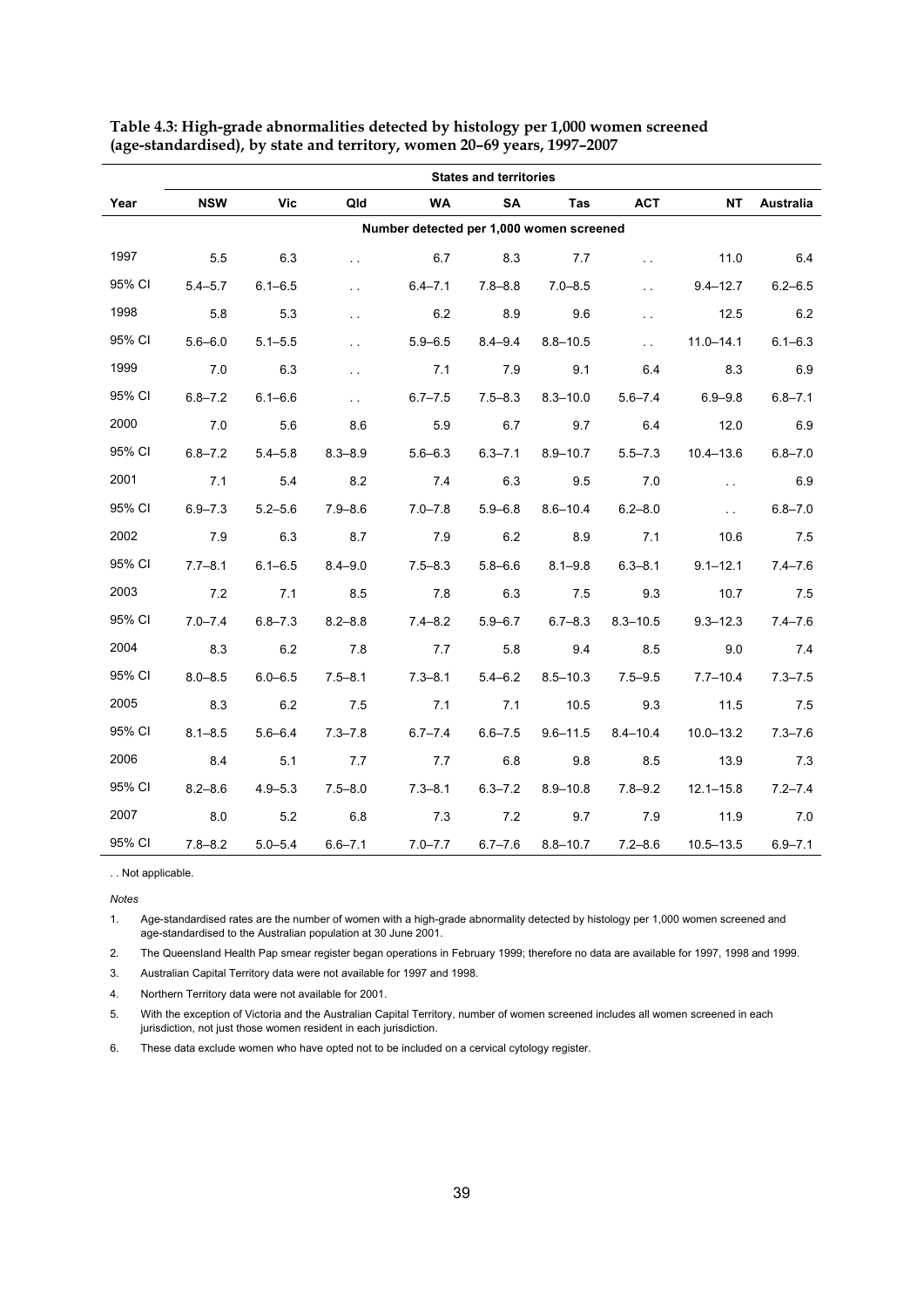# **Indicator 5 Incidence**

A major objective of the National Cervical Screening Program is to minimise the incidence of cervical cancer by detecting treatable pre-cancerous lesions before their progression to cancer. But where these pre-cancerous lesions cannot be detected, diagnosis of cancer at its earliest stage, the micro-invasive stage, is the most desirable outcome. The incidence indicators measure the incidence rates of micro-invasive and all cervical cancers. Incidence by geographic region is also measured.

# **Data issues**

In interpreting cervical cancer incidence statistics, note that cervical screening has been available on an ad hoc basis since the 1960s, but it is only since the late 1980s and early 1990s that there has been an organised national approach to screening at a population level. The introduction of cervical screening programs which achieve higher participation rates may result in the paradox whereby, in the short term, the number of new cases of micro-invasive cancer increases because cancers are found earlier than they would have been without screening, but the rate of more advanced cancers decreases in the longer term.

For this report the most recent national data available on incidence are for 2005, in contrast to screening data which are available for 2006–2007 and mortality data which are available for 2006. This time lag in the availability of incidence data is due to the time taken for cancer registries to consolidate and confirm cancer cases.

#### **Key points**

- *In 2005, the age-standardised incidence rate of micro-invasive squamous cervical cancer was 1.5 per 100,000 women in the target age group 20–69 years, down from the peak incidence rate in 1995 of 3.2 per 100,000 women, and significantly lower than the rate of 2.9 new cases per 100,000 women in 1991 at the commencement of the cervical screening program.*
- *Incidence rate of all cervical cancer in 2005 was 9.2 per 100,000 women in the target age group 20–69 years, significantly lower than the rate of 17.1 new cases per 100,000 women in 1991 at the commencement of the cervical screening program.*
- *In 2005, within the target age group 20–69 years, women in 40–44 year age group had the highest incidence rates of micro-invasive squamous cervical cancer (3.0 per 100,000 women) and all cervical cancer (13.6 per 100,000 women). For women of all ages, incidence rate of microinvasive squamous cervical cancer remained highest in the 40–44 year age group (3.0 per 100,000 women), but incidence rate of all cervical cancer was highest in the 85 years and over age group (15.4 per 100,000 women).*
- *In 2005, the incidence rate of adenocarcinoma was 1.8 per 100,000 women, down from the peak incidence rate in 1994 of 3.5 per 100,000 women, and significantly lower than the rate of 2.8 per 100,000 women at the commencement of cervical screening program in 1991. Despite this significance, the decrease in incidence of adenocarcinoma is not as marked as the decrease in squamous cervical cancer, a trend which has been attributed to difficulties in cytological sampling of endocervical cells using the Pap test, diverse appearance and less well defined characteristics of adenocarcinoma, and a poorer understanding of the natural history of how glandular abnormalities give rise to adenocarcinoma (NHMRC 2005; Wang et al. 2006).*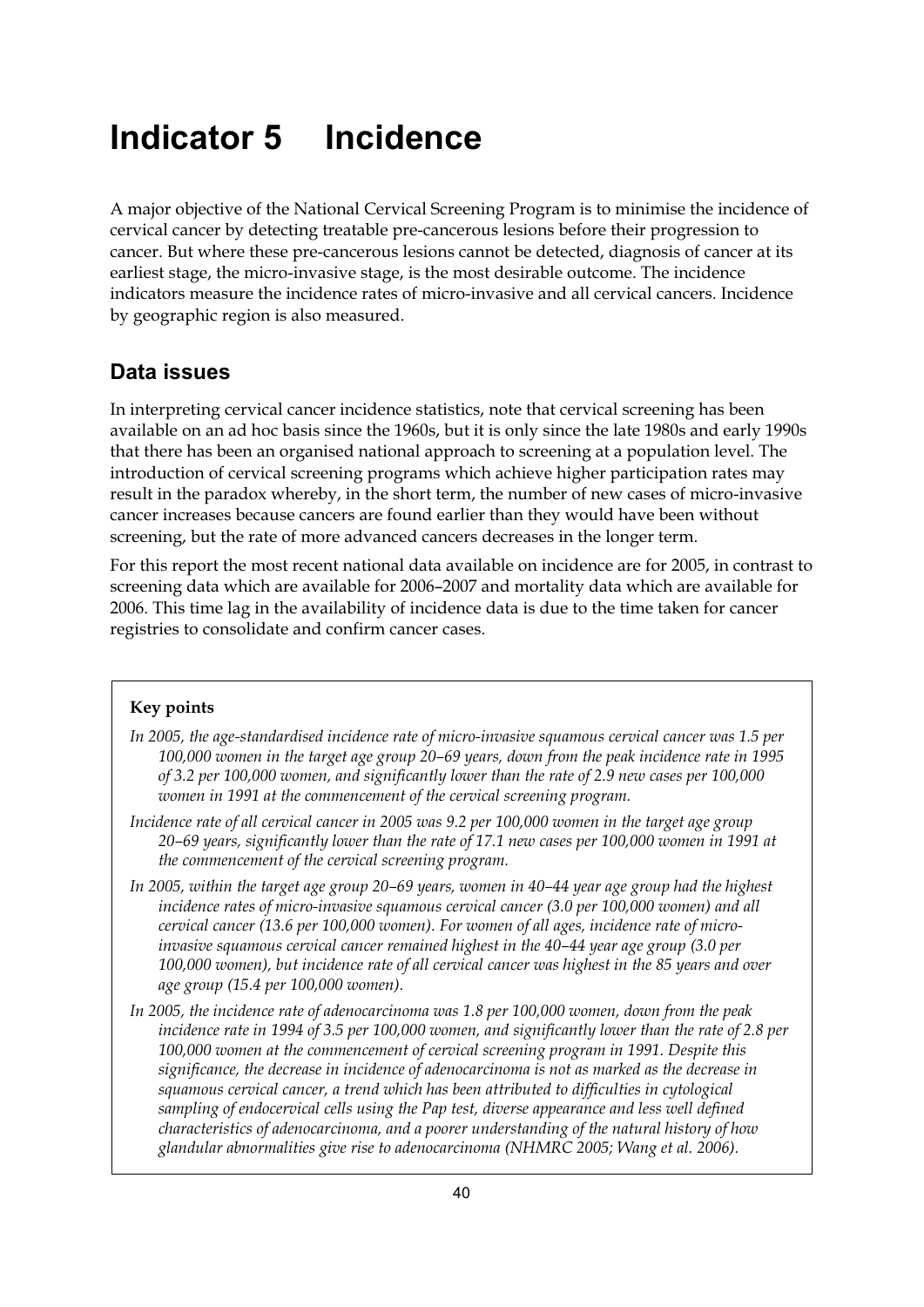*Identification of Aboriginal and Torres Strait Islander people in cancer registry records of new cases is not complete as Indigenous status is not yet included in pathology forms and reporting of Indigenous status is primarily sourced from hospital records.* 

*In 2000–2004, despite under-reporting, cervical cancer incidence in Aboriginal and Torres Strait Islander women was 16.9 new cases per 100,000 women for New South Wales, Victoria, Queensland, Western Australia and the Northern Territory combined, more than double the non-indigenous rate of 7.1 new cases per 100,000 women (ABS & AIHW 2008).*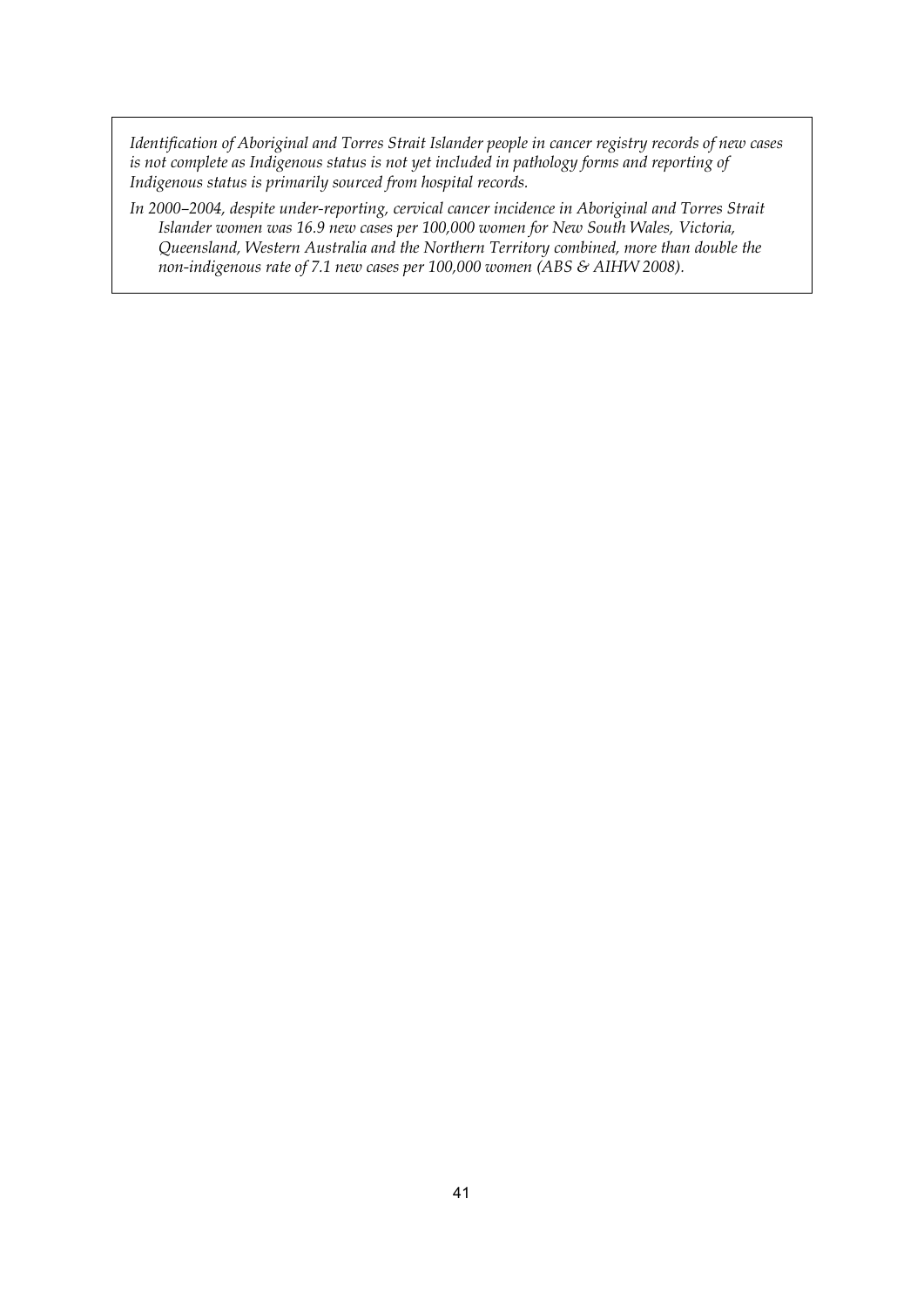# **Indicator 5.1 Incidence of micro-invasive squamous cervical cancer**

*Incidence of micro-invasive squamous cell carcinoma per 100,000 estimated resident population in a 12-month period for women of all ages and for the target age group 20–69 years* 



# **Trend in incidence of micro-invasive squamous cervical cancer**

**Table 5.1: Incidence (age-standardised) of micro-invasive squamous cell carcinoma, women of all ages and women 20–69 years, 1991–2005** 

|                     |      | Year |      |      |      |                                       |      |      |      |      |      |      |      |      |      |
|---------------------|------|------|------|------|------|---------------------------------------|------|------|------|------|------|------|------|------|------|
| Age                 | 1991 | 1992 | 1993 | 1994 | 1995 | 1996                                  | 1997 | 1998 | 1999 | 2000 | 2001 | 2002 | 2003 | 2004 | 2005 |
|                     |      |      |      |      |      | Number of new cases per 100,000 women |      |      |      |      |      |      |      |      |      |
| All ages            | 1.9  | 1.9  | 1.7  | 2.1  | 2.2  | 1.7                                   | 1.4  | 1.4  | 1.0  | 1.0  | 1.0  | 1.0  | 0.9  | 1.1  | 1.0  |
| Ages 20-69<br>years | 2.9  | 2.9  | 2.5  | 3.1  | 3.2  | 2.5                                   | 2.0  | 2.1  | 1.5  | 1.5  | 1.5  | 1.5  | 1.4  | 1.6  | 1.5  |

*Note:* Age-standardised rates are the number of micro-invasive squamous cell carcinomas detected per 100,000 women and age-standardised to the Australian population at 30 June 2001.

- In 1991, when the Program commenced, 167 new cases of micro-invasive squamous cell carcinoma were diagnosed, 156 of which were in the 20–69 years age group. By 2005, this number had declined to 97 new cases, with 94 of these in the 20–69 years age group.
- In 1991, the age-standardised incidence rate of micro-invasive squamous cell carcinoma was 1.9 per 100,000 women for women of all ages and 2.9 per 100,000 women for women aged 20–69 years. By 2005, these rates had decreased to 1.0 per 100,000 women of all ages and 1.5 per 100,000 women in the target age group of 20–69 years.

For more information, see tables A25 and A26 beginning on page 84.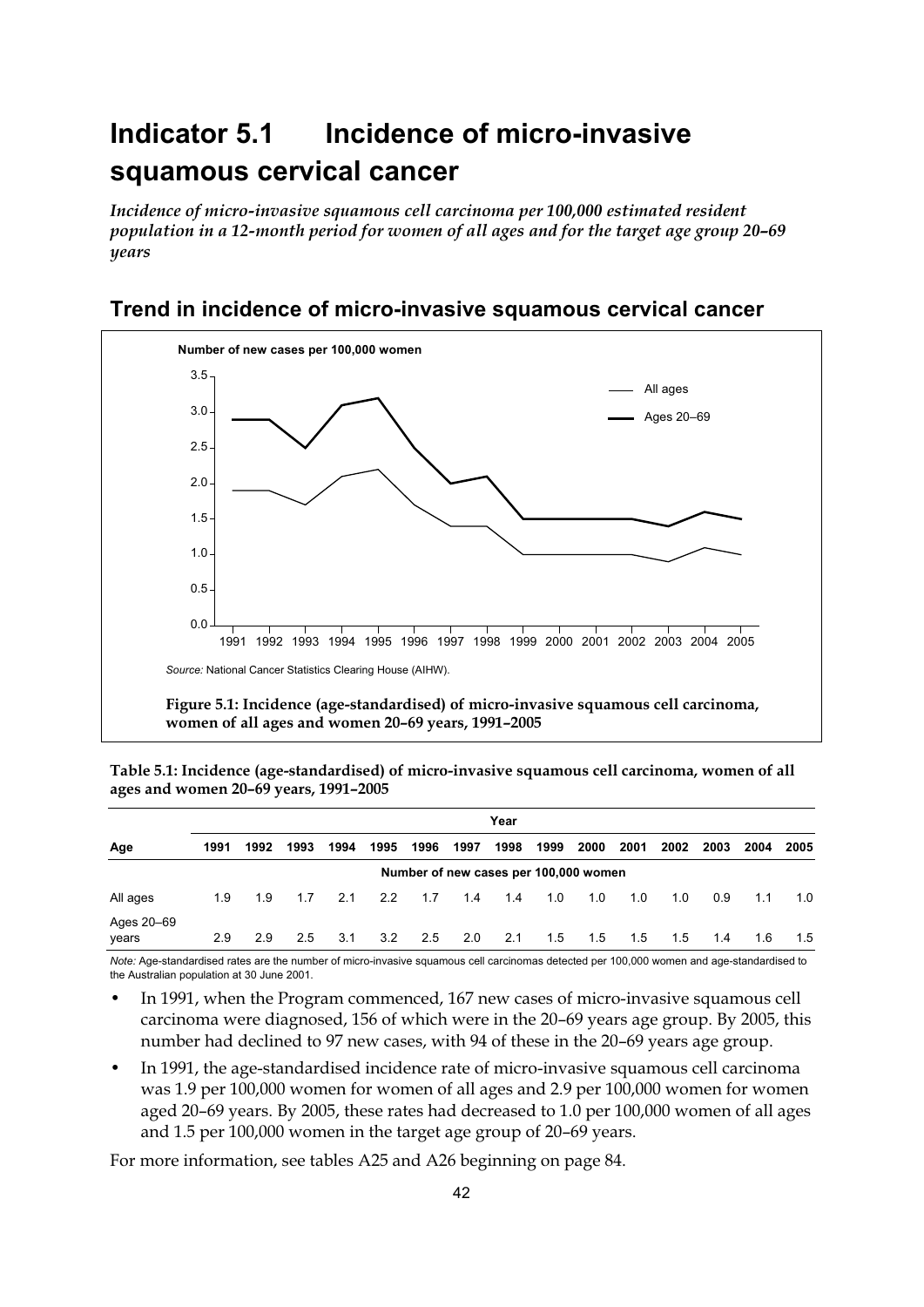

### **Incidence of micro-invasive squamous cervical cancer by age**

**2004 and 2005** 

| Table 5.2: Incidence (age-specific and age-standardised) of micro-invasive squamous cell |
|------------------------------------------------------------------------------------------|
| carcinoma, by age, 2004 and 2005                                                         |

|      | Age group (years) |           |           |           |       |           |                                       |           |       |       |                  |  |  |
|------|-------------------|-----------|-----------|-----------|-------|-----------|---------------------------------------|-----------|-------|-------|------------------|--|--|
| Year | $20 - 24$         | $25 - 29$ | $30 - 34$ | $35 - 39$ | 40-44 | $45 - 49$ | $50 - 54$                             | $55 - 59$ | 60-64 | 65–69 | $20 - 69$        |  |  |
|      |                   |           |           |           |       |           | Number of new cases per 100,000 women |           |       |       |                  |  |  |
| 2004 | 1.3               | 2.4       | 2.9       | 1.9       | 2.1   | 1.5       | 0.8                                   | 1.2       | 0.2   | 0.8   | $1.6(1.3 - 2.0)$ |  |  |
| 2005 | 0.7               | 1.6       | 2.4       | 2.4       | 3.0   | 0.7       | 1.0                                   | 0.3       | 0.4   | 0.8   | $1.5(1.2-1.8)$   |  |  |

1. Age-specific rates for 5-year age groups are the number of micro-invasive squamous cell carcinomas detected per 100,000 women.

2. Age-standardised rates for the target age group 20–69 years are the number of micro-invasive squamous cell carcinomas detected per 100,000 women, age-standardised to the Australian population at 30 June 2001.

- In 2005, the highest incidence rates for micro-invasive squamous cell carcinoma were for women aged 40–44 years, 35–39 years and 30–34 years, at 3.0, 2.4, and 2.4 cases per 100,000 women, respectively. The rate declined to 1.0 or below per 100,000 women for women aged 45 years and over.
- The incidence of micro-invasive squamous cell carcinoma increased in women aged 35–44 years between 2004 and 2005. This was from 1.9 per 100,000 women to 2.4 per 100,000 women in the 30–34 year age group, and from 2.1 to 3.0 in women aged 40–44 years.
- The incidence of micro-invasive squamous cell carcinoma decreased in women aged 20–34 years between 2004 and 2005. This was from 1.3 per 100,000 women to 0.7 per 100,000 women in the 20–24 year age group, from 2.4 to 1.6 in women aged 25–29 years, and from 2.9 to 2.4 in women aged 30–34 years.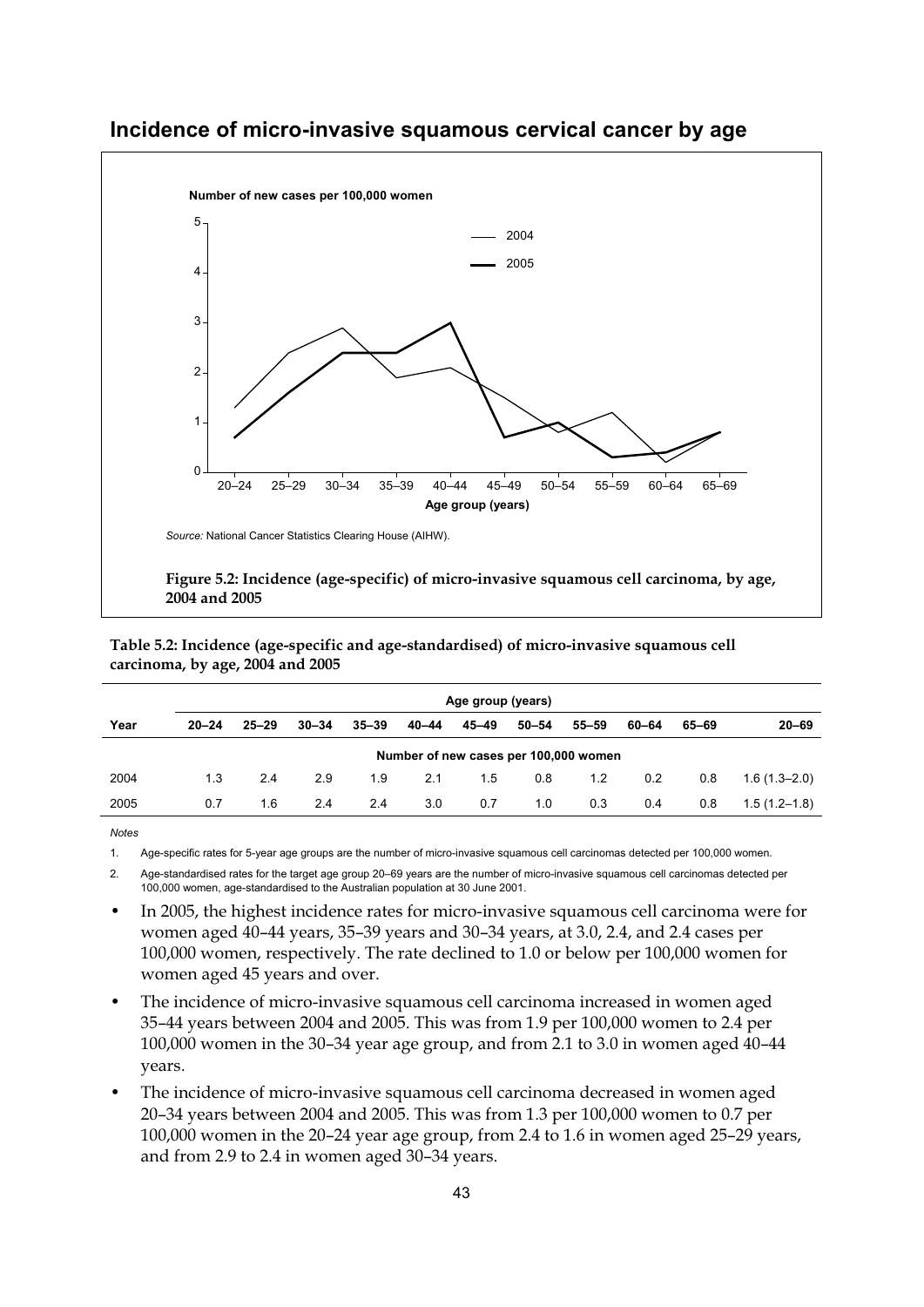• The age-standardised incidence rates of micro-invasive cell carcinoma for women in the target age group 20–69 years did not differ significantly between 2004 and 2005.

For more information, see tables A25 and A26 beginning on page 84.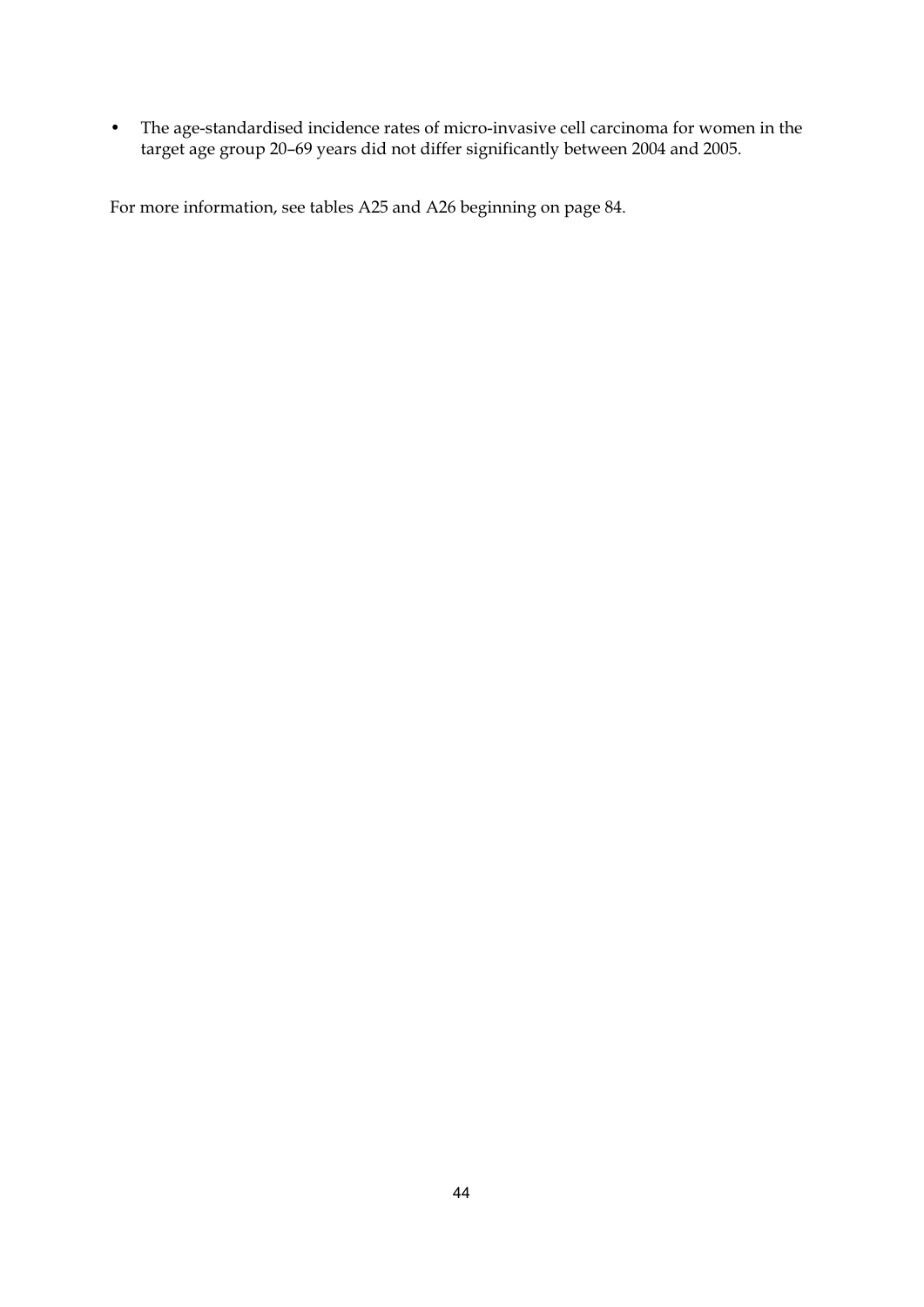# **Indicator 5.2 Incidence of squamous, adenocarcinoma, adenosquamous and other cervical cancer**

*Incidence of squamous, adenocarcinoma, adenosquamous and other cervical cancer (microinvasive and invasive) per 100,000 estimated resident female population in a 12-month period for women of all ages and for the target age group 20–69 years* 



## **Trend in incidence of all cervical cancer**

**Table 5.3: Incidence (age-standardised) of all cervical cancer (squamous, adenocarcinoma, adenosquamous and other cervical cancer), women of all ages and women 20–69 years, 1991–2005** 

|                     |      | Year |      |      |      |                                       |      |      |      |      |      |      |      |      |      |
|---------------------|------|------|------|------|------|---------------------------------------|------|------|------|------|------|------|------|------|------|
| Age                 | 1991 | 1992 | 1993 | 1994 | 1995 | 1996                                  | 1997 | 1998 | 1999 | 2000 | 2001 | 2002 | 2003 | 2004 | 2005 |
|                     |      |      |      |      |      | Number of new cases per 100,000 women |      |      |      |      |      |      |      |      |      |
| All ages            | 12.7 | 12.2 | 11.9 | 13.1 | 10.7 | 10.3                                  | 8.7  | 9.1  | 8.3  | 7.7  | 7.4  | 6.8  | 7.0  | 6.9  | 6.9  |
| Ages 20-69<br>years | 17.1 | 15.9 | 15.8 | 17.0 | 13.8 | 13.4                                  | 11.4 | 11.8 | 11.0 | 9.7  | 9.5  | 8.9  | 9.1  | 9.0  | 9.2  |

*Note*: Age-standardised rates are the number of cervical cancers detected per 100,000 women, age-standardised to the Australian population at 30 June 2001.

In 1991, when the Program commenced, there were 1,092 new cases of cervical cancer diagnosed in Australia, 893 of these in women aged 20–69 years. In 2005, there were 734 new cases diagnosed, with 601 in the 20–69 years age group.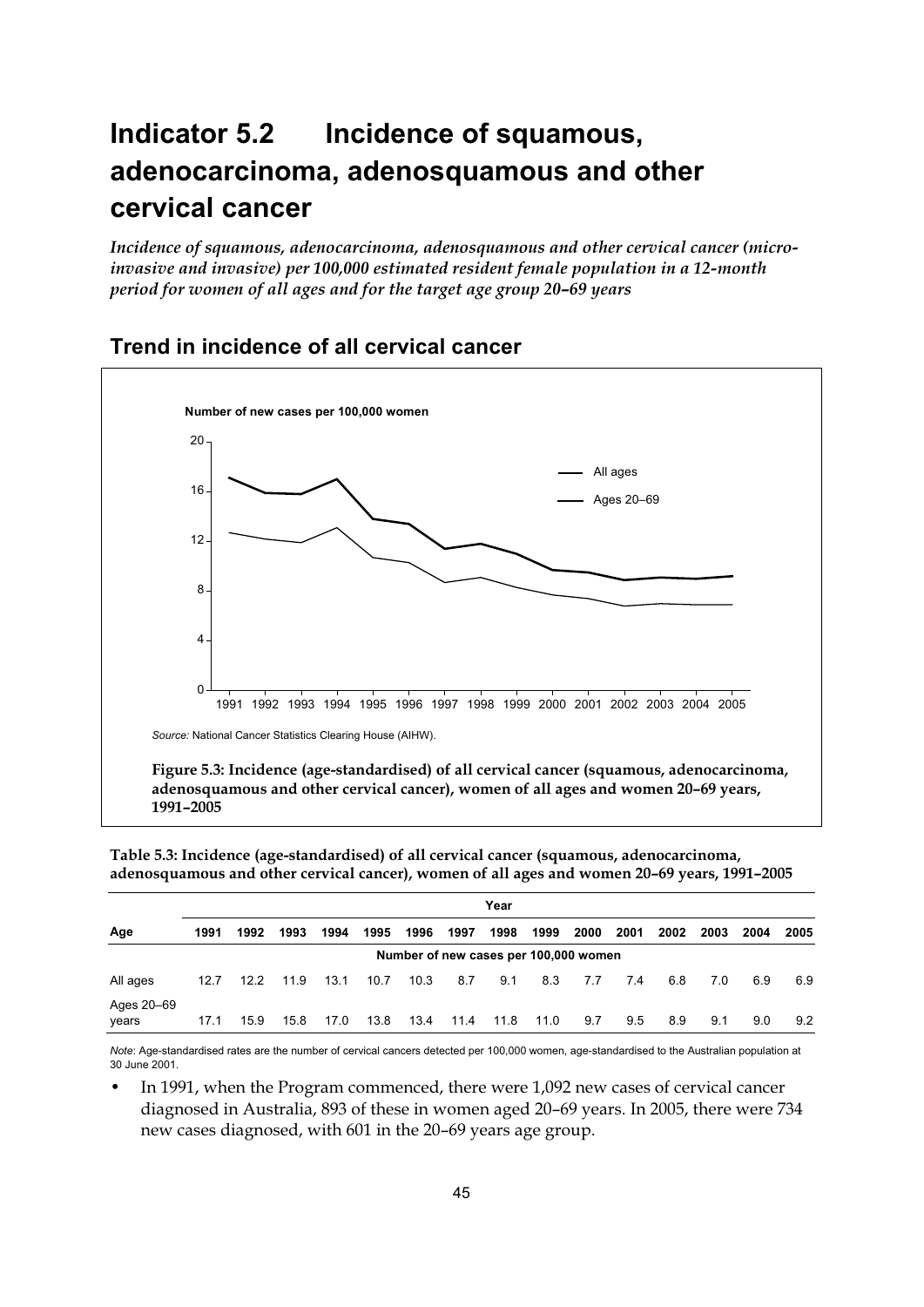• In 1991, the age-standardised incidence rate of all cervical cancer was 12.7 per 100,000 women for women of all ages and 17.1 per 100,000 women for women aged 20–69 years. In 2005, these decreased to 6.9 per 100,000 women for women of all ages and 9.2 per 100,000 women for women aged 20–69 years.

For more information, see tables A27 and A28 beginning on page 86.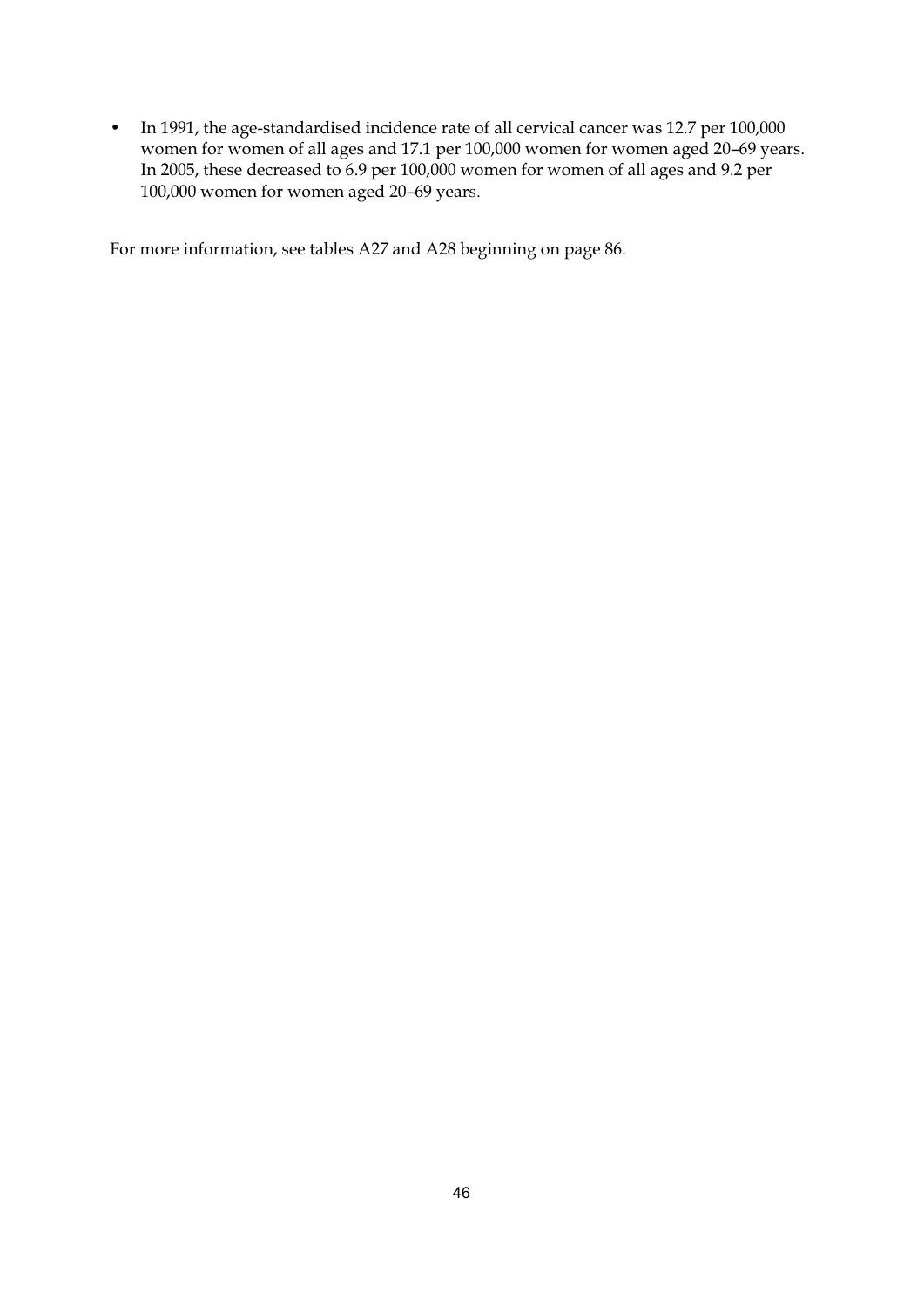# **Incidence by age**



**Table 5.4: Incidence (age-specific and age-standardised) of cervical cancer, by age, women 20–69 years, 2004 and 2005** 

|      | Age group (years) |           |           |           |                                       |           |           |           |       |       |                  |  |
|------|-------------------|-----------|-----------|-----------|---------------------------------------|-----------|-----------|-----------|-------|-------|------------------|--|
| Year | $20 - 24$         | $25 - 29$ | $30 - 34$ | $35 - 39$ | $40 - 44$                             | $45 - 49$ | $50 - 54$ | $55 - 59$ | 60-64 | 65–69 | $20 - 69$        |  |
|      |                   |           |           |           | Number of new cases per 100,000 women |           |           |           |       |       |                  |  |
| 2004 | 2.2               | 6.1       | 11.5      | 11.3      | 10.0                                  | 13.4      | 8.7       | 8.6       | 7.8   | 9.9   | $9.0(8.3 - 9.8)$ |  |
| 2005 | 1.8               | 5.6       | 10.2      | 11.4      | 13.6                                  | 10.3      | 8.8       | 8.4       | 10.6  | 11.4  | $9.2(8.4 - 9.9)$ |  |

**Notes** 

1. Age-specific rates for 5-year age groups are the number of cervical cancers detected per 100,000 women.

2. Age-standardised rates for the target age group 20–69 years are the number of cervical cancers detected per 100,000 women, age-standardised to the Australian population at 30 June 2001.

- For women in the target age group 20–69 years, the highest incidence rate of cervical cancer in 2005 was for women aged 40–44 years with 13.6 new cases per 100,000 women, and the lowest incidence rate was for women aged 20–24 years with 1.8 new cases per 100,000 women.
- For women of all ages, the highest incidence rate of cervical cancer in 2005 was for women aged 85 years and over with 15.4 new cases per 100,000 women.
- The age-standardised incidence rates of cervical cancer for women in the target age group 20–69 years did not differ significantly between 2004 and 2005.

For more information, see tables A27 and A28 beginning on page 86.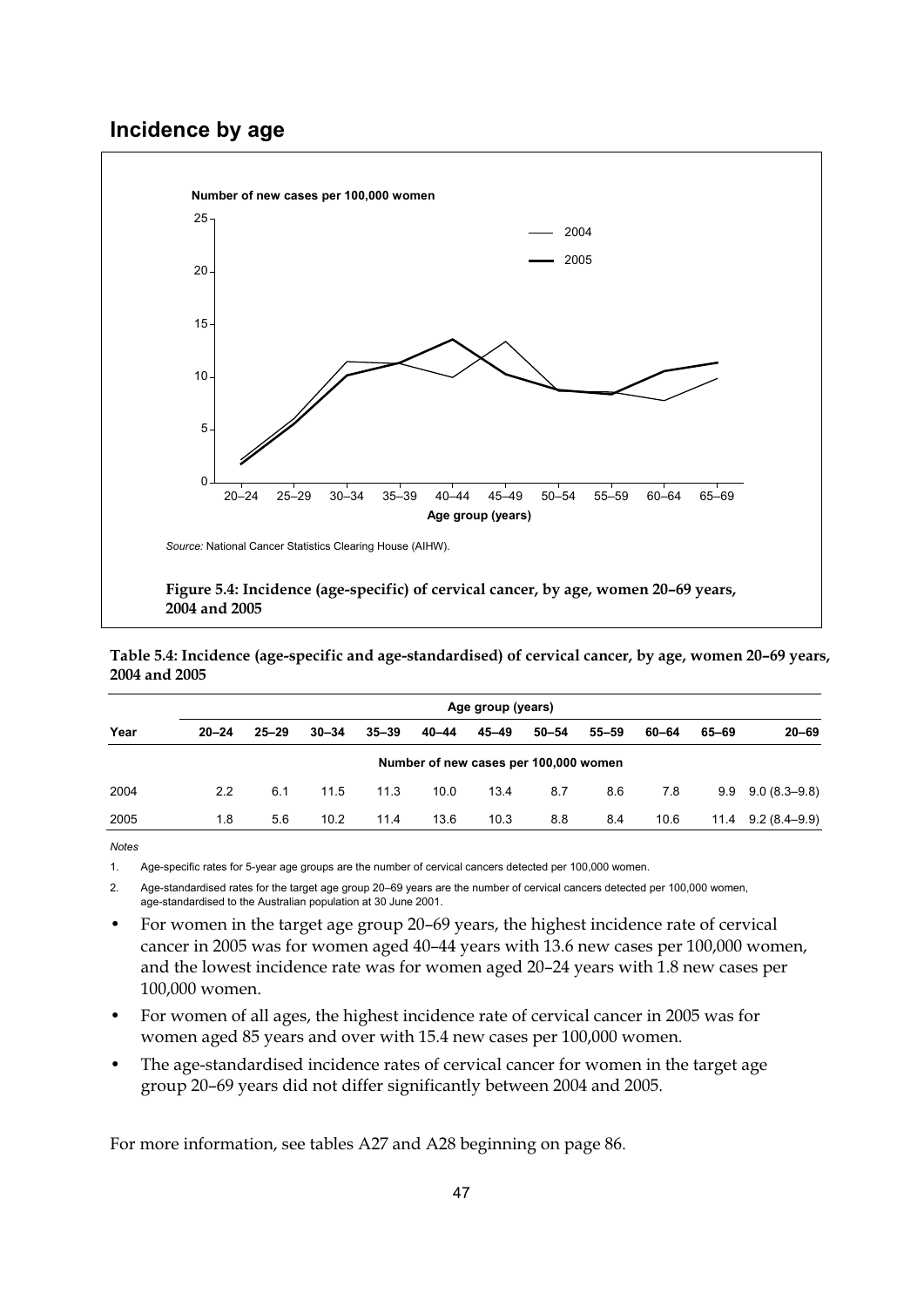## **Incidence by state and territory**



**Table 5.5: Incidence (age-standardised) of cervical cancer, by state and territory, women 20–69 years, 1998–2001 and 2002–2005** 

|           |               | <b>States and territories</b> |               |                                       |              |              |              |               |               |  |  |  |  |  |  |
|-----------|---------------|-------------------------------|---------------|---------------------------------------|--------------|--------------|--------------|---------------|---------------|--|--|--|--|--|--|
|           | <b>NSW</b>    | Vic.                          | Qld           | <b>WA</b>                             | SΑ           | Tas          | <b>ACT</b>   | NΤ            | Australia     |  |  |  |  |  |  |
|           |               |                               |               | Number of new cases per 100,000 women |              |              |              |               |               |  |  |  |  |  |  |
| 1998-2001 | 10.7          | 8.6                           | 12.8          | 11.1                                  | 9.3          | 12.3         | 8.3          | 16.3          | 10.5          |  |  |  |  |  |  |
| 95% CI    | $10.0 - 11.4$ | $7.9 - 9.4$                   | $11.8 - 13.9$ | $9.8 - 12.5$                          | $8.0 - 10.8$ | $9.7 - 15.5$ | $5.7 - 11.7$ | $10.7 - 23.5$ | $10.1 - 10.9$ |  |  |  |  |  |  |
| 2002-2005 | 8.7           | 7.9                           | 10.5          | 10.5                                  | 7.7          | 11.2         | 10.5         | 12.6          | 9.0           |  |  |  |  |  |  |
| 95% CI    | $8.1 - 9.3$   | $7.2 - 8.6$                   | $9.6 - 11.4$  | $9.2 - 11.8$                          | $6.5 - 9.1$  | $8.7 - 14.2$ | $7.6 - 14.2$ | $8.3 - 18.2$  | $8.7 - 9.4$   |  |  |  |  |  |  |

*Note*: Age-standardised rates are the number of cervical cancers detected per 100,000 women, age-standardised to the Australian population at 30 June 2001.

- In the period 2002–2005, Victoria and South Australia had the lowest age-standardised incidence rates of cervical cancer, at 7.9 and 7.7 new cases per 100,000 women, respectively, for women aged 20–69 years. The Northern Territory had the highest rate, at 12.6 new cases per 100,000 women.
- The age-standardised incidence rates declined in all states and territories, except for the Australian Capital Territory, between the periods 1998–2001 and 2002–2005. The declines were significant in New South Wales, Queensland and Australia as a whole.

For more information, see tables A29–A32 beginning on page 88.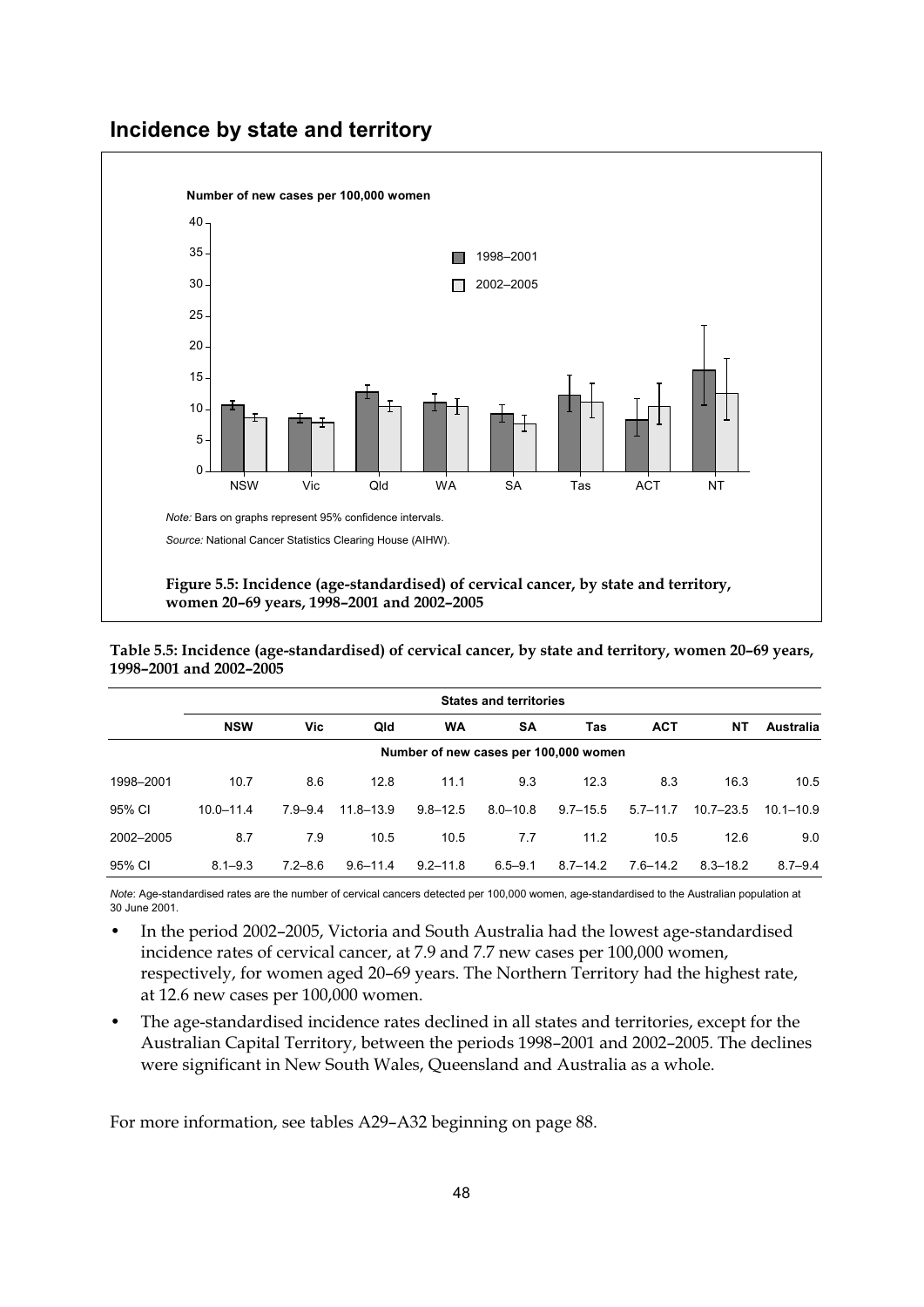### **Incidence by histological type**



**Table 5.6: Incidence (age-standardised) of cervical cancer, by histological type, women 20–69 years, 1992–2005** 

|                          |      |      |      |      |      |                                       |      | Year |      |      |      |      |      |      |      |
|--------------------------|------|------|------|------|------|---------------------------------------|------|------|------|------|------|------|------|------|------|
| <b>Histological type</b> | 1991 | 1992 | 1993 | 1994 | 1995 | 1996                                  | 1997 | 1998 | 1999 | 2000 | 2001 | 2002 | 2003 | 2004 | 2005 |
|                          |      |      |      |      |      | Number of new cases per 100,000 women |      |      |      |      |      |      |      |      |      |
| Squamous                 | 12.4 | 11.5 | 11.2 | 11.7 | 9.8  | 9.4                                   | 7.9  | 8.3  | 7.9  | 6.7  | 6.5  | 6.2  | 6.2  | 6.0  | 6.1  |
| Adenocarcinoma           | 2.8  | 2.7  | 2.6  | 3.5  | 2.6  | 2.6                                   | 2.3  | 2.4  | 2.2  | 1.9  | 1.8  | 2.0  | 1.9  | 2.0  | 1.8  |
| Adenosquamous            | 0.8  | 1.0  | 0.9  | 0.7  | 0.6  | 0.7                                   | 0.6  | 0.5  | 0.4  | 0.5  | 0.5  | 0.3  | 0.4  | 0.5  | 0.3  |
| Other                    | 1.1  | 0.7  | 1.1  | 1.1  | 0.9  | 0.8                                   | 0.7  | 0.6  | 0.6  | 0.6  | 0.6  | 0.4  | 0.6  | 0.6  | 1.0  |

*Note*: Age-standardised rates are the number of cervical cancers detected per 100,000 women, age-standardised to the Australian population at 30 June 2001.

- In 2005, squamous cell carcinomas of the cervix accounted for 66.1% of all new cases of cervical cancer in women aged 20–69 years, adenocarcinomas 19.8%, adenosquamous 3.2%, and the remaining 11.0% a range of other mixed and unknown histologies.
- The trend from 1991 to 2005 for squamous, adenocarcinoma and adenosquamous histological types has been a significant decrease in the age-standardised rates of cervical cancer per 100,000 women aged 20–69 years.
- Despite cervical screening being less effective in reducing adenocarcinoma incidence rates due to the difficulties in sampling and detecting cells in the endocervical canal with a Pap test (Heley 2007), the incidence rate of adenocarcinoma declined significantly between 1991 and 2005.

For more information, see tables A33–A36 beginning on page 92.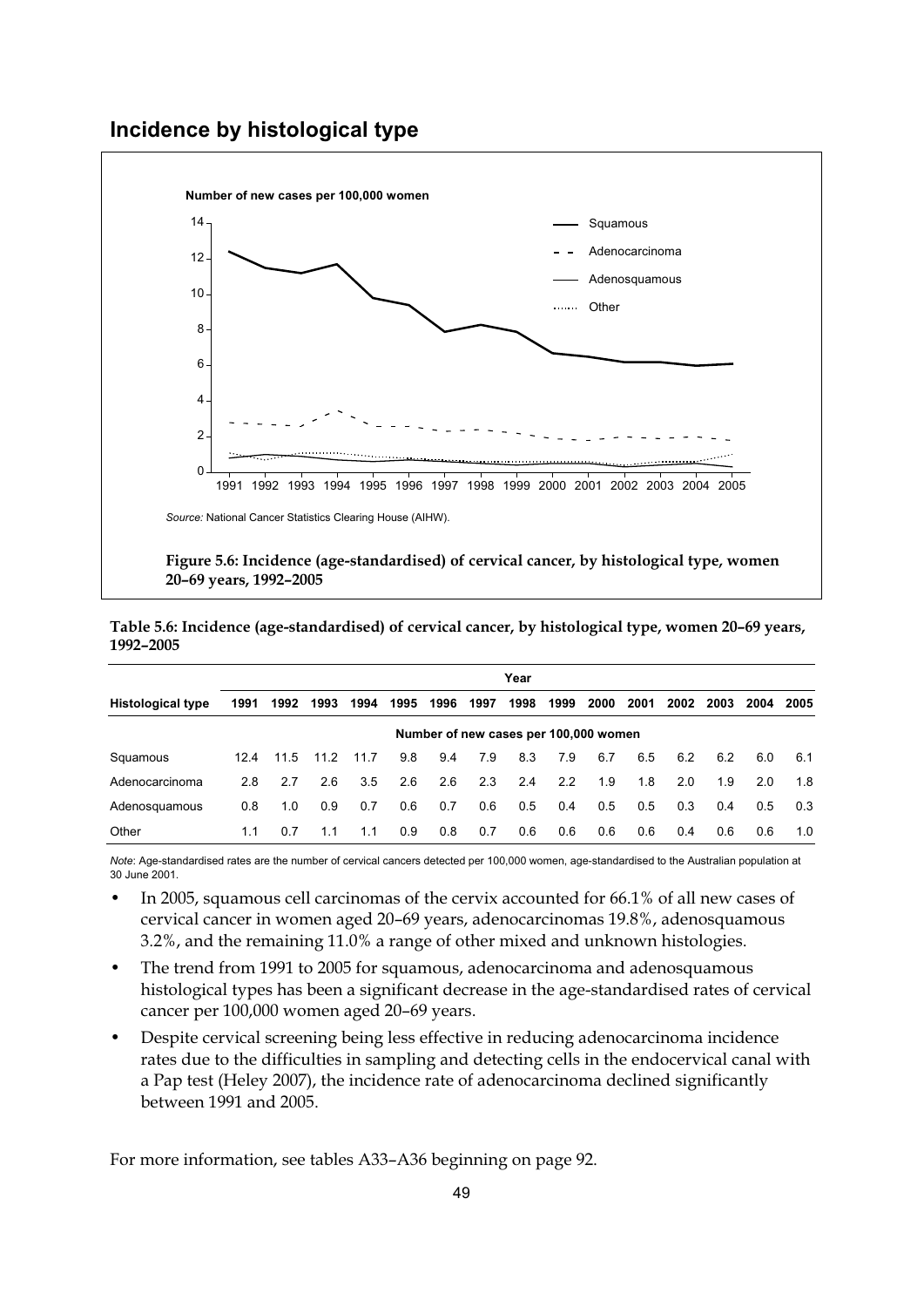# **Indicator 5.3 Incidence by geographic region**

*Incidence of cervical cancer per 100,000 resident female population in a 4-year period by geographic region for women of all ages and for the target age group 20–69 years* 



# **Incidence by geographic region**

**Table 5.7: Incidence (age-standardised) rates of cervical cancer, by geographic region, women 20–69 years, 1998–2001 and 2002–2005** 

|         |              |                     |               | Geographic regions                    |                        |              |  |  |
|---------|--------------|---------------------|---------------|---------------------------------------|------------------------|--------------|--|--|
|         |              | <b>Major cities</b> |               | Inner and outer regional              | Remote and very remote |              |  |  |
|         | 1998-2001    | 2002-2005           | 1998-2001     | 2002-2005                             | 1998-2001              | 2002-2005    |  |  |
|         |              |                     |               | Number of new cases per 100,000 women |                        |              |  |  |
| AS rate | 10.1         | 8.9                 | 10.9          | 9.3                                   | 13.4                   | 9.3          |  |  |
| 95% CI  | $9.6 - 10.6$ | $8.4 - 9.3$         | $10.2 - 11.7$ | $8.6 - 10.0$                          | $10.5 - 16.8$          | $7.0 - 12.1$ |  |  |

*Note*: Age-standardised rates are the number of cervical cancers detected per 100,000 women, age-standardised to the Australian population at 30 June 2001.

- In 2002–2005, there were 1,900 new cases of cervical cancer in *Major cities* (66.1% of all new cases), 888 new cases in *Inner and outer regional* areas (30.9% of all new cases) and 69 new cases in *Remote and very remote* areas (2.4% of all new cases).
- The age-standardised cervical cancer incidence rates for women aged 20–69 years were significantly lower in *Major cities* (8.9 per 100,000 women) and *Inner and outer regional* areas (9.3) in 2002–2005 than in 1998–2001 (10.1 and 10.9 respectively). The incidence rate in *Remote and very remote* areas did not change significantly between 1998–2001 (13.4 per 100,000 women) and 2002–2005 (9.3).

For more information, see tables A37 and A38 beginning on page 94.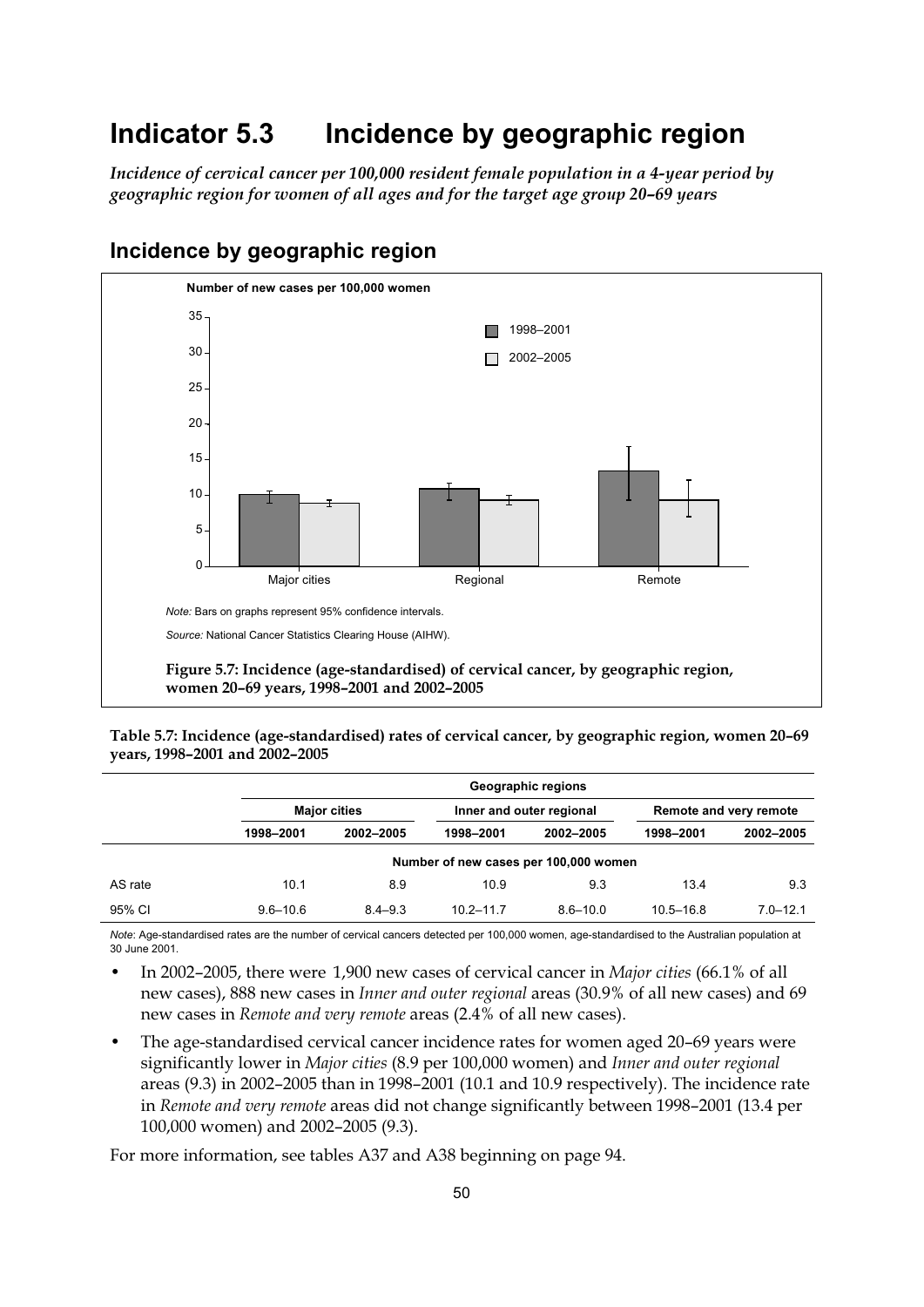# **Indicator 6 Mortality**

Cervical cancer is one of the few cancers for which there is an efficacious screening test for detection of precursors of the disease. Most deaths due to cervical cancer are potentially avoidable (Marcus & Crane 1988). The objective of the National Cervical Screening Program is to reduce this mortality rate.

The three mortality indicators for the Program are mortality by age and state, mortality by location (*Major cities*, *Inner and outer regional* and *Remote and very remote*), and mortality in Aboriginal and Torres Strait Islander women. However, it should be noted that changes in mortality rates may not be evident for a number of years following an improvement in the participation rates. Therefore, the effectiveness of this measure needs to be viewed in the longer rather than the shorter term.

For this report the most recent national data available on mortality are for 2006.

#### **Key points**

- *In 2006, mortality from cervical cancer was 1.9 deaths per 100,000 women for the target age group 20–69 years and for women of all ages. This is a substantial reduction from mortality in 1991, at the start of the screening program, when it was 4.0 deaths per 100,000 women for the target age group and for women of all ages.*
- *In 2006, the highest mortality from cervical cancer was in women aged 85 years and over, at 13.8 deaths per 100,000 women. Within the target age group, the highest mortality was in women aged 60–64 years, at 5.7 deaths per 100,000 women.*
- *Mortality from cervical cancer in women aged 20–69 years for the period 2003–2006 was 10.3 per 100,000 women for Aboriginal and Torres Strait Islander women, 5.15 times as high as the mortality rate of 2.0 per 100,000 women for other Australian women.*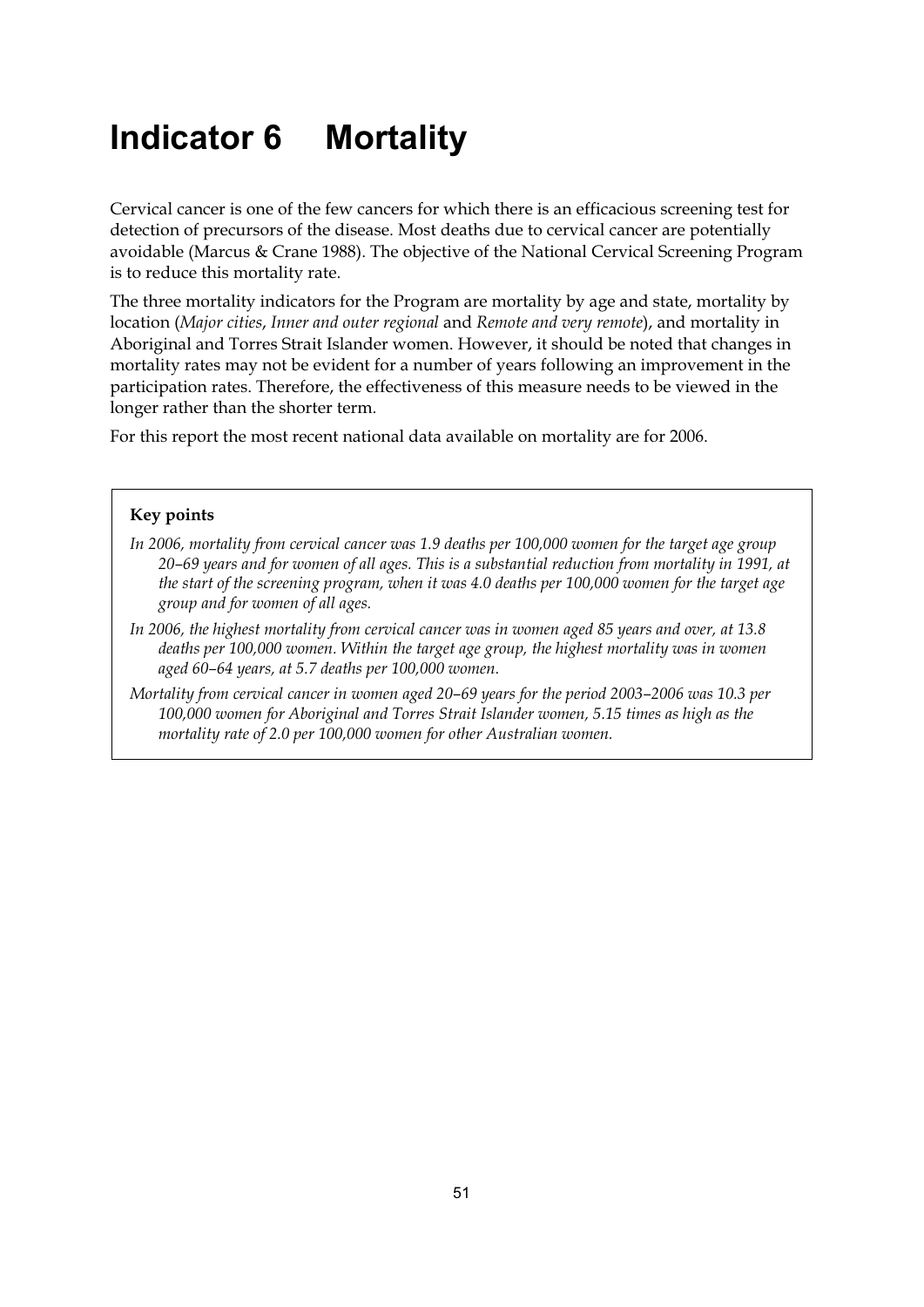# **Indicator 6.1 Mortality by age group**

*Mortality for cervical cancer per 100,000 estimated resident female population in a 12-month period for women of all ages and for the target age group 20–69 years* 



# **Trend in mortality from cervical cancer**

**Table 6.1: Mortality (age-standardised) for cervical cancer, women of all ages and women 20–69 years, 1986–2006** 

|                      |    |         |    |                 |    |    |             |    |    |    | Year |    |                                                                         |    |    |    |    |    |         |    |     |
|----------------------|----|---------|----|-----------------|----|----|-------------|----|----|----|------|----|-------------------------------------------------------------------------|----|----|----|----|----|---------|----|-----|
| Age group<br>(years) | 86 | -87     | 88 | 89              | 90 | 91 | 92          | 93 | 94 | 95 | 96   | 97 | 98                                                                      | 99 | 00 | 01 | 02 | 03 | 04      | 05 | 06  |
|                      |    |         |    |                 |    |    |             |    |    |    |      |    | Number of death per 100,000 women                                       |    |    |    |    |    |         |    |     |
| All ages             |    | 4.7 4.4 |    |                 |    |    |             |    |    |    |      |    | 4.5 4.5 4.2 4.0 3.8 3.6 3.8 3.7 3.2 3.1 2.7 2.2 2.6 2.5 2.1 2.2 1.9 1.9 |    |    |    |    |    |         |    | 1.9 |
| Ages 20-69<br>years  |    | 5.2 4.4 |    | 4.6 4.6 4.8 4.0 |    |    | $3.5$ $3.8$ |    |    |    |      |    | 4.1 3.8 3.0 3.0 2.7 2.1 2.6 2.5 2.1 2.2                                 |    |    |    |    |    | 1.8 2.0 |    | 1.9 |

*Note*: Age-standardised rates are the number of deaths from cervical cancer per 100,000 women, age-standardised to the Australian population at 30 June 2001.

- Cervical cancer was the 19th most common cause of cancer death in Australia women in 2006, accounting for 224 deaths.
- The age-standardised mortality rate from cervical cancer for women of all ages has fallen from 4.0 per 100,000 women in 1991 at the start of the screening program to 1.9 per 100,000 women in 2006.

For more information, see tables A39 and A40 beginning on page 96.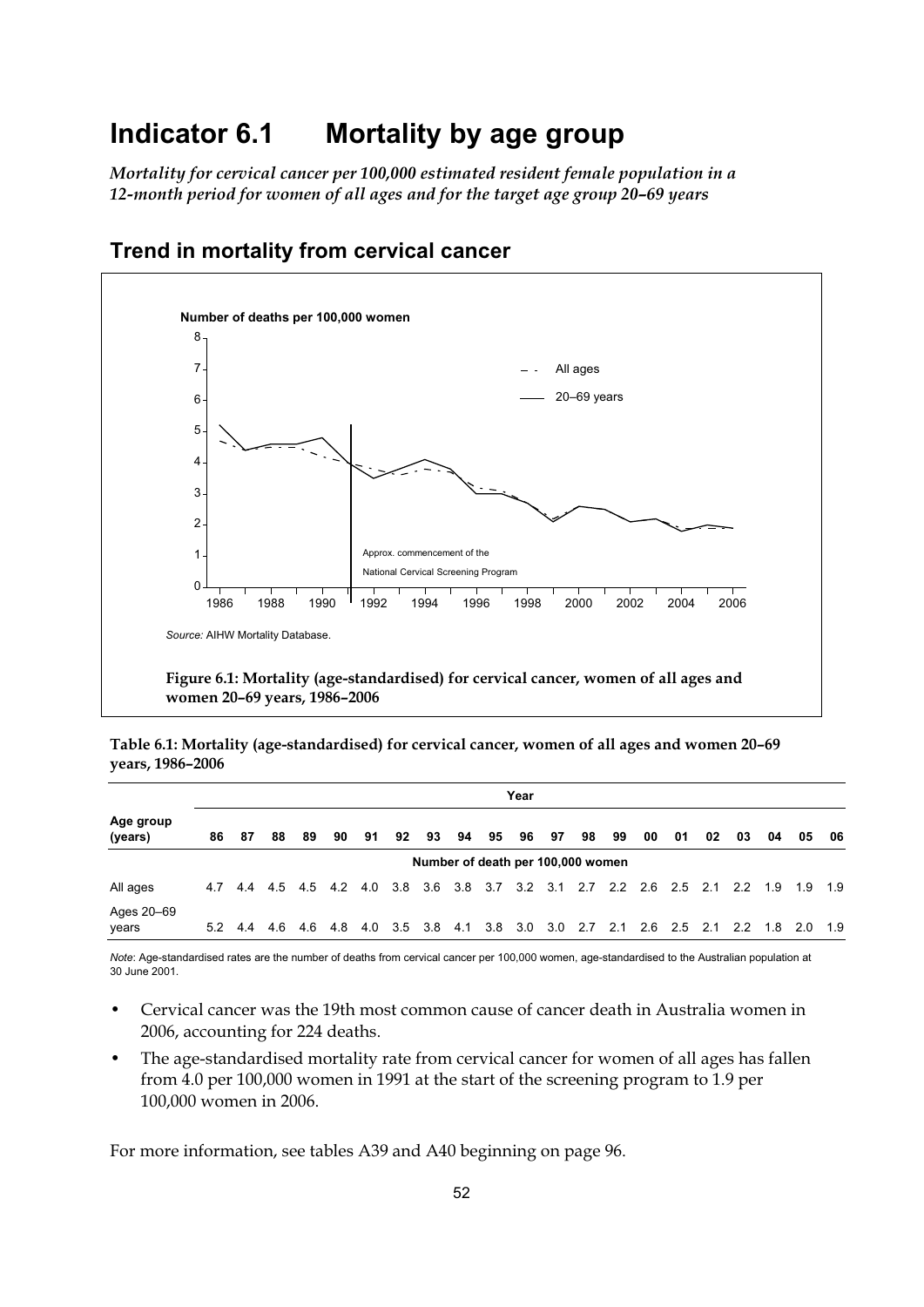## **Mortality by age**



|           | Age group (years) |     |     |     |                                                                               |                                    |     |     |     |     |      |      |      |      |
|-----------|-------------------|-----|-----|-----|-------------------------------------------------------------------------------|------------------------------------|-----|-----|-----|-----|------|------|------|------|
| Period    |                   |     |     |     | 20-24 25-29 30-34 35-39 40-44 45-49 50-54 55-59 60-64 65-69 70-74 75-79 80-84 |                                    |     |     |     |     |      |      |      | 85+  |
|           |                   |     |     |     |                                                                               | Number of deaths per 100,000 women |     |     |     |     |      |      |      |      |
| 1993-1996 | 0.0               | 0.4 | 1.4 | 2.6 | 3.8                                                                           | 5.0                                | 5.7 | 6.5 | 7.0 | 9.5 | 12.3 | 13.6 | 14.7 | 17.2 |
| 2003-2006 | 0.1               | 0.6 | 1.1 | 1.2 | 2.1                                                                           | 2.5                                | 2.7 | 3.0 | 4.6 | 4.5 | 5.2  | 7.4  | 9.8  | 14.2 |

**Table 6.2: Mortality (age-specific) for cervical cancer, by age, 1993–1996 and 2003–2006** 

*Note*: Age-specific rates are the number of deaths from cervical cancer per 100,000 women.

- Mortality from cervical cancer declined between the periods 1993–1996 and 2003–2006 in all age groups for women aged 30 years and over.
- Mortality rates of cervical cancer increase with age. The highest mortality rate in 2003–2006 was in women aged 85 years and over with 14.2 deaths per 100,000 women.

For more information, see tables A39 and A40 beginning on page 96.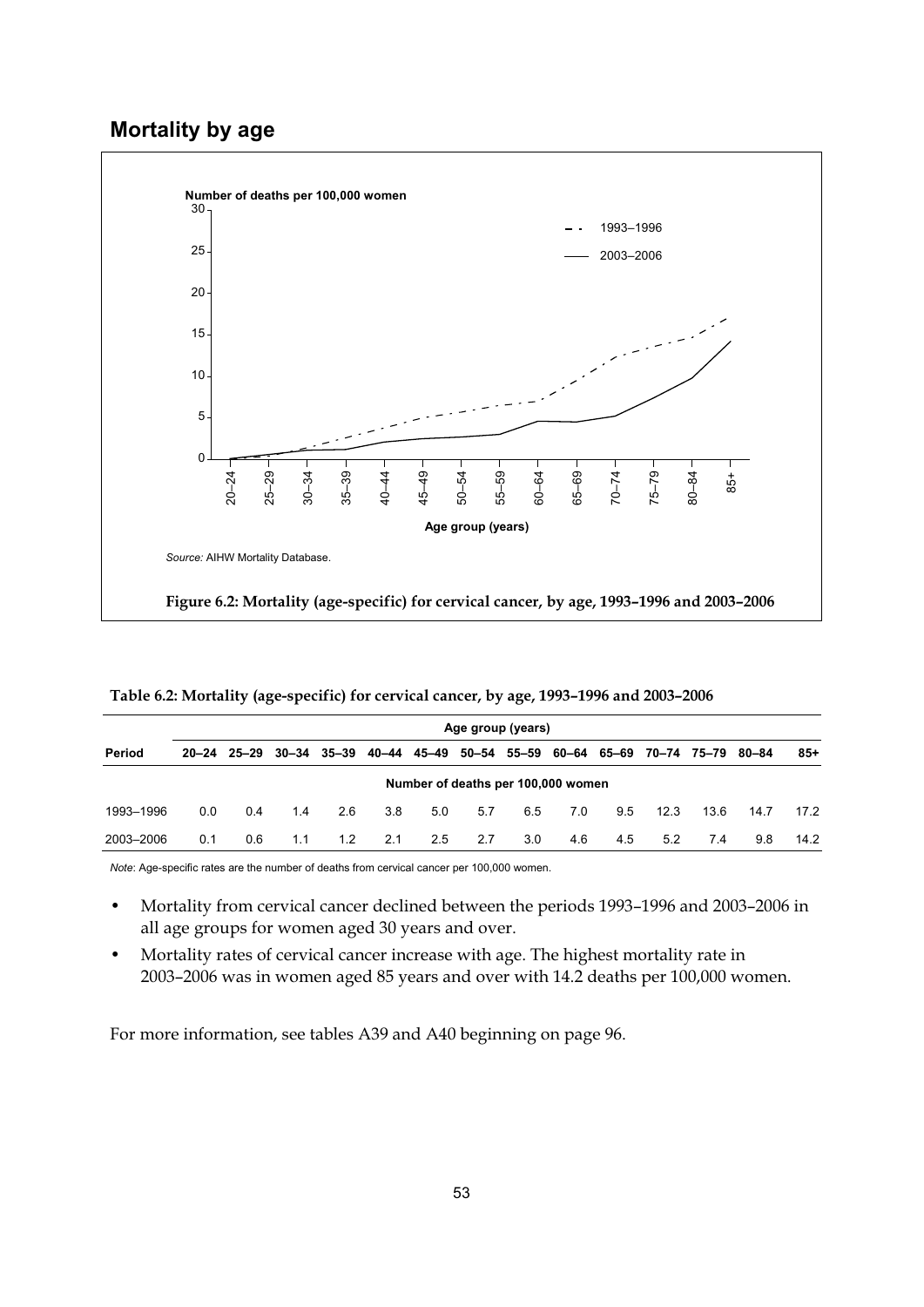### **Mortality by state and territory**



**Table 6.3: Mortality (age-standardised) for cervical cancer, by state and territory, women 20–69 years, 1999–2002 and 2003–2006** 

|           | <b>States and territories</b> |             |             |             |                                    |             |             |              |             |  |  |  |
|-----------|-------------------------------|-------------|-------------|-------------|------------------------------------|-------------|-------------|--------------|-------------|--|--|--|
| Period    | <b>NSW</b>                    | Vic         | Qld         | <b>WA</b>   | <b>SA</b>                          | Tas         | <b>ACT</b>  | NΤ           | Australia   |  |  |  |
|           |                               |             |             |             | Number of deaths per 100,000 women |             |             |              |             |  |  |  |
| 1999-2002 | 2.3                           | 1.6         | 2.7         | 2.8         | 2.4                                | 3.1         | 2.6         | 5.5          | 2.3         |  |  |  |
| 95% CI    | $2.0 - 2.6$                   | $1.3 - 2.0$ | $2.3 - 3.3$ | $2.1 - 3.5$ | $1.7 - 3.2$                        | $1.8 - 4.7$ | $1.2 - 4.8$ | $2.5 - 10.2$ | $2.1 - 2.5$ |  |  |  |
| 2003-2006 | 2.0                           | 1.5         | 2.2         | 2.0         | 2.2                                | 3.4         | 0.9         | 1.8          | 2.0         |  |  |  |
| 95% CI    | $1.8 - 2.4$                   | $1.2 - 1.8$ | $1.8 - 2.7$ | $1.5 - 2.7$ | $1.6 - 2.9$                        | $2.1 - 5.1$ | $0.3 - 2.4$ | $0.5 - 4.7$  | $1.8 - 2.2$ |  |  |  |

*Note*: Age-standardised rates are the number of deaths from cervical cancer per 100,000 women, age-standardised to the Australian population at 30 June 2001.

- In the 4-year period 2003–2006, there were 890 deaths from cervical cancer in Australia compared with 976 in 1999–2002.
- In 2003–2006, age-standardised mortality rates for women in the age group 20–69 years ranged between 0.9 deaths per 100,000 women in the Australian Capital Territory to 3.4 deaths per 100,000 women in Tasmania.
- In women aged 20–69 years, the age-standardised mortality rates decreased in all jurisdictions between the periods 1999–2002 and 2003–2006, except in Tasmania where the rate increased from 3.1 to 3.4 deaths per 100,000 women. However, there was no significant decline in each jurisdiction or at the national level between the two periods.

For more information, see tables A41–A44 beginning on page 98.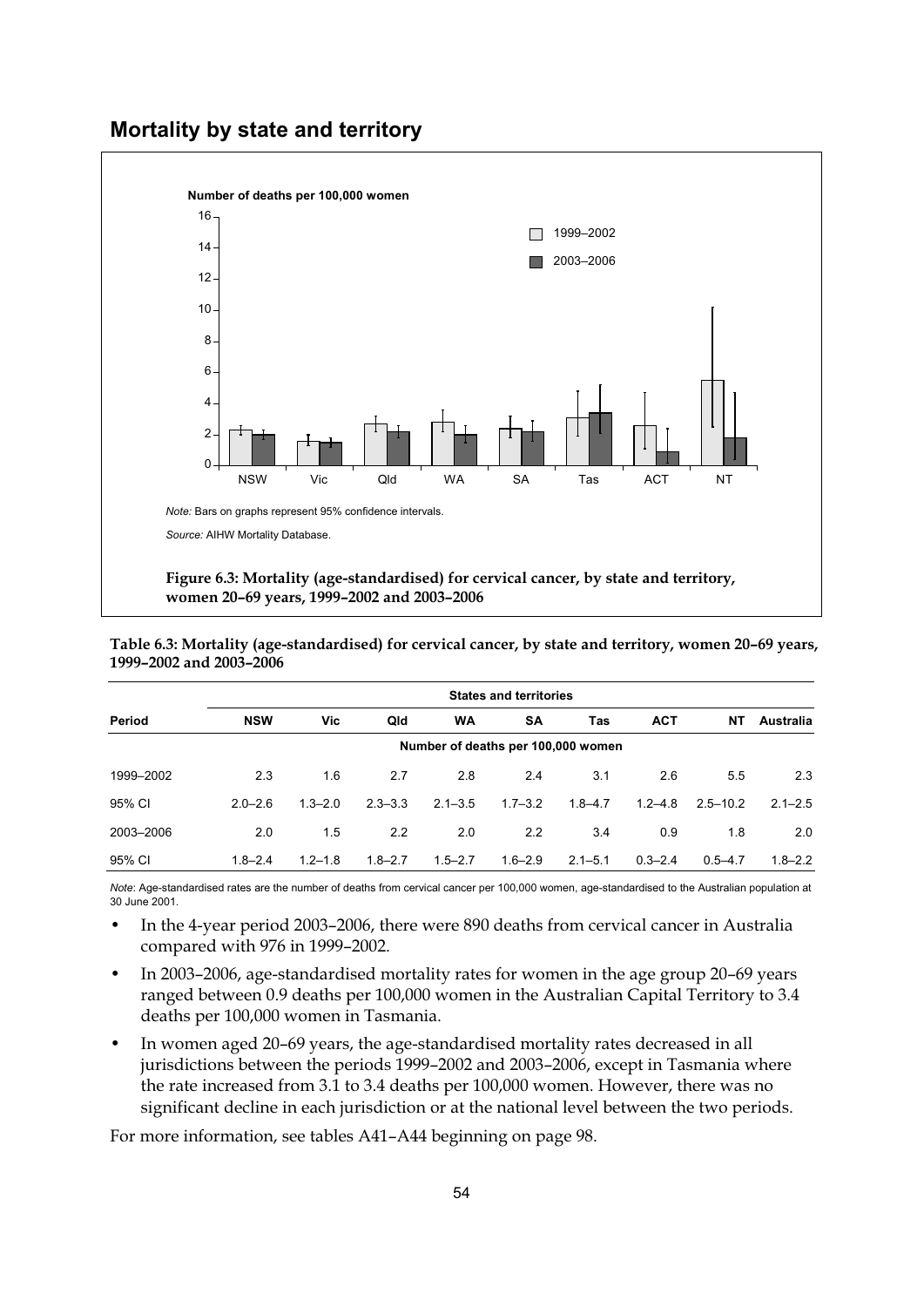# **Indicator 6.2 Mortality by geographic region**

*Mortality for cervical cancer per 100,000 estimated resident female population in a 4-year period by geographic region for women of all ages and for the target age group 20–69 years* 



# **Mortality by geographic region**

**Table 6.4: Mortality (age-standardised) for cervical cancer, by geographic region, women 20–69 years, 1999–2002 and 2003–2006** 

|         |                     | Geographic regions |                                    |             |                        |             |  |  |  |  |  |
|---------|---------------------|--------------------|------------------------------------|-------------|------------------------|-------------|--|--|--|--|--|
|         | <b>Major cities</b> |                    | Inner and outer regional           |             | Remote and very remote |             |  |  |  |  |  |
|         | 1999-2002           | 2003-2006          | 1999-2002                          | 2003-2006   | 1999-2002              | 2003-2006   |  |  |  |  |  |
|         |                     |                    | Number of deaths per 100,000 women |             |                        |             |  |  |  |  |  |
| AS rate | 2.2                 | 1.8                | 2.5                                | 2.3         | 3.0                    | 3.1         |  |  |  |  |  |
| 95% CI  | $2.0 - 2.4$         | $1.6 - 2.0$        | $2.1 - 2.9$                        | $2.0 - 2.6$ | $1.7 - 4.9$            | $1.8 - 4.9$ |  |  |  |  |  |

*Note*: Age-standardised rates are the number of deaths from cervical cancer per 100,000 women, age-standardised to the Australian population at 30 June 2001.

• During the 4-year period 2003–2006, there were 565 deaths in *Major cities* (63.5% of all cervical cancer deaths in that period), 299 deaths in *Inner and outer regional* areas (33.6% of all cervical cancer deaths) and 25 deaths in *Remote and very remote* (2.8% of all cervical cancer deaths) areas.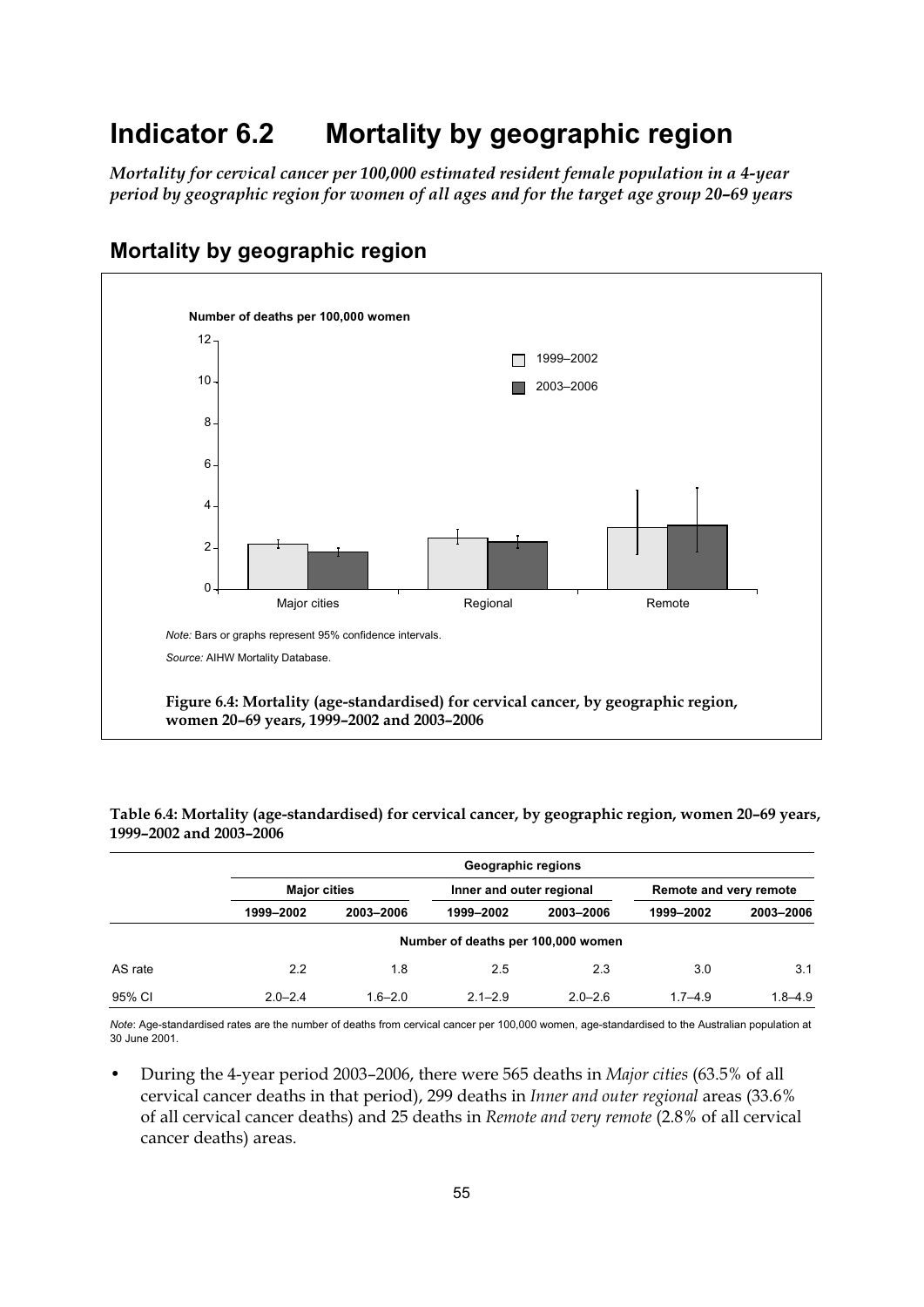• In women aged 20–69 years during the 4-year period 2003–2006, age-standardised mortality rates from cervical cancer were 1.8 per 100,000 women in *Major cities*, 2.3 deaths per 100,000 women in *Inner and outer regional* areas, and 3.1 in *Remote and very remote* areas. These were not significantly different.

For more information, see tables A45 and A46 beginning on page 102.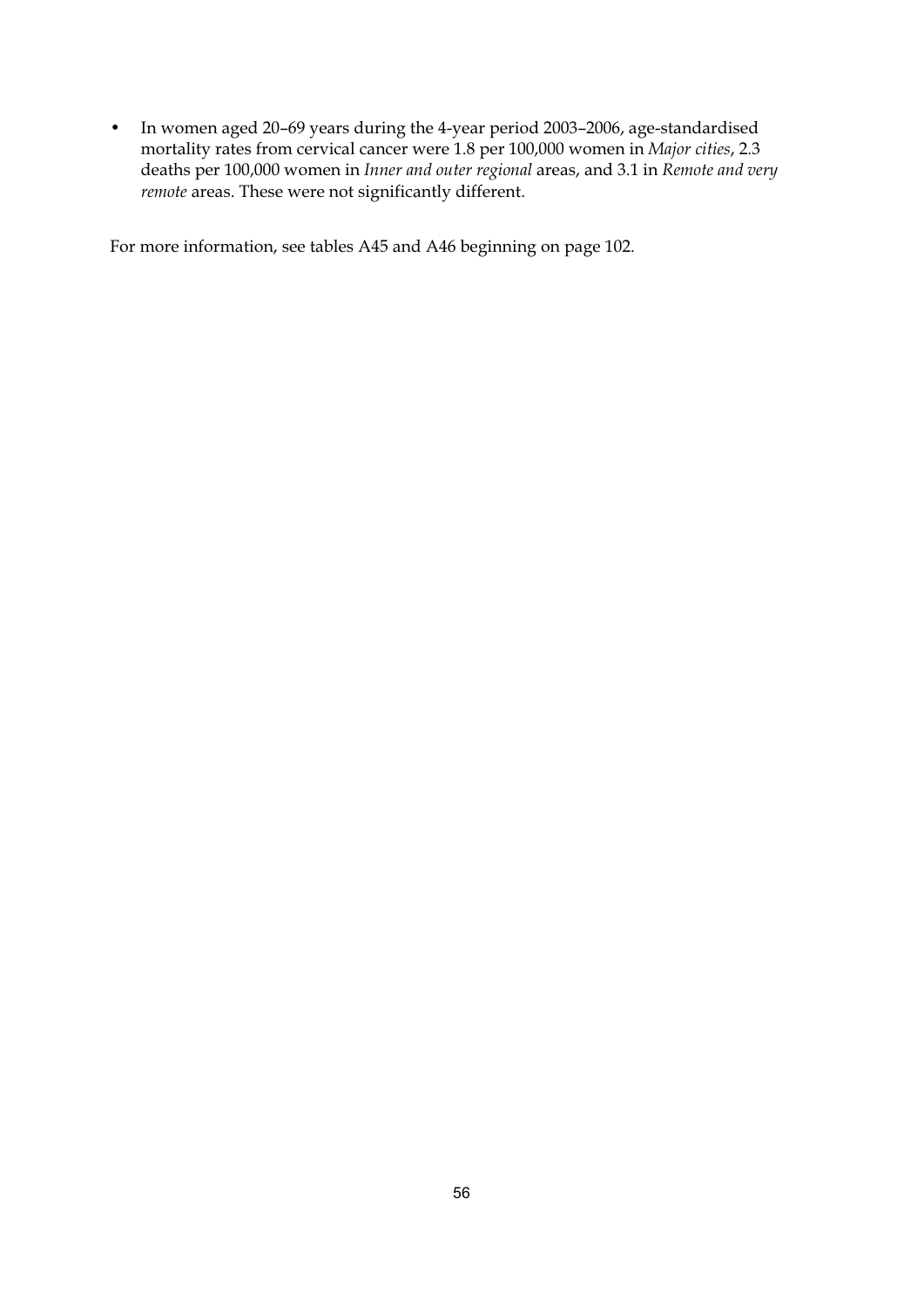# **Indicator 6.3 Mortality in Aboriginal and Torres Strait Islander women**

*Mortality for cervical cancer per 100,000 estimated resident female population in a 4-year period for Aboriginal and Torres Strait Islander women and for other Australian women for women of all ages and for the target age group 20–69 years* 



### **Mortality in Aboriginal and Torres Strait Islander women**

**Table 6.5: Mortality (age-standardised) for cervical cancer (Queensland, Western Australia, South Australia and Northern Territory), for Aboriginal and Torres Strait Islander women and for other Australian women, women 20–69 years, 2003–2006** 

|         | Aboriginal and<br><b>Torres Strait Islander women</b> | <b>Other Australian women</b> |
|---------|-------------------------------------------------------|-------------------------------|
|         | Number of deaths per 100,000 women                    |                               |
| AS rate | 10.3                                                  | 2.0                           |
| 95% CI  | $6.3 - 15.8$                                          | $1.7 - 2.3$                   |

**Notes** 

1. Age-standardised rates are the number of deaths from cervical cancer per 100,000 women, age-standardised to the Australian population at 30 June 2001.

2. Only Indigenous mortality data from Queensland, Western Australia, South Australia and the Northern Territory are considered to be statistically reliable; therefore, cervical cancer mortality data used in this analysis are confined to these jurisdictions.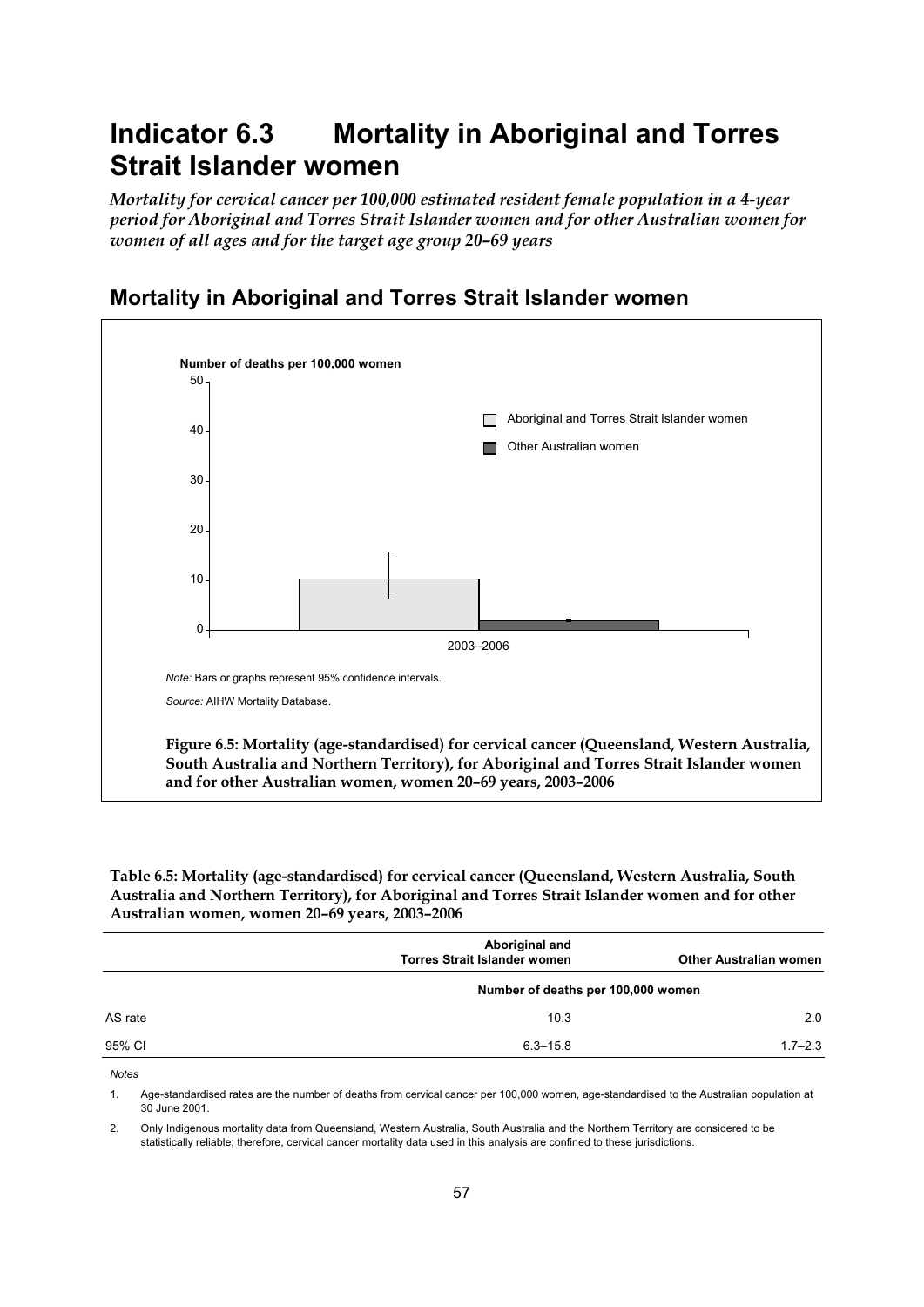• The age-standardised mortality rate attributable to cervical cancer among Aboriginal and Torres Strait Islander women aged 20–69 years in the 2003–2006 period was 10.3 per 100,000 women, compared with 2.0 deaths per 100,000 women for other Australian women in the same age range. This difference was significant.

For more information, see Table A47 on page 104.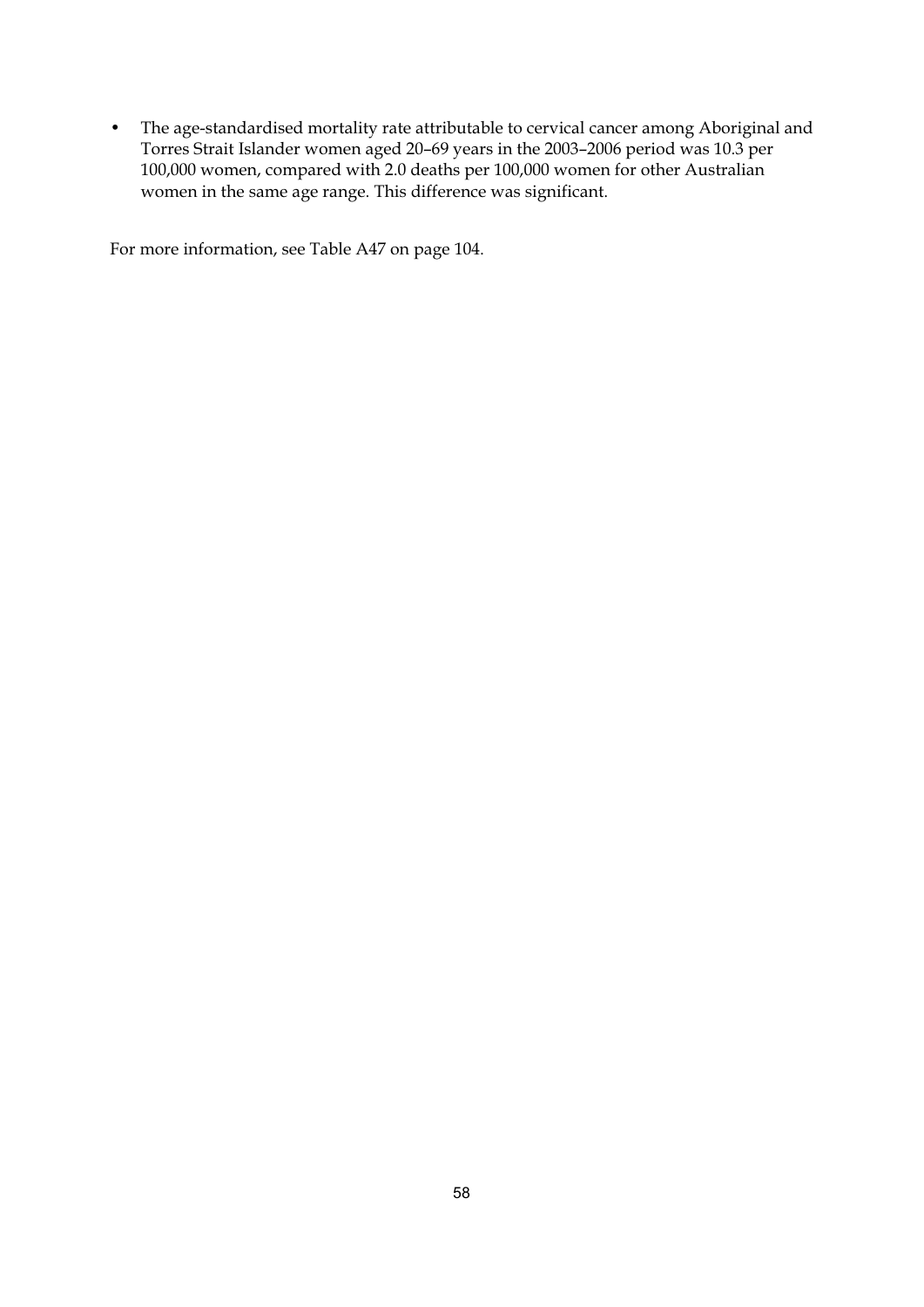# **Appendix A Additional data tables**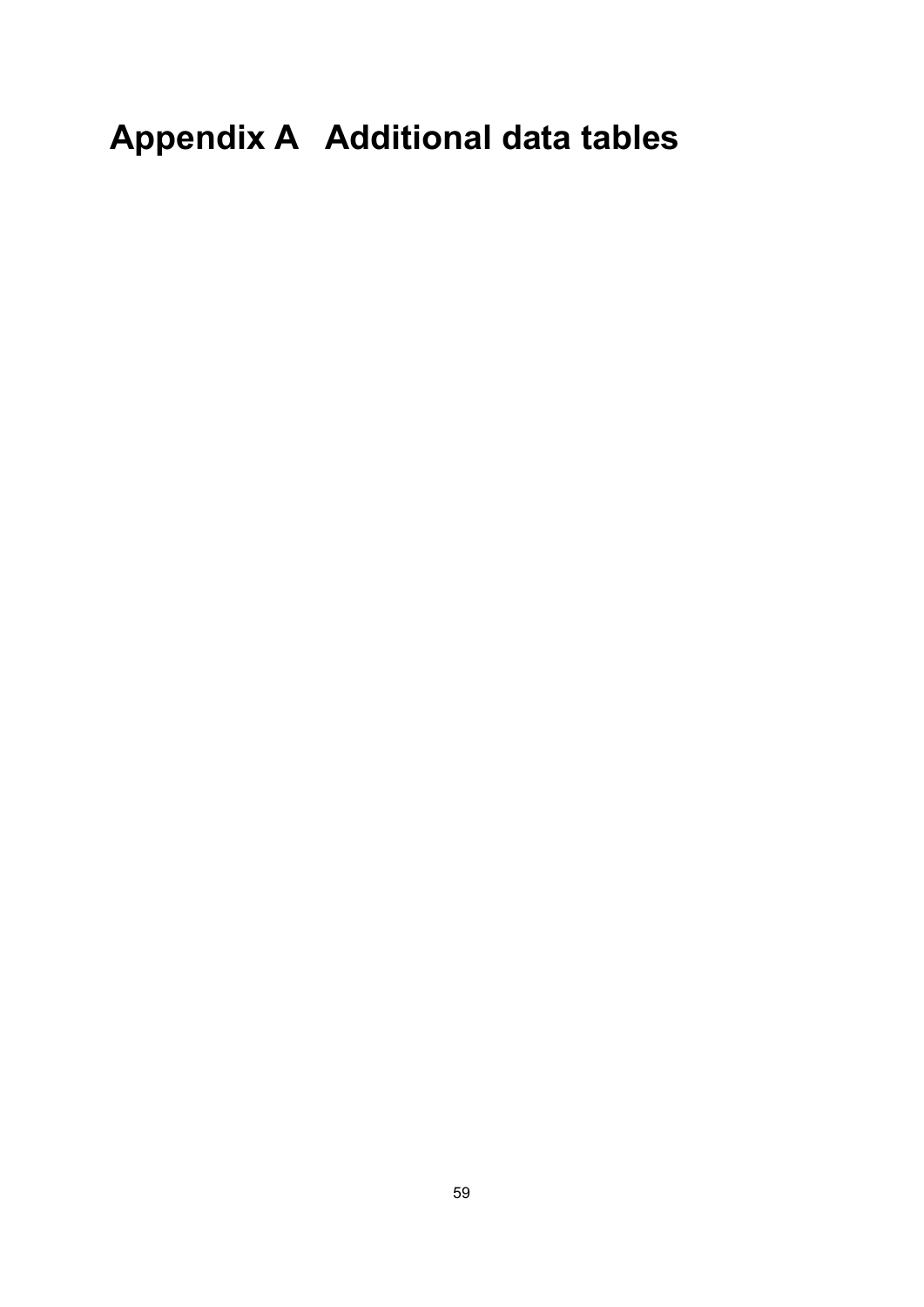# **Indicator 1.1.1 Two-year participation**

|                           |               |           | <b>Reporting period</b> |               |               |           |
|---------------------------|---------------|-----------|-------------------------|---------------|---------------|-----------|
| Age group<br>(years)      | 1996-1997     | 1998-1999 | 2000-2001               | 2002-2003     | 2004-2005     | 2006-2007 |
|                           |               |           | Per cent                |               |               |           |
| $20 - 24$                 | 50.0          | 53.5      | 50.3                    | 49.0          | 47.7          | 48.0      |
| $25 - 29$                 | 64.5          | 65.5      | 61.0                    | 59.0          | 57.8          | 57.5      |
| $30 - 34$                 | 66.9          | 68.7      | 64.9                    | 63.4          | 62.9          | 62.4      |
| $35 - 39$                 | 66.4          | 68.2      | 64.8                    | 63.9          | 64.4          | 64.3      |
| $40 - 44$                 | 64.0          | 66.5      | 64.4                    | 64.1          | 64.8          | 64.5      |
| $45 - 49$                 | 64.3          | 66.7      | 65.0                    | 65.6          | 66.5          | 67.5      |
| $50 - 54$                 | 64.0          | 64.7      | 63.0                    | 63.1          | 64.7          | 65.7      |
| $55 - 59$                 | 62.7          | 65.9      | 64.9                    | 66.2          | 66.9          | 69.1      |
| $60 - 64$                 | 50.9          | 56.0      | 55.3                    | 56.4          | 57.7          | 59.4      |
| 65-69                     | 41.2          | 46.5      | 46.7                    | 48.8          | 49.7          | 51.7      |
| $70 - 74$                 | 24.5          | 20.6      | 19.7                    | 18.3          | 17.0          | 16.7      |
| $75 - 79$                 | 4.9           | 7.7       | 7.0                     | 7.1           | 5.9           | 5.3       |
| $80+$                     | 1.9           | 2.4       | 2.3                     | 2.2           | 1.8           | 1.5       |
| Ages 20 years<br>and over |               |           |                         |               |               |           |
| Crude rate                | 55.9          | 57.8      | 55.3                    | 54.7          | 54.6          | 55.0      |
| AS rate                   | 54.8          | 56.9      | 54.7                    | 54.3          | 54.4          | 54.8      |
| 95% CI                    | $54.7 - 54.8$ | 56.8-56.9 | 54.6-54.7               | $54.3 - 54.4$ | $54.4 - 54.5$ | 54.8-54.9 |
| Ages 20-69<br>years       |               |           |                         |               |               |           |
| Crude rate                | 61.2          | 63.7      | 61.1                    | 60.6          | 60.8          | 61.1      |
| AS rate                   | 61.0          | 63.4      | 61.0                    | 60.7          | 61.0          | 61.5      |
| 95% CI                    | 60.9-61.1     | 63.4-63.5 | 60.9-61.1               | 60.6-60.8     | 60.9-61.0     | 61.4-61.5 |

**Table A1: Participation in the National Cervical Screening Program, by age, 1996–1997 to 2006–2007** 

1. Crude rates are the number of women screened as a proportion of the eligible female population. The eligible female population is the average of the Australian Bureau of Statistic's estimated resident population, adjusted for the estimated proportion of women who have had a hysterectomy using national hysterectomy fractions derived from the Australian Bureau of Statistics 2001 National Health Survey.

2. Age-standardised rates are the number of women screened as a proportion of the eligible female population and age-standardised to the Australian population at 30 June 2001. The eligible female population is the average of the Australian Bureau of Statistic's estimated resident population, adjusted for the estimated proportion of women who have had a hysterectomy using national hysterectomy fractions derived from the Australian Bureau of Statistics 2001 National Health Survey.

3. With the exception of Victoria and the Australian Capital Territory, number of women screened includes all women screened in each jurisdiction, not just those women resident in each jurisdiction.

4. These data exclude women who have opted not to be included on a cervical cytology register.

5. Periods cover 1 January 1996 to 31 December 1997, 1 January 1998 to 31 December 1999, 1 January 2000 to 31 December 2001, 1 January 2002 to 31 December 2003, 1 January 2004 to 31 December 2005, and 1 January 2006 to 31 December 2007.

*Source*: AIHW analysis of state and territory cervical cytology registry data.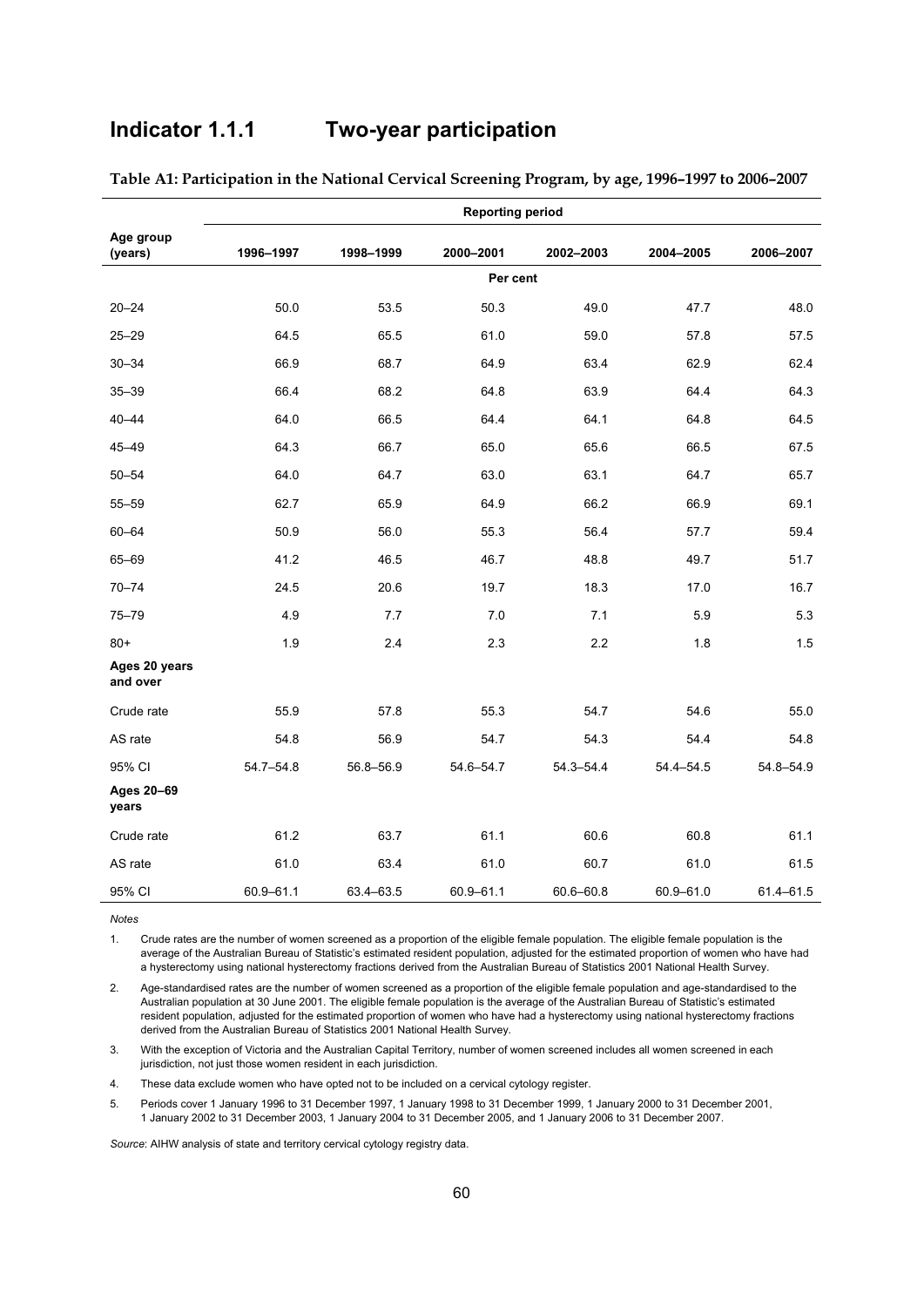|                                  | <b>Reporting period</b> |               |                                   |           |           |           |  |  |  |
|----------------------------------|-------------------------|---------------|-----------------------------------|-----------|-----------|-----------|--|--|--|
| <b>States and</b><br>territories | 1996-1997               | 1998-1999     | 2000-2001                         | 2002-2003 | 2004-2005 | 2006-2007 |  |  |  |
|                                  |                         |               | Ages 20 years and over (per cent) |           |           |           |  |  |  |
| <b>NSW</b>                       | 49.2                    | 53.2          | 53.0                              | 52.6      | 52.0      | 53.8      |  |  |  |
| $Vic^{(a)}$                      | 60.2                    | 60.7          | 57.7                              | 57.4      | 58.2      | 57.3      |  |  |  |
| $QId^{(b)}$                      | $\ddotsc$               | $\sim$ .      | 51.3                              | 51.5      | 52.9      | 53.1      |  |  |  |
| WA <sup>(c)</sup>                | 58.1                    | 57.3          | 55.0                              | 54.2      | 54.0      | 53.9      |  |  |  |
| SA                               | 56.6                    | 59.3          | 58.2                              | 58.3      | 57.4      | 57.3      |  |  |  |
| Tas                              | 56.5                    | 57.4          | 58.0                              | 56.1      | 55.8      | 54.2      |  |  |  |
| <b>ACT</b>                       | 56.9                    | 59.1          | 56.2                              | 55.9      | 58.4      | 56.8      |  |  |  |
| NT <sup>(d)</sup>                | 55.6                    | 56.9          | 55.9                              | 54.5      | 52.4      | 48.0      |  |  |  |
| Australia                        | 54.8                    | 56.9          | 54.7                              | 54.3      | 54.4      | 54.8      |  |  |  |
|                                  |                         |               | Ages 20-69 years (per cent)       |           |           |           |  |  |  |
| <b>NSW</b>                       | 55.0                    | 59.4          | 59.1                              | 58.8      | 58.2      | 60.4      |  |  |  |
| $Vic^{(a)}$                      | 66.7                    | 67.7          | 64.6                              | 64.2      | 65.4      | 64.4      |  |  |  |
| $Qld^{(b)}$                      | $\sim$ $\sim$           | $\sim$ $\sim$ | 57.0                              | 57.2      | 58.4      | 59.3      |  |  |  |
| WA <sup>(c)</sup>                | 64.9                    | 63.9          | 61.4                              | 60.6      | 60.5      | 60.4      |  |  |  |
| <b>SA</b>                        | 62.9                    | 66.0          | 64.9                              | 65.1      | 64.1      | 64.0      |  |  |  |
| <b>Tas</b>                       | 63.3                    | 64.5          | 65.2                              | 63.1      | 62.9      | 61.1      |  |  |  |
| <b>ACT</b>                       | 63.5                    | 65.7          | 62.8                              | 62.7      | 65.5      | 63.8      |  |  |  |
| NT <sup>(d)</sup>                | 61.4                    | 62.6          | 61.7                              | 60.2      | 58.5      | 53.7      |  |  |  |
| Australia                        | 61.0                    | 63.4          | 61.0                              | 60.7      | 61.0      | 61.5      |  |  |  |

**Table A2: Participation (age-standardised) in the National Cervical Screening Program, by state and territory, women 20–69 years, 1996–1997 to 2006–2007** 

. . Not applicable.

(a) The New South Wales Pap test register commenced in July 1996; therefore data have been estimated for the period January to July 1996.

(b) The Queensland Health Pap smear register began operations in February 1999; therefore no data are available for the 1996–1997 or 1998–1999 reporting periods.

(c) The Western Australia cervical cytology registry only reported on women with a Western Australia address for the 1998–1999 to 2000–2001 reporting periods.

(d) The Northern Territory Pap test register commenced in March 1996, therefore data have been estimated for the period January to March 1996.

#### **Notes**

1. Age-standardised rates are the number of women screened as a proportion of the eligible female population and age-standardised to the Australian population at 30 June 2001. The eligible female population is the average of the Australian Bureau of Statistic's estimated resident population, adjusted for the estimated proportion of women who have had a hysterectomy using national hysterectomy fractions derived from the Australian Bureau of Statistics 2001 National Health Survey.

2. With the exception of Victoria and the Australian Capital Territory, number of women screened includes all women screened in each jurisdiction, not just those women resident in each jurisdiction.

3. These data exclude women who have opted not to be included on a cervical cytology register.

4. Periods cover 1 January 1996 to 31 December 1997, 1 January 1998 to 31 December 1999, 1 January 2000 to 31 December 2001, 1 January 2002 to 31 December 2003, 1 January 2004 to 31 December 2005, and 1 January 2006 to 31 December 2007.

*Source*: AIHW analysis of state and territory cervical cytology registry data.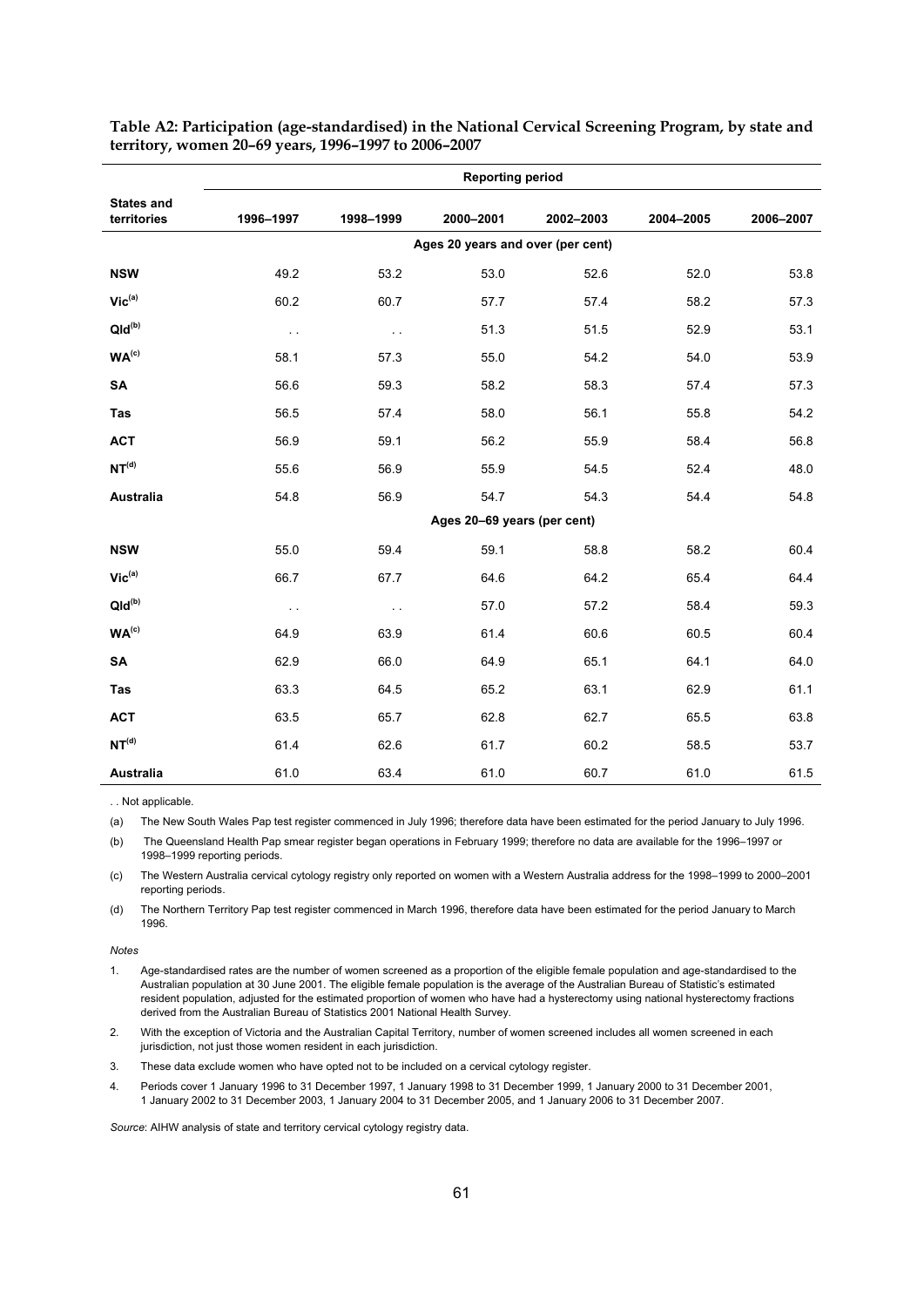|                              | <b>States and territories</b> |             |         |           |               |        |             |           |           |  |
|------------------------------|-------------------------------|-------------|---------|-----------|---------------|--------|-------------|-----------|-----------|--|
| Age group<br>(years)         | <b>NSW</b>                    | <b>Vic</b>  | Qld     | <b>WA</b> | <b>SA</b>     | Tas    | <b>ACT</b>  | <b>NT</b> | Australia |  |
|                              |                               |             |         |           | <b>Number</b> |        |             |           |           |  |
| $20 - 24$                    | 104,511                       | 86,649      | 73,962  | 37,911    | 26,974        | 8,392  | 7,373       | 4,258     | 350,030   |  |
| $25 - 29$                    | 131,379                       | 103,654     | 79,651  | 40,508    | 28,922        | 8,373  | 8,186       | 4,848     | 405,521   |  |
| $30 - 34$                    | 152,855                       | 118,688     | 87,752  | 44,270    | 32,149        | 9,324  | 8,271       | 4,768     | 458,077   |  |
| $35 - 39$                    | 154,446                       | 126,700     | 90,743  | 47,003    | 35,308        | 10,347 | 8,150       | 4,603     | 477,300   |  |
| $40 - 44$                    | 145,138                       | 117,291     | 85,395  | 44,539    | 34,761        | 10,159 | 7,471       | 3,885     | 448,639   |  |
| $45 - 49$                    | 137,629                       | 110,371     | 79,949  | 41,313    | 33,596        | 10,116 | 7,044       | 3,508     | 423,526   |  |
| $50 - 54$                    | 111,960                       | 91,561      | 64,374  | 33,705    | 28,605        | 8,563  | 6,035       | 2,724     | 347,527   |  |
| $55 - 59$                    | 92,715                        | 77,784      | 54,039  | 27,271    | 24,663        | 7,277  | 5,154       | 1,935     | 290,838   |  |
| $60 - 64$                    | 67,828                        | 56,548      | 38,867  | 18,076    | 18,290        | 5,348  | 3,365       | 1,077     | 209,399   |  |
| 65-69                        | 44,184                        | 38,902      | 24,577  | 12,173    | 12,663        | 3,569  | 2,047       | 553       | 138,668   |  |
| $70 - 74$                    | 12,339                        | 9,196       | 7,647   | 3,282     | 3,980         | 743    | 456         | 114       | 37,757    |  |
| $75 - 79$                    | 3,648                         | 2,303       | 2,238   | 877       | 1,335         | 190    | 100         | 34        | 10,725    |  |
| $80+$                        | 1,447                         | 1,154       | 1,041   | 465       | 639           | 78     | 32          | 13        | 4,869     |  |
| Not stated                   | 96                            | $\mathsf 0$ | 1       | 0         | 21            | 1      | $\mathbf 0$ | $\pmb{0}$ | 119       |  |
| Ages 20<br>years and<br>over | 1,160,175                     | 940,800     | 690,236 | 351,393   | 281,906       | 82,480 | 63,684      | 32,320    | 3,602,994 |  |
| Ages 20-<br>69 years         | 1,142,645                     | 928,147     | 679,309 | 346,769   | 275,931       | 81,468 | 63,096      | 32,159    | 3,549,524 |  |

**Table A3: Participation (number) in the National Cervical Screening Program, by state and territory, 2006–2007** 

*Notes* 1. With the exception of Victoria and the Australian Capital Territory, number of women screened includes all women screened in each jurisdiction, not just those women resident in each jurisdiction.

2. These numbers may be overestimates because of double counting of some women between some states and territories. This may be the result of difficulty in identifying state of residence for women in border areas, tests inadvertently transferred to interstate registers, and inclusion of women resident overseas. However, the impact of double counting is probably very small.

3. These data exclude women who have opted not to be included on a cervical cytology register.

4. Period covers 1 January 2006 to 31 December 2007.

*Source*: State and territory cervical cytology registry data.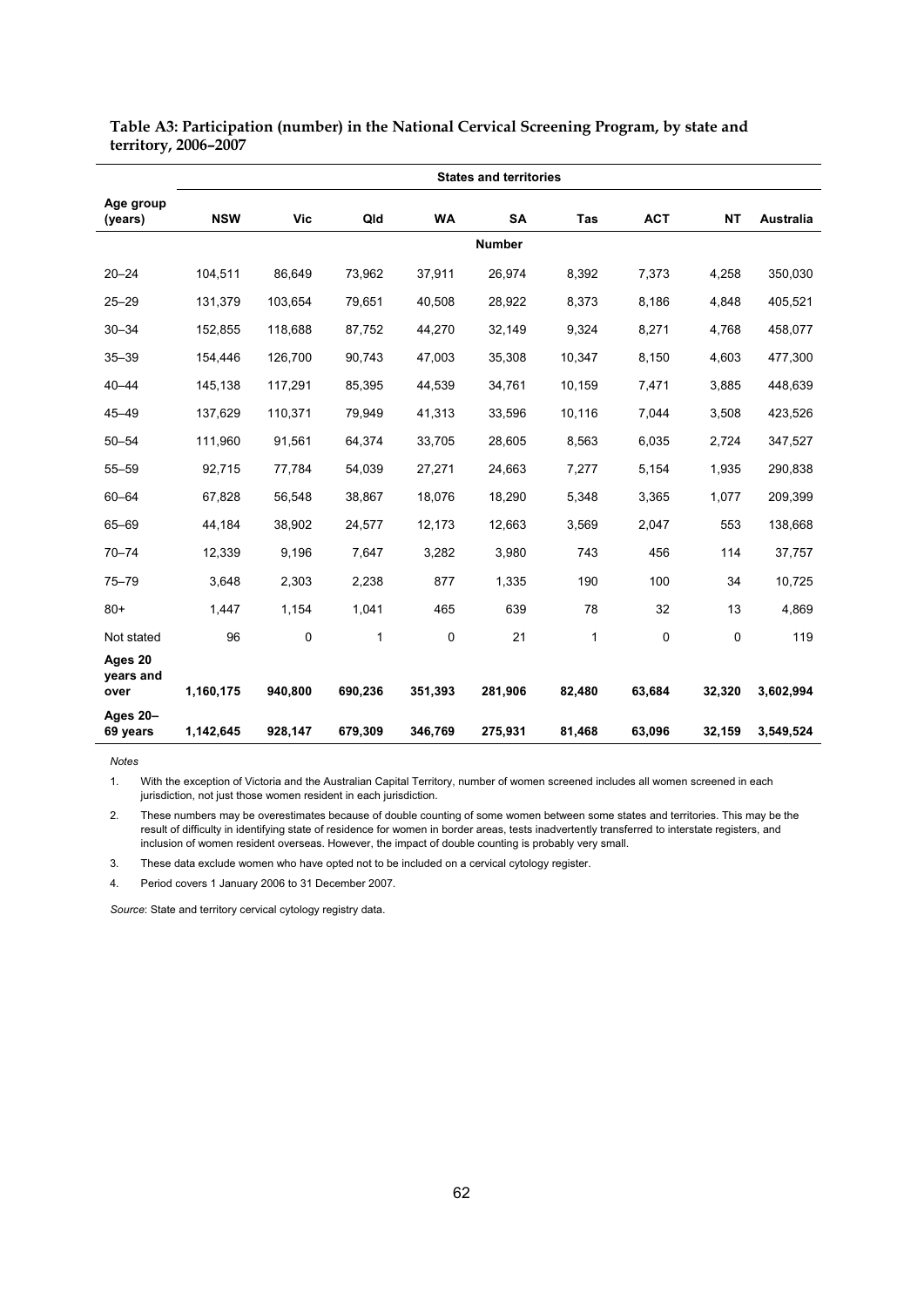|                              |                  |                  |                  |                  | <b>States and territories</b> |                  |                  |                  |                  |
|------------------------------|------------------|------------------|------------------|------------------|-------------------------------|------------------|------------------|------------------|------------------|
| Age group<br>(years)         | <b>NSW</b>       | Vic              | Qld              | <b>WA</b>        | SA                            | Tas              | <b>ACT</b>       | <b>NT</b>        | Australia        |
|                              |                  |                  |                  |                  | Per cent                      |                  |                  |                  |                  |
| $20 - 24$                    | 44.7             | 47.3             | 50.3             | 52.0             | 50.3                          | 54.3             | 51.0             | 51.2             | 48.0             |
| $25 - 29$                    | 55.9             | 57.9             | 57.7             | 59.1             | 60.3                          | 59.9             | 58.7             | 53.9             | 57.5             |
| $30 - 34$                    | 62.2             | 63.8             | 60.6             | 62.3             | 64.6                          | 62.3             | 63.9             | 54.4             | 62.4             |
| $35 - 39$                    | 64.1             | 66.6             | 61.7             | 63.5             | 66.3                          | 63.1             | 65.9             | 55.5             | 64.3             |
| $40 - 44$                    | 64.0             | 67.6             | 61.7             | 63.2             | 66.8                          | 63.4             | 65.8             | 55.0             | 64.5             |
| $45 - 49$                    | 66.9             | 71.5             | 64.4             | 65.3             | 69.4                          | 65.1             | 67.3             | 57.3             | 67.5             |
| $50 - 54$                    | 65.0             | 70.6             | 62.0             | 62.5             | 68.4                          | 63.8             | 67.8             | 54.3             | 65.7             |
| $55 - 59$                    | 67.9             | 75.0             | 64.7             | 65.5             | 71.9                          | 66.3             | 74.3             | 57.9             | 69.1             |
| $60 - 64$                    | 58.1             | 65.2             | 55.4             | 54.6             | 62.7                          | 56.6             | 64.8             | 47.8             | 59.4             |
| 65-69                        | 49.1             | 57.9             | 48.0             | 48.3             | 56.5                          | 49.5             | 57.9             | 42.3             | 51.7             |
| $70 - 74$                    | 16.0             | 15.9             | 18.8             | 16.0             | 20.5                          | 12.4             | 16.4             | 14.6             | 16.7             |
| $75 - 79$                    | 5.2              | 4.4              | 6.2              | 5.0              | 7.3                           | 3.6              | 4.4              | 6.4              | 5.3              |
| $80+$                        | 1.3              | 1.4              | 1.9              | 1.7              | 2.1                           | 0.9              | 0.9              | 2.2              | 1.5              |
| Ages 20<br>vears and<br>over |                  |                  |                  |                  |                               |                  |                  |                  |                  |
| Crude rate                   | 53.6             | 57.1             | 53.9             | 55.0             | 56.2                          | 53.8             | 58.6             | 52.6             | 55.0             |
| AS rate                      | 53.8             | 57.3             | 53.1             | 53.9             | 57.3                          | 54.2             | 56.8             | 48.0             | 54.8             |
| 95% CI                       | $53.7 -$<br>53.9 | $57.2 -$<br>57.5 | $52.9 -$<br>53.2 | $53.7-$<br>54.0  | $57.1 -$<br>57.5              | $53.9 -$<br>54.6 | $56.3 -$<br>57.2 | $47.4 -$<br>48.5 | $54.8 -$<br>54.9 |
| Ages 20-<br>69 years         |                  |                  |                  |                  |                               |                  |                  |                  |                  |
| Crude rate                   | 60.0             | 63.9             | 59.2             | 60.4             | 63.8                          | 61.1             | 63.0             | 54.1             | 61.1             |
| AS rate                      | 60.4             | 64.4             | 59.3             | 60.4             | 64.0                          | 61.1             | 63.8             | 53.7             | 61.5             |
| 95% CI                       | $60.3 -$<br>60.5 | $64.3 -$<br>64.6 | $59.2 -$<br>59.4 | $60.2 -$<br>60.6 | $63.8 -$<br>64.3              | $60.7 -$<br>61.5 | $63.3 -$<br>64.3 | $53.1 -$<br>54.3 | $61.4 -$<br>61.5 |

#### **Table A4: Participation (per cent) in the National Cervical Screening Program, by state and territory, 2006–2007**

*Notes* 

1. Crude rates are the number of women screened as a proportion of the eligible female population. The eligible female population is the average of the Australian Bureau of Statistic's estimated resident population, adjusted for the estimated proportion of women who have had a hysterectomy using national hysterectomy fractions derived from the Australian Bureau of Statistics 2001 National Health Survey.

2. Age-standardised rates are the number of women screened as a proportion of the eligible female population and age-standardised to the Australian population at 30 June 2001. The eligible female population is the average of the Australian Bureau of Statistic's estimated resident population, adjusted for the estimated proportion of women who have had a hysterectomy using national hysterectomy fractions derived from the Australian Bureau of Statistics 2001 National Health Survey.

3. With the exception of Victoria and the Australian Capital Territory, number of women screened includes all women screened in each jurisdiction, not just those women resident in each jurisdiction.

4. These data exclude women who have opted not to be included on a cervical cytology register.

5. Period covers 1 January 2006 to 31 December 2007.

*Source*: AIHW analysis of state and territory cervical cytology registry data.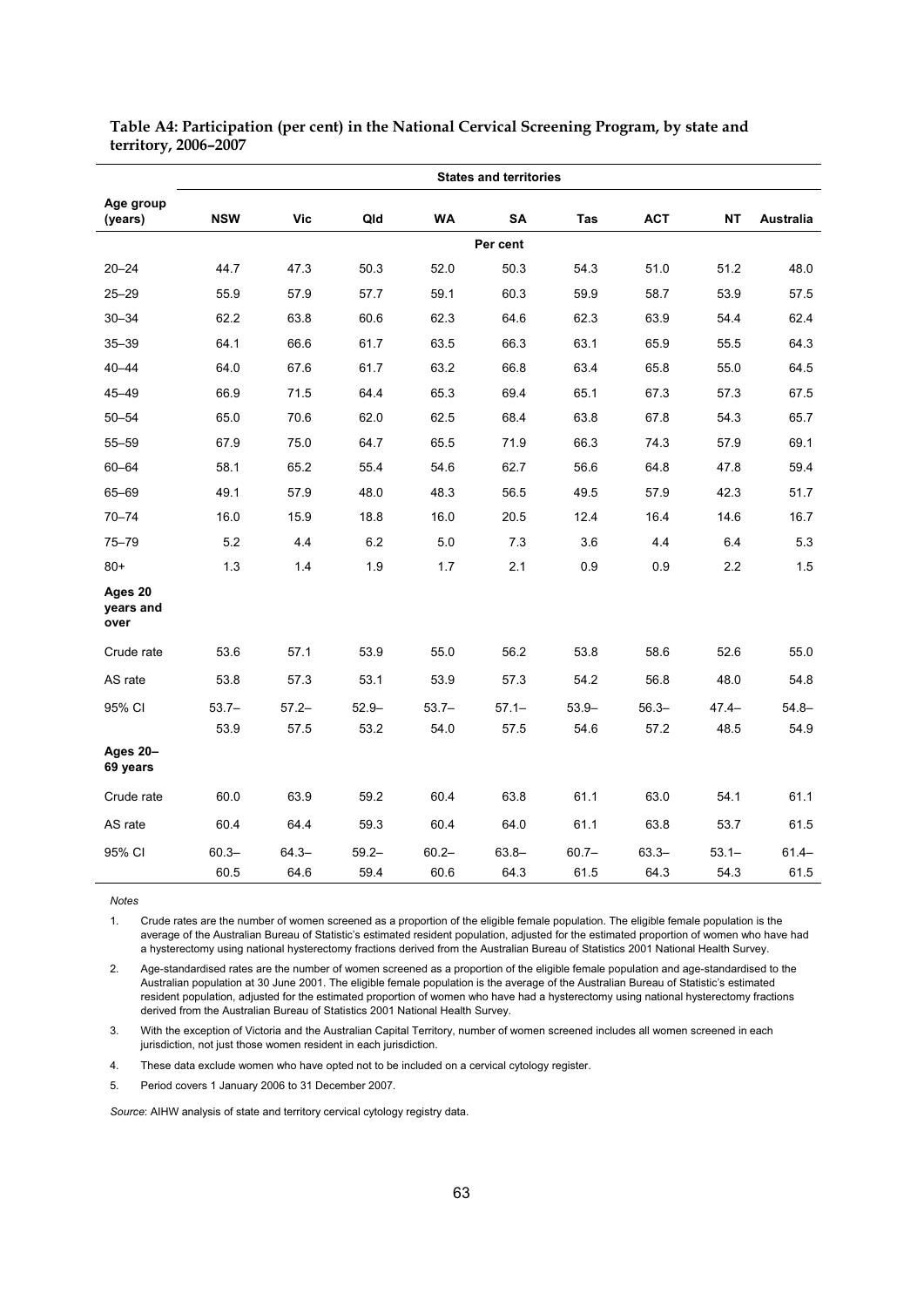# **Indicator 1.1.2 Three-year participation**

|                              | <b>States and territories</b> |           |         |           |               |              |            |           |           |  |
|------------------------------|-------------------------------|-----------|---------|-----------|---------------|--------------|------------|-----------|-----------|--|
| Age group<br>(years)         | <b>NSW</b>                    | Vic       | Qld     | <b>WA</b> | <b>SA</b>     | <b>Tas</b>   | <b>ACT</b> | <b>NT</b> | Australia |  |
|                              |                               |           |         |           | <b>Number</b> |              |            |           |           |  |
| $20 - 24$                    | 136,055                       | 110,998   | 93,221  | 47,412    | 34,525        | 10,658       | 9,570      | 5,695     | 448,134   |  |
| $25 - 29$                    | 164,618                       | 129,143   | 98,236  | 49,891    | 35,848        | 10,589       | 10,466     | 6,372     | 505,163   |  |
| $30 - 34$                    | 191,506                       | 149,693   | 109,753 | 55,752    | 40,818        | 12,010       | 10,719     | 6,321     | 576,572   |  |
| $35 - 39$                    | 185,658                       | 150,280   | 107,777 | 56,658    | 42,836        | 12,603       | 10,030     | 5,879     | 571,721   |  |
| $40 - 44$                    | 175,863                       | 140,491   | 102,868 | 53,839    | 42,563        | 12,756       | 9,417      | 4,952     | 542,749   |  |
| $45 - 49$                    | 161,190                       | 127,780   | 92,849  | 48,323    | 39,991        | 11,980       | 8,453      | 4,339     | 494,905   |  |
| $50 - 54$                    | 130,436                       | 105,035   | 74,018  | 38,735    | 33,345        | 10,050       | 7,269      | 3,400     | 402,288   |  |
| $55 - 59$                    | 106,348                       | 87,972    | 61,118  | 30,774    | 28,494        | 8,363        | 5,988      | 2,261     | 331,318   |  |
| $60 - 64$                    | 75,669                        | 60,790    | 42,208  | 19,506    | 19,919        | 5,892        | 3,725      | 1,267     | 228,976   |  |
| 65-69                        | 51,353                        | 43,157    | 26,885  | 13,611    | 14,281        | 3,880        | 2,283      | 612       | 156,062   |  |
| $70 - 74$                    | 15,305                        | 10,703    | 9,133   | 3,820     | 4,561         | 900          | 549        | 122       | 45,093    |  |
| $75 - 79$                    | 4,903                         | 3,095     | 2,978   | 1,181     | 1,752         | 256          | 157        | 49        | 14,371    |  |
| $80+$                        | 2,091                         | 1,543     | 1,464   | 662       | 830           | 111          | 58         | 20        | 6,779     |  |
| Not stated                   | 185                           | $\Omega$  | 1       | $\Omega$  | 26            | $\mathbf{1}$ | $\Omega$   | 0         | 213       |  |
| Ages 20<br>years and<br>over | 1,401,180                     | 1,120,680 | 822,509 | 420,164   | 339,789       | 100,049      | 78,684     | 41,289    | 4,324,344 |  |
| Ages 20-<br>69 years         | 1,378,696                     | 1,105,340 | 808,933 | 414,501   | 332,620       | 98,781       | 77,920     | 41,098    | 4,257,889 |  |

**Table A5: Three-year participation (number) in the National Cervical Screening Program, by state and territory, 2005–2007** 

*Notes*

1. With the exception of Victoria and the Australian Capital Territory, number of women screened includes all women screened in each jurisdiction, not just those women resident in each jurisdiction.

2. These numbers may be overestimates because of double counting of some women between some states and territories. This may be the result of difficulty in identifying state of residence for women in border areas, tests inadvertently transferred to interstate registers, and inclusion of women resident overseas. However, the impact of double counting is probably very small.

3. These data exclude women who have opted not to be included on a cervical cytology register.

4. Period covers 1 January 2005 to 31 December 2007.

*Source*: State and territory cervical cytology registry data.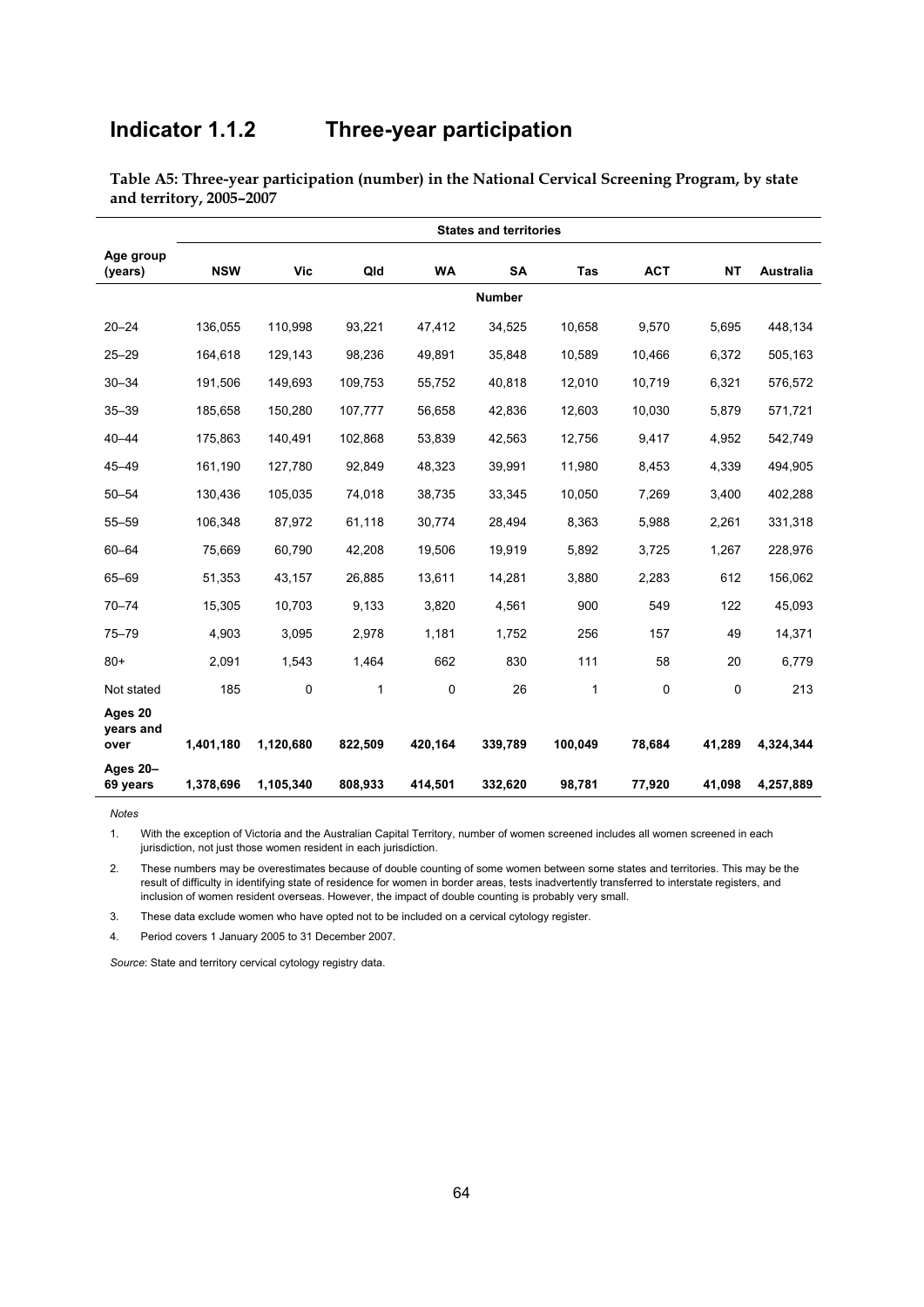|                              | <b>States and territories</b> |                  |                  |                  |                  |                  |                  |                  |                  |  |
|------------------------------|-------------------------------|------------------|------------------|------------------|------------------|------------------|------------------|------------------|------------------|--|
| Age group<br>(years)         | <b>NSW</b>                    | <b>Vic</b>       | Qld              | <b>WA</b>        | <b>SA</b>        | Tas              | <b>ACT</b>       | <b>NT</b>        | Australia        |  |
|                              |                               |                  |                  |                  | Per cent         |                  |                  |                  |                  |  |
| $20 - 24$                    | 58.6                          | 61.4             | 64.3             | 66.0             | 65.3             | 69.2             | 66.4             | 69.0             | 62.2             |  |
| $25 - 29$                    | 70.6                          | 73.1             | 72.2             | 73.8             | 75.4             | 76.3             | 76.4             | 71.6             | 72.4             |  |
| $30 - 34$                    | 77.1                          | 79.6             | 75.4             | 78.1             | 81.1             | 78.7             | 82.4             | 71.6             | 77.8             |  |
| $35 - 39$                    | 78.0                          | 80.1             | 74.6             | 77.7             | 81.1             | 77.7             | 82.1             | 71.7             | 78.0             |  |
| $40 - 44$                    | 76.9                          | 80.9             | 74.3             | 76.4             | 81.3             | 78.3             | 82.5             | 70.1             | 77.7             |  |
| 45-49                        | 79.1                          | 83.6             | 76.0             | 77.0             | 83.1             | 77.8             | 81.2             | 71.8             | 79.6             |  |
| $50 - 54$                    | 76.3                          | 81.7             | 72.1             | 72.6             | 80.2             | 75.5             | 81.7             | 68.9             | 76.7             |  |
| $55 - 59$                    | 78.5                          | 85.7             | 74.1             | 75.1             | 83.8             | 76.8             | 87.3             | 69.4             | 79.5             |  |
| $60 - 64$                    | 66.5                          | 72.1             | 62.1             | 60.5             | 70.4             | 64.1             | 74.2             | 58.6             | 66.7             |  |
| 65-69                        | 57.6                          | 64.9             | 53.6             | 54.9             | 64.3             | 54.5             | 65.9             | 49.7             | 59.0             |  |
| $70 - 74$                    | 19.9                          | 18.6             | 22.6             | 18.8             | 23.6             | 15.1             | 20.1             | 16.3             | 20.1             |  |
| $75 - 79$                    | 6.9                           | 5.9              | 8.3              | 6.7              | 9.5              | 4.8              | 6.9              | 9.5              | 7.1              |  |
| $80+$                        | 1.9                           | 1.9              | 2.7              | 2.5              | 2.8              | 1.3              | 1.7              | 3.5              | 2.1              |  |
| Ages 20<br>years and<br>over |                               |                  |                  |                  |                  |                  |                  |                  |                  |  |
| Crude rate                   | 65.1                          | 68.6             | 65.0             | 66.4             | 68.2             | 65.6             | 72.9             | 68.0             | 66.5             |  |
| AS rate                      | 65.1                          | 68.5             | 63.7             | 64.8             | 69.4             | 66.0             | 70.2             | 61.3             | 66.0             |  |
| 95% CI                       | $65.0 -$<br>65.2              | $68.4 -$<br>68.7 | $63.6 -$<br>63.9 | $64.6 -$<br>65.0 | $69.1 -$<br>69.6 | $65.6 -$<br>66.4 | $69.7 -$<br>70.7 | $60.7 -$<br>62.0 | $66.0 -$<br>66.1 |  |
| Ages 20-<br>69 years         |                               |                  |                  |                  |                  |                  |                  |                  |                  |  |
| Crude rate                   | 72.8                          | 76.6             | 71.3             | 72.9             | 77.3             | 74.3             | 78.4             | 69.8             | 73.9             |  |
| AS rate                      | 72.9                          | 77.0             | 71.2             | 72.7             | 77.5             | 74.4             | 78.7             | 68.6             | 74.0             |  |
| 95% CI                       | $72.8 -$<br>73.1              | $76.8 -$<br>77.1 | $71.0 -$<br>71.3 | $72.4 -$<br>72.9 | $77.2 -$<br>77.8 | $73.9 -$<br>74.8 | $78.2 -$<br>79.3 | $67.9 -$<br>69.3 | $73.9 -$<br>74.1 |  |

**Table A6: Three-year participation (per cent) in the National Cervical Screening Program, by state and territory, 2005–2007** 

1. Crude rates are the number of women screened as a proportion of the eligible female population. The eligible female population is the average of the Australian Bureau of Statistic's estimated resident population, adjusted for the estimated proportion of women who have had a hysterectomy using national hysterectomy fractions derived from the Australian Bureau of Statistics 2001 National Health Survey.

2. Age-standardised rates are the number of women screened as a proportion of the eligible female population and age-standardised to the Australian population at 30 June 2001. The eligible female population is the average of the Australian Bureau of Statistic's estimated resident population, adjusted for the estimated proportion of women who have had a hysterectomy using national hysterectomy fractions derived from the Australian Bureau of Statistics 2001 National Health Survey.

3. With the exception of Victoria and the Australian Capital Territory, number of women screened includes all women screened in each jurisdiction, not just those women resident in each jurisdiction.

4. These data exclude women who have opted not to be included on a cervical cytology register.

5. Period covers 1 January 2005 to 31 December 2007.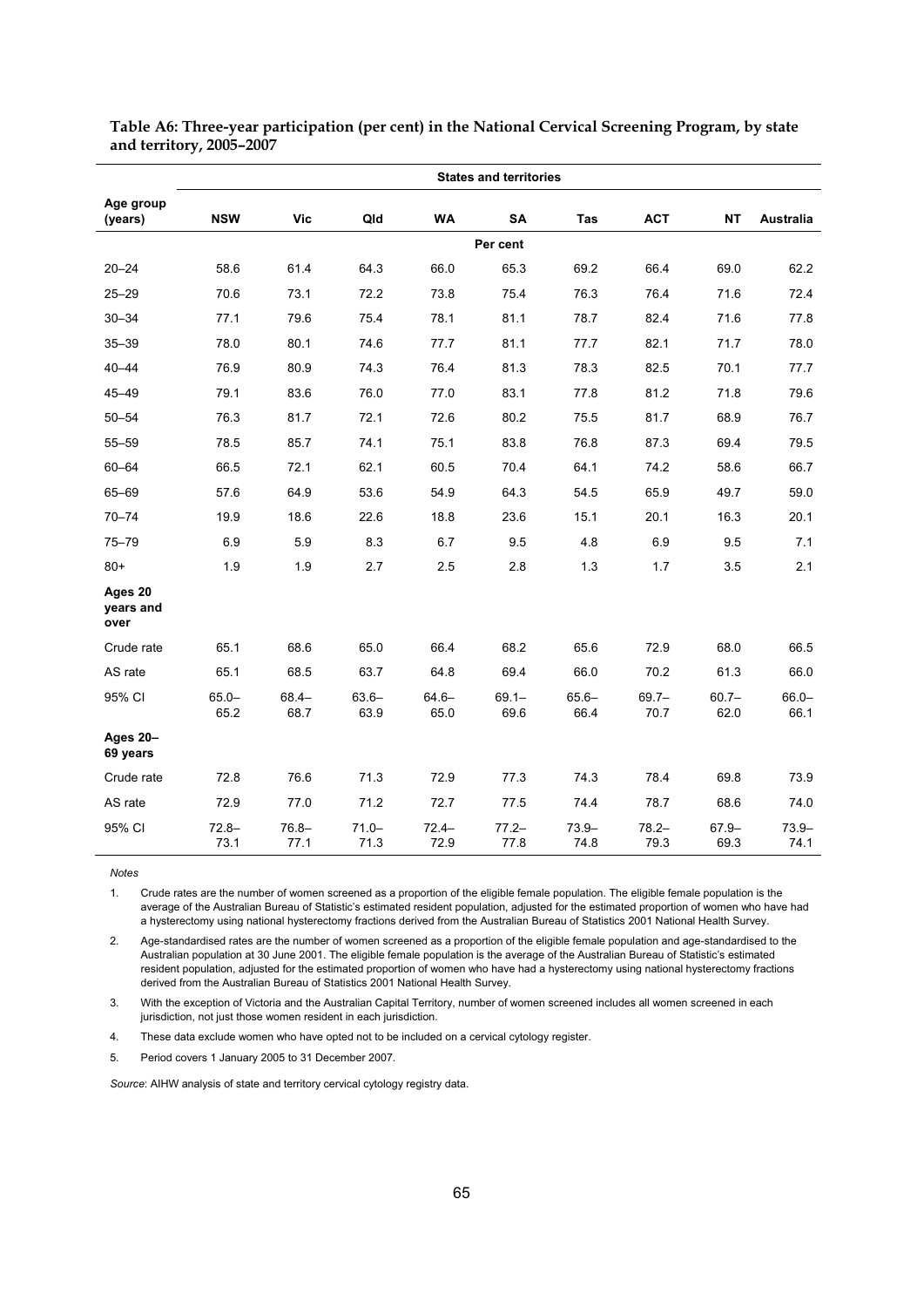## **Indicator 1.1.3 Five-year participation**

|                              | <b>States and territories</b> |            |         |           |               |            |            |             |           |  |
|------------------------------|-------------------------------|------------|---------|-----------|---------------|------------|------------|-------------|-----------|--|
| Age group<br>(years)         | <b>NSW</b>                    | <b>Vic</b> | Qld     | <b>WA</b> | <b>SA</b>     | <b>Tas</b> | <b>ACT</b> | <b>NT</b>   | Australia |  |
|                              |                               |            |         |           | <b>Number</b> |            |            |             |           |  |
| $20 - 24$                    | 185,524                       | 147,106    | 119.551 | 59,889    | 44,228        | 13,530     | 13,114     | 7,940       | 590,882   |  |
| $25 - 29$                    | 209,993                       | 161,727    | 122,350 | 61,443    | 43,967        | 12,986     | 13,654     | 8,640       | 634,760   |  |
| $30 - 34$                    | 236,450                       | 183,561    | 134,264 | 68,080    | 49,913        | 14,882     | 13,947     | 8,719       | 709,816   |  |
| $35 - 39$                    | 216,529                       | 168,126    | 123,024 | 64,267    | 48,562        | 14,525     | 12,013     | 7,387       | 654,433   |  |
| $40 - 44$                    | 205,721                       | 158,512    | 119,023 | 61,129    | 48,563        | 14,829     | 11,189     | 6,209       | 625,175   |  |
| $45 - 49$                    | 180,968                       | 136,324    | 101,003 | 52,283    | 42,704        | 13,025     | 9,739      | 5,279       | 541,325   |  |
| $50 - 54$                    | 144,739                       | 112,575    | 80,925  | 40,664    | 35,557        | 10,722     | 8,298      | 3,968       | 437,448   |  |
| $55 - 59$                    | 115,275                       | 89,667     | 63,970  | 30,155    | 28,524        | 8,624      | 6,260      | 2,531       | 345,006   |  |
| $60 - 64$                    | 80,052                        | 60,579     | 42,169  | 19,456    | 19,525        | 5,806      | 3,737      | 1,328       | 232,652   |  |
| 65-69                        | 59,229                        | 43,875     | 27,566  | 13,595    | 14,249        | 3,936      | 2,289      | 654         | 165,393   |  |
| $70 - 74$                    | 20,075                        | 12,441     | 10,925  | 4,327     | 5,028         | 1,061      | 617        | 191         | 54,665    |  |
| $75 - 79$                    | 7,115                         | 4,566      | 4,340   | 1,687     | 2,315         | 407        | 211        | 70          | 20,711    |  |
| $80+$                        | 3,354                         | 2,312      | 2,299   | 999       | 1,143         | 200        | 94         | 33          | 10,434    |  |
| Not stated                   | 1,089                         | $\Omega$   | 1       | $\Omega$  | 31            | 1          | 0          | $\mathbf 0$ | 1,122     |  |
| Ages 20<br>years and<br>over | 1,666,113                     | 1,281,370  | 951,410 | 477,974   | 384,309       | 114,534    | 95,162     | 52,949      | 5,023,821 |  |
| Ages 20-<br>69 years         | 1,634,480                     | 1,262,052  | 933,845 | 470.961   | 375,792       | 112,865    | 94,240     | 52,655      | 4,936,890 |  |

**Table A7: Five-year participation (number) in the National Cervical Screening Program, by state and territory, 2003–2007** 

*Notes*

1. With the exception of Victoria and the Australian Capital Territory, number of women screened includes all women screened in each jurisdiction, not just those women resident in each jurisdiction.

2. These numbers may be overestimates because of double counting of some women between some states and territories. This may be the result of difficulty in identifying state of residence for women in border areas, tests inadvertently transferred to interstate registers, and inclusion of women resident overseas. However, the impact of double counting is probably very small.

3. These data exclude women who have opted not to be included on a cervical cytology register.

4. Period covers 1 January 2003 to 31 December 2007.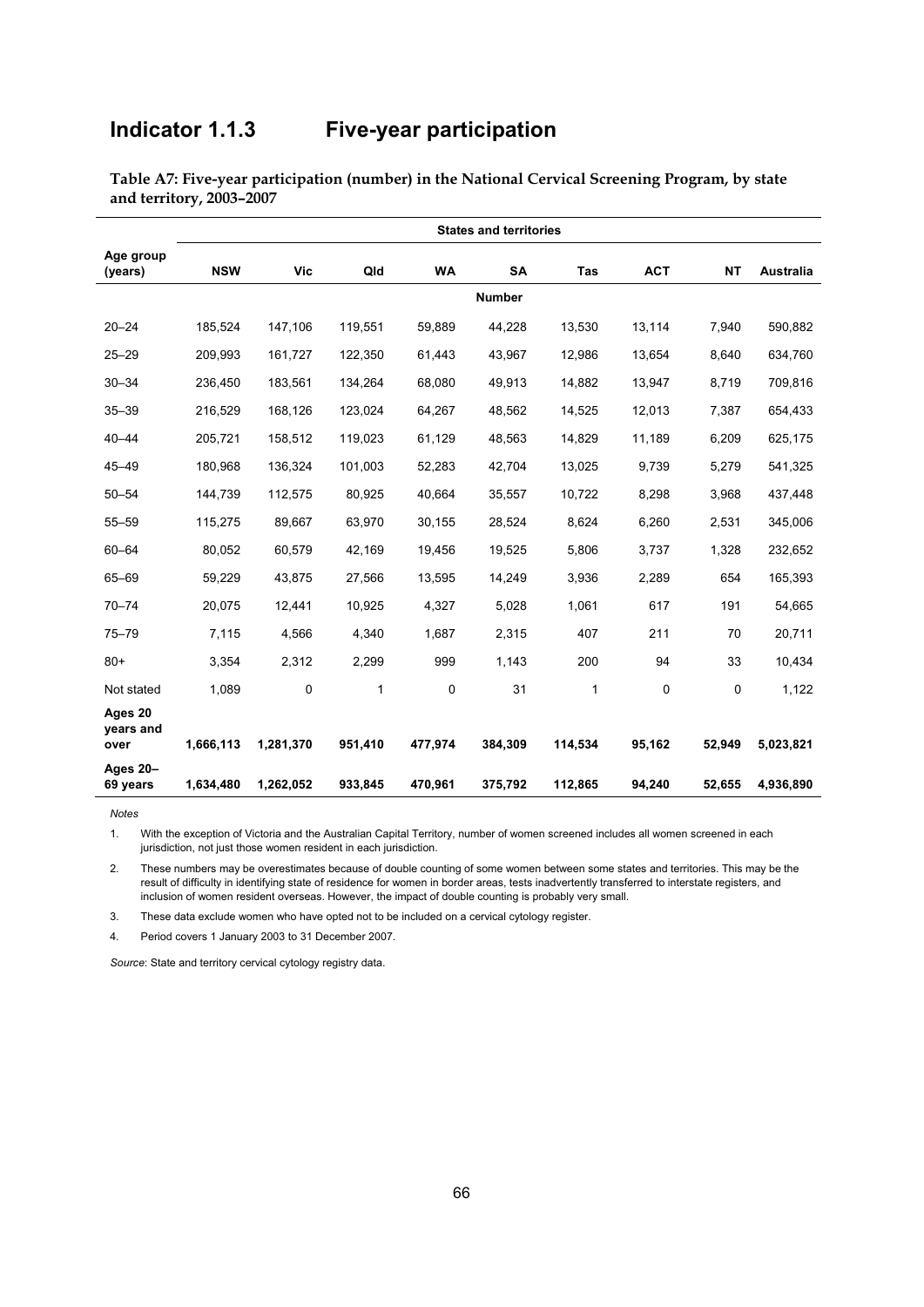|                              | <b>States and territories</b> |                  |                  |                  |                  |                  |                  |                  |                  |  |
|------------------------------|-------------------------------|------------------|------------------|------------------|------------------|------------------|------------------|------------------|------------------|--|
| Age group<br>(years)         | <b>NSW</b>                    | <b>Vic</b>       | Qld              | <b>WA</b>        | <b>SA</b>        | Tas              | <b>ACT</b>       | <b>NT</b>        | Australia        |  |
|                              |                               |                  |                  |                  | Per cent         |                  |                  |                  |                  |  |
| $20 - 24$                    | 81.2                          | 83.3             | 85.2             | 85.7             | 86.1             | 89.6             | 91.9             | 98.5             | 83.9             |  |
| $25 - 29$                    | 90.5                          | 92.5             | 91.7             | 92.2             | 93.3             | 94.1             | 102.1            | 99.3             | 92.0             |  |
| $30 - 34$                    | 94.0                          | 96.3             | 92.4             | 94.6             | 97.1             | 95.2             | 106.6            | 97.8             | 94.8             |  |
| $35 - 39$                    | 91.8                          | 91.2             | 87.5             | 89.6             | 92.5             | 90.3             | 99.4             | 92.4             | 90.7             |  |
| $40 - 44$                    | 89.2                          | 91.4             | 86.7             | 87.0             | 91.8             | 89.3             | 97.0             | 88.2             | 89.3             |  |
| $45 - 49$                    | 90.3                          | 91.0             | 85.2             | 84.9             | 90.1             | 86.2             | 94.2             | 89.5             | 88.8             |  |
| $50 - 54$                    | 85.8                          | 88.8             | 80.5             | 77.8             | 86.2             | 81.8             | 93.2             | 83.4             | 84.7             |  |
| $55 - 59$                    | 87.1                          | 90.1             | 80.4             | 76.8             | 86.0             | 81.6             | 94.1             | 83.0             | 85.3             |  |
| 60-64                        | 73.4                          | 75.2             | 65.8             | 63.3             | 72.4             | 66.2             | 79.0             | 66.1             | 71.2             |  |
| 65-69                        | 67.7                          | 67.5             | 57.4             | 56.7             | 65.6             | 57.1             | 68.7             | 57.9             | 64.2             |  |
| $70 - 74$                    | 25.9                          | 21.6             | 27.4             | 21.6             | 25.8             | 17.8             | 23.2             | 26.7             | 24.4             |  |
| $75 - 79$                    | 10.0                          | 8.7              | 12.3             | 9.8              | 12.4             | 7.7              | 9.2              | 14.2             | 10.2             |  |
| $80+$                        | 3.1                           | 2.9              | 4.4              | 3.9              | 3.9              | 2.4              | 2.8              | 6.0              | 3.4              |  |
| Ages 20<br>vears and<br>over |                               |                  |                  |                  |                  |                  |                  |                  |                  |  |
| Crude rate                   | 78.1                          | 79.5             | 77.0             | 76.9             | 77.9             | 75.8             | 89.3             | 89.3             | 78.4             |  |
| AS rate                      | 77.6                          | 78.8             | 75.0             | 74.5             | 78.9             | 76.2             | 84.5             | 79.3             | 77.3             |  |
| 95% CI                       | $77.5 -$<br>77.7              | $78.7 -$<br>78.9 | $74.9 -$<br>75.2 | $74.3 -$<br>74.7 | $78.7 -$<br>79.2 | $75.7 -$<br>76.6 | $83.9 -$<br>85.0 | $78.5 -$<br>80.0 | $77.2 -$<br>77.4 |  |
| Ages 20-<br>69 years         |                               |                  |                  |                  |                  |                  |                  |                  |                  |  |
| Crude rate                   | 87.1                          | 88.8             | 84.3             | 84.4             | 88.3             | 85.7             | 95.9             | 91.5             | 87.0             |  |
| AS rate                      | 86.7                          | 88.4             | 83.5             | 83.4             | 88.1             | 85.6             | 94.8             | 88.3             | 86.4             |  |
| 95% CI                       | $86.6 -$<br>86.9              | $88.2 -$<br>88.5 | $83.4 -$<br>83.7 | $83.1 -$<br>83.6 | $87.8 -$<br>88.4 | $85.1 -$<br>86.1 | $94.2 -$<br>95.4 | $87.5 -$<br>89.1 | $86.3 -$<br>86.5 |  |

**Table A8: Five-year participation (per cent) in the National Cervical Screening Program, by state and territory, 2003–2007** 

1. Crude rates are the number of women screened as a proportion of the eligible female population. The eligible female population is the average of the Australian Bureau of Statistic's estimated resident population, adjusted for the estimated proportion of women who have had a hysterectomy using national hysterectomy fractions derived from the Australian Bureau of Statistics 2001 National Health Survey.

2. Age-standardised rates are the number of women screened as a proportion of the eligible female population and age-standardised to the Australian population at 30 June 2001. The eligible female population is the average of the Australian Bureau of Statistic's estimated resident population, adjusted for the estimated proportion of women who have had a hysterectomy using national hysterectomy fractions derived from the Australian Bureau of Statistics 2001 National Health Survey.

3. With the exception of Victoria and the Australian Capital Territory, number of women screened includes all women screened in each jurisdiction, not just those women resident in each jurisdiction.

4. These data exclude women who have opted not to be included on a cervical cytology register.

5. Period covers 1 January 2003 to 31 December 2007.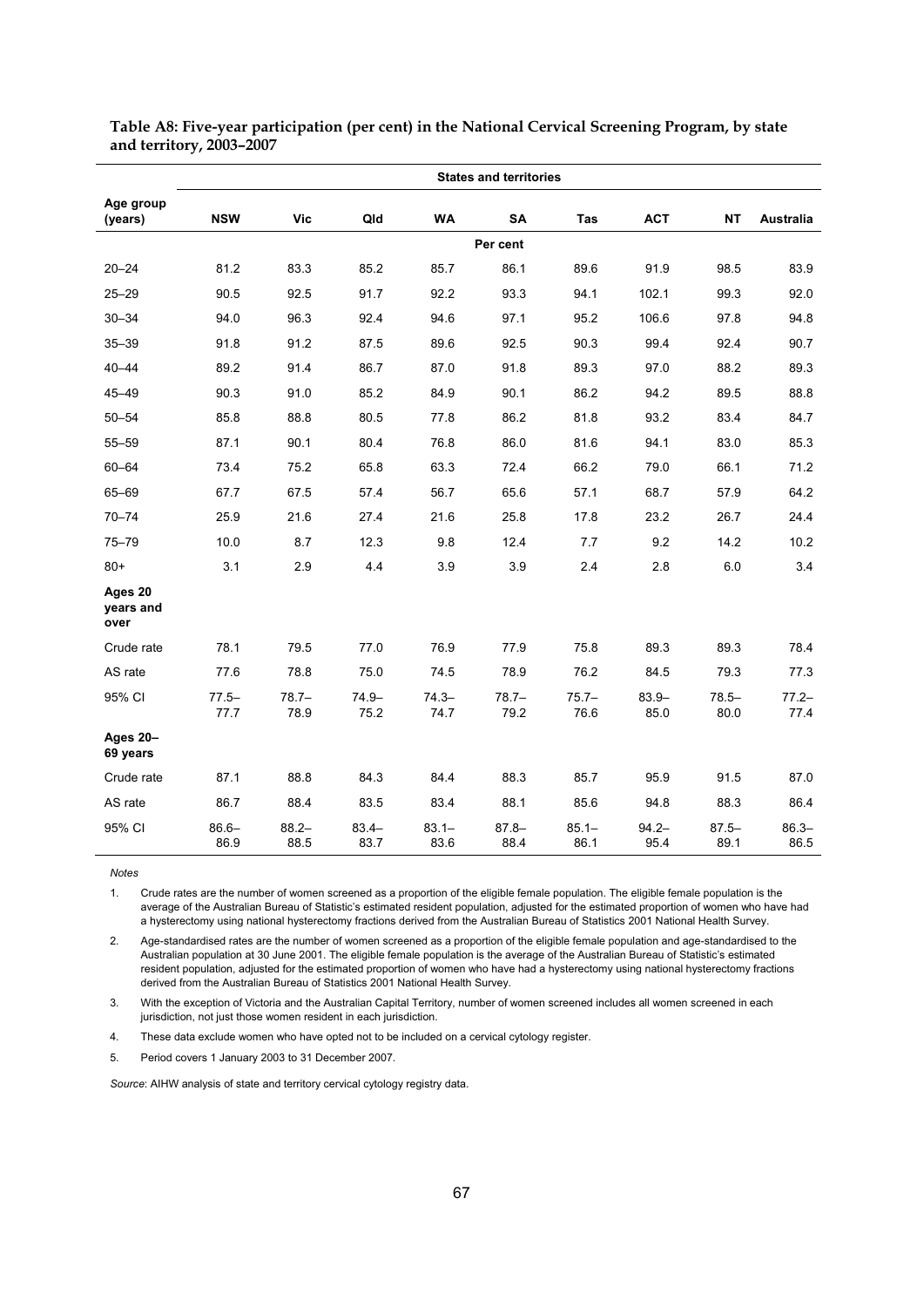# **Indicator 1.2 Participation by geographic region**

|                           | <b>Geographic regions</b> |                |                   |               |             |                  |  |  |  |  |
|---------------------------|---------------------------|----------------|-------------------|---------------|-------------|------------------|--|--|--|--|
| Age group<br>(years)      | <b>Major cities</b>       | Inner regional | Outer<br>regional | Remote        | Very remote | <b>Australia</b> |  |  |  |  |
|                           |                           |                |                   | <b>Number</b> |             |                  |  |  |  |  |
| $20 - 24$                 | 249,141                   | 61,964         | 28,384            | 4,914         | 3,261       | 350,030          |  |  |  |  |
| $25 - 29$                 | 299,895                   | 62,289         | 31,675            | 5,722         | 3,413       | 405,521          |  |  |  |  |
| $30 - 34$                 | 336,721                   | 73,342         | 35,814            | 6,136         | 3,532       | 458,077          |  |  |  |  |
| $35 - 39$                 | 342,479                   | 83,442         | 39,369            | 6,262         | 3,396       | 477,300          |  |  |  |  |
| $40 - 44$                 | 314,601                   | 84,663         | 38,772            | 5,701         | 2,860       | 448,639          |  |  |  |  |
| $45 - 49$                 | 292,407                   | 83,519         | 37,865            | 5,206         | 2,631       | 423,526          |  |  |  |  |
| $50 - 54$                 | 239,946                   | 69,404         | 30,669            | 4,043         | 1,899       | 347,527          |  |  |  |  |
| $55 - 59$                 | 199,386                   | 59,383         | 26,170            | 3,211         | 1,379       | 290,838          |  |  |  |  |
| $60 - 64$                 | 139,786                   | 45,873         | 19,618            | 2,283         | 913         | 209,399          |  |  |  |  |
| 65-69                     | 91,259                    | 31,186         | 13,661            | 1,481         | 513         | 138,668          |  |  |  |  |
| $70 - 74$                 | 26,035                    | 7,368          | 3,645             | 430           | 136         | 37,757           |  |  |  |  |
| $75 - 79$                 | 7,785                     | 1,840          | 903               | 110           | 43          | 10,725           |  |  |  |  |
| $80+$                     | 3,659                     | 769            | 357               | 55            | 10          | 4,869            |  |  |  |  |
| Not stated                | 96                        | 11             | 6                 | 1             | 0           | 119              |  |  |  |  |
| Ages 20 years and<br>over | 2,543,195                 | 665,053        | 306,908           | 45,555        | 23,985      | 3,602,994        |  |  |  |  |
| Ages 20-69 years          | 2,505,621                 | 655,064        | 301,997           | 44,959        | 23,797      | 3,549,524        |  |  |  |  |

**Table A9: Participation (number) in the National Cervical Screening Program, by geographic region, 2006–2007** 

*Notes* 

These numbers may be underestimates because only women with a postcode in the jurisdiction in which they were screened have been counted.

2. These data exclude women who have opted not to be included on a cervical cytology register.

3. The Australian Standard Geographic Classification (ASGC) was used to create regional categories (ABS 2001).

4. Women were placed in regional categories based on their postcode of residence, using a postcode to region concordance.

5. Period covers 1 January 2006 to 31 December 2007.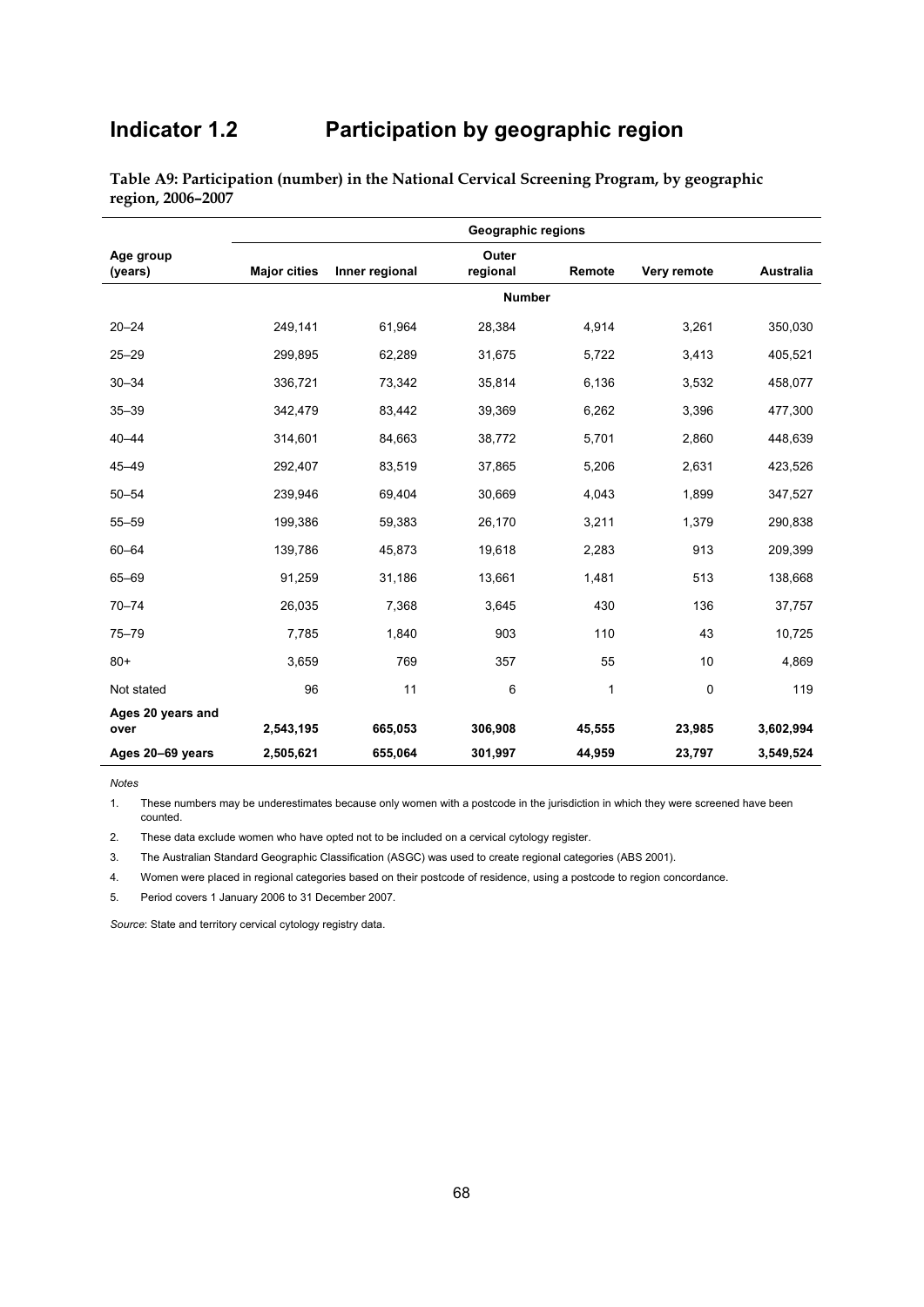|                           | <b>Geographic regions</b> |                |                   |               |               |               |  |  |  |
|---------------------------|---------------------------|----------------|-------------------|---------------|---------------|---------------|--|--|--|
| Age group<br>(years)      | <b>Major cities</b>       | Inner regional | Outer<br>regional | Remote        | Very remote   | Australia     |  |  |  |
|                           |                           |                |                   | Per cent      |               |               |  |  |  |
| $20 - 24$                 | 46.1                      | 54.9           | 54.6              | 50.5          | 48.2          | 48.0          |  |  |  |
| $25 - 29$                 | 57.6                      | 59.7           | 57.5              | 52.9          | 50.4          | 57.5          |  |  |  |
| $30 - 34$                 | 62.5                      | 59.9           | 57.8              | 53.2          | 52.8          | 62.4          |  |  |  |
| $35 - 39$                 | 66.1                      | 62.5           | 60.4              | 55.0          | 57.0          | 64.3          |  |  |  |
| $40 - 44$                 | 65.3                      | 61.7           | 59.4              | 54.2          | 56.0          | 64.5          |  |  |  |
| $45 - 49$                 | 69.2                      | 66.0           | 63.5              | 56.2          | 60.6          | 67.5          |  |  |  |
| $50 - 54$                 | 67.7                      | 64.4           | 60.8              | 53.5          | 55.4          | 65.7          |  |  |  |
| $55 - 59$                 | 70.8                      | 66.7           | 63.4              | 57.8          | 57.9          | 69.1          |  |  |  |
| $60 - 64$                 | 63.0                      | 60.2           | 56.9              | 52.0          | 51.6          | 59.4          |  |  |  |
| 65-69                     | 53.2                      | 51.7           | 50.8              | 48.1          | 45.2          | 51.7          |  |  |  |
| $70 - 74$                 | 17.7                      | 14.6           | 17.0              | 18.2          | 17.0          | 16.7          |  |  |  |
| $75 - 79$                 | 5.7                       | 4.1            | 4.9               | 5.9           | 6.8           | 5.3           |  |  |  |
| $80+$                     | 1.7                       | 1.1            | 1.3               | 2.1           | 1.5           | 1.5           |  |  |  |
| Ages 20 years and<br>over |                           |                |                   |               |               |               |  |  |  |
| Crude rate                | 55.9                      | 53.9           | 53.0              | 50.3          | 51.7          | 55.0          |  |  |  |
| AS rate                   | 55.8                      | 54.4           | 52.6              | 48.1          | 48.3          | 54.8          |  |  |  |
| 95% CI                    | $55.7 - 55.8$             | $54.3 - 54.5$  | $52.4 - 52.8$     | 47.6-48.5     | 47.7-49.0     | 54.8-54.9     |  |  |  |
| Ages 20-69 years          |                           |                |                   |               |               |               |  |  |  |
| Crude rate                | 61.8                      | 61.2           | 59.0              | 53.6          | 53.7          | 61.1          |  |  |  |
| AS rate                   | 62.5                      | 61.2           | 58.9              | 53.6          | 54.0          | 61.5          |  |  |  |
| 95% CI                    | 62.4-62.5                 | $61.0 - 61.3$  | $58.7 - 59.1$     | $53.1 - 54.1$ | $53.3 - 54.7$ | $61.4 - 61.5$ |  |  |  |

**Table A10: Participation (per cent) in the National Cervical Screening Program, by geographic region, 2006–2007** 

**Notes** 

1. Crude rates are the number of women screened as a proportion of the eligible female population. The eligible female population is the average of the Australian Bureau of Statistic's estimated resident population, adjusted for the estimated proportion of women who have had a hysterectomy using national hysterectomy fractions derived from the Australian Bureau of Statistics 2001 National Health Survey.

2. Age-standardised rates are the number of women screened as a proportion of the eligible female population and age-standardised to the Australian population at 30 June 2001. The eligible female population is the average of the Australian Bureau of Statistic's estimated resident population, adjusted for the estimated proportion of women who have had a hysterectomy using national hysterectomy fractions derived from the Australian Bureau of Statistics 2001 National Health Survey.

3. Only women with a postcode in the jurisdiction in which they were screened have been counted.

4. These data exclude women who have opted not to be included on a cervical cytology register.

5. The Australian Standard Geographic Classification (ASGC) was used to create regional categories (ABS 2001).

6. Women were placed in regional categories based on their postcode of residence, using a postcode to region concordance.

7. Period covers 1 January 2006 to 31 December 2007.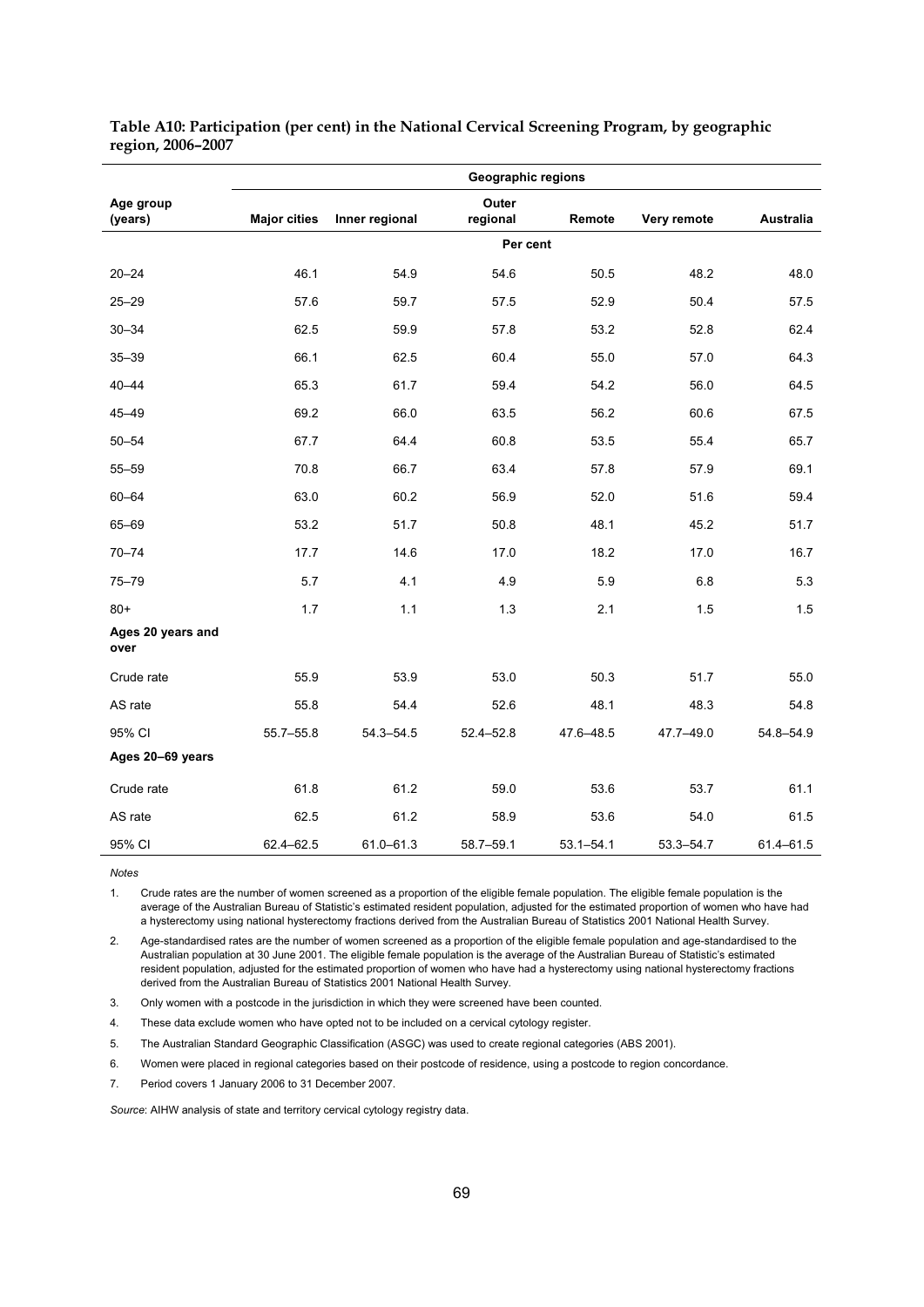| <b>Geographic regions</b> |                                               |                                      |                                 |  |  |  |  |  |  |
|---------------------------|-----------------------------------------------|--------------------------------------|---------------------------------|--|--|--|--|--|--|
|                           | Inner and                                     | <b>Remote and</b>                    | <b>Australia</b>                |  |  |  |  |  |  |
|                           | <b>Number</b>                                 |                                      |                                 |  |  |  |  |  |  |
| 249,141                   | 90,348                                        | 8,176                                | 350,030                         |  |  |  |  |  |  |
| 299,895                   | 93,965                                        | 9,135                                | 405,521                         |  |  |  |  |  |  |
| 336,721                   | 109,156                                       | 9,668                                | 458,077                         |  |  |  |  |  |  |
| 342,479                   | 122,811                                       | 9,658                                | 477,300                         |  |  |  |  |  |  |
| 314,601                   | 123,435                                       | 8,561                                | 448,639                         |  |  |  |  |  |  |
| 292,407                   | 121,384                                       | 7,837                                | 423,526                         |  |  |  |  |  |  |
| 239,946                   | 100,072                                       | 5,942                                | 347,527                         |  |  |  |  |  |  |
| 199,386                   | 85,554                                        | 4,590                                | 290,838                         |  |  |  |  |  |  |
| 139,786                   | 65,490                                        | 3,196                                | 209,399                         |  |  |  |  |  |  |
| 91,259                    | 44,847                                        | 1,994                                | 138,668                         |  |  |  |  |  |  |
| 26,035                    | 11,013                                        | 566                                  | 37,757                          |  |  |  |  |  |  |
| 7,785                     | 2,743                                         | 152                                  | 10,725                          |  |  |  |  |  |  |
| 3,659                     | 1,126                                         | 65                                   | 4,869                           |  |  |  |  |  |  |
| 96                        | 17                                            | 1                                    | 119                             |  |  |  |  |  |  |
|                           |                                               |                                      |                                 |  |  |  |  |  |  |
|                           |                                               |                                      | 3,602,994<br>3,549,524          |  |  |  |  |  |  |
|                           | <b>Major cities</b><br>2,543,195<br>2,505,621 | outer regional<br>971,961<br>957,062 | very remote<br>69,540<br>68,756 |  |  |  |  |  |  |

**Table A11: Participation (number) in the National Cervical Screening Program, by geographic region (collapsed into three broad regional groupings), 2006–2007** 

*Notes* 

1. These regional groupings aid in comparison of participation by geographic region with incidence and mortality by geographic region.

2. These numbers may be underestimates because only women with a postcode in the jurisdiction in which they were screened have been counted.

3. These data exclude women who have opted not to be included on a cervical cytology register.

4. The Australian Standard Geographic Classification (ASGC) was used to create regional categories (ABS 2001).

5. Women were placed in regional categories based on their postcode of residence, using a postcode to region concordance.

6. Period covers 1 January 2006 to 31 December 2007.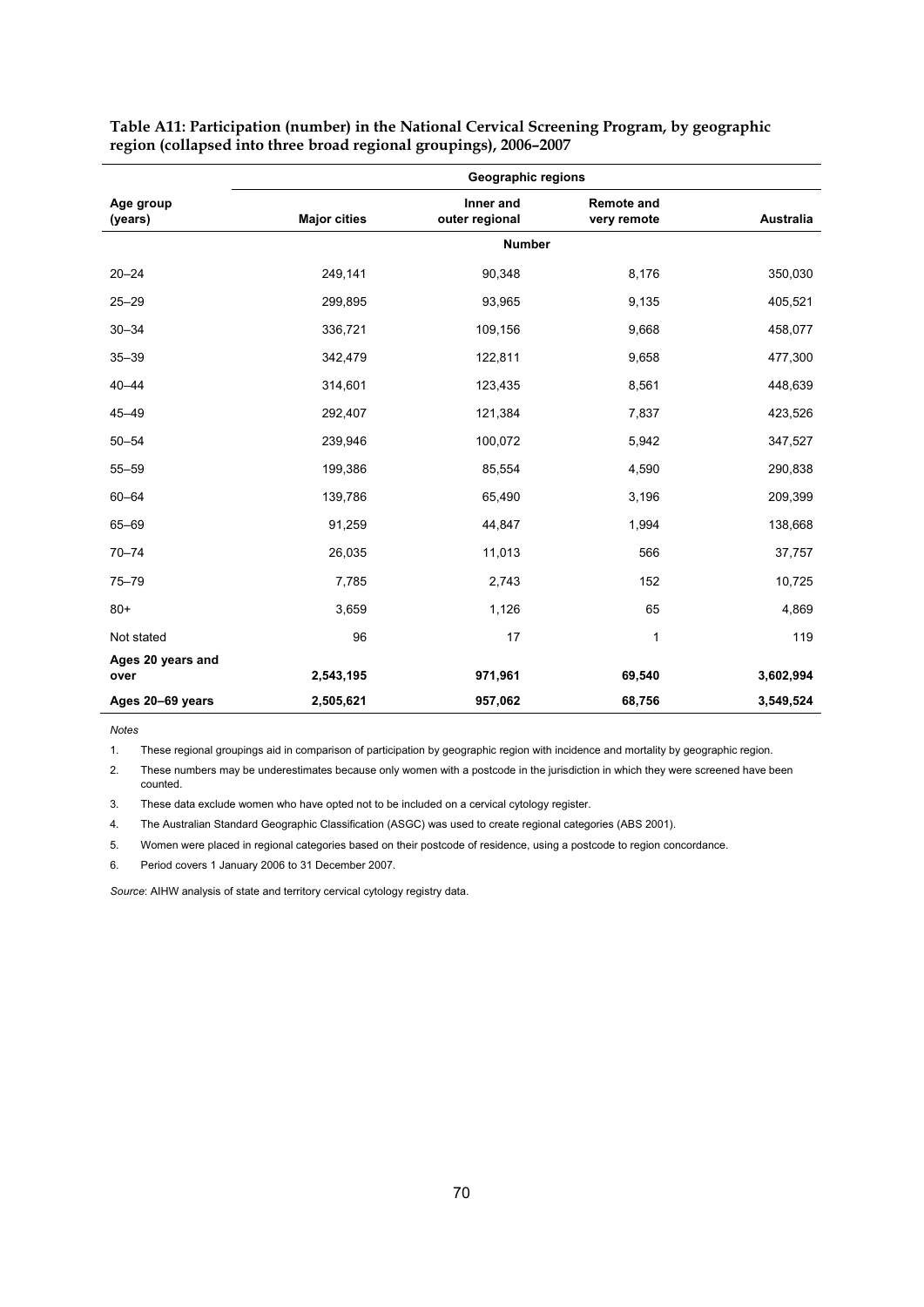|                           | <b>Geographic regions</b> |                             |                                  |           |  |  |  |  |  |
|---------------------------|---------------------------|-----------------------------|----------------------------------|-----------|--|--|--|--|--|
| Age group<br>(years)      | <b>Major cities</b>       | Inner and<br>outer regional | <b>Remote and</b><br>very remote | Australia |  |  |  |  |  |
|                           |                           | Per cent                    |                                  |           |  |  |  |  |  |
| $20 - 24$                 | 46.1                      | 54.8                        | 49.6                             | 48.0      |  |  |  |  |  |
| $25 - 29$                 | 57.6                      | 58.9                        | 51.9                             | 57.5      |  |  |  |  |  |
| $30 - 34$                 | 62.5                      | 59.2                        | 53.1                             | 62.4      |  |  |  |  |  |
| $35 - 39$                 | 66.1                      | 61.8                        | 55.7                             | 64.3      |  |  |  |  |  |
| $40 - 44$                 | 65.3                      | 61.0                        | 54.8                             | 64.5      |  |  |  |  |  |
| $45 - 49$                 | 69.2                      | 65.2                        | 57.6                             | 67.5      |  |  |  |  |  |
| $50 - 54$                 | 67.7                      | 63.3                        | 54.1                             | 65.7      |  |  |  |  |  |
| $55 - 59$                 | 70.8                      | 65.6                        | 57.8                             | 69.1      |  |  |  |  |  |
| $60 - 64$                 | 63.0                      | 59.2                        | 51.9                             | 59.4      |  |  |  |  |  |
| 65-69                     | 53.2                      | 51.4                        | 47.3                             | 51.7      |  |  |  |  |  |
| $70 - 74$                 | 17.7                      | 15.3                        | 17.9                             | 16.7      |  |  |  |  |  |
| $75 - 79$                 | 5.7                       | 4.3                         | 6.1                              | 5.3       |  |  |  |  |  |
| $80+$                     | 1.7                       | 1.2                         | 2.0                              | 1.5       |  |  |  |  |  |
| Ages 20 years and<br>over |                           |                             |                                  |           |  |  |  |  |  |
| Crude rate                | 55.9                      | 53.6                        | 50.7                             | 55.0      |  |  |  |  |  |
| AS rate                   | 55.8                      | 53.8                        | 48.1                             | 54.8      |  |  |  |  |  |
| 95% CI                    | 55.7-55.8                 | 53.7-53.9                   | 47.8-48.5                        | 54.8-54.9 |  |  |  |  |  |
| Ages 20-69 years          |                           |                             |                                  |           |  |  |  |  |  |
| Crude rate                | 61.8                      | 60.5                        | 53.6                             | 61.1      |  |  |  |  |  |
| AS rate                   | 62.5                      | 60.4                        | 53.7                             | 61.5      |  |  |  |  |  |
| 95% CI                    | 62.4-62.5                 | 60.3-60.5                   | $53.3 - 54.1$                    | 61.4-61.5 |  |  |  |  |  |

**Table A12: Participation (per cent) in the National Cervical Screening Program, by geographic region (collapsed into three broad regional groupings), 2006–2007** 

*Notes* 

1. These regional groupings aid in comparison of participation by geographic region with incidence and mortality by geographic region.

2. Crude rates are the number of women screened as a proportion of the eligible female population. The eligible female population is the average of the Australian Bureau of Statistic's estimated resident population, adjusted for the estimated proportion of women who have had a hysterectomy using national hysterectomy fractions derived from the Australian Bureau of Statistics 2001 National Health Survey.

3. Age-standardised rates are the number of women screened as a proportion of the eligible female population and age-standardised to the Australian population at 30 June 2001. The eligible female population is the average of the Australian Bureau of Statistic's estimated resident population, adjusted for the estimated proportion of women who have had a hysterectomy using national hysterectomy fractions derived from the Australian Bureau of Statistics 2001 National Health Survey.

4. Only women with a postcode in the jurisdiction in which they were screened have been counted.

5. These data exclude women who have opted not to be included on a cervical cytology register.

6. The Australian Standard Geographic Classification (ASGC) was used to create regional categories (ABS 2001).

7. Women were placed in regional categories based on their postcode of residence, using a postcode to region concordance.

8. Period covers 1 January 2006 to 31 December 2007.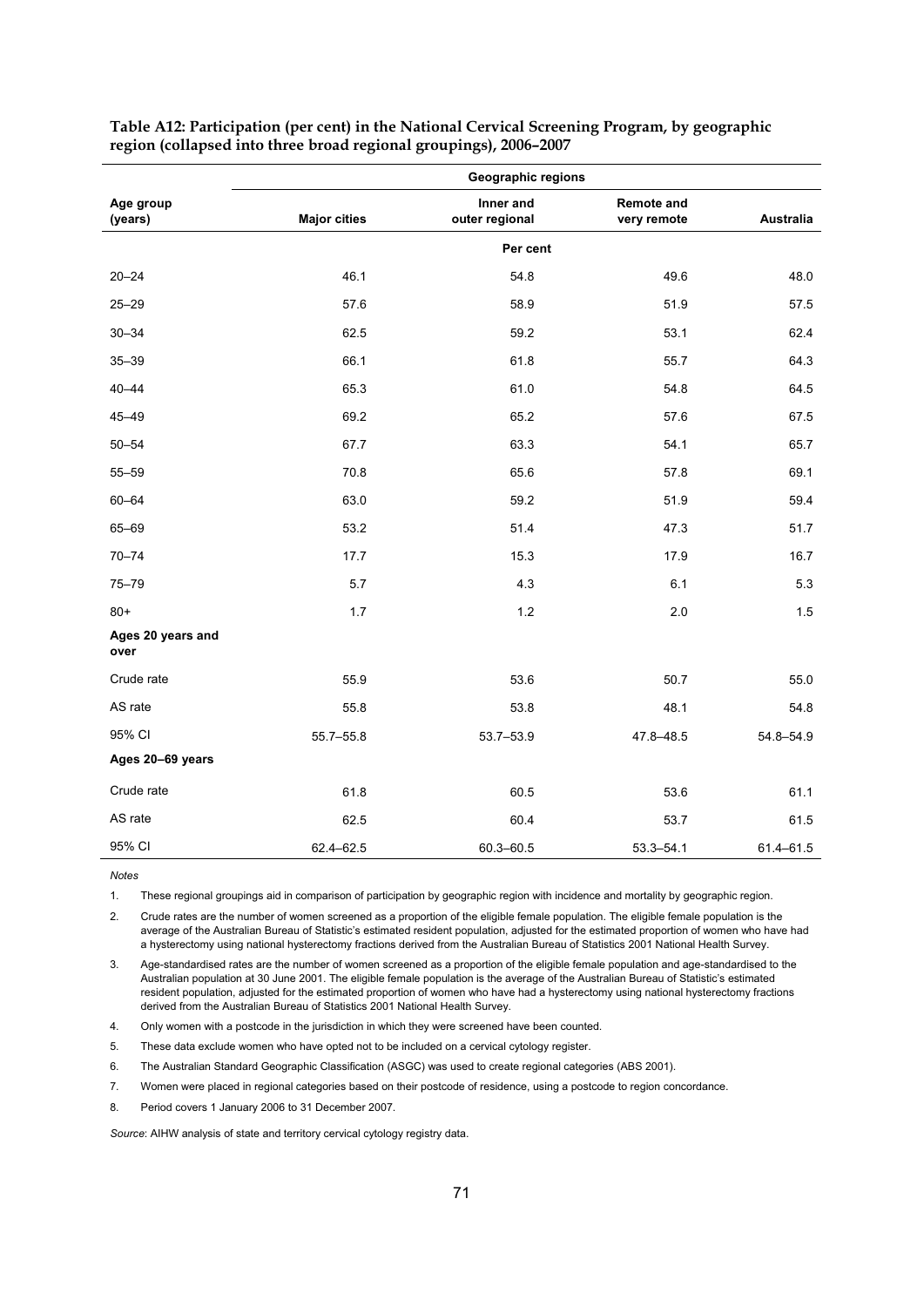## **Indicator 2 Early re-screening**

|                   | Year   |        |        |         |         |          |         |         |         |         |         |
|-------------------|--------|--------|--------|---------|---------|----------|---------|---------|---------|---------|---------|
| No. of<br>screens | 1996   | 1997   | 1998   | 1999    | 2000    | 2001     | 2002    | 2003    | 2004    | 2005    | 2006    |
|                   |        |        |        |         |         | Per cent |         |         |         |         |         |
| 0                 | 52,617 | 76,560 | 78,693 | 119,556 | 114,902 | 121,736  | 120,609 | 125,979 | 124,416 | 153,857 | 126,574 |
| 1                 | 22,998 | 53,456 | 48,088 | 47,916  | 46,105  | 43,594   | 40,334  | 38,772  | 36,761  | 43,798  | 33,911  |
| 2                 | 5,088  | 10,922 | 9,572  | 6,591   | 6,075   | 5,296    | 5,162   | 4,795   | 4,367   | 4,932   | 3,543   |
| 3                 | 1,078  | 2,080  | 1,568  | 1,310   | 1,199   | 1,092    | 1,051   | 982     | 800     | 817     | 452     |
| 4                 | 296    | 508    | 412    | 269     | 251     | 206      | 195     | 169     | 184     | 134     | 87      |
| 5                 | 99     | 196    | 157    | 81      | 108     | 61       | 70      | 65      | 58      | 27      | 18      |

**Table A13: Number of women re-screening early following a normal Pap test, women 20–69 years, 1996–2006 cohorts** 

1. This indicator reported on a 2-year period following a normal Pap test up to and including 1998. In 1999 the indicator was changed to a 21-month interval; therefore data up to and including 1998 are not directly comparable with data in subsequent years.

2. The reference period for the 1996, 1997 and 1998 cohorts was the 24 months following the index month of February.

3. The reference period for the 1999 to 2006 cohorts was the 21 months following the index month of February (in 1999 the index month for Queensland was March).

4. The Queensland Health Pap smear register began operations in February 1999; therefore no data are available for 1997 and 1998.

5. With the exception of Victoria and the Australian Capital Territory, number of women screened includes all women screened in each jurisdiction, not just those women resident in each jurisdiction.

6. These numbers may be overestimates because of double counting of some women between some states and territories. This may be the result of difficulty in identifying state of residence for women in border areas, tests inadvertently transferred to interstate registers, and inclusion of women resident overseas. However, the impact of double counting is probably very small.

7. These data exclude women who have opted not to be included on a cervical cytology register.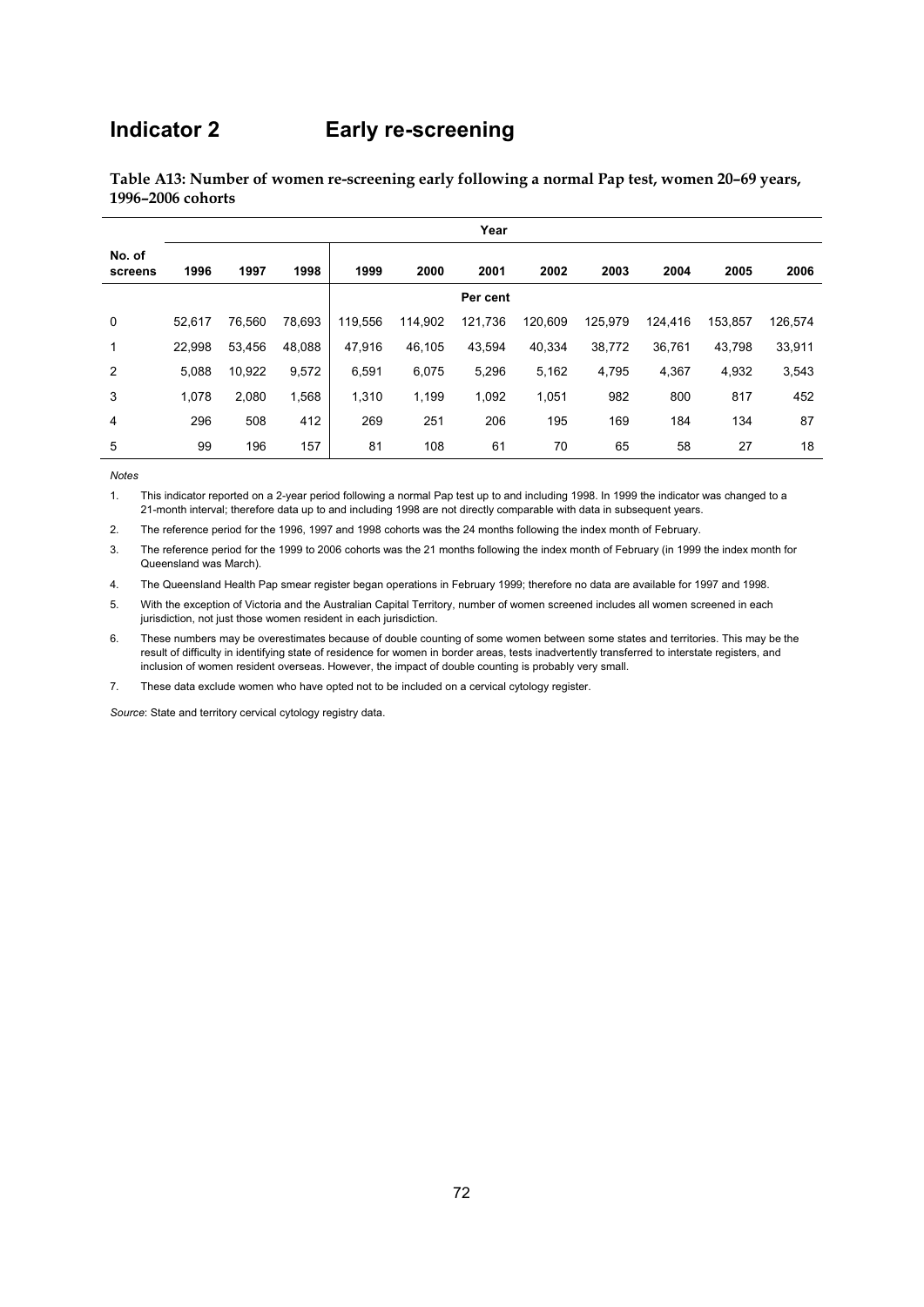|                   | Year     |      |      |      |      |      |      |      |      |      |      |
|-------------------|----------|------|------|------|------|------|------|------|------|------|------|
| No. of<br>screens | 1996     | 1997 | 1998 | 1999 | 2000 | 2001 | 2002 | 2003 | 2004 | 2005 | 2006 |
|                   | Per cent |      |      |      |      |      |      |      |      |      |      |
| $\mathbf 0$       | 64.0     | 53.3 | 56.8 | 68.0 | 68.1 | 70.8 | 72.0 | 73.8 | 74.7 | 75.6 | 76.9 |
| 1                 | 28.0     | 37.2 | 34.7 | 27.3 | 27.3 | 25.3 | 24.1 | 22.7 | 22.1 | 21.5 | 20.6 |
| 2                 | 6.2      | 7.6  | 6.9  | 3.8  | 3.6  | 3.1  | 3.1  | 2.8  | 2.6  | 2.4  | 2.2  |
| 3                 | 1.3      | 1.4  | 1.1  | 0.7  | 0.7  | 0.6  | 0.6  | 0.6  | 0.5  | 0.4  | 0.3  |
| $\overline{4}$    | 0.4      | 0.4  | 0.3  | 0.2  | 0.1  | 0.1  | 0.1  | 0.1  | 0.1  | 0.1  | 0.1  |
| 5                 | 0.1      | 0.1  | 0.1  | 0.0  | 0.1  | 0.0  | 0.0  | 0.0  | 0.0  | 0.0  | 0.0  |

**Table A14: Proportion of women re-screening early following a normal Pap test, women 20–69 years, 1996–2006 cohorts** 

*Notes*  This indicator reported on a 2-year period following a normal pap test up to and including 1998. In 1999 the indicator was changed to a 21-month interval; therefore data up to and including 1998 are not directly comparable with data in subsequent years.

2. The reference period for the 1996, 1997 and 1998 cohorts was the 24 months following the index month of February.

3. The reference period for the 1999 to 2006 cohorts was the 21 months following the index month of February (in 1999 the index month for Queensland was March).

4. The Queensland Health Pap smear register began operations in February 1999; therefore no data are available for 1997 and 1998.

5. With the exception of Victoria and the Australian Capital Territory, number of women screened includes all women screened in each jurisdiction, not just those women resident in each jurisdiction.

6. These data exclude women who have opted not to be included on a cervical cytology register.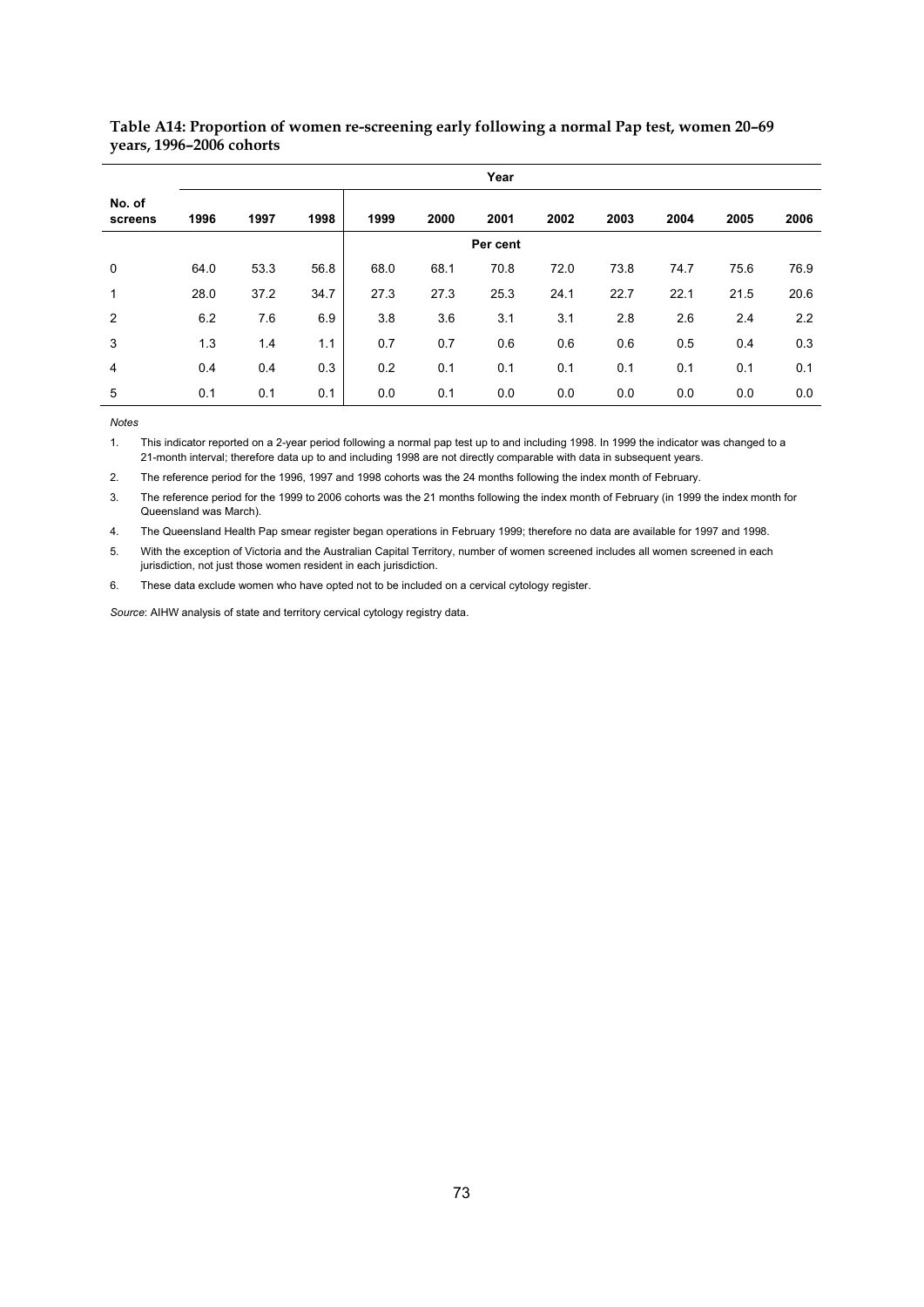|                | <b>States and territories</b> |        |        |           |           |            |            |           |           |  |  |
|----------------|-------------------------------|--------|--------|-----------|-----------|------------|------------|-----------|-----------|--|--|
| Year           | <b>NSW</b>                    | Vic    | Qld    | <b>WA</b> | <b>SA</b> | <b>Tas</b> | <b>ACT</b> | <b>NT</b> | Australia |  |  |
|                | <b>Number</b>                 |        |        |           |           |            |            |           |           |  |  |
| 0              | 39,992                        | 32,596 | 24,643 | 12,552    | 10,395    | 2,975      | 2,256      | 1,165     | 126,574   |  |  |
| 1              | 11,234                        | 9,036  | 7,136  | 3,058     | 2,108     | 594        | 507        | 238       | 33,911    |  |  |
| 2              | 1,142                         | 960    | 836    | 289       | 201       | 47         | 43         | 25        | 3,543     |  |  |
| 3              | 128                           | 153    | 97     | 29        | 33        | 6          | 2          | 4         | 452       |  |  |
| $\overline{4}$ | 30                            | 28     | 20     | 2         | 5         | 2          | 0          | 0         | 87        |  |  |
| 5              | 4                             | 6      | 5      | 0         | 2         | 0          | 0          |           | 18        |  |  |

**Table A15: Proportion of women re-screening within 21 months of a normal Pap test, by state and territory, women 20–69 years, 2006 cohort** 

 $M$ otes

1. The reference period was the 21 months following the index month of February.

2. With the exception of Victoria and the Australian Capital Territory, number of women screened includes all women screened in each jurisdiction, not just those women resident in each jurisdiction.

3. These numbers may be overestimates because of double counting of some women between some states and territories. This may be the result of difficulty in identifying state of residence for women in border areas, tests inadvertently transferred to interstate registers, and inclusion of women resident overseas. However, the impact of double counting is probably very small.

4. These data exclude women who have opted not to be included on a cervical cytology register.

*Source*: State and territory cervical cytology registry data.

|                | <b>States and territories</b> |      |      |           |           |      |            |           |                  |  |  |
|----------------|-------------------------------|------|------|-----------|-----------|------|------------|-----------|------------------|--|--|
| Year           | <b>NSW</b>                    | Vic  | Qld  | <b>WA</b> | <b>SA</b> | Tas  | <b>ACT</b> | <b>NT</b> | <b>Australia</b> |  |  |
|                | Per cent                      |      |      |           |           |      |            |           |                  |  |  |
| $\mathbf 0$    | 76.1                          | 76.2 | 75.3 | 78.8      | 81.6      | 82.1 | 80.3       | 81.3      | 76.9             |  |  |
| 1              | 21.4                          | 21.1 | 21.8 | 19.2      | 16.5      | 16.4 | 18.1       | 16.6      | 20.6             |  |  |
| 2              | 2.2                           | 2.2  | 2.6  | 1.8       | 1.6       | 1.3  | 1.5        | 1.7       | 2.2              |  |  |
| 3              | 0.2                           | 0.4  | 0.3  | 0.2       | 0.3       | 0.2  | 0.1        | 0.3       | 0.3              |  |  |
| $\overline{4}$ | 0.1                           | 0.1  | 0.1  | 0.0       | 0.0       | 0.1  | 0.0        | 0.0       | 0.1              |  |  |
| 5              | 0.0                           | 0.0  | 0.0  | 0.0       | 0.0       | 0.0  | 0.0        | 0.1       | 0.0              |  |  |

### **Table A16: Proportion of women re-screening within 21 months of a normal Pap test, by state and territory, women 20–69 years, 2006 cohort**

*Notes*  The reference period was the 21 months following the index month of February.

2. With the exception of Victoria and the Australian Capital Territory, number of women screened includes all women screened in each jurisdiction, not just those women resident in each jurisdiction.

3. These data exclude women who have opted not to be included on a cervical cytology register.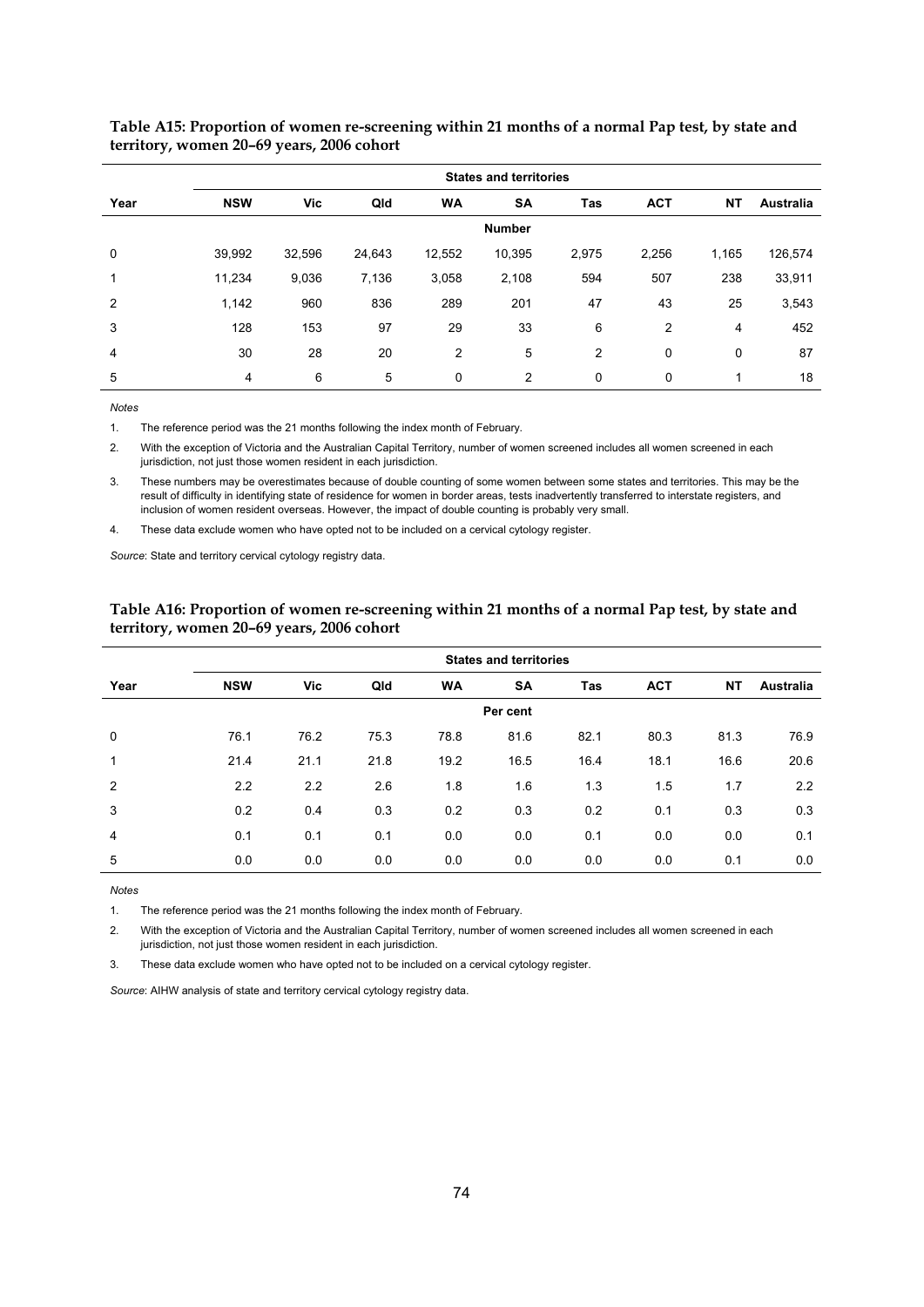## **Indicator 3 Low-grade abnormality detection**

|                      | Year    |          |          |          |          |                     |          |          |          |          |          |
|----------------------|---------|----------|----------|----------|----------|---------------------|----------|----------|----------|----------|----------|
| <b>Abnormalities</b> | 1997    | 1998     | 1999     | 2000     | 2001     | 2002                | 2003     | 2004     | 2005     | 2006     | 2007     |
|                      |         |          |          |          |          | <b>Number</b>       |          |          |          |          |          |
| Low-grade            | 15,314  | 14,411   | 15,753   | 19,985   | 18,126   | 18,781              | 18,443   | 16,627   | 16,274   | 15,118   | 13,709   |
| High-grade           | 10,392  | 10,704   | 11,686   | 13,851   | 13,555   | 14,903              | 14,840   | 14,507   | 14,837   | 14,414   | 14,479   |
| Total                | 25,706  | 25,115   | 27,439   | 33,836   | 31,681   | 33,684              | 33,283   | 31,134   | 31,111   | 29,532   | 28,188   |
|                      |         |          |          |          |          |                     |          |          |          |          |          |
| Ratio                | 1.47    | 1.35     | 1.35     | 1.44     | 1.34     | 1.26                | 1.24     | 1.15     | 1.10     | 1.05     | 0.95     |
| 95% CI               | $1.44-$ | $1.31 -$ | $1.32 -$ | $1.41 -$ | $1.31 -$ | $1.23 -$            | $1.22 -$ | $1.12 -$ | $1.07 -$ | $1.03 -$ | $0.92 -$ |
|                      | 1.51    | 1.38     | 1.38     | 1.47     | 1.37     | 1.29                | 1.27     | 1.17     | 1.12     | 1.07     | 0.97     |
|                      |         |          |          |          |          |                     |          |          |          |          |          |
|                      |         |          |          |          |          | Per cent of screens |          |          |          |          |          |
| Low-grade            | 1.0     | 0.9      | 1.0      | 1.1      | 1.0      | 1.0                 | 1.0      | 0.9      | 0.8      | 0.8      | 0.7      |
| High-grade           | 0.7     | 0.7      | 0.8      | 0.7      | 0.7      | 0.8                 | 0.8      | 0.8      | 0.8      | 0.8      | 0.7      |
| <b>Total</b>         | 1.8     | 1.6      | 1.8      | 1.8      | 1.7      | 1.8                 | 1.8      | 1.6      | 1.6      | 1.5      | 1.4      |

**Table A17: Low-grade and high-grade abnormalities detected by histology, women 20–69 years, 1997–2007** 

**Notes** 

1. Ratio is the number of women with a low-grade abnormality detected by histology divided by the number of women with a high-grade abnormality detected by histology.

2. The Queensland Health Pap smear register began operations in February 1999; therefore no data are available for 1997, 1998 and 1999.

3. Australian Capital Territory data were not available for 1997 and 1998.

4. Northern Territory data were not available for 2001.

- 5. With the exception of Victoria and the Australian Capital Territory, number of women screened includes all women screened in each jurisdiction, not just those women resident in each jurisdiction.
- 6. These numbers may be overestimates because of double counting of some women between some states and territories. This may be the result of difficulty in identifying state of residence for women in border areas, tests inadvertently transferred to interstate registers, and inclusion of women resident overseas. However, the impact of double counting is probably very small.
- 7. There are small discrepancies between the way this Indicator was calculated between the states and territories, which may result in discrepancies when comparing totals with Indicator 4.
- 8. These data exclude women who have opted not to be included on a cervical cytology register.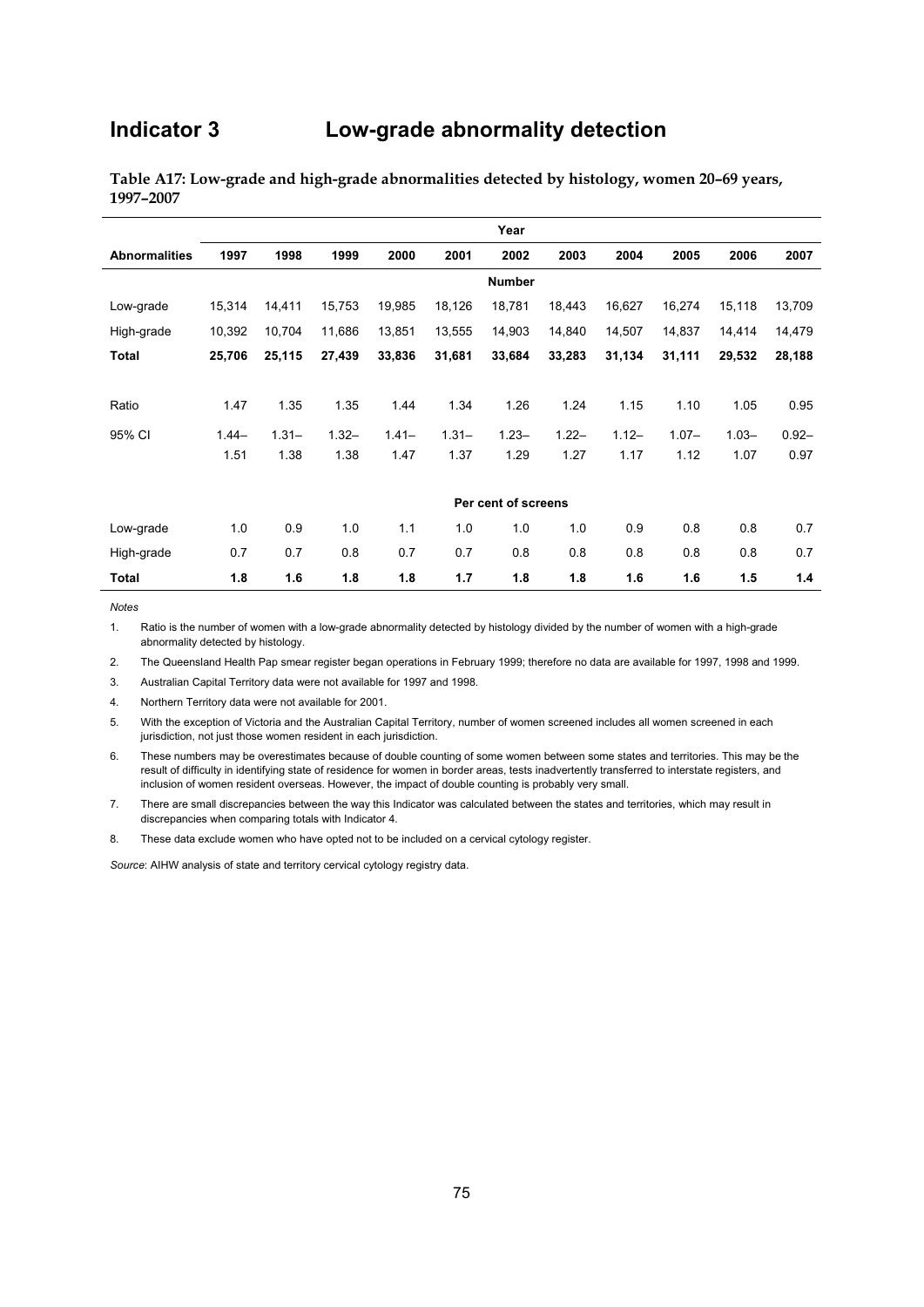|              | <b>States and territories</b> |          |          |           |                     |          |            |           |                  |  |  |  |  |
|--------------|-------------------------------|----------|----------|-----------|---------------------|----------|------------|-----------|------------------|--|--|--|--|
| Year         | <b>NSW</b>                    | Vic      | Qld      | <b>WA</b> | <b>SA</b>           | Tas      | <b>ACT</b> | <b>NT</b> | <b>Australia</b> |  |  |  |  |
|              |                               |          |          |           | <b>Number</b>       |          |            |           |                  |  |  |  |  |
| Low-grade    | 5,451                         | 2,417    | 2,557    | 1,273     | 1,102               | 285      | 474        | 150       | 13,709           |  |  |  |  |
| High-grade   | 5,248                         | 2,727    | 2,772    | 1,514     | 1,012               | 419      | 535        | 252       | 14,479           |  |  |  |  |
| <b>Total</b> | 10,699                        | 5,144    | 5,329    | 2,787     | 2,114               | 704      | 1,009      | 402       | 28,188           |  |  |  |  |
|              |                               |          |          |           |                     |          |            |           |                  |  |  |  |  |
| Ratio        | 1.04                          | 0.89     | 0.92     | 0.84      | 1.09                | 0.68     | 0.89       | 0.60      | 0.95             |  |  |  |  |
| 95% CI       | $1.00 -$                      | $0.84 -$ | $0.87 -$ | $0.78 -$  | $1.00 -$            | $0.59 -$ | $0.78 -$   | $0.49 -$  | $0.92 -$         |  |  |  |  |
|              | 1.08                          | 0.94     | 0.97     | 0.91      | 1.19                | 0.79     | 1.00       | 0.73      | 0.97             |  |  |  |  |
|              |                               |          |          |           |                     |          |            |           |                  |  |  |  |  |
|              |                               |          |          |           | Per cent of screens |          |            |           |                  |  |  |  |  |
| Low-grade    | 0.8                           | 0.5      | 0.7      | 0.7       | 0.8                 | 0.7      | 0.8        | 0.8       | 0.7              |  |  |  |  |
| High-grade   | 0.8                           | 0.5      | 0.7      | 0.8       | 0.7                 | 1.0      | 0.9        | 1.4       | 0.7              |  |  |  |  |
| Total        | 1.6                           | 1.0      | 1.4      | 1.4       | 1.5                 | 1.6      | 1.6        | 2.2       | 1.4              |  |  |  |  |

**Table A18: Ratio of low-grade to high-grade abnormalities detected by histology, by state and territory, women 20–69 years, 2007** 

**Notes** 

*Notes*  Ratio is the number of women with a low-grade abnormality detected by histology divided by the number of women with a high-grade abnormality detected by histology.

2. The Queensland Health Pap smear register began operations in February 1999; therefore no data are available for 1997, 1998 and 1999.

3. Australian Capital Territory data were not available for 1997 and 1998.

4. Northern Territory data were not available for 2001.

5. With the exception of Victoria and the Australian Capital Territory, number of women screened includes all women screened in each jurisdiction, not just those women resident in each jurisdiction.

6. These numbers may be overestimates because of double counting of some women between some states and territories. This may be the result of difficulty in identifying state of residence for women in border areas, tests inadvertently transferred to interstate registers, and inclusion of women resident overseas. However, the impact of double counting is probably very small.

7. There are small discrepancies between the way this Indicator was calculated between the states and territories, which may result in small differences when comparing totals with Indicator 4.

8. These data exclude women who have opted not to be included on a cervical cytology register.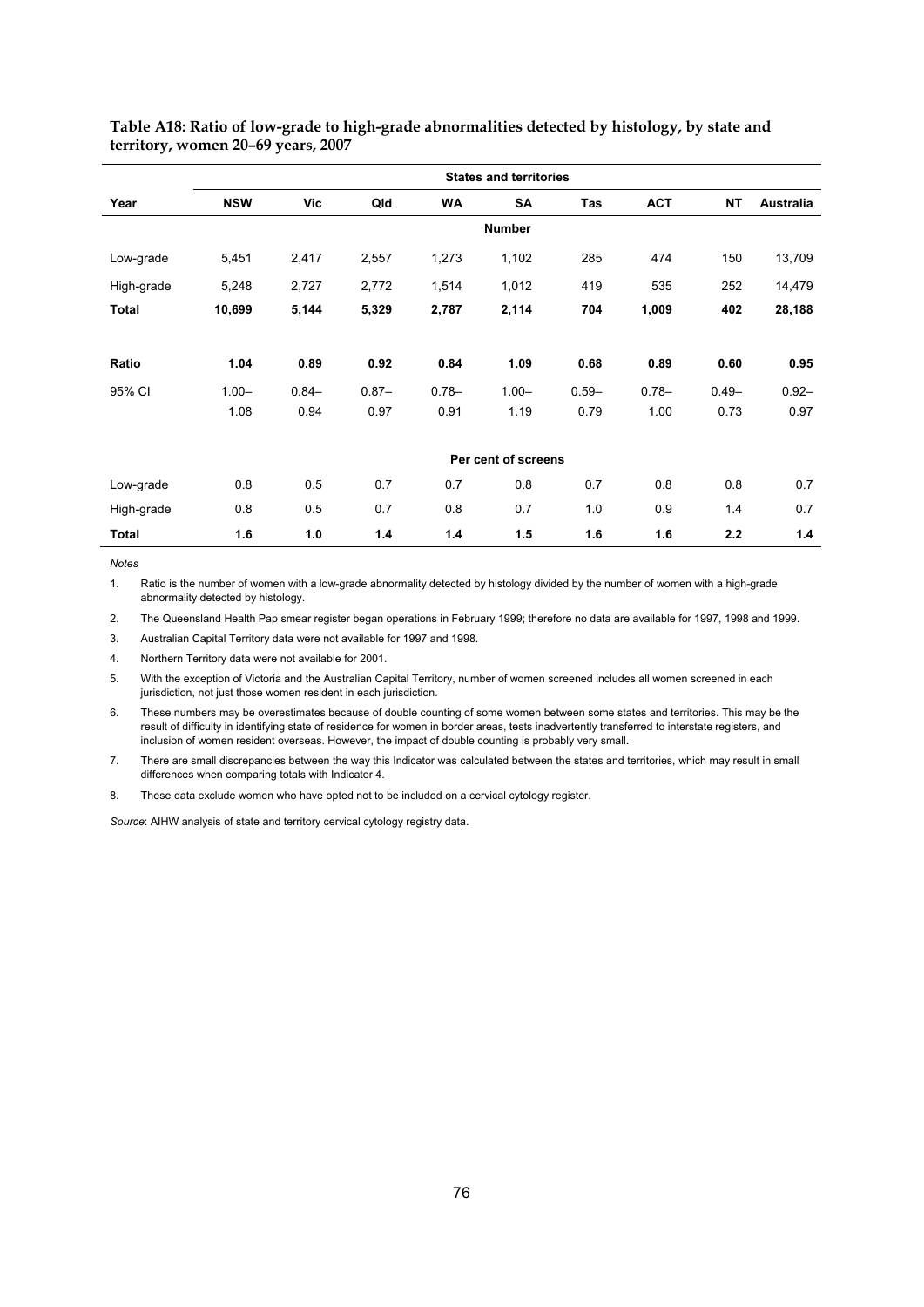## **Indicator 4 High-grade abnormality detection**

|                              | Year   |        |        |        |        |               |             |        |        |                |        |  |
|------------------------------|--------|--------|--------|--------|--------|---------------|-------------|--------|--------|----------------|--------|--|
| Age group<br>(years)         | 1997   | 1998   | 1999   | 2000   | 2001   | 2002          | 2003        | 2004   | 2005   | 2006           | 2007   |  |
|                              |        |        |        |        |        | <b>Number</b> |             |        |        |                |        |  |
| $20 - 24$                    | 2,123  | 2,220  | 2,565  | 2,922  | 2,909  | 3,425         | 3,379       | 3,509  | 3,620  | 3,463          | 3,609  |  |
| $25 - 29$                    | 2,913  | 3,126  | 3,283  | 3,937  | 3,775  | 3,920         | 3,913       | 3,671  | 3,809  | 3,720          | 3,877  |  |
| $30 - 34$                    | 2,115  | 2,041  | 2,238  | 2,767  | 2,699  | 3,078         | 2,976       | 3,020  | 3,040  | 2,805          | 2,731  |  |
| $35 - 39$                    | 1,384  | 1,468  | 1,520  | 1,754  | 1,717  | 1,804         | 1,774       | 1,725  | 1,792  | 1,819          | 1,779  |  |
| $40 - 44$                    | 795    | 833    | 888    | 1,113  | 1,080  | 1,195         | 1,250       | 1,135  | 1,096  | 1,123          | 1,069  |  |
| $45 - 49$                    | 496    | 447    | 554    | 628    | 635    | 642           | 680         | 653    | 661    | 723            | 684    |  |
| $50 - 54$                    | 240    | 257    | 275    | 325    | 319    | 352           | 332         | 308    | 307    | 333            | 324    |  |
| $55 - 59$                    | 122    | 145    | 156    | 178    | 184    | 218           | 202         | 202    | 229    | 198            | 196    |  |
| $60 - 64$                    | 106    | 115    | 109    | 127    | 136    | 113           | 147         | 117    | 132    | 128            | 113    |  |
| 65-69                        | 98     | 52     | 98     | 100    | 101    | 86            | 92          | 69     | 70     | 84             | 84     |  |
| $70 - 74$                    | 72     | 62     | 61     | 83     | 54     | 64            | 38          | 43     | 35     | 40             | 26     |  |
| $75 - 79$                    | 17     | 21     | 28     | 31     | 30     | 21            | 28          | 31     | 21     | 19             | 17     |  |
| $80 - 84$                    | 9      | 11     | 6      | 11     | 12     | 11            | 13          | 15     | 19     | $\overline{7}$ | 9      |  |
| $85+$                        | 3      | 4      | 3      | 3      | 3      | 13            | 9           | 4      | 11     | $\overline{7}$ | 4      |  |
| Age not stated               | 6      | 4      | 5      | 3      | 1      | 1             | $\mathbf 0$ | 1      | 1      | 0              | 1      |  |
| Ages 20<br>years and<br>over | 10,499 | 10,806 | 11,789 | 13,982 | 13,655 | 14,943        | 14,833      | 14,503 | 14,843 | 14,469         | 14,523 |  |
| Ages 20-69<br>vears          | 10,392 | 10,704 | 11,686 | 13,851 | 13,555 | 14,833        | 14,745      | 14,409 | 14,756 | 14,396         | 14,466 |  |

**Table A19: High-grade abnormalities detected by histology, 1997–2007** 

**Notes** 

1. The Queensland Health Pap smear register began operations in February 1999; therefore no data are available for 1997, 1998 and 1999.

2. Australian Capital Territory data were not available for 1997 and 1998.

3. Northern Territory data were not available for 2001.

4. With the exception of Victoria and the Australian Capital Territory, number of women screened includes all women screened in each jurisdiction, not just those women resident in each jurisdiction.

5. These numbers may be overestimates because of double counting of some women between some states and territories. This may be the result of difficulty in identifying state of residence for women in border areas, tests inadvertently transferred to interstate registers, and inclusion of women resident overseas. However, the impact of double counting is probably very small.

6. There are small discrepancies between the way this Indicator was calculated between the states and territories, which may result in small differences when comparing totals with Indicator 3.

7. These data exclude women who have opted not to be included on a cervical cytology register.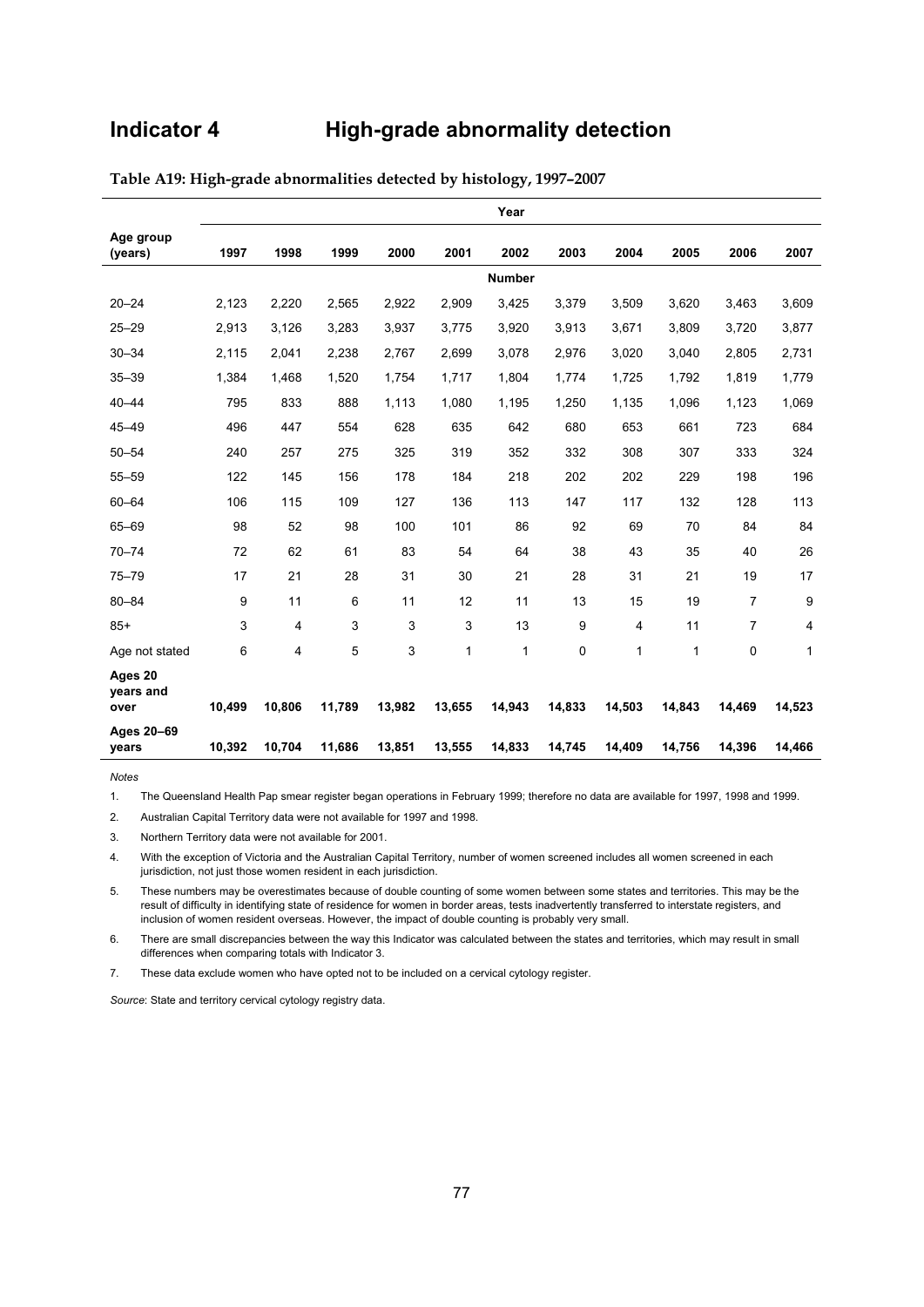|                              |                      |                |                |                |                | Year                                     |                |                |                |                |                |
|------------------------------|----------------------|----------------|----------------|----------------|----------------|------------------------------------------|----------------|----------------|----------------|----------------|----------------|
| Age group<br>(years)         | 1997                 | 1998           | 1999           | 2000           | 2001           | 2002                                     | 2003           | 2004           | 2005           | 2006           | 2007           |
|                              |                      |                |                |                |                | Number detected per 1,000 women screened |                |                |                |                |                |
| $20 - 24$                    | 14.2                 | 14.3           | 16.8           | 16.3           | 16.3           | 18.9                                     | 18.5           | 19.4           | 19.2           | 18.4           | 17.7           |
| $25 - 29$                    | 13.6                 | 13.9           | 15.0           | 15.5           | 15.6           | 16.7                                     | 16.9           | 16.8           | 17.3           | 16.9           | 16.3           |
| $30 - 34$                    | 9.5                  | 8.8            | 10.0           | 10.3           | 10.1           | 11.3                                     | 11.0           | 11.3           | 11.3           | 10.9           | 10.6           |
| $35 - 39$                    | 6.3                  | 6.3            | 6.7            | 6.5            | 6.6            | 6.9                                      | 6.9            | 6.8            | 6.9            | 7.0            | 6.5            |
| $40 - 44$                    | 4.2                  | 4.1            | 4.4            | 4.5            | 4.4            | 4.8                                      | 5.0            | 4.4            | 4.3            | 4.5            | 4.2            |
| $45 - 49$                    | 3.1                  | 2.6            | 3.2            | 3.0            | 3.0            | 3.0                                      | 3.2            | 2.9            | 2.9            | 3.1            | 2.8            |
| $50 - 54$                    | 1.9                  | 1.9            | 2.0            | 1.9            | 1.8            | 2.0                                      | 1.8            | 1.7            | 1.6            | 1.8            | 1.6            |
| $55 - 59$                    | 1.5                  | 1.6            | 1.7            | 1.5            | 1.5            | 1.7                                      | 1.5            | 1.4            | 1.5            | 1.2            | 1.2            |
| $60 - 64$                    | 1.7                  | 1.7            | 1.6            | 1.5            | 1.5            | 1.3                                      | 1.6            | 1.2            | 1.3            | 1.2            | 0.9            |
| 65-69                        | 2.1                  | 1.0            | 2.0            | 1.7            | 1.6            | 1.4                                      | 1.4            | 1.0            | 1.0            | 1.1            | 1.1            |
| $70 - 74$                    | 3.0                  | 2.9            | 2.9            | 3.2            | 2.1            | 2.7                                      | 1.7            | 2.0            | 1.7            | 2.0            | 1.2            |
| $75 - 79$                    | $\ddotsc$            | 3.4            | 4.1            | 3.8            | 3.9            | 2.5                                      | 3.5            | 4.5            | 3.2            | 3.1            | 2.9            |
| $80 - 84$                    | $\ddotsc$            | 6.0            | 3.0            | 4.3            | 4.9            | 4.2                                      | 5.2            | 6.7            | 8.8            | 3.5            | 4.9            |
| $85+$                        | $\ddotsc$            | 4.8            | 4.4            | 3.1            | 3.2            | 13.5                                     | 9.2            | 5.1            | 16.0           | 9.4            | 6.5            |
| Ages 20<br>years and<br>over |                      |                |                |                |                |                                          |                |                |                |                |                |
| Crude rate                   | $\ddot{\phantom{0}}$ | 6.8            | 7.5            | 7.3            | 7.2            | 7.8                                      | 7.7            | 7.5            | 7.6            | 7.3            | 7.1            |
| AS rate                      | $\ddot{\phantom{a}}$ | 5.9            | 6.5            | 6.5            | 6.4            | 7.1                                      | 7.0            | 7.0            | 7.2            | 6.9            | 6.5            |
| 95% CI                       |                      | $5.7 -$        | $6.3 -$        | $6.3 -$        | $6.3 -$        | $7.0 -$                                  | $6.9 -$        | $6.8 -$        | $7.0 -$        | $6.7 -$        | $6.3 -$        |
| Ages 20-69<br>years          | $\sim$               | 6.1            | 6.7            | 6.6            | 6.6            | 7.3                                      | 7.2            | 7.2            | 7.5            | 7.1            | 6.7            |
| Crude rate                   | 7.1                  | 6.9            | 7.5            | 7.4            | 7.3            | 7.9                                      | 7.8            | 7.6            | 7.6            | 7.4            | 7.2            |
| AS rate                      | 6.4                  | $6.2\,$        | 6.9            | 6.9            | 6.9            | 7.5                                      | 7.5            | 7.4            | 7.5            | 7.3            | 7.0            |
| 95% CI                       | $6.2 -$<br>6.5       | $6.1 -$<br>6.3 | $6.8 -$<br>7.1 | $6.8 -$<br>7.0 | $6.8 -$<br>7.0 | $7.4 -$<br>7.6                           | $7.4 -$<br>7.6 | $7.3 -$<br>7.5 | $7.3 -$<br>7.6 | $7.2 -$<br>7.4 | $6.9 -$<br>7.1 |

**Table A20: High-grade abnormalities detected by histology per 1,000 women screened, 1997–2007** 

. . Not applicable.

*Notes* 

1. Crude rates are the number of women with a high-grade abnormality detected by histology per 1,000 women screened.

2. Age-standardised rates are the number of women with a high-grade abnormality detected by histology per 1,000 women screened, age-standardised to the Australian population at 30 June 2001.

3. From 1997 to 2001 inclusive South Australia grouped all women aged 70 years and over, and for the purposes of this table they appear in the 70–74 years age group.

4. The Queensland Health Pap smear register began operations in February 1999; therefore no data are available for 1997, 1998 and 1999.

5. Australian Capital Territory data were not available for 1997 and 1998.

6. Northern Territory data were not available for 2001.

7. With the exception of Victoria and the Australian Capital Territory, number of women screened includes all women screened in each jurisdiction, not just those women resident in each jurisdiction.

8. These data exclude women who have opted not to be included on a cervical cytology register.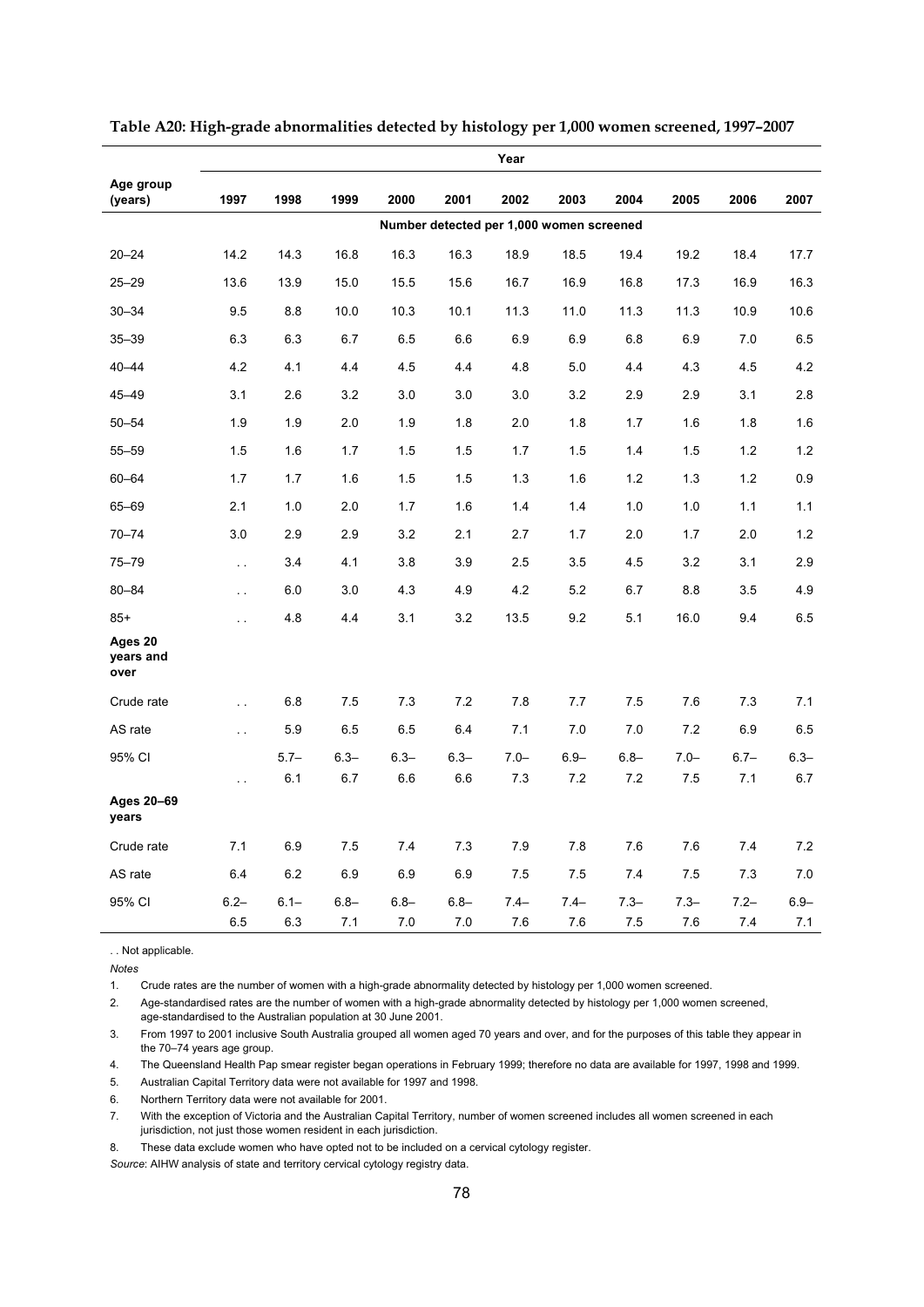|                              | <b>States and territories</b> |              |                |                |                |                |            |                |                  |  |  |  |  |
|------------------------------|-------------------------------|--------------|----------------|----------------|----------------|----------------|------------|----------------|------------------|--|--|--|--|
| Age group<br>(years)         | <b>NSW</b>                    | <b>Vic</b>   | Qld            | <b>WA</b>      | SA             | Tas            | <b>ACT</b> | <b>NT</b>      | Australia        |  |  |  |  |
|                              |                               |              |                |                | <b>Number</b>  |                |            |                |                  |  |  |  |  |
| $20 - 24$                    | 1,193                         | 717          | 720            | 370            | 254            | 149            | 153        | 53             | 3,609            |  |  |  |  |
| $25 - 29$                    | 1,447                         | 725          | 718            | 406            | 260            | 113            | 145        | 63             | 3,877            |  |  |  |  |
| $30 - 34$                    | 1,020                         | 526          | 492            | 292            | 189            | 53             | 109        | 50             | 2,731            |  |  |  |  |
| $35 - 39$                    | 663                           | 350          | 331            | 187            | 114            | 42             | 52         | 40             | 1,779            |  |  |  |  |
| $40 - 44$                    | 418                           | 195          | 195            | 98             | 83             | 22             | 32         | 26             | 1,069            |  |  |  |  |
| $45 - 49$                    | 261                           | 102          | 147            | 64             | 58             | 18             | 22         | 12             | 684              |  |  |  |  |
| $50 - 54$                    | 104                           | 53           | 76             | 38             | 28             | 13             | 8          | $\overline{4}$ | 324              |  |  |  |  |
| $55 - 59$                    | 67                            | 28           | 48             | 21             | 17             | 5              | 8          | $\overline{2}$ | 196              |  |  |  |  |
| $60 - 64$                    | 43                            | 16           | 25             | 12             | $\overline{7}$ | $\overline{4}$ | 5          | $\mathbf{1}$   | 113              |  |  |  |  |
| 65-69                        | 32                            | 15           | 20             | 13             | $\overline{2}$ | 0              | 1          | 1              | 84               |  |  |  |  |
| $70 - 74$                    | $\,6$                         | $\mathbf 2$  | 9              | 1              | $\overline{7}$ | 0              | 1          | $\mathbf 0$    | 26               |  |  |  |  |
| $75 - 79$                    | 3                             | 1            | $\overline{7}$ | $\overline{2}$ | 2              | 0              | 2          | $\mathbf 0$    | 17               |  |  |  |  |
| $80 - 84$                    | 3                             | $\mathbf{1}$ | $\overline{2}$ | $\pmb{0}$      | $\overline{2}$ | 0              | 1          | $\pmb{0}$      | $\boldsymbol{9}$ |  |  |  |  |
| $85+$                        | 1                             | $\mathbf 0$  | 0              | $\overline{c}$ | $\mathbf{1}$   | 0              | 0          | $\mathbf 0$    | $\overline{4}$   |  |  |  |  |
| Age not<br>stated            | 1                             | $\mathbf 0$  | 0              | 0              | 0              | 0              | 0          | 0              | $\mathbf{1}$     |  |  |  |  |
| Ages 20<br>years and<br>over | 5,262                         | 2,731        | 2,790          | 1,506          | 1,024          | 419            | 539        | 252            | 14,523           |  |  |  |  |
| Ages 20-<br>69 years         | 5,248                         | 2,727        | 2,772          | 1,501          | 1,012          | 419            | 535        | 252            | 14,466           |  |  |  |  |

**Table A21: Number of high-grade abnormalities detected by histology, by state and territory, 2007** 

*Notes* 

J.

1. With the exception of Victoria and the Australian Capital Territory, number of women screened includes all women screened in each jurisdiction, not just those women resident in each jurisdiction.

2. These numbers may be overestimates because of double counting of some women between some states and territories. This may be the result of difficulty in identifying state of residence for women in border areas, tests inadvertently transferred to interstate registers, and inclusion of women resident overseas. However, the impact of double counting is probably very small.

3. There are small discrepancies between the way this Indicator was calculated between the states and territories, which may result in small differences when comparing totals with Indicator 3.

4. These data exclude women who have opted not to be included on a cervical cytology register.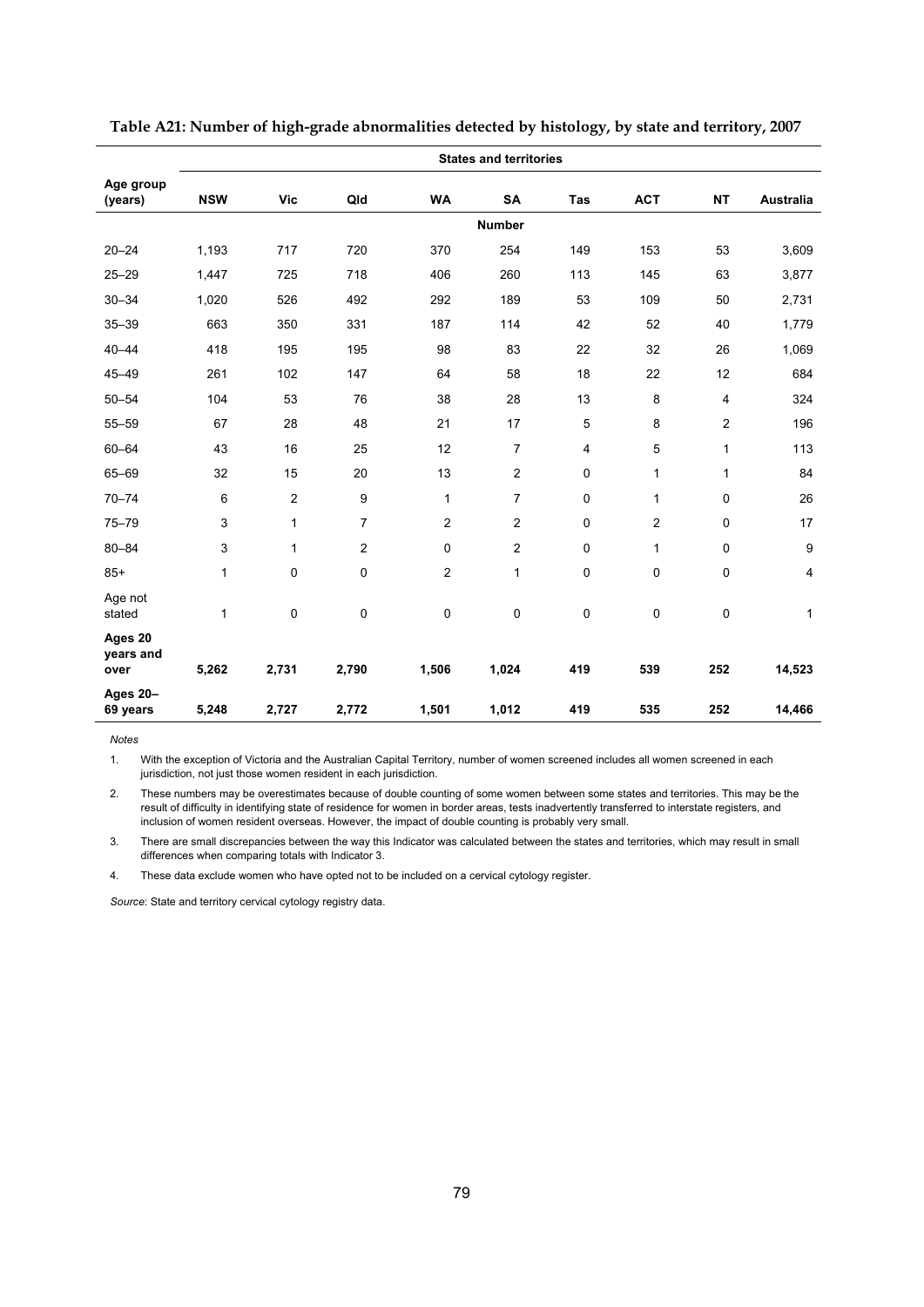|                              | <b>States and territories</b> |             |             |                                          |             |              |              |               |             |  |  |  |
|------------------------------|-------------------------------|-------------|-------------|------------------------------------------|-------------|--------------|--------------|---------------|-------------|--|--|--|
| Age group<br>(years)         | <b>NSW</b>                    | <b>Vic</b>  | Qld         | <b>WA</b>                                | <b>SA</b>   | Tas          | <b>ACT</b>   | NΤ            | Australia   |  |  |  |
|                              |                               |             |             | Number detected per 1,000 women screened |             |              |              |               |             |  |  |  |
| $20 - 24$                    | 19.8                          | 14.4        | 16.6        | 16.7                                     | 17.6        | 31.9         | 21.0         | 21.9          | 17.7        |  |  |  |
| $25 - 29$                    | 18.9                          | 12.1        | 15.4        | 17.4                                     | 16.8        | 24.5         | 17.9         | 22.8          | 16.3        |  |  |  |
| $30 - 34$                    | 11.9                          | 8.0         | 9.9         | 12.0                                     | 11.4        | 10.9         | 13.3         | 19.1          | 10.6        |  |  |  |
| $35 - 39$                    | 7.5                           | 4.9         | 6.3         | 7.1                                      | 6.1         | 7.5          | 6.4          | 15.2          | 6.5         |  |  |  |
| $40 - 44$                    | 5.1                           | 3.0         | 4.1         | 4.0                                      | 4.6         | 4.1          | 4.3          | 12.3          | 4.2         |  |  |  |
| $45 - 49$                    | 3.3                           | 1.6         | 3.2         | 2.8                                      | 3.3         | 3.3          | 3.1          | 6.2           | 2.8         |  |  |  |
| $50 - 54$                    | 1.6                           | 1.0         | 2.1         | 2.0                                      | 1.9         | 2.9          | 1.3          | 2.7           | 1.6         |  |  |  |
| $55 - 59$                    | 1.3                           | 0.7         | 1.6         | 1.4                                      | 1.3         | 1.3          | 1.6          | 1.8           | 1.2         |  |  |  |
| 60-64                        | 1.1                           | 0.5         | 1.1         | 1.2                                      | 0.7         | 1.3          | 1.5          | 1.7           | 0.9         |  |  |  |
| 65-69                        | 1.3                           | 0.7         | 1.5         | 2.0                                      | 0.3         | 0.0          | 0.5          | 3.3           | 1.1         |  |  |  |
| $70 - 74$                    | 0.9                           | 0.4         | 2.1         | 0.6                                      | 3.3         | 0.0          | 2.2          | 0.0           | 1.2         |  |  |  |
| $75 - 79$                    | 1.5                           | 0.8         | 5.9         | 4.3                                      | 2.9         | 0.0          | 19.6         | 0.0           | 2.9         |  |  |  |
| 80-84                        | 5.5                           | 2.3         | 4.9         | 0.0                                      | 8.4         | 0.0          | 31.3         | 0.0           | 4.9         |  |  |  |
| $85+$                        | 5.1                           | 0.0         | 0.0         | 26.3                                     | 12.7        | 0.0          | 0.0          | 0.0           | 6.5         |  |  |  |
| Ages 20<br>years and<br>over |                               |             |             |                                          |             |              |              |               |             |  |  |  |
| Crude rate                   | 8.0                           | 5.2         | 7.1         | 7.7                                      | 6.9         | 9.5          | 8.5          | 14.0          | 7.1         |  |  |  |
| AS rate                      | 7.3                           | 4.7         | 6.4         | 7.1                                      | 7.0         | 8.5          | 8.4          | 10.4          | 6.5         |  |  |  |
| 95% CI                       | $7.0 - 7.6$                   | $4.5 - 4.9$ | $6.1 - 6.7$ | $6.3 - 7.9$                              | $6.3 - 7.7$ | $7.7 - 9.4$  | $6.6 - 10.4$ | $9.1 - 11.8$  | $6.3 - 6.7$ |  |  |  |
| Ages 20-<br>69 years         |                               |             |             |                                          |             |              |              |               |             |  |  |  |
| Crude rate                   | 8.1                           | 5.2         | 7.1         | 7.7                                      | 7.0         | 9.6          | 8.5          | 14.0          | 7.2         |  |  |  |
| AS rate                      | 8.0                           | 5.2         | 6.8         | 7.3                                      | 7.2         | 9.7          | 7.9          | 11.9          | 7.0         |  |  |  |
| 95% CI                       | $7.8 - 8.2$                   | $5.0 - 5.4$ | $6.6 - 7.1$ | $7.0 - 7.7$                              | $6.7 - 7.6$ | $8.8 - 10.7$ | $7.2 - 8.6$  | $10.5 - 13.5$ | $6.9 - 7.1$ |  |  |  |

**Table A22: High-grade abnormalities detected by histology per 1,000 women screened, by state and territory, 2007** 

*Notes*  1. Crude rates are the number of women with a high-grade abnormality detected by histology per 1,000 women screened.

2. Age-standardised rates are the number of women with a high-grade abnormality detected by histology per 1,000 women screened, age-standardised to the Australian population at 30 June 2001.

3. With the exception of Victoria and the Australian Capital Territory, number of women screened includes all women screened in each jurisdiction, not just those women resident in each jurisdiction.

4. These data exclude women who have opted not to be included on a cervical cytology register.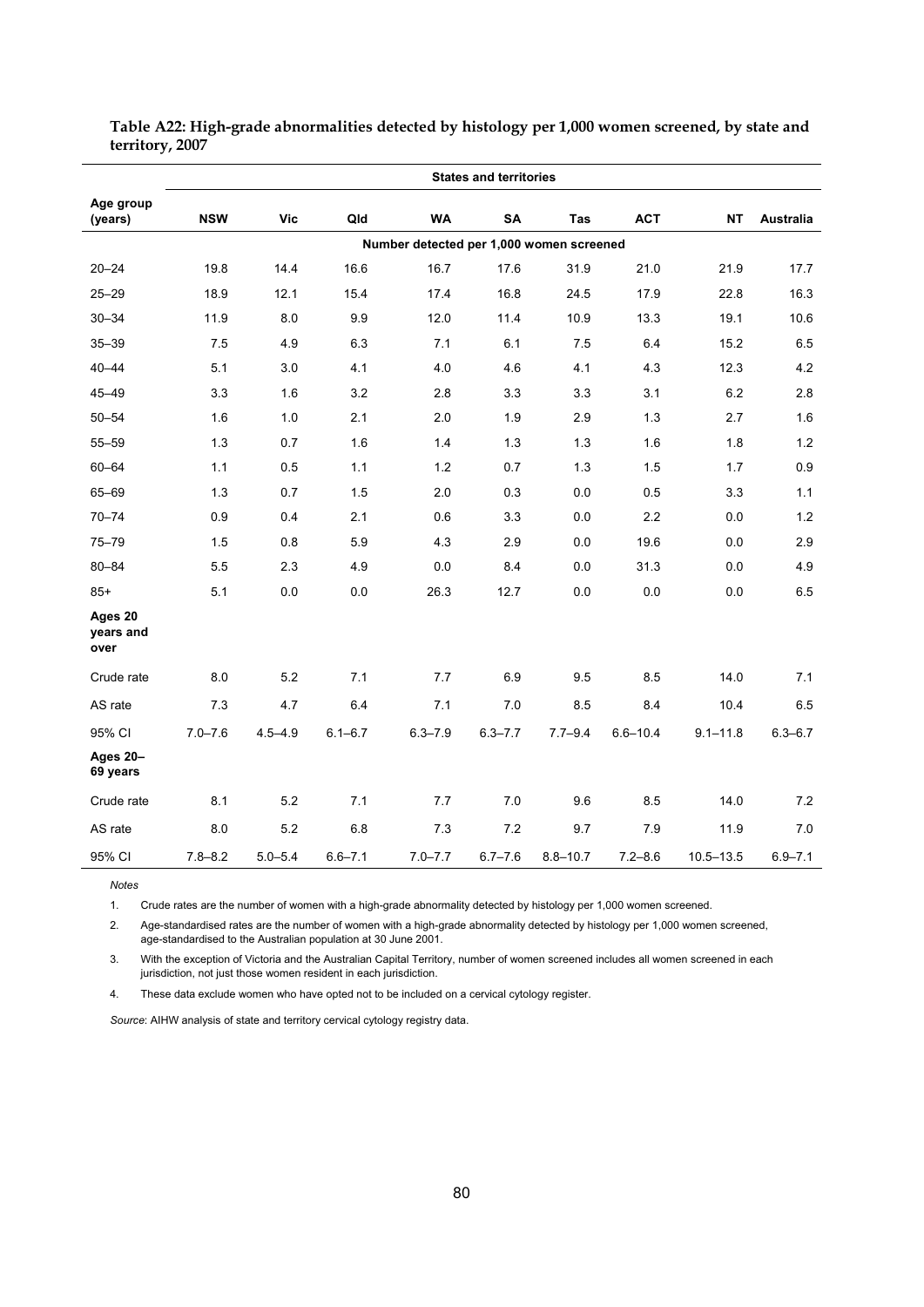|                             | Year      |           |               |           |           |  |  |  |  |  |  |
|-----------------------------|-----------|-----------|---------------|-----------|-----------|--|--|--|--|--|--|
| Age group<br>(years)        | 1997      | 1998      | 1999          | 2000      | 2001      |  |  |  |  |  |  |
|                             |           |           | <b>Number</b> |           |           |  |  |  |  |  |  |
|                             |           |           |               |           |           |  |  |  |  |  |  |
| $20 - 24$                   | 149,203   | 154,804   | 152,337       | 179,312   | 178,267   |  |  |  |  |  |  |
| $25 - 29$                   | 214,958   | 225,693   | 218,499       | 254,534   | 241,353   |  |  |  |  |  |  |
| $30 - 34$                   | 221,661   | 231,024   | 223,700       | 268,031   | 267,038   |  |  |  |  |  |  |
| $35 - 39$                   | 219,961   | 234,358   | 228,337       | 270,740   | 261,728   |  |  |  |  |  |  |
| $40 - 44$                   | 187,533   | 201,812   | 200,770       | 245,627   | 246,640   |  |  |  |  |  |  |
| $45 - 49$                   | 160,788   | 171,088   | 171,528       | 209,487   | 209,163   |  |  |  |  |  |  |
| $50 - 54$                   | 123,427   | 133,964   | 140,438       | 175,187   | 178,425   |  |  |  |  |  |  |
| $55 - 59$                   | 82,996    | 88,706    | 93,374        | 116,943   | 122,168   |  |  |  |  |  |  |
| $60 - 64$                   | 60,841    | 66,272    | 69,887        | 85,383    | 88,351    |  |  |  |  |  |  |
| 65-69                       | 45,781    | 49,835    | 49,941        | 59,248    | 61,556    |  |  |  |  |  |  |
| $70 - 74$                   | 23,862    | 21,657    | 21,199        | 25,548    | 25,152    |  |  |  |  |  |  |
| $75 - 79$                   | 3,147     | 6,226     | 6,898         | 8,204     | 7,774     |  |  |  |  |  |  |
| $80 - 84$                   | 1,069     | 1,843     | 1,978         | 2,535     | 2,435     |  |  |  |  |  |  |
| $85+$                       | 22        | 833       | 685           | 970       | 929       |  |  |  |  |  |  |
| Age not stated              | 359       | 4,492     | 2,441         | 1,975     | 2,058     |  |  |  |  |  |  |
| <b>Ages</b><br>20 years and |           |           |               |           |           |  |  |  |  |  |  |
| over                        | 1,495,608 | 1,592,607 | 1,582,012     | 1,903,724 | 1,893,037 |  |  |  |  |  |  |
| Ages 20-69<br>years         | 1,467,149 | 1,557,556 | 1,548,811     | 1,864,492 | 1,854,689 |  |  |  |  |  |  |

#### **Table A23a: Number of women screened, 1997–2001**

*Notes* 

1. The Queensland Health Pap smear register began operations in February 1999; therefore no data are available for 1997, 1998 and 1999.

2. Australian Capital Territory data were not available for 1997 and 1998.

3. Northern Territory data were not available for 2001.

4. With the exception of Victoria and the Australian Capital Territory, number of women screened includes all women screened in each jurisdiction, not just those women resident in each jurisdiction.

5. These numbers may be overestimates because of double counting of some women between some states and territories. This may be the result of difficulty in identifying state of residence for women in border areas, tests inadvertently transferred to interstate registers, and inclusion of women resident overseas. However, the impact of double counting is probably very small.

6. These data exclude women who have opted not to be included on a cervical cytology register.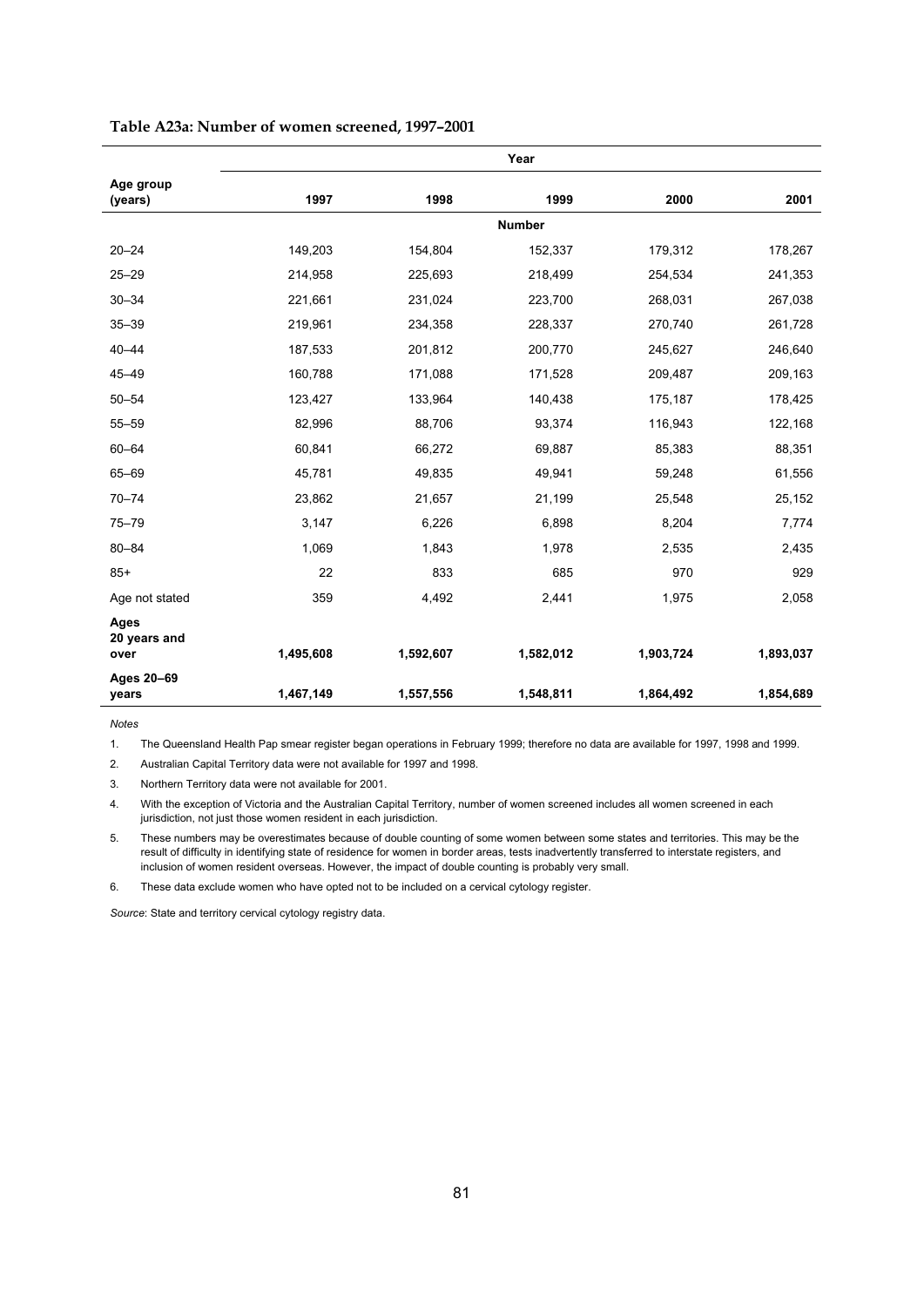|                           | Year      |           |               |           |           |           |  |  |  |  |
|---------------------------|-----------|-----------|---------------|-----------|-----------|-----------|--|--|--|--|
| Age group (years)         | 2002      | 2003      | 2004          | 2005      | 2006      | 2007      |  |  |  |  |
|                           |           |           | <b>Number</b> |           |           |           |  |  |  |  |
| $20 - 24$                 | 180,961   | 182,264   | 180,911       | 188,375   | 188,386   | 204,279   |  |  |  |  |
| $25 - 29$                 | 234,688   | 231,713   | 219,045       | 220,542   | 220,451   | 237,208   |  |  |  |  |
| $30 - 34$                 | 271,399   | 270,492   | 267,553       | 268,793   | 257,055   | 258,060   |  |  |  |  |
| $35 - 39$                 | 260,097   | 258,040   | 253,730       | 258,908   | 261,604   | 274,208   |  |  |  |  |
| $40 - 44$                 | 249,958   | 251,113   | 255,197       | 255,267   | 250,219   | 251,944   |  |  |  |  |
| $45 - 49$                 | 212,372   | 214,324   | 221,712       | 227,281   | 231,495   | 241,475   |  |  |  |  |
| $50 - 54$                 | 176,949   | 180,162   | 183,853       | 186,689   | 190,004   | 196,634   |  |  |  |  |
| $55 - 59$                 | 130,107   | 135,062   | 146,837       | 152,411   | 158.529   | 162,161   |  |  |  |  |
| $60 - 64$                 | 89,625    | 92,047    | 97,916        | 101,992   | 109,111   | 119,536   |  |  |  |  |
| 65-69                     | 62,438    | 65,023    | 68,036        | 70,176    | 73,711    | 76,247    |  |  |  |  |
| $70 - 74$                 | 23,731    | 22,781    | 21,055        | 20,508    | 20,461    | 20,868    |  |  |  |  |
| $75 - 79$                 | 8,349     | 7,971     | 6,920         | 6,505     | 6,085     | 5,773     |  |  |  |  |
| $80 - 84$                 | 2,642     | 2,514     | 2,249         | 2,148     | 2,006     | 1,846     |  |  |  |  |
| $85+$                     | 965       | 974       | 789           | 686       | 742       | 613       |  |  |  |  |
| Age not stated            | 1,857     | 1,841     | 286           | 164       | 69        | 45        |  |  |  |  |
| Ages<br>20 years and over | 1,906,138 | 1,916,321 | 1,926,089     | 1,960,446 | 1,969,929 | 2,050,897 |  |  |  |  |
| Ages 20-69 years          | 1,868,594 | 1,880,240 | 1,894,790     | 1,930,435 | 1,940,566 | 2,021,751 |  |  |  |  |

#### **Table A23b: Number of women screened, 2002–2007**

**Notes** 

1. With the exception of Victoria and the Australian Capital Territory, number of women screened includes all women screened in each jurisdiction, not just those women resident in each jurisdiction.

2. These numbers may be overestimates because of double counting of some women between some states and territories. This may be the result of difficulty in identifying state of residence for women in border areas, tests inadvertently transferred to interstate registers, and inclusion of women resident overseas. However, the impact of double counting is probably very small.

3. These data exclude women who have opted not to be included on a cervical cytology register.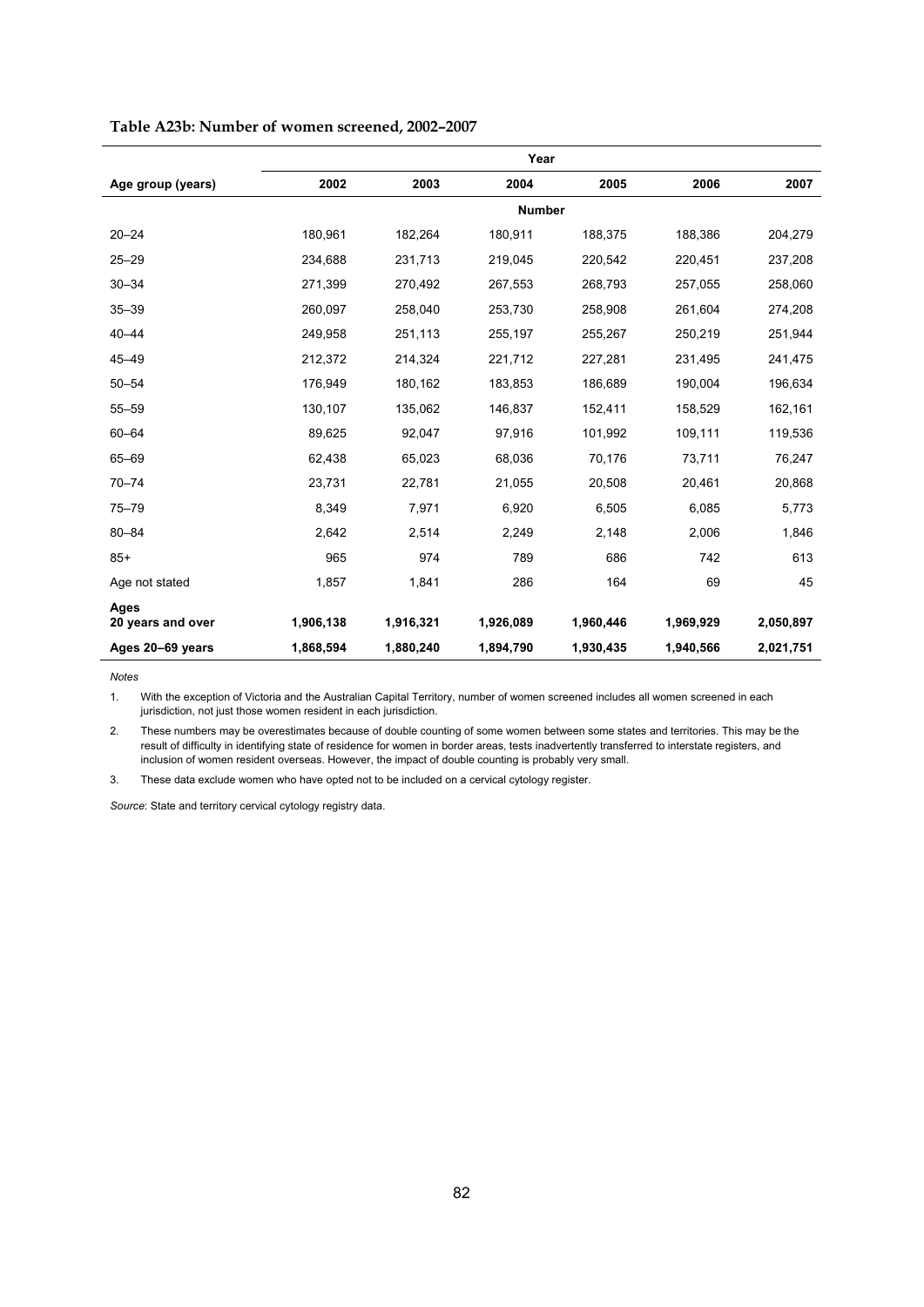|                        | <b>States and territories</b> |         |         |           |               |            |            |                |                  |  |  |  |
|------------------------|-------------------------------|---------|---------|-----------|---------------|------------|------------|----------------|------------------|--|--|--|
| Age group (years)      | <b>NSW</b>                    | Vic     | Qld     | <b>WA</b> | SA            | <b>Tas</b> | <b>ACT</b> | <b>NT</b>      | <b>Australia</b> |  |  |  |
|                        |                               |         |         |           | <b>Number</b> |            |            |                |                  |  |  |  |
| $20 - 24$              | 60,265                        | 49,664  | 43,405  | 22,119    | 14,439        | 4,667      | 7,295      | 2,425          | 204,279          |  |  |  |
| $25 - 29$              | 76,416                        | 59,867  | 46,626  | 23,355    | 15,441        | 4,618      | 8,121      | 2,764          | 237,208          |  |  |  |
| $30 - 34$              | 85,874                        | 65,856  | 49,557  | 24,428    | 16,646        | 4,882      | 8,193      | 2,624          | 258,060          |  |  |  |
| $35 - 39$              | 88,486                        | 72,165  | 52,217  | 26,396    | 18,610        | 5,610      | 8,098      | 2,626          | 274,208          |  |  |  |
| $40 - 44$              | 81,319                        | 65,686  | 47.885  | 24,240    | 17,950        | 5,322      | 7,434      | 2,108          | 251,944          |  |  |  |
| $45 - 49$              | 78,268                        | 62,272  | 45,728  | 22,967    | 17,808        | 5,475      | 7,022      | 1,935          | 241,475          |  |  |  |
| $50 - 54$              | 63,306                        | 51,158  | 36,593  | 18,649    | 14,931        | 4,483      | 6,016      | 1,498          | 196,634          |  |  |  |
| $55 - 59$              | 51,716                        | 42,694  | 30,106  | 14,878    | 12,696        | 3,847      | 5,142      | 1,082          | 162,161          |  |  |  |
| $60 - 64$              | 38,689                        | 31,782  | 22,192  | 10,187    | 9,760         | 2,963      | 3,357      | 606            | 119,536          |  |  |  |
| 65-69                  | 24,311                        | 21,028  | 13,526  | 6,567     | 6,624         | 1,850      | 2,037      | 304            | 76,247           |  |  |  |
| $70 - 74$              | 6,722                         | 5,130   | 4,214   | 1,777     | 2,131         | 376        | 457        | 61             | 20,868           |  |  |  |
| $75 - 79$              | 1,961                         | 1,251   | 1,194   | 470       | 686           | 93         | 102        | 16             | 5,773            |  |  |  |
| $80 - 84$              | 549                           | 438     | 405     | 149       | 238           | 30         | 32         | 5              | 1,846            |  |  |  |
| $85+$                  | 197                           | 176     | 64      | 76        | 79            | 11         | 8          | $\overline{2}$ | 613              |  |  |  |
| Age not stated         | 41                            | 0       | 0       | 0         | 4             | 0          | 0          | 0              | 45               |  |  |  |
| Ages 20 years and over | 658,120                       | 529,167 | 393,712 | 196,258   | 148,043       | 44,227     | 63,314     | 18,056         | 2,050,897        |  |  |  |
| Ages 20-69 years       | 648,650                       | 522,171 | 387,835 | 193,786   | 144,905       | 43,717     | 62,715     | 17,972         | 2,021,751        |  |  |  |

#### **Table A24: Number of women screened, by state and territory, 2007**

*Notes* 

1. With the exception of Victoria and the Australian Capital Territory, number of women screened includes all women screened in each jurisdiction, not just those women resident in each jurisdiction.

2. These numbers may be overestimates because of double counting of some women between some states and territories. This may be the result of difficulty in identifying state of residence for women in border areas, tests inadvertently transferred to interstate registers, and inclusion of women resident overseas. However, the impact of double counting is probably very small.

3. These data exclude women who have opted not to be included on a cervical cytology register.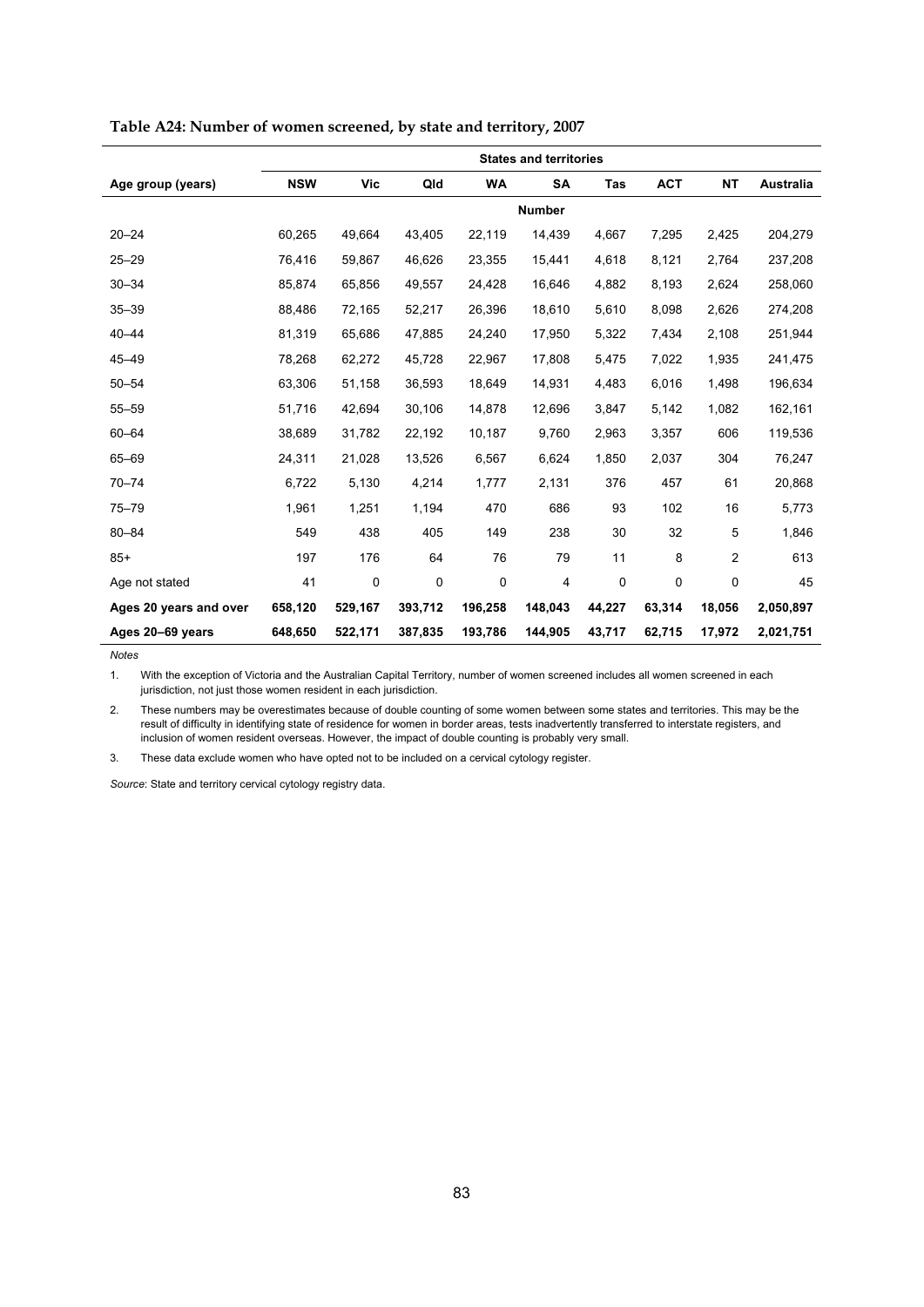## **Indicator 5.1 Incidence of micro-invasive squamous cervical cancer**

|                     | Year      |      |      |      |      |      |                |                |                         |      |                |      |                |              |                  |
|---------------------|-----------|------|------|------|------|------|----------------|----------------|-------------------------|------|----------------|------|----------------|--------------|------------------|
| Age group           |           |      |      |      |      |      |                |                |                         |      |                |      |                |              |                  |
| (years)             | 1991      | 1992 | 1993 | 1994 | 1995 | 1996 | 1997           | 1998           | 1999                    | 2000 | 2001           | 2002 | 2003           | 2004         | 2005             |
|                     |           |      |      |      |      |      |                | <b>Number</b>  |                         |      |                |      |                |              |                  |
| $0 - 4$             | $\pmb{0}$ | 0    | 0    | 0    | 0    | 0    | 0              | 0              | $\pmb{0}$               | 0    | $\pmb{0}$      | 0    | 0              | 0            | 0                |
| $5 - 9$             | 0         | 0    | 0    | 0    | 0    | 0    | 0              | 0              | $\mathbf 0$             | 0    | $\mathbf 0$    | 0    | 0              | 0            | 0                |
| $10 - 14$           | 0         | 0    | 0    | 0    | 0    | 0    | $\pmb{0}$      | 0              | $\mathbf 0$             | 0    | $\mathbf 0$    | 0    | 0              | 0            | 0                |
| $15 - 19$           | 1         | 0    | 0    | 0    | 0    | 1    | $\mathbf 0$    | 0              | $\mathbf 0$             | 0    | $\mathbf 0$    | 0    | 0              | 0            | 1                |
| $20 - 24$           | 0         | 5    | 1    | 7    | 1    | 6    | 3              | 3              | 2                       | 1    | 2              | 10   | 3              | 9            | 5                |
| $25 - 29$           | 14        | 14   | 9    | 17   | 18   | 18   | 10             | 17             | 14                      | 12   | 12             | 13   | 11             | 16           | 11               |
| $30 - 34$           | 32        | 33   | 32   | 36   | 41   | 18   | 28             | 18             | 13                      | 27   | 22             | 16   | 16             | 22           | 18               |
| $35 - 39$           | 39        | 24   | 26   | 31   | 29   | 36   | 22             | 27             | 22                      | 13   | 14             | 13   | 12             | 14           | 18               |
| $40 - 44$           | 30        | 24   | 17   | 25   | 30   | 23   | 21             | 23             | 14                      | 9    | 6              | 11   | 16             | 16           | 23               |
| $45 - 49$           | 9         | 14   | 15   | 26   | 23   | 11   | 11             | 18             | $\overline{7}$          | 15   | 15             | 13   | 17             | 11           | 5                |
| $50 - 54$           | 12        | 11   | 17   | 9    | 12   | 11   | 8              | 12             | $\overline{7}$          | 6    | 9              | 4    | 3              | 5            | 7                |
| $55 - 59$           | 6         | 12   | 5    | 5    | 10   | 7    | 8              | 2              | 8                       | 4    | 4              | 6    | 3              | 7            | 2                |
| $60 - 64$           | 7         | 9    | 7    | 10   | 11   | 6    | 6              | 5              | $\overline{\mathbf{c}}$ | 3    | 4              | 5    | 4              | $\mathbf{1}$ | $\boldsymbol{2}$ |
| 65-69               | 7         | 9    | 9    | 8    | 6    | 10   | $\overline{2}$ | $\overline{2}$ | 3                       | 0    | $\overline{2}$ | 3    | $\overline{2}$ | 3            | 3                |
| $70 - 74$           | 5         | 2    | 4    | 6    | 5    | 4    | 5              | 3              | 2                       | 0    | 2              | 1    | 4              | 3            | 0                |
| $75 - 79$           | 3         | 3    | 1    | 3    | 5    | 2    | 2              | 2              | 1                       | 1    | 3              | 2    | 0              | 2            | 1                |
| $80 - 84$           | 2         | 0    | 0    | 1    | 1    | 1    | $\pmb{0}$      | $\overline{2}$ | $\pmb{0}$               | 2    | $\pmb{0}$      | 2    | 3              | 3            | 1                |
| $85+$               | $\pmb{0}$ | 0    | 1    | 1    | 1    | 1    | $\mathbf 0$    | $\mathbf 0$    | 0                       | 0    | 2              | 0    | 0              | 1            | 0                |
| All ages            | 167       | 160  | 144  | 185  | 193  | 155  | 126            | 134            | 95                      | 93   | 97             | 99   | 94             | 113          | 97               |
| Ages 20-69<br>years | 156       | 155  | 138  | 174  | 181  | 146  | 119            | 127            | 92                      | 90   | 90             | 94   | 87             | 104          | 94               |

**Table A25: Number of new cases of micro-invasive squamous cervical cancer, by age, 1991–2005** 

*Note:* Cancer incidence estimates provided in this publication were made in December 2008. These estimates may be updated at any time as case details are added, modified or deleted in the national database. These modifications may occur several years after the initial diagnosis, as additional case details are received by the state and territory cancer registries from data suppliers and then passed to the National Cancer Statistics Clearing House. This may have the impact of making incidence estimates for the same year incompatible between publications, but for the most part these changes are very small.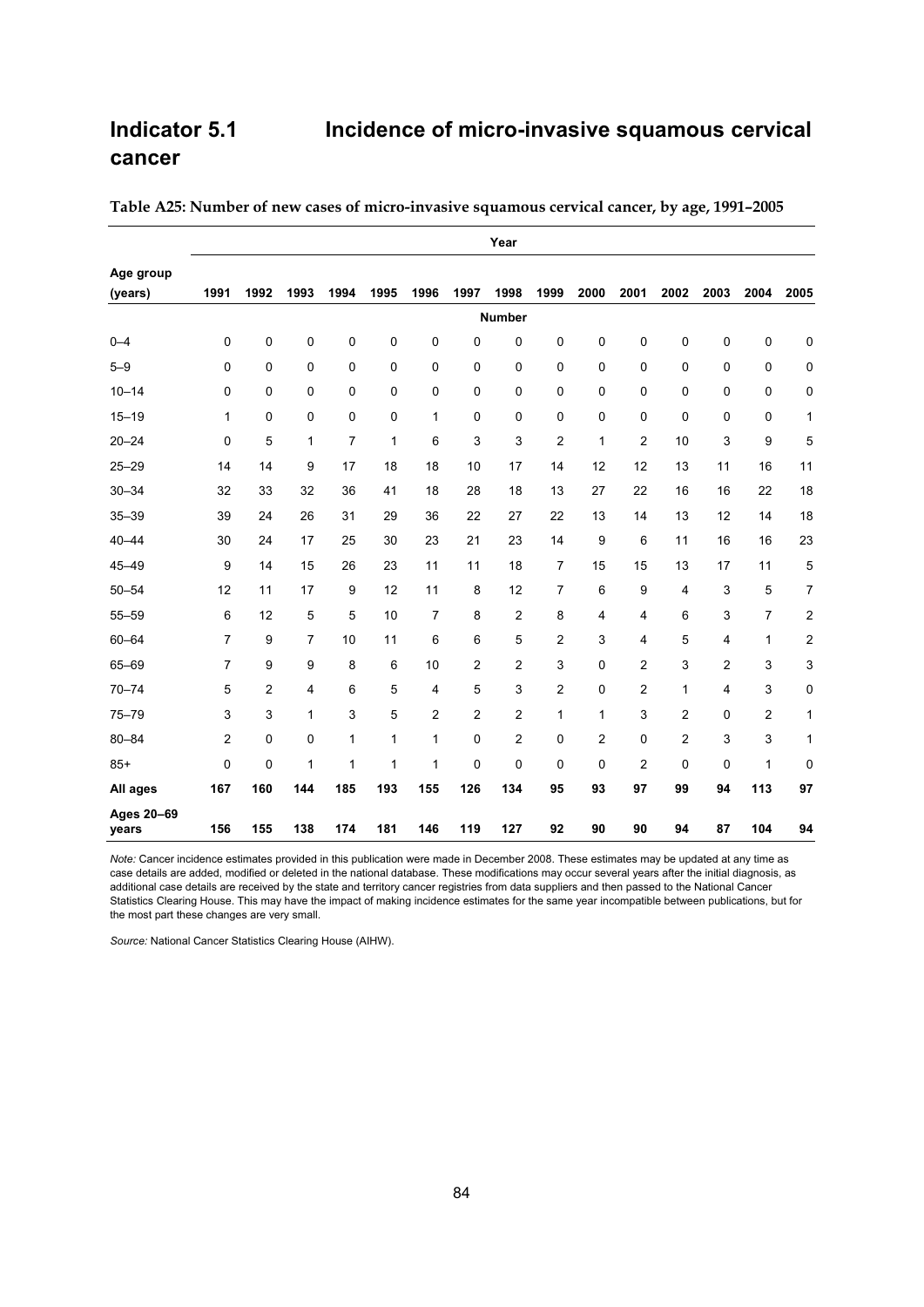|                        | Year           |                |                |                |                    |                |                                       |                    |                |                |                    |                  |                  |                |                    |
|------------------------|----------------|----------------|----------------|----------------|--------------------|----------------|---------------------------------------|--------------------|----------------|----------------|--------------------|------------------|------------------|----------------|--------------------|
| Age group<br>(years)   | 1991           | 1992           | 1993           | 1994           | 1995               | 1996           | 1997                                  | 1998               | 1999           | 2000           | 2001               | 2002             | 2003             | 2004           | 2005               |
|                        |                |                |                |                |                    |                | Number of new cases per 100,000 women |                    |                |                |                    |                  |                  |                |                    |
| $0 - 4$                | 0.0            | 0.0            | 0.0            | 0.0            | 0.0                | 0.0            | 0.0                                   | 0.0                | 0.0            | 0.0            | 0.0                | 0.0              | 0.0              | 0.0            | 0.0                |
| $5 - 9$                | 0.0            | 0.0            | 0.0            | 0.0            | 0.0                | 0.0            | 0.0                                   | 0.0                | 0.0            | 0.0            | 0.0                | 0.0              | 0.0              | 0.0            | 0.0                |
| $10 - 14$              | 0.0            | 0.0            | 0.0            | 0.0            | 0.0                | 0.0            | 0.0                                   | 0.0                | 0.0            | 0.0            | 0.0                | 0.0              | 0.0              | 0.0            | 0.0                |
| $15 - 19$              | 0.2            | 0.0            | 0.0            | 0.0            | 0.0                | 0.2            | 0.0                                   | 0.0                | 0.0            | 0.0            | 0.0                | 0.0              | 0.0              | 0.0            | 0.1                |
| $20 - 24$              | 0.0            | 0.7            | 0.1            | 1.0            | 0.1                | 0.9            | 0.4                                   | 0.5                | 0.3            | 0.2            | 0.3                | 1.5              | 0.4              | 1.3            | 0.7                |
| $25 - 29$              | 2.0            | 2.0            | 1.3            | 2.5            | 2.6                | 2.5            | 1.4                                   | 2.3                | 1.9            | 1.7            | 1.7                | 1.9              | 1.6              | 2.4            | 1.6                |
| $30 - 34$              | 4.5            | 4.6            | 4.4            | 4.9            | 5.6                | 2.5            | 3.9                                   | 2.5                | 1.8            | 3.8            | 3.0                | 2.1              | 2.1              | 2.9            | 2.4                |
| $35 - 39$              | 5.9            | 3.5            | 3.8            | 4.4            | 4.1                | 4.9            | 3.0                                   | 3.6                | 2.9            | 1.7            | 1.9                | 1.7              | 1.6              | 1.9            | 2.4                |
| $40 - 44$              | 4.7            | 3.7            | 2.6            | 3.8            | 4.5                | 3.4            | 3.0                                   | 3.3                | 2.0            | 1.2            | 0.8                | 1.4              | 2.1              | 2.1            | 3.0                |
| $45 - 49$              | 1.8            | 2.6            | 2.6            | 4.4            | 3.7                | 1.7            | 1.7                                   | 2.8                | 1.1            | 2.2            | 2.2                | 1.9              | 2.4              | 1.5            | 0.7                |
| $50 - 54$              | 2.9            | 2.6            | 3.9            | 2.0            | 2.5                | 2.2            | 1.5                                   | 2.1                | 1.2            | 1.0            | 1.4                | 0.6              | 0.5              | 0.8            | 1.0                |
| $55 - 59$              | 1.7            | 3.3            | 1.3            | 1.3            | 2.5                | 1.7            | 1.9                                   | 0.5                | 1.8            | 0.8            | 0.8                | 1.1              | 0.5              | 1.2            | 0.3                |
| $60 - 64$              | 1.9            | 2.5            | 1.9            | 2.8            | 3.1                | 1.7            | 1.6                                   | 1.3                | 0.5            | 0.8            | 1.0                | 1.2              | 0.9              | 0.2            | 0.4                |
| 65-69                  | 2.0            | 2.5            | 2.5            | 2.3            | 1.7                | 2.8            | 0.6                                   | 0.6                | 0.9            | 0.0            | 0.6                | 0.8              | 0.5              | 0.8            | 0.8                |
| $70 - 74$              | 1.1            | 0.7            | 1.3            | 1.9            | 1.5                | 1.2            | 1.5                                   | 0.9                | 0.6            | 0.0            | 0.6                | 0.3              | 1.2              | 0.9            | 0.0                |
| $75 - 79$              | 0.9            | 1.3            | 0.4            | 1.3            | 2.1                | 0.8            | 0.8                                   | 0.7                | 0.4            | 0.3            | 1.0                | 0.7              | 0.0              | 0.7            | 0.3                |
| $80 - 84$              | 1.4            | 0.0            | 0.0            | 0.6            | 0.6                | 0.6            | 0.0                                   | 1.1                | 0.0            | 1.1            | 0.0                | 0.9              | 1.4              | 1.3            | 0.4                |
| $85+$                  | 0.0            | 0.0            | 0.8            | 0.8            | 0.7                | 0.7            | 0.0                                   | 0.0                | 0.0            | 0.0            | 1.1                | 0.0              | 0.0              | 0.5            | 0.0                |
| All ages<br>Crude rate | 1.9            | 1.8            | 1.6            | 2.1            | 2.1                | 1.7            | 1.4                                   | 1.4                | 1.0            | 1.0            | 1.0                | 1.0              | 0.9              | 1.1            | 0.9                |
| AS rate (A)            | 1.9            | 1.9            | 1.7            | 2.1            | 2.2                | 1.7            | 1.4                                   | 1.4                | 1.0            | 1.0            | 1.0                | 1.0              | 0.9              | 1.1            | 1.0                |
| 95% CI                 | $1.7 -$<br>2.3 | $1.6 -$<br>2.2 | $1.4 -$<br>2.0 | $1.8 -$<br>2.4 | $1.9 -$<br>2.5     | $1.4 -$<br>2.0 | $1.1 -$<br>1.6                        | $1.2 -$<br>1.7     | $0.8 -$<br>1.2 | $0.8 -$<br>1.2 | $0.8 -$<br>1.2     | $0.8 -$<br>1.2   | $0.8 -$<br>1.1   | $0.9 -$<br>1.3 | $0.8 -$<br>1.2     |
| AS rate (W)            | 1.8            | $1.7$          | $1.5\,$        | 1.9            | $2.0\,$            | $1.5\,$        | $1.2\,$                               | 1.3                | $0.9\,$        | 0.9            | $0.9\,$            | $0.9\,$          | $0.9\,$          | $1.0$          | $0.9\,$            |
| 95% CI                 | $1.5 -$<br>2.1 | $1.5 -$<br>2.0 | $1.3 -$<br>1.8 | $1.6 -$<br>2.2 | $1.7 -$<br>$2.2\,$ | $1.3 -$<br>1.8 | $1.0 -$<br>$1.5$                      | $1.1 -$<br>1.5     | $0.7 -$<br>1.1 | $0.7 -$<br>1.1 | $0.7 -$<br>1.1     | $0.8 -$<br>$1.2$ | $0.7 -$<br>$1.1$ | $0.9 -$<br>1.3 | $0.7 -$<br>1.1     |
| Ages 20-69 years       |                |                |                |                |                    |                |                                       |                    |                |                |                    |                  |                  |                |                    |
| Crude rate             | 2.9            | 2.8            | 2.5            | 3.1            | 3.2                | 2.5            | 2.0                                   | 2.1                | 1.5            | 1.5            | 1.5                | 1.5              | 1.4              | 1.6            | 1.4                |
| AS rate (A)            | 2.9            | 2.9            | 2.5            | 3.1            | 3.2                | 2.5            | 2.0                                   | 2.1                | 1.5            | 1.5            | 1.5                | 1.5              | 1.4              | 1.6            | 1.5                |
| 95% CI                 | $2.5 -$<br>3.4 | $2.4 -$<br>3.4 | $2.1 -$<br>3.0 | $2.6 -$<br>3.6 | $2.7 -$<br>$3.7\,$ | $2.1 -$<br>3.0 | $1.7 -$<br>2.4                        | $1.8 -$<br>$2.5\,$ | $1.2 -$<br>1.9 | $1.2 -$<br>1.8 | $1.2 -$<br>1.8     | $1.2 -$<br>1.8   | $1.1 -$<br>1.7   | $1.3 -$<br>2.0 | $1.2 -$<br>$1.8\,$ |
| AS rate (W)            | 2.8            | 2.8            | 2.4            | 3.0            | 3.1                | 2.5            | 2.0                                   | 2.1                | 1.5            | 1.5            | 1.4                | 1.5              | 1.4              | 1.7            | 1.5                |
| 95% CI                 | $2.4 -$<br>3.3 | $2.4 -$<br>3.3 | $2.1 -$<br>2.9 | $2.6 -$<br>3.5 | $2.7 -$<br>3.6     | $2.1 -$<br>2.9 | $1.7 -$<br>$2.4\,$                    | $1.7 -$<br>$2.5\,$ | $1.2 -$<br>1.8 | $1.2 -$<br>1.8 | $1.2 -$<br>$1.8\,$ | $1.2 -$<br>1.9   | $1.1 -$<br>1.7   | $1.4 -$<br>2.0 | $1.2 -$<br>1.8     |

**Table A26: Incidence of micro-invasive squamous cervical cancer, by age, 1991–2005** 

1. Crude rates are the number of micro-invasive squamous cell carcinomas detected per 100,000 women.

2. Age-standardised rates are the number of micro-invasive squamous cell carcinomas detected per 100,000 women, age-standardised to the

Australian population at 30 June 2001 (A) and the WHO World Standard Population (W).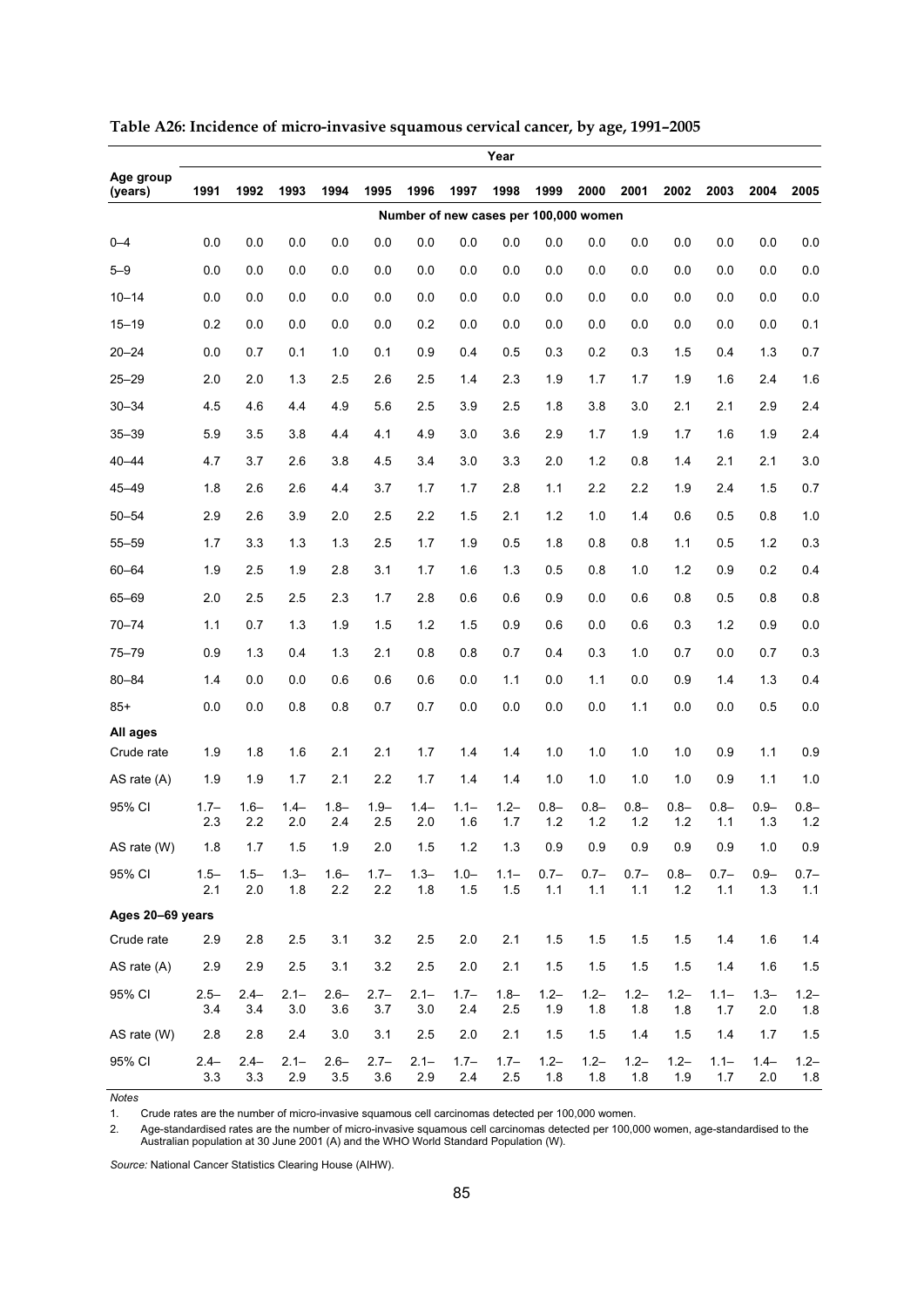# **Indicator 5.2 Incidence of squamous, adenocarcinoma, adenosquamous and other cervical cancer**

|                      | Year  |              |             |       |              |      |              |                |      |                |                |      |                |      |      |
|----------------------|-------|--------------|-------------|-------|--------------|------|--------------|----------------|------|----------------|----------------|------|----------------|------|------|
| Age group<br>(years) | 1991  | 1992         | 1993        | 1994  | 1995         | 1996 | 1997         | 1998           | 1999 | 2000           | 2001           | 2002 | 2003           | 2004 | 2005 |
|                      |       |              |             |       |              |      |              | <b>Number</b>  |      |                |                |      |                |      |      |
| $0 - 4$              | 0     | $\mathbf 0$  | 0           | 0     | $\mathbf 0$  | 0    | 0            | $\Omega$       | 0    | $\mathbf 0$    | 0              | 0    | $\mathbf 0$    | 0    | 0    |
| $5 - 9$              | 0     | $\mathbf 0$  | $\mathbf 0$ | 1     | 0            | 0    | 0            | $\mathbf 0$    | 0    | 0              | 0              | 0    | $\mathbf 0$    | 0    | 0    |
| $10 - 14$            | 0     | $\mathbf{0}$ | $\Omega$    | 0     | $\mathbf 0$  | 0    | 0            | $\Omega$       | 0    | $\mathbf 0$    | 0              | 0    | $\Omega$       | 0    | 0    |
| $15 - 19$            | 1     | $\mathbf{0}$ | 1           | 1     | $\mathbf{1}$ | 1    | $\mathbf{1}$ | $\overline{2}$ | 0    | $\overline{2}$ | $\overline{2}$ | 0    | $\mathbf{1}$   | 3    | 1    |
| $20 - 24$            | 12    | 9            | 9           | 16    | 4            | 15   | 11           | 12             | 9    | $\overline{7}$ | 7              | 14   | $\overline{7}$ | 15   | 13   |
| $25 - 29$            | 50    | 54           | 39          | 51    | 54           | 46   | 44           | 49             | 57   | 40             | 41             | 42   | 37             | 41   | 38   |
| $30 - 34$            | 122   | 109          | 103         | 124   | 111          | 68   | 80           | 82             | 75   | 88             | 58             | 72   | 63             | 88   | 78   |
| $35 - 39$            | 139   | 127          | 128         | 135   | 114          | 142  | 104          | 106            | 103  | 68             | 88             | 77   | 87             | 83   | 85   |
| $40 - 44$            | 150   | 126          | 129         | 133   | 119          | 119  | 101          | 101            | 102  | 80             | 68             | 76   | 79             | 78   | 106  |
| $45 - 49$            | 102   | 102          | 101         | 132   | 98           | 101  | 78           | 114            | 79   | 75             | 104            | 79   | 91             | 97   | 76   |
| $50 - 54$            | 88    | 78           | 89          | 86    | 59           | 81   | 79           | 64             | 67   | 59             | 77             | 70   | 73             | 58   | 59   |
| $55 - 59$            | 61    | 77           | 81          | 74    | 68           | 63   | 51           | 53             | 52   | 56             | 55             | 42   | 53             | 51   | 52   |
| $60 - 64$            | 81    | 76           | 73          | 86    | 71           | 61   | 53           | 57             | 62   | 65             | 46             | 42   | 49             | 35   | 50   |
| 65-69                | 88    | 85           | 91          | 98    | 77           | 64   | 57           | 57             | 55   | 52             | 43             | 42   | 41             | 37   | 44   |
| $70 - 74$            | 81    | 71           | 64          | 78    | 71           | 61   | 45           | 56             | 47   | 56             | 40             | 34   | 42             | 29   | 29   |
| $75 - 79$            | 48    | 53           | 46          | 65    | 50           | 51   | 46           | 44             | 41   | 50             | 41             | 35   | 35             | 47   | 36   |
| $80 - 84$            | 36    | 34           | 36          | 41    | 30           | 41   | 33           | 42             | 33   | 36             | 41             | 33   | 41             | 36   | 35   |
| $85+$                | 33    | 22           | 21          | 22    | 33           | 26   | 28           | 28             | 19   | 24             | 29             | 31   | 30             | 26   | 32   |
| All ages             | 1,092 | 1,023        | 1,011       | 1,143 | 960          | 940  | 811          | 867            | 801  | 758            | 740            | 689  | 729            | 724  | 734  |
| Ages 20-69<br>vears  | 893   | 843          | 843         | 935   | 775          | 760  | 658          | 695            | 661  | 590            | 587            | 556  | 580            | 583  | 601  |

**Table A27: Number of new cases of cervical cancer, by age, 1992–2005** 

**Notes** 

1. Includes the incidence of micro-invasive and invasive cervical cancers.

2. Cancer incidence estimates provided in this publication were made in December 2008. These estimates may be updated at any time as case details are added, modified or deleted in the national database. These modifications may occur several years after the initial diagnosis as additional case details are received by the state and territory cancer registries from data suppliers and then passed to the National Cancer Statistics Clearing House. This may have the impact of making incidence estimates for the same year incompatible between publications, but for the most part these changes are very small.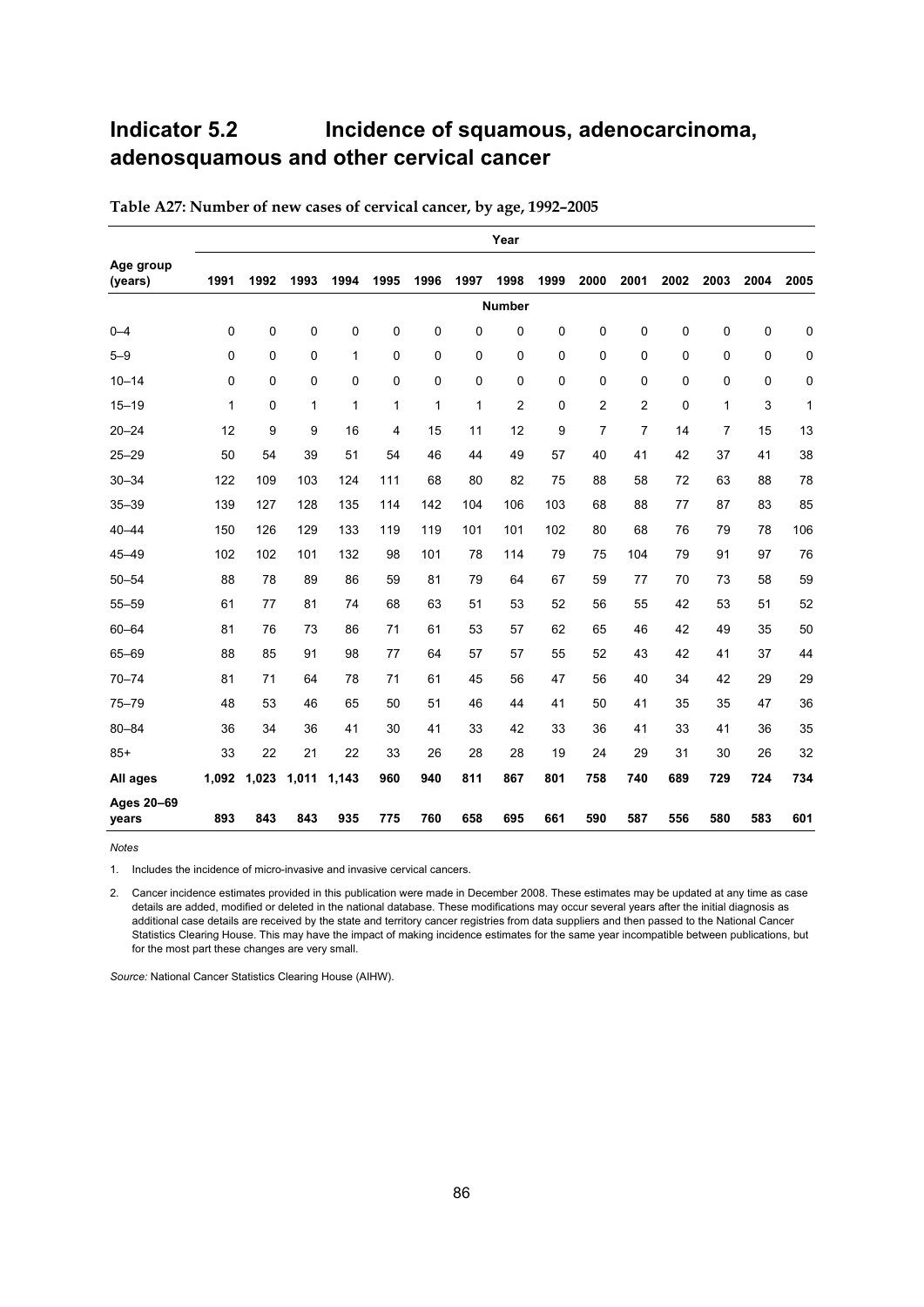|                      |                         |                      |                  |                  |                  |                  |                  | Year             |                                       |                    |                 |                |                     |                    |                |
|----------------------|-------------------------|----------------------|------------------|------------------|------------------|------------------|------------------|------------------|---------------------------------------|--------------------|-----------------|----------------|---------------------|--------------------|----------------|
| Age group<br>(years) |                         | 1991 1992            | 1993             | 1994             | 1995             | 1996             | 1997             | 1998             | 1999                                  | 2000               | 2001            |                | 2002 2003 2004 2005 |                    |                |
|                      |                         |                      |                  |                  |                  |                  |                  |                  | Number of new cases per 100,000 women |                    |                 |                |                     |                    |                |
| $0 - 4$              | 0.0                     | 0.0                  | 0.0              | 0.0              | 0.0              | 0.0              | 0.0              | 0.0              | 0.0                                   | 0.0                | 0.0             | 0.0            | 0.0                 | 0.0                | 0.0            |
| $5 - 9$              | 0.0                     | 0.0                  | 0.0              | 0.2              | 0.0              | 0.0              | 0.0              | 0.0              | 0.0                                   | 0.0                | 0.0             | 0.0            | 0.0                 | 0.0                | 0.0            |
| $10 - 14$            | 0.0                     | 0.0                  | 0.0              | 0.0              | 0.0              | 0.0              | 0.0              | 0.0              | 0.0                                   | 0.0                | 0.0             | 0.0            | 0.0                 | 0.0                | 0.0            |
| $15 - 19$            | 0.2                     | 0.0                  | 0.2              | 0.2              | 0.2              | 0.2              | 0.2              | 0.3              | 0.0                                   | 0.3                | 0.3             | 0.0            | 0.1                 | 0.4                | 0.1            |
| $20 - 24$            | 1.7                     | 1.3                  | 1.3              | 2.3              | 0.6              | 2.2              | 1.6              | 1.8              | 1.4                                   | 1.1                | 1.1             | 2.1            | 1.0                 | 2.2                | 1.8            |
| $25 - 29$            | 7.2                     | 7.8                  | 5.7              | 7.5              | 7.9              | 6.5              | 6.1              | 6.7              | 7.8                                   | 5.5                | 5.8             | 6.1            | 5.4                 | 6.1                | 5.6            |
| $30 - 34$            | 17.1                    | 15.0                 | 14.1             | 16.9             | 15.2             | 9.4              | 11.2             | 11.6             | 10.5                                  | 12.3               | 7.8             | 9.5            | 8.2                 | 11.5               | 10.2           |
| $35 - 39$            | 20.9                    | 18.7                 | 18.6             | 19.3             | 16.0             | 19.5             | 14.0             | 14.1             | 13.6                                  | 9.0                | 11.7            | 10.4           | 11.8                | 11.3               | 11.4           |
| $40 - 44$            | 23.5                    | 19.6                 | 19.9             | 20.2             | 17.8             | 17.5             | 14.6             | 14.4             | 14.3                                  | 11.0               | 9.1             | 10.0           | 10.2                | 10.0               | 13.6           |
| 45-49                | 20.3                    | 18.9                 | 17.6             | 22.2             | 15.9             | 15.8             | 12.1             | 17.4             | 11.9                                  | 11.1               | 15.2            | 11.4           | 12.8                | 13.4               | 10.3           |
| $50 - 54$            | 21.3                    | 18.4                 | 20.5             | 19.0             | 12.4             | 16.3             | 14.7             | 11.2             | 11.2                                  | 9.5                | 11.9            | 10.8           | 11.1                | 8.7                | 8.8            |
| $55 - 59$            | 17.0                    | 21.0                 | 21.6             | 19.2             | 17.2             | 15.5             | 12.1             | 12.2             | 11.5                                  | 11.8               | 11.1            | 7.8            | 9.3                 | 8.6                | 8.4            |
| $60 - 64$            | 21.9                    | 20.8                 | 20.3             | 24.1             | 19.9             | 17.1             | 14.6             | 15.3             | 16.1                                  | 16.4               | 11.3            | 10.0           | 11.4                | 7.8                | 10.6           |
| 65-69                |                         | 25.1 24.1            | 25.6             | 27.6             | 21.7             | 18.0             | 16.2             | 16.3             | 15.9                                  | 15.1               | 12.4            | 11.8           | 11.3                | 9.9                | 11.4           |
| $70 - 74$            | 17.0                    | 24.3                 | 21.1             | 24.6             | 22.0             | 18.7             | 13.7             | 16.9             | 14.1                                  | 16.8               | 11.9            | 10.2           | 12.8                | 8.9                | 8.9            |
| $75 - 79$            | 16.0                    | 23.1                 | 20.0             | 28.5             | 21.4             | 20.9             | 17.9             | 16.4             | 14.6                                  | 17.4               | 14.0            | 11.9           | 11.8                | 15.7               | 12.0           |
| $80 - 84$            |                         | 24.8 22.5            | 22.7             | 24.5             | 17.4             | 23.2             | 18.3             | 23.1             | 18.0                                  | 18.9               | 20.3            | 15.6           | 18.6                | 15.7               | 14.8           |
| $85+$                | 30.0                    | 19.0                 | 17.2             | 17.3             | 24.6             | 18.4             | 18.7             | 17.9             | 11.4                                  | 13.7               | 15.8            | 16.4           | 15.5                | 13.1               | 15.4           |
| All ages             |                         |                      |                  |                  |                  |                  |                  |                  |                                       |                    |                 |                |                     |                    |                |
| Crude rate           |                         | 12.6 11.7            | 11.4             | 12.7             | 10.6             | 10.2             | 8.7              | 9.2              | 8.4                                   | 7.9                | 7.6             | 7.0            | 7.3                 | 7.1                | 7.1            |
| AS rate $(A)$        | 12.7                    | 12.2                 | 11.9             | 13.1             | 10.7             | 10.3             | 8.7              | 9.1              | 8.3                                   | 7.7                | 7.4             | 6.8            | 7.0                 | 6.9                | 6.9            |
| 95% CI               | $11.9 - 11.4 -$<br>13.5 | 12.9                 | $11.1 -$<br>12.6 | $12.3 -$<br>13.8 | $10.1 -$<br>11.4 | $9.7 -$<br>11.0  | $8.1 -$<br>9.4   | $8.5 -$<br>9.8   | $7.8 -$<br>8.9                        | $7.2 -$<br>8.3     | $6.9 -$<br>7.9  | $6.3 -$<br>7.3 | $6.5 -$<br>7.6      | $6.4 -$<br>7.4     | $6.4 -$<br>7.4 |
| AS rate (W)          | 10.8                    | 10.3                 | 10.0             | 11.1             | 9.1              | 8.7              | 7.4              | 7.7              | 7.1                                   | 6.5                | 6.2             | 5.8            | 6.0                 | 5.9                | 5.9            |
| 95% CI               | $10.1 -$                | $9.7 -$<br>11.5 10.9 | $9.4 -$<br>10.7  | $10.4 -$<br>11.7 | $8.5 -$<br>9.7   | $8.2 -$<br>9.3   | $6.9 -$<br>$7.9$ | $7.2 -$<br>8.3   | $6.6 -$<br>$7.6\,$                    | $6.0 -$<br>$7.0\,$ | $5.8 -$<br>6.7  | $5.3 -$<br>6.2 | $5.5 -$<br>6.4      | $5.5 -$<br>$6.4\,$ | $5.5 -$<br>6.4 |
| Ages 20-69 years     |                         |                      |                  |                  |                  |                  |                  |                  |                                       |                    |                 |                |                     |                    |                |
| Crude rate           |                         | 16.5 15.4            | 15.2             | 16.6             | 13.6             | 13.1             | 11.2             | 11.7             | 11.0                                  | 9.7                | 9.5             | 8.9            | 9.1                 | 9.0                | 9.2            |
| AS rate (A)          |                         | 17.1 15.9            | 15.8             | 17.0             | 13.8             | 13.4             | 11.4             | 11.8             | 11.0                                  | 9.7                | 9.5             | 8.9            | 9.1                 | 9.0                | 9.2            |
| 95% CI               | $16.0 - 14.9 -$         | 18.3 17.0            | $14.7 -$<br>16.9 | $16.0 -$<br>18.2 | $12.9 -$<br>14.9 | $12.5 -$<br>14.4 | $10.5 -$<br>12.3 | $10.9 -$<br>12.7 | $10.2 -$<br>11.9                      | $9.0 -$<br>10.6    | $8.8 -$<br>10.3 | $8.1 -$<br>9.6 | $8.4 -$<br>9.9      | $8.3 -$<br>9.8     | $8.4 -$<br>9.9 |
| AS rate (W)          |                         | 16.2 15.1            | 14.9             | 16.2             | 13.2             | 12.7             | 10.8             | 11.3             | 10.6                                  | 9.3                | 9.0             | 8.5            | 8.7                 | 8.7                | 8.8            |
| 95% CI               | $15.2 - 14.1 -$         | 17.3 16.2            | $13.9 -$<br>15.9 | $15.1 -$<br>17.3 | $12.3 -$<br>14.2 | $11.8 -$<br>13.7 | $10.0 -$<br>11.7 | $10.4 -$<br>12.1 | $9.8 -$<br>11.4                       | $8.6 -$<br>10.1    | $8.3 -$<br>9.8  | $7.8 -$<br>9.3 | $8.0 -$<br>9.4      | $8.0 -$<br>9.5     | $8.1 -$<br>9.5 |

| Table A28: Incidence of cervical cancer, by age, 1992-2005 |  |  |
|------------------------------------------------------------|--|--|
|                                                            |  |  |

*Notes*  1. Crude rates are the number of cervical cancers detected per 100,000 women.

2. Age-standardised rates are the number of cervical cancers detected per 100,000 women, age-standardised to the Australian population at 30 June 2001 (A) and the WHO World Standard Population (W).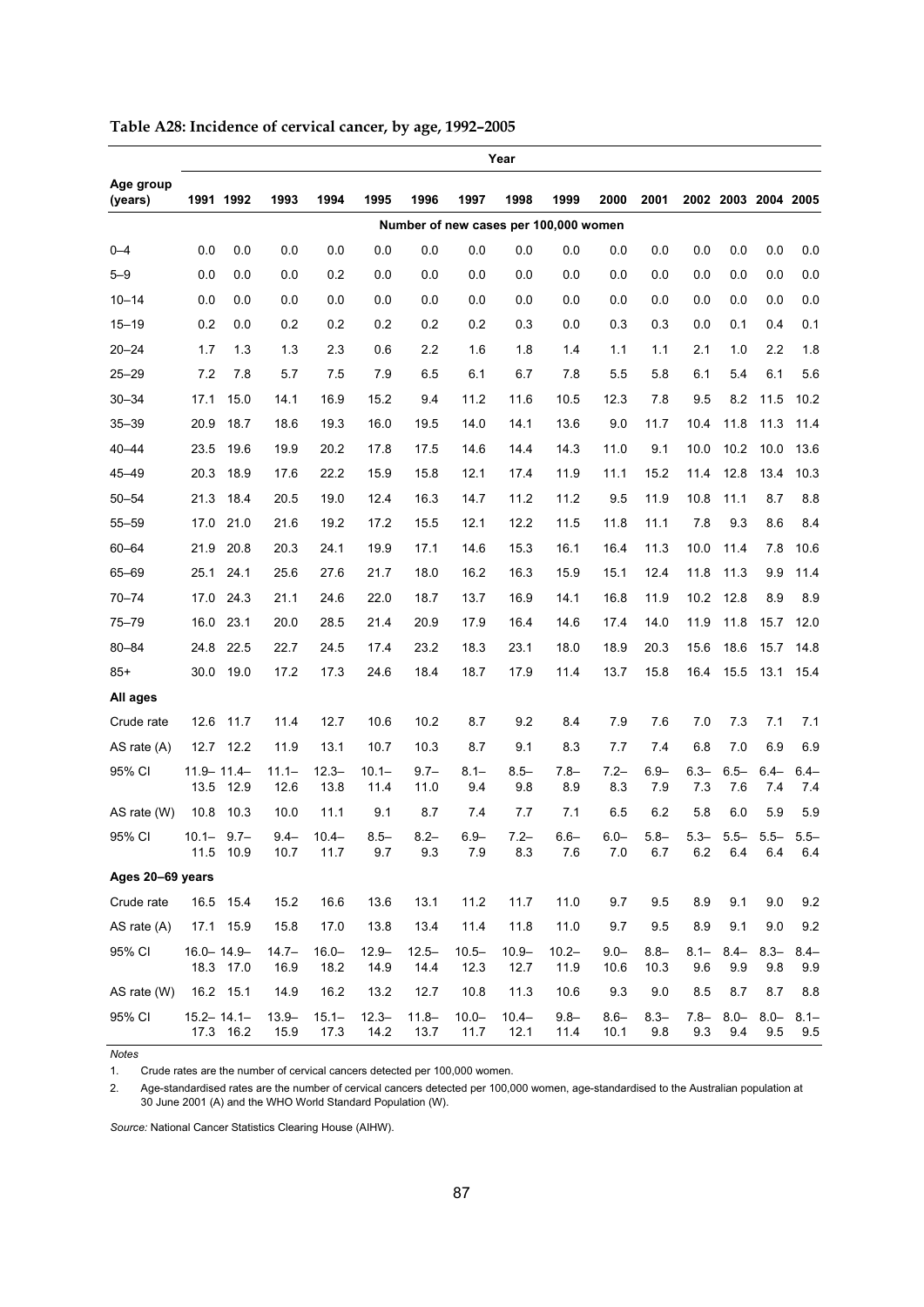|                      |             |              |                |              | <b>States and territories</b> |                  |                         |                         |           |
|----------------------|-------------|--------------|----------------|--------------|-------------------------------|------------------|-------------------------|-------------------------|-----------|
| Age group<br>(years) | <b>NSW</b>  | <b>Vic</b>   | Qld            | <b>WA</b>    | SA                            | Tas              | <b>ACT</b>              | <b>NT</b>               | Australia |
|                      |             |              |                |              | <b>Number</b>                 |                  |                         |                         |           |
| $0 - 4$              | $\pmb{0}$   | $\pmb{0}$    | $\mathbf 0$    | $\mathbf 0$  | $\mathbf 0$                   | $\mathbf 0$      | $\pmb{0}$               | 0                       | $\pmb{0}$ |
| $5 - 9$              | $\mathbf 0$ | $\pmb{0}$    | $\mathsf 0$    | $\pmb{0}$    | $\pmb{0}$                     | $\pmb{0}$        | $\mathsf 0$             | $\pmb{0}$               | $\pmb{0}$ |
| $10 - 14$            | $\mathbf 0$ | $\mathbf 0$  | 0              | 0            | $\pmb{0}$                     | $\mathbf 0$      | $\mathsf 0$             | 0                       | $\pmb{0}$ |
| $15 - 19$            | 3           | $\mathbf{1}$ | $\mathbf{1}$   | $\mathbf{1}$ | $\mathbf 0$                   | $\mathbf 0$      | $\mathbf 0$             | 0                       | $\,6$     |
| $20 - 24$            | 16          | 5            | $\overline{7}$ | 3            | $\mathbf{1}$                  | 3                | $\mathbf 0$             | 0                       | 35        |
| $25 - 29$            | 56          | 35           | 46             | 18           | 14                            | $\overline{7}$   | 8                       | 3                       | 187       |
| $30 - 34$            | 105         | 60           | 64             | 37           | 25                            | 8                | $\mathsf 3$             | 1                       | 303       |
| $35 - 39$            | 122         | 70           | 90             | 27           | 25                            | 17               | 8                       | 6                       | 365       |
| $40 - 44$            | 109         | 71           | 92             | 43           | 24                            | 6                | $\overline{\mathbf{c}}$ | 4                       | 351       |
| $45 - 49$            | 133         | 76           | 74             | 46           | 25                            | 8                | $\overline{4}$          | 6                       | 372       |
| $50 - 54$            | 103         | 51           | 54             | 27           | 17                            | $\overline{7}$   | 3                       | 5                       | 267       |
| $55 - 59$            | 73          | 51           | 44             | 19           | 14                            | $\boldsymbol{9}$ | 2                       | $\overline{\mathbf{4}}$ | 216       |
| $60 - 64$            | 76          | 55           | 57             | 17           | 20                            | 4                | $\mathsf 0$             | 1                       | 230       |
| 65-69                | 78          | 47           | 37             | 22           | 13                            | 4                | 4                       | $\overline{2}$          | 207       |
| $70 - 74$            | 80          | 46           | 32             | 24           | 11                            | 4                | 2                       | 0                       | 199       |
| $75 - 79$            | 66          | 44           | 28             | 16           | 15                            | $\overline{2}$   | 3                       | $\overline{2}$          | 176       |
| $80 - 84$            | 53          | 43           | 25             | 19           | 11                            | $\mathbf{1}$     | $\pmb{0}$               | $\pmb{0}$               | 152       |
| $85+$                | 36          | 29           | 14             | 11           | $\overline{7}$                | $\overline{2}$   | 1                       | $\mathbf{0}$            | 100       |
| All ages             | 1,109       | 684          | 665            | 330          | 222                           | 82               | 40                      | 34                      | 3,166     |
| Ages 20-69<br>years  | 871         | 521          | 565            | 259          | 178                           | 73               | 34                      | 32                      | 2,533     |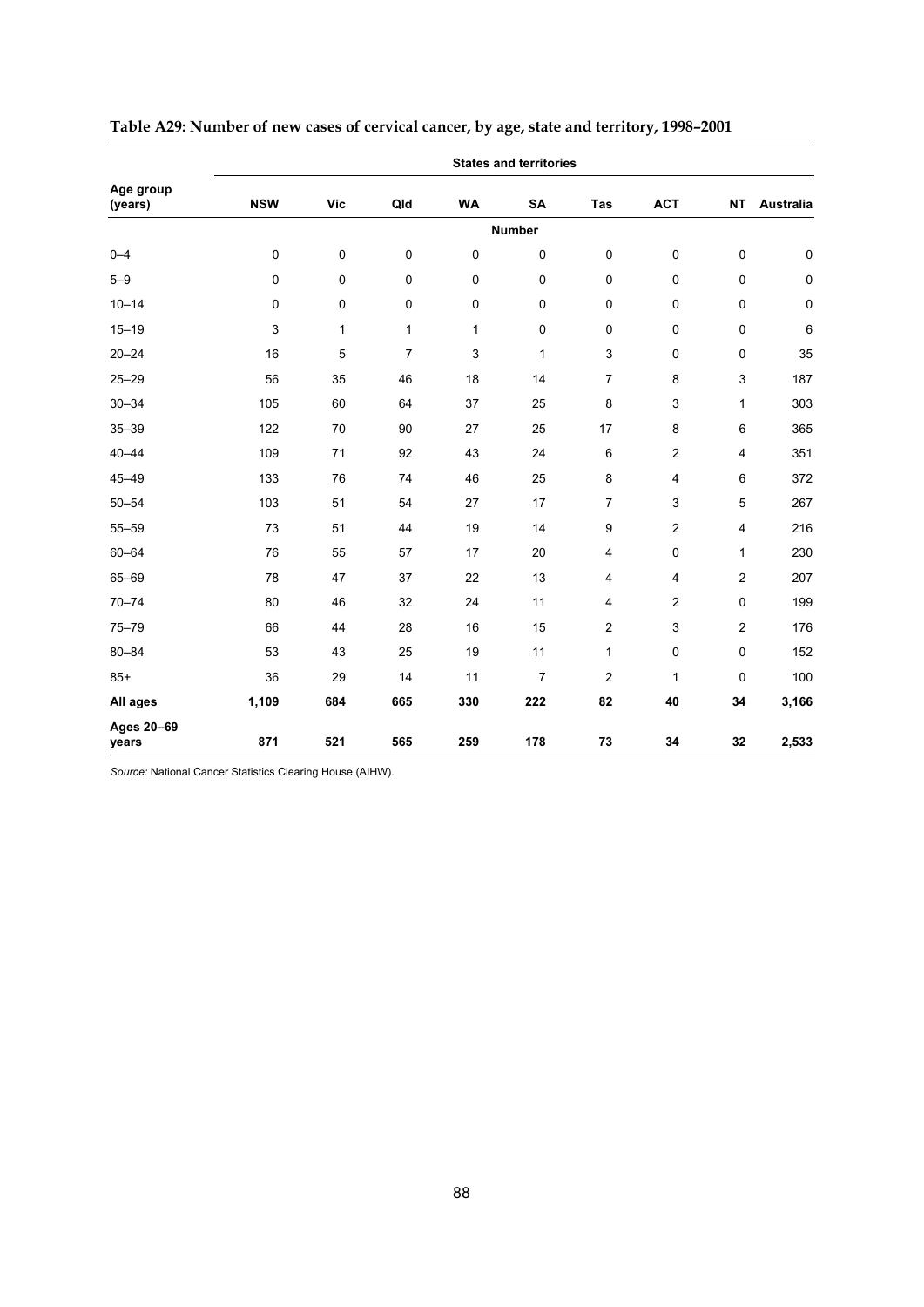|                      |               |             |                   |                                       | <b>States and territories</b> |              |             |                              |              |
|----------------------|---------------|-------------|-------------------|---------------------------------------|-------------------------------|--------------|-------------|------------------------------|--------------|
| Age group<br>(years) | <b>NSW</b>    | Vic         | Qld               | WA                                    | SA                            | Tas          | <b>ACT</b>  | <b>NT</b>                    | Australia    |
|                      |               |             |                   | Number of new cases per 100,000 women |                               |              |             |                              |              |
| $0 - 4$              | 0.0           | 0.0         | 0.0               | 0.0                                   | 0.0                           | 0.0          | 0.0         | 0.0                          | 0.0          |
| $5 - 9$              | 0.0           | 0.0         | 0.0               | 0.0                                   | 0.0                           | 0.0          | 0.0         | 0.0                          | $0.0\,$      |
| $10 - 14$            | 0.0           | 0.0         | 0.0               | 0.0                                   | 0.0                           | 0.0          | 0.0         | 0.0                          | $0.0\,$      |
| $15 - 19$            | 0.4           | 0.2         | 0.2               | 0.4                                   | 0.0                           | 0.0          | 0.0         | 0.0                          | 0.2          |
| $20 - 24$            | 1.9           | 0.8         | 1.4               | 1.2                                   | 0.5                           | 5.2          | 0.0         | 0.0                          | 1.4          |
| $25 - 29$            | 5.7           | 4.8         | 8.5               | 6.4                                   | 6.8                           | 11.2         | 15.0        | 8.0                          | 6.4          |
| $30 - 34$            | 10.9          | 8.1         | 12.2              | 13.1                                  | 11.7                          | 12.2         | 6.0         | 2.9                          | 10.5         |
| $35 - 39$            | 12.0          | 9.3         | 16.1              | 9.1                                   | 10.7                          | 23.1         | 15.5        | 18.4                         | 12.1         |
| $40 - 44$            | 11.2          | 9.9         | 17.3              | 14.8                                  | 10.5                          | 8.3          | 4.0         | 13.9                         | 12.1         |
| $45 - 49$            | 14.9          | 11.5        | 15.0              | 17.1                                  | 11.6                          | 11.9         | 8.1         | 23.9                         | 13.9         |
| $50 - 54$            | 12.6          | 8.4         | 11.9              | 11.5                                  | 8.4                           | 11.3         | 6.8         | 25.2                         | 10.9         |
| $55 - 59$            | 11.5          | 11.0        | 12.8              | 11.0                                  | 9.1                           | 18.5         | 6.9         | 32.2                         | 11.6         |
| $60 - 64$            | 14.0          | 13.8        | 20.6              | 11.9                                  | 15.1                          | 9.6          | 0.0         | 13.3                         | 14.7         |
| 65-69                | 16.0          | 13.1        | 15.5              | 18.0                                  | 10.7                          | 10.7         | 24.5        | 41.3                         | 14.9         |
| $70 - 74$            | 16.9          | 13.3        | 14.2              | 21.6                                  | 9.0                           | 11.4         | 13.5        | 0.0                          | 14.9         |
| $75 - 79$            | 16.4          | 15.0        | 14.8              | 17.4                                  | 13.9                          | 6.5          | 24.0        | 89.2                         | 15.6         |
| $80 - 84$            | 19.5          | 22.2        | 19.6              | 31.0                                  | 15.2                          | 4.7          | 0.0         | 0.0                          | 20.1         |
| $85+$                | 15.1          | 16.1        | 12.5              | 18.8                                  | 10.6                          | 11.1         | 16.4        | 0.0                          | 14.7         |
| All ages             |               |             |                   |                                       |                               |              |             |                              |              |
| Crude rate           | 8.5           | 7.1         | 9.4               | 8.9                                   | 7.3                           | 8.6          | 6.3         | 9.2                          | 8.2          |
| AS rate (A)          | 8.3           | 6.9         | 9.5               | 9.0                                   | 7.0                           | 8.6          | 6.6         | 12.7                         | 8.1          |
| 95% CI               | $7.8 - 8.8$   | $6.4 - 7.5$ | $8.8 - 10.2$      | $8.1 - 10.0$                          | $6.1 - 8.0$                   | $6.8 - 10.7$ | $4.7 - 9.0$ | $8.1 - 18.7$                 | $7.9 - 8.4$  |
| AS rate (W)          | 7.0           | 5.8         | 8.2               | 7.5                                   | 6.0                           | 7.7          | 5.7         | 10.4                         | 6.9          |
| 95% CI               | $6.6 - 7.5$   | $5.3 - 6.2$ | $7.6 - 8.8$       | $6.7 - 8.4$                           | $5.2 - 6.9$                   | $6.1 - 9.7$  | $4.0 - 7.7$ | $6.9 - 15.0$                 | $6.7 - 7.1$  |
| Ages 20-69 years     |               |             |                   |                                       |                               |              |             |                              |              |
| Crude rate           | 10.7          | 8.6         | 12.7              | 11.0                                  | 9.4                           | 12.4         | 8.2         | 13.6                         | 10.5         |
| AS rate $(A)$        | 10.7          | 8.6         | 12.8              | 11.1                                  | 9.3                           | 12.3         | 8.3         | 16.3                         | 10.5         |
| 95% CI               | $10.0 - 11.4$ |             | 7.9-9.4 11.8-13.9 | $9.8 - 12.5$                          | $8.0 - 10.8$                  | $9.7 - 15.5$ |             | 5.7-11.7 10.7-23.5 10.1-10.9 |              |
| AS rate (W)          | 10.2          | 8.2         | 12.2              | 10.6                                  | 8.9                           | 12.1         | 8.2         | 15.1                         | 10.0         |
| 95% CI               | $9.5 - 10.9$  |             | 7.5-8.9 11.2-13.3 | $9.3 - 11.9$                          | $7.7 - 10.4$                  | $9.5 - 15.3$ |             | 5.6-11.4 10.0-21.7           | $9.6 - 10.4$ |

**Table A30: Incidence of cervical cancer, by age, state and territory, 1998–2001** 

*Notes*  1. Crude rates are the number of cervical cancers detected per 100,000 women.

2. Age-standardised rates are the number of cervical cancers detected per 100,000 women, age-standardised to the Australian population at 30 June 2001 (A) and the WHO World Standard Population (W).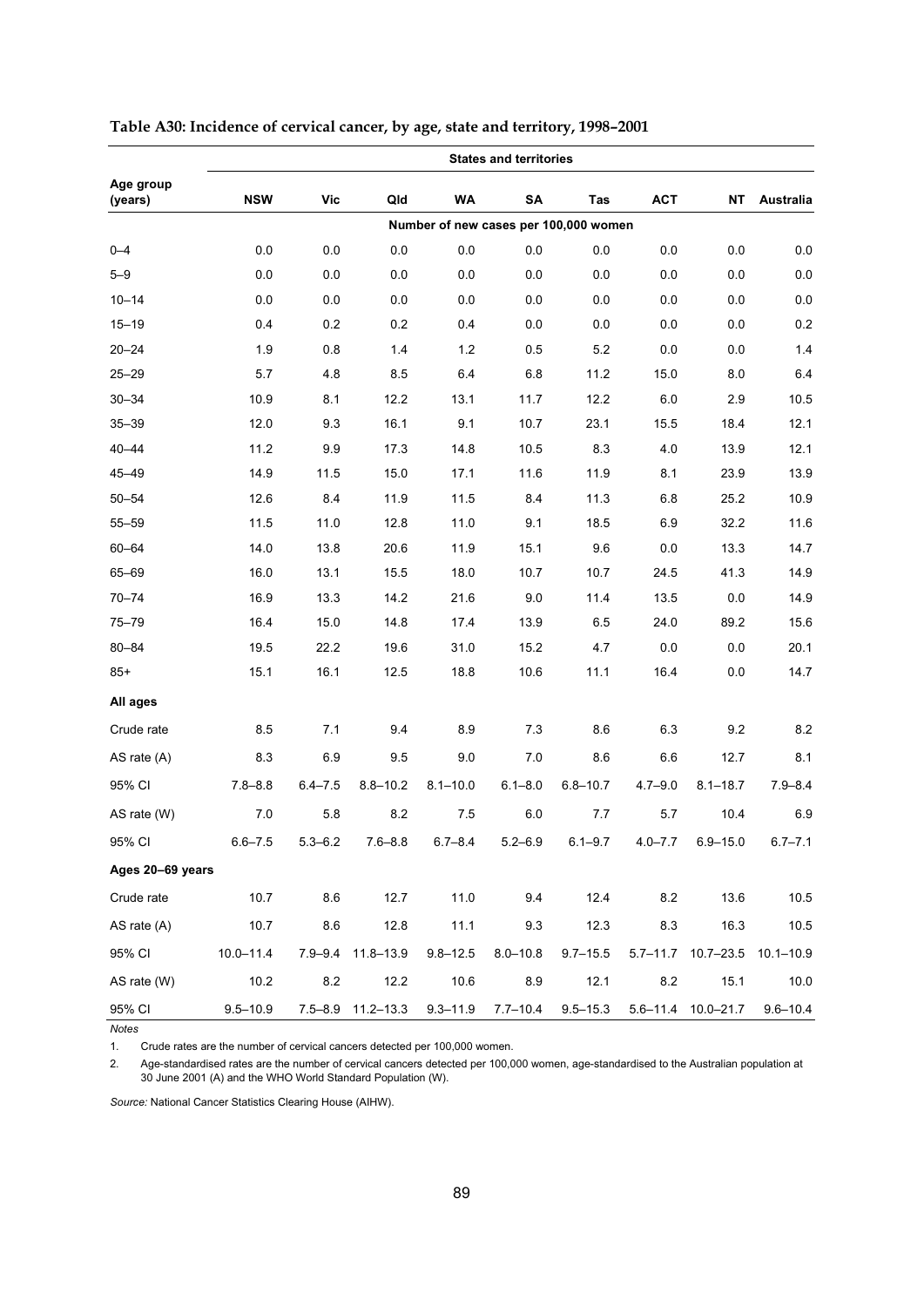|                      |              |              |             |                | <b>States and territories</b> |                         |                |                |           |
|----------------------|--------------|--------------|-------------|----------------|-------------------------------|-------------------------|----------------|----------------|-----------|
| Age group<br>(years) | <b>NSW</b>   | <b>Vic</b>   | Qld         | <b>WA</b>      | SA                            | Tas                     | <b>ACT</b>     | <b>NT</b>      | Australia |
|                      |              |              |             |                | <b>Number</b>                 |                         |                |                |           |
| $0 - 4$              | $\mathbf 0$  | $\pmb{0}$    | $\mathsf 0$ | 0              | $\pmb{0}$                     | $\pmb{0}$               | $\mathsf 0$    | $\pmb{0}$      | $\pmb{0}$ |
| $5 - 9$              | $\pmb{0}$    | $\pmb{0}$    | $\pmb{0}$   | $\pmb{0}$      | $\pmb{0}$                     | $\pmb{0}$               | $\pmb{0}$      | $\pmb{0}$      | $\pmb{0}$ |
| $10 - 14$            | $\mathbf 0$  | $\mathbf 0$  | 0           | $\mathbf 0$    | $\mathbf 0$                   | $\mathbf 0$             | $\mathbf 0$    | $\mathbf 0$    | $\pmb{0}$ |
| $15 - 19$            | $\mathbf{1}$ | $\mathbf{1}$ | 0           | $\mathsf 3$    | $\pmb{0}$                     | $\pmb{0}$               | $\mathsf 0$    | $\pmb{0}$      | 5         |
| $20 - 24$            | 11           | 12           | 15          | $\overline{7}$ | $\mathbf{1}$                  | $\overline{2}$          | $\mathbf 0$    | 1              | 49        |
| $25 - 29$            | 41           | 42           | 45          | 15             | 6                             | 5                       | 0              | 4              | 158       |
| $30 - 34$            | 85           | 59           | 77          | 32             | 28                            | $\overline{7}$          | 5              | 8              | 301       |
| $35 - 39$            | 103          | 68           | 76          | 45             | 23                            | 8                       | 6              | 3              | 332       |
| $40 - 44$            | 95           | 64           | 81          | 46             | 28                            | 13                      | $\overline{7}$ | 5              | 339       |
| $45 - 49$            | 126          | 76           | 59          | 37             | 18                            | 14                      | 8              | 5              | 343       |
| $50 - 54$            | 93           | 59           | 55          | 26             | 16                            | $\overline{\mathbf{4}}$ | 5              | $\overline{c}$ | 260       |
| $55 - 59$            | 72           | 44           | 42          | 17             | 11                            | 8                       | 3              | 1              | 198       |
| $60 - 64$            | 59           | 44           | 32          | 22             | $\overline{7}$                | 6                       | 6              | 0              | 176       |
| 65-69                | 59           | 36           | 32          | 16             | 13                            | $\overline{c}$          | $\overline{4}$ | $\overline{2}$ | 164       |
| $70 - 74$            | 49           | 25           | 25          | 19             | $\overline{7}$                | 5                       | 2              | $\mathbf 2$    | 134       |
| $75 - 79$            | 49           | 42           | 35          | 15             | $\overline{7}$                | 3                       | 1              | 1              | 153       |
| $80 - 84$            | 55           | 31           | 26          | 9              | 15                            | $\overline{7}$          | 1              | 1              | 145       |
| $85+$                | 37           | 32           | 21          | 15             | 9                             | 4                       | $\mathbf{1}$   | 0              | 119       |
| All ages             | 935          | 635          | 621         | 324            | 189                           | 88                      | 49             | 35             | 2,876     |
| Ages 20-69<br>years  | 744          | 504          | 514         | 263            | 151                           | 69                      | 44             | 31             | 2,320     |

| Table A31: Number of new cases of cervical cancer, by age, state and territory, 2002-2005 |
|-------------------------------------------------------------------------------------------|
|                                                                                           |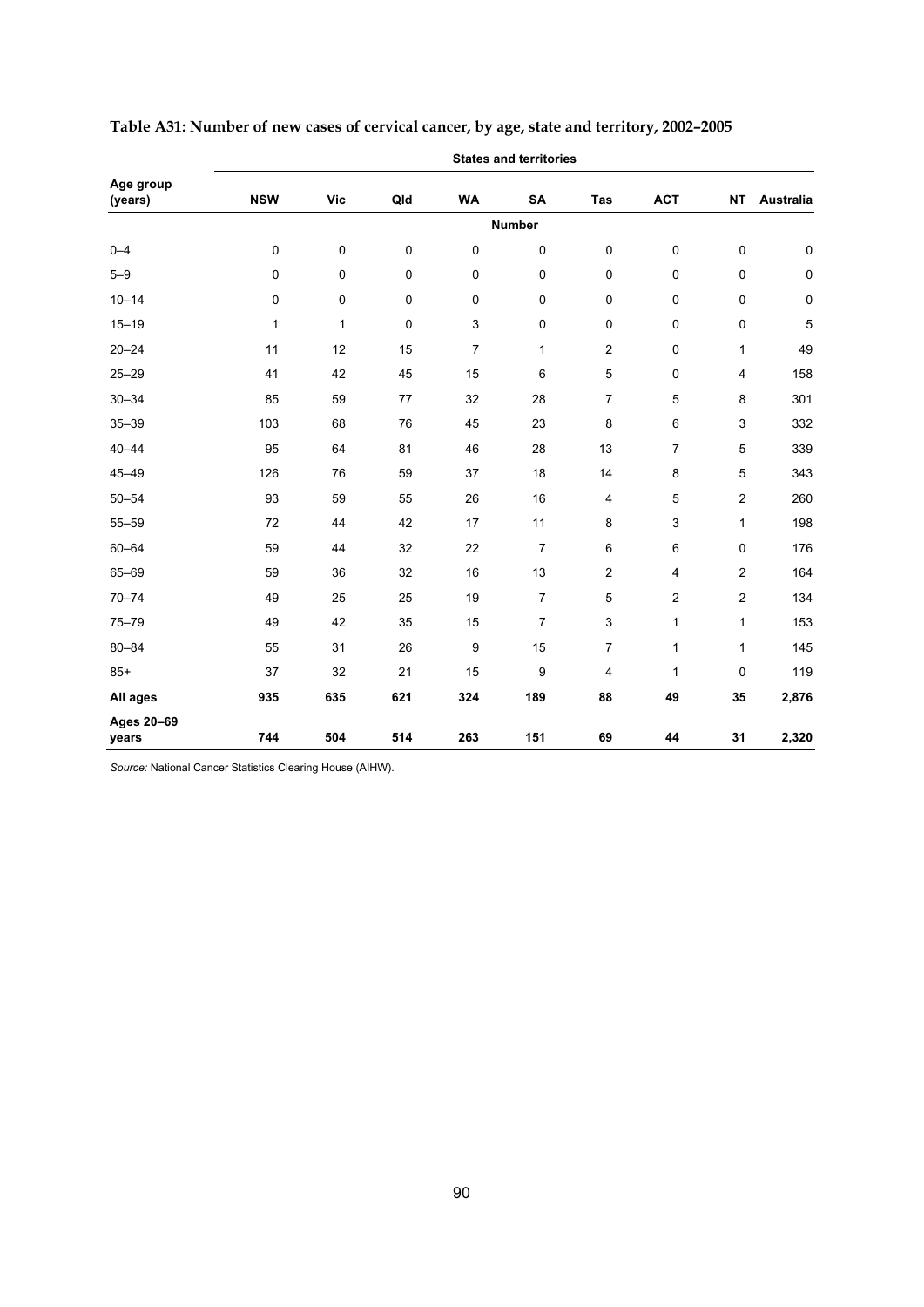|                      |             |             |              |              | <b>States and territories</b>         |              |              |              |             |
|----------------------|-------------|-------------|--------------|--------------|---------------------------------------|--------------|--------------|--------------|-------------|
| Age group<br>(years) | <b>NSW</b>  | Vic         | Qld          | WA           | SA                                    | Tas          | <b>ACT</b>   | <b>NT</b>    | Australia   |
|                      |             |             |              |              | Number of new cases per 100,000 women |              |              |              |             |
| $0 - 4$              | 0.0         | 0.0         | 0.0          | 0.0          | 0.0                                   | 0.0          | 0.0          | 0.0          | 0.0         |
| $5 - 9$              | 0.0         | 0.0         | 0.0          | 0.0          | 0.0                                   | 0.0          | 0.0          | 0.0          | $0.0\,$     |
| $10 - 14$            | 0.0         | 0.0         | 0.0          | 0.0          | 0.0                                   | 0.0          | 0.0          | 0.0          | $0.0\,$     |
| $15 - 19$            | 0.1         | 0.2         | 0.0          | 1.1          | 0.0                                   | 0.0          | 0.0          | 0.0          | 0.2         |
| $20 - 24$            | 1.2         | 1.8         | 2.8          | 2.6          | 0.5                                   | 3.4          | 0.0          | 3.2          | 1.8         |
| $25 - 29$            | 4.4         | 6.1         | 8.6          | 5.7          | 3.2                                   | 9.1          | 0.0          | 11.7         | 5.8         |
| $30 - 34$            | 8.3         | 7.5         | 13.2         | 10.9         | 13.1                                  | 10.8         | 9.4          | 21.9         | 9.8         |
| $35 - 39$            | 10.5        | 9.0         | 13.4         | 15.3         | 10.5                                  | 12.0         | 12.0         | 9.2          | 11.2        |
| $40 - 44$            | 9.2         | 8.4         | 13.6         | 14.9         | 11.9                                  | 17.4         | 13.6         | 16.2         | 11.0        |
| $45 - 49$            | 13.3        | 10.8        | 10.8         | 12.7         | 8.0                                   | 19.7         | 16.1         | 18.2         | 12.0        |
| $50 - 54$            | 10.7        | 9.1         | 10.8         | 9.8          | 7.5                                   | 6.0          | 10.7         | 8.5          | 9.8         |
| $55 - 59$            | 9.4         | 7.7         | 9.3          | 7.7          | 5.7                                   | 13.2         | 7.9          | 6.0          | 8.5         |
| $60 - 64$            | 9.9         | 10.0        | 9.4          | 13.2         | 4.8                                   | 12.7         | 23.9         | 0.0          | 9.9         |
| 65-69                | 11.6        | 9.6         | 11.9         | 11.7         | 10.3                                  | 5.1          | 21.3         | 33.9         | 11.1        |
| $70 - 74$            | 10.7        | 7.4         | 10.8         | 16.5         | 6.0                                   | 14.3         | 13.3         | 51.1         | 10.2        |
| $75 - 79$            | 11.7        | 13.6        | 17.2         | 15.1         | 6.3                                   | 9.6          | 7.4          | 37.2         | 12.9        |
| $80 - 84$            | 17.4        | 13.4        | 16.9         | 12.2         | 17.5                                  | 28.9         | 10.0         | 57.9         | 16.2        |
| $85+$                | 13.4        | 15.6        | 15.7         | 22.3         | 11.9                                  | 18.8         | 12.5         | 0.0          | 15.1        |
| All ages             |             |             |              |              |                                       |              |              |              |             |
| Crude rate           | 6.9         | 6.3         | 8.0          | 8.3          | 6.1                                   | 9.0          | 7.4          | 9.1          | 7.1         |
| AS rate (A)          | 6.7         | 6.0         | 8.0          | 8.2          | 5.7                                   | 8.6          | 7.7          | 11.7         | 6.9         |
| 95% CI               | $6.2 - 7.1$ | $5.6 - 6.5$ | $7.4 - 8.6$  | $7.3 - 9.1$  | $4.9 - 6.6$                           | $6.9 - 10.6$ | $5.7 - 10.1$ | $7.4 - 17.2$ | $6.7 - 7.2$ |
| AS rate (W)          | 5.6         | 5.1         | 6.9          | 7.0          | 4.9                                   | 7.4          | 6.5          | 9.6          | 5.9         |
| 95% CI               | $5.3 - 6.0$ | $4.7 - 5.6$ | $6.3 - 7.5$  | $6.2 - 7.8$  | $4.2 - 5.7$                           | $5.8 - 9.2$  | $4.8 - 8.6$  | $6.4 - 13.7$ | $5.7 - 6.1$ |
| Ages 20-69 years     |             |             |              |              |                                       |              |              |              |             |
| Crude rate           | 8.7         | 7.9         | 10.5         | 10.5         | 7.7                                   | 11.4         | 10.0         | 12.4         | 9.1         |
| AS rate (A)          | 8.7         | 7.9         | 10.5         | 10.5         | 7.7                                   | 11.2         | 10.5         | 12.6         | $9.0\,$     |
| 95% CI               | $8.1 - 9.3$ | $7.2 - 8.6$ | $9.6 - 11.4$ | $9.2 - 11.8$ | $6.5 - 9.1$                           | $8.7 - 14.2$ | $7.6 - 14.2$ | $8.3 - 18.2$ | $8.7 - 9.4$ |
| AS rate (W)          | 8.2         | $7.6\,$     | 10.2         | 10.1         | 7.4                                   | 10.9         | $9.8\,$      | 12.3         | 8.7         |
| 95% CI               | $7.7 - 8.9$ | $6.9 - 8.3$ | $9.3 - 11.1$ | $8.9 - 11.4$ | $6.3 - 8.7$                           | $8.4 - 13.9$ | $7.1 - 13.2$ | $8.2 - 17.7$ | $8.3 - 9.0$ |

| Table A32: Incidence of cervical cancer, by age, state and territory, 2002-2005 |  |
|---------------------------------------------------------------------------------|--|
|---------------------------------------------------------------------------------|--|

*Notes* 

1. Crude rates are the number of cervical cancers detected per 100,000 women.

2. Age-standardised rates are the number of cervical cancers detected per 100,000 women, age-standardised to the Australian population at 30 June 2001 (A) and the WHO World Standard Population (W).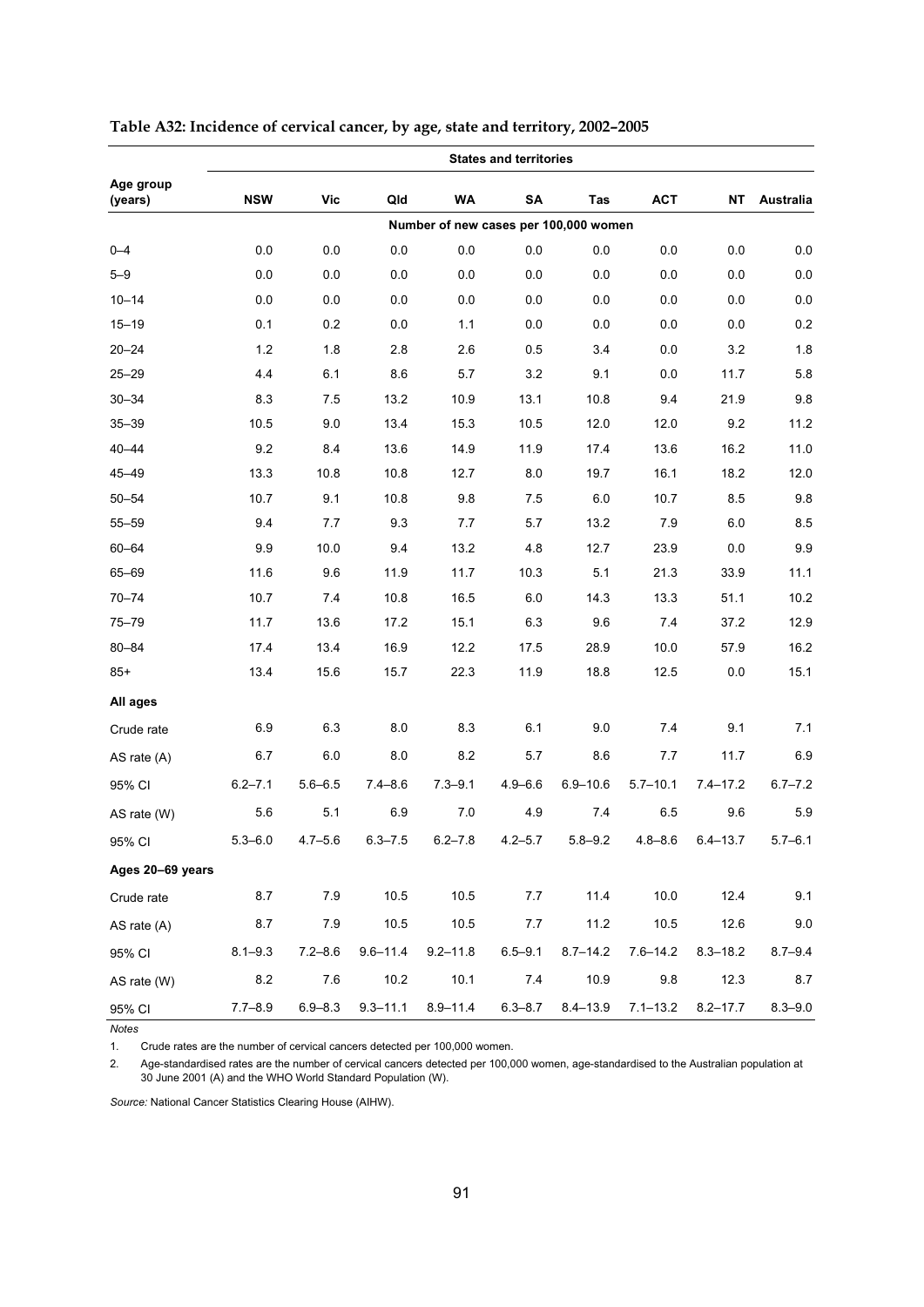|                          |      |      |      |      |      |      |      | Year          |      |      |      |      |      |      |      |
|--------------------------|------|------|------|------|------|------|------|---------------|------|------|------|------|------|------|------|
| <b>Histological type</b> | 1991 | 1992 | 1993 | 1994 | 1995 | 1996 | 1997 | 1998          | 1999 | 2000 | 2001 | 2002 | 2003 | 2004 | 2005 |
|                          |      |      |      |      |      |      |      | <b>Number</b> |      |      |      |      |      |      |      |
| Squamous                 | 647  | 611  | 595  | 639  | 545  | 529  | 455  | 490           | 470  | 403  | 401  | 389  | 396  | 388  | 397  |
| Adenocarcinoma           | 143  | 140  | 142  | 194  | 148  | 147  | 131  | 141           | 132  | 118  | 114  | 123  | 118  | 128  | 119  |
| Adenosquamous            | 42   | 52   | 47   | 40   | 34   | 40   | 33   | 30            | 24   | 30   | 32   | 18   | 26   | 29   | 19   |
| Other                    | 61   | 40   | 59   | 62   | 48   | 44   | 39   | 34            | 35   | 39   | 40   | 26   | 40   | 38   | 66   |
| Total                    | 893  | 843  | 843  | 935  | 775  | 760  | 658  | 695           | 661  | 590  | 587  | 556  | 580  | 583  | 601  |
| Micro-invasive           | 156  | 155  | 138  | 174  | 181  | 146  | 119  | 127           | 92   | 90   | 90   | 94   | 87   | 104  | 94   |

**Table A33: Number of new cases of cervical cancer, by histological type, women 20–69 years, 1991–2005** 

*Source:* National Cancer Statistics Clearing House (AIHW).

### **Table A34: Incidence (age-standardised) of cervical cancer, by histological type, women 20–69 years, 1991–2005**

|                          |      |      |      |      |               |      |               | Year                                  |      |      |               |      |      |      |      |
|--------------------------|------|------|------|------|---------------|------|---------------|---------------------------------------|------|------|---------------|------|------|------|------|
| <b>Histological type</b> | 1991 | 1992 | 1993 | 1994 | 1995          | 1996 | 1997          | 1998                                  | 1999 | 2000 | 2001          | 2002 | 2003 | 2004 | 2005 |
|                          |      |      |      |      |               |      |               | Number of new cases per 100,000 women |      |      |               |      |      |      |      |
| Squamous                 | 12.4 | 11.5 | 11.2 | 11.7 | 9.8           | 9.4  | 7.9           | 8.3                                   | 7.9  | 6.7  | 6.5           | 6.2  | 6.2  | 6.0  | 6.1  |
| Adenocarcinoma           | 2.8  | 2.7  | 2.6  | 3.5  | 2.6           | 2.6  | 2.3           | 2.4                                   | 2.2  | 1.9  | 1.8           | 2.0  | 1.9  | 2.0  | 1.8  |
| Adenosquamous            | 0.8  | 1.0  | 0.9  | 0.7  | 0.6           | 0.7  | 0.6           | 0.5                                   | 0.4  | 0.5  | 0.5           | 0.3  | 0.4  | 0.5  | 0.3  |
| Other                    | 1.1  | 0.7  | 1.1  | 1.1  | 0.9           | 0.8  | 0.7           | 0.6                                   | 0.6  | 0.6  | 0.6           | 0.4  | 0.6  | 0.6  | 1.0  |
| Micro-invasive           | 2.9  | 2.9  | 2.5  | 3.1  | $3.2^{\circ}$ | 2.5  | $2.0^{\circ}$ | 2.1                                   | 1.5  | 1.5  | $1.5^{\circ}$ | 1.5  | 1.4  | 1.6  | 1.5  |

*Note:* Age-standardised rates are the number of cervical cancers detected per 100,000 women, age-standardised to the Australian population at 30 June 2001.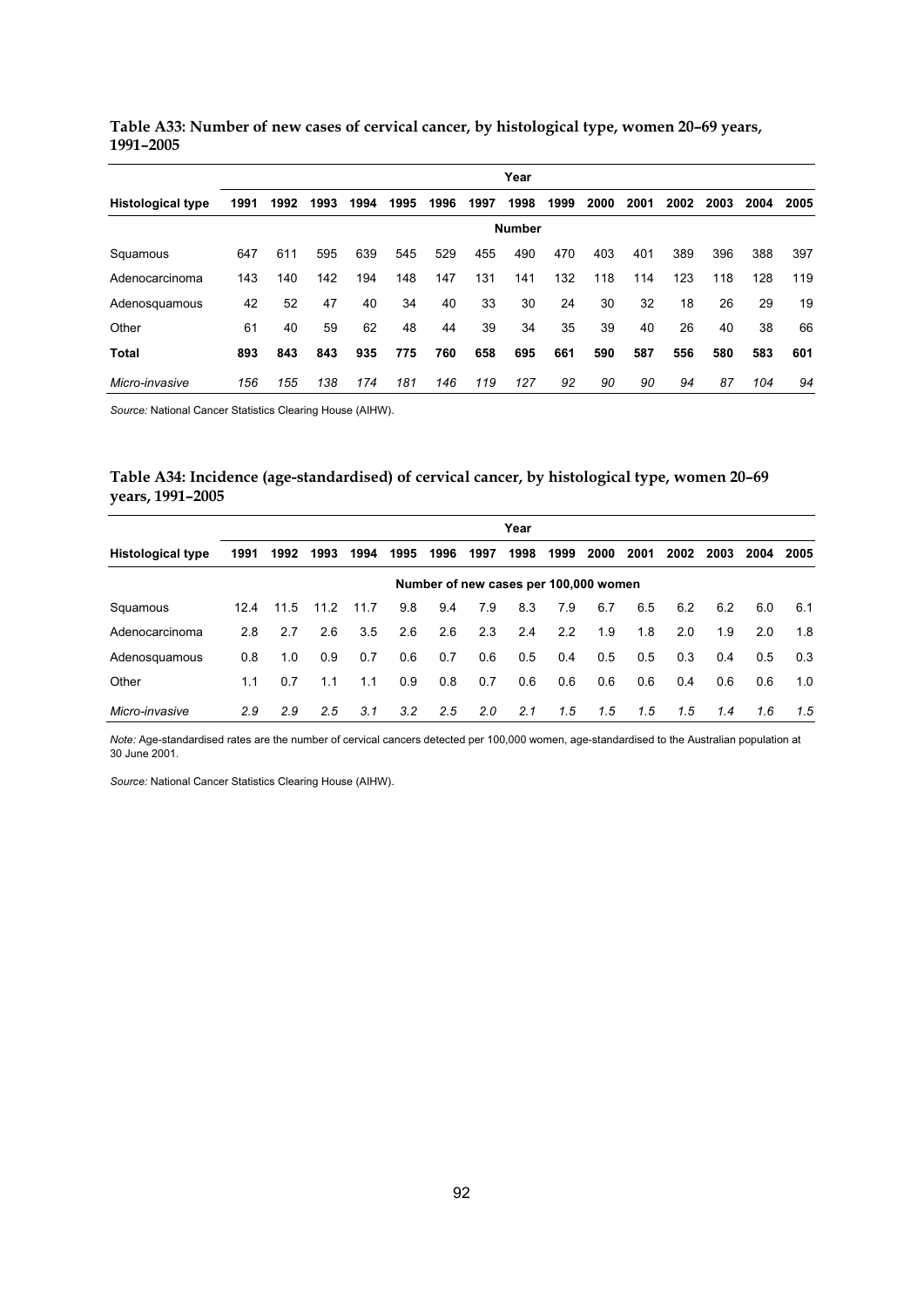|                          |      |      |      |      |      |      |      | Year          |      |      |      |      |      |      |      |
|--------------------------|------|------|------|------|------|------|------|---------------|------|------|------|------|------|------|------|
| <b>Histological type</b> | 1991 | 1992 | 1993 | 1994 | 1995 | 1996 | 1997 | 1998          | 1999 | 2000 | 2001 | 2002 | 2003 | 2004 | 2005 |
|                          |      |      |      |      |      |      |      | <b>Number</b> |      |      |      |      |      |      |      |
| Squamous                 | 790  | 751  | 705  | 788  | 676  | 670  | 553  | 613           | 577  | 525  | 509  | 486  | 500  | 492  | 486  |
| Adenocarcinoma           | 171  | 156  | 163  | 224  | 174  | 167  | 162  | 166           | 151  | 136  | 136  | 135  | 139  | 148  | 133  |
| Adenosquamous            | 50   | 57   | 56   | 50   | 39   | 47   | 39   | 35            | 26   | 31   | 36   | 20   | 31   | 29   | 23   |
| Other                    | 81   | 59   | 87   | 81   | 71   | 56   | 57   | 53            | 47   | 66   | 59   | 48   | 59   | 55   | 92   |
| Total                    | 1092 | 1023 | 1011 | 1143 | 960  | 940  | 811  | 867           | 801  | 758  | 740  | 689  | 729  | 724  | 734  |
| Micro-invasive           | 167  | 160  | 144  | 185  | 193  | 155  | 126  | 134           | 95   | 93   | 97   | 99   | 94   | 113  | 97   |

**Table A35: Number of new cases of cervical cancer, by histological type, women of all ages, 1992–2005** 

*Source:* National Cancer Statistics Clearing House (AIHW).

| Table A36: Incidence (age-standardised) of cervical cancer, by histological type, women of all ages, |  |  |  |
|------------------------------------------------------------------------------------------------------|--|--|--|
| 1992-2005                                                                                            |  |  |  |

|                          |                                       |      |      |      |      |      |      | Year |      |      |      |      |      |      |      |
|--------------------------|---------------------------------------|------|------|------|------|------|------|------|------|------|------|------|------|------|------|
| <b>Histological type</b> | 1991                                  | 1992 | 1993 | 1994 | 1995 | 1996 | 1997 | 1998 | 1999 | 2000 | 2001 | 2002 | 2003 | 2004 | 2005 |
|                          | Number of new cases per 100,000 women |      |      |      |      |      |      |      |      |      |      |      |      |      |      |
| Squamous                 | 9.6                                   | 8.9  | 8.3  | 9.0  | 7.6  | 7.4  | 6.0  | 6.5  | 6.0  | 5.3  | 5.1  | 4.8  | 4.8  | 4.7  | 4.6  |
| Adenocarcinoma           | 2.1                                   | 1.9  | 1.9  | 2.6  | 1.9  | 1.8  | 1.7  | 1.8  | 1.6  | 1.4  | 1.4  | 1.3  | 1.3  | 1.4  | 1.3  |
| Adenosquamous            | 0.6                                   | 0.7  | 0.7  | 0.6  | 0.4  | 0.5  | 0.4  | 0.4  | 0.3  | 0.3  | 0.4  | 0.2  | 0.3  | 0.3  | 0.2  |
| Other                    | 0.9                                   | 0.7  | 1.0  | 0.9  | 0.8  | 0.6  | 0.6  | 0.5  | 0.5  | 0.7  | 0.6  | 0.4  | 0.6  | 0.5  | 0.8  |
| Micro-invasive           | 1.9                                   | 1.9  | 1.7  | 2.1  | 2.2  | 1.7  | 1.4  | 1.4  | 1.0  | 1.0  | 1.0  | 1.0  | 0.9  | 1.1  | 1.0  |

*Note:* Age-standardised rates are the number of cervical cancers detected per 100,000 women, age-standardised to the Australian population at<br>30 June 2001.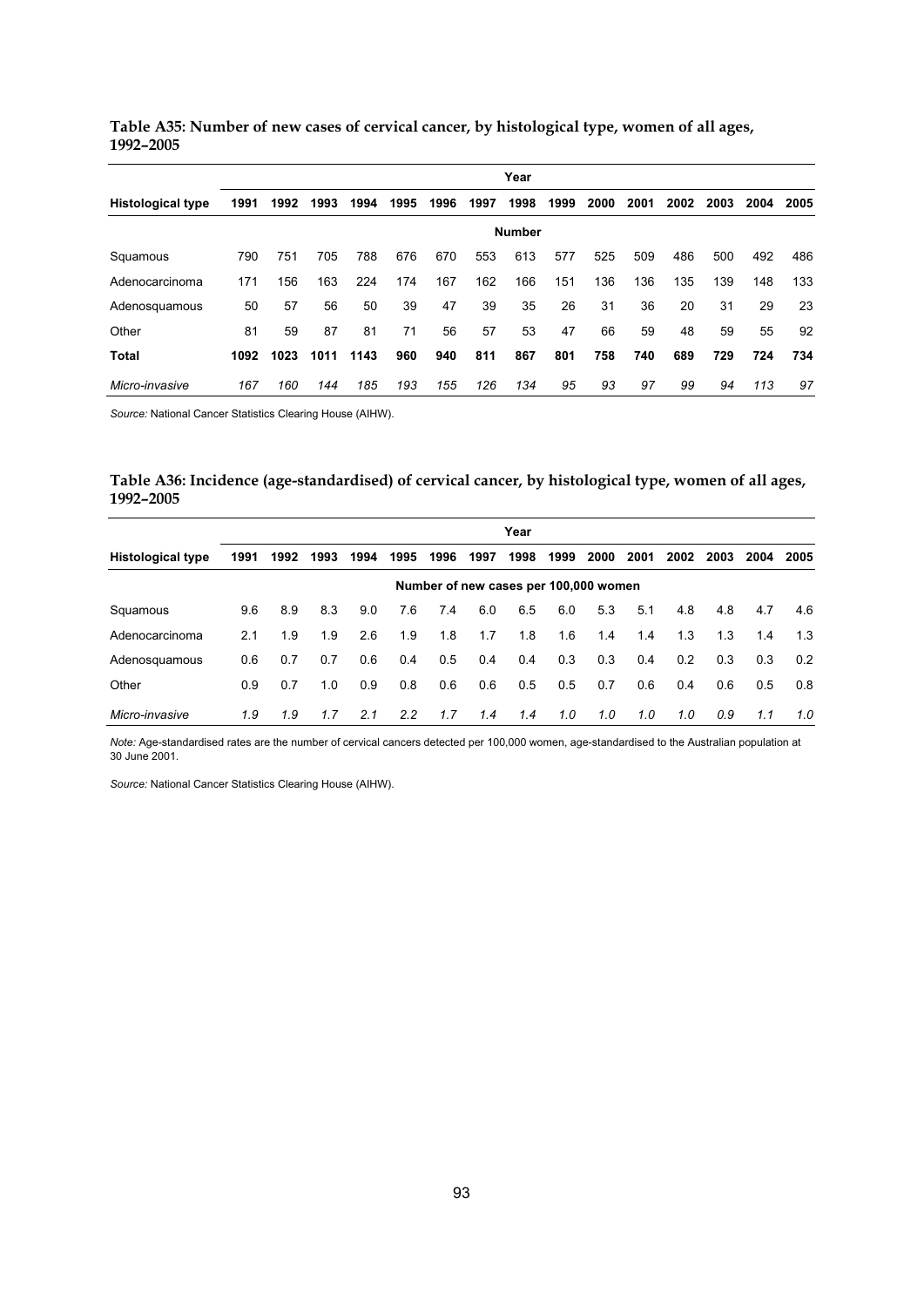# **Indicator 5.3 Incidence by geographic region**

|                      |           |                     |                |                             | <b>Geographic regions</b>        |                |           |           |
|----------------------|-----------|---------------------|----------------|-----------------------------|----------------------------------|----------------|-----------|-----------|
|                      |           | <b>Major cities</b> |                | Inner and<br>outer regional | <b>Remote and</b><br>very remote |                |           | Australia |
| Age group<br>(years) | 1998-2001 | 2002-2005           | 1998-2001      | 2002-2005                   | 1998-2001                        | 2002-2005      | 1998-2001 | 2002-2005 |
|                      |           |                     |                |                             | <b>Number</b>                    |                |           |           |
| $0 - 4$              | 0         | 0                   | 0              | $\mathbf 0$                 | $\mathbf 0$                      | $\mathbf 0$    | 0         | 0         |
| $5 - 9$              | 0         | 0                   | 0              | $\mathbf 0$                 | $\mathbf 0$                      | $\mathbf 0$    | 0         | 0         |
| $10 - 14$            | 0         | 0                   | 0              | $\mathbf 0$                 | $\mathbf 0$                      | $\mathbf 0$    | 0         | 0         |
| $15 - 19$            | 4         | 3                   | $\overline{2}$ | $\overline{2}$              | 0                                | 0              | 6         | 5         |
| $20 - 24$            | 23        | 35                  | 11             | 13                          | $\mathbf{1}$                     | 0              | 35        | 49        |
| $25 - 29$            | 126       | 108                 | 54             | 43                          | 5                                | 5              | 187       | 158       |
| $30 - 34$            | 205       | 199                 | 87             | 88                          | 8                                | 13             | 303       | 301       |
| $35 - 39$            | 217       | 228                 | 134            | 98                          | 11                               | 3              | 365       | 332       |
| $40 - 44$            | 226       | 210                 | 112            | 117                         | 12                               | 11             | 351       | 339       |
| $45 - 49$            | 240       | 222                 | 117            | 111                         | 13                               | $\overline{7}$ | 372       | 343       |
| $50 - 54$            | 180       | 173                 | 78             | 84                          | 7                                | 2              | 267       | 260       |
| $55 - 59$            | 133       | 125                 | 75             | 66                          | 8                                | 5              | 216       | 198       |
| $60 - 64$            | 142       | 113                 | 78             | 56                          | $\overline{7}$                   | 4              | 230       | 176       |
| 65-69                | 136       | 107                 | 67             | 52                          | 2                                | 4              | 207       | 164       |
| $70 - 74$            | 142       | 93                  | 54             | 35                          | $\overline{2}$                   | 6              | 199       | 134       |
| $75 - 79$            | 126       | 103                 | 49             | 47                          | $\mathbf{1}$                     | 2              | 176       | 153       |
| $80 - 84$            | 106       | 94                  | 45             | 47                          | $\mathbf 0$                      | 4              | 152       | 145       |
| $85+$                | 67        | 86                  | 31             | 30                          | 2                                | 2              | 100       | 119       |
| All ages             | 2,072     | 1,900               | 992            | 888                         | 86                               | 69             | 3,166     | 2,876     |
| Ages 20-69<br>years  | 1,628     | 1,521               | 812            | 728                         | 74                               | 55             | 2,533     | 2,320     |

**Table A37: Number of new cases of cervical cancer, by age, geographic region, 1998–2001 and 2002–2005** 

*Notes*  1. The numbers are presented as 4-year non-overlapping blocks of data.

2. In the periods 1997–2000 and 2001–2004, there were 11 and 7 cases, respectively, that were excluded from these data because the respective postcodes were not able to be matched to the coding used for this analysis.

3. Because some postcodes cross boundaries, totals may not add up due to rounding.

4. The Australian Standard Geographical Classification (ASGC) was used to create the above categories (ABS 2001).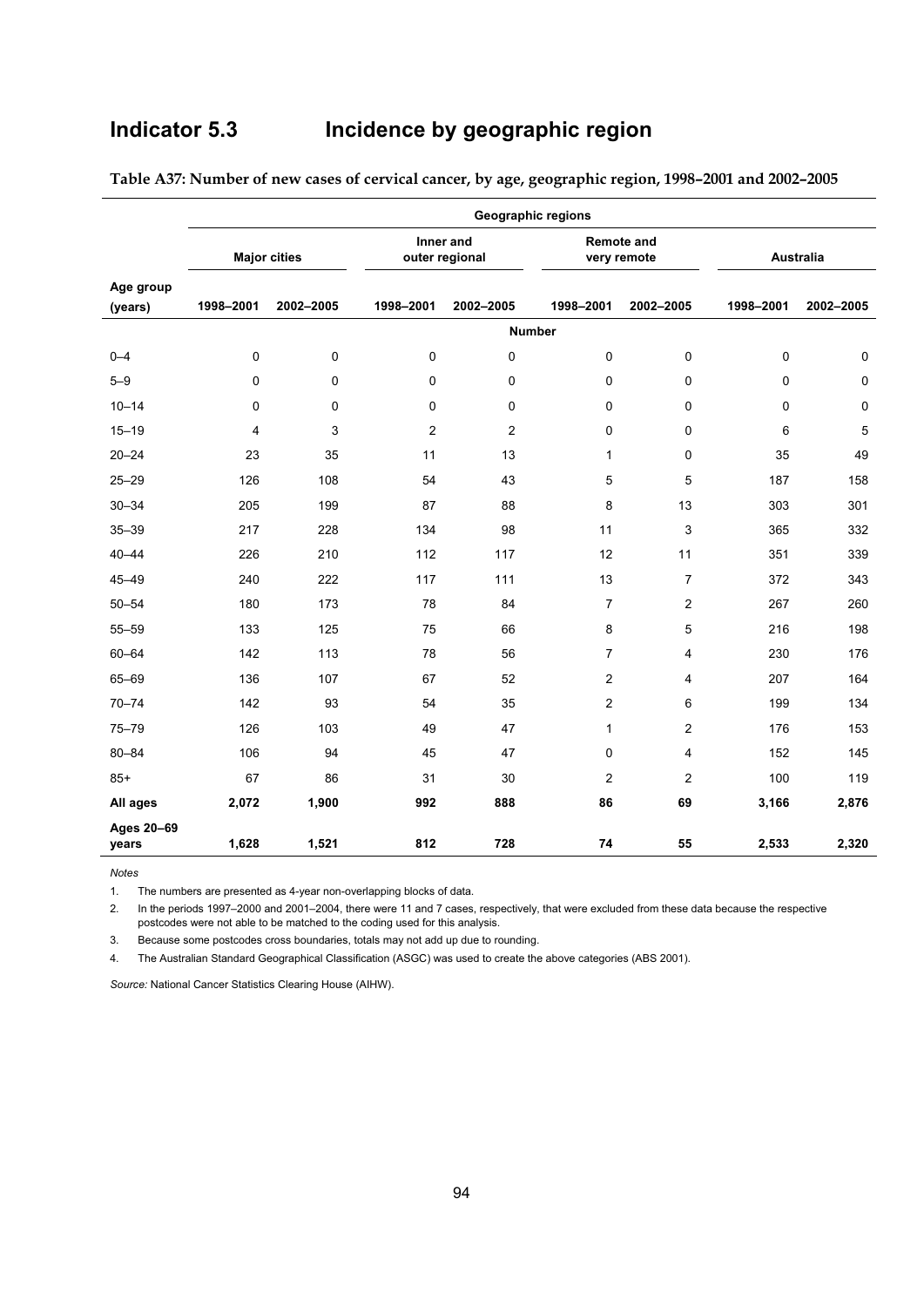|                      | <b>Geographic regions</b> |                     |               |                             |                                       |                                  |               |             |  |  |  |  |  |
|----------------------|---------------------------|---------------------|---------------|-----------------------------|---------------------------------------|----------------------------------|---------------|-------------|--|--|--|--|--|
|                      |                           | <b>Major cities</b> |               | Inner and<br>outer regional |                                       | <b>Remote and</b><br>very remote |               | Australia   |  |  |  |  |  |
| Age group<br>(years) | 1998-2001                 | 2002-2005           | 1998-2001     | 2002-2005                   | 1998-2001                             | 2002-2005                        | 1998-2001     | 2002-2005   |  |  |  |  |  |
|                      |                           |                     |               |                             | Number of new cases per 100,000 women |                                  |               |             |  |  |  |  |  |
| $0 - 4$              | 0.0                       | 0.0                 | 0.0           | 0.0                         | 0.0                                   | 0.0                              | 0.0           | 0.0         |  |  |  |  |  |
| $5 - 9$              | 0.0                       | 0.0                 | 0.0           | 0.0                         | 0.0                                   | 0.0                              | 0.0           | 0.0         |  |  |  |  |  |
| $10 - 14$            | 0.0                       | 0.0                 | 0.0           | 0.0                         | 0.0                                   | 0.0                              | 0.0           | 0.0         |  |  |  |  |  |
| $15 - 19$            | 0.2                       | 0.2                 | 0.3           | 0.2                         | 0.0                                   | 0.0                              | 0.2           | 0.2         |  |  |  |  |  |
| $20 - 24$            | 1.2                       | 1.8                 | 1.7           | 1.9                         | 1.6                                   | 0.0                              | 1.4           | 1.8         |  |  |  |  |  |
| $25 - 29$            | 6.1                       | 5.5                 | 7.3           | 6.3                         | 6.2                                   | 6.9                              | 6.4           | 5.8         |  |  |  |  |  |
| $30 - 34$            | 10.3                      | 9.3                 | 10.8          | 10.5                        | 9.7                                   | 15.7                             | 10.5          | 9.8         |  |  |  |  |  |
| $35 - 39$            | 10.8                      | 11.4                | 14.5          | 11.2                        | 14.3                                  | 4.7                              | 12.1          | 11.2        |  |  |  |  |  |
| $40 - 44$            | 11.8                      | 10.3                | 12.3          | 12.1                        | 17.6                                  | 15.2                             | 12.1          | 11.0        |  |  |  |  |  |
| $45 - 49$            | 13.4                      | 11.8                | 14.2          | 12.3                        | 21.8                                  | 11.4                             | 13.9          | 12.0        |  |  |  |  |  |
| $50 - 54$            | 11.0                      | 9.9                 | 10.3          | 10.1                        | 13.6                                  | 4.1                              | 10.9          | $9.8\,$     |  |  |  |  |  |
| 55-59                | 11.0                      | 8.2                 | 12.3          | 8.7                         | 19.8                                  | 11.3                             | 11.6          | 8.5         |  |  |  |  |  |
| $60 - 64$            | 14.2                      | 10.1                | 14.6          | 9.1                         | 23.4                                  | 11.8                             | 14.7          | 9.9         |  |  |  |  |  |
| 65-69                | 15.2                      | 11.3                | 14.4          | 10.0                        | 9.7                                   | 15.8                             | 14.9          | 11.1        |  |  |  |  |  |
| $70 - 74$            | 16.1                      | 10.9                | 12.3          | 7.8                         | 13.5                                  | 28.3                             | 14.9          | 10.2        |  |  |  |  |  |
| $75 - 79$            | 16.5                      | 13.0                | 13.8          | 11.9                        | 7.9                                   | 14.1                             | 15.6          | 12.9        |  |  |  |  |  |
| 80-84                | 20.9                      | 15.5                | 18.6          | 16.5                        | 0.2                                   | 35.0                             | 20.1          | 16.2        |  |  |  |  |  |
| $85+$                | 14.5                      | 16.0                | 14.6          | 11.8                        | 25.6                                  | 21.1                             | 14.7          | 15.1        |  |  |  |  |  |
| All ages             |                           |                     |               |                             |                                       |                                  |               |             |  |  |  |  |  |
| AS rate (A)          | 8.0                       | 6.8                 | 8.3           | 6.9                         | 9.5                                   | 8.1                              | 8.1           | 6.9         |  |  |  |  |  |
| 95% CI               | $7.6 - 8.3$               | $6.5 - 7.1$         | $7.7 - 8.8$   | $6.5 - 7.4$                 | $7.5 - 11.9$                          | $6.2 - 10.3$                     | $7.9 - 8.4$   | $6.7 - 7.2$ |  |  |  |  |  |
| AS rate (W)          | 6.7                       | 5.8                 | 7.1           | 6.0                         | 8.2                                   | 6.7                              | 6.9           | 5.9         |  |  |  |  |  |
| 95% CI               | $6.4 - 7.0$               | $5.5 - 6.1$         | $6.6 - 7.5$   | $5.6 - 6.4$                 | $6.5 - 10.3$                          | $5.2 - 8.5$                      | $6.7 - 7.1$   | $5.7 - 6.1$ |  |  |  |  |  |
| Ages 20-69 years     |                           |                     |               |                             |                                       |                                  |               |             |  |  |  |  |  |
| AS rate $(A)$        | 10.1                      | 8.9                 | 10.9          | 9.3                         | 13.4                                  | 9.3                              | 10.5          | $9.0\,$     |  |  |  |  |  |
| 95% CI               | $9.6 - 10.6$              | $8.4 - 9.3$         | $10.2 - 11.7$ | $8.6 - 10.0$                | $10.5 - 16.8$                         | $7.0 - 12.1$                     | $10.1 - 10.9$ | $8.7 - 9.4$ |  |  |  |  |  |
| AS rate (W)          | 9.6                       | 8.5                 | 10.5          | $8.9\,$                     | 12.7                                  | 9.0                              | 10.0          | 8.7         |  |  |  |  |  |
| 95% CI               | $9.2 - 10.1$              | $8.1 - 8.9$         | $9.8 - 11.3$  | $8.3 - 9.6$                 | $9.9 - 15.9$                          | $6.7 - 11.7$                     | $9.6 - 10.4$  | $8.3 - 9.0$ |  |  |  |  |  |

## **Table A38: Incidence of cervical cancer, by age, geographic region, 1998–2001 and 2002–2005**

*Notes*  1. The rates are presented as 4-year non-overlapping blocks of data.

2. Age-standardised rates are the number of cervical cancers detected per 100,000 women, age-standardised to the Australian population at 30 June 2001 (A) and the WHO World Standard Population (W).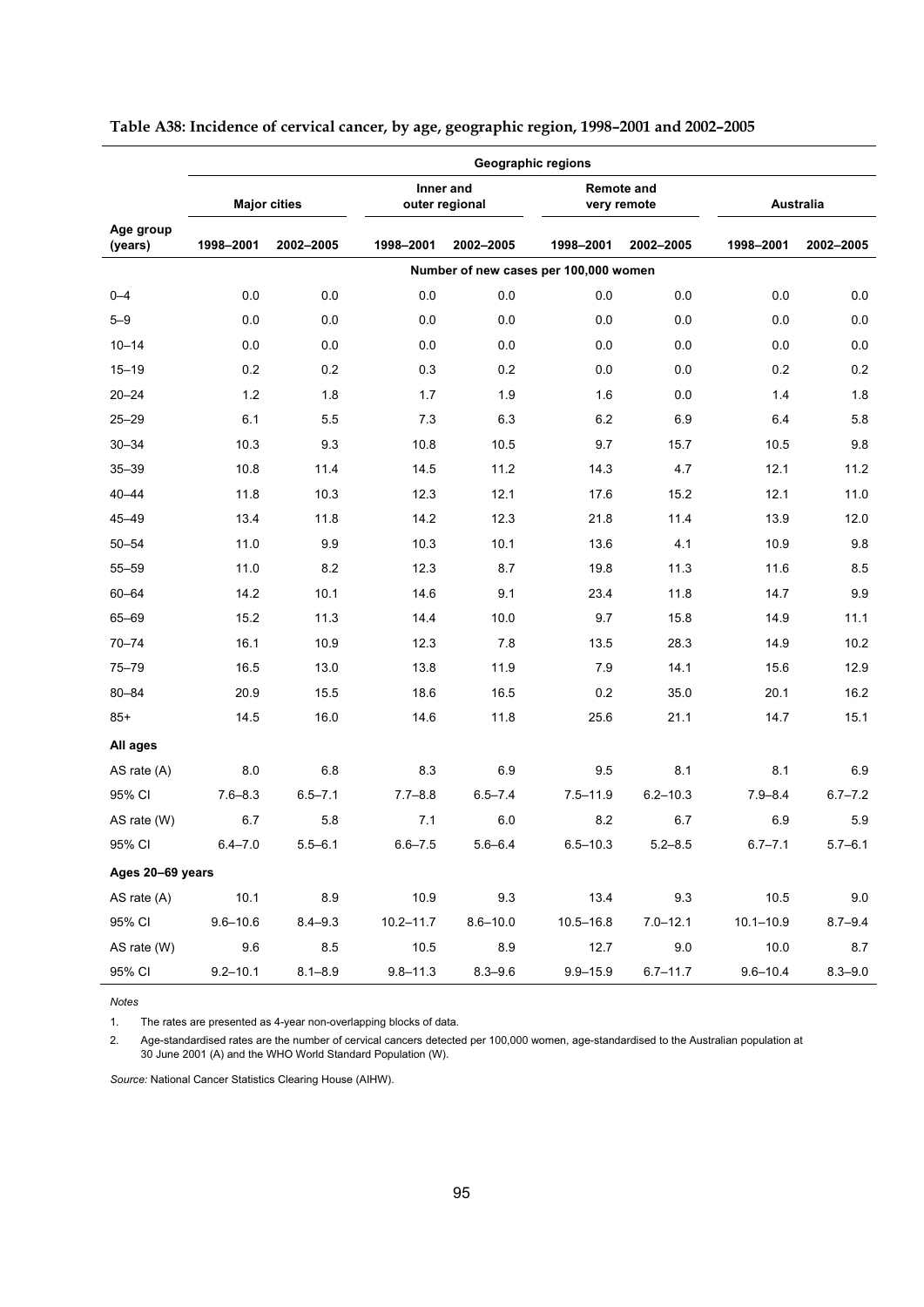# **Indicator 6.1 Mortality by age group**

|                      |     | Year         |                         |     |     |     |     |     |                                                         |     |               |     |     |     |             |          |              |     |    |                |     |
|----------------------|-----|--------------|-------------------------|-----|-----|-----|-----|-----|---------------------------------------------------------|-----|---------------|-----|-----|-----|-------------|----------|--------------|-----|----|----------------|-----|
| Age group<br>(years) | 86  | 87           | 88                      | 89  | 90  | 91  | 92  | 93  | 94                                                      | 95  | 96            | 97  | 98  | 99  | 00          | 01       | 02           | 03  | 04 | 05             | 06  |
|                      |     |              |                         |     |     |     |     |     |                                                         |     | <b>Number</b> |     |     |     |             |          |              |     |    |                |     |
| $0 - 4$              | 0   | 0            | 0                       | 0   | 0   | 0   | 0   | 0   | 0                                                       | 0   | 0             | 0   | 0   | 0   | 0           | 0        | 0            | 0   | 0  | 0              | 0   |
| $5 - 9$              | 0   | 0            | 0                       | 0   | 0   | 0   | 0   | 0   | 0                                                       | 0   | 0             | 0   | 0   | 0   | 0           | 0        | 0            | 0   | 0  | 0              | 0   |
| $10 - 14$            | 0   | 0            | $\mathbf 0$             | 0   | 0   | 0   | 0   | 0   | $\mathbf 0$                                             | 0   | $\mathbf 0$   | 0   | 0   | 0   | $\mathbf 0$ | 0        | 0            | 0   | 0  | 0              | 0   |
| $15 - 19$            | 0   | $\mathbf{0}$ | $\Omega$                | 1   | 1   | 0   | 0   | 0   | $\mathbf 0$                                             | 1   | 0             | 0   | 0   | 0   | $\Omega$    | $\Omega$ | $\mathbf{0}$ | 0   | 1  | $\mathbf{0}$   | 0   |
| $20 - 24$            | 2   | 2            | 0                       | 1   | 1   | 3   | 0   | 0   | 0                                                       | 0   | 1             | 0   | 3   | 1   | 1           | 0        | 2            | 0   | 0  | 1              | 2   |
| $25 - 29$            | 6   | 5            | 3                       | 3   | 10  | 5   | 5   | 2   | 6                                                       | 3   | 1             | 2   | 6   | 2   | 4           | 1        | 2            | 5   | 4  | 5              | 3   |
| $30 - 34$            | 12  | 15           | 12                      | 21  | 14  | 13  | 15  | 11  | 11                                                      | 7   | 13            | 8   | 5   | 6   | 10          | 11       | 6            | 13  | 7  | 8              | 6   |
| 35–39                | 16  | 20           | 15                      | 18  | 30  | 25  | 19  | 25  | 11                                                      | 16  | 23            | 18  | 19  | 7   | 12          | 12       | 9            | 12  | 9  | $\overline{2}$ | 13  |
| $40 - 44$            | 26  | 20           | 24                      | 24  | 36  | 19  | 27  | 32  | 28                                                      | 21  | 20            | 16  | 19  | 18  | 14          | 19       | 13           | 12  | 13 | 20             | 20  |
| 45-49                | 24  | 19           | 27                      | 31  | 36  | 29  | 26  | 23  | 35                                                      | 32  | 30            | 28  | 16  | 25  | 27          | 23       | 15           | 22  | 17 | 25             | 9   |
| $50 - 54$            | 25  | 24           | 19                      | 27  | 17  | 21  | 13  | 29  | 37                                                      | 26  | 13            | 21  | 24  | 15  | 19          | 21       | 32           | 17  | 15 | 24             | 16  |
| $55 - 59$            | 41  | 32           | 41                      | 20  | 25  | 25  | 23  | 20  | 26                                                      | 34  | 22            | 24  | 15  | 14  | 19          | 20       | 15           | 19  | 21 | 17             | 16  |
| $60 - 64$            | 41  | 28           | 41                      | 33  | 34  | 33  | 31  | 25  | 24                                                      | 30  | 21            | 22  | 28  | 15  | 24          | 25       | 19           | 21  | 15 | 20             | 28  |
| 65-69                | 50  | 46           | 41                      | 54  | 43  | 35  | 25  | 30  | 37                                                      | 37  | 29            | 30  | 19  | 21  | 26          | 20       | 18           | 20  | 17 | 12             | 20  |
| $70 - 74$            | 32  | 55           | 34                      | 48  | 25  | 37  | 45  | 38  | 33                                                      | 43  | 41            | 36  | 28  | 30  | 37          | 28       | 18           | 23  | 17 | 13             | 15  |
| 75-79                | 23  | 29           | 35                      | 29  | 32  | 30  | 32  | 28  | 30                                                      | 30  | 38            | 32  | 26  | 26  | 25          | 30       | 26           | 29  | 16 | 23             | 20  |
| $80 - 84$            | 23  | 20           | 34                      | 24  | 8   | 22  | 35  | 24  | 26                                                      | 27  | 22            | 27  | 26  | 19  | 23          | 28       | 26           | 21  | 23 | 21             | 26  |
| $85+$                | 24  | 16           | 17                      | 22  | 25  | 32  | 23  | 24  | 24                                                      | 20  | 24            | 30  | 31  | 21  | 26          | 24       | 26           | 24  | 37 | 25             | 30  |
| All ages             | 343 | 329          | 343                     | 355 | 337 | 329 | 319 | 311 | 329                                                     | 328 | 296           | 294 | 265 | 220 | 267         |          | 262 227      | 238 |    | 212 216        | 224 |
| Ages 20-69<br>years  |     |              | 242 210 222 231 246 208 |     |     |     |     |     | 184 197 216 207 172 169 154 124 156 152 131 141 118 134 |     |               |     |     |     |             |          |              |     |    |                | 133 |

**Table A39: Number of deaths from cervical cancer, by age, 1986–2006** 

*Notes*  Deaths were derived by year of registration.

2. A comparability factor of 0.98 was applied to mortality data for years before 1997 because, in processing deaths registered from 1 January 1997, Australia adopted the use of the Automated Coding System and introduced ICD-10 codes. The comparability factor provides a link between the two data series (that is, pre-1997 and 1997–2004). Comparability factors close to 1.0 indicate there were no significant coding differences between automated ICD-10 and manual ICD-9 coding.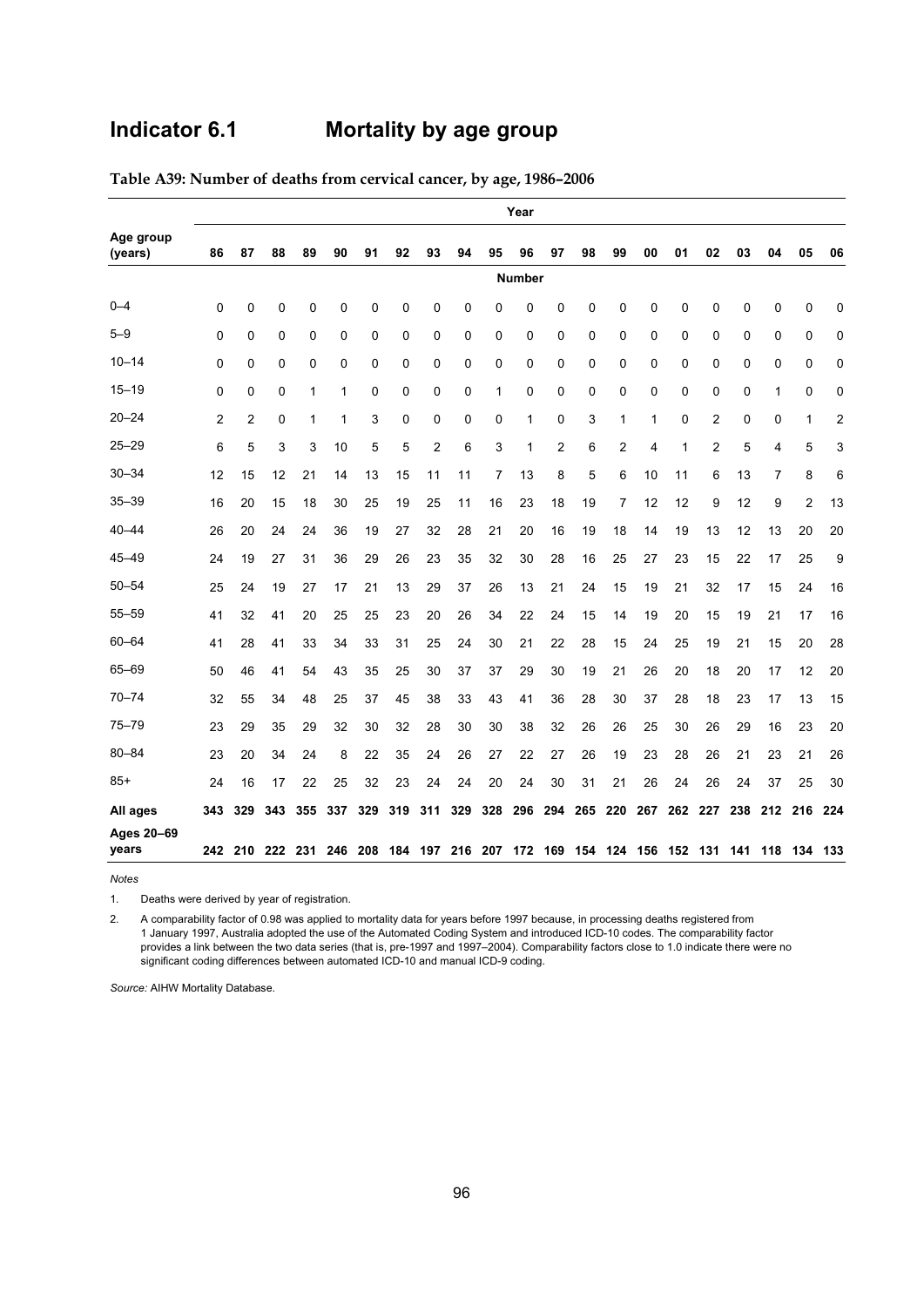|                      | Year |     |                     |     |                               |     |                                                                 |     |     |                                    |     |     |     |     |            |          |     |     |                                                                                                          |     |      |
|----------------------|------|-----|---------------------|-----|-------------------------------|-----|-----------------------------------------------------------------|-----|-----|------------------------------------|-----|-----|-----|-----|------------|----------|-----|-----|----------------------------------------------------------------------------------------------------------|-----|------|
| Age group<br>(years) | 86   | 87  | 88                  | 89  | 90                            | 91  | 92                                                              | 93  | 94  | 95                                 | 96  | 97  | 98  | 99  | 00         | 01       | 02  | 03  | 04                                                                                                       | 05  | 06   |
|                      |      |     |                     |     |                               |     |                                                                 |     |     | Number of deaths per 100,000 women |     |     |     |     |            |          |     |     |                                                                                                          |     |      |
| $0 - 4$              | 0.0  | 0.0 | 0.0                 | 0.0 | 0.0                           | 0.0 | 0.0                                                             | 0.0 | 0.0 | 0.0                                | 0.0 | 0.0 | 0.0 | 0.0 | 0.0        | 0.0      | 0.0 | 0.0 | 0.0                                                                                                      | 0.0 | 0.0  |
| $5 - 9$              | 0.0  | 0.0 | 0.0                 | 0.0 | 0.0                           | 0.0 | 0.0                                                             | 0.0 | 0.0 | 0.0                                | 0.0 | 0.0 | 0.0 | 0.0 | 0.0        | 0.0      | 0.0 | 0.0 | 0.0                                                                                                      | 0.0 | 0.0  |
| $10 - 14$            | 0.0  | 0.0 | 0.0                 | 0.0 | 0.0                           | 0.0 | 0.0                                                             | 0.0 | 0.0 | 0.0                                | 0.0 | 0.0 | 0.0 | 0.0 | 0.0        | 0.0      | 0.0 | 0.0 | 0.0                                                                                                      | 0.0 | 0.0  |
| $15 - 19$            | 0.0  | 0.0 | 0.0                 | 0.1 | 0.1                           | 0.0 | 0.0                                                             | 0.0 | 0.0 | 0.2                                | 0.0 | 0.0 | 0.0 | 0.0 | 0.0        | 0.0      | 0.0 | 0.0 | 0.1                                                                                                      | 0.0 | 0.0  |
| $20 - 24$            | 0.3  | 0.3 | 0.0                 | 0.1 | 0.1                           | 0.4 | 0.0                                                             | 0.0 | 0.0 | 0.0                                | 0.1 | 0.0 | 0.5 | 0.2 | 0.2        | 0.0      | 0.3 | 0.0 | 0.0                                                                                                      | 0.1 | 0.3  |
| $25 - 29$            | 0.9  | 0.7 | 0.4                 | 0.4 | 1.4                           | 0.7 | 0.7                                                             | 0.3 | 0.9 | 0.4                                | 0.1 | 0.3 | 0.8 | 0.3 | 0.6        | 0.1      | 0.3 | 0.7 | 0.6                                                                                                      | 0.7 | 0.4  |
| $30 - 34$            | 1.9  | 2.3 | 1.8                 | 3.0 | 2.0                           | 1.8 | 2.0                                                             | 1.5 | 1.5 | 0.9                                | 1.8 | 1.1 | 0.7 | 0.8 | 1.4        | 1.5      | 0.8 | 1.7 | 0.9                                                                                                      | 1.0 | 0.8  |
| $35 - 39$            | 2.5  | 3.1 | 2.3                 | 2.7 | 4.6                           | 3.7 | 2.7                                                             | 3.6 | 1.5 | 2.2                                | 3.1 | 2.4 | 2.5 | 0.9 | 1.6        | 1.6      | 1.2 | 1.6 | 1.2                                                                                                      | 0.3 | 1.7  |
| $40 - 44$            | 5.4  | 3.7 | 4.1                 | 3.9 | 5.9                           | 2.9 | 4.3                                                             | 5.0 | 4.3 | 3.1                                | 2.9 | 2.3 | 2.7 | 2.5 | 1.9        | 2.6      | 1.7 | 1.6 | 1.7                                                                                                      | 2.6 | 2.6  |
| 45-49                | 5.7  | 4.4 | 6.3                 | 6.9 | 7.6                           | 5.8 | 4.9                                                             | 3.9 | 5.9 | 5.2                                | 4.7 | 4.4 | 2.4 | 3.8 | 4.0        | 3.4      | 2.2 | 3.1 | 2.3                                                                                                      | 3.4 | 1.2  |
| $50 - 54$            | 6.8  | 6.4 | 4.9                 | 7.1 | 4.2                           | 5.0 | 3.0                                                             | 6.8 | 8.2 | 5.6                                | 2.6 | 3.9 | 4.2 | 2.5 | 3.0        | 3.2      | 4.9 | 2.6 | 2.3                                                                                                      | 3.6 | 2.3  |
| $55 - 59$            | 11.1 |     | 8.8 11.3            | 5.4 | 6.8                           | 7.1 | 6.2                                                             | 5.2 | 6.9 | 8.7                                | 5.3 | 5.7 | 3.5 | 3.1 | 4.0        | 4.0      | 2.8 | 3.3 | 3.5                                                                                                      | 2.8 | 2.5  |
| 60-64                | 11.2 |     | 7.7 11.1            | 9.0 | 9.3                           | 9.0 | 8.6                                                             | 7.1 | 6.6 | 8.5                                | 5.8 | 6.0 | 7.5 | 3.9 | 6.0        | 6.1      | 4.5 | 4.9 | 3.3                                                                                                      | 4.3 | 5.7  |
| 65-69                |      |     |                     |     | 16.4 14.6 12.5 15.7 12.4 10.0 |     |                                                                 |     |     | 7.2 8.5 10.5 10.5                  | 8.3 | 8.5 | 5.4 | 6.1 | 7.5        | 5.8      | 5.1 | 5.5 | 4.5                                                                                                      | 3.1 | 5.1  |
| 70-74                |      |     | 12.3 20.5 12.8 18.1 |     |                               |     | 9.4 13.2 15.4 12.6 10.5 13.4 12.6 11.0                          |     |     |                                    |     |     | 8.5 |     | $9.0$ 11.1 | 8.4      | 5.4 | 7.0 | 5.2                                                                                                      | 4.0 | 4.6  |
| $75 - 79$            |      |     |                     |     |                               |     | 11.8 14.8 17.1 13.7 14.7 13.5 14.1 12.4 13.3 13.0 15.7 12.5     |     |     |                                    |     |     | 9.7 | 9.3 |            | 8.7 10.3 | 8.8 | 9.8 | 5.3                                                                                                      | 7.7 | 6.7  |
| $80 - 84$            |      |     | 19.0 15.8 26.6 17.6 |     |                               |     | 5.6 14.8 23.3 14.9 15.8 15.9 12.2 15.0 14.3 10.4 12.1 13.9 12.3 |     |     |                                    |     |     |     |     |            |          |     |     | 9.5 10.0                                                                                                 | 8.9 | 10.9 |
| $85+$                |      |     |                     |     |                               |     |                                                                 |     |     |                                    |     |     |     |     |            |          |     |     | 24.9 16.1 16.7 20.9 23.2 29.4 19.5 19.3 18.4 14.6 16.6 20.1 19.8 12.6 14.8 13.1 13.7 12.4 18.7 12.0 13.8 |     |      |
| All ages             |      |     |                     |     |                               |     |                                                                 |     |     |                                    |     |     |     |     |            |          |     |     |                                                                                                          |     |      |
| AS rate $(A)$        | 4.7  | 4.4 | 4.5                 | 4.5 | 4.2                           | 4.0 | 3.8                                                             | 3.6 | 3.8 | 3.7                                | 3.2 | 3.1 | 2.7 | 2.2 | 2.6        | 2.5      | 2.1 | 2.2 | 1.9                                                                                                      | 1.9 | 1.9  |
| AS rate (W)          | 3.7  | 3.4 | 3.4                 | 3.5 | 3.3                           | 3.1 | 2.8                                                             | 2.8 | 2.9 | 2.8                                | 2.4 | 2.3 | 2.1 | 1.7 | 2.0        | 1.9      | 1.6 | 1.7 | 1.4                                                                                                      | 1.5 | 1.5  |
| Ages 20-69 years     |      |     |                     |     |                               |     |                                                                 |     |     |                                    |     |     |     |     |            |          |     |     |                                                                                                          |     |      |
| AS rate (A)          | 5.2  | 4.4 | 4.6                 | 4.6 | 4.8                           | 4.0 | 3.5                                                             | 3.8 | 4.1 | 3.8                                | 3.0 | 3.0 | 2.7 | 2.1 | 2.6        | 2.5      | 2.1 | 2.2 | 1.8                                                                                                      | 2.0 | 1.9  |
| AS rate (W)          | 4.8  | 4.1 | 4.2                 | 4.3 | 4.5                           | 3.8 | 3.3                                                             | 3.4 | 3.7 | 3.5                                | 2.8 | 2.7 | 2.5 | 1.9 | 2.4        | 2.3      | 1.9 | 2.0 | 1.7                                                                                                      | 1.8 | 1.8  |

**Table A40: Mortality from cervical cancer, by age, 1986–2006** 

*Note:* Age-standardised rates are the number of deaths from cervical cancer per 100,000 women, age-standardised to the Australian population at<br>30 June 2001 (A) and the WHO World Standard Population (W).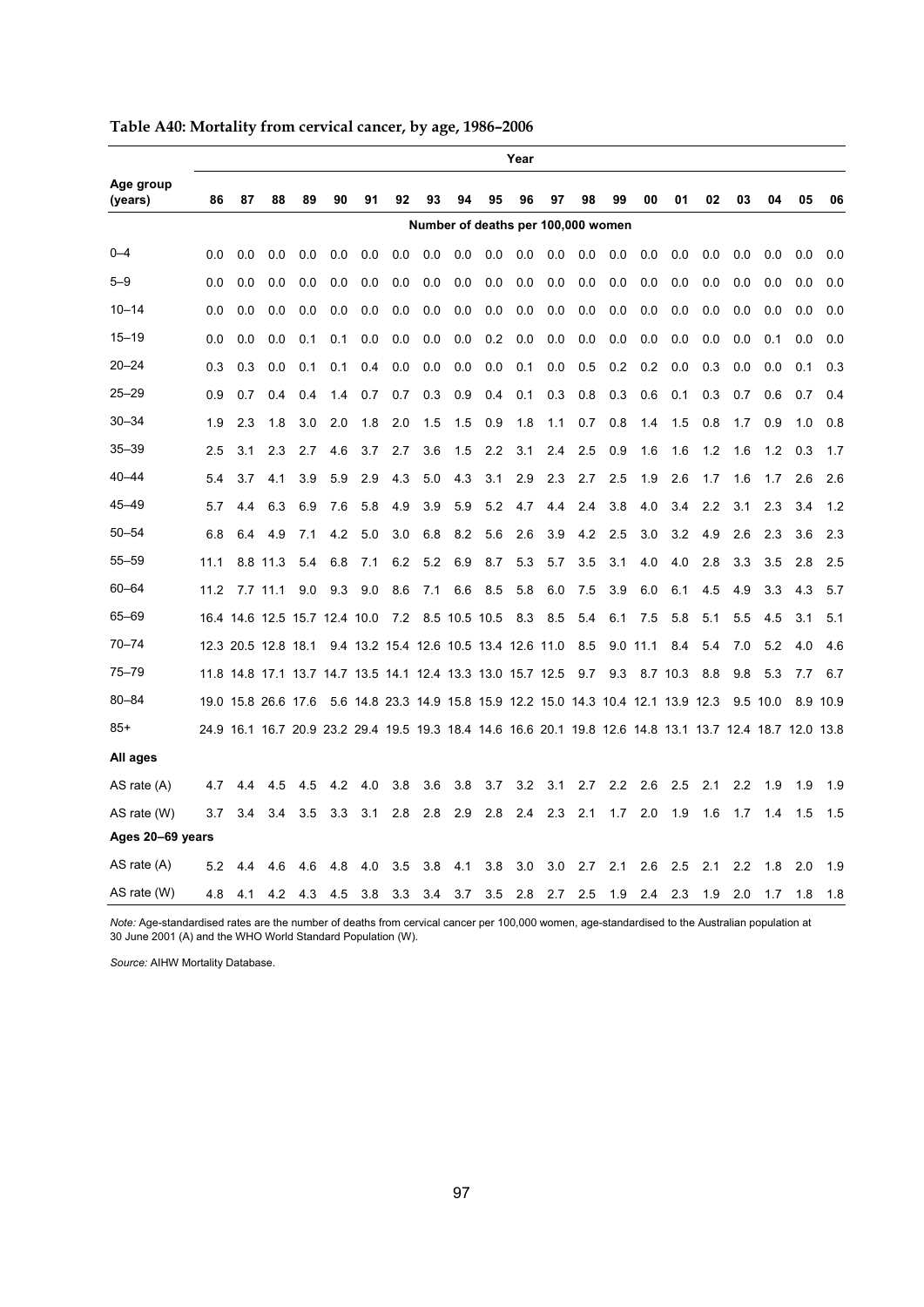|                      | <b>States and territories</b> |     |                |                  |                |                |                |                |                         |  |  |  |
|----------------------|-------------------------------|-----|----------------|------------------|----------------|----------------|----------------|----------------|-------------------------|--|--|--|
| Age group<br>(years) | <b>NSW</b>                    | Vic | Qld            | <b>WA</b>        | <b>SA</b>      | Tas            | <b>ACT</b>     | <b>NT</b>      | Australia               |  |  |  |
|                      |                               |     |                |                  | <b>Number</b>  |                |                |                |                         |  |  |  |
| $0 - 4$              | $\mathbf 0$                   | 0   | 0              | $\pmb{0}$        | $\mathbf 0$    | $\pmb{0}$      | $\pmb{0}$      | 0              | $\pmb{0}$               |  |  |  |
| $5 - 9$              | $\mathbf 0$                   | 0   | 0              | $\mathbf 0$      | $\mathbf 0$    | $\mathbf 0$    | $\mathbf 0$    | 0              | $\pmb{0}$               |  |  |  |
| $10 - 14$            | 0                             | 0   | 0              | $\mathbf 0$      | $\mathbf 0$    | $\mathbf 0$    | $\mathbf 0$    | 0              | $\pmb{0}$               |  |  |  |
| $15 - 19$            | 0                             | 0   | 0              | $\mathbf 0$      | $\mathbf 0$    | $\mathbf 0$    | $\mathbf 0$    | 0              | $\pmb{0}$               |  |  |  |
| $20 - 24$            | 4                             | 0   | 0              | $\pmb{0}$        | $\mathbf 0$    | $\pmb{0}$      | $\pmb{0}$      | 0              | $\overline{\mathbf{4}}$ |  |  |  |
| $25 - 29$            | $\mathbf{1}$                  | 3   | $\overline{c}$ | $\mathbf{1}$     | $\pmb{0}$      | $\pmb{0}$      | $\mathbf{1}$   | 1              | 9                       |  |  |  |
| $30 - 34$            | 5                             | 4   | 11             | 9                | $\overline{2}$ | $\mathbf{1}$   | $\mathbf{1}$   | 0              | 33                      |  |  |  |
| $35 - 39$            | 14                            | 9   | 8              | $\overline{c}$   | $\overline{2}$ | $\overline{2}$ | $\mathbf{1}$   | $\overline{2}$ | 40                      |  |  |  |
| $40 - 44$            | 18                            | 12  | 20             | 5                | $\overline{4}$ | $\mathbf{1}$   | $\overline{2}$ | $\overline{c}$ | 64                      |  |  |  |
| $45 - 49$            | 29                            | 16  | 19             | 11               | 13             | $\mathbf{1}$   | $\mathbf 0$    | $\mathbf{1}$   | 90                      |  |  |  |
| $50 - 54$            | 33                            | 16  | 13             | $\overline{7}$   | 8              | 6              | $\mathbf{1}$   | 3              | 87                      |  |  |  |
| $55 - 59$            | 25                            | 13  | 14             | $\overline{7}$   | 5              | $\overline{c}$ | $\mathbf{1}$   | $\mathbf{1}$   | 68                      |  |  |  |
| $60 - 64$            | 31                            | 15  | 20             | $\boldsymbol{9}$ | 6              | $\overline{c}$ | 0              | 0              | 83                      |  |  |  |
| 65-69                | 28                            | 12  | 16             | 14               | $\overline{7}$ | $\overline{4}$ | 3              | $\mathbf{1}$   | 85                      |  |  |  |
| $70 - 74$            | 36                            | 29  | 23             | 17               | $\overline{4}$ | 3              | $\mathbf 0$    | 1              | 113                     |  |  |  |
| $75 - 79$            | 31                            | 30  | 16             | 13               | 10             | $\mathsf 3$    | 3              | 1              | 107                     |  |  |  |
| $80 - 84$            | 30                            | 27  | 16             | 14               | 5              | $\mathsf 3$    | $\mathsf 0$    | 1              | 96                      |  |  |  |
| $85+$                | 35                            | 22  | 16             | 12               | $\overline{7}$ | 5              | 0              | 0              | 97                      |  |  |  |
| All ages             | 320                           | 208 | 194            | 121              | 73             | 33             | 13             | 14             | 976                     |  |  |  |
| Ages 20-69<br>years  | 224                           | 124 | 118            | 68               | 35             | 26             | 16             | 11             | 563                     |  |  |  |

**Table A41: Number of deaths from cervical cancer, by age, state and territory, 1999–2002** 

*Notes*  1. Numbers were averaged over 4 years to smooth annual variations that may occur in the smaller states and territories.

2. Deaths were derived by year and state of registration.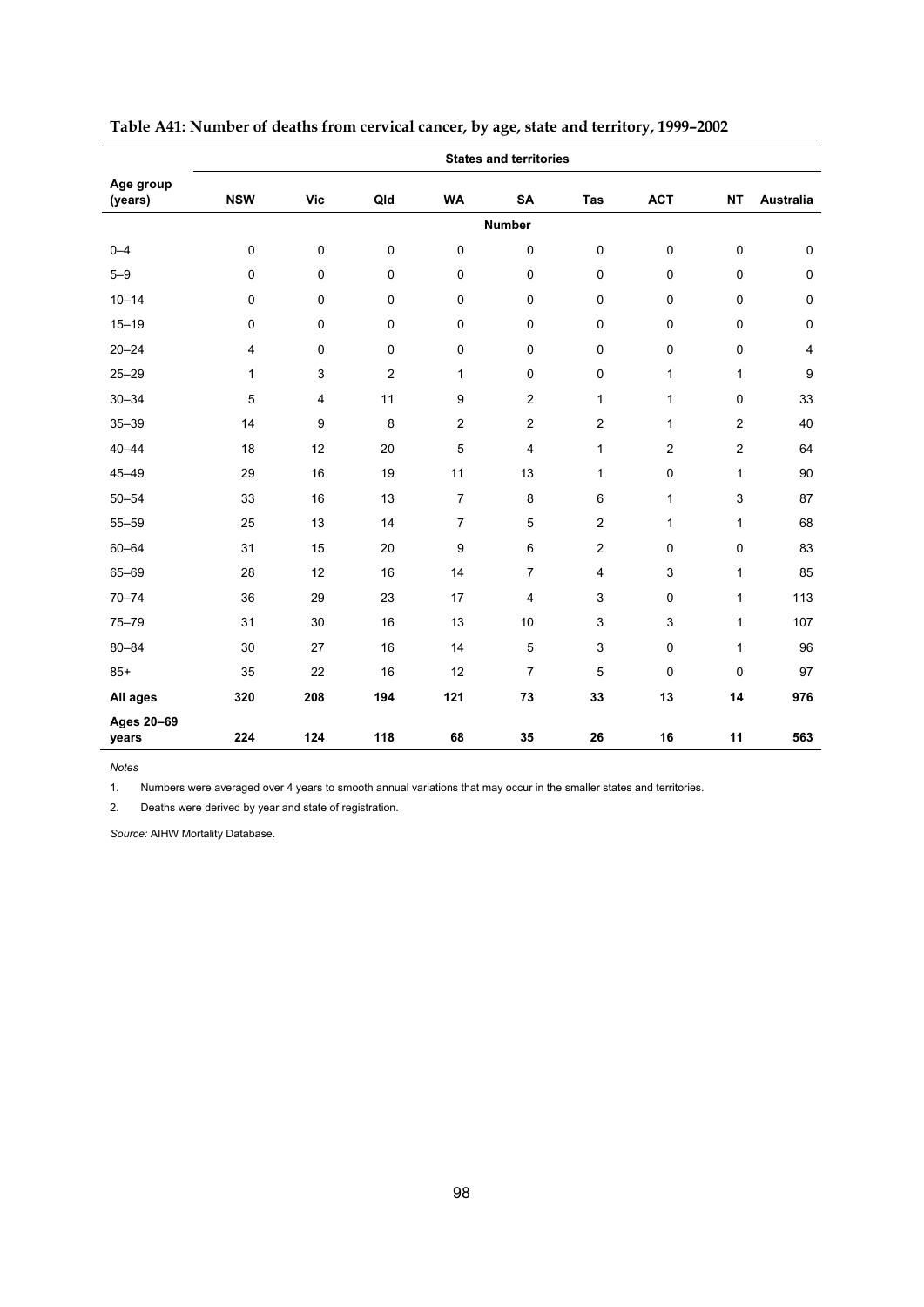|                      | <b>States and territories</b> |             |             |             |             |                                    |             |              |                  |  |  |  |  |
|----------------------|-------------------------------|-------------|-------------|-------------|-------------|------------------------------------|-------------|--------------|------------------|--|--|--|--|
| Age group<br>(years) | <b>NSW</b>                    | Vic         | Qld         | <b>WA</b>   | <b>SA</b>   | Tas                                | <b>ACT</b>  | <b>NT</b>    | <b>Australia</b> |  |  |  |  |
|                      |                               |             |             |             |             | Number of deaths per 100,000 women |             |              |                  |  |  |  |  |
| $0 - 4$              | 0.0                           | 0.0         | 0.0         | 0.0         | 0.0         | 0.0                                | 0.0         | 0.0          | 0.0              |  |  |  |  |
| $5 - 9$              | 0.0                           | 0.0         | 0.0         | 0.0         | 0.0         | 0.0                                | 0.0         | 0.0          | 0.0              |  |  |  |  |
| $10 - 14$            | 0.0                           | 0.0         | 0.0         | 0.0         | 0.0         | 0.0                                | 0.0         | 0.0          | 0.0              |  |  |  |  |
| $15 - 19$            | 0.0                           | 0.0         | 0.0         | 0.0         | 0.0         | 0.0                                | 0.0         | 0.0          | 0.0              |  |  |  |  |
| $20 - 24$            | 0.5                           | 0.0         | 0.0         | 0.0         | 0.0         | 0.0                                | 0.0         | 0.0          | 0.2              |  |  |  |  |
| $25 - 29$            | 0.1                           | 0.4         | 0.4         | 0.4         | 0.0         | 0.0                                | 1.9         | 2.7          | 0.3              |  |  |  |  |
| $30 - 34$            | 0.5                           | 0.5         | 2.0         | 3.2         | 0.9         | 1.5                                | 2.0         | 0.0          | 1.1              |  |  |  |  |
| $35 - 39$            | 1.4                           | 1.2         | 1.4         | 0.7         | 0.9         | 2.8                                | 2.0         | 6.1          | 1.3              |  |  |  |  |
| $40 - 44$            | 1.8                           | 1.6         | 3.6         | 1.7         | 1.7         | 1.4                                | 3.9         | 6.8          | 2.2              |  |  |  |  |
| $45 - 49$            | 3.2                           | 2.4         | 3.8         | 4.0         | 6.0         | 1.5                                | 0.0         | 3.9          | 3.3              |  |  |  |  |
| $50 - 54$            | 3.9                           | 2.6         | 2.8         | 2.9         | 3.9         | 9.4                                | 2.2         | 14.3         | 3.5              |  |  |  |  |
| $55 - 59$            | 3.8                           | 2.7         | 3.8         | 3.8         | 3.1         | 3.9                                | 3.2         | 7.5          | 3.5              |  |  |  |  |
| $60 - 64$            | 5.6                           | 3.7         | 6.9         | 6.0         | 4.4         | 4.6                                | 0.0         | 0.0          | 5.2              |  |  |  |  |
| 65-69                | 5.7                           | 3.3         | 6.6         | 11.2        | 5.8         | 10.7                               | 17.9        | 19.8         | 6.1              |  |  |  |  |
| $70 - 74$            | 7.6                           | 8.4         | 10.1        | 15.1        | 3.3         | 8.5                                | 0.0         | 28.1         | 8.5              |  |  |  |  |
| $75 - 79$            | 7.5                           | 10.0        | 8.3         | 13.8        | 9.1         | 9.7                                | 23.0        | 42.7         | 9.3              |  |  |  |  |
| $80 - 84$            | 10.7                          | 13.4        | 12.0        | 22.0        | 6.7         | 13.7                               | 0.0         | 65.7         | 12.2             |  |  |  |  |
| $85+$                | 14.0                          | 11.7        | 13.6        | 19.5        | 10.1        | 26.2                               | 0.0         | 0.0          | 13.6             |  |  |  |  |
| All ages             |                               |             |             |             |             |                                    |             |              |                  |  |  |  |  |
| AS rate $(A)$        | 2.3                           | 2.0         | 2.7         | 3.3         | 2.1         | 3.1                                | 2.3         | 6.7          | 2.4              |  |  |  |  |
| 95% CI               | $2.0 - 2.5$                   | $1.7 - 2.3$ | $2.3 - 3.1$ | $2.7 - 3.9$ | $1.6 - 2.7$ | $2.1 - 4.3$                        | $1.2 - 3.9$ | $3.0 - 12.2$ | $2.2 - 2.5$      |  |  |  |  |
| AS rate (W)          | 1.7                           | 1.4         | 2.1         | 2.4         | 1.6         | 2.3                                | 1.8         | 4.9          | 1.8              |  |  |  |  |
| 95% CI               | $1.5 - 1.9$                   | $1.2 - 1.7$ | $1.8 - 2.4$ | $2.0 - 2.9$ | $1.3 - 2.1$ | $1.5 - 3.3$                        | $1.0 - 3.2$ | $2.4 - 8.6$  | $1.7 - 1.9$      |  |  |  |  |
| Ages 20-69 years     |                               |             |             |             |             |                                    |             |              |                  |  |  |  |  |
| AS rate $(A)$        | 2.3                           | 1.6         | 2.7         | 2.8         | 2.4         | 3.1                                | 2.6         | 5.5          | 2.3              |  |  |  |  |
| 95% CI               | $2.0 - 2.6$                   | $1.3 - 2.0$ | $2.3 - 3.3$ | $2.1 - 3.5$ | $1.7 - 3.2$ | $1.8 - 4.7$                        | $1.2 - 4.8$ | $2.5 - 10.2$ | $2.1 - 2.5$      |  |  |  |  |
| AS rate (W)          | 2.1                           | 1.5         | 2.5         | 2.6         | 2.2         | 2.8                                | 2.5         | 5.0          | 2.1              |  |  |  |  |
| 95% CI               | $1.8 - 2.4$                   | $1.2 - 1.8$ | $2.1 - 3.0$ | $2.0 - 3.3$ | $1.6 - 2.9$ | $1.6 - 4.3$                        | $1.1 - 4.5$ | $2.3 - 9.3$  | $2.0 - 2.3$      |  |  |  |  |

**Table A42: Mortality from cervical cancer, by age, state and territory, 1999–2002** 

*Notes*

Age-standardised rates were averaged over 4 years to smooth annual variations that may occur in the smaller states and territories.

2. Deaths were derived by year and state of registration.

3. Age-standardised rates are the number of deaths from cervical cancer per 100,000 women, age-standardised to the Australian population at 30 June 2001 (A) and the WHO World Standard Population (W).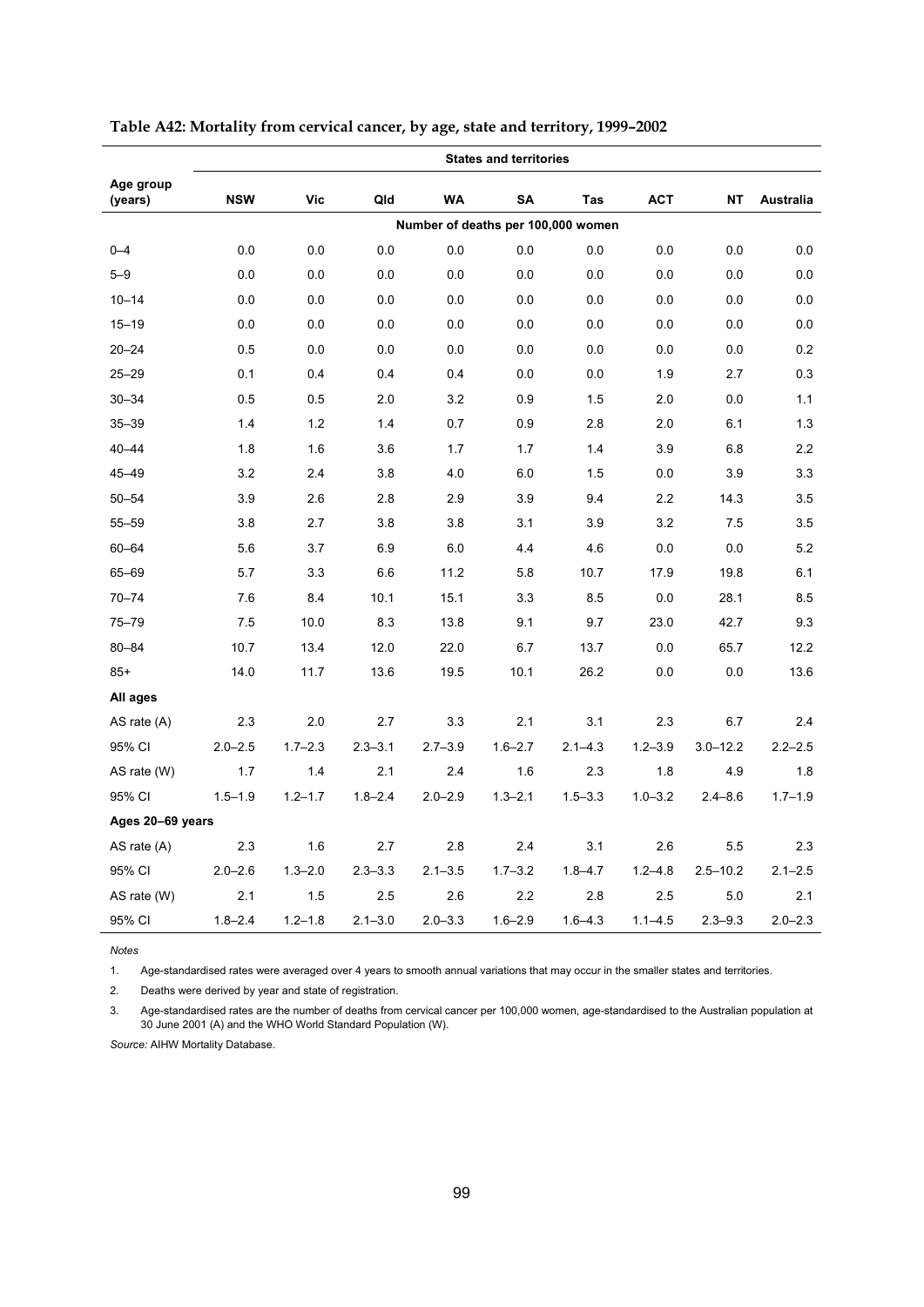|                      | <b>States and territories</b> |                |                |                  |                         |                         |                |                |              |  |  |  |
|----------------------|-------------------------------|----------------|----------------|------------------|-------------------------|-------------------------|----------------|----------------|--------------|--|--|--|
| Age group<br>(years) | <b>NSW</b>                    | Vic            | Qld            | <b>WA</b>        | <b>SA</b>               | Tas                     | <b>ACT</b>     | <b>NT</b>      | Australia    |  |  |  |
|                      |                               |                |                |                  | <b>Number</b>           |                         |                |                |              |  |  |  |
| $0 - 4$              | $\mathbf 0$                   | 0              | 0              | $\pmb{0}$        | $\mathbf 0$             | $\pmb{0}$               | $\pmb{0}$      | 0              | $\pmb{0}$    |  |  |  |
| $5 - 9$              | 0                             | 0              | 0              | $\mathbf 0$      | $\mathbf 0$             | $\mathbf 0$             | $\mathbf 0$    | 0              | $\pmb{0}$    |  |  |  |
| $10 - 14$            | 0                             | 0              | 0              | $\pmb{0}$        | $\mathbf 0$             | $\mathbf 0$             | $\mathbf 0$    | 0              | $\pmb{0}$    |  |  |  |
| $15 - 19$            | 0                             | 0              | 0              | $\mathbf{1}$     | $\mathbf 0$             | $\mathbf 0$             | $\mathbf 0$    | 0              | $\mathbf{1}$ |  |  |  |
| $20 - 24$            | $\mathbf{1}$                  | 1              | $\mathbf{1}$   | $\pmb{0}$        | $\mathbf 0$             | $\pmb{0}$               | $\pmb{0}$      | 0              | 3            |  |  |  |
| $25 - 29$            | $\overline{2}$                | $\overline{c}$ | $\overline{7}$ | $\overline{2}$   | $\overline{c}$          | $\overline{c}$          | $\pmb{0}$      | 0              | 17           |  |  |  |
| $30 - 34$            | 13                            | 5              | 9              | 5                | 1                       | $\mathsf 0$             | $\mathbf{1}$   | 0              | 34           |  |  |  |
| $35 - 39$            | 10                            | 10             | 8              | $\mathsf 3$      | $\overline{2}$          | $\mathbf{1}$            | $\mathbf{1}$   | 1              | 36           |  |  |  |
| $40 - 44$            | 28                            | $\overline{7}$ | 17             | $\overline{7}$   | $\overline{4}$          | $\overline{2}$          | $\mathbf 0$    | 0              | 65           |  |  |  |
| $45 - 49$            | 21                            | 17             | 10             | $\overline{7}$   | 10                      | $\overline{7}$          | $\mathbf{1}$   | 0              | 73           |  |  |  |
| $50 - 54$            | 29                            | 10             | 15             | $\boldsymbol{9}$ | $\overline{\mathbf{4}}$ | $\mathsf 3$             | $\pmb{0}$      | $\overline{c}$ | 72           |  |  |  |
| $55 - 59$            | 25                            | 16             | 17             | 8                | 3                       | $\overline{\mathbf{4}}$ | $\mathbf 0$    | 0              | 73           |  |  |  |
| $60 - 64$            | 30                            | 17             | 19             | 5                | 8                       | 3                       | $\mathbf{1}$   | 1              | 84           |  |  |  |
| 65-69                | 22                            | 16             | 12             | $\overline{7}$   | 12                      | $\mathbf 0$             | $\mathbf 0$    | 0              | 69           |  |  |  |
| $70 - 74$            | 28                            | 16             | 12             | 8                | $\overline{2}$          | $\overline{c}$          | $\mathbf 0$    | 0              | 68           |  |  |  |
| $75 - 79$            | 32                            | 24             | 16             | 4                | 6                       | 5                       | $\mathbf{1}$   | 0              | 88           |  |  |  |
| $80 - 84$            | 38                            | 13             | 17             | 13               | 6                       | $\mathsf 3$             | $\mathbf 0$    | 1              | 91           |  |  |  |
| $85+$                | 43                            | 22             | 17             | 16               | 15                      | $\mathbf{1}$            | 2              | 0              | 116          |  |  |  |
| All ages             | 322                           | 176            | 177            | 95               | 75                      | 33                      | $\overline{7}$ | 5              | 890          |  |  |  |
| Ages 20-69<br>years  | 181                           | 101            | 115            | 53               | 46                      | 22                      | 4              | 4              | 526          |  |  |  |

**Table A43: Number of deaths from cervical cancer, by age, state and territory, 2003–2006** 

*Notes*  1. Numbers were averaged over 4 years to smooth annual variations that may occur in the smaller states and territories.

2. Deaths were derived by year and state of registration.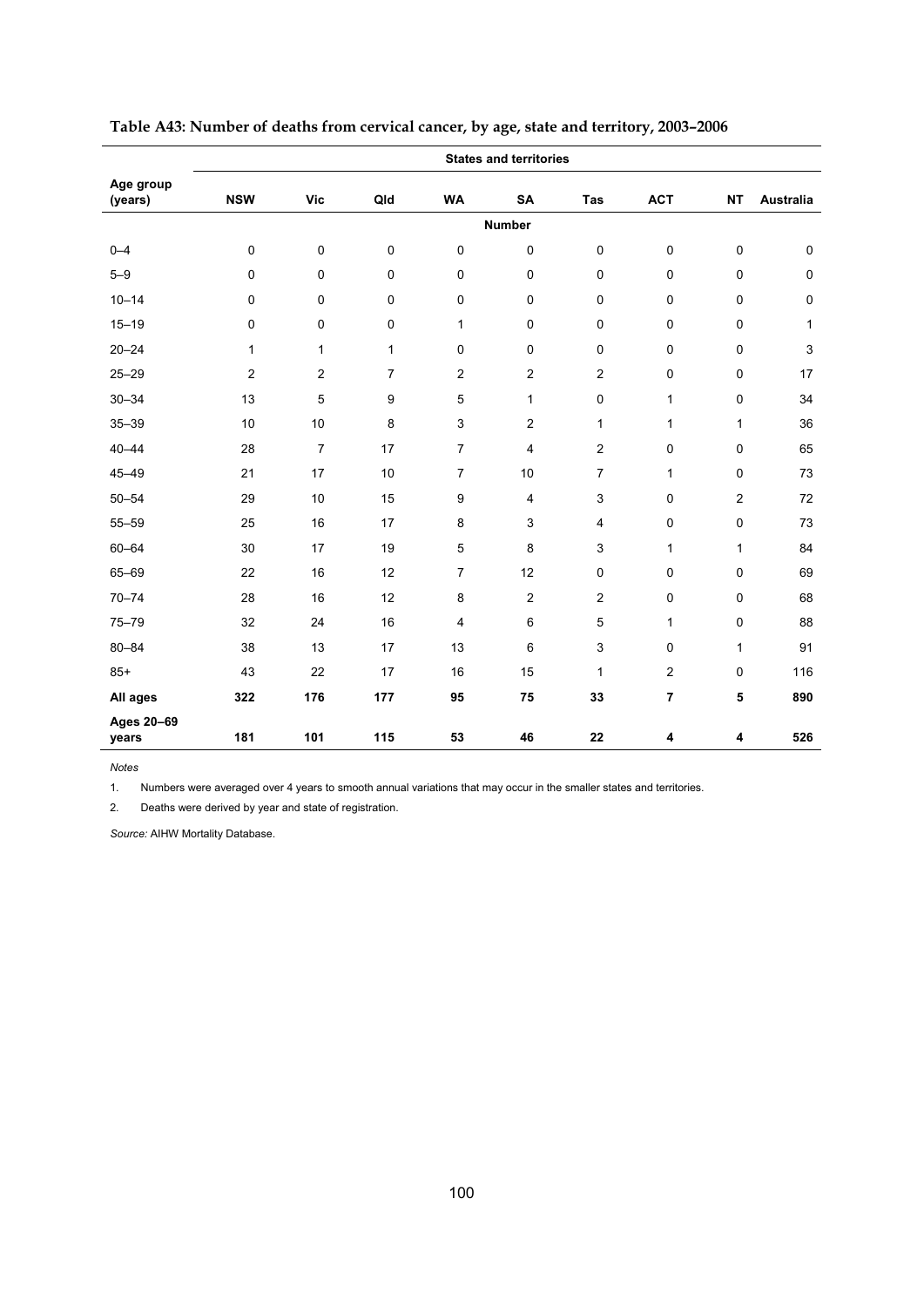|                      | <b>States and territories</b> |             |             |             |             |                                    |             |             |                  |
|----------------------|-------------------------------|-------------|-------------|-------------|-------------|------------------------------------|-------------|-------------|------------------|
| Age group<br>(years) | <b>NSW</b>                    | Vic         | Qld         | <b>WA</b>   | <b>SA</b>   | Tas                                | <b>ACT</b>  | <b>NT</b>   | <b>Australia</b> |
|                      |                               |             |             |             |             | Number of deaths per 100,000 women |             |             |                  |
| $0 - 4$              | 0.0                           | 0.0         | 0.0         | 0.0         | 0.0         | 0.0                                | 0.0         | 0.0         | 0.0              |
| $5 - 9$              | 0.0                           | 0.0         | 0.0         | 0.0         | 0.0         | 0.0                                | 0.0         | 0.0         | 0.0              |
| $10 - 14$            | 0.0                           | 0.0         | 0.0         | 0.0         | 0.0         | 0.0                                | 0.0         | 0.0         | 0.0              |
| $15 - 19$            | 0.0                           | 0.0         | 0.0         | 0.4         | 0.0         | 0.0                                | 0.0         | 0.0         | 0.0              |
| $20 - 24$            | 0.1                           | 0.1         | 0.2         | 0.0         | 0.0         | 0.0                                | 0.0         | 0.0         | 0.1              |
| $25 - 29$            | 0.2                           | 0.3         | 1.3         | 0.8         | 1.1         | 3.6                                | 0.0         | 0.0         | 0.6              |
| $30 - 34$            | 1.3                           | 0.6         | 1.5         | 1.7         | 0.5         | 0.0                                | 1.9         | 0.0         | 1.1              |
| $35 - 39$            | 1.0                           | 1.3         | 1.4         | 1.0         | 0.9         | 1.5                                | 2.0         | 3.0         | 1.2              |
| $40 - 44$            | 2.7                           | 0.9         | 2.8         | 2.3         | 1.7         | 2.7                                | 0.0         | 0.0         | 2.1              |
| $45 - 49$            | 2.2                           | 2.4         | 1.8         | 2.4         | 4.4         | 9.6                                | 2.0         | 0.0         | 2.5              |
| $50 - 54$            | 3.3                           | 1.5         | 2.9         | 3.3         | 1.9         | 4.4                                | 0.0         | 8.2         | 2.7              |
| $55 - 59$            | 3.1                           | 2.7         | 3.6         | 3.4         | 1.5         | 6.3                                | 0.0         | 0.0         | 3.0              |
| $60 - 64$            | 4.9                           | 3.7         | 5.3         | 2.9         | 5.3         | 6.1                                | 3.8         | 8.9         | 4.6              |
| 65-69                | 4.2                           | 4.2         | 4.3         | 5.0         | 9.3         | 0.0                                | 0.0         | 0.0         | 4.5              |
| $70 - 74$            | 6.2                           | 4.8         | 5.2         | 6.9         | 1.8         | 5.8                                | 0.0         | 0.0         | 5.2              |
| $75 - 79$            | 7.6                           | 7.7         | 7.7         | 4.0         | 5.4         | 16.0                               | 7.4         | 0.0         | 7.4              |
| $80 - 84$            | 11.7                          | 5.4         | 10.7        | 17.0        | 6.8         | 12.0                               | 0.0         | 55.9        | 9.8              |
| $85+$                | 15.0                          | 10.4        | 12.1        | 23.0        | 19.1        | 4.5                                | 23.8        | 0.0         | 14.2             |
| All ages             |                               |             |             |             |             |                                    |             |             |                  |
| AS rate $(A)$        | 2.1                           | 1.6         | 2.1         | 2.3         | 2.0         | 3.0                                | 1.1         | 2.1         | 2.0              |
| 95% CI               | $1.9 - 2.4$                   | $1.3 - 1.8$ | $1.8 - 2.5$ | $1.8 - 2.8$ | $1.5 - 2.5$ | $2.1 - 4.3$                        | $0.4 - 2.3$ | $0.4 - 5.4$ | $1.9 - 2.1$      |
| AS rate (W)          | 1.6                           | 1.2         | 1.7         | 1.7         | 1.5         | 2.4                                | 0.8         | 1.5         | 1.5              |
| 95% CI               | $1.4 - 1.8$                   | $1.0 - 1.4$ | $1.4 - 1.9$ | $1.3 - 2.1$ | $1.2 - 1.9$ | $1.6 - 3.4$                        | $0.3 - 1.7$ | $0.4 - 3.6$ | $1.4 - 1.6$      |
| Ages 20-69 years     |                               |             |             |             |             |                                    |             |             |                  |
| AS rate $(A)$        | 2.0                           | 1.5         | 2.2         | 2.0         | 2.2         | 3.4                                | 0.9         | 1.8         | 2.0              |
| 95% CI               | $1.8 - 2.4$                   | $1.2 - 1.8$ | $1.8 - 2.7$ | $1.5 - 2.7$ | $1.6 - 2.9$ | $2.1 - 5.1$                        | $0.3 - 2.4$ | $0.5 - 4.7$ | $1.8 - 2.2$      |
| AS rate (W)          | 1.9                           | 1.4         | 2.1         | 1.9         | $2.0\,$     | 3.2                                | 0.9         | 1.6         | 1.8              |
| 95% CI               | $1.6 - 2.2$                   | $1.1 - 1.7$ | $1.7 - 2.5$ | $1.4 - 2.5$ | $1.5 - 2.7$ | $2.0 - 4.8$                        | $0.2 - 2.3$ | $0.4 - 4.3$ | $1.7 - 2.0$      |

#### **Table A44: Mortality from cervical cancer, by age, state and territory, 2003–2006**

*Notes*

Age-standardised rates were averaged over 4 years to smooth annual variations that may occur in the smaller states and territories.

2. Deaths were derived by year and state of registration.

3. Age-standardised rates are the number of deaths from cervical cancer per 100,000 women, age-standardised to the Australian population at 30 June 2001 (A) and the WHO World Standard Population (W).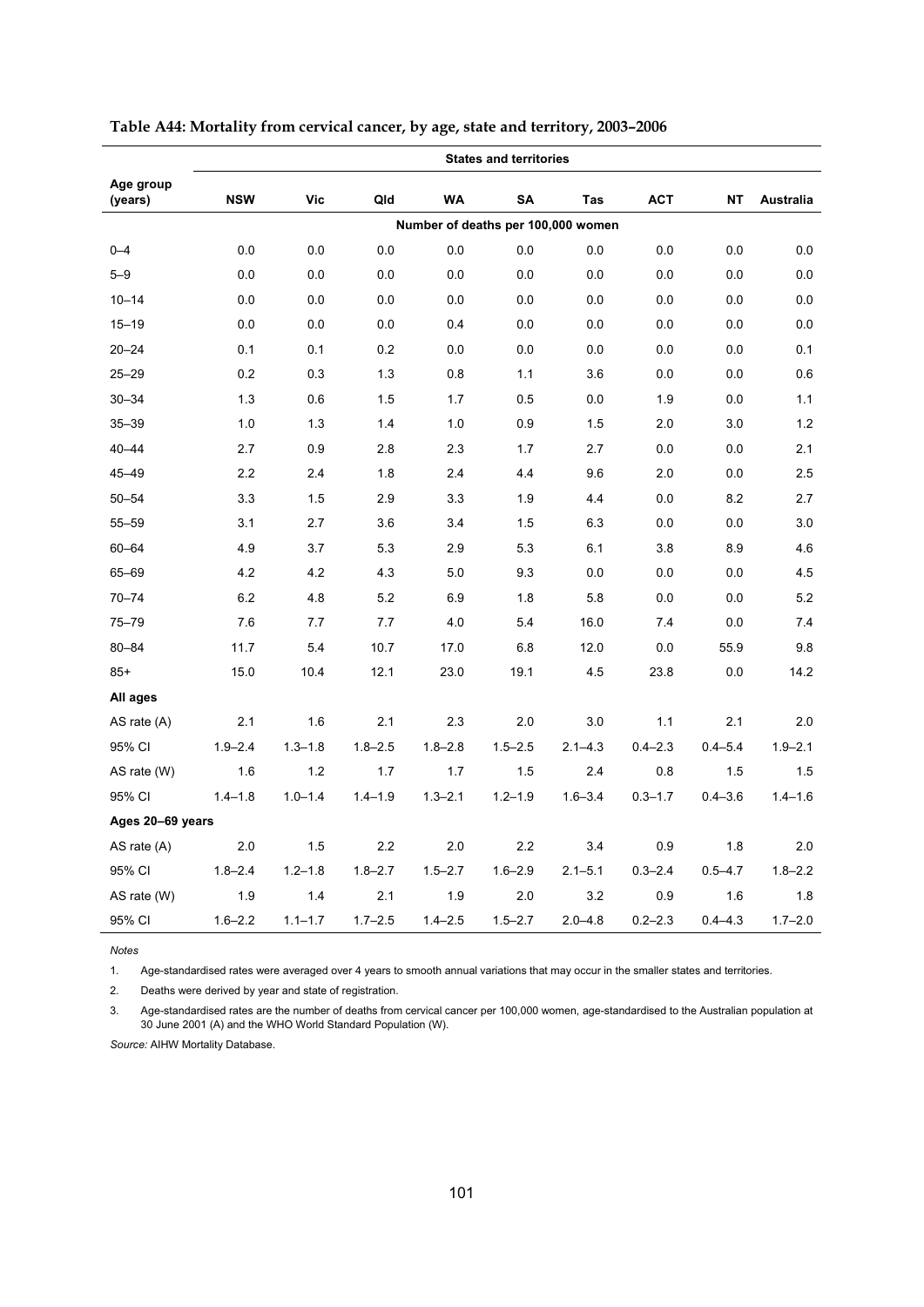# **Indicator 6.2 Mortality by geographic region**

|                      | <b>Geographic regions</b> |             |             |                             |                                  |                         |                  |              |
|----------------------|---------------------------|-------------|-------------|-----------------------------|----------------------------------|-------------------------|------------------|--------------|
|                      | <b>Major cities</b>       |             |             | Inner and<br>outer regional | <b>Remote and</b><br>very remote |                         | <b>Australia</b> |              |
| Age group<br>(years) | 1999-2002                 | 2003-2006   | 1999-2002   | 2003-2006                   | 1999-2002                        | 2003-2006               | 1999-2002        | 2003-2006    |
|                      |                           |             |             |                             | <b>Number</b>                    |                         |                  |              |
| $0 - 4$              | 0                         | $\mathbf 0$ | $\mathbf 0$ | 0                           | 0                                | 0                       | 0                | $\pmb{0}$    |
| $5 - 9$              | $\mathbf 0$               | $\mathbf 0$ | $\mathbf 0$ | 0                           | $\Omega$                         | 0                       | $\mathbf 0$      | $\pmb{0}$    |
| $10 - 14$            | $\mathbf 0$               | $\pmb{0}$   | 0           | 0                           | $\mathbf 0$                      | 0                       | 0                | $\pmb{0}$    |
| $15 - 19$            | 0                         | 1           | $\mathbf 0$ | 0                           | $\mathbf 0$                      | 0                       | 0                | $\mathbf{1}$ |
| $20 - 24$            | 1                         | 3           | 3           | 0                           | 0                                | 0                       | 4                | $\mathsf 3$  |
| $25 - 29$            | 4                         | 10          | 5           | 6                           | 0                                | $\mathbf{1}$            | 9                | 17           |
| $30 - 34$            | 21                        | 21          | 8           | 11                          | $\overline{4}$                   | $\overline{c}$          | 33               | 34           |
| $35 - 39$            | 23                        | 27          | 17          | 8                           | 0                                | 1                       | 40               | 36           |
| $40 - 44$            | 35                        | 36          | 24          | 25                          | 5                                | 4                       | 64               | 65           |
| $45 - 49$            | 66                        | 46          | 22          | 26                          | 0                                | $\mathbf{1}$            | 90               | 73           |
| $50 - 54$            | 55                        | 39          | 30          | 31                          | 1                                | 1                       | 87               | 72           |
| $55 - 59$            | 41                        | 50          | 24          | 21                          | 3                                | $\overline{\mathbf{c}}$ | 68               | 73           |
| $60 - 64$            | 52                        | 45          | 29          | 36                          | $\mathbf 0$                      | 3                       | 83               | 84           |
| 65-69                | 53                        | 42          | 30          | 25                          | $\sqrt{2}$                       | $\overline{\mathbf{c}}$ | 85               | 69           |
| $70 - 74$            | 73                        | 43          | 36          | 23                          | $\mathsf 3$                      | $\overline{\mathbf{c}}$ | 113              | 68           |
| $75 - 79$            | 70                        | 58          | 35          | 27                          | $\mathbf{1}$                     | 3                       | 107              | 88           |
| $80 - 84$            | 64                        | 58          | 28          | 31                          | $\overline{2}$                   | 1                       | 96               | 91           |
| $85+$                | 64                        | 86          | 30          | 29                          | 3                                | 1                       | 97               | 116          |
| All ages             | 621                       | 565         | 321         | 299                         | 26                               | 25                      | 976              | 890          |
| Ages 20-69<br>years  | 350                       | 319         | 192         | 190                         | 17                               | 18                      | 563              | 526          |

**Table A45: Number of deaths from cervical cancer, by age, geographic region, 1999–2002 and 2003–2006** 

*Notes*  Deaths were derived from place of usual residence and by year of registration.

2. The number of deaths is presented as 4-year non-overlapping blocks of data.

3. Because some postcodes cross boundaries, totals may not add up due to rounding.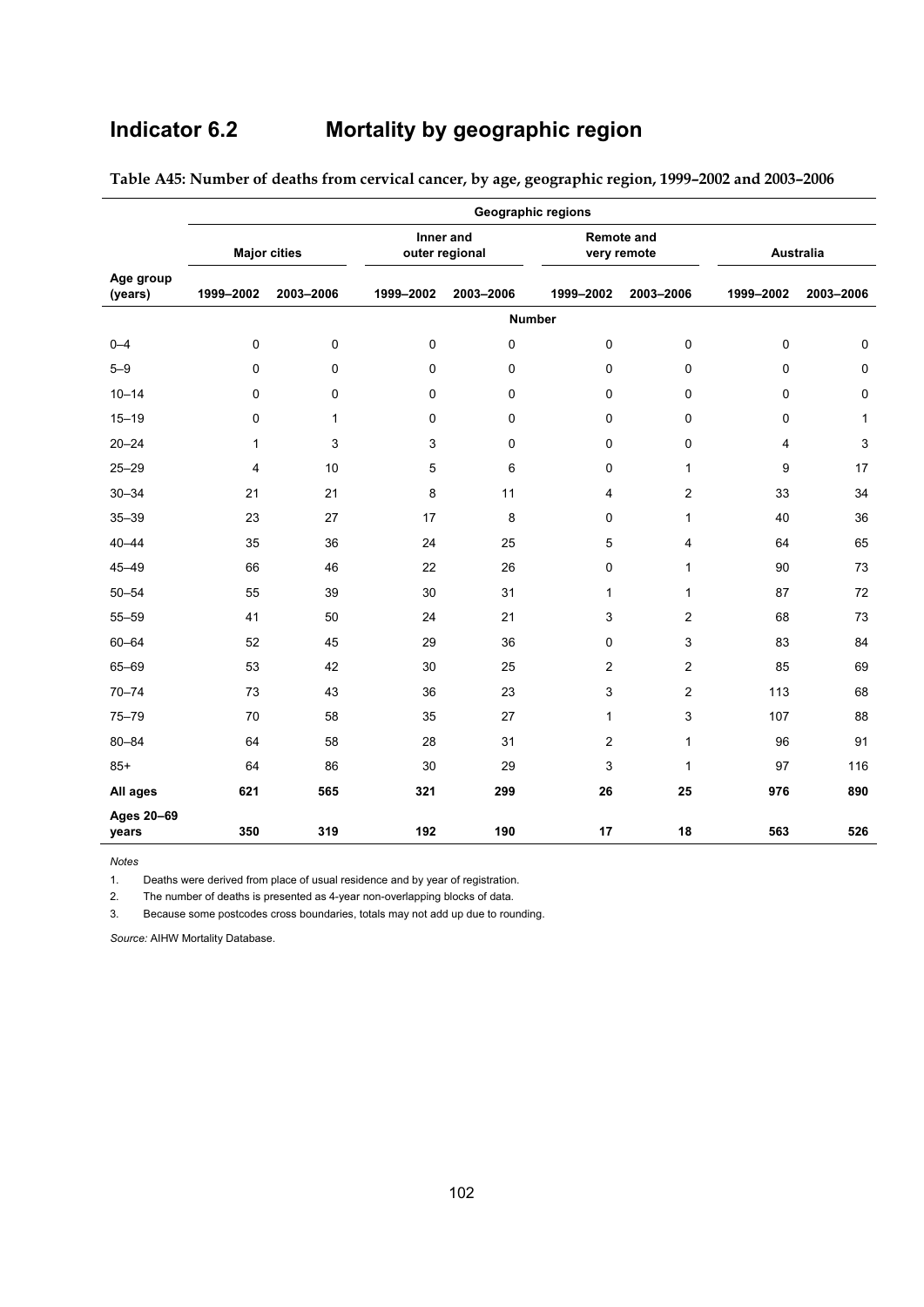|                      | Geographic regions |                     |             |                             |                                    |                                  |             |             |
|----------------------|--------------------|---------------------|-------------|-----------------------------|------------------------------------|----------------------------------|-------------|-------------|
|                      |                    | <b>Major cities</b> |             | Inner and<br>outer regional |                                    | <b>Remote and</b><br>very remote |             | Australia   |
| Age group<br>(years) | 1999-2002          | 2003-2006           | 1999-2002   | 2003-2006                   | 1999-2002                          | 2003-2006                        | 1999-2002   | 2003-2006   |
|                      |                    |                     |             |                             | Number of deaths per 100,000 women |                                  |             |             |
| $0 - 4$              | 0.0                | 0.0                 | 0.0         | 0.0                         | 0.0                                | 0.0                              | 0.0         | 0.0         |
| $5 - 9$              | 0.0                | 0.0                 | 0.0         | 0.0                         | 0.0                                | 0.0                              | 0.0         | $0.0\,$     |
| $10 - 14$            | 0.0                | 0.0                 | 0.0         | 0.0                         | 0.0                                | 0.0                              | 0.0         | 0.0         |
| $15 - 19$            | 0.0                | 0.1                 | 0.0         | 0.0                         | 0.0                                | 0.0                              | 0.0         | $0.0\,$     |
| $20 - 24$            | 0.0                | 0.1                 | 0.5         | 0.0                         | 0.0                                | 0.0                              | 0.2         | 0.1         |
| $25 - 29$            | 0.2                | 0.5                 | 0.6         | 1.0                         | 0.5                                | 1.2                              | 0.3         | 0.6         |
| $30 - 34$            | 1.0                | 1.0                 | 1.0         | 1.4                         | 5.0                                | 2.5                              | 1.1         | 1.1         |
| $35 - 39$            | 1.1                | 1.3                 | 1.9         | 1.0                         | 0.2                                | 1.4                              | 1.3         | 1.2         |
| $40 - 44$            | 1.8                | 1.8                 | 2.6         | 2.6                         | 6.6                                | 5.4                              | 2.2         | 2.1         |
| $45 - 49$            | 3.6                | 2.4                 | 2.6         | 2.8                         | 0.4                                | 1.9                              | 3.3         | 2.5         |
| $50 - 54$            | 3.2                | 2.2                 | 3.9         | 3.7                         | 2.4                                | 2.1                              | 3.5         | 2.7         |
| $55 - 59$            | 3.2                | 3.1                 | 3.7         | 2.7                         | 8.3                                | 4.2                              | 3.5         | 3.0         |
| $60 - 64$            | 5.1                | 3.8                 | 5.3         | 5.7                         | 1.4                                | 9.9                              | 5.2         | 4.6         |
| 65-69                | 5.9                | 4.3                 | 6.4         | 4.8                         | 8.6                                | 7.9                              | 6.1         | 4.5         |
| $70 - 74$            | 8.3                | 5.1                 | 8.1         | 5.2                         | 15.2                               | 10.3                             | 8.5         | 5.2         |
| $75 - 79$            | 9.0                | 7.3                 | 9.5         | 6.9                         | 9.1                                | 19.0                             | 9.3         | 7.4         |
| $80 - 84$            | 12.2               | 9.2                 | 11.3        | 10.8                        | 26.4                               | 10.2                             | 12.2        | 9.8         |
| $85+$                | 13.2               | 15.4                | 13.5        | 11.1                        | 35.9                               | 11.1                             | 13.6        | 14.2        |
| All ages             |                    |                     |             |                             |                                    |                                  |             |             |
| AS rate (A)          | 2.3                | 1.9                 | 2.5         | 2.1                         | 3.6                                | 3.2                              | 2.4         | 2.0         |
| 95% CI               | $2.1 - 2.5$        | $1.7 - 2.0$         | $2.2 - 2.8$ | $1.9 - 2.4$                 | $2.3 - 5.3$                        | $2.0 - 4.7$                      | $2.2 - 2.5$ | $1.9 - 2.1$ |
| AS rate (W)          | 1.7                | 1.4                 | 1.9         | 1.7                         | 2.6                                | 2.4                              | 1.8         | 1.5         |
| 95% CI               | $1.6 - 1.9$        | $1.3 - 1.5$         | $1.7 - 2.1$ | $1.5 - 1.9$                 | $1.7 - 3.9$                        | $1.6 - 3.6$                      | $1.7 - 1.9$ | $1.4 - 1.6$ |
| Ages 20-69 years     |                    |                     |             |                             |                                    |                                  |             |             |
| AS rate (A)          | $2.2\,$            | $1.8$               | $2.5\,$     | $2.3\,$                     | $3.0\,$                            | 3.1                              | $2.3\,$     | $2.0\,$     |
| 95% CI               | $2.0 - 2.4$        | $1.6 - 2.0$         | $2.1 - 2.9$ | $2.0 - 2.6$                 | $1.7 - 4.9$                        | $1.8 - 4.9$                      | $2.1 - 2.5$ | $1.8 - 2.2$ |
| AS rate (W)          | 2.0                | $1.7$               | 2.3         | 2.1                         | $2.8\,$                            | 2.9                              | 2.1         | 1.8         |
| 95% CI               | $1.8 - 2.2$        | $1.5 - 1.9$         | $2.0 - 2.7$ | $1.8 - 2.4$                 | $1.6 - 4.6$                        | $1.7 - 4.6$                      | $2.0 - 2.3$ | $1.7 - 2.0$ |

#### **Table A46: Mortality from cervical cancer, by age, geographic region, 1999–2002 and 2003–2006**

*Notes* 

Age-standardised rates are presented as 4-year non-overlapping blocks of data.

2. Deaths were derived from place of usual residence and by year of registration.

3. Age-standardised rates are the number of deaths from cervical cancer per 100,000 women, age-standardised to the Australian population at 30 June 2001 (A) and the WHO World Standard Population (W).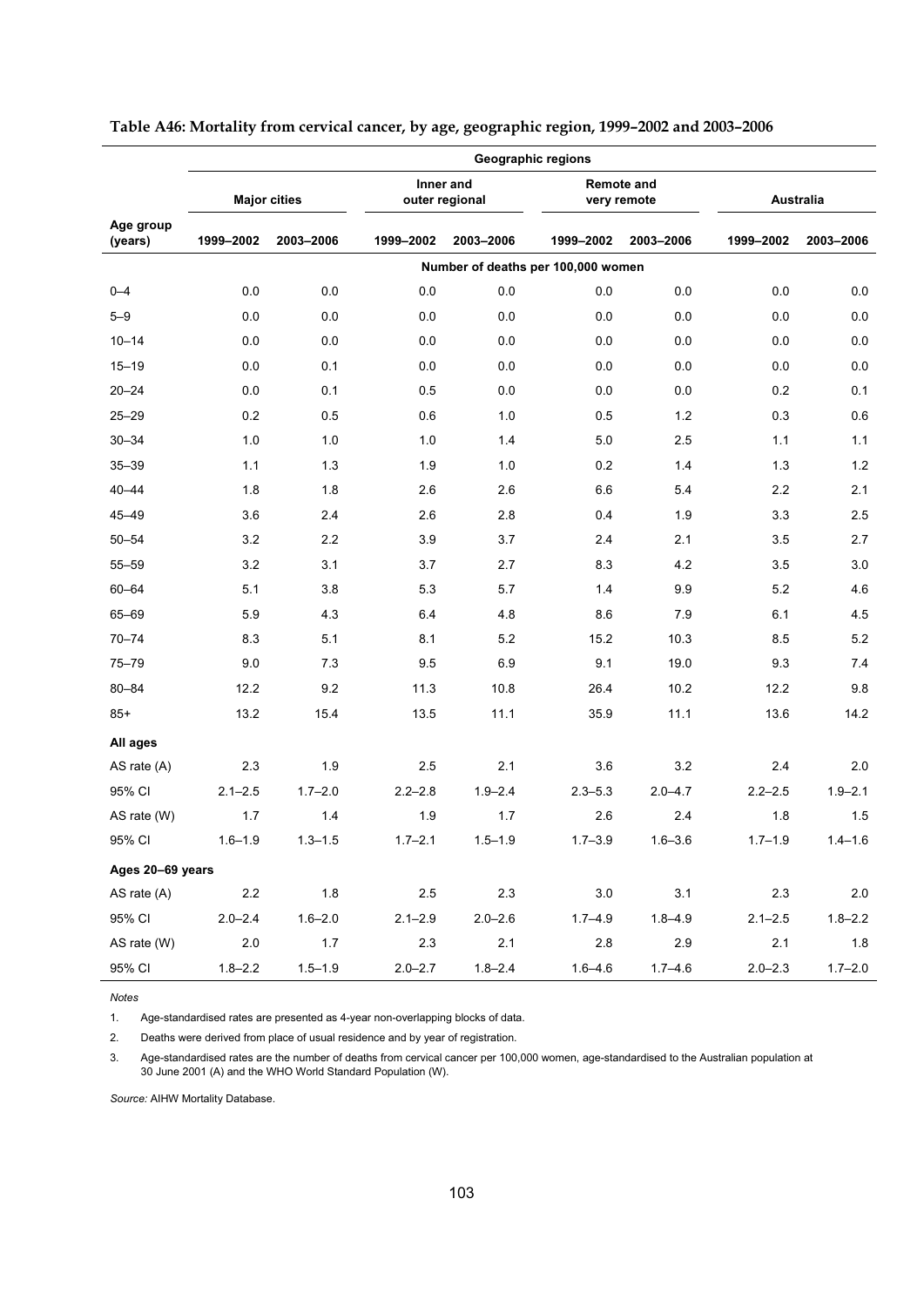# **Indicator 6.3 Mortality in Aboriginal and Torres Strait Islander women**

**Table A47: Number of deaths and mortality from cervical cancer, by age, for Aboriginal and Torres Strait Islander women and for other Australian women (Queensland, Western Australia, South Australia and Northern Territory), 2003–2006** 

|                      | Aboriginal and Torres Strait Islander women |                                       | <b>Other Australian women</b> |                                       |  |
|----------------------|---------------------------------------------|---------------------------------------|-------------------------------|---------------------------------------|--|
| Age group<br>(years) | <b>Number</b>                               | Number of deaths per<br>100,000 women | <b>Number</b>                 | Number of deaths per<br>100,000 women |  |
| $0 - 4$              | $\pmb{0}$                                   | 0.0                                   | $\pmb{0}$                     | 0.0                                   |  |
| $5 - 9$              | $\pmb{0}$                                   | 0.0                                   | $\pmb{0}$                     | 0.0                                   |  |
| $10 - 14$            | 0                                           | 0.0                                   | 0                             | 0.0                                   |  |
| $15 - 19$            | 0                                           | 0.0                                   | 1                             | 0.1                                   |  |
| $20 - 24$            | 0                                           | 0.0                                   | $\mathbf{1}$                  | 0.1                                   |  |
| $25 - 29$            | 0                                           | 0.0                                   | 10                            | 1.0                                   |  |
| $30 - 34$            | 3                                           | 6.3                                   | 12                            | 1.1                                   |  |
| $35 - 39$            | $\boldsymbol{2}$                            | 4.8                                   | 12                            | 1.1                                   |  |
| $40 - 44$            | 6                                           | 16.7                                  | 23                            | 2.0                                   |  |
| $45 - 49$            | 1                                           | 3.6                                   | 25                            | 2.3                                   |  |
| $50 - 54$            | 3                                           | 13.6                                  | 28                            | 2.8                                   |  |
| $55 - 59$            | 3                                           | 19.7                                  | 24                            | 2.6                                   |  |
| $60 - 64$            | $\mathbf 1$                                 | 9.4                                   | 31                            | 4.5                                   |  |
| 65-69                | 4                                           | 52.8                                  | 27                            | 4.9                                   |  |
| $70 - 74$            | $\mathbf{1}$                                | 20.4                                  | 21                            | 4.5                                   |  |
| $75+$                | 3                                           | 49.2                                  | 105                           | 10.2                                  |  |
| All ages             | 27                                          | $\sim$ $\sim$                         | 320                           | $\sim$ $\sim$                         |  |
| AS rate (A)          | $\sim$ $\sim$                               | 10.0                                  | $\sim$ $\sim$                 | 2.0                                   |  |
| 95% CI               | $\ddot{\phantom{0}}$                        | $6.0 - 15.5$                          | $\ddot{\phantom{0}}$          | $1.8 - 2.2$                           |  |
| AS rate (W)          | $\ddot{\phantom{0}}$                        | 7.6                                   | $\ddotsc$                     | 1.5                                   |  |
| 95% CI               | $\sim$                                      | $4.8 - 11.4$                          | $\sim$ $\sim$                 | $1.4 - 1.7$                           |  |
| Ages 20-69 years     | 23                                          | $\sim$ $\sim$                         | 193                           | $\sim$ $\sim$                         |  |
| AS rate (A)          | $\ddot{\phantom{0}}$                        | 10.3                                  | $\ddotsc$                     | 2.0                                   |  |
| 95% CI               | $\ddot{\phantom{0}}$                        | $6.3 - 15.8$                          | $\ddotsc$                     | $1.7 - 2.3$                           |  |
| AS rate (W)          | . .                                         | 9.4                                   | $\ddot{\phantom{0}}$          | 1.8                                   |  |
| 95% CI               | $\ddot{\phantom{0}}$                        | $5.8 - 14.4$                          | $\ddotsc$                     | $1.6 - 2.1$                           |  |

. . Not applicable.

*Notes*

Deaths were derived by state and year of registration. The number of deaths is presented as a 4-year block of data.

2. Only Queensland, Western Australia, South Australia and the Northern Territory have Indigenous death registration data considered to be of a publishable standard.

3. Age-standardised rates are the number of deaths from cervical cancer per 100,000 women, age-standardised to the Australian population at 30 June 2001 (A) and the WHO World Standard Population (W).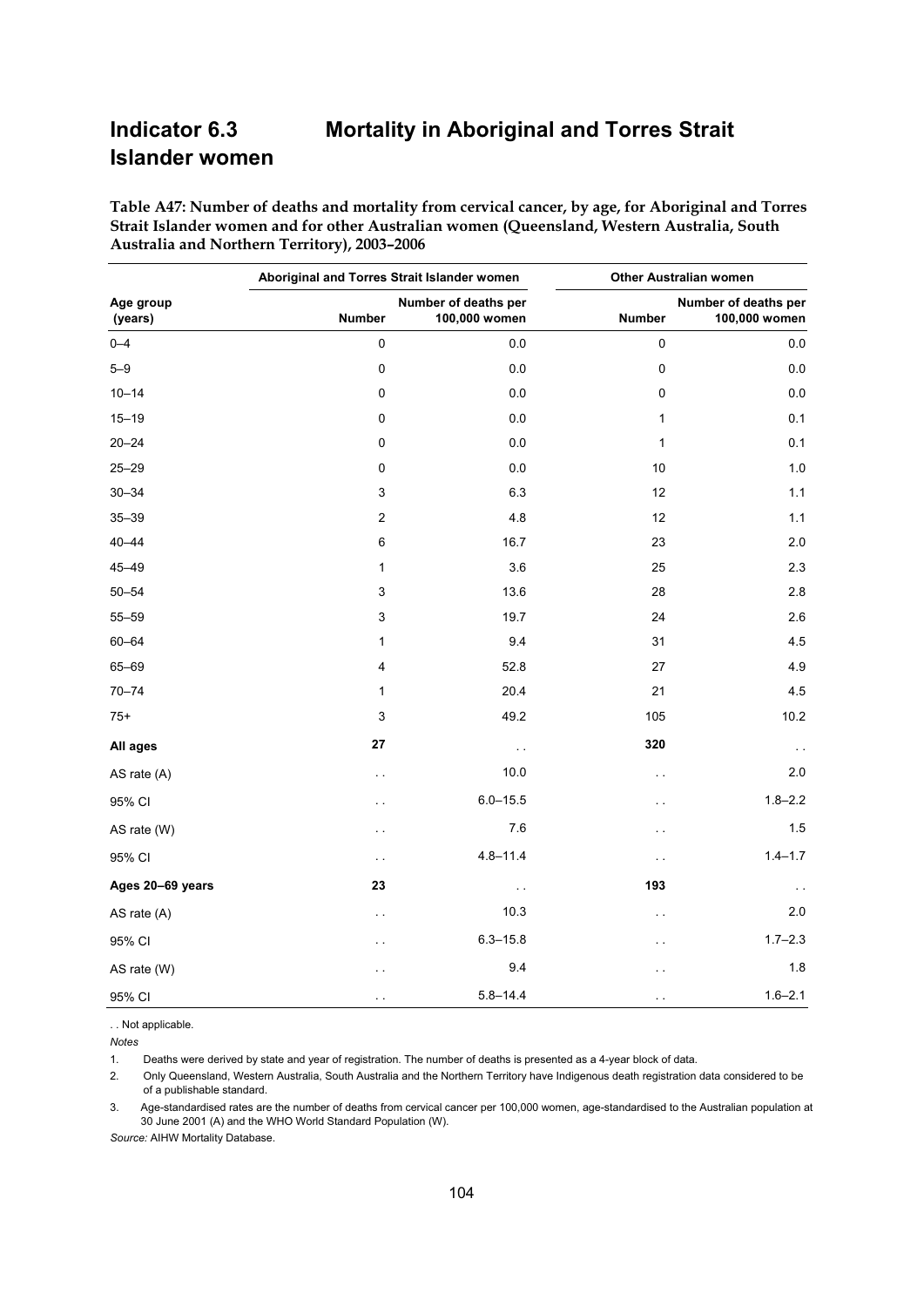# **Appendix B National Cervical Screening Program contact list**

#### **New South Wales**

Dr Robyn Godding Cervical Screening Program Manager Cancer Institute NSW Australia Technology Park Biomedical Building Suite 101, 1 Central Ave Everleigh NSW 2015 Phone: +61 2 8374 5757 Email: robyn.godding@cancerinstitute.org.au Website: <www.cancerinstitute.org.au>

#### **Victoria**

Associate Professor Dorota Gertig Medical Director Victorian Cervical Cytology Registry PO Box 161 Carlton South Vic 3053 Website: <www.vccr.org>

Ms Louise Galloway Manager, Cancer Prevention & Screening Health Development Unit Department of Human Services Level 15/50 Lonsdale Street Melbourne 3000 Phone: +61 3 9096 0403 Fax: +61 3 9096 9165 Email: louise.galloway@dhs.vic.gov.au Website: <www.dhs.vic.gov.au>

#### **Queensland**

Ms Jennifer Muller Director Cancer Screening Services Queensland Health PO Box 48 Brisbane Qld 4001 Phone: +61 7 3234 0905 Fax: +61 7 3235 2629 Email: jennifer\_muller@health.qld.gov.au

#### **Western Australia**

Ms Gillian Mangan Program Manager WA Cervical Cancer Prevention Program 2nd Floor, Eastpoint Plaza 233 Adelaide Terrace Perth WA 6000 Phone: +61 8 9323 6720 Fax: +61 8 9293 6711 Email: gillian.mangan@health.wa.gov.au

#### **South Australia**

Ms Sarah Macdonald Program Manager SA Cervical Screening Program Level 1, 162 Grenfell Street Adelaide SA 5006 Phone: +61 8 8226 8182 Fax: +61 8 8226 8190 Email: sarah.macdonald@health.sa.gov.au

Ms Bernadette Hurst Manager Information Support Phone: +61 8 8826 8196 Email: bernadette.hurst@health.sa.gov.au

#### **Tasmania**

Ms Gail Raw Program Manager Department of Health and Human Services GPO Box 125B Hobart Tas 7001

Ms Lorraine Wright Data Manager Phone: +61 3 6216 4305 Email: lorraine.wright@dhhs.tas.gov.au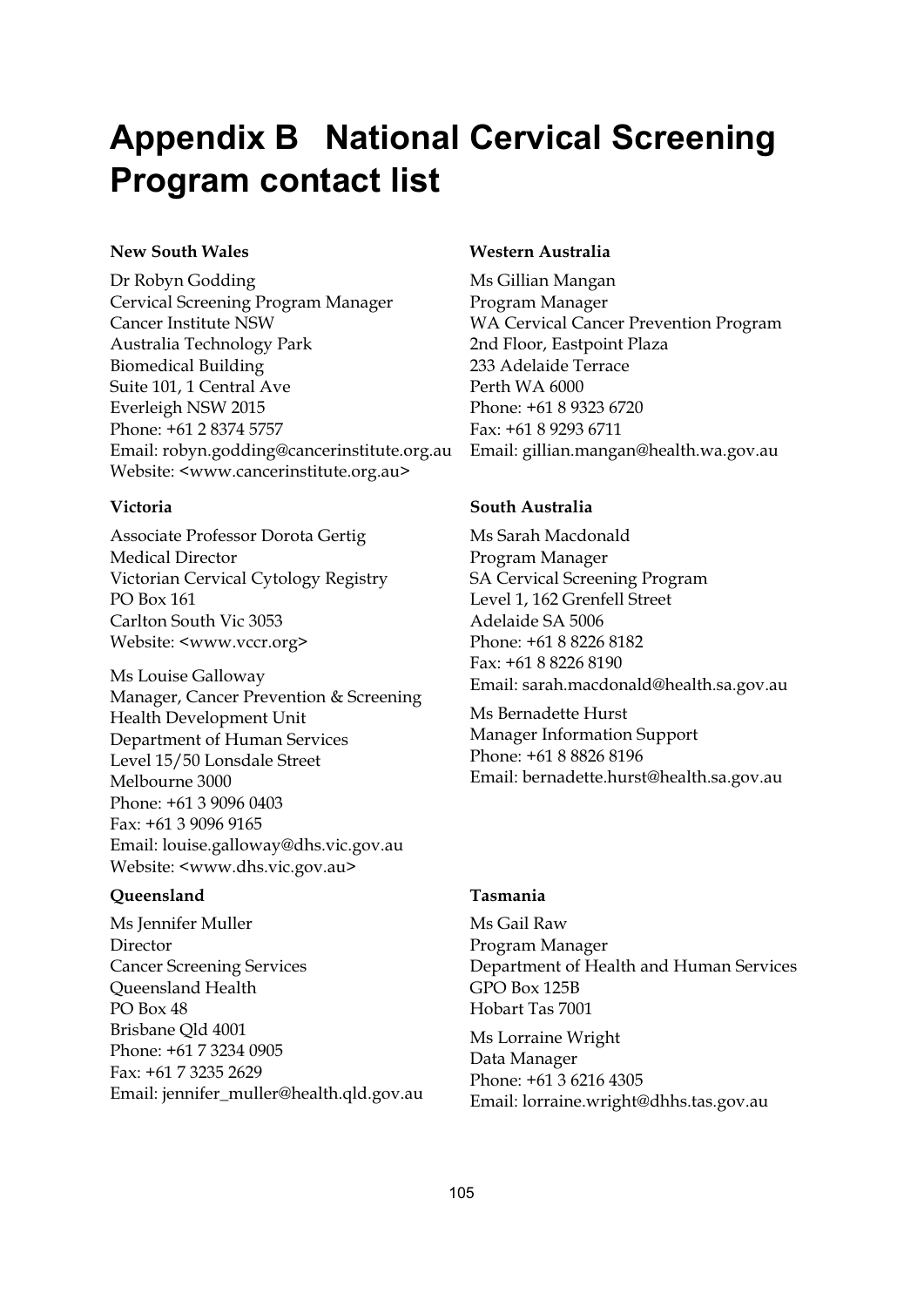#### **Australian Capital Territory**

Ms Helen Sutherland Program Manager ACT Health GPO Box 825 Canberra ACT 2601 Phone: +61 2 6205 1540 Fax: +61 2 6205 1394 Email: helen.sutherland@act.gov.au

Mr Peter Couvee Database Manager/Coordinator ACT Cervical Cytology Register ACT Community Health GPO Box 825 Canberra ACT 2601 Phone: +61 2 6205 1955 Fax: +61 2 6205 5035 Email: peter.couvee@act.gov.au

#### **Northern Territory**

Ms Chris Tyzack Manager Well Women's Cancer Screening Department of Health and Families PO Box 40596 Casuarina NT 0810 Phone: +61 8 8922 6445 Fax: +61 8 8922 6455 Email: chris.tyzack@nt.gov.au

Mr Guillermo Enciso Data Manager Department of Health and Families PO Box 40596 Casuarina NT 0810 Phone: +61 8 8922 6441 Fax: +61 8 8922 6455 Email: guillermo.enciso@nt.gov.au

#### **Australian Government Department of Health and Ageing**

Screening Section Department of Health and Ageing GPO Box 9848 Canberra ACT 2601 Phone: +61 2 6289 8302 Fax: +61 2 6289 4021 Website: <www.cervicalscreen.health.gov.au>

#### **Australian Institute of Health and Welfare**

Screening Health Registers and Cancer Monitoring Unit Australian Institute of Health and Welfare GPO Box 570 Canberra ACT 2601 Phone: +61 2 6244 1000 Fax: +61 2 6244 1299 Email: screening@aihw.gov.au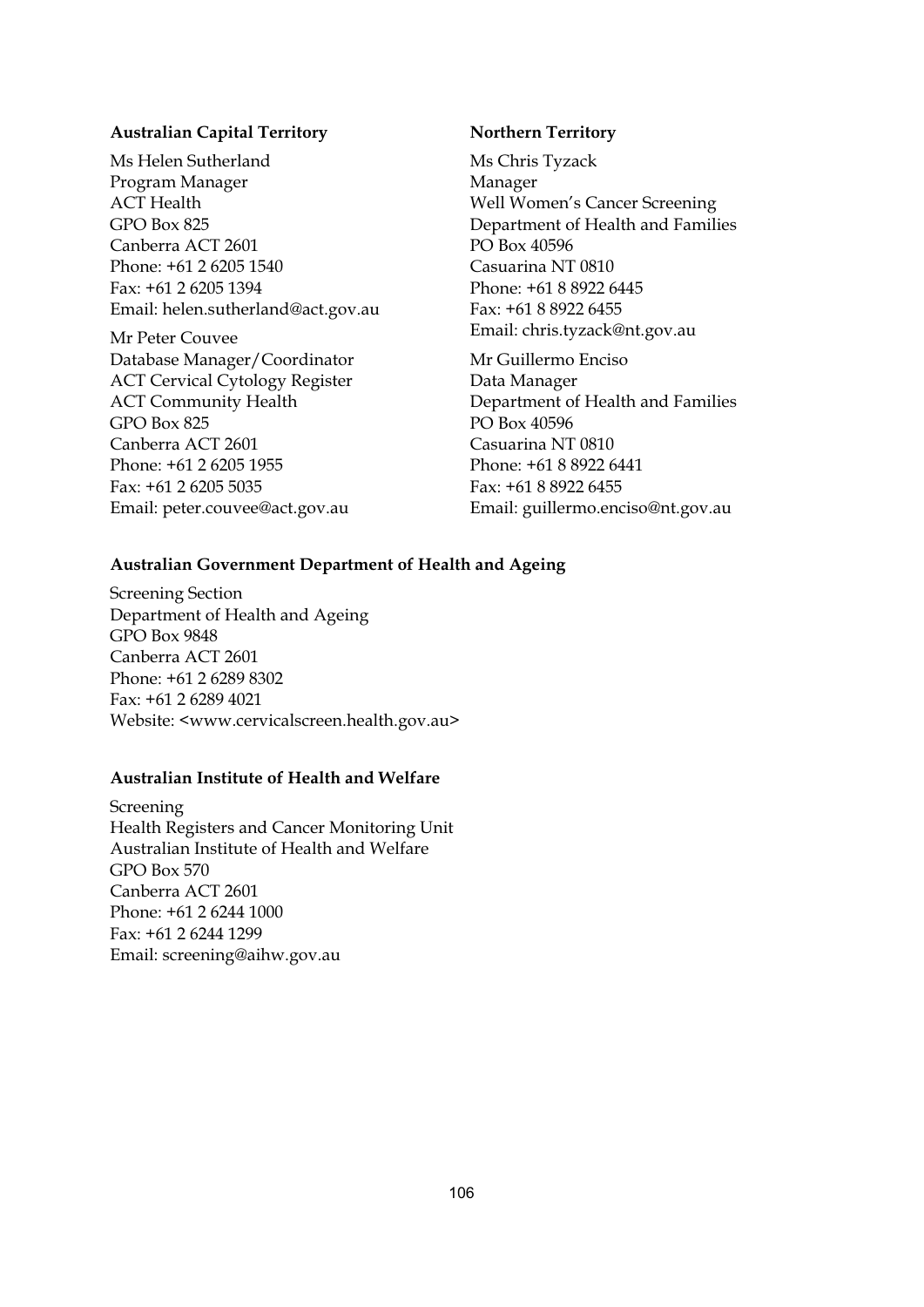# **Appendix C Data sources and classifications**

### **Data sources**

Data used in this report are derived from multiple sources and are summarised below. All data are based on calendar years.

| <b>Indicator</b> | <b>Description</b>                                                                | Data source                               |
|------------------|-----------------------------------------------------------------------------------|-------------------------------------------|
| 1                | Participation in cervical screening                                               | National Cervical Screening Program       |
| 2                | Early re-screening                                                                | National Cervical Screening Program       |
| 3                | Low-grade abnormality detection                                                   | National Cervical Screening Program       |
| 4                | High-grade abnormality detection                                                  | National Cervical Screening Program       |
| 5.1              | Incidence of micro-invasive cervical cancer                                       | National Cancer Statistics Clearing House |
| 5.2              | Incidence of squamous, adenocarcinoma,<br>adenosquamous and other cervical cancer | National Cancer Statistics Clearing House |
| 5.3              | Incidence by geographic region                                                    | National Cancer Statistics Clearing House |
| 6.1              | Mortality from cervical cancer                                                    | <b>AIHW Mortality Database</b>            |
| 6.2              | Mortality by geographic region                                                    | <b>AIHW Mortality Database</b>            |
| 6.3              | Mortality by Indigenous status                                                    | <b>AIHW Mortality Database</b>            |

### **National Cervical Screening Program data**

The National Cervical Screening Program (NCSP) has both national and state and territory components. Although policy is usually decided at a national level, coordination of screening activity is the responsibility of the individual state or territory. Each of the eight states and territories in Australia has a cervical cytology registry that manages the cervical cytology register in their jurisdiction. The provision of data from the register to the AIHW is coordinated by the cervical screening program in each state and territory. Data for participation, early re-screening, and low- and high-grade abnormality detection are sourced from the cervical cytology register in each state and territory and then compiled into national figures to allow national monitoring of the NCSP.

NCSP data from state and territory cervical cytology registers includes all women screened in each jurisdiction, not just those women resident in each jurisdiction. The two exceptions to this are Victoria, which only supplies data on women resident in Victoria, and the Australian Capital Territory, which only registers women resident in the Australian Capital Territory.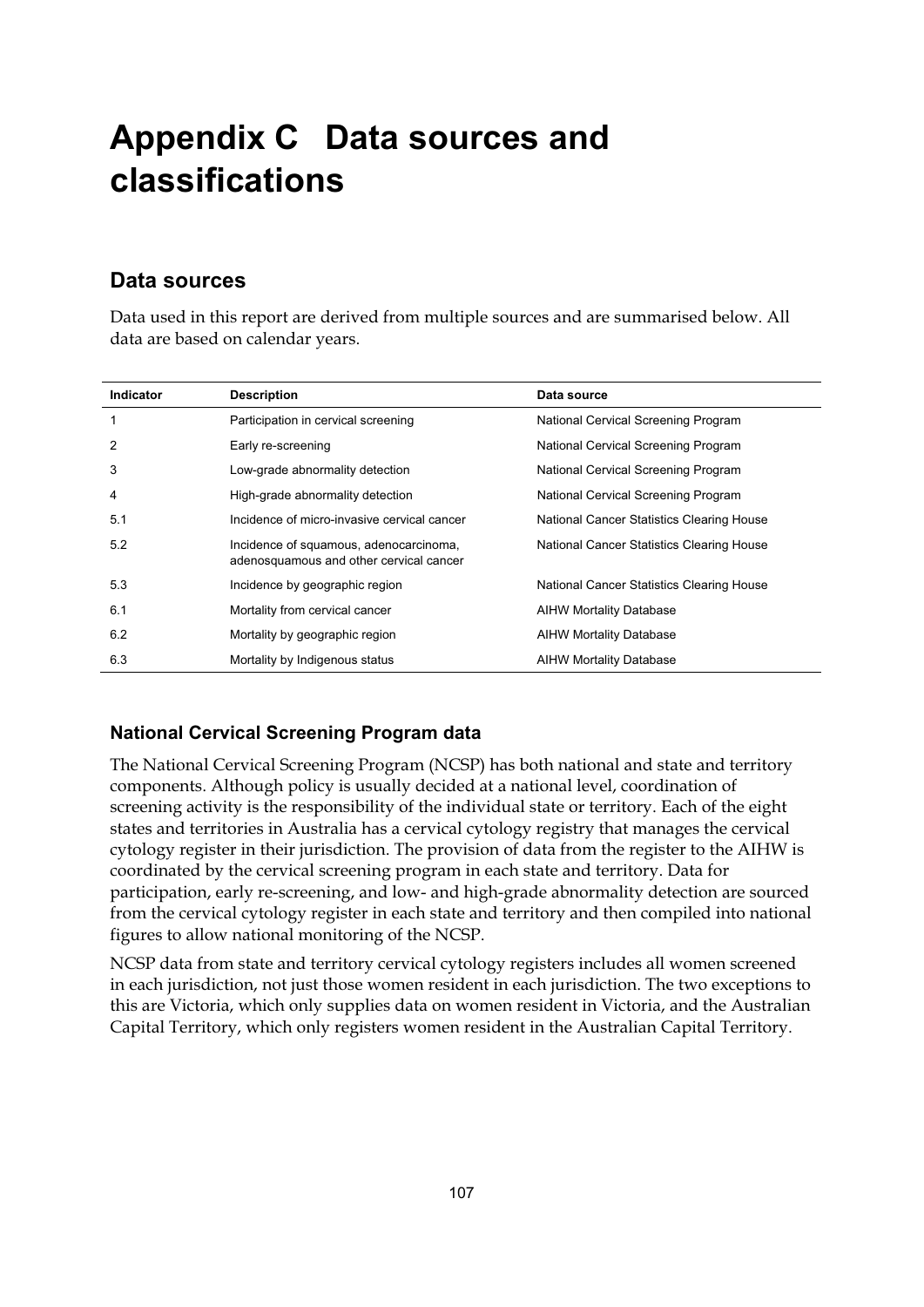National monitoring of the NCSP commenced in 1996–1997, with cervical cytology registries established in most states and territories at this time. The commencement dates for the cervical cytology registry in each state and territory are shown below:

| <b>States and territories</b>       | Date registry commenced |
|-------------------------------------|-------------------------|
| New South Wales                     | <b>July 1996</b>        |
| Victoria                            | November 1989           |
| Queensland                          | February 1999           |
| Western Australia                   | <b>July 1994</b>        |
| South Australia                     | June 1993               |
| Tasmania                            | May 1994                |
| <b>Australian Capital Territory</b> | March 1995              |
| <b>Northern Territory</b>           | March 1996              |

Limitations in the data specific to each indicator are detailed in the preamble for each indicator within the body of the report, and footnotes have been provided advising limitations of data where jurisdictions were not able to supply data or where there were differences in how data were reported for some reporting periods. For some states and territories the absence of data is due to a later commencement date for the cervical cytology registry.

Data sourced from state and territory cervical cytology registers in previous *Cervical screening in Australia* reports were based primarily on the 1994 NHMRC *Guidelines for the management of women with screen-detected abnormalities* (NHMRC 1994). In 2005, the NHMRC approved revised guidelines as a result of an improved understanding of the natural history of HPV and its link to cervical cancer. Particularly, this involves evidence of the pivotal role of persistent infection with high-risk HPV subtypes as a necessary, but not sufficient, cause for cervical malignancy to occur, and that most HPV infections acquired by women resolve without medical intervention (NHMRC 2005).

The major changes in the revised guidelines include: the use of a new terminology for the classification of cervical cytology reporting—the Australian Modified Bethesda System 2004 (AMBS 2004); repeat Pap test for most women with low-grade squamous change; more conservative management of women with biopsy proven CIN 1; colposcopy for all women with atypical glandular cell reports; and the use of HPV testing as test of cure following treatment for high-grade abnormalities (CIN 2 and CIN 3) (NHMRC 2005).

While there will still be some influence of the 1994 Guidelines on the data presented in this report, the introduction of the 2005 Guidelines six months into the reporting period means that effects of the new Guidelines on data may be seen in this report. The next report, *Cervical screening in Australia 2007–2008* will be the first report based solely on data collected under the 2005 Guidelines.

#### **Incidence data**

Incidence data in this report come from the National Cancer Statistics Clearing House (NCSCH), a national collection of cancer statistics held and operated by the AIHW. The NCSCH receives data from individual state and territory cancer registries on cancers diagnosed in residents of Australia, and produces reports on national incidence.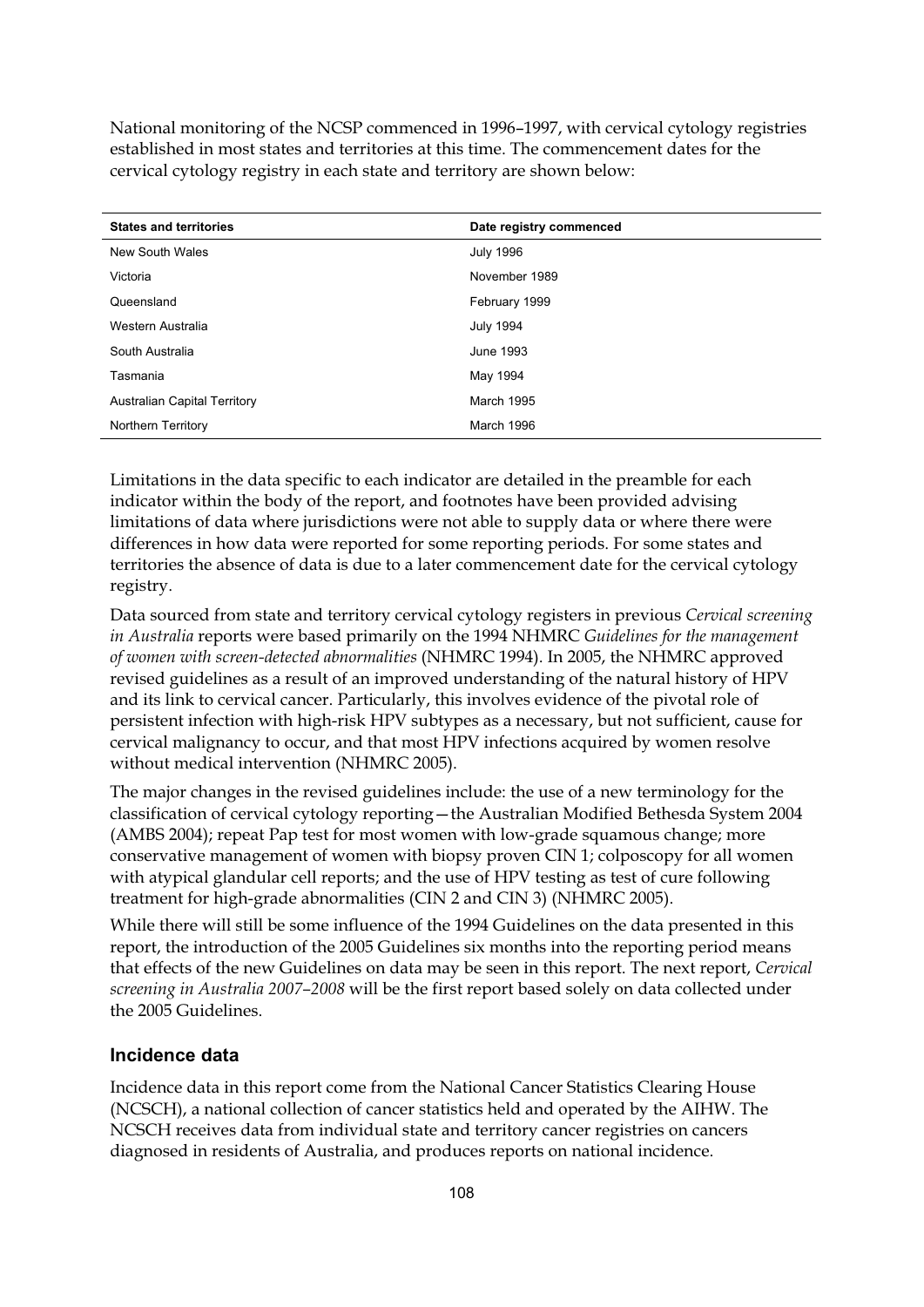In 1994, the International Federation of Gynaecology and Obstetrics endorsed the following definition of micro-invasive carcinoma of the cervix:

- Stage 1a1. Measured invasion of stroma to no greater than 3 millimetres in depth and no wider than 7 millimetres.
- Stage 1a2. Measured invasion of stroma between 3 millimetres and 5 millimetres in depth and no wider than 7 millimetres. The depth of invasion should be measured from the base of the epithelium, either surface or glandular, from which it originates. Vascular space involvement, either venous or lymphatic, should not alter the staging (Ostor & Mulvany 1996).

Some incidence figures are based on a reporting period of 4 years rather than 12 months. This longer period allows for a greater aggregation of information on issues that are subject to wide fluctuations and for a more confident and meaningful estimate of the outcomes.

### **Mortality data**

Mortality data in this report come from the AIHW's National Mortality Database. The National Mortality Database is a national collection of de-identified information for all deaths in Australia and is maintained by the AIHW. Information on the characteristics and causes of death of the deceased is provided by the Registrars of Births, Deaths and Marriages and coded nationally by the ABS. Information on the cause of death is supplied by the medical practitioner certifying the death, or by a coroner. The data are updated each calendar year.

Two major changes that have occurred in the classification and processing of Australian mortality data require some caution when interpreting mortality data over time. They are:

- 1. the introduction of the 10<sup>th</sup> revision of the International Classification of Diseases (ICD-10) for classifying deaths registered from 1 January 1997
- 2. the introduction by the ABS of the Automated Coding System for processing deaths registered from 1 January 1997.

As a result, a break occurred in the mortality data series. In order to make mortality data coded using ICD-9 and ICD-10 comparable, the ABS derived comparability factors to adjust data based on ICD-9. These comparability factors are derived from the movements in the underlying causes of death coded in ICD-9 compared with ICD-10 (ABS 2000).

For cervical cancer deaths, the comparability factor is 0.98, and the pre-1997 mortality data presented in this report have been adjusted accordingly. The effect of this is that the pre-1997 numbers of deaths appearing in this report are slightly different from figures in some earlier *Cervical screening in Australia* reports.

Data have been analysed using the year of occurrence of death. This is because mortality data by year of occurrence of death is a more accurate reflection of mortality during a particular year than year of registration data.

All states and territories have provision for the identification of Indigenous deaths on their death registration forms. However, the coverage of deaths identified as Indigenous varies across states and territories and over time. While the identification of Indigenous deaths is incomplete in all state and territory registration systems, four jurisdictions (Queensland, Western Australia, South Australia and the Northern Territory) have been assessed by the ABS and the AIHW as having adequate identification. These four jurisdictions represent approximately 60% of the Indigenous population of Australia.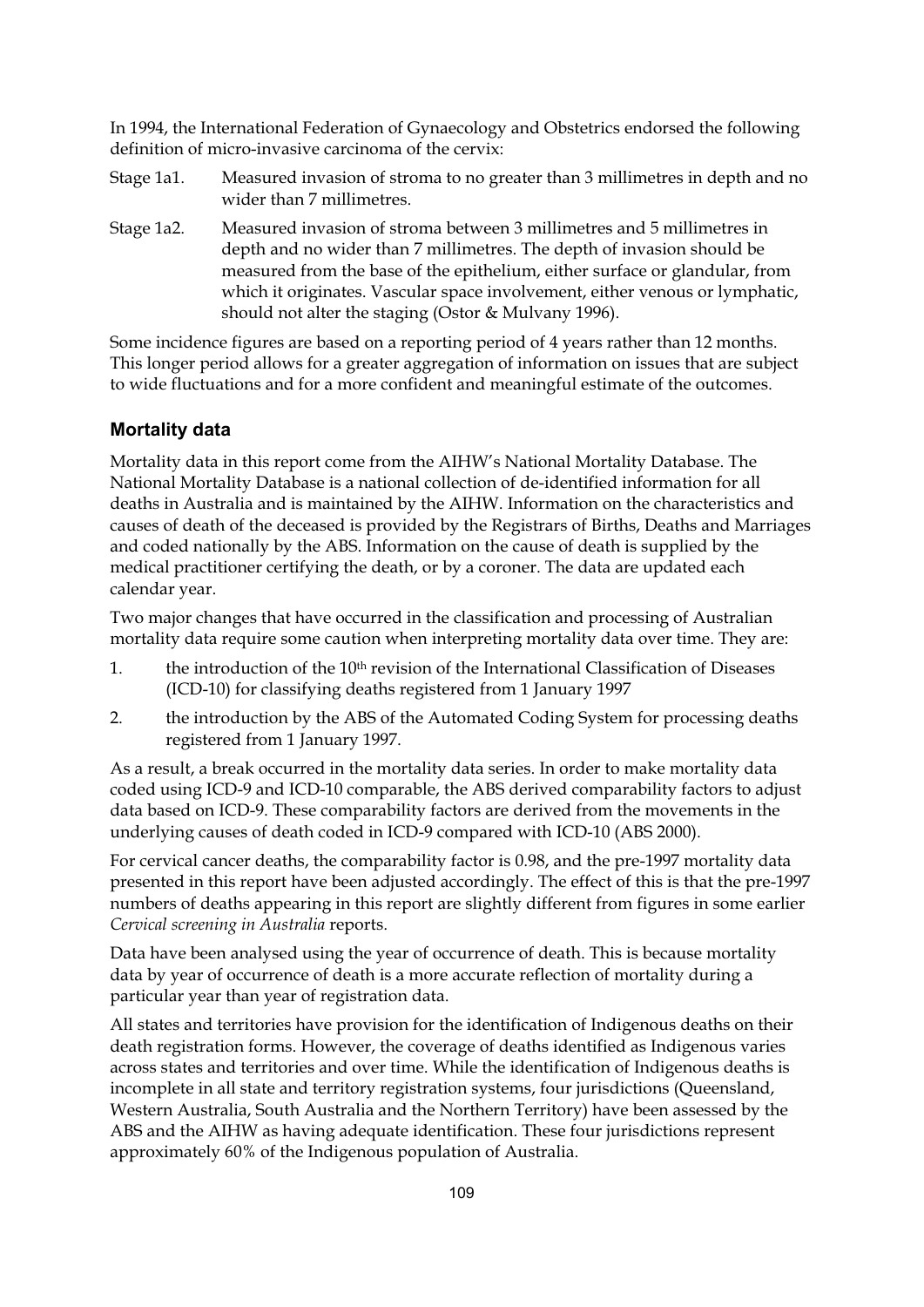Some mortality figures are based on a reporting period of 4 years rather than 12 months. This longer period allows for a greater aggregation of information on issues that are subject to wide fluctuations and for a more confident and meaningful estimate of the outcomes.

#### **Population data**

The ABS estimated resident female population was used to calculate participation, incidence and mortality rates in this report.

Participation rates were calculated using the average of the estimated resident female population for the 2-year, 3-year or 5-year reporting period. In this report, denominators for participation rates have been calculated using the average of the ABS estimated resident population for 2006 and 2007 (for 2-year participation) the average for 2005, 2006 and 2007 (for 3-year participation), and the average of the ABS estimated resident population for 2003, 2004, 2005, 2006 and 2007 (for 5-year participation). These average populations have been adjusted for the estimated proportion of women who have had a hysterectomy using national hysterectomy fractions derived from the ABS 2001 National Health Survey.

| Age group (years) | Percentage of women who have not had a hysterectomy |
|-------------------|-----------------------------------------------------|
| $18 - 19$         | 100.0                                               |
| $20 - 24$         | 100.0                                               |
| $25 - 29$         | 100.0                                               |
| $30 - 34$         | 98.9                                                |
| $35 - 39$         | 95.6                                                |
| $40 - 44$         | 90.6                                                |
| $45 - 49$         | 82.5                                                |
| $50 - 54$         | 76.5                                                |
| $55 - 59$         | 66.2                                                |
| $60 - 64$         | 68.9                                                |
| 65-69             | 66.8                                                |
| $70 - 74$         | 68.1                                                |
| $75 - 79$         | 67.9                                                |
| $80+$             | 69.0                                                |

|  |  | Table A48: National hysterectomy fractions, 2001 |
|--|--|--------------------------------------------------|
|  |  |                                                  |

*Source*: ABS 2002.

There may be some variation in published participation rates because of different sources of estimated resident population data between national reports and state and territory reports. Further, national denominators are adjusted for the estimated proportion of women who have had a hysterectomy using national hysterectomy fractions derived from the ABS 2001 National Health Survey, whereas state and territory reports may use hysterectomy fractions for their state or territory, which will give more reliable figures at the jurisdictional level.

The age-standardised rates in this publication were calculated using the total estimated resident Australian population at June 2001. Where appropriate, rates are also standardised to the World Health Organization (WHO) World Standard Population for international comparison.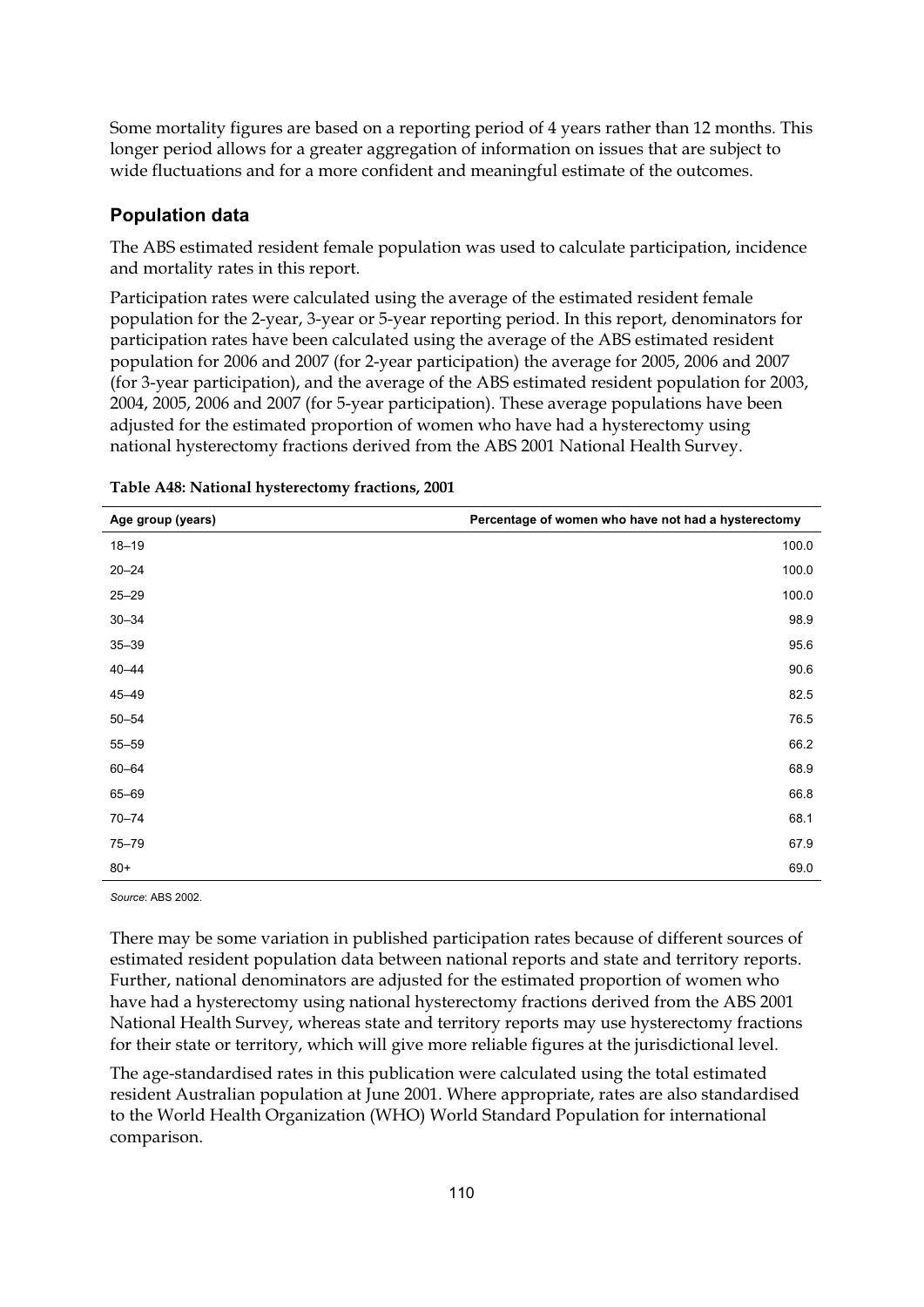|                   | 2001 Australian Standard Population (A) (a) | World Standard Population (W) <sup>(b)</sup> |
|-------------------|---------------------------------------------|----------------------------------------------|
| Age group (years) | <b>Number</b>                               | Per cent                                     |
| $0 - 4$           | 1,282,357                                   | 8.86                                         |
| $5 - 9$           | 1,351,664                                   | 8.69                                         |
| $10 - 14$         | 1,353,177                                   | 8.60                                         |
| $15 - 19$         | 1,352,745                                   | 8.47                                         |
| $20 - 24$         | 1,302,412                                   | 8.22                                         |
| $25 - 29$         | 1,407,081                                   | 7.93                                         |
| $30 - 34$         | 1,466,615                                   | 7.61                                         |
| $35 - 39$         | 1,492,204                                   | 7.15                                         |
| $40 - 44$         | 1,479,257                                   | 6.59                                         |
| $45 - 49$         | 1,358,594                                   | 6.04                                         |
| $50 - 54$         | 1,300,777                                   | 5.37                                         |
| $55 - 59$         | 1,008,799                                   | 4.55                                         |
| $60 - 64$         | 822,024                                     | 3.72                                         |
| 65-69             | 682,513                                     | 2.96                                         |
| $70 - 74$         | 638,380                                     | 2.21                                         |
| $75 - 79$         | 519,356                                     | 1.52                                         |
| $80 - 84$         | 330,050                                     | 0.91                                         |
| $85+$             | 265,235                                     | 0.63                                         |
| Total             | 19,413,240                                  | 100.00                                       |

| Table A49: Australian Standard Population and WHO World Standard Population |  |  |
|-----------------------------------------------------------------------------|--|--|
|-----------------------------------------------------------------------------|--|--|

*Note*: The World Standard Population is the WHO World Standard Population Distribution (%), based on the world average population 2000–2025.

*Sources:*  (a) ABS 2002.

(b) Ahmad et al. 2002.

# **Classifications**

#### **Geographic region**

Geographic region is classified according to the Australian Bureau of Statistic's Australian Standard Geographical Classification (ASGC) Remoteness Structure, which groups geographic areas into six categories. These categories, called Remoteness Areas (RAs), are based on Census Collection Districts (CDs) and defined using the Accessibility/Remoteness Index for Australia (ARIA). ARIA is a measure of the remoteness of a location from the services provided by large towns or cities. Accessibility is judged purely on distance to one of the metropolitan centres. A higher ARIA score denotes a more remote location. The six RAs of the ASGC Remoteness Structure are listed in the table below; the sixth 'Migratory' area is not used in this publication.

Residential address postcodes of participants were mapped to CDs in 2006 and then classified to the five main RAs, ranging from *Major cities* to *Very remote* areas. As some postcodes can span different RAs, a weighting for each RA is attributed to the postcode. This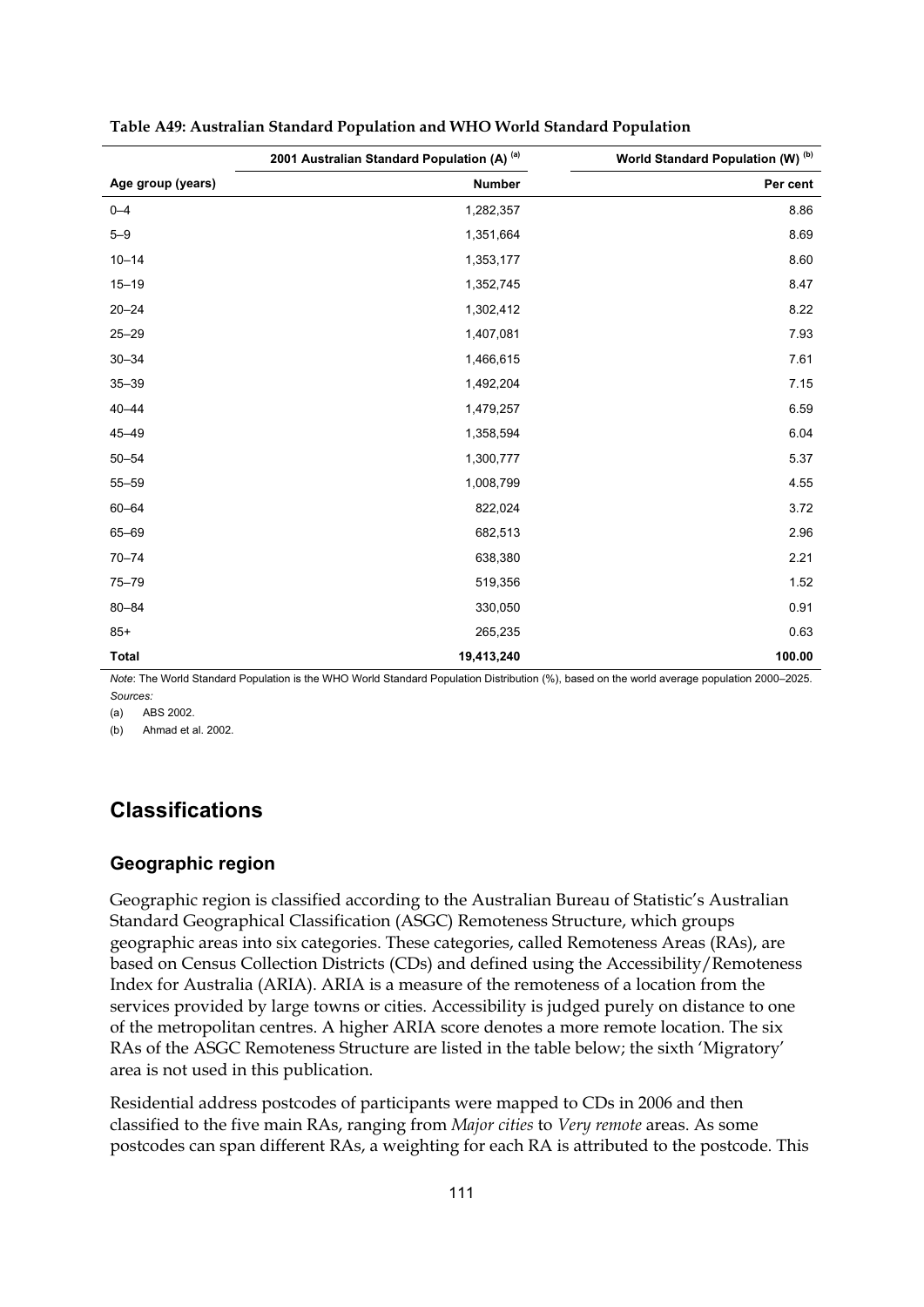can result in non-integer counts for remoteness classifications. For example, the Northern Territory postal area 0822 is classified as 70.54% *Very Remote*, 6.64% *Remote* and 22.82% *Outer Regional*. Participants with postcode 0822 have their counts apportioned accordingly.

Tables in this report based on geographical location are rounded to integer values. Where figures are rounded, discrepancies may occur between totals and sums of the component items.

| Region                    | Collection districts within region                                                     |
|---------------------------|----------------------------------------------------------------------------------------|
| Major cities of Australia | CDs with an average ARIA index value of 0 to 0.2                                       |
| Inner regional Australia  | CDs with an average ARIA index value greater than 0.2 and less than or equal to 2.4    |
| Outer regional Australia  | CDs with an average ARIA index value greater than 2.4 and less than or equal to 5.92   |
| Remote Australia          | CDs with an average ARIA index value greater than 5.92 and less than or equal to 10.53 |
| Very remote Australia     | CDs with an average ARIA index value greater than 10.53                                |
| Migratory                 | Areas composed of off-shore, shipping and migratory CDs                                |

**Table A50: Remoteness areas for the ASGC** 

#### **Socioeconomic status**

Socioeconomic status classifications are based on the ABS Index of Relative Socioeconomic Disadvantage (IRSD). Geographic areas are assigned a score based on attributes such as low income, low educational attainment, high unemployment and jobs in relatively unskilled occupations. It does not refer to the socioeconomic situation of a particular individual but instead refers to the area in which a person lives. A low score means an area has many low income families, people with little training and high unemployment, and may be considered disadvantaged relative to other areas. Areas with high index scores may be considered less disadvantaged relative to other areas.

Quintiles based on the level of the index are used for analysis where the first quintile represents the least disadvantaged fifth of the population and the fifth quintile the most disadvantaged.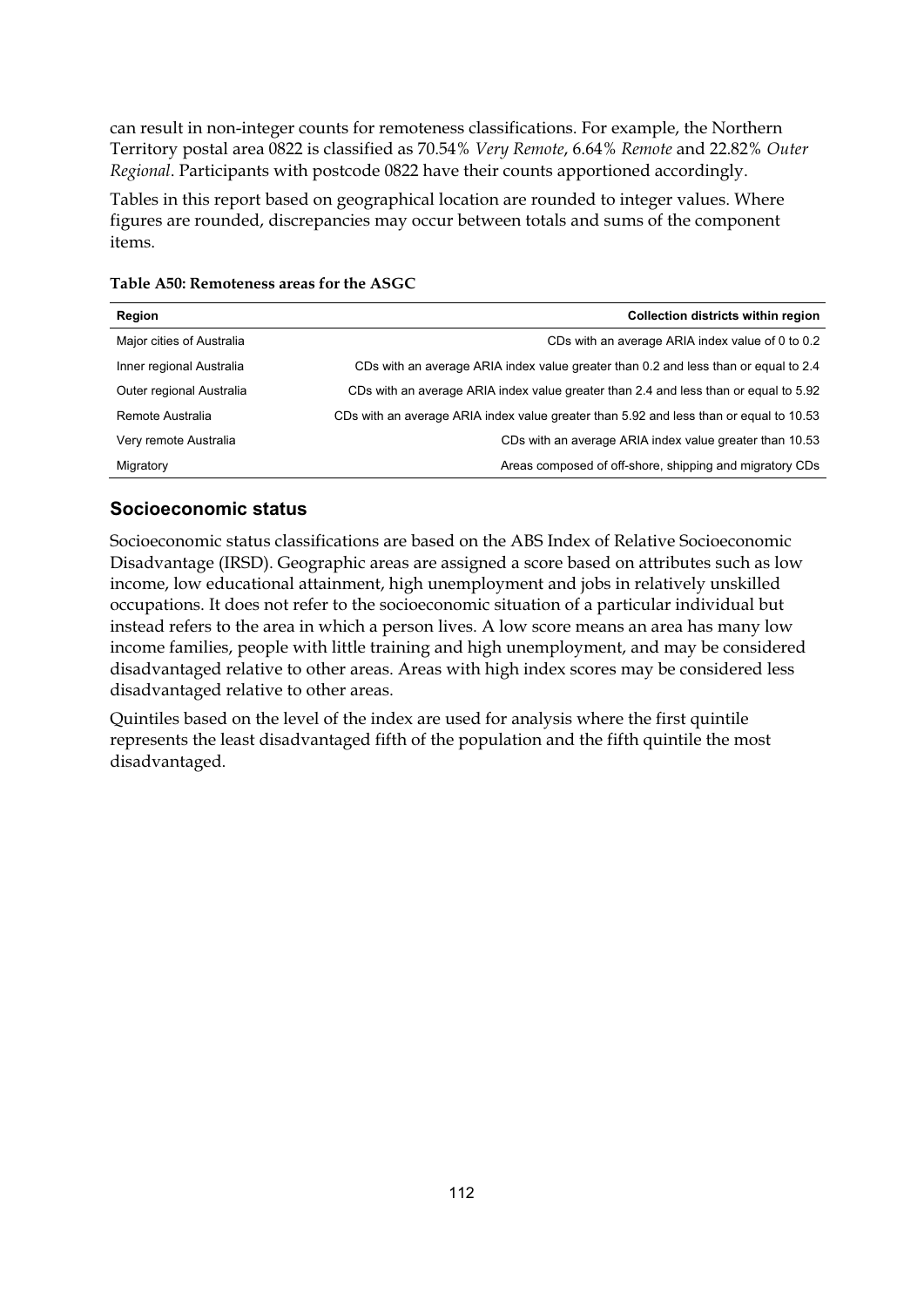# **Appendix D Statistical methods**

### **Comparisons and tests of statistical significance**

This report includes statistical tests of the significance of comparisons of rates between population groups. Any statistical comparison applied to one variable must take account of any other potentially relevant variables. For example, any comparison of participation by state must also take account of differences in the distribution of age and sex between the states. These other variables are known as 'confounding' variables.

### **Crude rates**

A crude rate is defined as the number of events over a specified period of time (for example, a year) divided by the total population. For example, a crude cancer incidence rate is similarly defined as the number of new cases of cancer in a specified period of time divided by the population at risk. Crude mortality rates and cancer incidence rates are expressed in this report as number of deaths or new cases per 100,000 population. Crude participation rate is expressed as a percentage.

### **Age-specific rates**

Age-specific rates are calculated by dividing the number of cases occurring in each specified age group by the corresponding population in the same age group expressed as a percentage or a number per 1,000 or 100,000 population. This rate may be calculated for particular age and sex groupings, for example:

Age-specific cervical cancer incidence rate in females aged 50–54 years

- $=\frac{\text{New cases aged 50 54 years}}{\text{Female population aged 50 54 years}} \times 100,000$
- $=\frac{78}{650,212} \times 100,000$
- = 12.0 per 100,000

# **Age-standardised rates (AS rates)**

Rates are adjusted for age to facilitate comparisons between populations that have different age structures, for example, between youthful and ageing communities. There are two different methods commonly used to adjust for age. In this publication, we use direct standardisation in which age-specific rates are multiplied against a constant population (the 2001 Australian Standard Population unless otherwise specified). This effectively removes the influence of age structure on the summary rate that is described as the age-standardised rate. The method may be use for the calculation of participation, incidence and mortality rates.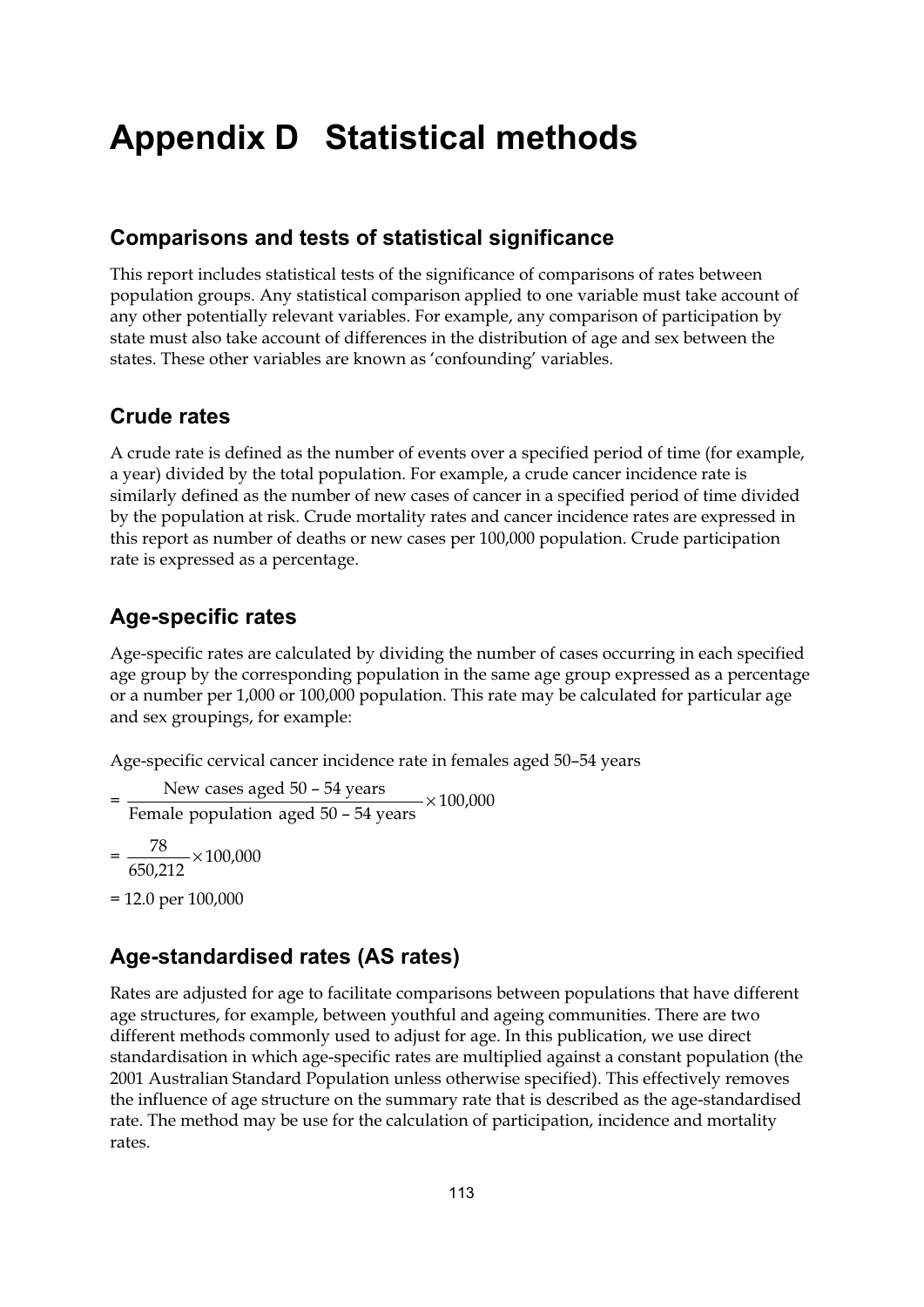The method used for this calculation comprises three steps:

- 1. Calculate the age-specific rate (as shown above) for each age group.
- 2. Calculate the expected number of cases in each 5-year age group by multiplying the age-specific rates by the corresponding standard population and dividing by the appropriate factor (that is, 100,000 for mortality and incidence rates and 100 for the participation rate).
- 3. To give the age-standardised rate, sum the expected number of cases in each group, divide by the total of the standard population and multiply by the appropriate factor (that is, 100,000 for mortality and incidence rate and 100 for participation rates).

# **Confidence intervals**

Population numbers for incidence and mortality and screening have a natural level of variability for a single year above and below what might be expected in the mean over many years. The percentage variability is small for large population numbers but high for small numbers such as mortality in a young age group. One measure of the likely difference is that standard error, which indicates the extent to which a population number might have varied by chance in only 1 year of data.

In the 95% confidence interval, there are about 19 chances in 20 that the difference will be less than two standard errors.

The 95% confidence intervals (CIs) in this report were calculated using a method developed by Dobson et al. (1991). This method calculates approximate confidence intervals for a weighted sum of Poisson parameters.

#### **Interpretation of confidence intervals**

Where indicators include a comparison between states and territories, between time periods, between geographic regions, between socioeconomic status, or between Indigenous and other Australian women, a 95% confidence interval (CI) is presented along with the rates. This is because the observed value of a rate may vary due to chance, even where there is no variation in underlying value of the rate. The 95% confidence interval represents a range (interval) over which variation in the observed rate is consistent with this chance variation. In other words, there is a 95% confidence that the true value of the rate is somewhere within this range.

These confidence intervals can be used as a guide to whether changes in a particular rate are consistent with chance variation. Where the confidence intervals do not overlap, the difference between rates is greater than that which could be explained by chance and is regarded as statistically significant.

For example, the 2-year participation rate for women aged 20–69 years in Queensland in 2006–2007 was 59.3% with a confidence interval of 59.2% to 59.4.%. The corresponding rate for 2004–2005 was 58.4% with a confidence interval of 58.3% to 58.6%. These two intervals do not overlap, so the difference between the 2004–2005 and 2006–2007 rates is larger than we would expect due to chance alone.

Another example is the comparison between cervical cancer incidence rates for women in the target age group in *Remote and very remote* areas. In the period 1998–2001 there were 13.4 new cases of cervical cancer per 100,000 women living in *Remote and very remote* areas. This rate had a confidence interval of 10.5 to 16.8. The 2002–2005 rate for women living in remote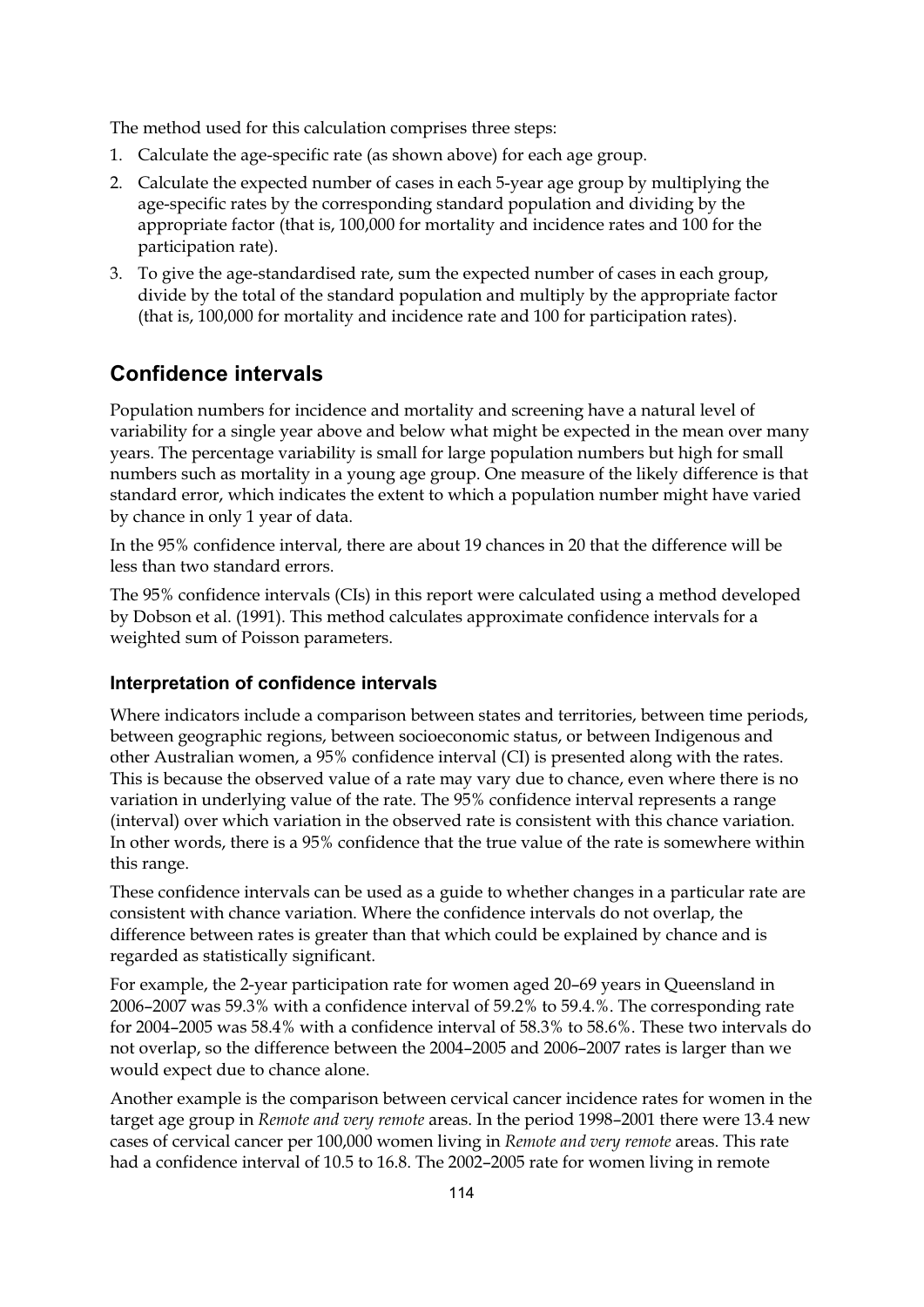areas was 9.3 deaths per 100,000 women, with a confidence interval of 7.0 to 12.1. These confidence intervals overlap, so despite the relatively large differences between the two observed rates they are still consistent with chance variation. This arises from the fact that *Remote and very remote* areas of Australia have small populations, resulting in small numbers of cervical cancer cases, and that these rates may fluctuate a great deal from year to year. This in turn leads to relatively wide confidence intervals for an observed incidence rate.

It is important to note that a result such as in this second example does not imply that the difference between the two rates is definitely due to chance. Instead, an overlapping confidence interval represents a difference in rates which is too small to allow differentiation between a real difference and one which is due to chance variation.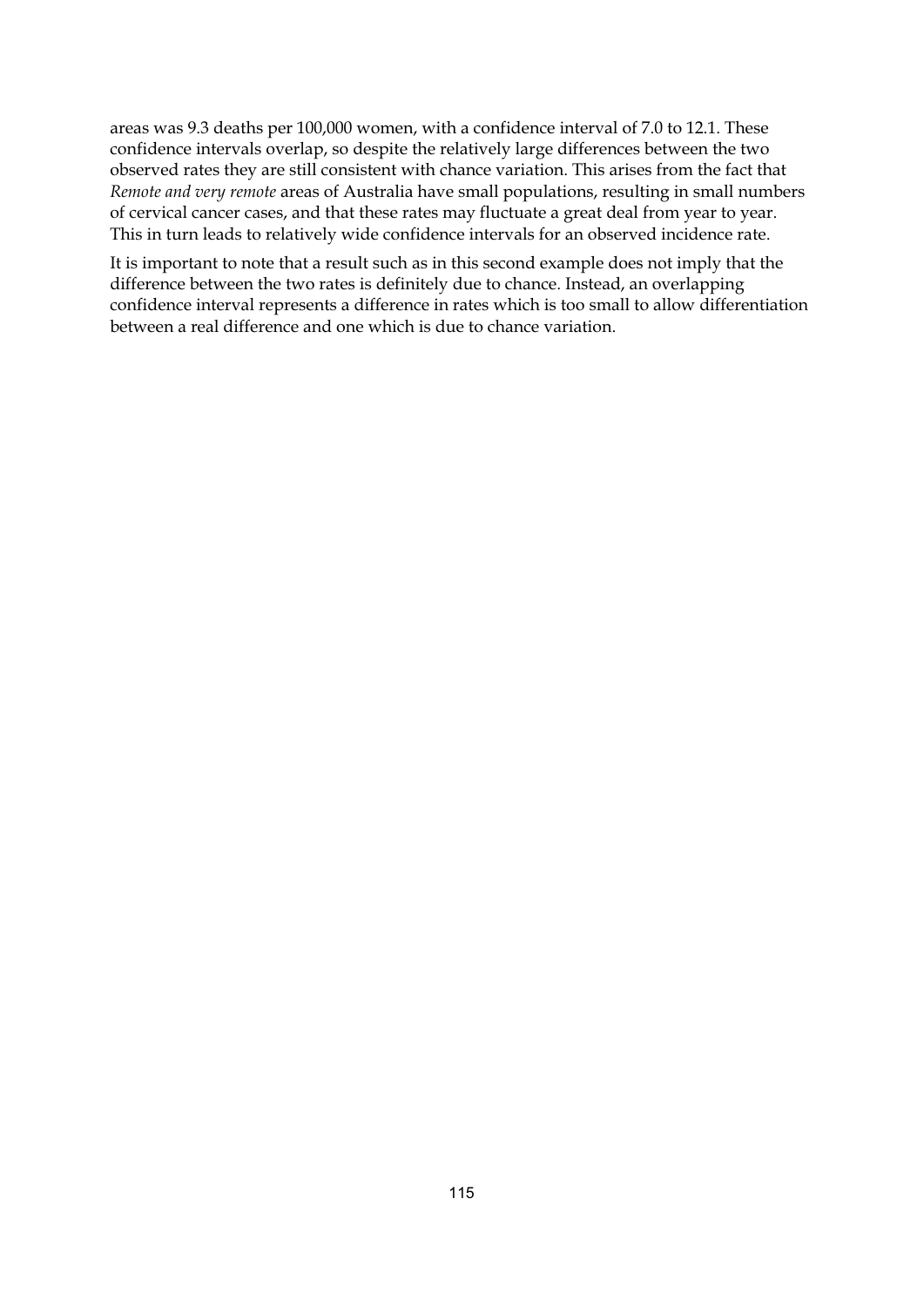# **Glossary**

**Adenocarcinoma:** a carcinoma arising from the glandular cells of the cervical canal.

**Adenosquamous carcinoma:** a carcinoma made up of *malignant* glandular cells and *malignant* squamous cells.

**Age-standardised rate:** a method of removing the influence of age when comparing populations with different age structures. This is usually necessary because the rates of many diseases vary strongly (usually increasing) with age. The age structures of the different populations are converted to the same 'standard' structure, which allows comparison of disease rates (AIHW 2006).

**Atypia:** abnormality in a cell.

**Benign:** not *malignant*.

**Cancer death:** a death where the *underlying cause of death* is indicated as cancer. Persons with cancer who die of other causes are not counted in the *mortality* statistics in this publication.

**Cancer (malignant neoplasm):** a large range of diseases in which some of the body's cells become defective, and begin to multiply out of control. These cells can invade and damage the area around them, and can also spread to other parts of the body to cause further damage (AIHW 2006).

**Cervical cancer:** this term, covers all cancers specific to the uterine cervix, including *micro-invasive* cervical cancer. Types of cervical cancers include squamous cell carcinoma, *adenocarcinoma* (including mucoepidermoid and adenoid carcinomas), *adenosquamous*, and other and unspecified carcinomas. The term 'all cervical cancer' denotes all these types of cervical cancer, unless otherwise specified.

**Cervical cytology register:** a database that stores *Pap test* results and related test results for women in each state and territory of Australia. The term cervical cytology register is often used interchangeably with the terms *Pap test* register and Pap smear register.

**Cervical cytology registry:** the component of each state and territory cervical screening program which maintains the cervical cytology register. The term cervical cytology registry is often used interchangeably with the terms *Pap test* registry and Pap smear registry.

**Cervical intraepithelial neoplasia (CIN):** squamous cell carcinoma of the cervix is mostly preceded, over a period of years, by a spectrum of asymptomatic abnormalities known as cervical *neoplasia* (CIN) graded as CIN 1 (I) (mild *dysplasia*), CIN 2 (II) (moderate *dysplasia*) and CIN 3 (III) (severe *dysplasia* and carcinoma in situ). CIN usually occurs at least a decade before cervical cancer. If CIN remains untreated some women will develop cervical cancer and others will progress to cervical cancer despite treatment (AIHW: Jelfs 1995).

**Colposcopy:** a microscopic examination of the lower genital tract with a magnifying instrument called a colposcope. This method of conservative evaluation allows the clinician to more accurately assess the cytologic abnormality by focusing on the areas of greatest cellular abnormality and by sampling them with a biopsy to attain diagnosis (NCSP 2004).

**Confidence interval (CI):** a range determined by variability in data, within which there is a specified (usually 95%) chance that the true value of a calculated parameter lies.

**Dysplasia:** abnormal development or growth patterns of cells (NCSP 2004).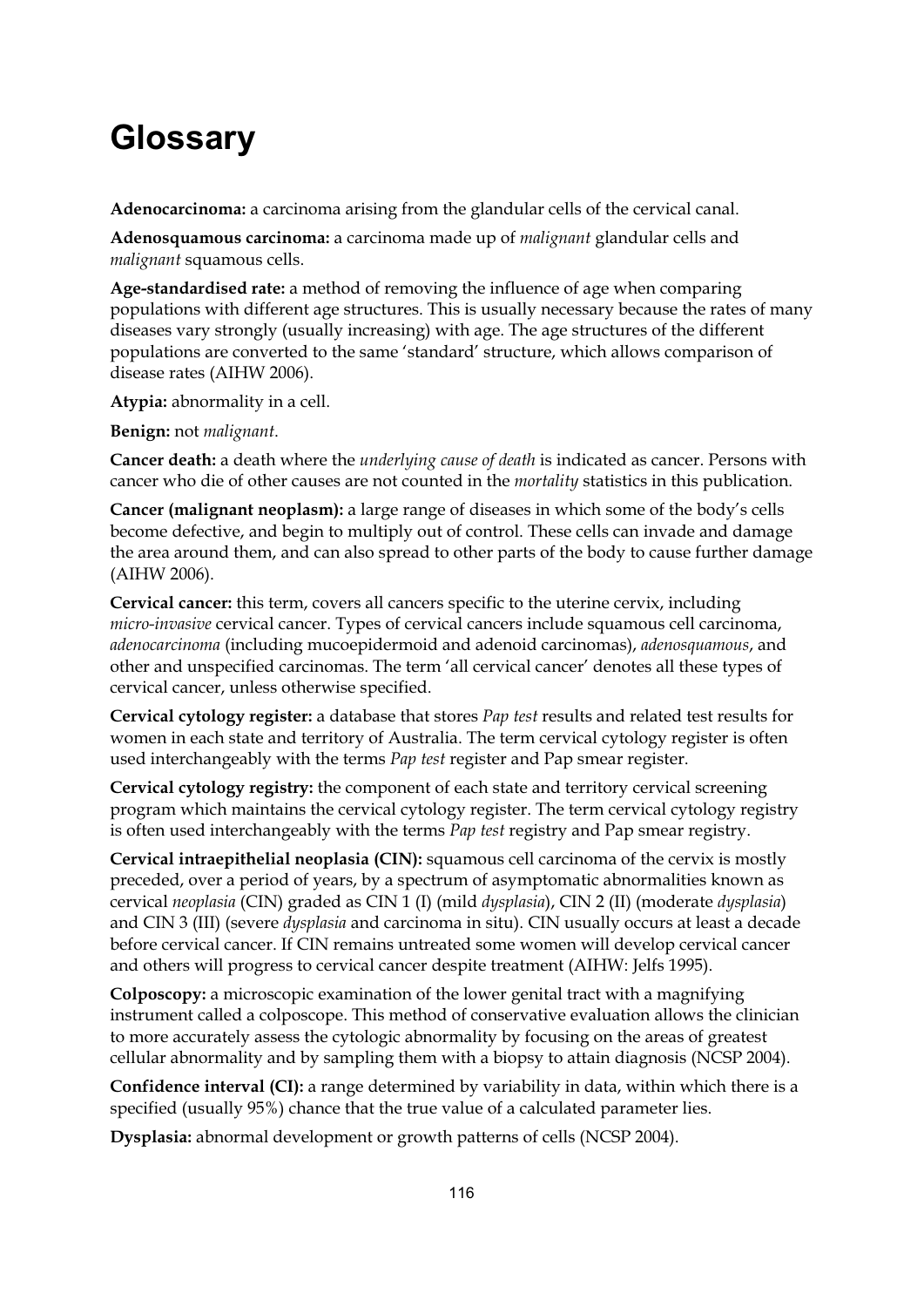**Endocervix:** the inside of the uterine cervix or the mucous membrane lining of the cervix.

**Epidemiology:** the study of the patterns and causes of health and disease in populations, and the application of this study to improve health (AIHW 2006).

**Epithelium:** tissue lining the outer layer of a body or lining a cavity (for example, vagina or mouth) (NCSP 2004).

**Exfoliate:** to break away or remove (shed) cells. In the context of this report it refers to the removal of cells from a person for the purpose of a *Pap test*.

**High-grade abnormalities (HGA):** in this report high-grade abnormalities are defined as CIN1/2, CIN 2, CIN 3 (see *CIN)*, endocervical *dysplasia* not otherwise specified, and adenocarcinoma in situ.

**Histology:** the microscope study of the minute structure and composition of tissues.

**Human papillomavirus (HPV):** the virus that causes genital warts and which is linked in some cases to the development of more serious cervical cell abnormalities (NCSP 2004).

**Hysterectomy:** refers to the surgical procedure whereby all or part of the uterus is removed.

**Hysterectomy fraction:** the proportion of women who have not had their uterus removed by *hysterectomy*.

**ICD-10:** International Classification of Diseases—a coding system used to identify the primary site of the malignancy. This classification is in its 10th revision.

**Incidence:** the number of new cases (for example, of an illness or event) occurring during a given period (AIHW 2006).

**Indigenous Australian:** a person of Aboriginal and/or Torres Strait Islander descent who identifies as Aboriginal and/or Torres Strait Islander and is accepted as such by the community with which he or she is associated (AIHW 2006).

**Intraepithelial:** the area within the layer of cell tissues forming the epidermis of a body cavity. These cells comprise contiguous cells having minimum intercellular substance (NCSP 2004).

**Invasive cancer:** a *tumour* whose cells have a tendency to invade healthy or normal tissue.

**Low-grade abnormalities:** in this report low-grade abnormalities are defined as *atypia*, warty *atypia* (*HPV* effect), possible *CIN*, equivocal *CIN*, and *CIN* 1.

**Malignant:** abnormal changes consistent with cancer.

**Metastasis:** the process by which cancerous cells are transferred from one part of the body to another, for example, via the lymphatic system or the bloodstream.

**Micro-invasive squamous cell carcinoma (micro-invasive cancer):** a lesion in which the cancer cells have invaded just below the surface of the cervix, but have not developed any potential to spread to other tissues.

**Mortality:** see *Cancer death*.

**Neoplasia:** the new and abnormal development of cells that may be harmless or cancerous (*malignant*) (NCSP 2004).

**New cancer case:** a person who has a new cancer diagnosed for the first time. One person may have more than once cancer and therefore may be counted twice in *incidence* statistics if is decided that the two cancers are not of the same origin. This decision is based on a series of principles set out in more detail in a publication by Jensen et al. (1991).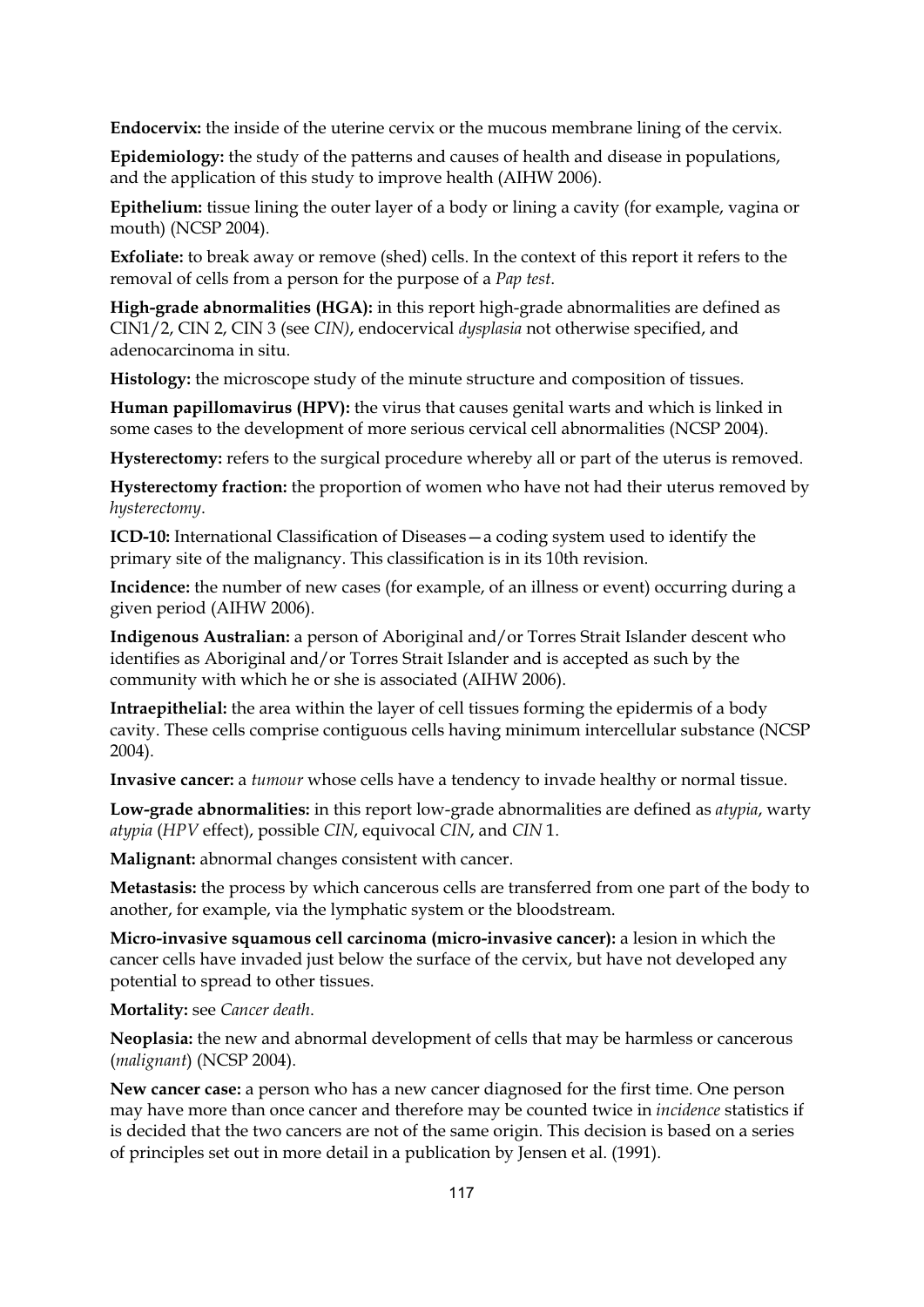**Pap test:** a test prepared for the study of *exfoliated* cells from the cervix. The terms Pap test and Pap smear are often used interchangeably.

**Radiation therapy:** the treatment of disease with any type of radiation, most commonly with ionising radiation, such as X-rays, beta rays and gamma rays.

**Screening:** the performance of tests on apparently well people in order to detect a medical condition at an earlier stage than would otherwise be the case.

**Significant difference:** where rates are referred to as significantly different, or one rate is deemed significantly higher or lower than another, these differences are statistically significant. Rates are deemed statistically significantly different when their *confidence intervals* do not overlap, since their difference is greater than what could be explained by chance. See 'confidence intervals' in Appendix D for more information.

**Squamous cells:** thin and flat cells, shaped like soft fish scales. They line the outer surface of the cervix (ectocervix). They meet with columnar cells in the squamo-columnar junction. Between 80% and 85% of cancers of the cervix arise from squamous cells. Abnormalities associated with squamous cells are most likely abnormalities to be picked up by *Pap test*s (NCSP 2004).

**Squamous cell carcinoma:** a carcinoma arising from the squamous cells of the cervix.

**Stroma:** the supporting framework of on organ.

**The Institute:** the Australian Institute of Health and Welfare.

**Tumour:** an abnormal growth of tissue. Can be *benign* (not a cancer) or *malignant* ( a cancer) (AIHW 2006).

**Underlying cause of death:** the condition, disease or injury initiating the sequence of events leading directly to death; that is, the primary, chief, main or principal cause (AIHW 2006).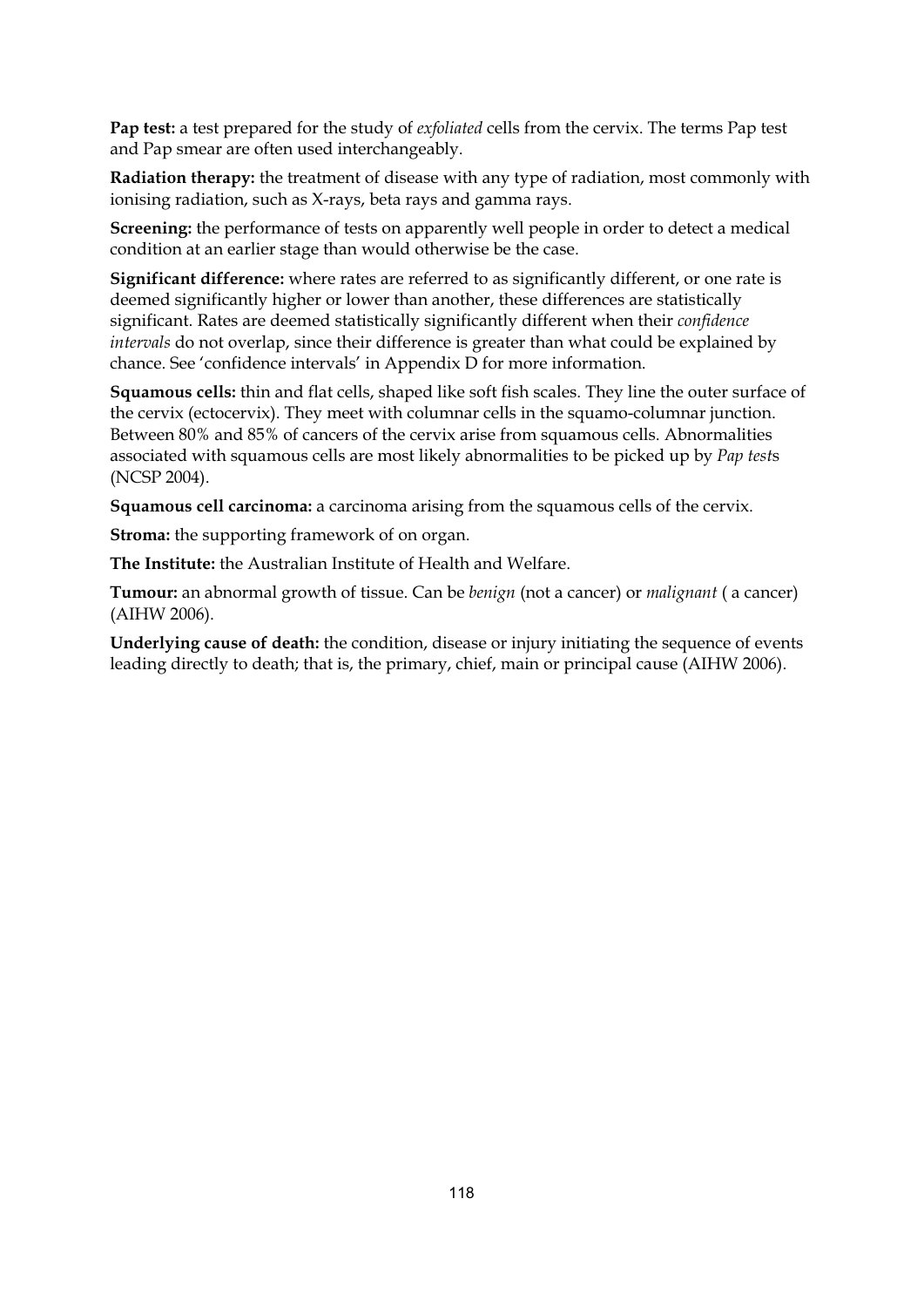# **References**

ABS (Australian Bureau of Statistics) 2000. Causes of death 1999. ABS cat. no. 3303.0. Canberra: ABS.

ABS 2001. Information paper: outcomes of ABS views on remoteness consultation, Australia 2001. ABS cat. no. 1244.0.00.001. Canberra: ABS.

ABS 2002. National Health Survey: summary of results, Australia 2001. ABS cat. no. 4364.0. Canberra: ABS.

ABS & AIHW (Australian Institute of Health and Welfare) 2008 The Health and Welfare of Australia's Aboriginal and Torres Strait Islander peoples 2008. Canberra: Australian Institute of Health and Welfare and Australian Bureau of Statistics. ABS cat. no. 4704.0. AIHW cat. no. IHW 21.

Ahmad OB, Boschi-Pinto C, Lopez AD, Murray CJL, Lozano R & Inoue M 2002. Age-standardization of rates: a new WHO standard. GPE Discussion paper Series No. 31. Geneva: World Health Organization. Viewed 4 April 2008, <http://www.emro.who.int/ncd/publications/WHO\_pop\_standard.pdf>.

AIHW: Jelfs PL 1995. Cervical cancer in Australia. Cancer series no. 3. Canberra: AIHW.

AIHW 1998. Breast and Cervical Cancer Screening in Australia 1996–1997. Cancer series no. 8. Cat. no. CAN 3. Canberra: AIHW.

AIHW 2007. Cervical screening in Australia 2004–2005. Cancer series no. 38. Cat. no. CAN 33. Canberra: AIHW.

AIHW 2006. Australia's health 2006. Cat. no. AUS 73. Canberra: AIHW.

Antilla A & Nieminen P 2000. Cervical cancer screening programme in Finland. European Journal of Cancer 36: 2209–2214.

Bosch FX, Lorincz A, Munoz N, Meijer CJLM & Shah KV 2002. The causal relation between human papillomavirus and cervical cancer. Journal of Clinical Pathology 55: 244–265.

Cervical Screening in Wales 2007. KC53/61/65 Statistical report – Adroddiad Ystadegol 2006/07. Viewed 10 April 2008, <http://www.screeningservices.org.uk>.

De Sanjosé S, Diaz M, Castellsagué X, Clifford G, Bruni L, Muňoz N & Bosch FX 2007. Worldwide prevalence and genotype distribution of cervical human papillomavirus DNA in women with normal cytology: a meta-analysis. Lancet Infectious Diseases 7: 453–459.

Dickinson JA 2002. Cervical screening: time to change the policy. Medical Journal of Australia 176: 547–550.

Dobson A, Kuulasmaa K, Eberle E & Scherer J 1991. Confidence intervals for weighted sums of Poisson parameters. Statistics in Medicine 10: 457–462.

Heley S 2007. Pap test update. Australian Family Physician 36: 112–115.

Jensen OM, Parkin DM, Machennan R & Muir C (eds) 1991. Cancer registration: principles and methods. Lyons: International Agency for Research on Cancer.

Marcus AC & Crane LA 1988. A review of cervical cancer screening intervention research: implications for public health programs and future research. Preventative Medicine 27: 13–31.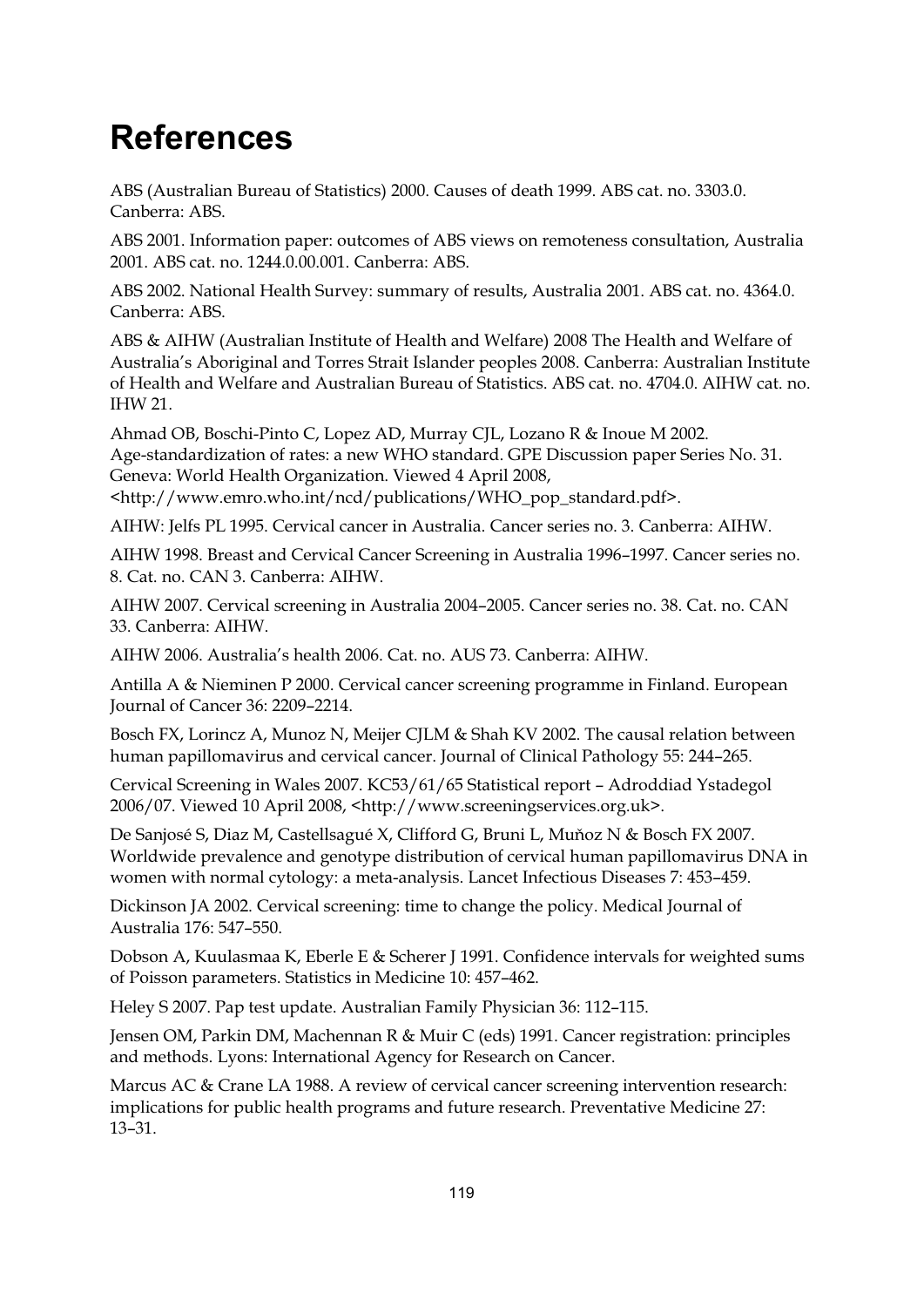National Cervical Screening Programme 2005. Cervical screening in New Zealand: a brief statistical review of the first decade. Ministry of Health. Viewed 10 April 2008, <http://www.healthywomen.org.nz>.

National Health Service 2007. Cervical Screening Programme England 2006–07. The Information Centre Bulletin: 2007/14/HSCIC.

NCSP (National Cervical Screening Program) 2004. Research report: survey and analysis of current practice in cervical histopathology. Screening Monograph No. 2/2004.

NHMRC (National Health and Medical Research Council) 2005. Screening to prevent cervical cancer: guidelines for the management of asymptomatic women with screen detected abnormalities. Canberra: NHMRC.

NHPAC (National Health Priority Action Council) 2006. National Service Improvement Framework for Cancer. Canberra:DoHA. Viewed 23 January 2009, <http://www.health.gov.au/internet/main/publishing.nsf/Content/pq-ncdscancer/\$FILE/cancall.pdf>.

Ostor AG & Mulvany N 1996. The pathology of cervical neoplasia. Current Opinion in Obstetrics and Gynaecology 8: 69–73.

Parkin DM, Bray F, Ferlay J & Pisani P 2005. Global Cancer Statistics, 2002. CA: A Cancer Journal for Clinicians 55: 74–108. Viewed 13 December 2008, <http://caonline.amcancersoc.org/cgi/content/full/55/74>.

Raffle AE, Alden B, Quinn M, Babb PJ & Brett MT 2003. Outcomes of screening to prevent cancer: analysis of cumulative incidence of cervical abnormality and modelling cases and deaths prevented. British Medical Journal 326: 901.

Rebolj M, van Ballegooijen M, Berkers L-M & Habbema D 2006. Monitoring a national cancer prevention program: successful changes in cervical cancer screening in the Netherlands. International Journal of Cancer 120: 806–812.

RANZCOG (Royal Australian and New Zealand College of Obstetricians and Gynaecologists) 2007. Diethylstilboestrol (DES) exposure in utero. C-Gen: 8, March 2007.

Screening Subcommittee 2008. Population based screening framework. Commonwealth of Australia: Canberra. Viewed 3 February 2009,

<http://www.cancerscreening.gov.au/internet/screening/publishing.nsf/Content/popbased-screening-fwork/\$File/screening-framework.pdf>.

Stevens MP, Tabrizi SN, Quinn MA & Garland SM 2006. Human papillomavirus genotype prevalence in cervical biopsies from women diagnosed with cervical intraepithelial neoplasia or cervical cancer in Melbourne, Australia. International Journal of Gynecological Cancer 16: 1017–1024.

Strong K, Wald N, Miller A & Alwan A, on behalf of the WHO Consultation Group 2005. Current concepts in screening for noncommunicable disease: World Health Organization Consultation Group Report on methodology of noncommunicable disease screening. Journal of Medical Screening 12: 12–19.

van Ballegooijen M, van der Akker-van Marle E, Patnick J, Lynge E, Arbyn M, Antilla A, Ronco G, Dik J & Habbema F 2000. Overview of important cervical cancer screening process values in European Union (EU) countries, and tentative predictions of the corresponding effectiveness and cost-effectiveness. European Journal of Cancer 36: 2177–2188.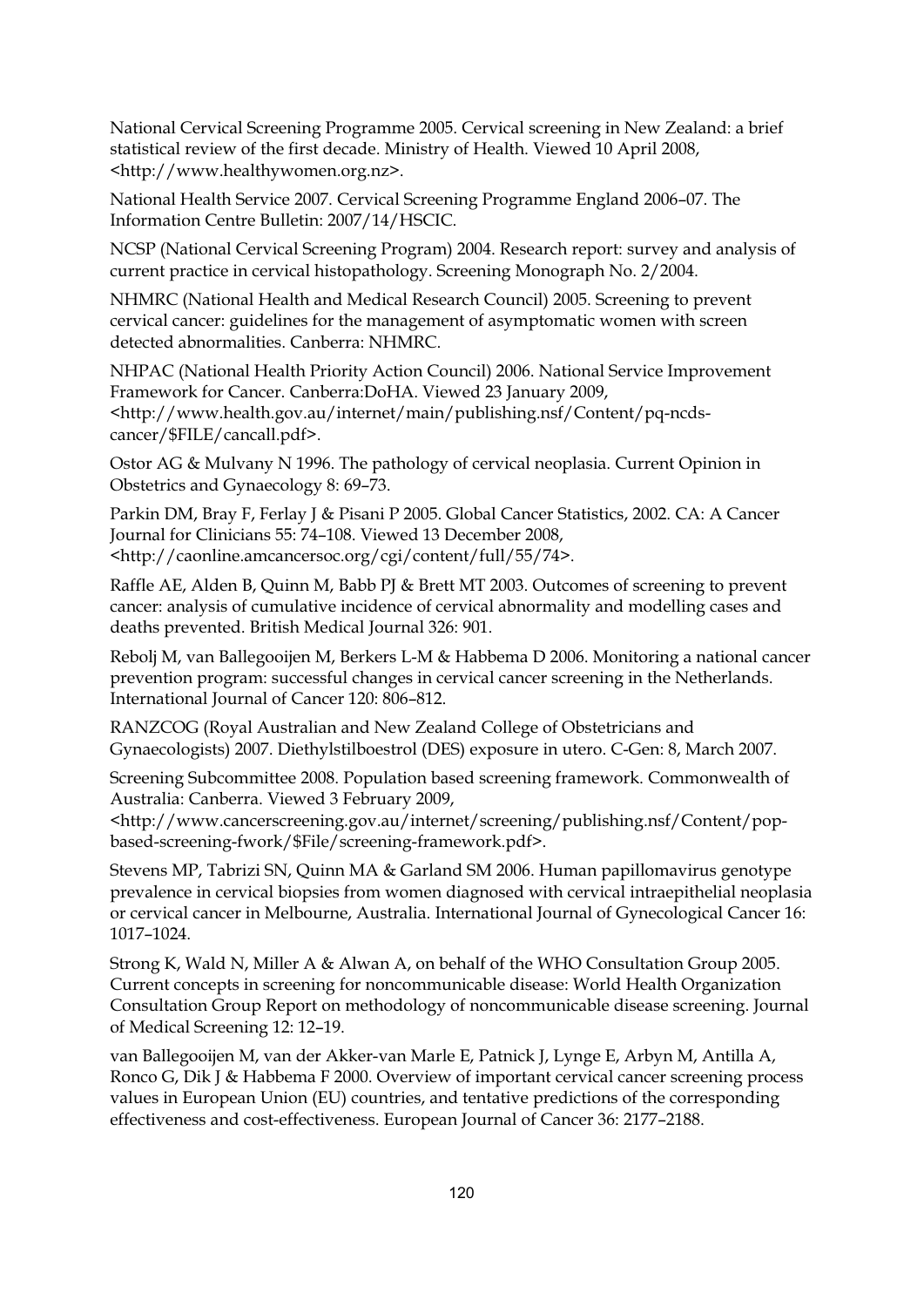Walboomers JM, Jacobs MV, Manos MM, Bosch FX, Kummer JA, Shah KV, Snijders PJ, Peto J, Meijer CJ & Munoz N 1999. Human papillomavirus is a necessary cause of invasive cervical cancer worldwide. Journal of Pathology 189: 2–19.

Wald NJ 2001. The definition of screening. Journal of Medical Screening 8: 1.

Wang SS, Sherman ME, Silverberg SC, Carreon JD, Lacey JV, Zaino R, Kurman RJ & Hidesheim A 2006. Pathological characteristics of cervical adenocarcinoma in a multi-center U.S.-based study. Gynecologic Oncology 103: 541–546.

Wilson JMG & Jungner G 1968. Principles and practice of screening for disease. Public Health Papers No. 34. Geneva: World Health Organization. Viewed 27 January 2009, <http://whqlibdoc.who.int/php/WHO\_PHP\_34.pdf>.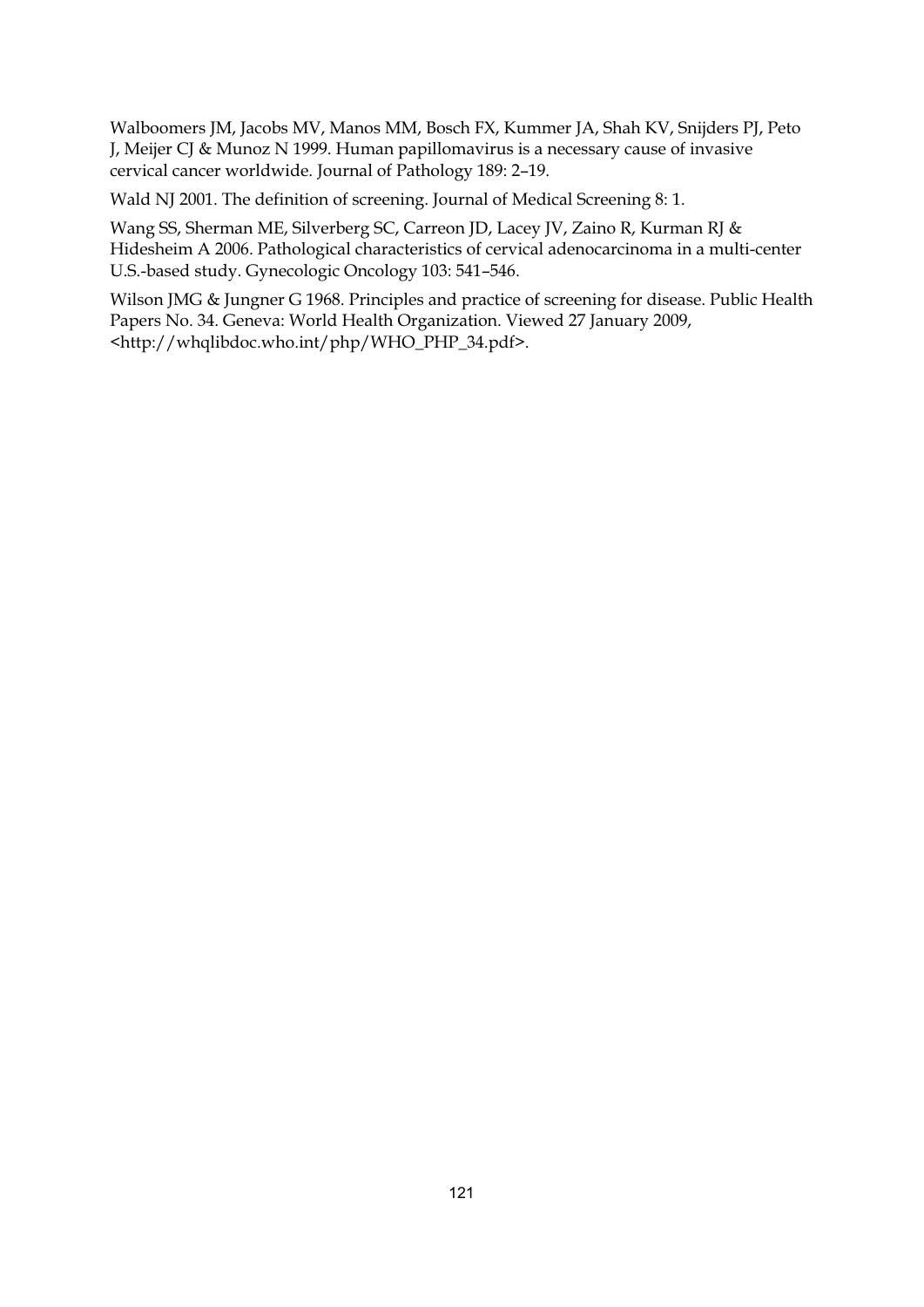# **List of tables**

| Summary    | Summary trend comparison table for national data for women 20-69 years                                                                                         |  |
|------------|----------------------------------------------------------------------------------------------------------------------------------------------------------------|--|
| Table 1.1: | Participation (age-standardised) in the National Cervical Screening Program in<br>overlapping 2-year periods, women 20-69 years, 1996-1997 to 2006-2007 12     |  |
| Table 1.2: | Participation (age-specific and age-standardised) in the National Cervical Screening                                                                           |  |
| Table 1.3: | Participation (age-standardised) in the National Cervical Screening Program,<br>by state and territory, women 20-69 years, 1996-1997 to 2006-200716            |  |
| Table 1.4: | Three-year participation (age-specific and age-standardised) in the National Cervical                                                                          |  |
| Table 1.5: | Three-year participation (age-standardised) in the National Cervical Screening                                                                                 |  |
| Table 1.6: | Five-year participation (age-specific and age-standardised) in the National Cervical                                                                           |  |
| Table 1.7: | Five-year participation (age-standardised) in the National Cervical Screening                                                                                  |  |
| Table 1.8: | Two-year, three-year and five-year participation (age-specific and age-standardised)<br>in the National Cervical Screening Program, by age, women 20-69 years, |  |
| Table 1.9: | Participation (age-standardised) in the National Cervical Screening Program,                                                                                   |  |
| Table 2.1: | Proportion of women re-screening early following a normal Pap test,                                                                                            |  |
| Table 2.2: | Proportion of women re-screening within 21 months of a normal Pap test,                                                                                        |  |
| Table 3.1: | Low-grade and high-grade abnormalities detected by histology,                                                                                                  |  |
| Table 3.2  | Ratio of low-grade to high-grade abnormalities detected by histology,                                                                                          |  |
| Table 4.1: | High-grade abnormalities detected by histology per 1,000 women screened                                                                                        |  |
| Table 4.2: | High-grade abnormalities detected by histology per 1,000 women screened                                                                                        |  |
| Table 4.3: | High-grade abnormalities detected by histology per 1,000 women screened<br>(age-standardised), by state and territory, women 20-69 years, 1997-2007 39         |  |
| Table 5.1: | Incidence (age-standardised) of micro-invasive squamous cell carcinoma,                                                                                        |  |
| Table 5.2: | Incidence (age-specific and age-standardised) of micro-invasive squamous cell                                                                                  |  |
| Table 5.3: | Incidence (age-standardised) of all cervical cancer (squamous, adenocarcinoma,<br>adenosquamous and other cervical cancer), women of all ages and women        |  |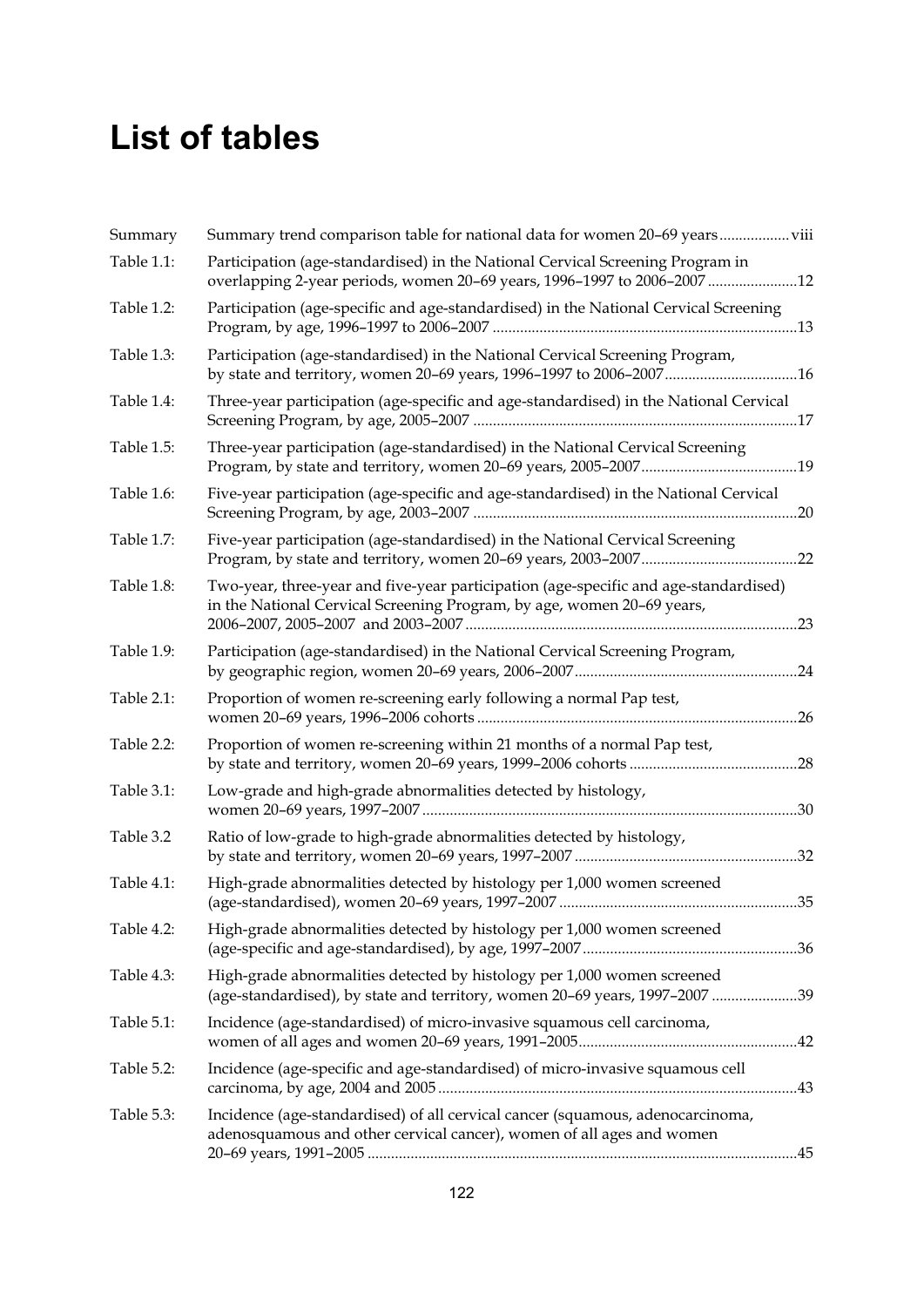| Table 5.4: | Incidence (age-specific and age-standardised) of cervical cancer, by age,                                                                                                                                                                       |     |
|------------|-------------------------------------------------------------------------------------------------------------------------------------------------------------------------------------------------------------------------------------------------|-----|
| Table 5.5: | Incidence (age-standardised) of cervical cancer, by state and territory,                                                                                                                                                                        |     |
| Table 5.6: | Incidence (age-standardised) of cervical cancer, by histological type, women                                                                                                                                                                    | .49 |
| Table 5.7: | Incidence (age-standardised) rates of cervical cancer, by geographic region,                                                                                                                                                                    |     |
| Table 6.1: | Mortality (age-standardised) for cervical cancer, women of all ages and                                                                                                                                                                         |     |
| Table 6.2: | Mortality (age-specific) for cervical cancer, by age, 1993-1996 and 2003-200653                                                                                                                                                                 |     |
| Table 6.3: | Mortality (age-standardised) for cervical cancer, by state and territory,                                                                                                                                                                       |     |
| Table 6.4: | Mortality (age-standardised) for cervical cancer, by geographic region,                                                                                                                                                                         |     |
| Table 6.5: | Mortality (age-standardised) for cervical cancer (Queensland, Western Australia,<br>South Australia and Northern Territory), for Aboriginal and Torres Strait Islander<br>women and for other Australian women, women 20-69 years, 2003-2006 57 |     |
| Table A1:  | Participation in the National Cervical Screening Program, by age, 1996-1997 to                                                                                                                                                                  |     |
| Table A2:  | Participation (age-standardised) in the National Cervical Screening Program,                                                                                                                                                                    |     |
| Table A3:  | Participation (number) in the National Cervical Screening Program, by state and                                                                                                                                                                 |     |
| Table A4:  | Participation (per cent) in the National Cervical Screening Program, by state and                                                                                                                                                               |     |
| Table A5:  | Three-year participation (number) in the National Cervical Screening Program,                                                                                                                                                                   |     |
| Table A6:  | Three-year participation (per cent) in the National Cervical Screening Program,                                                                                                                                                                 |     |
| Table A7:  | Five-year participation (number) in the National Cervical Screening Program,                                                                                                                                                                    |     |
| Table A8:  | Five-year participation (per cent) in the National Cervical Screening Program,                                                                                                                                                                  |     |
| Table A9:  | Participation (number) in the National Cervical Screening Program, by geographic                                                                                                                                                                |     |
| Table A10: | Participation (per cent) in the National Cervical Screening Program, by geographic                                                                                                                                                              |     |
| Table A11: | Participation (number) in the National Cervical Screening Program, by geographic<br>region (collapsed into three broad regional groupings), 2006-2007 70                                                                                        |     |
| Table A12: | Participation (per cent) in the National Cervical Screening Program, by geographic                                                                                                                                                              |     |
| Table A13: | Number of women re-screening early following a normal Pap test,                                                                                                                                                                                 |     |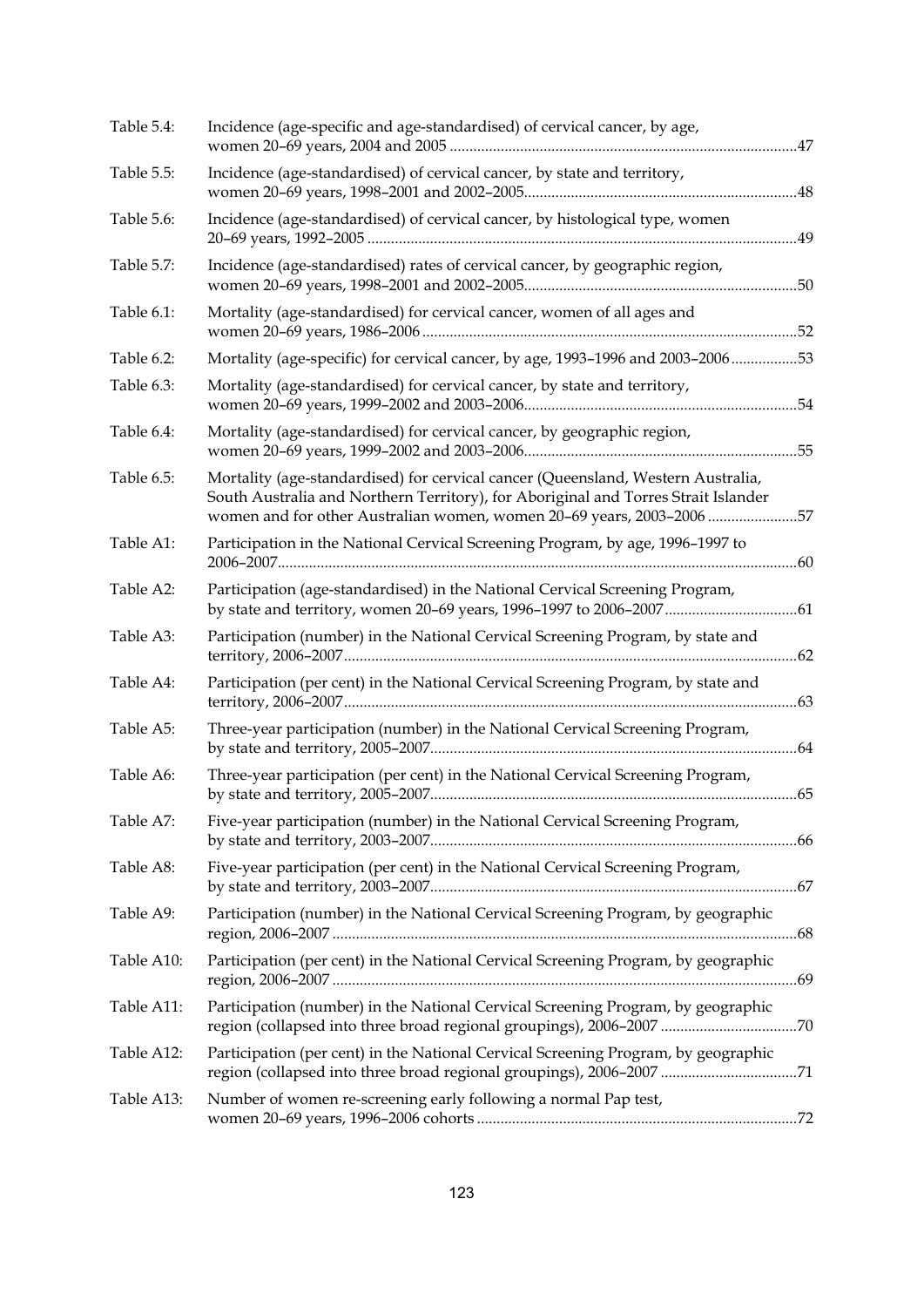| Table A14:  | Proportion of women re-screening early following a normal Pap test, women           |  |
|-------------|-------------------------------------------------------------------------------------|--|
| Table A15:  | Proportion of women re-screening within 21 months of a normal Pap test,             |  |
| Table A16:  | Proportion of women re-screening within 21 months of a normal Pap test,             |  |
| Table A17:  | Low-grade and high-grade abnormalities detected by histology, women                 |  |
| Table A18:  | Ratio of low-grade to high-grade abnormalities detected by histology,               |  |
| Table A19:  |                                                                                     |  |
| Table A20:  | High-grade abnormalities detected by histology per 1,000 women screened,            |  |
| Table A21:  | Number of high-grade abnormalities detected by histology, by state and territory,   |  |
| Table A22:  | High-grade abnormalities detected by histology per 1,000 women screened,            |  |
| Table A23a: |                                                                                     |  |
| Table A23b: |                                                                                     |  |
| Table A24:  |                                                                                     |  |
| Table A25:  | Number of new cases of micro-invasive squamous cervical cancer, by age,             |  |
| Table A26:  |                                                                                     |  |
| Table A27:  |                                                                                     |  |
| Table A28:  |                                                                                     |  |
| Table A29:  | Number of new cases of cervical cancer, by age, state and territory, 1998-2001 88   |  |
| Table A30:  |                                                                                     |  |
| Table A31:  | Number of new cases of cervical cancer, by age, state and territory, 2002-2005 90   |  |
| Table A32:  |                                                                                     |  |
| Table A33:  | Number of new cases of cervical cancer, by histological type, women 20-69 years,    |  |
| Table A34:  | Incidence (age-standardised) of cervical cancer, by histological type,              |  |
| Table A35:  | Number of new cases of cervical cancer, by histological type, women of all ages,    |  |
| Table A36:  | Incidence (age-standardised) of cervical cancer, by histological type,              |  |
| Table A37:  | Number of new cases of cervical cancer, by age, geographic region, 1998-2001        |  |
| Table A38:  | Incidence of cervical cancer, by age, geographic region, 1998-2001 and 2002-2005 95 |  |
| Table A39:  |                                                                                     |  |
| Table A40:  |                                                                                     |  |
| Table A41:  | Number of deaths from cervical cancer, by age, state and territory, 1999-200298     |  |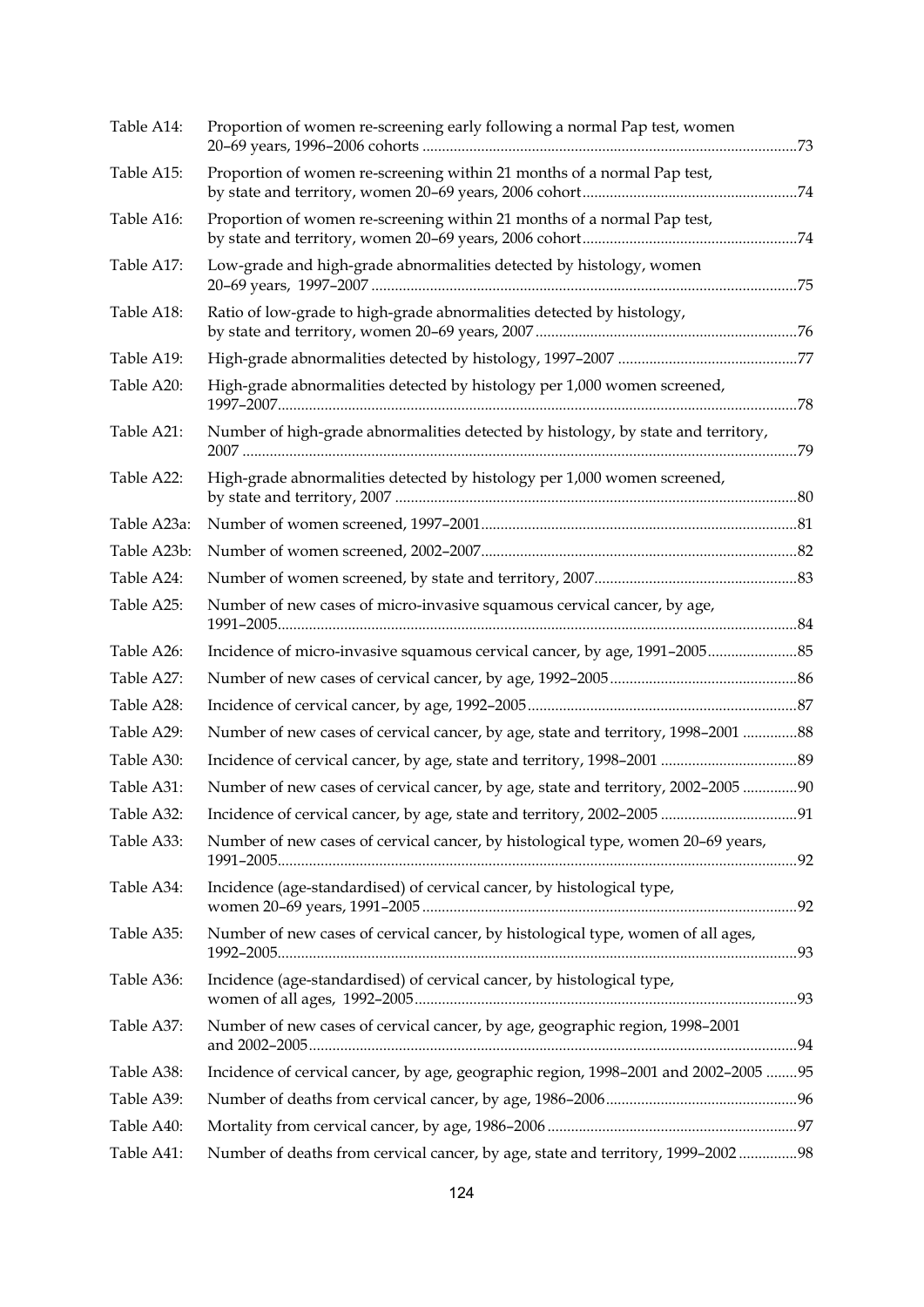| Number of deaths from cervical cancer, by age, geographic region, 1999-2002                                                                                                                                                | .102                                                                                                                                                                                                                                  |
|----------------------------------------------------------------------------------------------------------------------------------------------------------------------------------------------------------------------------|---------------------------------------------------------------------------------------------------------------------------------------------------------------------------------------------------------------------------------------|
| Mortality from cervical cancer, by age, geographic region, 1999-2002 and                                                                                                                                                   | .103                                                                                                                                                                                                                                  |
| Number of deaths and mortality from cervical cancer, by age, for<br>Aboriginal and Torres Strait Islander women and for other Australian women<br>(Queensland, Western Australia, South Australia and Northern Territory), |                                                                                                                                                                                                                                       |
|                                                                                                                                                                                                                            |                                                                                                                                                                                                                                       |
|                                                                                                                                                                                                                            |                                                                                                                                                                                                                                       |
|                                                                                                                                                                                                                            |                                                                                                                                                                                                                                       |
|                                                                                                                                                                                                                            |                                                                                                                                                                                                                                       |
|                                                                                                                                                                                                                            | Number of deaths from cervical cancer, by age, state and territory, 2003-2006100<br>Mortality from cervical cancer, by age, state and territory, 2003-2006101<br>Australian Standard Population and WHO World Standard Population 111 |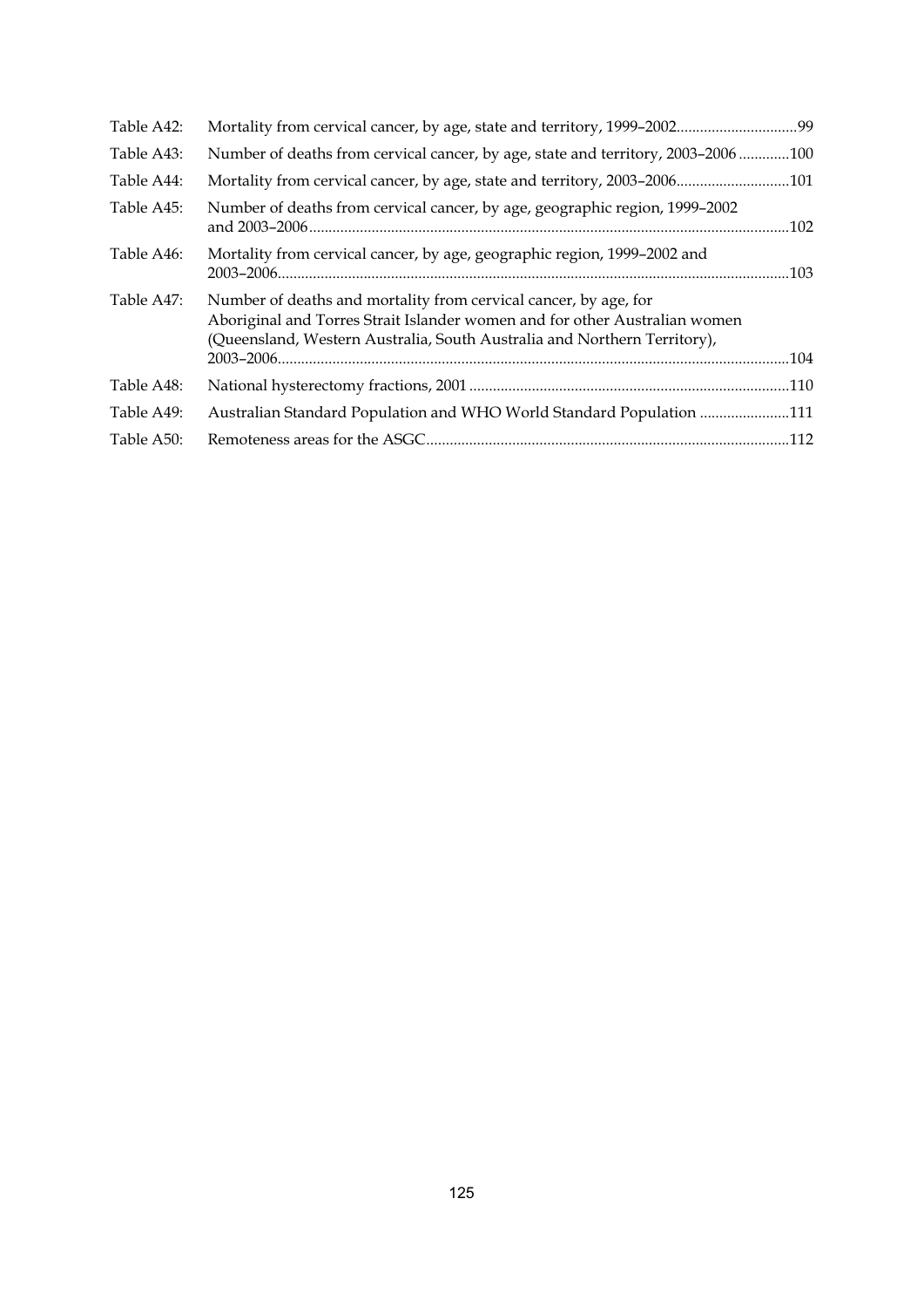# **List of figures**

|                | Figure 1.1: Participation (age-standardised) in the National Cervical Screening Program in<br>overlapping 2-year periods, women 20-69 years, 1996-1997 to 2006-200711        |     |
|----------------|------------------------------------------------------------------------------------------------------------------------------------------------------------------------------|-----|
|                | Figure 1.2: Participation (age-specific) in the National Cervical Screening Program, by age,                                                                                 |     |
|                | Figure 1.3: Participation (age-standardised) in the National Cervical Screening Program, by<br>state and territory, women 20-69 years, 1996-1997, 2004-2005 and 2006-200715  |     |
|                | Figure 1.4: Three-year participation (age-specific) in the National Cervical Screening Program,                                                                              |     |
|                | Figure 1.5: Three-year participation (age-standardised) in the National Cervical Screening                                                                                   |     |
|                | Figure 1.6: Five-year participation (age-specific) in the National Cervical Screening Program,                                                                               |     |
|                | Figure 1.7: Five-year participation (age-standardised) in the National Cervical Screening                                                                                    | .22 |
|                | Figure 1.8: Two-year, three-year and five-year participation (age-specific) in the National<br>Cervical Screening Program, by age, women 20-69 years, 2006-2007, 2005-2007   | .23 |
|                | Figure 1.9: Participation (age-standardised) in the National Cervical Screening Program, by                                                                                  | .24 |
|                | Figure 2.1: Proportion of women re-screening early following a normal Pap test, women                                                                                        | .26 |
|                | Figure 2.2: Proportion of women re-screening within 21 months of a normal Pap test, by state                                                                                 | .27 |
|                | Figure 3.1: Ratio of low-grade to high-grade abnormalities detected by histology, women                                                                                      | .30 |
|                | Figure 3.2: Ratio of low-grade to high-grade abnormalities detected by histology, by state and                                                                               | .32 |
|                | Figure 4.1: High-grade abnormalities detected by histology per 1,000 women screened                                                                                          |     |
|                | Figure 4.2: High-grade abnormalities detected by histology per 1,000 women screened                                                                                          |     |
|                | Figure 4.3: High-grade abnormalities detected by histology per 1,000 women screened<br>(age-standardised), by state and territory, women 20-69 years, 1997, 2006 and 2007 38 |     |
| Figure $5.1$ : | Incidence (age-standardised) of micro-invasive squamous cell carcinoma, women                                                                                                |     |
|                | Figure 5.2: Incidence (age-specific) of micro-invasive squamous cell carcinoma, by age, 2004                                                                                 |     |
|                | Figure 5.3: Incidence (age-standardised) of all cervical cancer (squamous, adenocarcinoma,<br>adenosquamous and other cervical cancer), women of all ages and women 20-69    |     |
|                | Figure 5.4: Incidence (age-specific) of cervical cancer, by age, women 20-69 years, 2004 and                                                                                 |     |
|                |                                                                                                                                                                              |     |